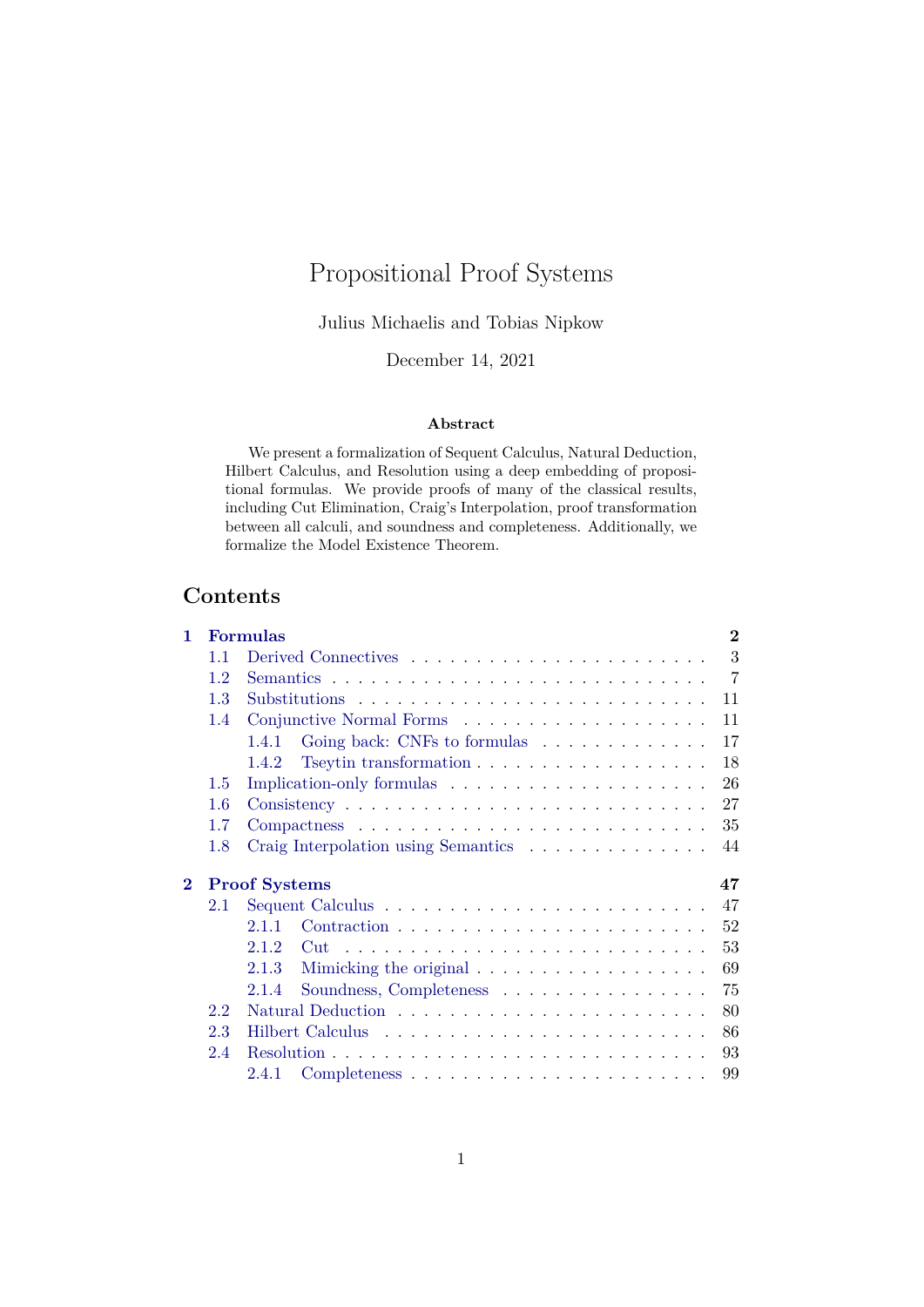

<span id="page-1-1"></span>Figure 1: Overview of results considering Proof Transformation



<span id="page-1-2"></span>Figure 2: Overview of results considering Semantics

|  | 3 Proof Transformation                              | 104 |
|--|-----------------------------------------------------|-----|
|  |                                                     |     |
|  |                                                     |     |
|  |                                                     |     |
|  |                                                     |     |
|  | 3.5 Transforming SC proofs into proofs of CNFs 107  |     |
|  | 3.6 Converting between Resolution and SC proofs 116 |     |
|  | 3.7 An alternate proof of ND completeness 123       |     |
|  | 3.8 SC and Implication-only formulas 126            |     |
|  |                                                     |     |
|  |                                                     |     |

The files of this entry are organized as a web of results that should allow loading only that part of the formalization that the user is interested in. Special care was taken not to mix proofs that require semanics and proofs that talk about transformation between proof systems. An overview of the different theory files and their dependencies can be found in figures [1](#page-1-1) and [2.](#page-1-2)

## <span id="page-1-0"></span>**1 Formulas**

**theory** *Formulas* **imports** *Main HOL*−*Library*.*Countable* **begin**

**notation** *insert* ( $- \triangleright - [56, 55, 55]$ 

 $datatype$   $(atoms: 'a)$   $formula =$  $A$ *tom*  $'a$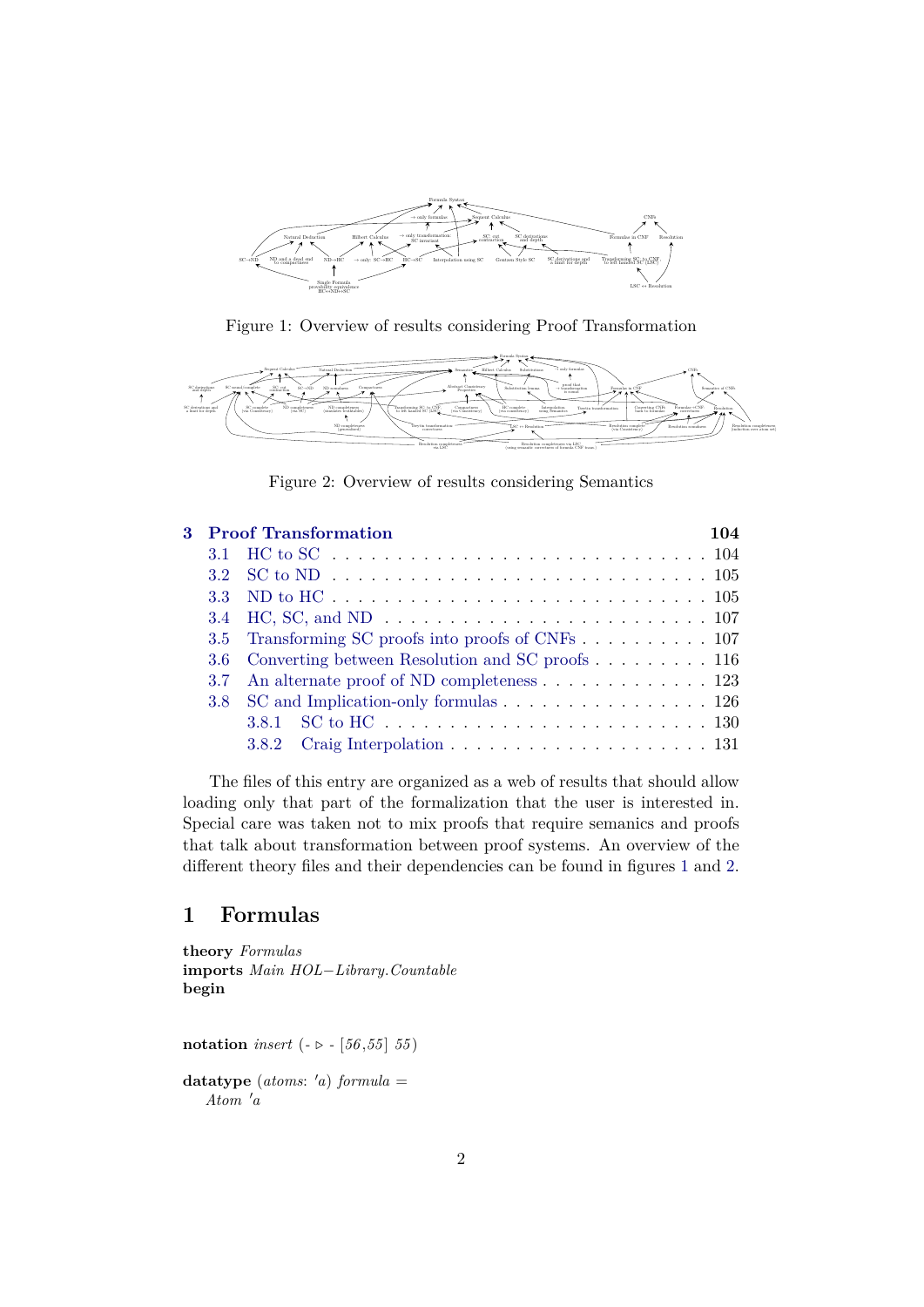| $\mid Bot$                       | $(\perp)$                                |
|----------------------------------|------------------------------------------|
| $\mid$ Not 'a formula            | $(-)$                                    |
| $\mid$ And 'a formula 'a formula | $(\text{infix} \wedge 68)$               |
| $\int$ Or 'a formula 'a formula  | $\left(\text{infix}\vee\text{68}\right)$ |
| $\mid$ Imp 'a formula 'a formula | $(infixr \rightarrow 68)$                |

**lemma** *atoms-finite*[*simp*,*intro*!]: *finite* (*atoms F*) **by**(*induction F*; *simp*)

## **primrec** *subformulae* **where**

 $subformulae \perp = [\perp]$ *subformulae* (*Atom k*) = [*Atom k*] |  $subformulae (Not F) = Not F # subformulae F$  $subformulae (And F G) = And F G # subformulae F @ subformulae G$  $subformulae$  (*Imp F G*) = *Imp F G* #  $subformulae$  *F*  $\textcircled{a}$   $subformulae$  *G*) *subformulae* (*Or F G*) = *Or F G* # *subformulae F* @ *subformulae G*

**lemma** *atoms-are-subformulae: Atom ' atoms*  $F \subseteq set$  *(subformulae F)* **by** (*induction F*) *auto*

**lemma** *subsubformulae*:  $G \in set$  (*subformulae*  $F$ )  $\implies$   $H \in set$  (*subformulae G*)  $\implies H \in set$  (*subformulae F*) **by**(*induction F*; *force*)

**lemma** *subformula-atoms*:  $G \in set$  (*subformulae F*)  $\implies$  *atoms*  $G \subseteq atoms F$ **by**(*induction F*) *auto*

**lemma** *subformulae-self* [*simp*,*intro*]:  $F \in set$  (*subformulae F*) **by**(*induction F*; *simp*)

#### **lemma** *subformulas-in-subformulas*:

 $G \wedge H \in set$  (*subformulae F*)  $\Longrightarrow$  *G* ∈ *set* (*subformulae F*)  $\wedge$  *H* ∈ *set* (*subformulae F*)

 $G \vee H \in set$  (*subformulae F*)  $\Longrightarrow$  *G* ∈ *set* (*subformulae F*) ∧ *H* ∈ *set* (*subformulae F*)

 $G \rightarrow H \in set$  (*subformulae F*)  $\Rightarrow G \in set$  (*subformulae F*) ∧ *H* ∈ *set* (*subformulae F*)

 $\neg G \in set \ (subformulae \ F) \Longrightarrow G \in set \ (subformulae \ F)$ **by**(*fastforce elim*: *subsubformulae*)+

**lemma** *length-subformulae*: *length* (*subformulae F*) = *size F* **by**(*induction F*; *simp*)

## <span id="page-2-0"></span>**1.1 Derived Connectives**

**definition**  $Top(\top)$  where > ≡ ⊥ → ⊥ **lemma** *top-atoms-simp*[*simp*]: *atoms*  $\top = \{\}$  **unfolding** *Top-def* by *simp*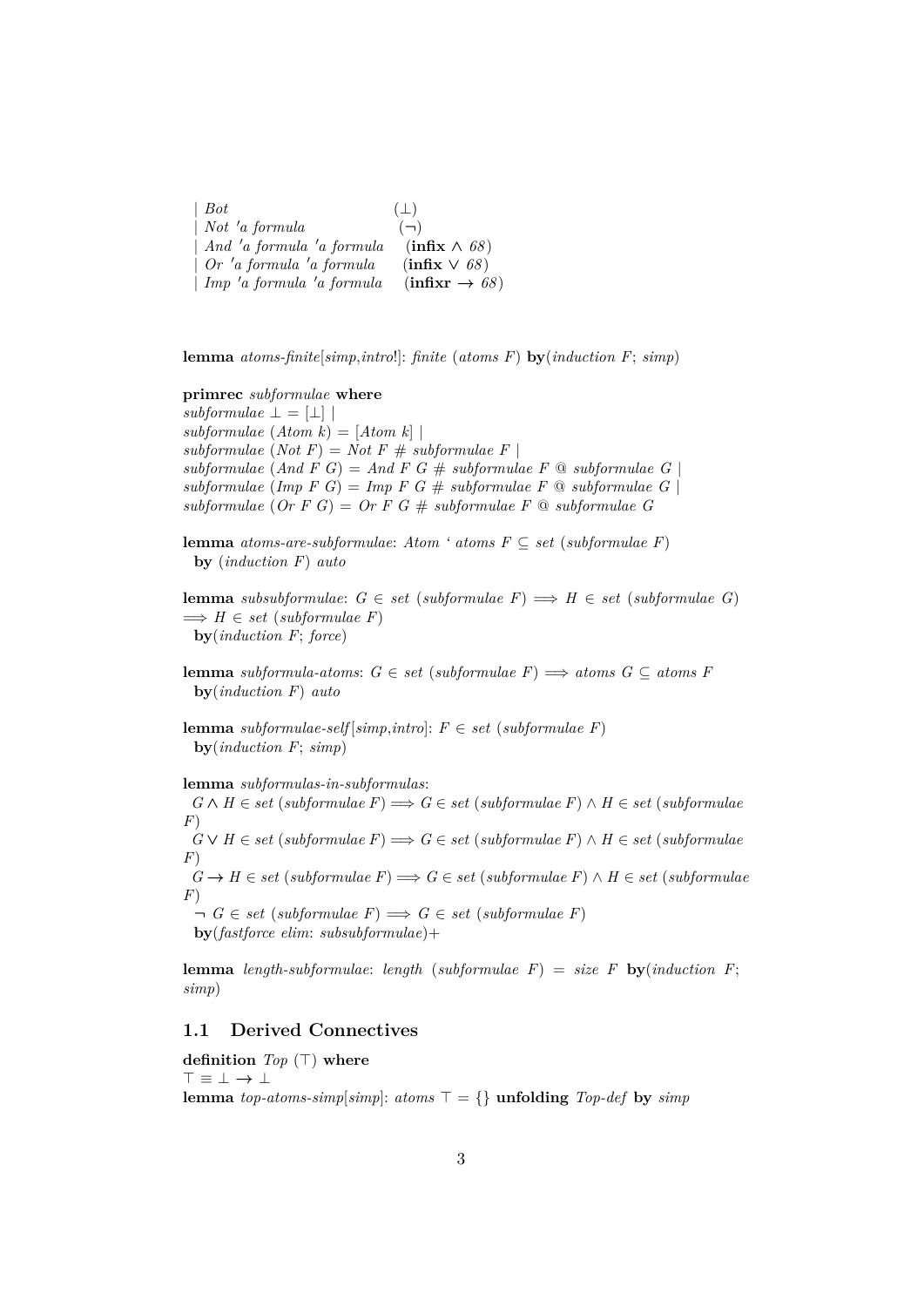**primrec**  $BigAnd :: 'a$  formula list  $\Rightarrow 'a$  formula  $(\wedge \cdot)$  where  $\bigwedge Nil = (\neg \bot)$  — essentially, it doesn't matter what I use here. But since I want to use this in CNFs, implication is not a nice thing to have. |  $\bigwedge (F \# Fs) = F \wedge \bigwedge Fs$ 

**lemma** *atoms-BigAnd*[simp]: *atoms*  $(\bigwedge F_s) = \bigcup (atoms \, ' \, set \, F_s)$ **by**(*induction Fs*; *simp*)

**primrec**  $Big$  *BigOr* :: 'a formula list  $\Rightarrow$  'a formula ( $\bigvee$ -) where W *Nil* = ⊥ |  $\bigvee (F \# F s) = F \vee \bigvee F s$ 

Formulas are countable if their atoms are, and *countable-datatype* is really helpful with that.

**instance** *formula* :: (*countable*) *countable* **by** *countable-datatype*

**definition** *prod-unions*  $A \ B \equiv \text{case } A \ \text{of} \ (a,b) \Rightarrow \text{case } B \ \text{of} \ (c,d) \Rightarrow (a \cup c, b \cup c)$ *d*)

**primrec** *pn-atoms* **where** *pn-atoms*  $(Atom A) = (\{A\},\{\})$ *pn-atoms Bot* =  $({},\})$  $pn\text{-}atoms(Not F) = prod.sum(pn\text{-}atoms F)$  $pn-atoms$  (*And F G*) =  $prod\$ -unions ( $pn-atoms$  F) ( $pn-atoms$  G) | *pn-atoms* (*Or*  $F$   $G$ ) = *prod-unions* (*pn-atoms*  $F$ ) (*pn-atoms*  $G$ ) | *pn-atoms* (*Imp F G*) = *prod-unions* (*prod*.*swap* (*pn-atoms F*)) (*pn-atoms G*) **lemma** *pn-atoms-atoms*: *atoms*  $F = \text{fst}$  (*pn-atoms F*) ∪ *snd* (*pn-atoms F*) **by**(*induction F*) (*auto simp add*: *prod-unions-def split*: *prod*.*splits*)

A very trivial simplifier. Does wonders as a postprocessor for the Harrisonstyle Craig interpolations.

**context begin definition** *isstop*  $F \equiv F = \neg \bot \lor F = \top$ **fun** *simplify-consts* **where**  $simplify-consts$   $(Atom k) = Atom k$  $simplify$ -consts  $\perp = \perp$  $simplify-consts$  (*Not*  $F$ ) = (*let*  $S = simplify-consts$   $F$  *in case*  $S$  *of* (*Not*  $G$ )  $\Rightarrow$   $G$ *-* ⇒ *if isstop S then*  $\perp$  *else*  $\neg$  *S*)  $simplify-consts$  (And  $F G$ ) = (let  $S = simplify-consts$   $F: T = simplify-consts$   $G$  in ( *if*  $S = ⊥$  *then*  $⊥$  *else if isstop S then*  $T$  — not  $\top$ ,  $T$  else *if*  $T = \perp$  *then*  $\perp$  *else if isstop T then S else if S* = *T then S else*  $S \wedge T)$  $simplify-consts$  (Or F G) = (let  $S = simplify-consts$  F;  $T = simplify-consts$  G in ( *if*  $S = \perp$  *then T* else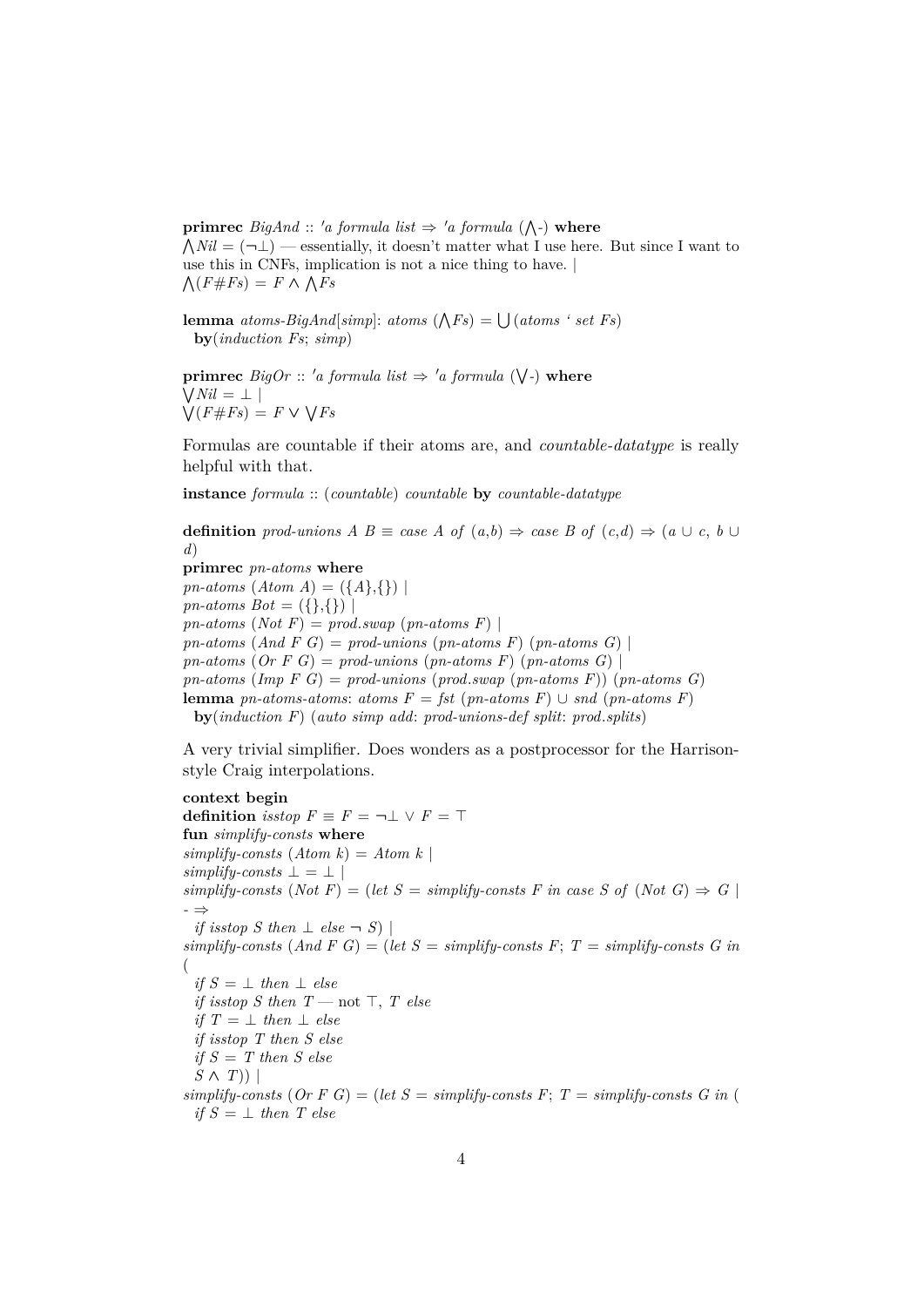*if isstop S then*  $\top$  *else if*  $T = \perp$  *then S* else *if isstop*  $T$  *then*  $\top$  *else if S* = *T then S else S* ∨ *T*)) |  $simplify-consts$  (Imp  $F \ G$ ) = (let  $S = simplify-consts$   $F$ ;  $T = simplify-consts$   $G \ in$ ( *if*  $S = \perp$  *then*  $\top$  *else if isstop S then T else if isstop*  $T$  *then*  $\top$  *else if*  $T = \perp$  *then*  $\neg$  *S else if*  $S = T$  *then*  $\top$  *else case S of Not H*  $\Rightarrow$  (*case T of Not I*  $\Rightarrow$ *I* → *H* |  $\cdot$  ⇒ *H* ∨ *T*)  $|$  - ⇒  $S \rightarrow T$ )

**lemma** *simplify-consts-size-le: size* (*simplify-consts F*)  $\leq$  *size F* **proof** −

**have**  $[simp]: \textit{Suc } (Suc \space 0) \leq size \space F + size \space G \text{ for } F \space G :: \space 'a \text{ formula } \textbf{by} (cases \space F;$ *cases G*; *simp*)

**show** *?thesis* **by**(*induction F*; *fastforce simp add*: *Let-def isstop-def Top-def split*: *formula*.*splits*)

## **qed**

**lemma** *simplify-const: atoms*  $F = \{ \} \implies isstop(\simplify\text{-}consts \text{ } F) \lor (\simplify\text{-}consts \text{ } F)$  $F) = \perp$ 

**by**(*induction F*; *fastforce simp add*: *Let-def isstop-def Top-def split*: *formula*.*splits*) **value** (*size*  $\top$ , *size*  $(\neg \bot)$ )

**end**

**fun** *all-formulas-of-size* **where** *all-formulas-of-size K 0* =  $\{\perp\}$  ∪ *Atom ' K* |  $all-formulas-of-size K (Suc~ n) = ($ *let*  $af = \bigcup (set [all-formulas-of-size K m. m \leftarrow [0.. *in*$  $($ ∪ $F∈ af$ .  $($ *∪*  $G∈af.$  *if size*  $F + size G ≤ Succ n$  *then* {*And*  $F G$ ,  $Or F G$ ,  $Imp F G$ } *else* {}) ∪ (*if size F* ≤ *Suc n then* {*Not F*} *else* {})) ∪ *af*)

**lemma** *all-formulas-of-size*:  $F \in all\text{-}formulas-of-size K \text{ } n \longleftrightarrow (size \text{ } F \leq \text{ }Suc \text{ } n \wedge p)$ *atoms*  $F \subseteq K$  (**is**  $?l \longleftrightarrow ?r$ ) **proof** − **have**  $rl:$   $?r \implies ?l$ **proof**(*induction F arbitrary*: *n*)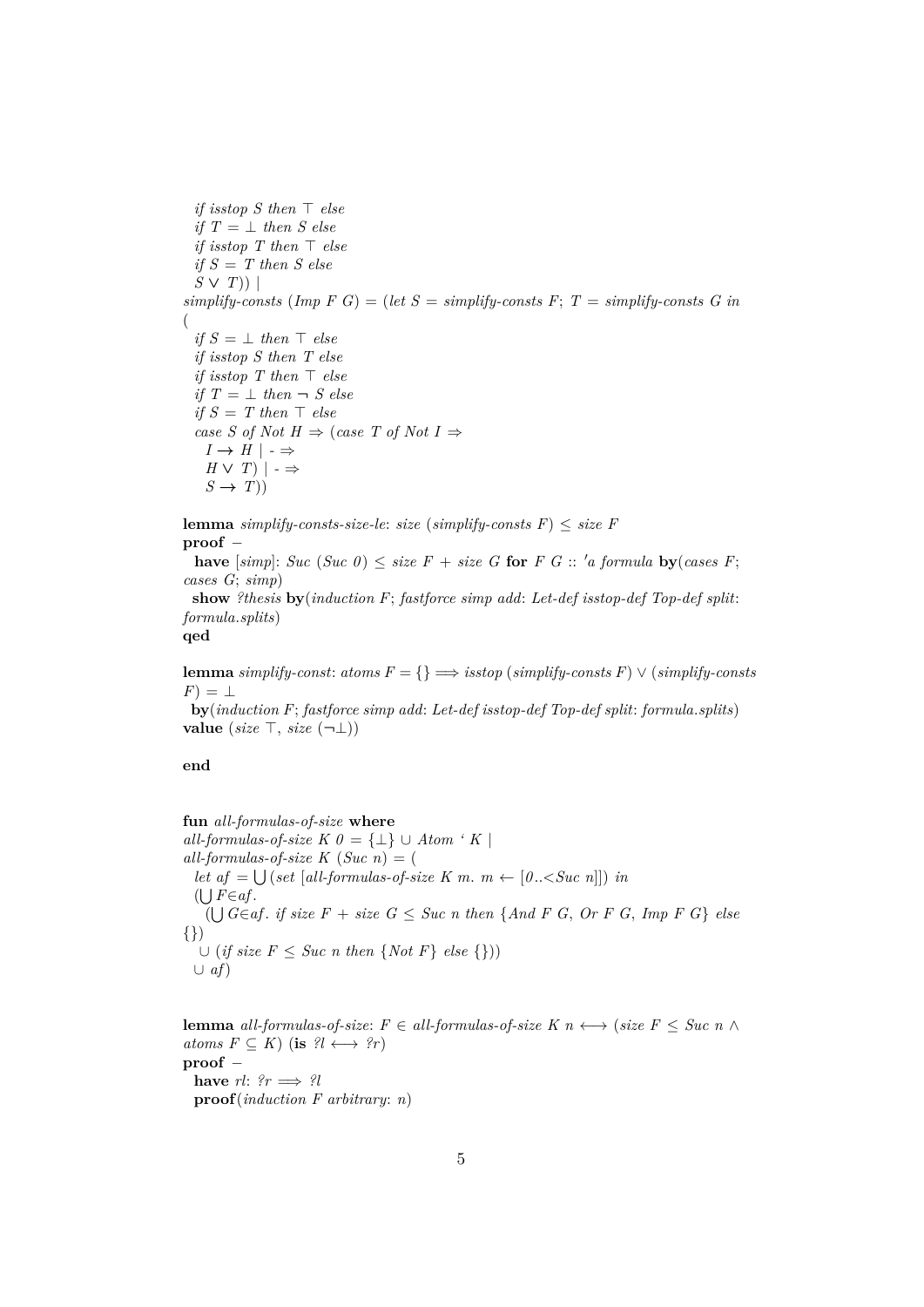**case** (*Atom x*) **have** ∗: *Atom x* ∈ *all-formulas-of-size*  $K$   $\theta$  **using** *Atom* **by** *simp* **hence** ∗∗: *Atom x* ∈  $\bigcup$  (*all-formulas-of-size K* ' *set* [0.. < *Suc m*]) **for** *m* **by** (*simp*; *metis atLeastLessThan-iff le-zero-eq not-le*) **thus** *?case* **using** *Atom* **by**(*cases n*; *simp*) **next case** *Bot* **have** ∗: *Bot* ∈ *all-formulas-of-size*  $K$  0 **by**  $simp$ **hence** ∗∗: *Bot* ∈  $\bigcup$  (*all-formulas-of-size K* ' *set* [0..<*Suc m*]) **for** *m* **by** (*simp*; *metis atLeastLessThan-iff le-zero-eq not-le*) **then show** *?case* **using** *Bot* **by**(*cases n*; *simp*) **next case** (*Not F*) **have** ∗: *size*  $F \le n$  **using** *Not* **by** *simp* **then obtain** *m* where  $n[simp]: n = Succ m$  by (metis Suc-diff-1 formula.size-neq *leD neq0-conv*) with *Not* have *IH*:  $F \in all-formulas-of-size K m$  by  $simp$ **then show** *?case* **using**  $*$  **by**(*simp add: bexI*[where  $x = F$ ]) **next case** (*And F G*) **with** *And* **have**  $*$ : *size*  $F + size G \le n$  **by**  $simp$ **then obtain** *m* **where**  $n[simp]$ :  $n = Succ m$ **by** (*metis Suc-diff-1 add-is-0 formula*.*size-neq le-zero-eq neq0-conv*) **then obtain**  $nF \n G$  **where**  $nFG[simp]$ : *size*  $F \n \leq nF$  *size*  $G \n \leq nG \n n = nF +$ *nG* **by** (*metis* ∗ *add*.*assoc nat-le-iff-add order-refl*) **then obtain**  $mF$   $mG$  where  $mFG[simp]$ :  $nF = Succ mF nG = Succ mG$ **by** (*metis Suc-diff-1 formula*.*size-neq leD neq0-conv*) **with** *And* **have** *IH*:  $F \in all-formulas-of-size K$  *mF*  $G \in all-formulas-of-size K$ *mG* **using** *nFG* **by** *simp*+ **let**  ${}^{?af} = \bigcup (set [all-formulas-of-size K m. m \leftarrow [0..$ **have**  $r: F \in all-formulas-of-size K mF \implies mF \leq n \implies F \in \bigcup (set (map (map (f \cup s)) \cup (set (map (map (f \cup s))) \cup (set (map (map (f \cup s))) \cup (set (map (map (f \cup s))) \cup (set (map (map (map (f \cup s))) \cup (set (map (map (map (f \cup s))))))$ (*all-formulas-of-size K*) [*0* ..<*Suc n*])) **for** *F mF n* **by** *fastforce* **have**  $af: F \in \text{?}af \ G \in \text{?}af$  **using**  $nFG(3)$  **by**( $\text{intro } IH[THEN \ r]; \ \text{sim}p)+$ **have** *m*: *F* ∧ *G* ∈ (*if size F* + *size G* ≤ *Suc m* then {*F* ∧ *G*, *F* ∨ *G*, *F* → *G*} *else* {}) **using** ∗ **by** *simp* **from** *IH* ∗ **show** *?case* **using** *af* **by**(*simp only*: *n all-formulas-of-size*.*simps Let-def* , *insert m*) *fast* **next case** (*Or F G*) **case** (*Imp F G*) — analogous **qed have** *lr*: *?r* **if** *l*: *?l* **proof have**  $*: F \in all-formulas-of-size K \times \mathbb{R} \implies F \in all-formulas-of-size K \times \mathbb{R}$ **for** *x n* **by**(*induction n*; *simp*) **show** *size*  $F \leq S$ *uc n* **using** *l* **by**(*induction n*; *auto split*: *if-splits*) (*metis* ∗ *le-SucI le-eq-less-or-eq le-iff-add*)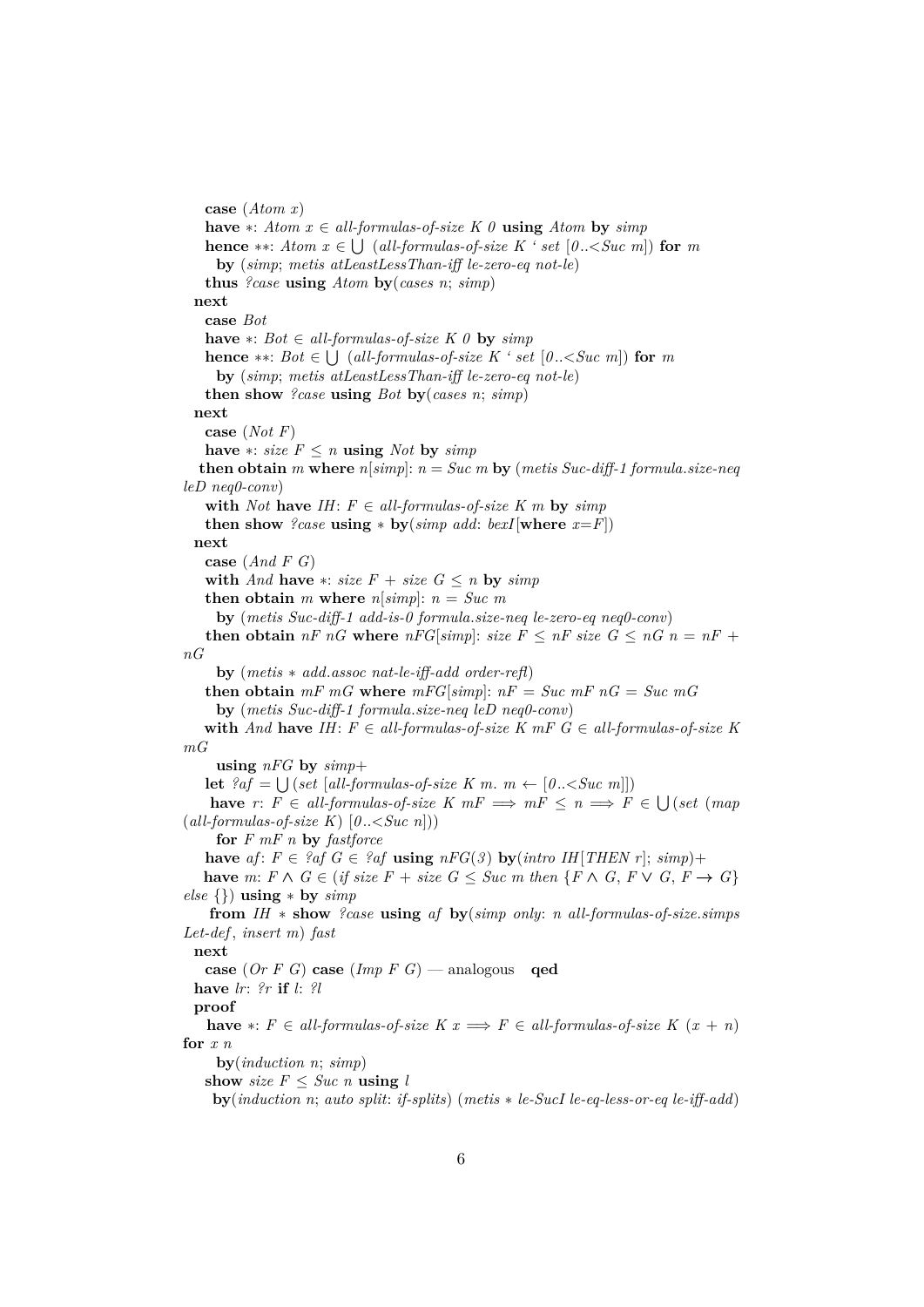```
show atoms F \subseteq K using l
    proof(induction n arbitrary: F rule: less-induct)
      case (less x)
      then show ?case proof(cases x)
        case 0 with less show ?thesis by force
      next
        case (Suc y) with less show ?thesis
           by(simp only: all-formulas-of-size.simps Let-def) (fastforce simp add:
less-Suc-eq split: if-splits)
      qed
    qed
 qed
 from lr rl show ?thesis proof qed
qed
```
**end**

## <span id="page-6-0"></span>**1.2 Semantics**

**theory** *Sema* **imports** *Formulas* **begin**

 $\tt type-synonym' a valuation = 'a \Rightarrow bool$ 

The implicit statement here is that an assignment or valuation is always defined on all atoms (because HOL is a total logic). Thus, there are no unsuitable assignments.

**primrec** *formula-semantics* :: 'a valuation  $\Rightarrow$  'a *formula*  $\Rightarrow$  *bool* (**infix**  $\models$  51) **where**

 $\mathcal{A} \models$  Atom  $k = \mathcal{A} \; k$ *-* |= ⊥ = *False* |  $\mathcal{A} \models Not F = (\neg \mathcal{A} \models F)$  $\mathcal{A} \models And F G = (\mathcal{A} \models F \land \mathcal{A} \models G)$  $A \models$  *Or*  $F G = (A \models F \lor A \models G)$  $A \models \text{Imp } F \ G = (A \models F \longrightarrow A \models G)$ 

**abbreviation** *valid* ( $\models$  - 51) **where**  $\models$  *F*  $\equiv$  ∀ *A*. *A*  $\models$  *F* 

**lemma** *irrelevant-atom*[*simp*]:  $A \notin atoms F \implies (A(A := V)) \models F \longleftrightarrow A \models F$ **by** (*induction F*; *simp*) **lemma** *relevant-atoms-same-semantics*: ∀ *k* ∈ *atoms F*.  $A_1$  *k* =  $A_2$  *k* ⇒  $A_1$   $\models$  $F \longleftrightarrow \mathcal{A}_2 \models F$ **by**(*induction F*; *simp*)

## **context begin**

Just a definition more similar to [\[9,](#page-140-0) p. 5]. Unfortunately, using this as the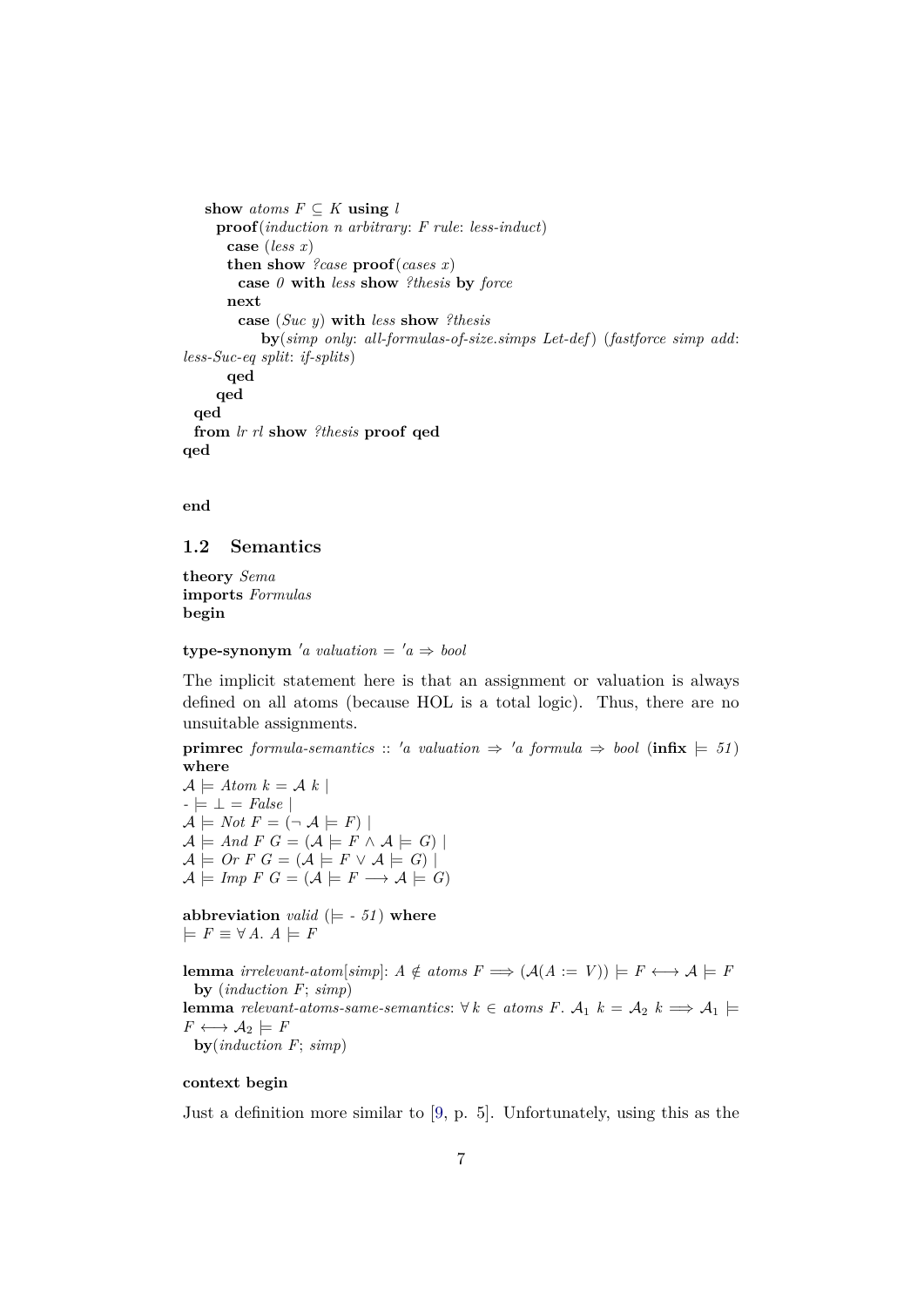main definition would get in the way of automated reasoning all the time.

**private primrec** *formula-semantics-alt* **where** *formula-semantics-alt* A (*Atom k*) = A *k* | *formula-semantics-alt* A (*Bot*) = *False* | *formula-semantics-alt* A (*Not a*) = (*if formula-semantics-alt* A *a then False else True*) | *formula-semantics-alt* A (*And a b*) = (*if formula-semantics-alt* A *a then formula-semantics-alt* A *b else False*) | *formula-semantics-alt* A (*Or a b*) = (*if formula-semantics-alt* A *a then True else formula-semantics-alt* A *b*) | *formula-semantics-alt* A (*Imp a b*) = (*if formula-semantics-alt* A *a then formula-semantics-alt* A *b else True*) **private lemma** *formula-semantics-alt*  $A$   $F \leftrightarrow A \models F$ **by**(*induction F*; *simp*)

If you fancy a definition more similar to [\[3,](#page-140-1) p. 39], this is probably the closest you can go without going incredibly ugly.

**private primrec** *formula-semantics-tt* **where** *formula-semantics-tt*  $\mathcal{A}(Atom k) = \mathcal{A}(k)$ *formula-semantics-tt* A (*Bot*) = *False* | *formula-semantics-tt* A (*Not a*) = (*case formula-semantics-tt* A *a of True* ⇒ *False*  $\mid$  *False*  $\Rightarrow$  *True*)  $\mid$ *formula-semantics-tt* A (*And a b*) = (*case* (*formula-semantics-tt* A *a*, *formula-semantics-tt* A *b*) *of* (*False*, *False*) ⇒ *False* | (*False*, *True*) ⇒ *False* | (*True*, *False*) ⇒ *False* | (*True*, *True*) ⇒ *True*) | *formula-semantics-tt* A (*Or a b*) = (*case* (*formula-semantics-tt* A *a*, *formula-semantics-tt* A *b*) *of* (*False*, *False*) ⇒ *False* | (*False*, *True*) ⇒ *True* | (*True*, *False*) ⇒ *True*  $| (True, True) \Rightarrow True$ *formula-semantics-tt* A (*Imp a b*) = (*case* (*formula-semantics-tt* A *a*, *formula-semantics-tt* A *b*) *of* (*False*, *False*) ⇒ *True* | (*False*, *True*) ⇒ *True* | (*True*, *False*) ⇒ *False* | (*True*, *True*) ⇒ *True*) **private lemma**  $A \models F \longleftrightarrow \text{formula-semantics-}tt \land F$ **by**(*induction F*; *simp split*: *prod*.*splits bool*.*splits*) **end**

**definition** *entailment* :: 'a formula set  $\Rightarrow$  'a formula  $\Rightarrow$  bool (( $\leftarrow \models$ / $\rightarrow$ ) [53,53] *53* ) **where**  $\Gamma \models F \equiv (\forall \mathcal{A}. ((\forall G \in \Gamma. \mathcal{A} \models G) \longrightarrow (\mathcal{A} \models F)))$ 

We write entailment differently than semantics ( $\models$  vs.  $\models$ ). For humans,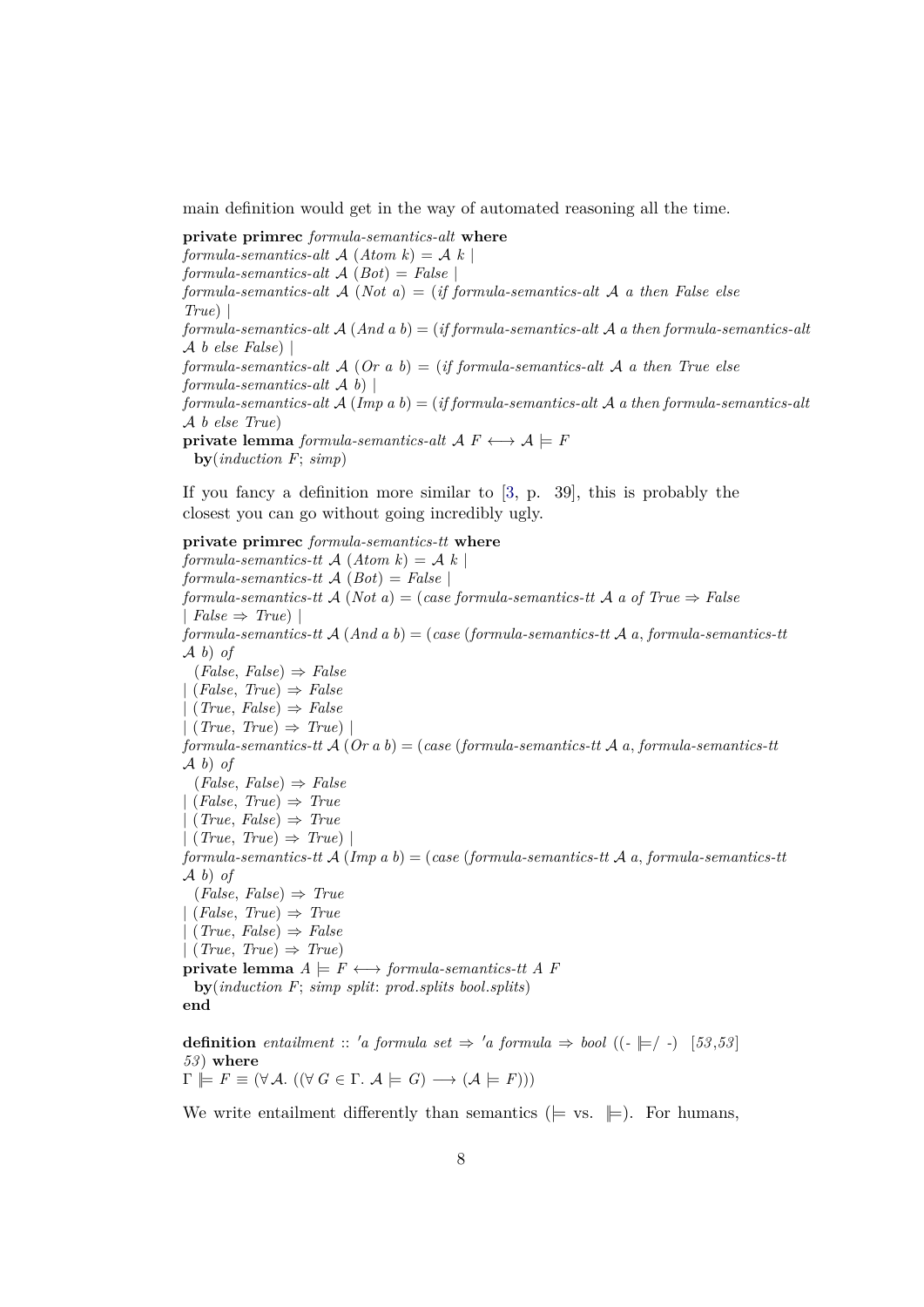it is usually pretty clear what is meant in a specific situation, but it often needs to be decided from context that Isabelle/HOL does not have.

Some helpers for the derived connectives

**lemma** *top-semantics*[*simp*,*intro*!]:  $A \models \top$  **unfolding** *Top-def* by *simp* **lemma** *BigAnd-semantics*[simp]:  $A \models \bigwedge F \longleftrightarrow (\forall f \in set \ F. A \models f)$  **by**(*induction*) *F*; *simp*) **lemma**  $BigOr\text{-}semantics[simp]: A \models \bigvee F \longleftrightarrow (\exists f \in set F \land \models f)$  **by** $(induction)$ *F*; *simp*) Definitions for sets of formulae, used for compactness and model existence. **definition** *sat*  $S \equiv \exists \mathcal{A}$ .  $\forall F \in S$ .  $\mathcal{A} \models F$ **definition**  $\text{fin-sat } S \equiv (\forall s \subseteq S \text{. finite } s \longrightarrow \text{sat } s)$ 

**lemma** *entail-sat*: Γ  $\models$  ⊥ ← → ¬ *sat* Γ **unfolding** *sat-def entailment-def* **by** *simp*

**lemma** *pn-atoms-updates*:  $p \notin$  *snd* (*pn-atoms F*)  $\implies$  *n*  $\notin$  *fst* (*pn-atoms F*)  $\implies$  $((M \models F \rightarrow (M(p := True) \models F \land M(n := False) \models F))) \land ((\neg (M \models F))$  $\rightarrow \neg(M(n := True) \models F) \land \neg(M(p := False) \models F)$ **proof**(*induction F arbitrary*: *n p*) **case** (*Imp F G*) **from** *Imp*.*prems* **have** *prems*:  $p \notin \text{fst}$  (*pn-atoms F*)  $p \notin \text{snd}$  (*pn-atoms G*)  $n \notin$  *snd* (*pn-atoms F*)  $n \notin$  *fst* (*pn-atoms G*) **by**(*simp-all add*: *prod-unions-def split*: *prod*.*splits*) **have**  $IHI: M \models F \Longrightarrow M(n := True) \models F \ M \models F \Longrightarrow M(p := False) \models F \ \neg$  $M \models F \Longrightarrow \neg M(p := True) \models F \neg M \models F \Longrightarrow \neg M(n := False) \models F$ **using**  $Imp.HH(1)[OF\text{ }prems(3)\text{ }prems(1)]$  by  $blast+$ **have**  $IH2: M \models G \Longrightarrow M(p := True) \models G M \models G \Longrightarrow M(n := False) \models G \neg$  $M \models G \Longrightarrow \neg M(n := True) \models G \neg M \models G \Longrightarrow \neg M(p := False) \models G$ **using**  $Imp.HI(2)[OF\text{ }prems(2)\text{ }prems(4)]$  by  $blast+$ **show** *?case* **proof**(*intro conjI*; *intro impI*) **assume**  $M \models F \rightarrow G$ **then consider**  $\neg M \models F \mid M \models G$  by *auto* **thus**  $M(p := True) \models F \rightarrow G \land M(n := False) \models F \rightarrow G$  **using**  $IHI(3,4)$ *IH2* (*1* ,*2* ) **by** *cases simp-all* **next**  $\text{assume } \neg(M \models F \rightarrow G)$  $hence M \models F \neg M \models G$  by  $\text{simp}\text{-}all$ **thus**  $\neg M(n := True) \models F \rightarrow G \land \neg M(p := False) \models F \rightarrow G$  **using**  $HH(1,2)$ *IH2* (*3* ,*4* ) **by** *simp* **qed next case** (*And F G*) **from** *And*.*prems* **have** *prems*:  $p \notin$  *snd* (*pn-atoms F*)  $p \notin$  *snd* (*pn-atoms G*)  $n \notin \text{fst } (pn-atoms F)$   $n \notin \text{fst } (pn-atoms G)$ **by**(*simp-all add*: *prod-unions-def split*: *prod*.*splits*)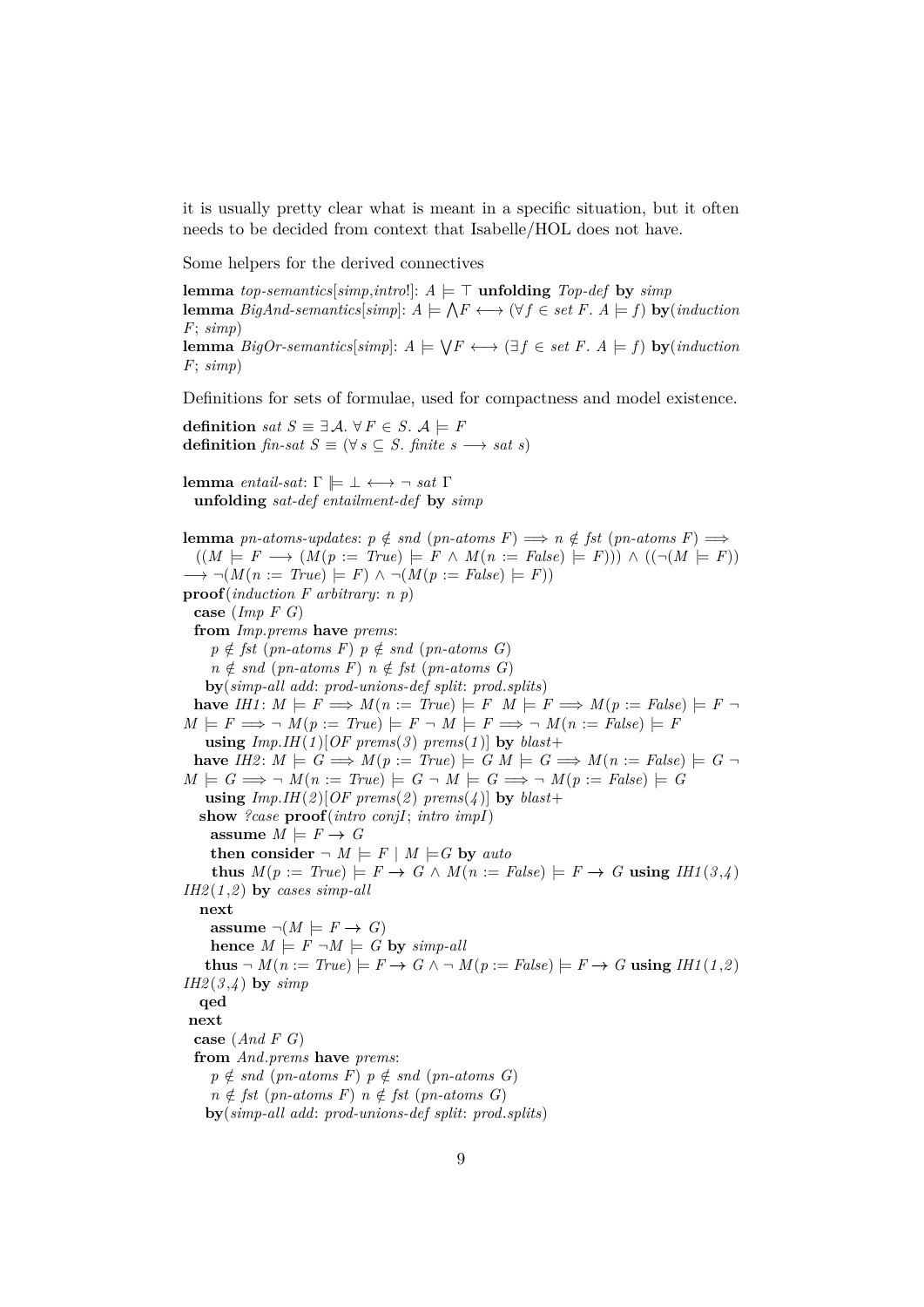**have** *IH1*:  $M \models F \Longrightarrow M(p := True) \models F \ M \models F \Longrightarrow M(n := False) \models F \neg$  $M \models F \Longrightarrow \neg M(n := True) \models F \neg M \models F \Longrightarrow \neg M(p := False) \models F$ **using**  $And.HH(1)[OF\text{ }prems(1)\text{ }prems(3)]$  by  $blast+$ **have**  $IH2: M \models G \Longrightarrow M(p := True) \models G M \models G \Longrightarrow M(n := False) \models G \neg$  $M \models G \Longrightarrow \neg M(n := True) \models G \neg M \models G \Longrightarrow \neg M(p := False) \models G$ **using**  $And.HH(2)[OF\text{ }prems(2)\text{ }prems(4)]$  by  $blast+$ **show** *?case* **proof**(*intro conjI*; *intro impI*) **assume**  $\neg M$   $\models$  *F* ∧ *G* **then consider**  $\neg M \models F \mid \neg M \models G$  by *auto* **thus**  $\neg$  *M*(*n* := *True*)  $\models$  *F* ∧ *G* ∧  $\neg$  *M*(*p* := *False*)  $\models$  *F* ∧ *G* **using** *IH1 IH2* **by** *cases simp-all* **next assume**  $M \models F \land G$ **hence**  $M \models F M \models G$  **by** *simp-all* **thus**  $M(p := True) \models F \land G \land M(n := False) \models F \land G$  **using** *IH1 IH2* by *simp* **qed next case** (*Or F G*) **from** *Or*.*prems* **have** *prems*:  $p \notin$  *snd* (*pn-atoms F*)  $p \notin$  *snd* (*pn-atoms G*)  $n \notin \text{fst} \text{ } (\text{pn-atoms } F) \text{ } n \notin \text{fst} \text{ } (\text{pn-atoms } G)$ **by**(*simp-all add*: *prod-unions-def split*: *prod*.*splits*) **have**  $IHI: M \models F \Longrightarrow M(p := True) \models F \ M \models F \Longrightarrow M(n := False) \models F \ \neg$  $M \models F \Longrightarrow \neg M(n := True) \models F \neg M \models F \Longrightarrow \neg M(p := False) \models F$ **using**  $Or.HH(1)[OF\text{ }prems(1)\text{ }prems(3)]$  by  $blast+$ **have**  $I$ H2:  $M \models G \Longrightarrow M(p := True) \models G M \models G \Longrightarrow M(n := False) \models G \neg$  $M \models G \Longrightarrow \neg M(n := True) \models G \neg M \models G \Longrightarrow \neg M(p := False) \models G$ **using**  $Or.HI(2)[OF\text{ }prems(2)\text{ }prems(4)]$  by  $blast+$ **show** *?case* **proof**(*intro conjI*; *intro impI*) **assume**  $M \models F \lor G$ **then consider**  $M \models F \mid M \models G$  by *auto* **thus** *M*(*p* := *True*) |= *F* ∨ *G* ∧ *M*(*n* := *False*) |= *F* ∨ *G* **using** *IH1 IH2* **by** *cases simp-all* **next assume**  $\neg M$   $\models$  *F* ∨ *G* **hence**  $\neg M \models F \neg M \models G$  **by** *simp-all* **thus**  $\neg M(n := True) \models F \lor G \land \neg M(p := False) \models F \lor G$  **using** *IH1 IH2* **by** *simp* **qed qed** *simp-all*

**lemma** *const-simplifier-correct*:  $A \models$  *simplify-consts*  $F \longleftrightarrow A \models F$ **by** (*induction F*) (*auto simp add*: *Let-def isstop-def Top-def split*: *formula*.*splits*)

**end**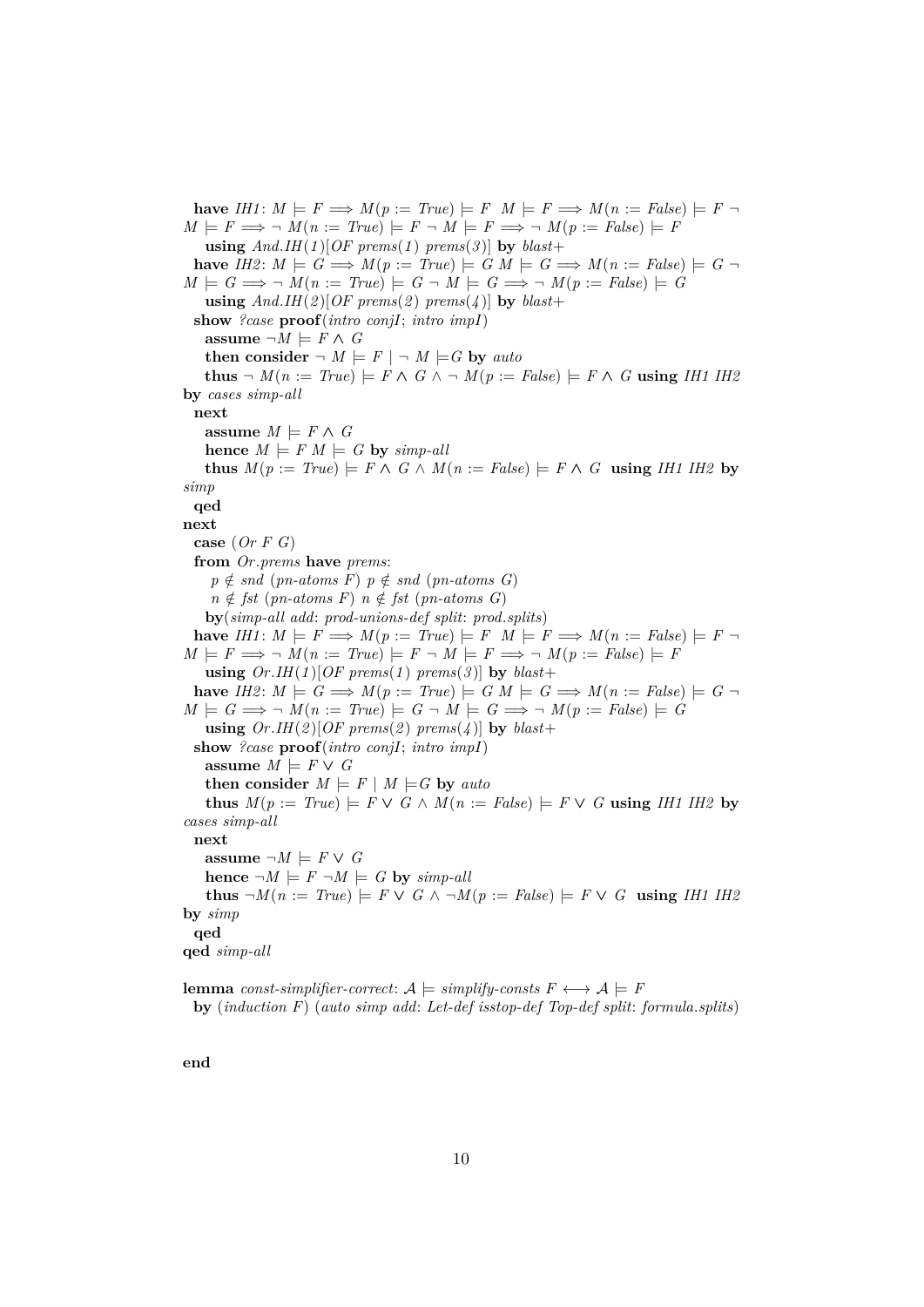## <span id="page-10-0"></span>**1.3 Substitutions**

**theory** *Substitution* **imports** *Formulas* **begin**

#### **primrec** *subst* **where**

*subst A F*  $(Atom B) = (if A = B then F else Atom B)$  $\mathit{subst}$  - -  $\bot$  =  $\bot$  |  $subst \, A \, F \, (G \vee H) = (subst \, A \, F \, G \vee subst \, A \, F \, H)$  $subst \, A \, F \, (G \wedge H) = (subst \, A \, F \, G \wedge subst \, A \, F \, H)$  $subst \, A \, F \, (G \rightarrow H) = (subst \, A \, F \, G \rightarrow subst \, A \, F \, H)$  $subst A F (\neg H) = (\neg (subst A F H))$ **term** *subst* **abbreviation** *subst-syntax* ((*-*[/(*-*/ <sup>0</sup>//*-*)]) [*70* ,*70* ] *69* ) **where**  $A[B \mid C] \equiv$  *subst C B A* 

**lemma** *no-subst*[*simp*]:  $k \notin atoms F \implies F[G \mid k] = F$  **by**(*induction F*; *simp*) **lemma** *subst-atoms*:  $k \in atoms F \implies atoms(F[G \mid k]) = atoms F - \{k\} ∪ atoms$ *G*

**proof**(*induction F*) **case** (*And F G*) **thus** *?case* **by**(*cases*  $k \in atoms F$ ; *force*) **next case** (*Or F G*) **thus** *?case* **by**(*cases*  $k \in atoms F$ ; *force*) **next case** (*Imp F G*) **thus** *?case* **by**(*cases*  $k \in atoms F$ ; *force*) **next qed** *simp-all*

**lemma** *subst-atoms-simp*: *atoms*  $(F|G \mid k)$  = *atoms*  $F - \{k\} \cup (if k \in atoms F)$ *then atoms G else* {}) **by**(*simp add*: *subst-atoms*)

### **end**

**theory** *Substitution-Sema* **imports** *Substitution Sema* **begin**

**lemma** *substitution-lemma*:  $A \models F[G \mid n] \longleftrightarrow A(n := A \models G) \models F$  **by**(*induction*) *F*; *simp*)

**end**

## <span id="page-10-1"></span>**1.4 Conjunctive Normal Forms**

**theory** *CNF* **imports** *Main HOL*−*Library*.*Simps-Case-Conv* **begin**

**datatype** 'a literal = Pos 'a ((-<sup>+</sup>) [1000] 999) | Neg 'a ((-<sup>-1</sup>) [1000] 999)

 $\tt type-synonym'$ *a* clause = '*a* literal set **abbreviation** *empty-clause*  $(\Box)$  **where**  $\Box \equiv \{\}$  :: 'a clause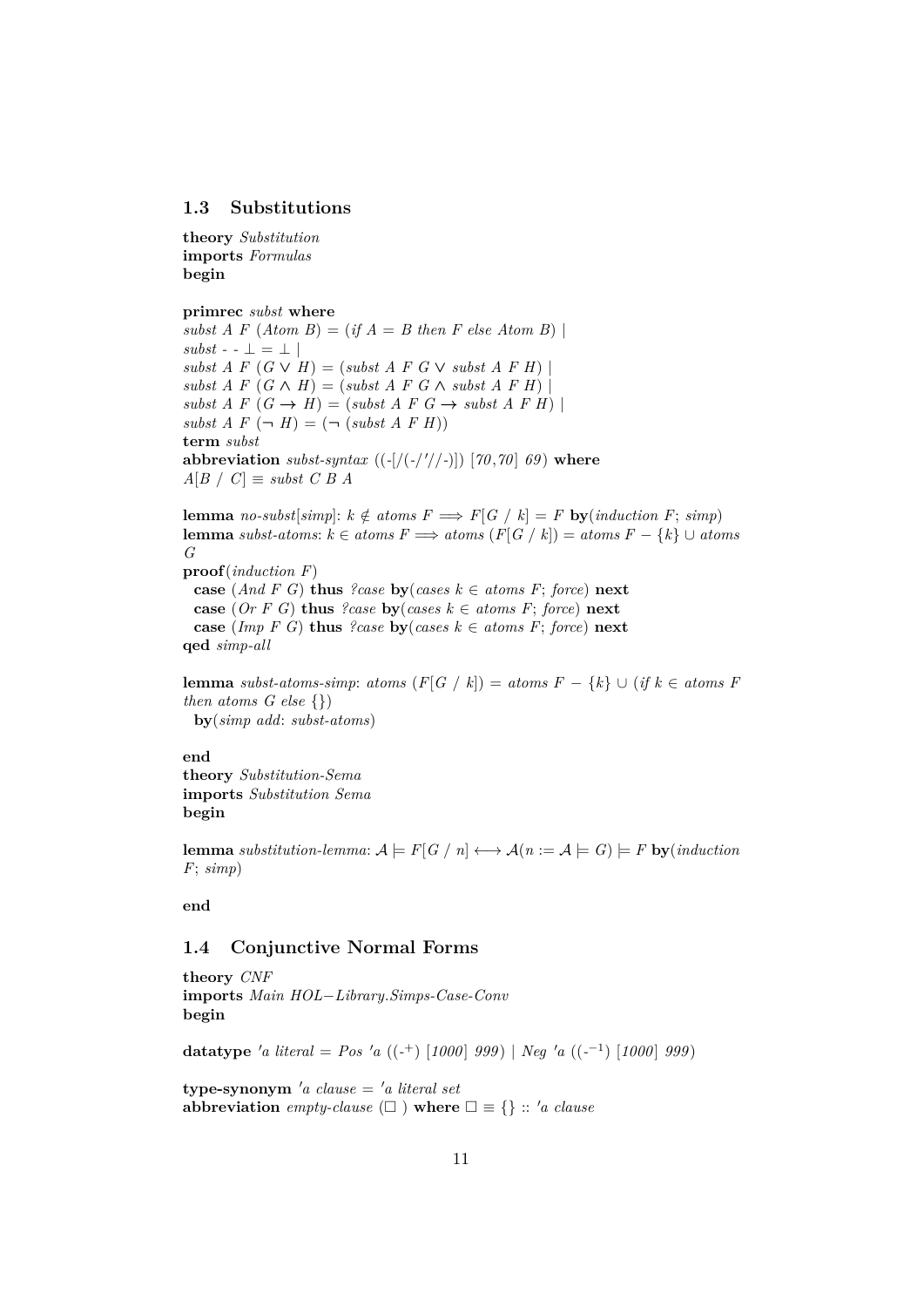**primrec** *atoms-of-lit* **where**  $atoms\text{-}of\text{-}lit$  (*Pos k*) = *k* |  $atoms\text{-}of\text{-}lit$  (*Neq k*) = *k* **case-of-simps** *lit-atoms-cases*: *atoms-of-lit*.*simps*

**definition** *atoms-of-cnf*  $c = atoms-of-lit$  ' $\bigcup c$ **lemma** *atoms-of-cnf-alt: atoms-of-cnf*  $c = \bigcup (($  *(* $)$  *atoms-of-lit*)  $\cdot c$ ) **unfolding** *atoms-of-cnf-def* **by** *blast*

**lemma** *atoms-of-cnf-Un*: *atoms-of-cnf*  $(S \cup T) =$  *atoms-of-cnf*  $S \cup$  *atoms-of-cnf T*

**unfolding** *atoms-of-cnf-def* **by** *auto*

**term** {*0* <sup>+</sup>}::*nat clause* **translations**  ${x} < \text{CONST insert } x \square$ **term** {*0* <sup>+</sup>}::*nat clause*

#### **end**

CNFs alone are nice, but now we want to relate between CNFs and formulas.

**theory** *CNF-Formulas* **imports** *Formulas CNF* **begin**

**context begin**

**function** (*sequential*) *nnf* **where**  $nnf$   $(Atom k) = (Atom k)$  $nnf \perp = \perp$ *nnf* (*Not* (*And F G*)) = *Or* (*nnf* (*Not F*)) (*nnf* (*Not G*)) | *nnf* (*Not* (*Or F G*)) = *And* (*nnf* (*Not F*)) (*nnf* (*Not G*)) |  $nnf$   $(Not$   $(Not F)) = nnf$   $F$  $nnf$   $(Not (Imp F G)) = And (nnf F) (nnf (Not G))$  $nnf$   $(Not F) = (Not F)$ *nnf* (*And F G*) = *And* (*nnf F*) (*nnf G*) | *nnf* (*Or F G*) = *Or* (*nnf F*) (*nnf G*) | *nnf* (*Imp F G*) = *Or* (*nnf* (*Not F*)) (*nnf G*) **by**(*pat-completeness*) *auto*

#### **private fun** *nnf-cost* **where**

 $nnf\text{-}cost (Atom -) = 42$  $nnf\text{-}cost \perp = 42$  $nnf-cost (Not F) = Succ (nnf-cost F)$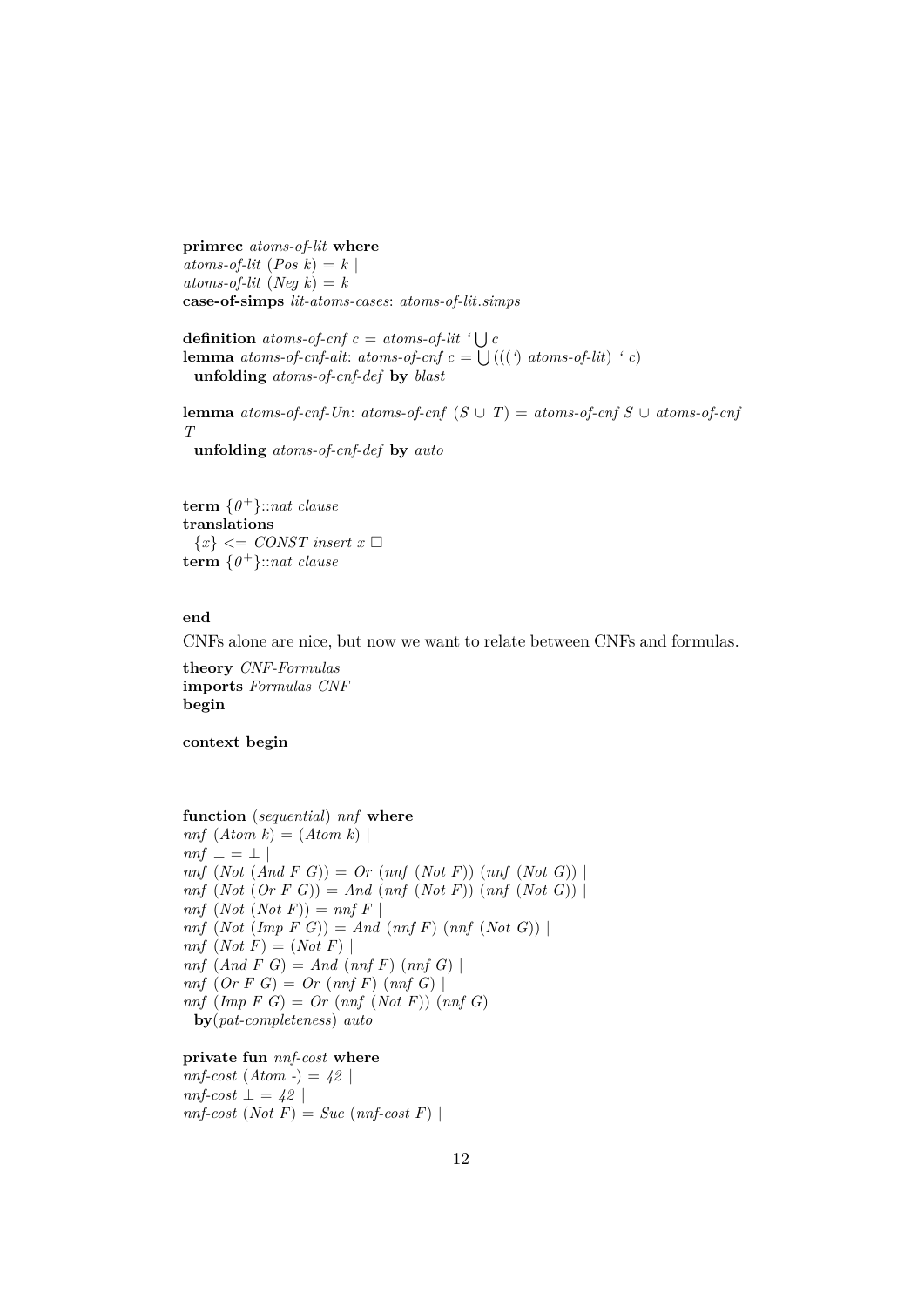$nnf-cost (And F G) = Succ (nnf-cost F + nnf-cost G)$  $nnf-cost (Or F G) = Succ (nnf-cost F + nnf-cost G)$  $nnf-cost (Imp F G) = Succ (Suc (nnf-cost F + nnf-cost G))$ 

**termination**  $nnf$  **by**(*relation measure* ( $\lambda F$ *. nnf-cost F*);  $simp$ )

**lemma**  $nnf((Atom(k::nat)) \rightarrow (Not((Atom l) \vee (Not(Atom m)))) = \neg (Atom$ *k*) ∨ (¬ (*Atom l*) ∧ *Atom m*) **by** *code-simp*

**fun** *is-lit-plus* **where**

 $is$ -lit-plus  $\perp$  = *True*  $is-lit$ -plus  $(Not \perp) = True$  $is-lit$ -plus  $(Atom -) = True$  $is-lit-plus (Not (Atom -)) = True$ *is-lit-plus -* = *False* **case-of-simps** *is-lit-plus-cases*: *is-lit-plus*.*simps* **fun** *is-disj* **where**

 $is\text{-}disj$  (*Or*  $F$   $G$ ) = (*is-lit-plus*  $F \wedge is\text{-}disj$   $G$ ) |  $is$ -disj  $F = is$ -lit-plus  $F$ **fun** *is-cnf* **where**

 $is\text{-}cnf$   $(And F G) = (is\text{-}cnf F \wedge is\text{-}cnf G)$  $is\text{-}cnf$   $H = is\text{-}disj$   $H$ **fun** *is-nnf* **where**  $is-nnf$   $(Imp \ F \ G) = False$  $is-nnf$   $(And F G) = (is-nnf F \wedge is-nnf G)$  $is-nnf$   $(Or F G) = (is-nnf F \wedge is-nnf G)$  $is$ -nnf  $F = is$ -lit-plus  $F$ 

**lemma** *is-nnf-nnf* : *is-nnf* (*nnf F*) **by**(*induction F rule*: *nnf* .*induct*; *simp*) **lemma** *nnf-no-imp*:  $A \rightarrow B \notin set (subformulae (nnf F))$ **by**(*induction F rule*: *nnf* .*induct*; *simp*) **lemma** *subformulae-nnf*: *is-nnf*  $F \implies G \in set$  (*subformulae*  $F \implies$  *is-nnf* G **by**(*induction F rule*: *is-nnf* .*induct*; *simp add*: *is-lit-plus-cases split*: *formula*.*splits*; *elim disjE conjE*; *simp*) **lemma** *is-nnf-NotD*: *is-nnf*  $(\neg F) \implies (\exists k. F = Atom k) \lor F = \bot$ **by**(*cases F*; *simp*)

**fun** *cnf* :: '*a* formula  $\Rightarrow$  '*a* clause set **where** *cnf*  $(Atom k) = \{\{k^+\}\}\$ *cnf* (*Not* (*Atom k*)) = {{ $k^{-1}$ }} |  $cnf \perp = {\Box}$  $cnf (Not \perp) = \{\}$  $cnf$   $(And F G) = cnf F \cup cnf G$ *cnf*  $(Or F G) = {C ∪ D| C D. C ∈ (cnf F) ∧ D ∈ (cnf G)}$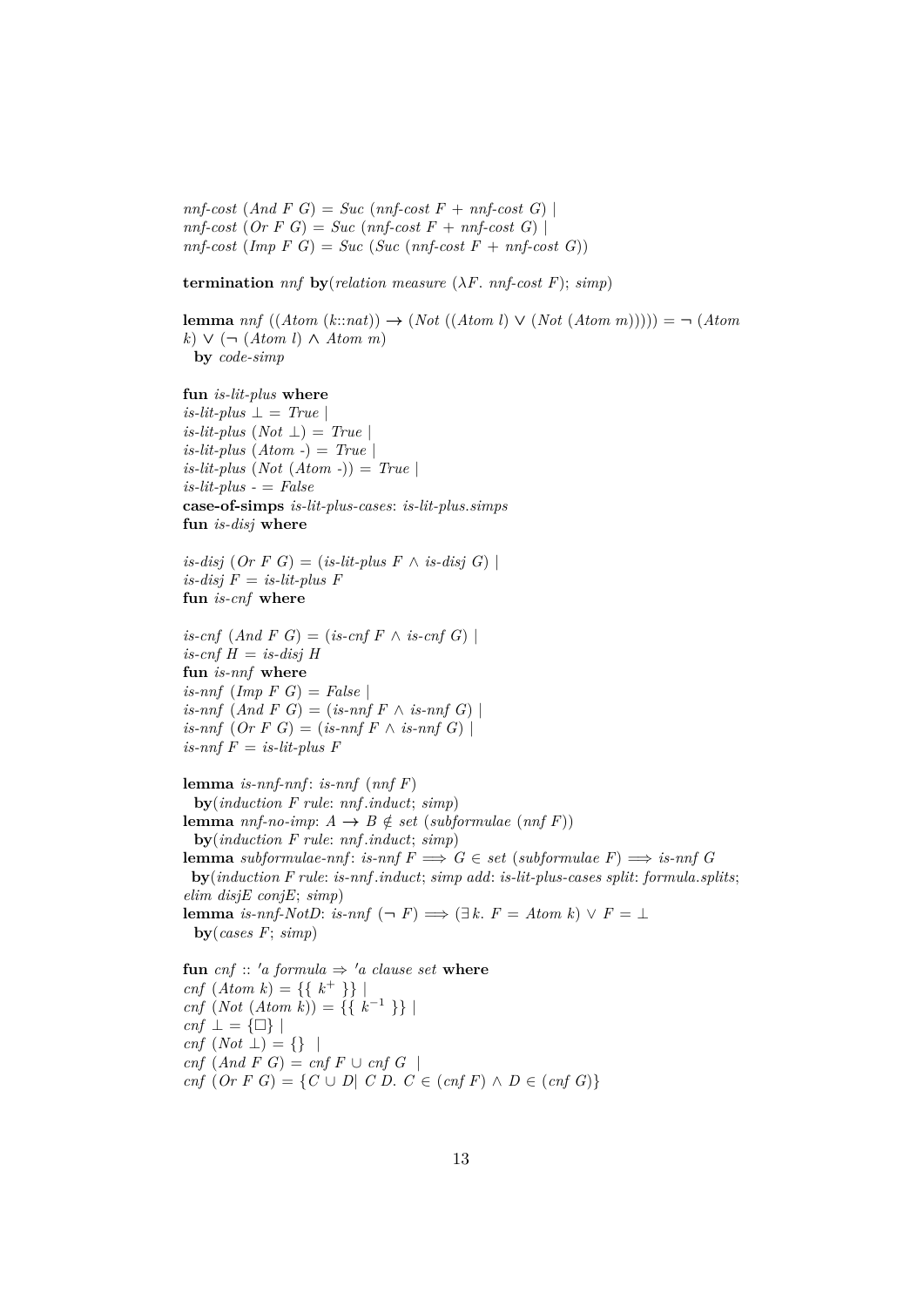**lemma** *cnf-fin*: **assumes** *is-nnf F* **shows** *finite* (*cnf F*)  $C \in \text{cnf } F \implies \text{finite } C$ **proof** − **have** *finite*  $(\text{cnf } F) \land (C \in \text{cnf } F \rightarrow \text{finite } C)$  **using** *assms* **by**(*induction F arbitrary*: *C rule*: *cnf* .*induct*; *clarsimp simp add*: *finite-image-set2* ) **thus** *finite* (*cnf F*)  $C \in \text{cnf } F \implies \text{finite } C$  **by**  $\text{simp} +$ **qed**

**fun** *cnf-lists* :: 'a *formula*  $\Rightarrow$  'a *literal list list* **where**  $cnf\text{-}lists (Atom k) = [[ k^+ ]]$ *cnf-lists* (*Not* (*Atom k*)) =  $[[k^{-1}]]$  $cnf\text{-}lists \perp = [][]$  $cnf\text{-}lists (Not \perp) = []$  $cnf\text{-}lists (And F\ G) = cnf\text{-}lists F\ @\ cnf\text{-}lists G$ *cnf-lists*  $(Or F G) = [f \t Q g. f \leftarrow (cnf-lists F), g \leftarrow (cnf-lists G)]$ 

#### **primrec** *form-of-lit* **where**

*form-of-lit*  $(Pos k) = Atom k$ *form-of-lit*  $(Neg k) = \neg (Atom k)$ **case-of-simps** *form-of-lit-cases*: *form-of-lit*.*simps*

**definition** *disj-of-clause c* ≡ W [*form-of-lit l*. *l* ← *c*] **definition** *form-of-cnf*  $F \equiv \bigwedge [disj-of-clause \ c. \ c \leftarrow F]$ **definition**  $cnf$ -form-of  $\equiv$  *form-of-cnf*  $\circ$   $cnf$ -lists **lemmas** *cnf-form-of-defs* = *cnf-form-of-def form-of-cnf-def disj-of-clause-def*

**lemma** *disj-of-clause-simps*[*simp*]: *disj-of-clause*  $\vert \vert = \bot$  $disj-of-clause$  ( $F \# FF$ ) = *form-of-lit F*  $\vee$  *disj-of-clause FF* **by**(*simp-all add*: *disj-of-clause-def*)

**lemma** *is-cnf-BigAnd*: *is-cnf*  $(\bigwedge l s) \longleftrightarrow (\forall l \in set \text{ } ls. \text{ } is\text{-}cnf \text{ } l)$ **by**(*induction ls*; *simp*)

**private lemma**  $BigOr-is-not-cnf''$ : *is-cnf*  $(\forall ls) \implies (\forall l \in set ls.$  *is-lit-plus l*) **proof**(*induction ls*) **case** (*Cons l ls*) **from** *Cons.prems* **have** *is-cnf*  $(\forall \; l_s)$ **by** (*metis BigOr*.*simps is-cnf* .*simps*(*3* ,*5* ) *is-disj*.*simps*(*1* ) *list*.*exhaust*) **thus** *?case* **using** *Cons* **by** *simp* **qed** *simp* **private lemma**  $Big( \cap \{big \}$  *BigOr-is-not-cnf'*: ( $\forall l \in set$  *ls. is-lit-plus l*)  $\implies$  *is-cnf* ( $\forall l$ *s*) **by**(*induction ls*; *simp*) (*metis BigOr*.*simps*(*1* , *2* ) *formula*.*distinct*(*25* ) *is-cnf* .*elims*(*2* ) *is-cnf* .*simps*(*3* ) *list*.*exhaust*)

**lemma**  $BigOr$ -is-not-cnf: is-cnf  $(\forall \, ls) \longleftrightarrow (\forall \, l \in \, set \, ls. \, is-lit-plus \, l)$ **using**  $BigOr-is-not-cnf'$   $BigOr-is-not-cnf''$  by *blast*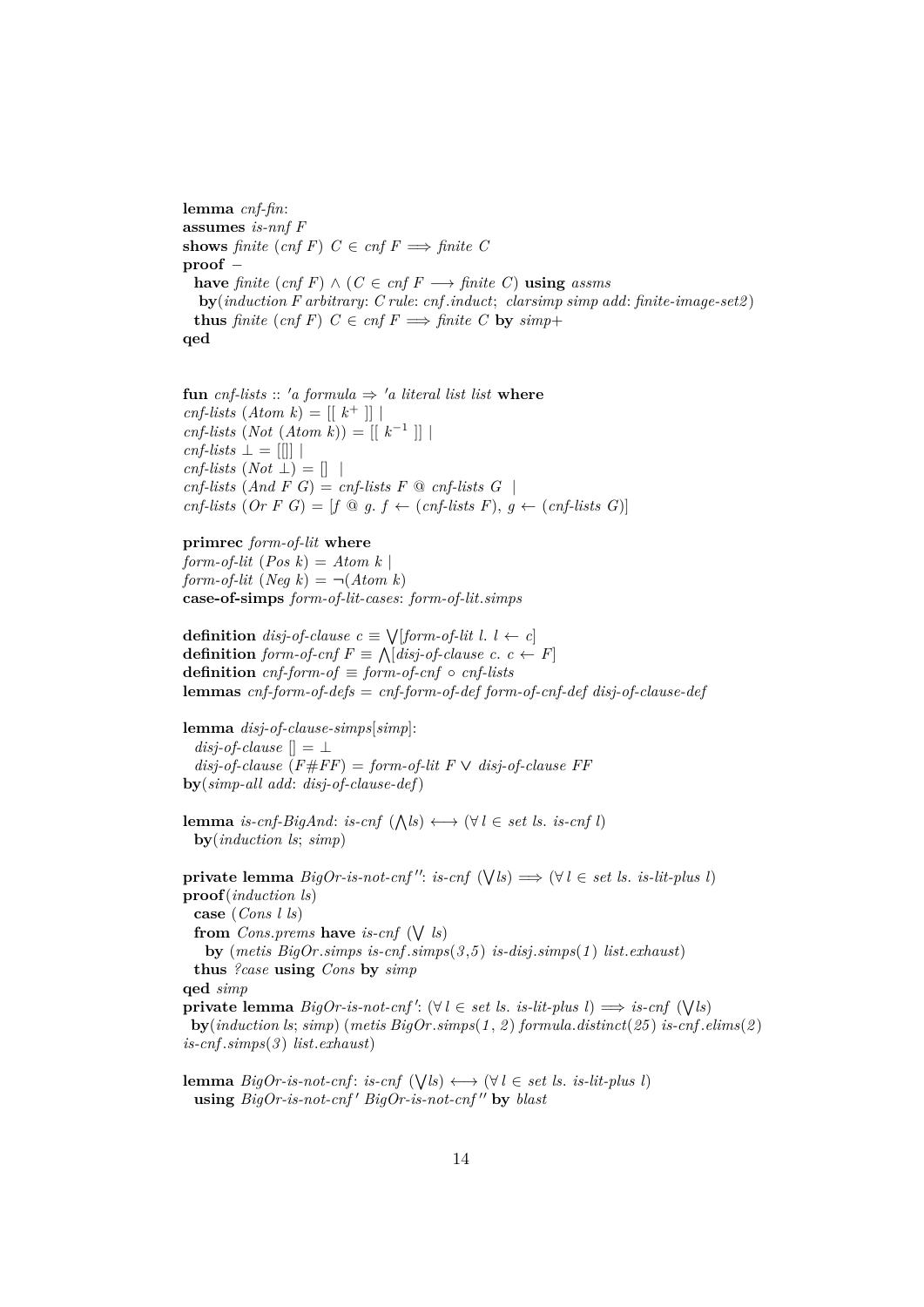**lemma** *is-nnf-BigAnd*[ $simp$ ]: *is-nnf*  $(\bigwedge l s) \longleftrightarrow (\forall l \in set \text{ } ls. \text{ } is\text{-}nnf \text{ } l)$ **by**(*induction ls*; *simp*) **lemma** *is-nnf-BigOr*[ $simp$ ]: *is-nnf* ( $\forall l$ *s*)  $\leftrightarrow$  ( $\forall l \in set$  *ls. is-nnf l*) **by**(*induction ls*; *simp*) **lemma** *form-of-lit-is-nnf* [*simp*,*intro*!]: *is-nnf* (*form-of-lit x*) **by**(*cases x*; *simp*) **lemma** *form-of-lit-is-lit*[*simp*,*intro*!]: *is-lit-plus* (*form-of-lit x*) **by**(*cases x*; *simp*) **lemma** *disj-of-clause-is-nnf* [*simp*,*intro*!]: *is-nnf* (*disj-of-clause F*) **unfolding** *disj-of-clause-def* **by** *simp* **lemma** *cnf-form-of-is*: *is-nnf*  $F \implies$  *is-cnf* (*cnf-form-of* F) **by**(*cases F*) (*auto simp*: *cnf-form-of-defs is-cnf-BigAnd BigOr-is-not-cnf* ) **lemma** *nnf-cnf-form: is-nnf*  $F \implies$  *is-nnf* (*cnf-form-of F*) **by**(*cases F*) (*auto simp add*: *cnf-form-of-defs*) **lemma** *cnf-BigAnd*: *cnf*  $(\bigwedge k s) = (\bigcup x \in set \text{ } ls. \text{ } cnf \text{ } x)$ **by**(*induction ls*; *simp*) **lemma** *cnf-BigOr*: *cnf*  $(\forall (x \otimes y)) = \{f \cup g \mid fg \in f \in \text{cnf } (\forall x) \land g \in \text{cnf } (\forall y)\}$ **by**(*induction x arbitrary*: *y*; *simp*) (*metis* (*no-types*, *opaque-lifting*) *sup*.*assoc*) **lemma** *cnf-cnf*: *is-nnf*  $F \implies cnf$  (*cnf-form-of*  $F$ ) = *cnf*  $F$ **by**(*induction F rule*: *cnf* .*induct*;

*fastforce simp add*: *cnf-form-of-defs cnf-BigAnd cnf-BigOr* )

**lemma** *is-nnf-nnf-id*: *is-nnf*  $F \implies nnf \ F = F$ **proof**(*induction rule*: *is-nnf* .*induct*) **fix** *v* **assume** *is-nnf*  $(-v)$ **thus**  $nnf(-v) = -v$  **by**(*cases v rule: is-lit-plus.cases; simp*) **qed** *simp-all*

**lemma** *disj-of-clause-is*: *is-disj* (*disj-of-clause R*) **by**(*induction R*; *simp*)

**lemma** *form-of-cnf-is-nnf* : *is-nnf* (*form-of-cnf R*) **unfolding** *form-of-cnf-def* **by** *simp*

**lemma** *cnf-disj*: *cnf* (*disj-of-clause R*) = {*set R*} **by**(*induction R*; *simp add*: *form-of-lit-cases split*: *literal*.*splits*) **lemma** *cnf-disj-ex*: *is-disj*  $F \implies \exists R$ . *cnf*  $F = \{R\} \vee \text{cnf } F = \{\}$ **by**(*induction F rule*: *is-disj*.*induct*; *clarsimp simp*: *is-lit-plus-cases split*: *for-*

*mula*.*splits*)

**lemma** *cnf-form-of-cnf*: *cnf* (*form-of-cnf*  $S$ ) = *set* (*map set*  $S$ )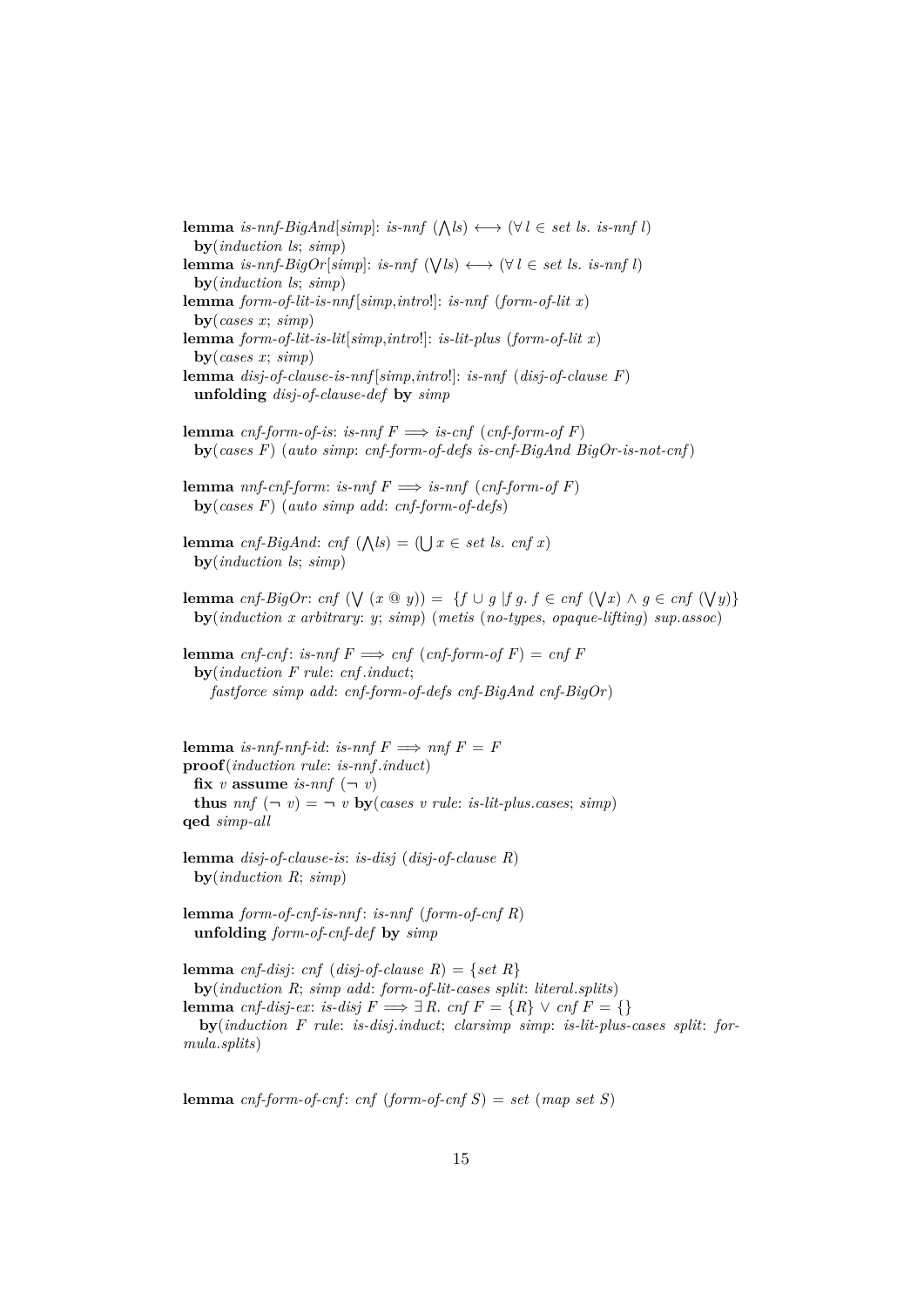**unfolding** *form-of-cnf-def* **by** (*simp add*: *cnf-BigAnd cnf-disj*) *blast*

**lemma** *disj-is-nnf*: *is-disj*  $F \implies$  *is-nnf*  $F$ **by**(*induction F rule*: *is-disj*.*induct*; *simp add*: *is-lit-plus-cases split*: *formula*.*splits*)

**lemma** *nnf-BigAnd*: *nnf*  $(\bigwedge F) = \bigwedge (map \; nnf \; F)$ **by**(*induction F*; *simp*)

**end**

**end theory** *CNF-Sema* **imports** *CNF* **begin**

**primrec** *lit-semantics* :: ( $'a \Rightarrow bool$ )  $\Rightarrow 'a$  *literal*  $\Rightarrow bool$  **where** *lit-semantics*  $A(k^+) = A(k)$  $lit-semantics \mathcal{A}(k^{-1}) = (\neg \mathcal{A}(k))$ **case-of-simps** *lit-semantics-cases*: *lit-semantics*.*simps* **definition** *clause-semantics* **where** *clause-semantics*  $A \ C \equiv \exists L \in C$ . *lit-semantics*  $A \ L$ **definition** *cnf-semantics* **where** *cnf-semantics*  $A S \equiv \forall C \in S$ . *clause-semantics*  $A C$ 

**end**

**theory** *CNF-Formulas-Sema* **imports** *CNF-Sema CNF-Formulas Sema* **begin**

**lemma** *nnf-semantics*:  $A \models nnf \ F \longleftrightarrow A \models F$ **by**(*induction F rule*: *nnf* .*induct*; *simp*)

**lemma** *cnf-semantics*: *is-nnf*  $F \implies \text{cnf-semantics}$   $\mathcal{A}$  ( $\text{cnf } F$ )  $\longleftrightarrow \mathcal{A} \models F$ **by**(*induction F rule*: *cnf* .*induct*; *simp add*: *cnf-semantics-def clause-semantics-def ball-Un*; *metis Un-iff* )

**lemma** *cnf-form-semantics*:  $f \textbf{ixes } F :: 'a formula$ **assumes** *nnf* : *is-nnf F* shows  $A \models \text{cnf-form-of } F \longleftrightarrow A \models F$ **proof** − **define** *cnf-semantics-list* where *cnf-semantics-list*  $A S \leftrightarrow (\forall s \in set S. \exists l \in set s.$  *lit-semantics*  $A (l)$  $:: 'a \; literal)$ **for** A *S* **have** *tcn*: *cnf*  $F = set$  (*map set* (*cnf-lists*  $F$ )) **using** *nnf*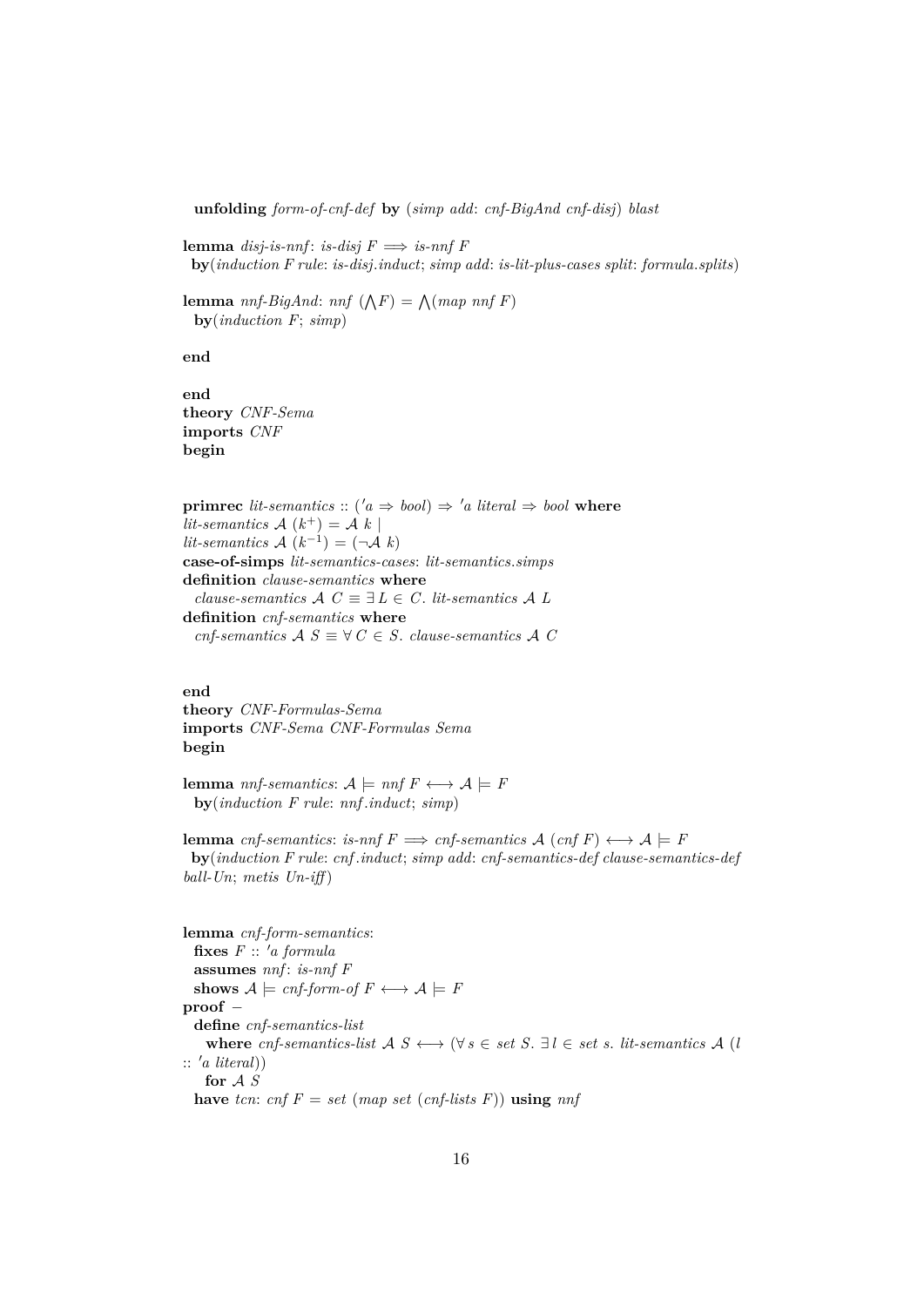**by**(*induction F rule*: *cnf* .*induct*) (*auto simp add*: *image-UN image-comp comp-def* ) **have**  $A \models F \longleftrightarrow \text{cnf-semantics}$   $A \text{ (cnf F) using \text{cnf-semantics}$  [OF nnf] by *simp* **also have**  $\ldots$  = *cnf-semantics* A (*set* (*map set* (*cnf-lists* F))) **unfolding** *tcn* ... **also have**  $\ldots$  = *cnf-semantics-list* A (*cnf-lists* F) **unfolding** *cnf-semantics-def clause-semantics-def cnf-semantics-list-def* **by** *fastforce* also have  $\ldots = A \models (cnf\text{-}form\text{-}of F)$  using  $nnf$ **by**(*induction F rule*: *cnf-lists*.*induct*; *simp add*: *cnf-semantics-list-def cnf-form-of-defs ball-Un bex-Un*) **finally show** *?thesis* **by** *simp* **qed**

**corollary** ∃ *G*.  $\mathcal{A} \models F \longleftrightarrow \mathcal{A} \models G \land \text{is-cnf } G$ **using** *cnf-form-of-is cnf-form-semantics is-nnf-nnf nnf-semantics* **by** *blast*

**end**

## <span id="page-16-0"></span>**1.4.1 Going back: CNFs to formulas**

**theory** *CNF-To-Formula* **imports** *CNF-Formulas HOL*−*Library*.*List-Lexorder* **begin**

One downside of CNFs is that they cannot be converted back to formulas as-is in full generality. If we assume an order on the atoms, we can convert finite CNFs.

**instantiation** *literal* :: (*ord*) *ord* **begin**

#### **definition**

*literal-less-def*:  $xs < ys \leftrightarrow ($ *if atoms-of-lit xs* = *atoms-of-lit ys then* (*case xs of Neg -*  $\Rightarrow$  (*case ys of Pos -*  $\Rightarrow$  *True*  $| \cdot \Rightarrow$  *False*)  $| \cdot \Rightarrow$  *False*) *else atoms-of-lit xs* < *atoms-of-lit ys*)

#### **definition**

*literal-le-def* : (*xs* :: *- literal*) ≤ *ys*  $\leftrightarrow$  *xs* < *ys*  $\lor$  *xs* = *ys* 

## **instance ..**

**end**

**instance** *literal* :: (*linorder*) *linorder* **by** *standard* (*auto simp add*: *literal-less-def literal-le-def split*: *literal*.*splits if-splits*)

**definition** *formula-of-cnf* **where**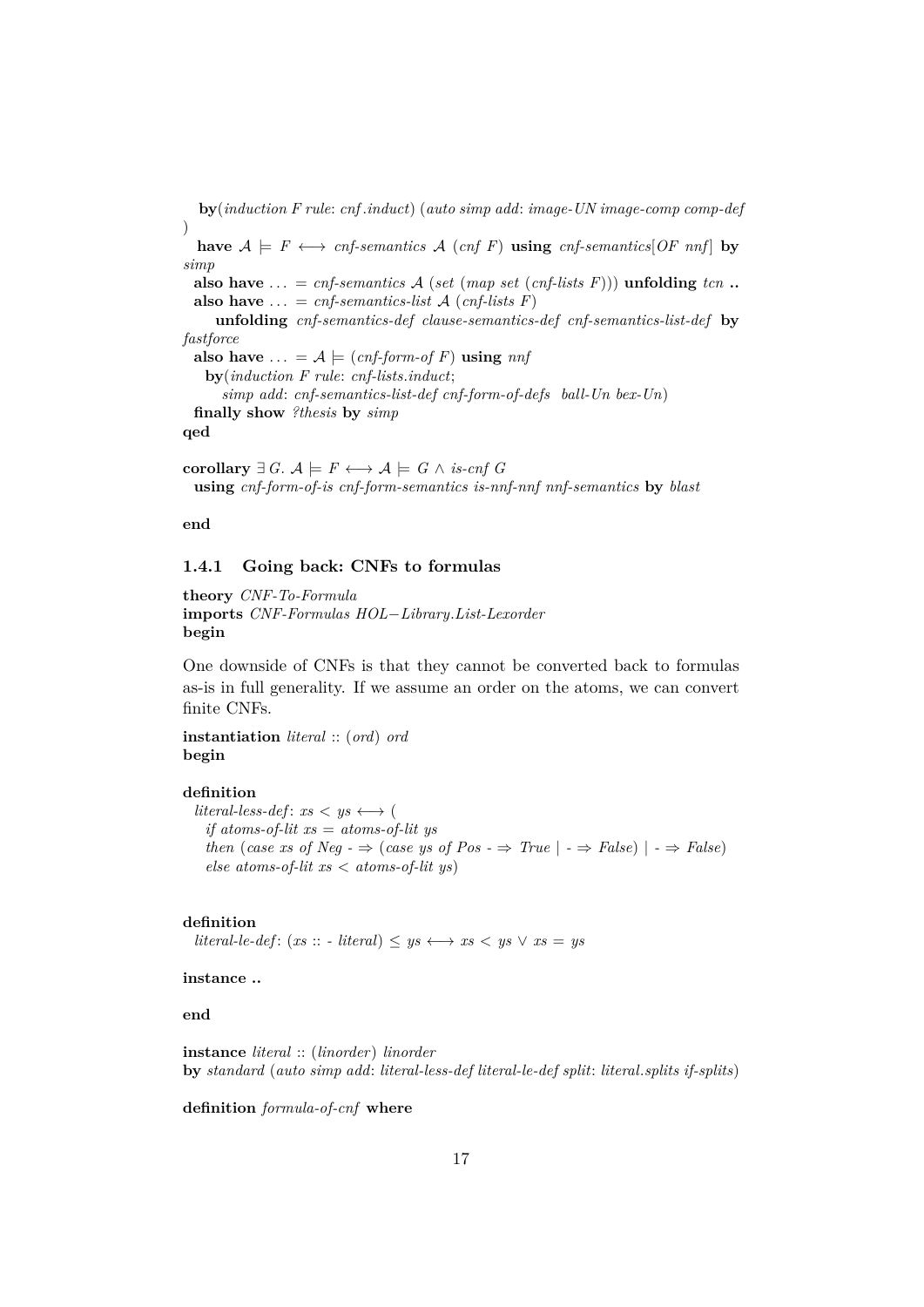$formula-of-cnf S \equiv form-of-cnf$  (*sorted-list-of-set* (*sorted-list-of-set* ' S))

To use the lexicographic order on lists, we first have to convert the clauses to lists, then the set of lists of literals to a list.

**lemma** *simplify-consts* (*formula-of-cnf* ({ ${Pos \theta}$ } :: *nat clause set*)) = *Atom 0* **by** *code-simp*

**lemma** *cnf-formula-of-cnf* : **assumes** *finite*  $S \forall C \in S$ *. finite C* **shows**  $cnf$  (*formula-of-cnf S*) = *S* **using** *assms* **by**(*simp add*: *cnf-BigAnd formula-of-cnf-def form-of-cnf-def cnf-disj*)

**end**

## <span id="page-17-0"></span>**1.4.2 Tseytin transformation**

**theory** *Tseytin* **imports** *Formulas CNF-Formulas* **begin**

The *cnf* transformation clearly has exponential complexity. If the intention is to use Resolution to decide validity of a formula, that is clearly a dealbreaker for any practical implementation, since validity can be decided by brute force in exponential time. This theory pair shows the Tseytin transformation, a way to transform a formula while preserving validity. The *cnf* of the transformed formula will have clauses with maximally 3 atoms, and an amount of clauses linear in the size of the formula, at the cost of introducing one new atom for each subformula of *F* (i.e. *size F* many).

**definition** *pair-fun-upd f*  $p \equiv (case \; p \; of \; (k, v) \Rightarrow \text{fun-}upd \; f \; k \; v)$ 

**lemma** *fold-pair-upd-triv:*  $A \notin \textit{fst}$  *' set*  $U \implies \textit{foldl pair-fun-upd}$  *F U A* = *F A* **by**(*induction U arbitrary*: *F*; *simp*)

(*metis fun-upd-apply pair-fun-upd-def prod*.*simps*(*2* ) *surjective-pairing*)

**lemma** *distinct-pair-update-one:*  $(k, v) \in set \ U \implies distinct \ (map \ fat \ U) \implies fold \$ *pair-fun-upd F U k = v* 

**by**(*induction U arbitrary*: *F*; *clarsimp simp add*: *pair-fun-upd-def fold-pair-upd-triv split*: *prod*.*splits*)

(*insert fold-pair-upd-triv*, *fastforce*)

**lemma** *distinct-zipunzip*: *distinct*  $xs \implies$  *distinct* (*map fst* (*zip xs ys*)) **by** (*simp*) *add*: *distinct-conv-nth*)

**lemma** *foldl-pair-fun-upd-map-of* : *distinct* (*map fst U*) =⇒ *foldl pair-fun-upd F U*  $= (\lambda k. \csc map\text{-}of U k \text{ of } Some v \Rightarrow v \mid None \Rightarrow F k)$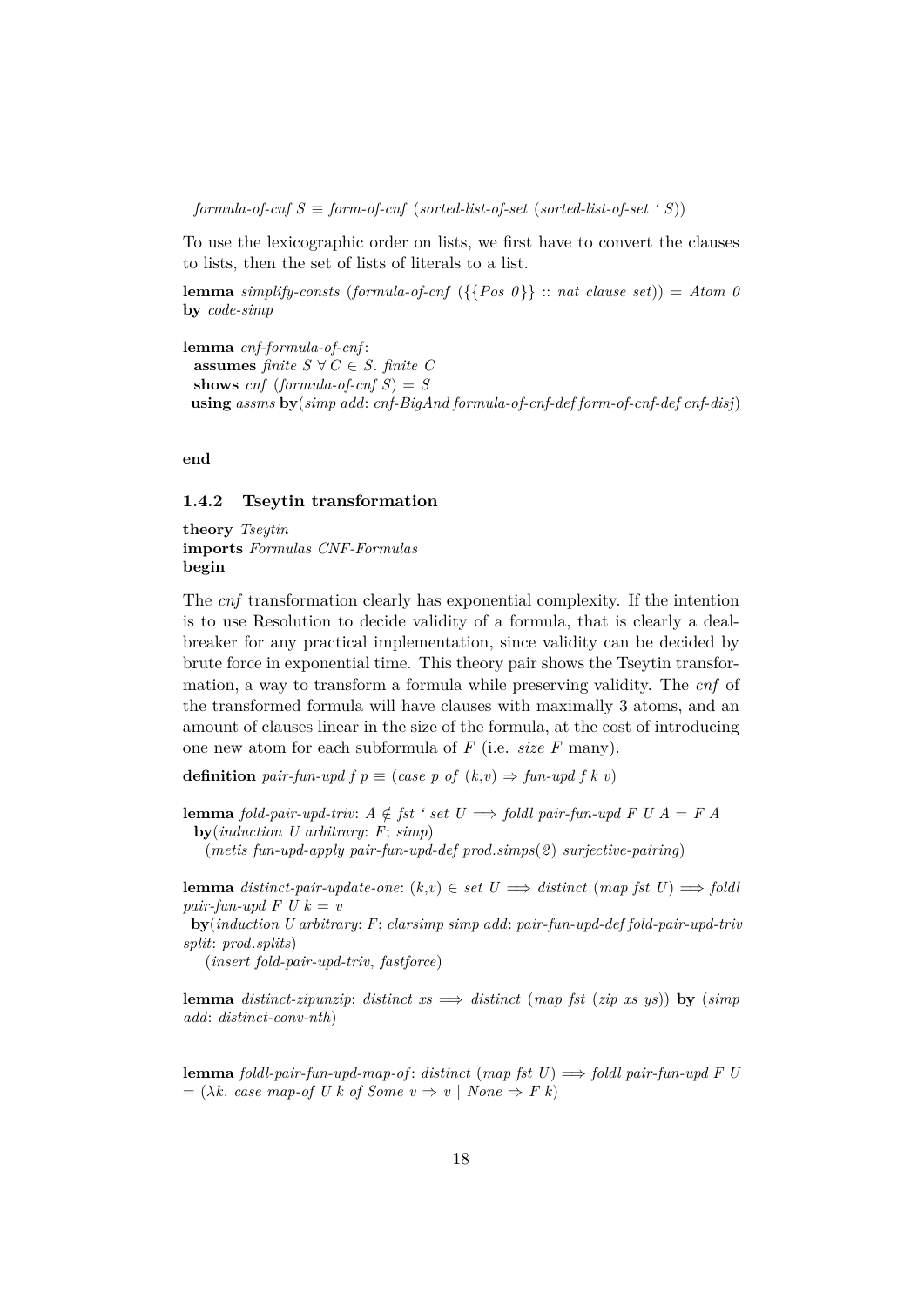**by**(*unfold fun-eq-iff* ; *induction U arbitrary*: *F*; *clarsimp split*: *option*.*splits simp*: *pair-fun-upd-def rev-image-eqI*)

**lemma** *map-of-map-apsnd*: *map-of* (*map* (*apsnd t*) *M*) = *map-option t* ◦ (*map-of M*)

**by**(*unfold fun-eq-iff comp-def* ; *induction M*; *simp*)

**definition**  $b \text{iimp}$  (**infix**  $\leftrightarrow 67$ ) where  $F \leftrightarrow G \equiv (F \rightarrow G) \land (G \rightarrow F)$ **lemma** *atoms-biimp*[*simp*]: *atoms*  $(F \leftrightarrow G) =$  *atoms*  $F \cup$  *atoms*  $G$ **unfolding** *biimp-def* **by** *auto* **lemma** *biimp-size*[*simp*]: *size*  $(F \leftrightarrow G) = (2 * (size F + size G)) + 3$ **by**(*simp add*: *biimp-def*)

**locale** *freshstuff* = **fixes** *fresh* ::  $'a$  *set*  $\Rightarrow 'a$ **assumes** *isfresh*: *finite*  $S \implies$  *fresh*  $S \notin S$ **begin**

#### **primrec** *nfresh* **where**

*nfresh S 0* =  $\vert \vert$  $nfresh S (Suc n) = (let f = fresh S in f # n fresh (f \triangleright S) n)$ 

**lemma** *length-nfresh*: *length* (*nfresh*  $S$ *n*) = *n* **by**(*induction n arbitrary*: *S*; *simp add*: *Let-def*)

**lemma** *nfresh-isfresh*: *finite*  $S \implies$  *set* (*nfresh*  $S$  *n*)  $\cap$   $S = \{\}$ **by**(*induction n arbitrary*: *S*; *auto simp add*: *Let-def isfresh*)

**lemma** *nfresh-distinct*: *finite*  $S \implies$  *distinct* (*nfresh*  $S$ *n*) **by**(*induction n arbitrary*: *S*; *simp add*: *Let-def* ; *meson disjoint-iff-not-equal finite-insert insertI1 nfresh-isfresh*)

**definition** *tseytin-assmt*  $F \equiv let SF =$  *remdups* (*subformulae F*) *in zip* (*nfresh* (*atoms F*) (*length SF*)) *SF*

**lemma** *tseytin-assmt-distinct*: *distinct* (*map fst* (*tseytin-assmt F*)) **unfolding** *tseytin-assmt-def* **using** *nfresh-distinct* **by** (*simp add*: *Let-def length-nfresh*)

**lemma** *tseytin-assmt-has*: *G* ∈ *set* (*subformulae F*) =⇒ ∃ *n*. (*n*,*G*) ∈ *set* (*tseytin-assmt F*)

**proof** −

**assume**  $G \in set$  (*subformulae F*)

**then have**  $∃n$ . *G* = *subformulae F* ! *n*  $∧$  *n* < *length* (*subformulae F*) **by** (*simp add*: *set-conv-nth*)

**then have**  $\exists a$ . (*a*, *G*) ∈ *set* (*zip* (*nfresh* (*atoms F*) (*length* (*subformulae F*))) (*subformulae F*))

**by** (*metis* (*no-types*) *in-set-zip length-nfresh prod*.*sel*(*1* ) *prod*.*sel*(*2* ))

**thus** *?thesis* **by**(*simp add*: *tseytin-assmt-def Let-def*) (*metis fst-conv in-set-conv-nth*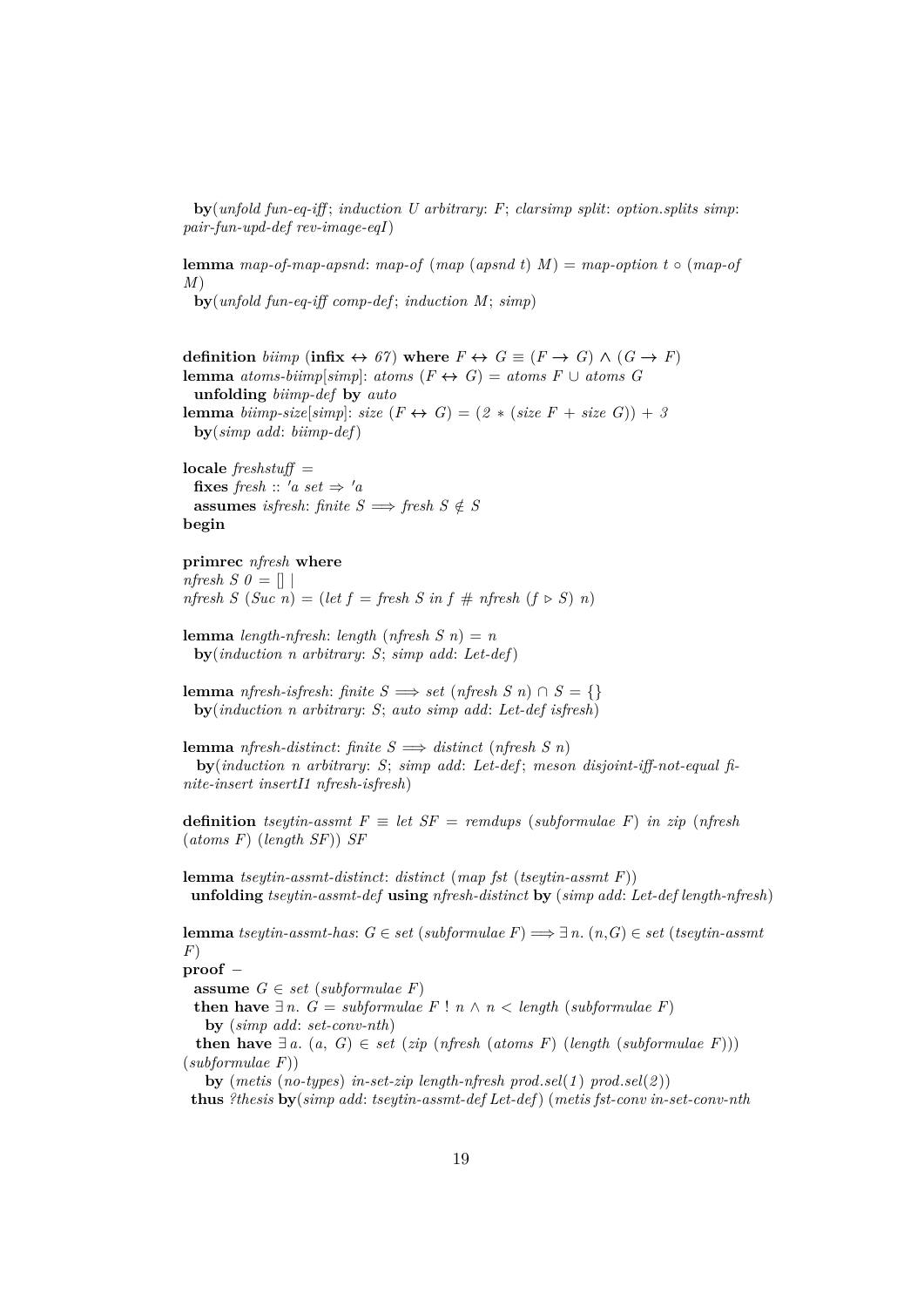*in-set-zip length-nfresh set-remdups snd-conv*) **qed**

**lemma** *tseytin-assmt-new-atoms*:  $(k,l) \in set$  (*tseytin-assmt F*)  $\implies k \notin atoms$  *F* **unfolding** *tseytin-assmt-def Let-def* **using** *nfresh-isfresh* **by** (*fastforce dest*: *set-zip-leftD*)

#### **primrec** *tseytin-tran1* **where**

 $tseytin-tran1 S (Atom k) = [Atom k \leftrightarrow S (Atom k)]$  $tseytin-tran1 S \perp = [\perp \leftrightarrow S \perp]$ *tseytin-tran1 S* (*Not F*) = [*S* (*Not F*)  $\leftrightarrow$  *Not* (*S F*)] @ *tseytin-tran1 S F* | *tseytin-tran1 S* (*And F G*) =  $[S$  (*And F G*)  $\leftrightarrow$  *And* (*S F*) (*S G*)] @ *tseytin-tran1 S F* @ *tseytin-tran1 S G* | *tseytin-tran1 S* (*Or*  $F G$ ) =  $S$  (*Or*  $F G$ )  $\leftrightarrow$  *Or* (*S*  $F$ ) (*S G*)] @ *tseytin-tran1 S*  $F$ @ *tseytin-tran1 S G* |

 $t$ *seytin-tran1*  $S$  ( $Imp \ F \ G$ ) =  $[S \ (Imp \ F \ G) \leftrightarrow Imp \ (S \ F) \ (S \ G)]$  @  $t$ *seytin-tran1 S F* @ *tseytin-tran1 S G*

**definition** *tseytin-toatom*  $F \equiv Atom \circ the \circ map-of (map (\lambda(a,b), (b,a)) (tseytin-assmt$ *F*))

**definition** *tseytin-tran*  $F \equiv \bigwedge (let \ S = tseytin-toatom \ F \ in \ S \ F \ # \ tseytin-tran1 \ S$ *F*)

**lemma** *distinct-snd-tseytin-assmt*: *distinct* (*map snd* (*tseytin-assmt F*)) **unfolding** *tseytin-assmt-def* **by**(*simp add*: *Let-def length-nfresh*)

**lemma** *tseytin-assmt-backlookup*: **assumes**  $J \in set$  (*subformulae F*)

**shows** (*the* (*map-of* (*map*  $(\lambda(a, b), (b, a))$  (*tseytin-assmt F*)) *J*), *J*)  $\in$  *set* (*tseytin-assmt F*)

**proof** −

**have** 1: *distinct* (*map snd M*)  $\implies J \in \text{snd } ' set M \implies (the (map-of) (map (\lambda(a,$ *b*). (*b*, *a*)) *M*) *J*), *J*) ∈ *set M* **for** *J M*

**by**(*induction M*; *clarsimp split*: *prod*.*splits*)

**have**  $2: J ∈ set (subformulae F) ⇒ J ∈ end ' set (*steytin-assmt F*)$  **for** *J* **using** *image-iff tseytin-assmt-has* **by** *fastforce*

**from** *1* [*OF distinct-snd-tseytin-assmt 2* , *OF assms*] **show** *?thesis* **. qed**

**lemma** *tseytin-tran-small-clauses*:  $\forall C \in \text{cnf}$  (*nnf* (*tseytin-tran F*)). *card*  $C \leq 3$ **proof** −

**have** 3: *card*  $S \leq 2 \implies \text{card}(a \triangleright S) \leq 3$  for *a S* **by**(*cases finite S*; *simp add*: *card-insert-le-m1* ) **have** 2: *card*  $S \leq 1 \implies \text{card}(a \triangleright S) \leq 2$  for *a S* **by**(*cases finite S*; *simp add*: *card-insert-le-m1* )

**have** 1: *card*  $S \leq 0 \implies$  *card*  $(a \triangleright S) \leq 1$  **for** *a S* 

**by**(*cases finite S*; *simp add*: *card-insert-le-m1* )

**have** ∗:  $[ G \in set (tseytin-tran1 (Atom ∘ S) F); C \in cnf (nnf G) ] \Rightarrow card C$ ≤ *3* **for** *G C S*

**by**(*induction F arbitrary*: *G*; *simp add*: *biimp-def* ; (*elim disjE exE conjE* | *intro 1 2 3* | *simp*)+)

**show** *?thesis*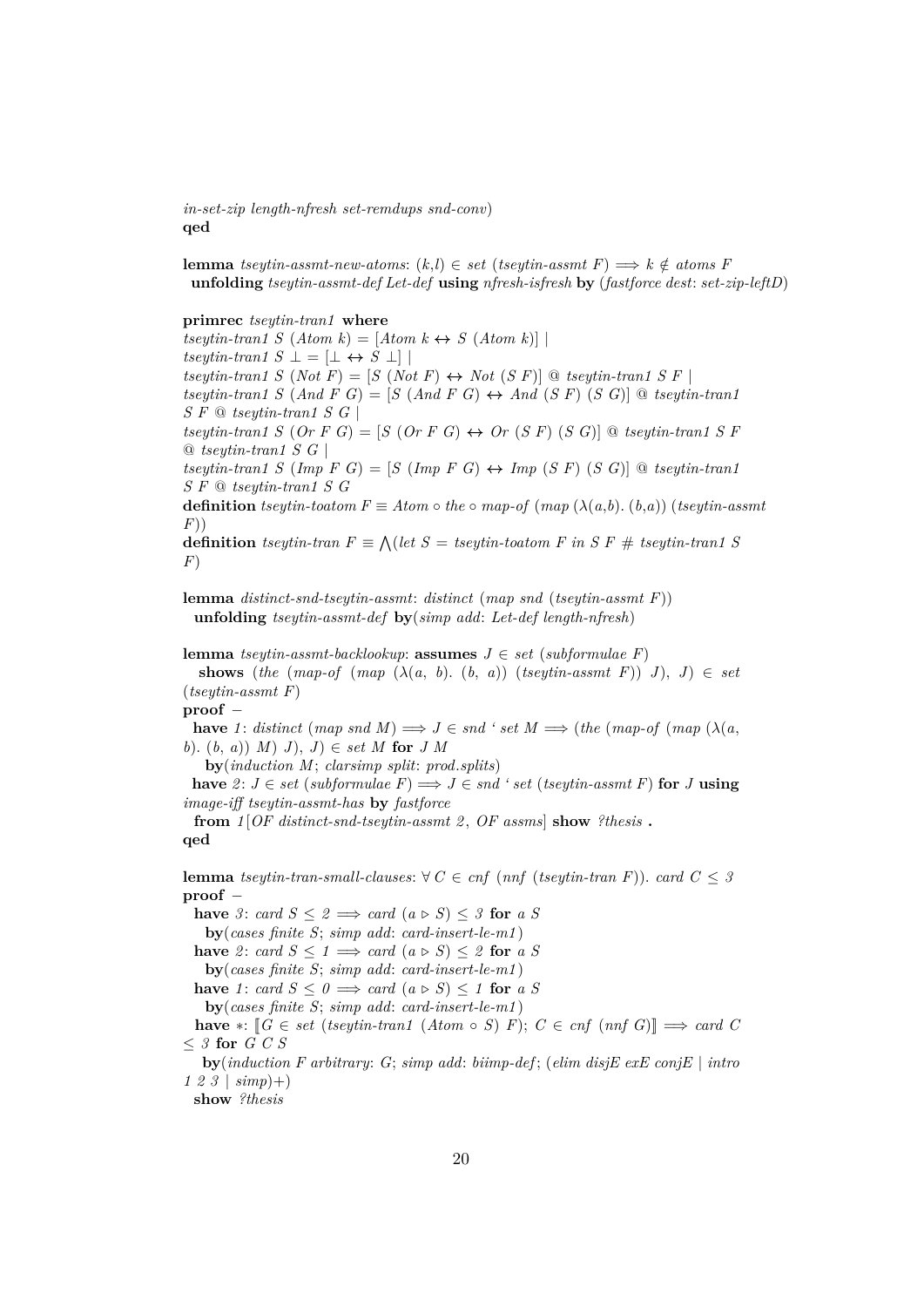**unfolding** *tseytin-tran-def tseytin-toatom-def Let-def*

**by**(*clarsimp simp add*: *cnf-BigAnd nnf-BigAnd comp-assoc* ∗) **qed**

**lemma** *tseytin-tran-few-clauses: <i>card* (*cnf* (*nnf* (*tseytin-tran F*)))  $\leq$  3  $*$  *size F* + *1*

**proof** −

**have** *size*  $Bot = 1$  **by**  $simp$ 

**have** *ws*:  $\{c \triangleright D | D, D = \{c1\} \vee D = \{c2\}\} = \{\{c, c1\}, \{c, c2\}\}\$  for *c1 c2 c* by *auto*

**have** *grr*: *Suc* (*card S*)  $\leq c \implies \text{card}(a \triangleright S) \leq c$  **for** *a S c* 

**by**(*cases finite S*; *simp add*: *card-insert-le-m1* )

**have** ∗: *card* ( $\bigcup a \in set$  (*tseytin-tran1* (*Atom* ◦ *S*) *F*). *cnf* (*nnf a*)) ≤ *3* ∗ *size F* **for** *S*

**by**(*induction F*; *simp add*: *biimp-def* ; ((*intro grr card-Un-le*[*THEN le-trans*] |  $simp \text{ } add: \text{ } ws) + \frac{?}{?}$ 

**show** *?thesis*

**unfolding** *tseytin-tran-def tseytin-toatom-def Let-def*

**by**(*clarsimp simp*: *nnf-BigAnd cnf-BigAnd*; *intro grr*; *simp add*: *comp-assoc* ∗) **qed**

**lemma** *tseytin-tran-new-atom-count: card* (*atoms* (*tseytin-tran F*))  $\leq$  *size F* + *card* (*atoms F*)

## **proof** −

**have** *tseytin-tran1-atoms*:  $H \in set$  (*tseytin-tran1* (*tseytin-toatom F*)  $G$ )  $\implies G$  $\in$  *set* (*subformulae*  $F$ )  $\Longrightarrow$ 

*atoms*  $H ⊆ atoms F ∪ ( ∪ I ∈ set (subformulae F). atoms (tseytin-toatom F)$ *I*)) **for** *G H*

**proof**(*induction G arbitrary*: *H*)

**case** (*Atom k*)

**hence**  $k \in atoms F$ 

**by** *simp* (*meson formula*.*set-intros*(*1* ) *rev-subsetD subformula-atoms*) **with** *Atom* **show** *?case* **by** *simp blast*

**next**

**case** *Bot* **then show** *?case* **by** *simp blast*

**next**

**case** (*Not G*)

**show** *?case* **by**(*insert Not*.*prems*(*1* ,*2* ); *frule subformulas-in-subformulas*; *simp*; *elim disjE*; (*elim Not*.*IH* | *force*))

**next**

**case** (*And G1 G2* )

**show** *?case* **by**(*insert And*.*prems*(*1* ,*2* );

```
frule subformulas-in-subformulas; simp; elim disjE; (elim And.IH; simp |
force))
```
## **next**

**case** (*Or G1 G2* ) **show** *?case* **by**(*insert Or*.*prems*(*1* ,*2* );

*frule subformulas-in-subformulas*; *simp*; *elim disjE*; (*elim Or*.*IH*; *simp* | *force*))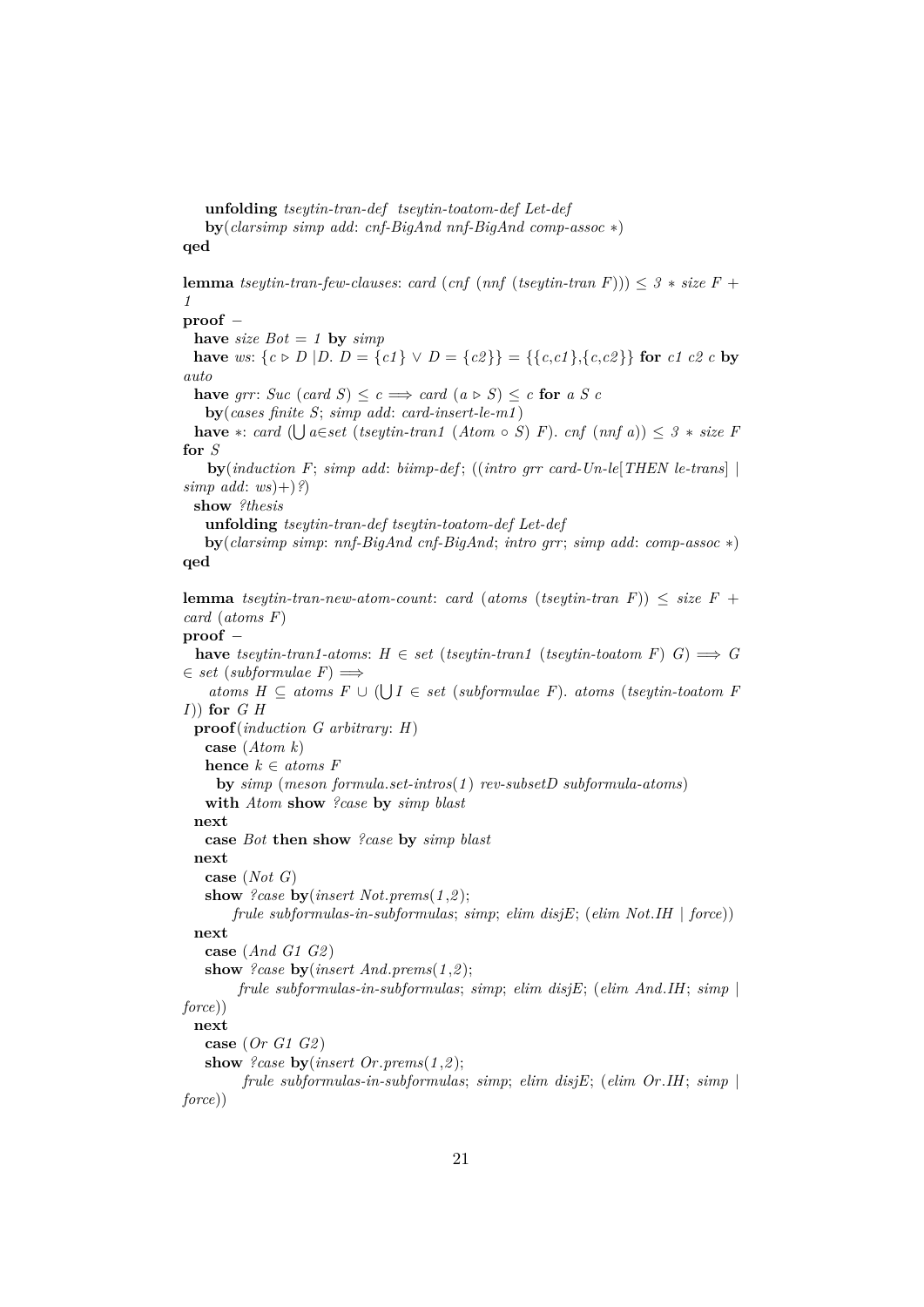**next case** (*Imp G1 G2* ) **show** *?case* **by**(*insert Imp.prems*( $1,2$ ); *frule subformulas-in-subformulas*; *simp*; *elim disjE*; (*elim Imp*.*IH*; *simp* | *force*)) **qed have** *tseytin-tran1-atoms*: (∪ *G∈set* (*tseytin-tran1* (*tseytin-toatom F*) *F*). *atoms G*) ⊆ *atoms*  $F ∪ ( ∪ I ∈ set (subformulae F). atoms (tseytin-toatom F I))$ **using** *tseytin-tran1-atoms*[*OF - subformulae-self* ] **by** *blast* **have** *1*: *card* (*atoms* (*tseytin-tran F*))  $\leq$  $card (atoms (tseytin-toatom F F) \cup (Ux \in set (tseytin-tran1 (tseytin-toatom F)$ *F*). *atoms x*)) **unfolding** *tseytin-tran-def* **by**(*simp add*: *Let-def tseytin-tran1-atoms*) **have** 2: *atoms* (*tseytin-toatom F F*) ∪ (∪*x∈set* (*tseytin-tran1* (*tseytin-toatom F*) *F*). *atoms*  $x$ ) ⊂  $(atoms F \cup (UI \in set (subformulae F). atoms (tseytin-toatom F I)))$ **using** *tseytin-tran1-atoms* **by** *blast* **have** *twofin*: *finite* (*atoms F* ∪ ( S *I*∈*set* (*subformulae F*). *atoms* (*tseytin-toatom F I*))) **by** *simp* **have** *card-subformulae*: *card* (*set* (*subformulae F*))  $\leq$  *size F* **using** *length-subformulae* **by** (*metis card-length*) **have** *card-singleton-union: finite*  $S \implies \text{card } (\bigcup x \in S)$ .  $\{f x\} \leq \text{card } S$  for *f S* **by**(*induction S rule*: *finite-induct*; *simp add*: *card-insert-if*) **have** 3: *card* ( $\bigcup I \in set$  (*subformulae F*). *atoms* (*tseytin-toatom F I*))  $\leq$  *size* F **unfolding** *tseytin-toatom-def* **using** *le-trans*[*OF card-singleton-union card-subformulae*] **by** *simp fast* **have**  $4$ : *card* (*atoms* (*tseytin-tran F*))  $\leq$  *card* (*atoms F*) + *card* ( $\bigcup f \in set$  (*subformulae* 

*F*). *atoms* (*tseytin-toatom F f*)) **using** *le-trans*[*OF 1 card-mono*[*OF twofin 2* ]] *card-Un-le le-trans* **by** *blast*

**show** *?thesis* **using** *3 4* **by** *linarith*

**qed**

**end**

**definition** *freshnat*  $S \equiv Suc \ (Max \ (0 \triangleright S))$ **primrec** *nfresh-natcode* **where** *nfresh-natcode S 0* =  $\Box$ *nfresh-natcode*  $S$  (*Suc n*) = (*let f* = *freshnat*  $S$  *in f*  $\#$  *nfresh-natcode* (*f*  $\triangleright$  *S*) *n*) **interpretation** *freshnats*: *freshstuff freshnat* **unfolding** *freshnat-def* **by** *standard* (*meson Max-ge Suc-n-not-le-n finite-insert insertCI*)

**lemma** [*code-unfold*]: *freshnats*.*nfresh* = *nfresh-natcode* **proof** − **have** *freshnats*.*nfresh S n* = *nfresh-natcode S n* **for** *S n* **by**(*induction n arbitrary*: *S*; *simp*) **thus** *?thesis* **by** *auto* **qed**

**lemmas** *freshnats-code*[*code-unfold*] = *freshnats*.*tseytin-tran-def freshnats*.*tseytin-toatom-def*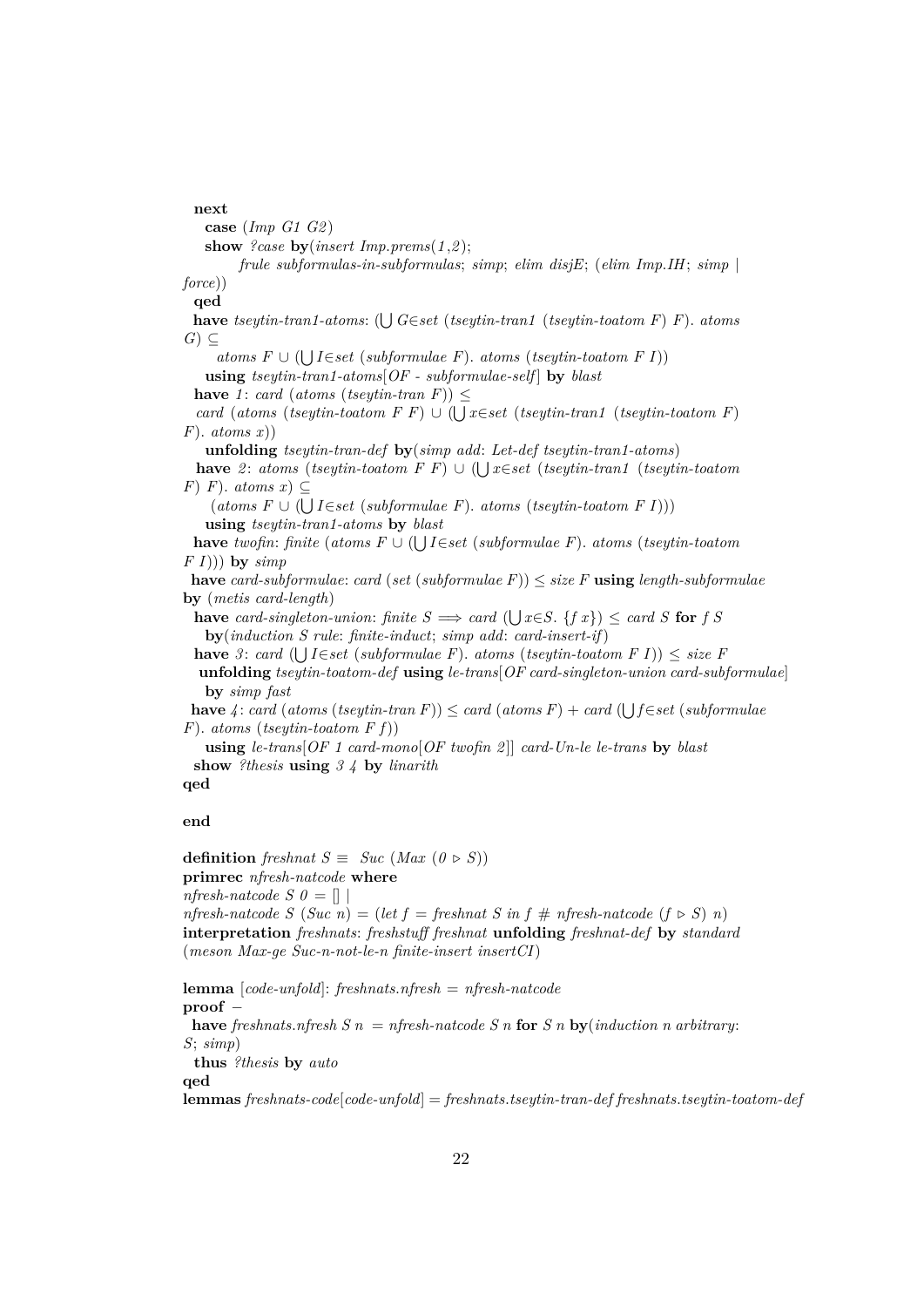*freshnats*.*tseytin-assmt-def freshnats*.*nfresh*.*simps*

**lemma** *freshnats.tseytin-tran*  $(Atom \theta \rightarrow (\neg (Atom \ 1))) = \bigwedge$ *Atom 2* , *Atom 2*  $\leftrightarrow$  *Atom 3*  $\rightarrow$  *Atom 4*, *Atom 0*  $\leftrightarrow$  *Atom 3*, *Atom 4*  $\leftrightarrow \neg$  (*Atom 5*),  $Atom\ 1 \leftrightarrow Atom\ 5$  $\int$  (is  $\mathcal{U} = \mathcal{U}r$ ) **proof** − **have**  $cnf$   $(nnf$   $?r)$  = {{*Pos 2* }, {*Neg 4* , *Pos 2* }, {*Pos 3* , *Pos 2* }, {*Neg 2* , *Neg 3* , *Pos 4* }, {*Neg 3* , *Pos 0* }, {*Neg 0* , *Pos 3* }, {*Pos 5* , *Pos 4* }, {*Neg 4* , *Neg 5* }, {*Neg 5* , *Pos 1* }, {*Neg 1* , *Pos 5* }} **by** *eval* **have** *?thesis* **by** *eval* **show** *?thesis* **by** *code-simp* **qed end theory** *Tseytin-Sema* **imports** *Sema Tseytin* **begin lemma** *biimp-simp*[*simp*]:  $A \models F \leftrightarrow G \leftrightarrow (A \models F \leftrightarrow A \models G)$ **unfolding** *biimp-def* **by** *auto* **locale** *freshstuff-sema* = *freshstuff* **begin definition** *tseytin-update*  $\mathcal{A} F \equiv (let U = map (apsnd (formula-semantics A))$ (*tseytin-assmt F*) *in foldl pair-fun-upd* A *U*) **lemma** *tseyting-update-keep-subformula-sema*: *G* ∈ *set* (*subformulae F*) =⇒ *tseytin-update*  $\mathcal{A} F \models G \longleftrightarrow \mathcal{A} \models G$ **proof** − **assume**  $G \in set$  (*subformulae F*) **hence** *sub*: *atoms*  $G \subseteq atoms F$  **by**(*fact subformula-atoms*) **have** *natoms*:  $k \in atoms F$   $\implies k \notin \textit{fst}$  ' *set* (*tseytin-assmt F*) for *k l* **using** *tseytin-assmt-new-atoms* **by** *force* **have**  $k \in atoms F$   $\implies$  *tseytin-update*  $\land$   $F$   $k = \land k$  for  $k$ **unfolding** *tseytin-update-def Let-def* **by**(*force intro*!: *fold-pair-upd-triv dest*!: *natoms*) **thus** *?thesis* **using** *relevant-atoms-same-semantics sub* **by** (*metis subsetCE*) **qed**

**lemma**  $(k, G) \in set$  (*tseytin-assmt F*)  $\implies$  *tseytin-wpdate A F k* ← *tseytin-wpdate*  $\mathcal{A} \ F \models G$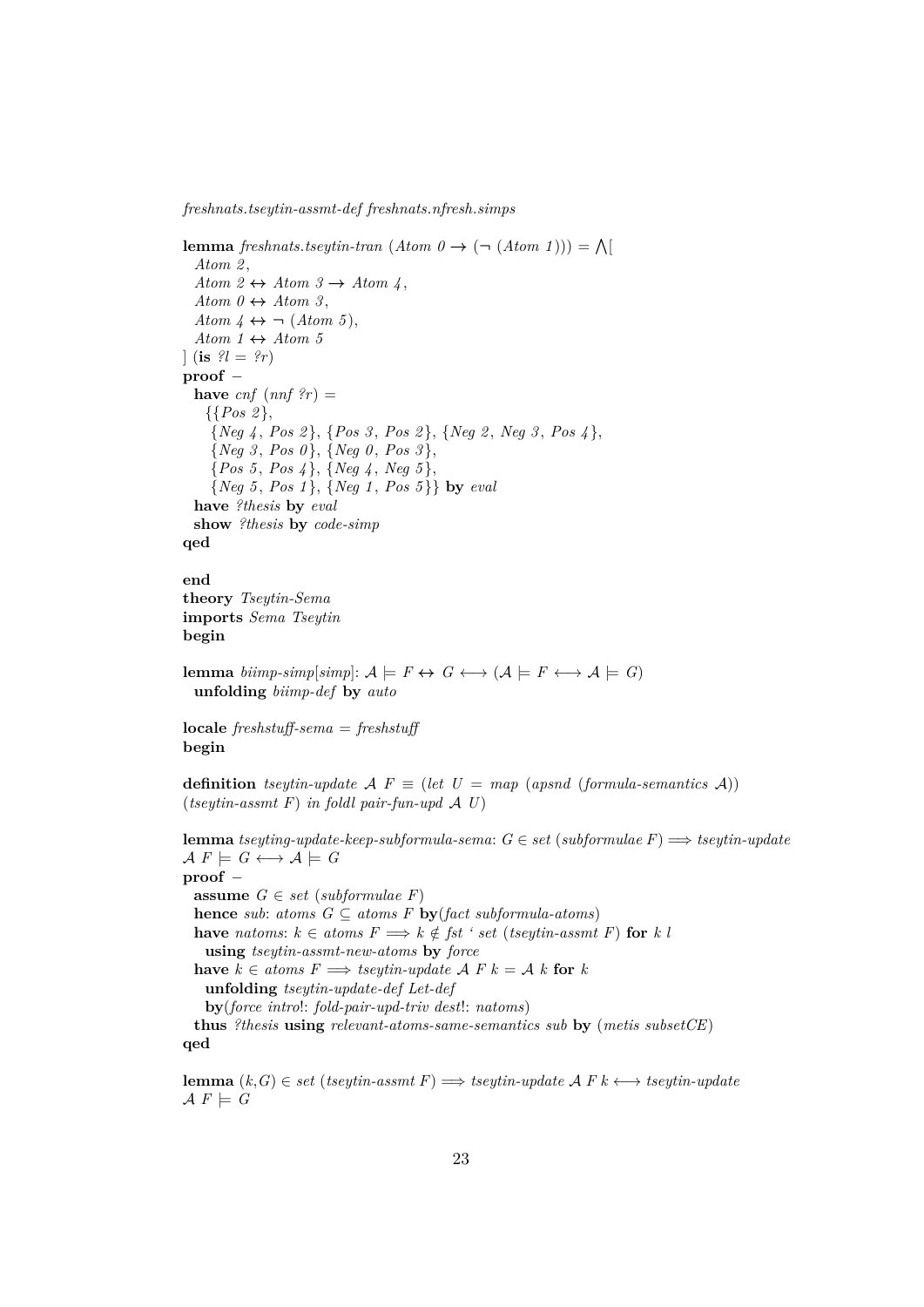```
proof(induction F arbitrary: G)
 case (Atom x)
 then show ?case by(simp add: tseytin-update-def tseytin-assmt-def Let-def pair-fun-upd-def )
next
 case Bot
 then show ?case by(simp add: tseytin-update-def tseytin-assmt-def Let-def pair-fun-upd-def )
next
  case (Not F)
 then show ?case
   oops
lemma tseytin-updates: (k, G) \in set (tseytin-assmt F) \implies tseytin-update A F k
\longleftrightarrow tseytin-update \mathcal{A} F \models Gapply(subst tseytin-update-def)
 apply(simp add: tseytin-assmt-def Let-def foldl-pair-fun-upd-map-of map-of-map-apsnd
distinct-zipunzip[OF nfresh-distinct[OF atoms-finite]])
 apply(subst tseyting-update-keep-subformula-sema)
  apply(erule in-set-zipE; simp; fail)
 ..
lemma tseytin-tran1: G \in set (subformulae F) \implies H \in set (tseytin-tran1 S G)
\implies \forall J \in set (subformulae F). tseytin-update \mathcal{A} \in \mathcal{A} \vdash J \leftrightarrow tseytin-update \mathcal{A} \in \mathcal{A}\models (S J) \Longrightarrow tseytin-update \mathcal{A} F \models Hproof(induction G arbitrary: H)
 case Bot thus ?case by auto
next
 case (Atom k) thus ?case by fastforce
next
 case (Not G)
  consider H = S (\neg G) \Leftrightarrow \neg (S G) | H \in set (tseytin-tran1 S G) using
Not.prems(2 ) by auto
 then show ?case proof cases
   case 1 then show ?thesis using Not.prems(3 )
   by (metis Not.prems(1 ) biimp-simp formula-semantics.simps(3 ) set-subset-Cons
subformulae.simps(3 ) subformulae-self subsetCE subsubformulae)
 next
   have D: \neg G ∈ set (subformulae F) \implies G ∈ set (subformulae F)by(elim subsubformulae; simp)
   case 2 then show ?thesis using D Not.IH Not.prems(1 ,3 ) by blast
 qed
next
 case (And G1 G2 )
 have el: G1 \in set (subformulae F) G2 \in set (subformulae F) using subsubfor-
mulae And.prems(1 ) by fastforce+
 with And.HH And.prems(3) have IH: H \in set (tseytin-tran1 S G1) \implies tseytin-update
\mathcal{A} F \models HH \in set (tseytin-tran1 S G2) \implies tseytin-wpdate A F
\models H for H
   by blast+
```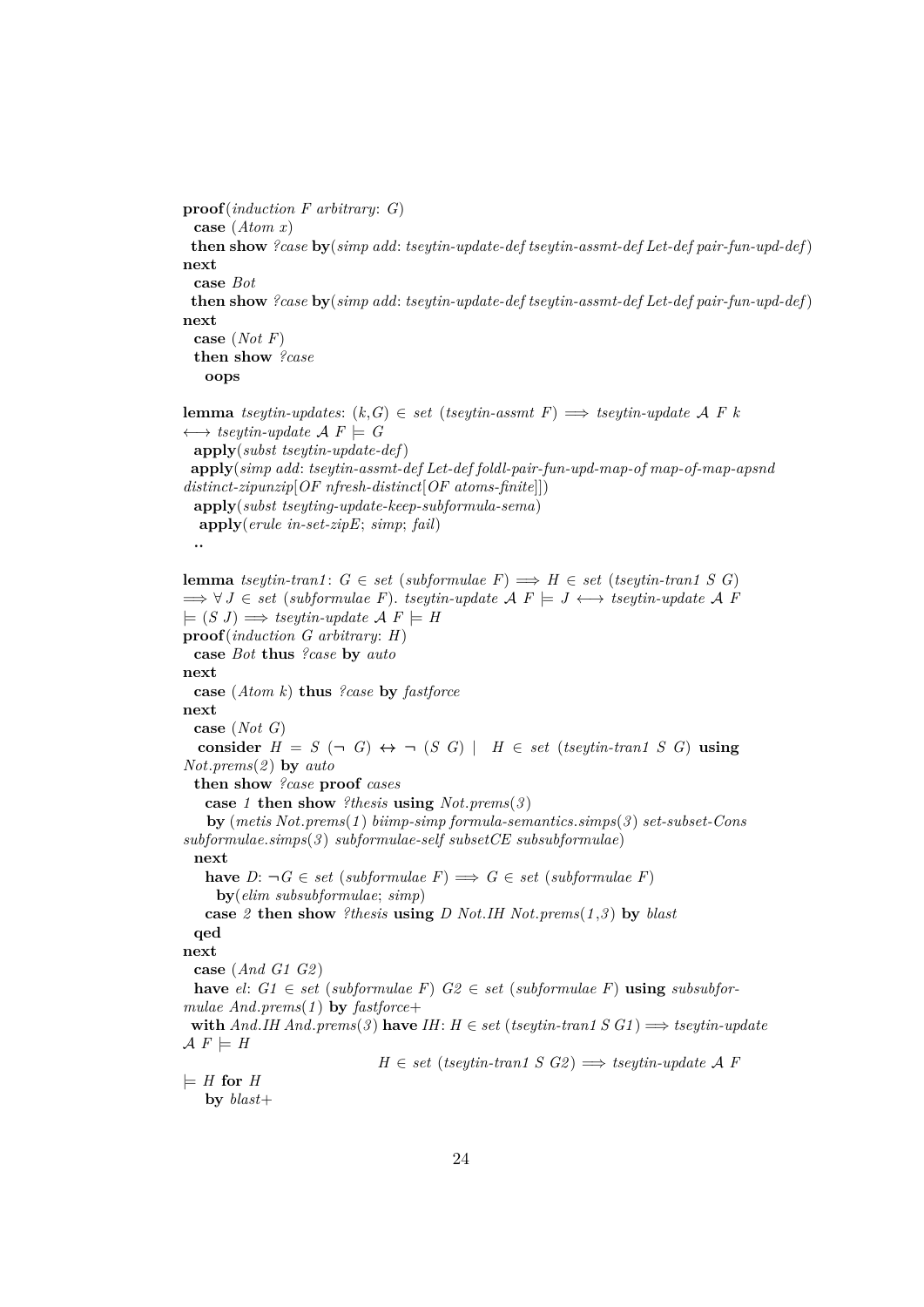**show** *?case* **using** *And*.*prems IH el* **by**(*simp*; *elim disjE*; *simp*; *insert And*.*prems*(*1* ) *formula-semantics*.*simps*(*4* ), *blast*) **next**

**case** (*Or G1 G2* )

**have**  $el: G1 \in set$  (*subformulae F*)  $G2 \in set$  (*subformulae F*) **using** *subsubformulae Or*.*prems*(*1* ) **by** *fastforce*+

**with** *Or*.*IH Or*.*prems*(3) **have** *IH*: *H* ∈ *set* (*tseytin-tran1 S G1*)  $\implies$  *tseytin-update*  $\mathcal{A} F \models H$ 

 $H \in set$  (*tseytin-tran1 S G2*)  $\implies$  *tseytin-update A F* 

 $\models$  *H* for *H* 

**by** *blast*+

**show** *?case* **using** *Or*.*prems*(*3* ,*2* ) *IH el* **by**(*simp*; *elim disjE*; *simp*; *metis Or*.*prems*(*1* ) *formula-semantics*.*simps*(*5* ))

**next**

**case** (*Imp G1 G2* )

**have**  $el: G1 \in set$  (*subformulae F*)  $G2 \in set$  (*subformulae F*) **using** *subsubformulae Imp*.*prems*(*1* ) **by** *fastforce*+

**with**  $Imp.HH Imp.prems(3)$  **have**  $IH: H ∈ set (tseytin-tran1 S G1) \implies tseytin-update$  $\mathcal{A} F \models H$ 

 $H \in set$  (*tseytin-tran1 S G2*)  $\implies$  *tseytin-update A F* 

 $\models$  *H* for *H* 

**by** *blast*+

**show** *?case* **using** *Imp*.*prems*(*3* ,*2* ) *IH el* **by**(*simp*; *elim disjE*; *simp*; *metis Imp*.*prems*(*1* ) *formula-semantics*.*simps*(*6* )) **qed**

**lemma** *all-tran-formulas-validated*: ∀ *J* ∈ *set* (*subformulae F*). *tseytin-update* A *F*  $\models J \leftrightarrow \text{tseutin-update } A \ F \models (\text{tseutin-toatom } F \ J)$ **apply**(*simp add*: *tseytin-toatom-def*) **apply**(*intro ballI*) **apply**(*subst tseytin-updates*) **apply**(*erule tseytin-assmt-backlookup*) **..**

**lemma** *tseytin-tran-equisat*:  $A \models F \longleftrightarrow tseytin\text{-}update A F \models (tseytin\text{-}tran F)$ **using** *all-tran-formulas-validated tseytin-tran1 all-tran-formulas-validated tseyting-update-keep-subformula-sema* **by**(*simp add*: *tseytin-tran-def Let-def*) *blast*

**lemma** *tseytin-tran1-orig-connection*: *G* ∈ *set* (*subformulae F*) =⇒ (∀ *H*∈*set* (*tseytin-tran1*  $(tseytin-toatom F) G$ .  $A \models H$ )  $\Longrightarrow$ 

 $\mathcal{A} \models G \leftrightarrow \mathcal{A} \models \text{tseytin-toatom } F \ G$ **by**(*induction G*; *simp*; *drule subformulas-in-subformulas*; *simp*)

**lemma** *tseytin-untran*:  $\mathcal{A} \models$  (*tseytin-tran*  $F$ )  $\Longrightarrow$   $\mathcal{A} \models F$ **proof** − **have**  $1: \mathbb{A} \models \text{t}\text{seutrino}$  *A*  $\text{F} \text{F}: \mathcal{A} \models \text{F} \models \text{t}\text{seutrino}$  *A*  $\text{F} \models \text{t}\text{seutrino}$ *F F*

**using** *all-tran-formulas-validated tseyting-update-keep-subformula-sema* **by** *blast*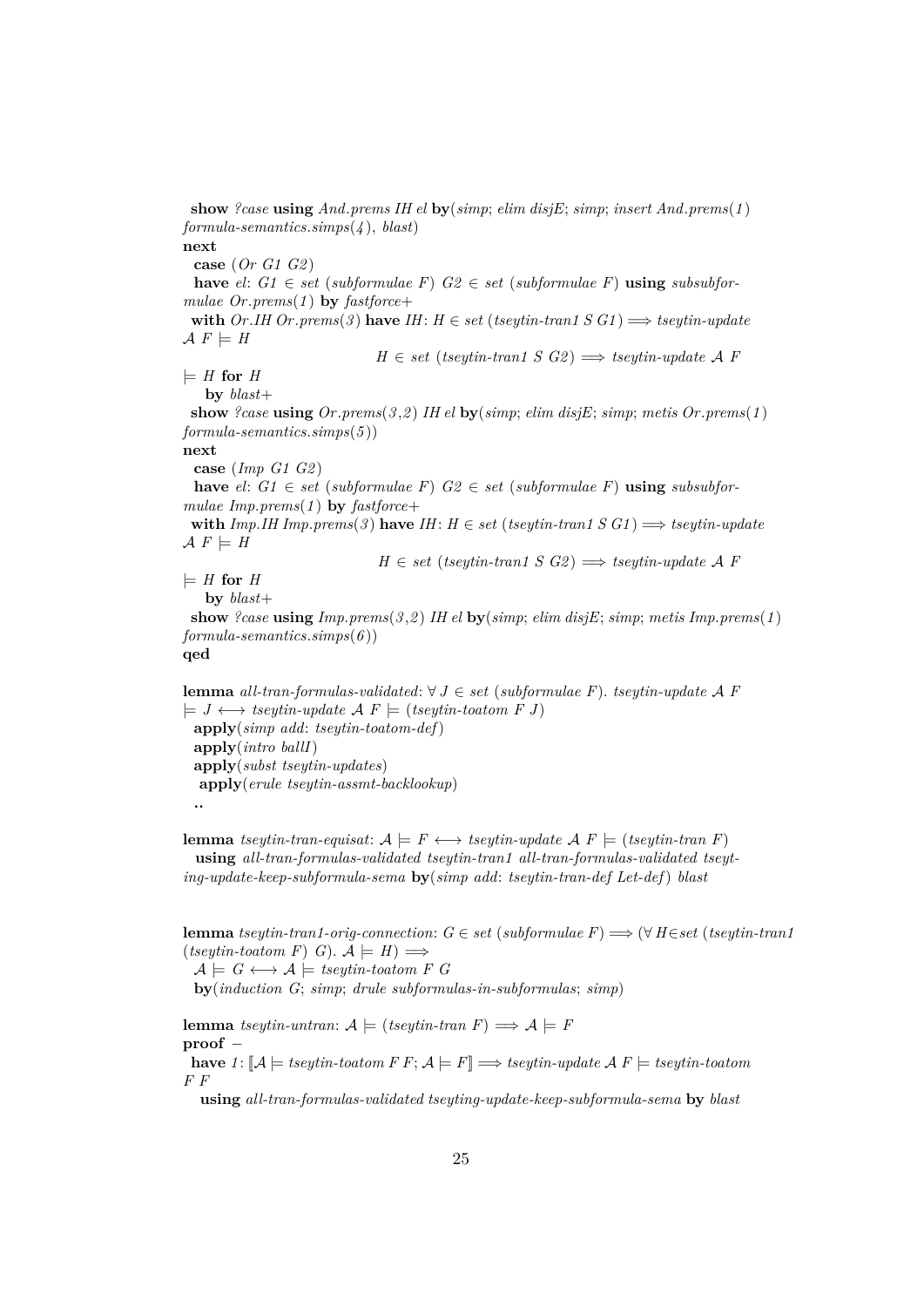```
let ?C = \lambda A. (∀ H ∈ set (tseytin-tran1 (tseytin-toatom F) F). A \models H)
 have 2: ?C \mathcal{A} \implies ?C (tseytin-update \mathcal{A} F)
   using all-tran-formulas-validated tseytin-tran1 by blast
  assume A \models \text{tseytin-tran } Fhence tseytin-update \mathcal{A} F \models tseytin-tran F
   unfolding tseytin-tran-def
   apply(simp add: Let-def)
   apply(intro conjI)
    apply(elim conjE)
    apply(drule tseytin-tran1-orig-connection[OF subformulae-self ])
     apply(clarsimp simp add: tseytin-assmt-distinct foldl-pair-fun-upd-map-of 1
2 )+
   done
 thus ?thesis using tseytin-tran-equisat by blast
qed
lemma tseytin-tran-equiunsatisfiable: \models \neg F \longleftrightarrow \models \neg (tseytin-tran F) (is ?l \longleftrightarrow?r)
proof(rule iffI; erule contrapos-pp)
 assume ¬?l
 then obtain A where A \models F by auto
 hence tseytin-update A F \models (tseytin-tran F) using tseytin-tran-equisat by simp
 thus \neg?r by simp blast
next
 assume ¬?r
 then obtain A where A \models tsey\text{ }t\text{ }t\text{ }r\text{ }t\text{ }r\text{ }a\text{ }u\text{ }t\text{ }othus ∼?l using tseytin-untran by simp blast
qed
```
## **end**

**interpretation** *freshsemanats*: *freshstuff-sema freshnat* **by** (*simp add*: *freshnats*.*freshstuff-axioms freshstuff-sema-def*) **print-theorems**

## **end**

## <span id="page-25-0"></span>**1.5 Implication-only formulas**

```
theory MiniFormulas
imports Formulas
begin
```
**fun** *is-mini-formula* **where** *is-mini-formula* (*Atom -*) = *True* |  $is-mini-formula \perp = True \perp$  $is-mini-formula$  ( $Imp F G$ ) = ( $is-mini-formula F \wedge is-mini-formula G$ ) | *is-mini-formula -* = *False*

The similarity between these "mini" formulas and Johansson's minimal cal-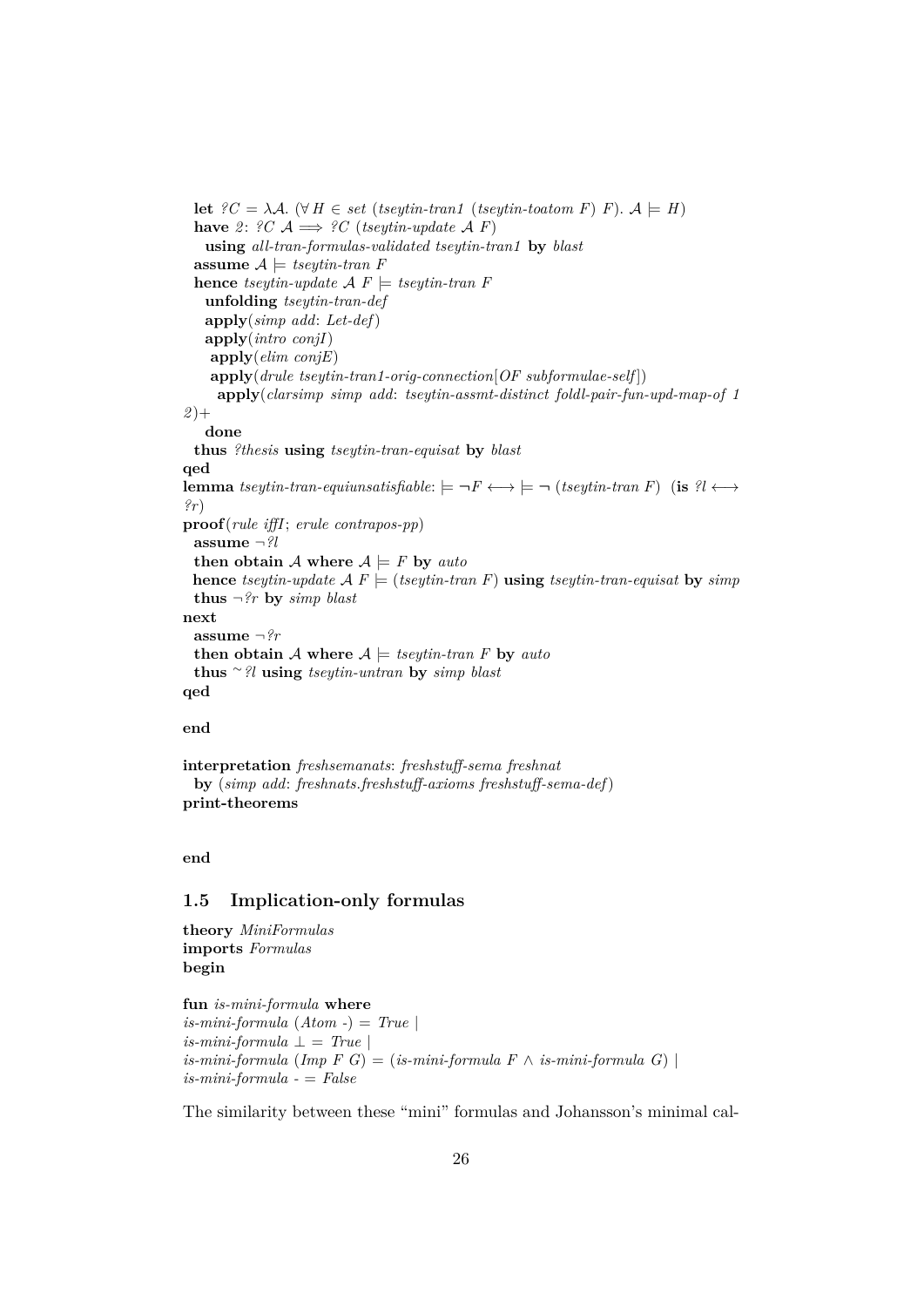culus of implications [\[8\]](#page-140-2) is mostly in name. Johansson does replace  $\neg$  *F* by  $F \to \perp$  in one place, but generally keeps it. The main focus of [\[8\]](#page-140-2) is on removing rules from Calculi anyway, not on removing connectives. We are only borrowing the name.

**primrec** *to-mini-formula* **where**

 $to-mini-formula (Atom k) = Atom k$  $to-mini-formula \perp = \perp$  $to-mini-formula$  ( $Imp \ F \ G$ ) =  $to-mini-formula \ F \rightarrow to-mini-formula \ G \ |$  $to-mini-formula (Not F) = to-mini-formula F \rightarrow \perp$  $to-min-formula$  (*And F G*) = ( $to-min-formula$  *F*  $\rightarrow$  ( $to-miniformula$  *G*  $\rightarrow$  ⊥))  $\rightarrow$   $\perp$  | *to-mini-formula* (*Or F G*) = (*to-mini-formula F* → ⊥) → *to-mini-formula G*

**lemma** *to-mini-is-mini*[*simp*,*intro*!]: *is-mini-formula* (*to-mini-formula F*) **by**(*induction F*; *simp*)

**lemma** *mini-to-mini*: *is-mini-formula*  $F \implies$  *to-mini-formula*  $F = F$ **by**(*induction F*; *simp*)

**corollary** *mini-mini*[*simp*]: *to-mini-formula* (*to-mini-formula F*) = *to-mini-formula F*

**using** *mini-to-mini*[*OF to-mini-is-mini*] **.**

We could have used an arbitrary other combination, e.g.  $Atom$ ,  $\neg$ , and  $(\wedge)$ . The choice for  $Atom, \perp,$  and  $(\rightarrow)$  was made because it is (to the best of my knowledge) the only combination that only requires three elements and verifies:

**lemma** *mini-formula-atoms*: *atoms* (*to-mini-formula F*) = *atoms F* **by**(*induction F*; *simp*)

(The story would be different if we had different junctors, e.g. if we allowed a NAND.)

**end theory** *MiniFormulas-Sema* **imports** *MiniFormulas Sema* **begin**

**lemma**  $A \models F \leftrightarrow \rightarrow A \models \text{to-mini-formula } F$ **by**(*induction F*) *auto*

**end**

## <span id="page-26-0"></span>**1.6 Consistency**

We follow the proofs by Melvin Fitting [\[2\]](#page-140-3).

**theory** *Consistency* **imports** *Sema* **begin**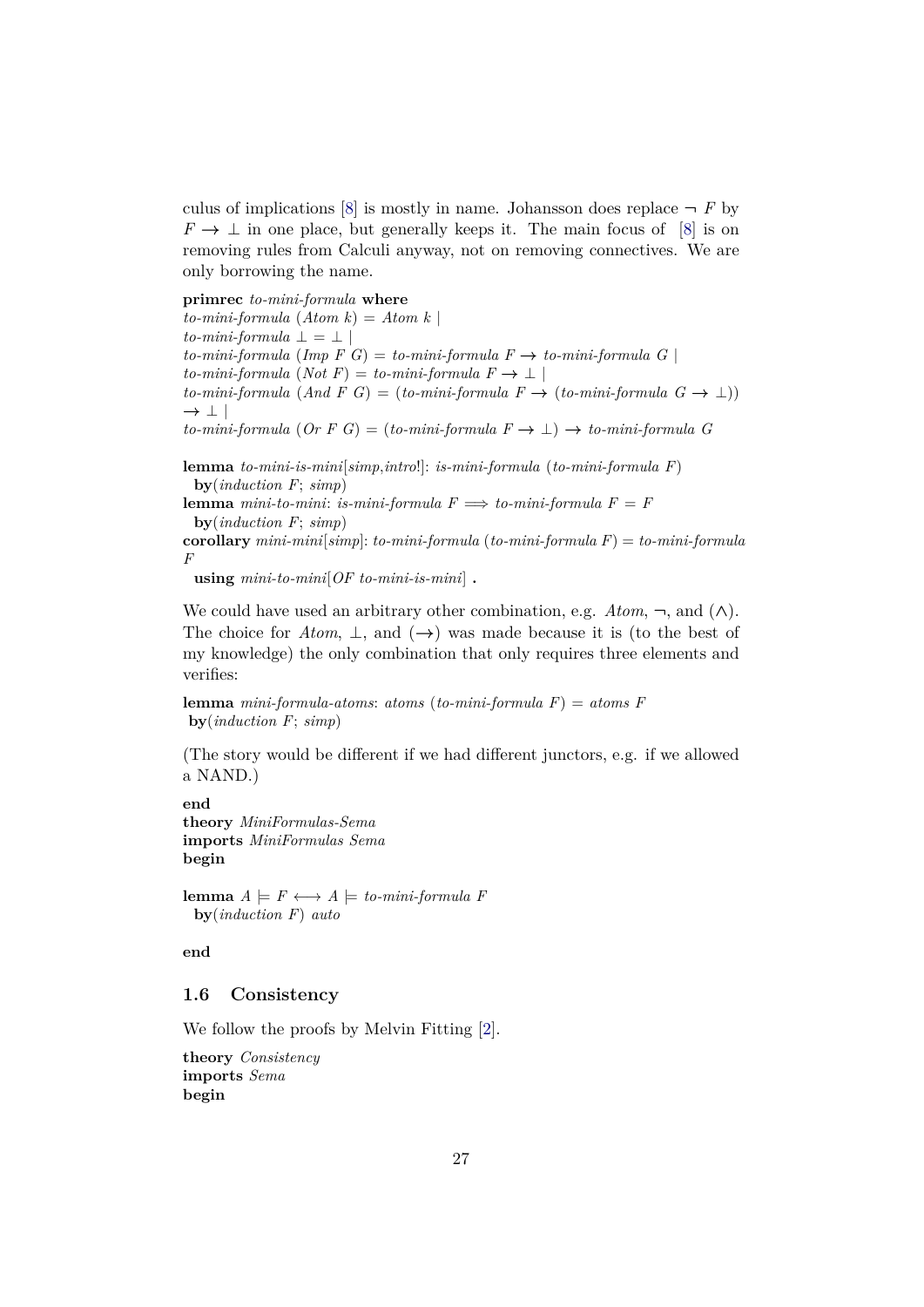**definition** *Hintikka*  $S \equiv$  ( ⊥ ∈/ *S*  $\land$  (∀ *k*. *Atom*  $k \in S \longrightarrow \neg$  (*Atom k*)  $\in S \longrightarrow False$ )  $\land$  (∀ *F G*. *F*  $\land$  *G*  $\in$  *S*  $\longrightarrow$  *F*  $\in$  *S*  $\land$  *G*  $\in$  *S*)  $\wedge$   $(\forall F \ G. \ F \lor G \in S \longrightarrow F \in S \lor G \in S)$  $\wedge$   $(\forall F \ G. F \rightarrow G \in S \longrightarrow \neg F \in S \vee G \in S)$  $\wedge (\forall F. \neg (\neg F) \in S \longrightarrow F \in S)$  $\land$  (∀ *F G*.  $\neg$ (*F*  $\land$  *G*)  $\in$  *S*  $\longrightarrow$   $\neg$  *F*  $\in$  *S*  $\lor$   $\neg$  *G*  $\in$  *S*)  $\wedge$  (∀ *F G*.  $\neg (F \vee G) \in S \longrightarrow \neg F \in S \wedge \neg G \in S$ )  $\wedge$   $(\forall F \ G. \ \neg (F \rightarrow G) \in S \longrightarrow F \in S \ \wedge \ \neg G \in S)$  $\lambda$ **lemma** *Hintikka* {*Atom 0* ∧ ((¬ (*Atom 1* )) → *Atom 2* ), ((¬ (*Atom 1* )) → *Atom 2* ), *Atom 0* , ¬(¬ (*Atom 1* )), *Atom 1* } **unfolding** *Hintikka-def* **by** *simp* **theorem** *Hintikkas-lemma*:

```
assumes H: Hintikka S
  shows sat S
proof −
  from H[unfolded Hintikka-def ]
  have H': ⊥ ∉ S
   Atom k \in S \implies \neg (Atom \; k) \in S \implies FalseF \wedge G \in S \Longrightarrow F \in S \wedge G \in SF \vee G \in S \implies F \in S \vee G \in SF \to G \in S \implies \neg F \in S \lor G \in S\neg(\neg F) \in S \Longrightarrow F \in S\neg (F \wedge G) \in S \implies \neg F \in S \vee \neg G \in S\neg (F \lor G) \in S \implies \neg F \in S \land \neg G \in S\neg (F \rightarrow G) \in S \Longrightarrow F \in S \land \neg G \in Sfor k \in G by blast +let {}^{\circ}M = \lambda k. Atom k \in Shave (F ∈ S → (?M ∈ F)) ∧ (¬ F ∈ S → (¬(?M ∈ F))) for F
    by(induction F) (auto simp: H'(1) dest!: H'(2-))
  thus ?thesis unfolding sat-def by blast
qed
```

```
definition pcp \text{ } C \equiv (\forall S \in C.
  ⊥ ∈/ S
\land (∀ k. Atom k \in S \longrightarrow \neg (Atom k) \in S \longrightarrow False)
\land (∀ F G. F \land G \in S \longrightarrow F \triangleright G \triangleright S \in C)
\land (∀ F G. F ∨ G \in S \longrightarrow F ⊳ S \in C \lor G ⊳ S \in C)
\land (∀ F G. F → G ∈ S → \neg F ⊳ S ∈ C ∨ G ⊳ S ∈ C)
\land (∀ F. ¬ (¬F) ∈ S → F \triangleright S ∈ C)
\land (∀ F G. \neg(F \land G) ∈ S \longrightarrow \neg F \triangleright S ∈ C \lor \neg G \triangleright S ∈ C)
\wedge (\forall F \ G. \ \neg (F \lor G) \in S \longrightarrow \neg F \triangleright \neg G \triangleright S \in C)\wedge (\forall F \ G. \ \neg (F \rightarrow G) \in S \longrightarrow F \triangleright \neg G \triangleright S \in C)\lambda
```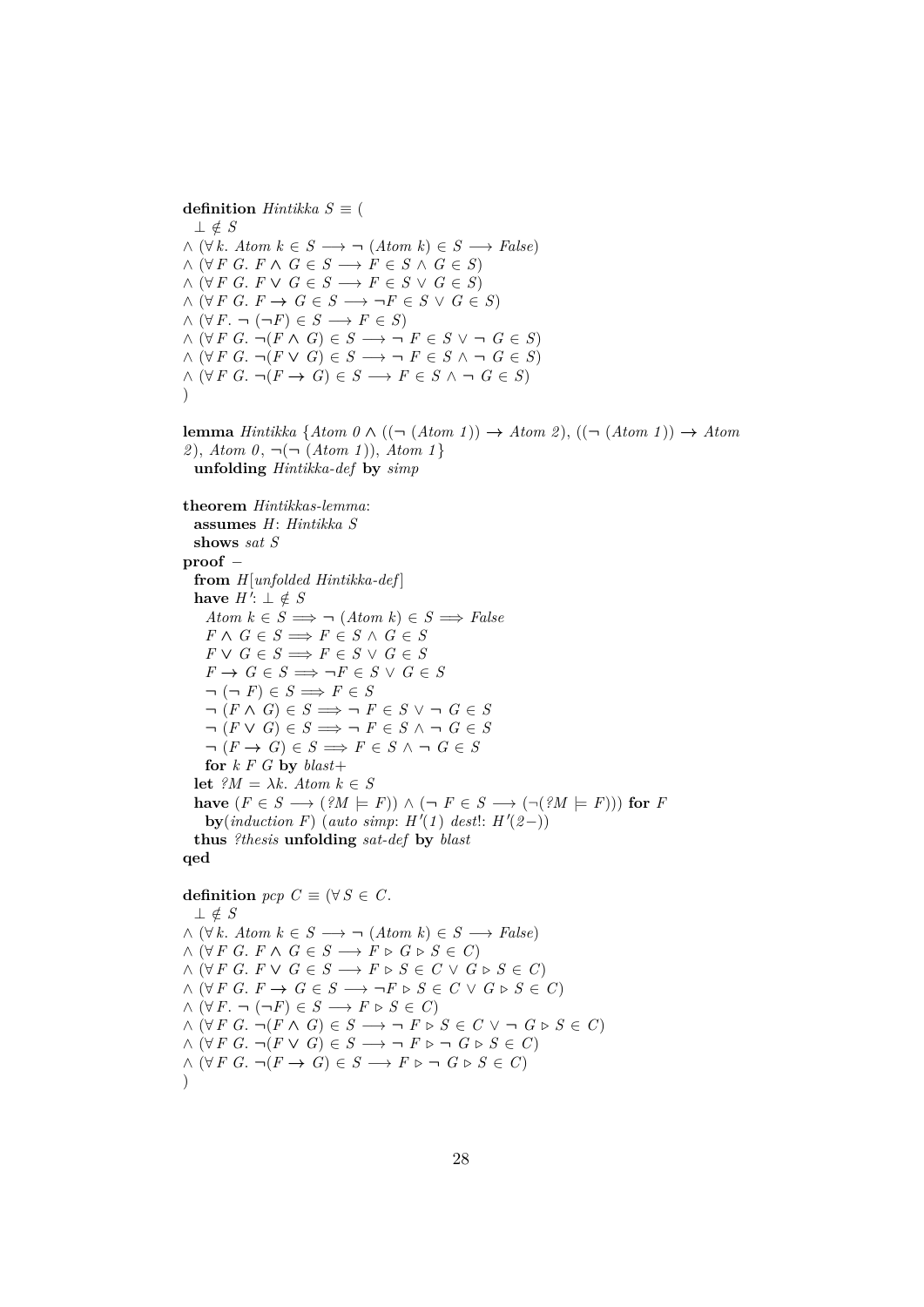**lemma** *pcp* {} *pcp* {{}} *pcp* {{*Atom 0* }} **by** (*simp add*: *pcp-def*)+ **lemma**  $pcp \{ \{ (\neg (Atom 1)) \rightarrow Atom 2 \},\}$ 

 $\{((\neg (Atom\ 1)) \rightarrow Atom\ 2), \neg(\neg (Atom\ 1))\},\$  ${((\neg (Atom\ 1)) \rightarrow Atom\ 2), \neg(\neg (Atom\ 1)),\ Atom\ 1}$  by (*auto simp add*: *pcp-def*)

Fitting uses uniform notation [\[10\]](#page-140-4) for the definition of *pcp*. We try to mimic this, more to see whether it works than because it is ultimately necessary.

**inductive**  $Con$  :: 'a formula  $\Rightarrow$  'a formula  $\Rightarrow$  'a formula  $\Rightarrow$  bool where *Con* (*And F G*) *F G* | *Con* (*Not* (*Or F G*)) (*Not F*) (*Not G*) | *Con* (*Not* (*Imp F G*)) *F* (*Not G*) | *Con* (*Not* (*Not F*)) *F F*

**inductive** *Dis* :: 'a formula => 'a formula => 'a formula => bool where *Dis* (*Or F G*) *F G* | *Dis* (*Imp F G*) (*Not F*) *G* | *Dis* (*Not* (*And F G*)) (*Not F*) (*Not G*) | *Dis* (*Not* (*Not F*)) *F F*

**lemma** *Con* (*Not* (*Not F*)) *F F Dis* (*Not* (*Not F*)) *F F* **by**(*intro Con*.*intros Dis*.*intros*)+

#### **lemma** *con-dis-simps*:

*Con a1 a2 a3* =  $(a1 = a2 \land a3 \lor (\exists F \ G. a1 = \neg (F \lor G) \land a2 = \neg F \land a3$  $(a \in \neg G) \lor (\exists G. a1 = \neg (a2 \rightarrow G) \land a3 = \neg G) \lor a1 = \neg (\neg a2) \land a3 = a2$ *Dis a1 a2 a3* =  $(a1 = a2 \vee a3 \vee (F \vee F \vee G \vee a1 = F \rightarrow G \wedge a2 = F \wedge a3 = F \wedge a3$ *G*)  $\vee$  (∃*F G*. *a1* = ¬ (*F* ∧ *G*) ∧ *a2* = ¬ *F* ∧ *a3* = ¬ *G*)  $\vee$  *a1* = ¬ (¬ *a2*) ∧ *a3*  $=$   $a2$ 

**by**(*simp-all add*: *Con*.*simps Dis*.*simps*)

**lemma** *Hintikka-alt*: *Hintikka S* = ( ⊥ ∈/ *S*  $\land$  (∀ *k*. *Atom*  $k \in S \longrightarrow \neg$  (*Atom k*)  $\in S \longrightarrow False$ )  $\land$  (∀ *F G H*. *Con F G H*  $\longrightarrow$  *F*  $\in$  *S*  $\longrightarrow$  *G*  $\in$  *S*  $\land$  *H*  $\in$  *S*)  $\land$  (∀ *F G H*. *Dis F G H*  $\longrightarrow$  *F*  $\in$  *S*  $\rightarrow$  *G*  $\in$  *S*  $\lor$  *H*  $\in$  *S*)  $\lambda$ **apply**(*simp add*: *Hintikka-def con-dis-simps*) **apply**(*rule iffI*) **subgoal by** *blast* **subgoal by** *safe metis*+ **done**

**lemma** *pcp-alt*:  $pcp C = (\forall S \in C$ . ⊥ ∈/ *S*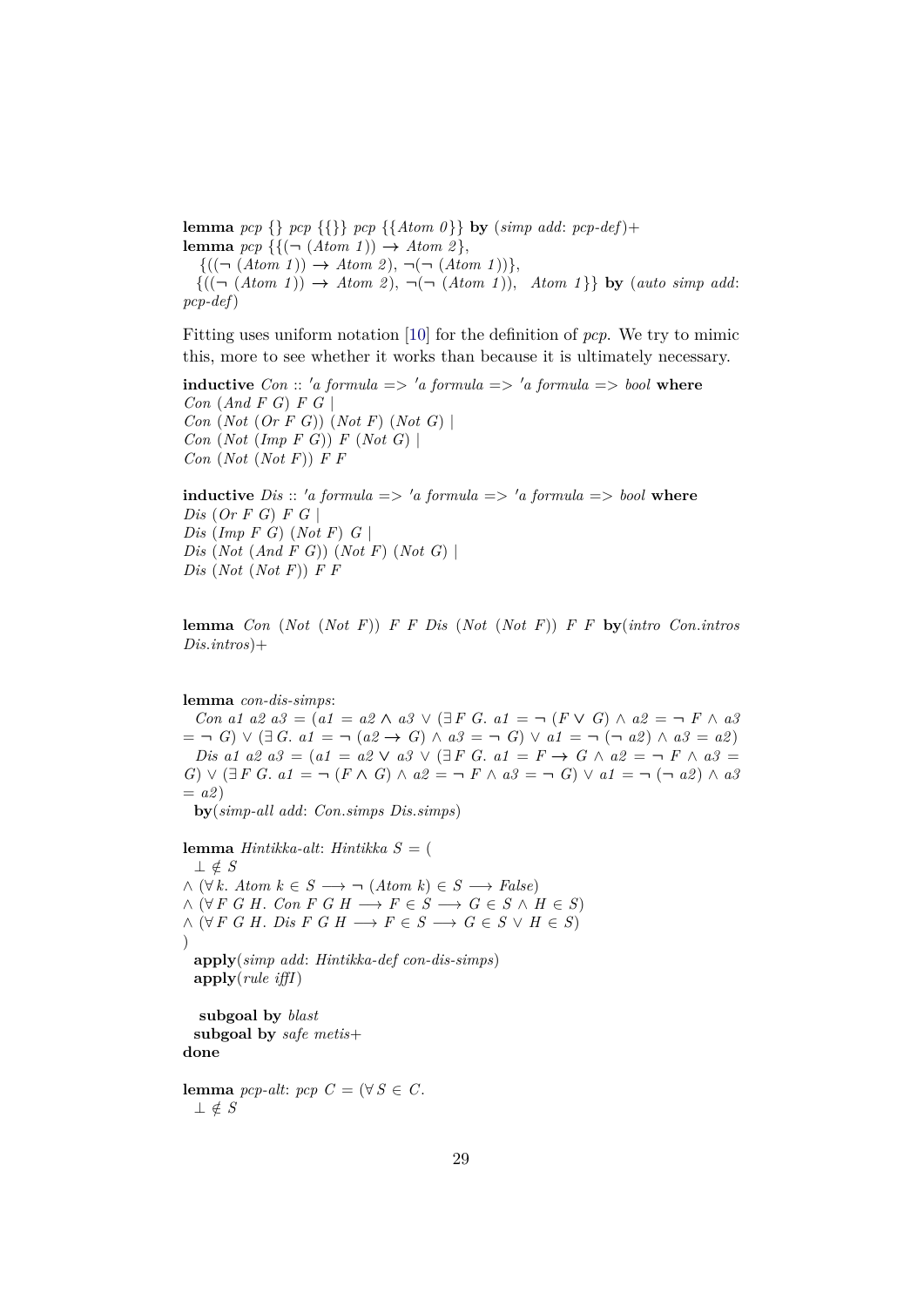$\wedge (\forall k. \text{Atom } k \in S \longrightarrow \neg (\text{Atom } k) \in S \longrightarrow \text{False})$  $\land$  (∀F *G H*. *Con F G H*  $\longrightarrow$  *F*  $\in$  *S*  $\longrightarrow$  *G*  $\triangleright$  *H*  $\triangleright$  *S*  $\in$  *C*)  $\land$  (∀ *F G H*. *Dis F G H*  $\longrightarrow$  *F*  $\in$  *S*  $\longrightarrow$  *G*  $\triangleright$  *S*  $\in$  *C*  $\lor$  *H*  $\triangleright$  *S*  $\in$  *C*)  $\lambda$ **apply**(*simp add*: *pcp-def con-dis-simps*) **apply**(*rule iffI*; *unfold Ball-def* ; *elim all-forward*) **by** (*auto simp add*: *insert-absorb split*: *formula*.*splits*) **definition** *subset-closed*  $C \equiv (\forall S \in C, \forall s \subseteq S, s \in C)$ **definition** *finite-character*  $C \equiv (\forall S. S \in C \longleftrightarrow (\forall s \subseteq S. \text{ finite } s \longrightarrow s \in C))$ **lemma**  $ext{ex1: } pop \ C \Longrightarrow \exists \ C'. \ C \subseteq C' \land pop \ C' \land subset-closed \ C'$ **proof**( $\text{intro } \text{exI}[\text{of} - \{s \cdot \exists S \in C \cdot s \subseteq S\}]$   $\text{conjI}$ ) **let**  $?E = \{s, \exists S \in C, s \subseteq S\}$ show  $C \subseteq \{E\}$  by *blast* **show** *subset-closed ?E* **unfolding** *subset-closed-def* **by** *blast* **assume** *C*: ‹*pcp C*› **show** *pcp ?E* **using** *C* **unfolding** *pcp-alt* **by** (*intro ballI conjI*; *simp*; *meson insertI1 rev-subsetD subset-insertI subset-insertI2* ) **qed lemma** *sallI*:  $(\bigwedge s. s \subseteq S \implies P s) \implies \forall s \subseteq S. P s$  by  $simp$ **lemma** *ex2* : **assumes** *fc*: *finite-character C* **shows** *subset-closed C* **unfolding** *subset-closed-def* **proof** (*intro ballI sallI*) **fix** *s S* **assume**  $e: \langle S \in C \rangle$  **and**  $s: \langle s \subseteq S \rangle$ **hence** ∗:  $t \subseteq s \implies t \subseteq S$  **for** *t* **by** *simp* **from** *fc* **have**  $t \subseteq S \implies \text{finite } t \implies t \in C$  **for** *t* **unfolding** *finite-character-def* **using** *e* **by** *blast* **hence**  $t \subseteq s$   $\implies$  *finite*  $t \implies t \in C$  **for**  $t \text{ using } *$  **by** *simp* **with** *fc* **show**  $\langle s \in C \rangle$  **unfolding** *finite-character-def* **by** *blast* **qed lemma**

**assumes** *C*: *pcp C* **assumes** *S*: *subset-closed C* **shows**  $ex3: □ C'. C ⊆ C' ∧ pcp C' ∧ finite-character C'$ **proof**(*intro exI*[ $of - C \cup \{S, \forall s \subseteq S$ *. finite s*  $\rightarrow s \in C\}$ ] *conjI*) **let**  $?E = \{S, \forall s \subseteq S, \text{ finite } s \longrightarrow s \in C\}$ **show**  $C ⊆ C ∪ ?E$  **by** *blast* **from** *S* **show** *finite-character*  $(C \cup \{E\})$  **unfolding** *finite-character-def subset-closed-def* **by** *blast* note  $C'' = C[unfolded per-alt, THEN bspec]$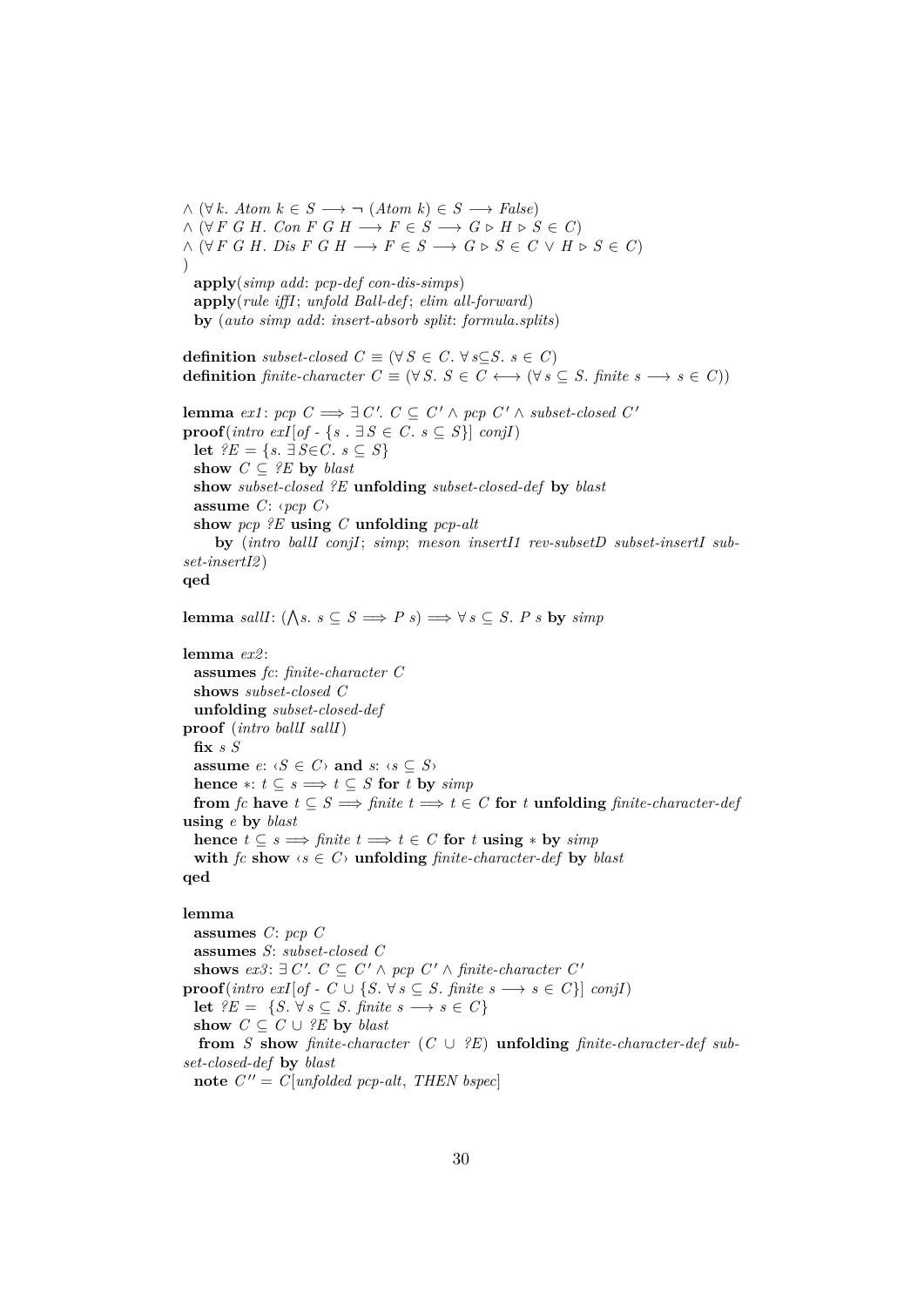**have**  $CON: G \triangleright H \triangleright S \in C \cup \{S. \forall s \subseteq S. \text{ finite } s \longrightarrow s \in C\}$  if  $si: \bigwedge s. \exists s \subseteq S;$ *finite*  $s \rVert \Rightarrow s \in C$  **and**  $un: Con F G H$  and  $el: F ∈ S$  for  $F G H S$  proof − **have**  $k: \forall s \subseteq S$ . *finite*  $s \longrightarrow F \in s \longrightarrow G \triangleright H \triangleright s \in C$  $using \, sin \, c''$  by  $simp$ **have**  $G \triangleright H \triangleright S \in {}^{\circ}E$ **unfolding** *mem-Collect-eq Un-iff* **proof** *safe* **fix** *s* **assume** *s* ⊂  $G$  ⊳  $H$  ⊳  $S$  **and**  $f$ *: finite s* **hence**  $F \triangleright (s - \{G,H\}) \subseteq S$  **using** *el* **by** *blast* with  $k f$  have  $G \triangleright H \triangleright F \triangleright (s - \{G,H\}) \in C$  by  $simp$ **hence**  $F \triangleright G \triangleright H \triangleright s \in C$  **using** *insert-absorb* **by** *fastforce* **thus**  $s \in C$  **using**  $S$  **unfolding** *subset-closed-def* by *fast* **qed thus**  $G \triangleright H \triangleright S \in C \cup ?E$  by  $simp$ **qed have** *DIS*:  $G \triangleright S \in C \cup \{S. \forall s \subseteq S. \text{ finite } s \longrightarrow s \in C\} \vee H \triangleright S \in C \cup \{S.$  $∀ s ⊆ S. finite s → s ∈ C$ **if**  $si: \bigwedge s. s \subseteq S \implies \text{finite } s \implies s \in C \text{ and } un: Dis F \text{ } G \text{ } H \text{ and } el: F \in S$ **for** *F G H S* **proof** − **have**  $l: \exists I \in \{G, H\}.$   $I \triangleright s1 \in C \land I \triangleright s2 \in C$ **if**  $s1 \subseteq S$  finite  $s1 \in s1$  $s2 \subseteq S$  finite  $s2 F \in s2$  for  $s1 s2$ **proof** − **let** *?s* = *s1* ∪ *s2* **have**  $\mathscr{S}_s \subset S$  *finite*  $\mathscr{S}_s$  **using** *that* **by** *simp-all* **with** *si* **have**  $?s \in C$  **by**  $simp$ **moreover have**  $F \in \mathcal{P}$  **s using** *that* **by** *simp* **ultimately have**  $\exists I \in \{G, H\}$ . *I* ⊳ ?*s* ∈ *C* using  $C''$  *un* by *simp* **thus** ∃ *I*∈{*G*,*H*}. *I* ⊳ *s1* ∈ *C* ∧ *I* ⊳ *s2* ∈ *C* **by** (*meson S*[*unfolded subset-closed-def* , *THEN bspec*] *insert-mono sup*.*cobounded2 sup-ge1* ) **qed have** *m*:  $[s1 \subseteq S; \text{ finite s1}; F ∈ s1; G ⊳ s1 \notin C; s2 ⊆ S; \text{ finite s2}; F ∈ s2;$  $H \triangleright s2 \notin C \implies False \textbf{ for } s1 \textbf{ s2 }$ **using** *l* **by** *blast* **have** *False* **if**  $s1 \subseteq S$  *finite*  $s1 \subseteq S \cup S1 \notin C$  *s2* ⊆ *S finite*  $s2 \in H \cup S2 \notin C$  **for**  $s1$ *s2* **proof** − **have** ∗:  $F \triangleright s1 \subseteq S$  finite  $(F \triangleright s1) F \in F \triangleright s1$  **if**  $s1 \subseteq S$  finite  $s1$  **for**  $s1$ **using** *that el* **by** *simp-all* **have**  $G \triangleright F \triangleright s1 \notin C H \triangleright F \triangleright s2 \notin C$ **by** (*meson S insert-mono subset-closed-def subset-insertI that* $(3,6)$ )+ **from**  $m[OF * [OF that(1-2)] this in (1) * [OF that(4-5)] this (2)]$ **show** *False* **. qed hence**  $G \triangleright S \in {}^{\circ}E \vee H \triangleright S \in {}^{\circ}E$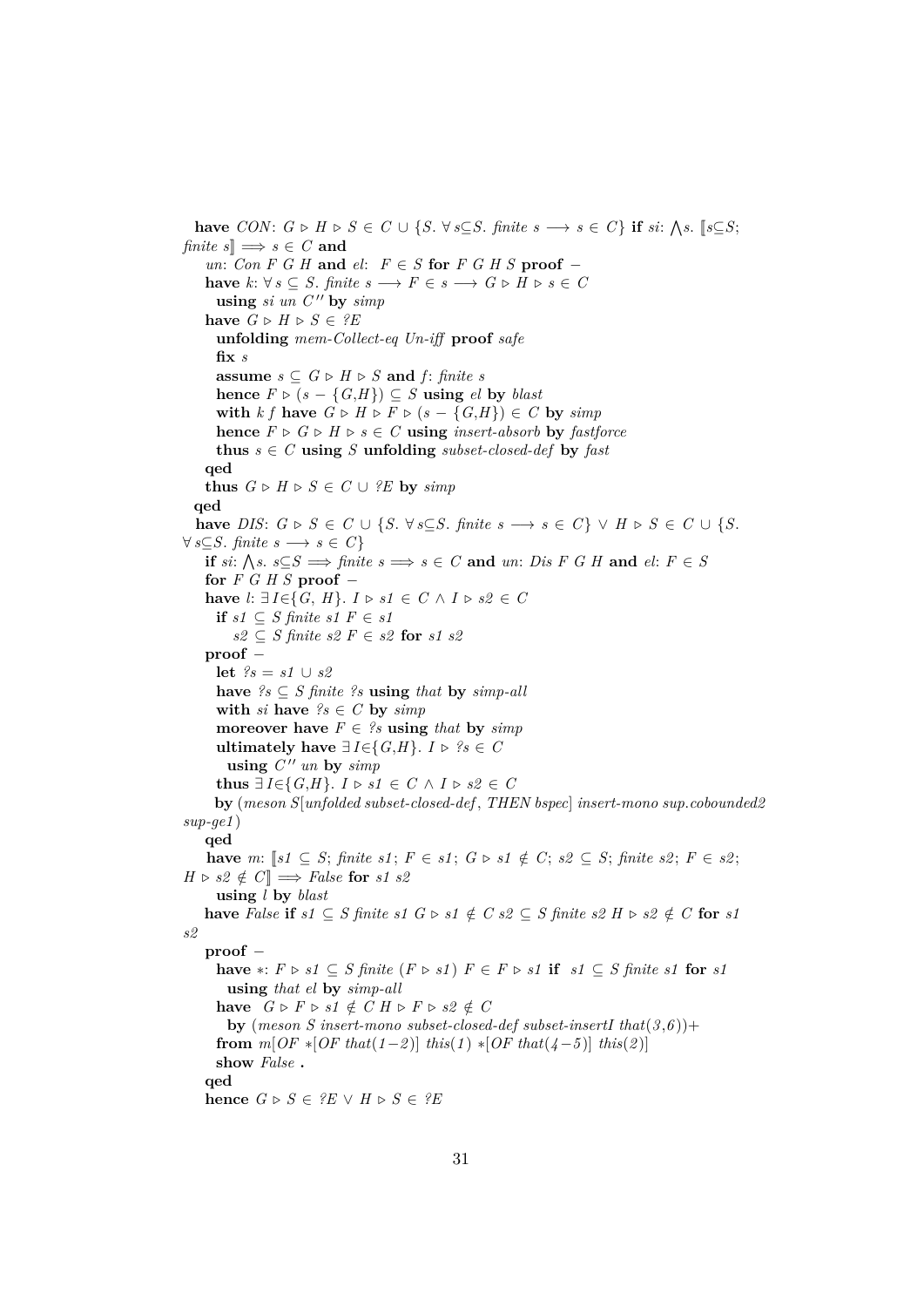```
unfolding mem-Collect-eq Un-iff
      by (metis (no-types, lifting) finite-Diff insert-Diff si subset-insert-iff )
    thus G \triangleright S \in C \cup ?E \vee H \triangleright S \in C \cup ?E by blast
  qed
  have CON': \bigwedge f2 g2 h2 F2 G2 S2. \[\bigwedge s. \]s \in C; h2 F2 G2 \in s \]\implies f2 F2 \triangleright s \in CC \vee q2 \; G2 \triangleright s \in C;
                                    ∀ s⊆S2 . finite s −→ s ∈ C; h2 F2 G2 ∈ S2 ; False]]
      \implies f2 \ F2 \triangleright S2 \in C \cup \{ S. \ \forall s \subseteq S. \ \text{finite} \ s \longrightarrow s \in C \} \ \vee \ q2 \ G2 \triangleright S2 \in C \cup{S \colon \forall s \subseteq S \colon \text{finite} \ s \longrightarrow s \in C}by fast
  show pcp (C ∪ ?E) unfolding pcp-altapply(intro ballI conjI; elim UnE; (unfold mem-Collect-eq)?)
           subgoal using C'' by blast
          subgoal using C'' by blast
         subgoal using C'' by (simp;fail)subgoal by (meson C<sup>"</sup> empty-subsetI finite.emptyI finite-insert insert-subset
subset-insertI)
       subgoal using C'' by \textit{simp}subgoal using CON by simp
     subgoal using C'' by blast
    subgoal using DIS by simp
  done
qed
primrec pcp-seq where
pcp-seq C S 0 = S |
pcp-seq \ C \ S \ (Suc \ n) = (let Sn = pcp-seq CS n; Sn1 = from-nat n \triangleright Sn \text{ in}if Sn1 ∈ C then Sn1 else Sn
\lambdalemma pcp-seq-in: pcp C \implies S \in C \implies pcp\text{-}seq \ C \ S \ n \in Cproof(induction n)
  case (Suc n)
  hence pcp\text{-}seq \text{ } C \text{ } S \text{ } n \in C by simpthus ?case by(simp add: Let-def)
qed simp
lemma pcp-seq-mono: n \leq m \implies pcp\text{-}seq \text{ } C \text{ } S \text{ } n \subseteq pcp\text{-}seq \text{ } C \text{ } S \text{ } mproof(induction m)
  case (Suc m)
 thus ?case by(cases n = Suc m; simp add: Let-def; blast)
qed simp
```
**lemma**  $pcp\text{-}seq\text{-}UN: \bigcup \{pcp\text{-}seq\ C\ S\ n|n.\ n \leq m\} = pcp\text{-}seq\ C\ S\ m$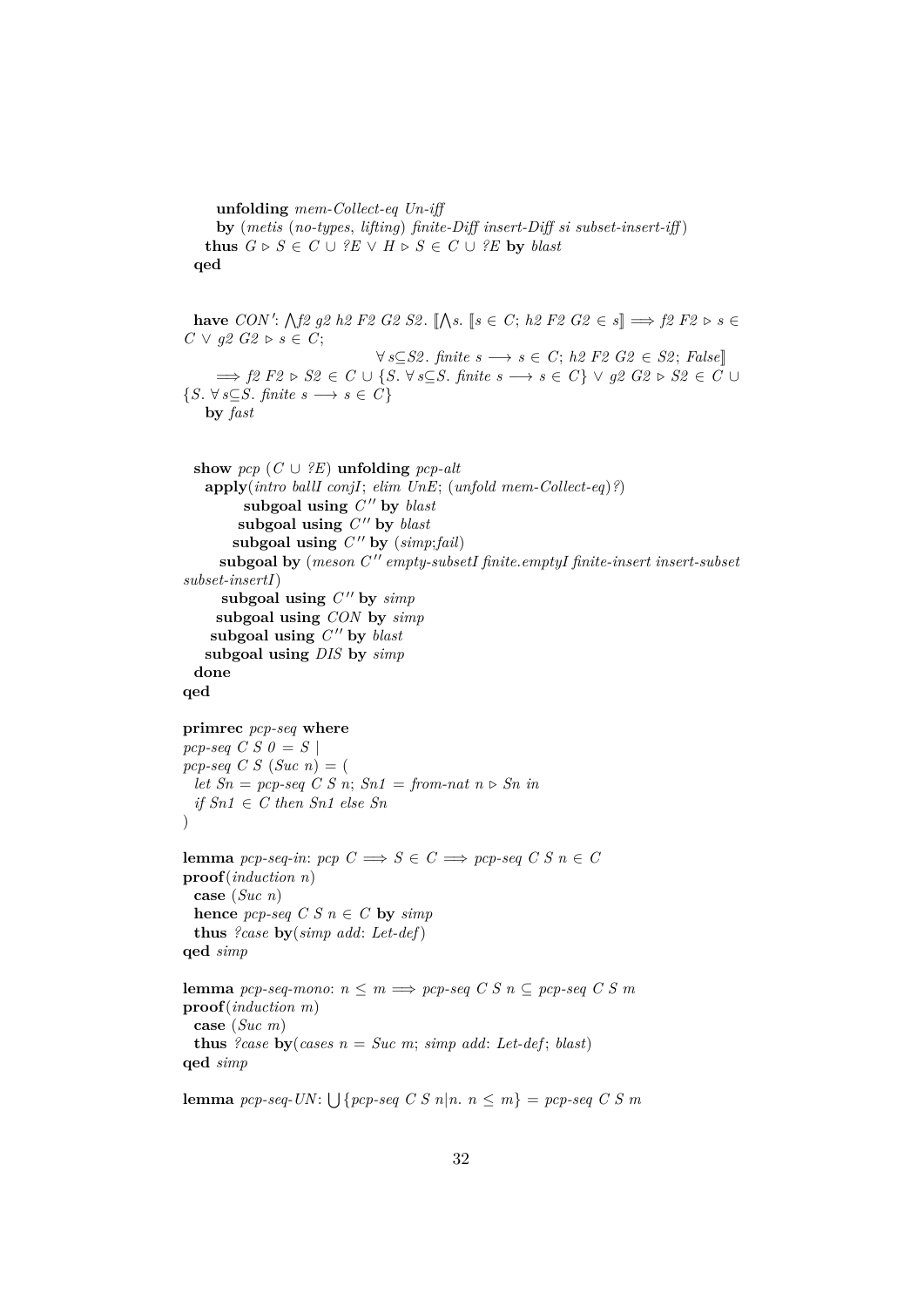**proof**(*induction m*) **case** (*Suc m*) **have**  ${f \ n \ | n, n \leq Suc \ m} = f(Suc \ m) \triangleright {f \ n \ | n, n \leq m}$  for *f* using *le-Suc-eq* **by** *auto* **hence**  ${pcp\text{-}seq C S n | n, n \leq Suc m} = pcp\text{-}seq C S (Suc m) \geq {pcp\text{-}seq C S n}$  $|n, n \leq m$ . **hence**  $\bigcup \{pcp\text{-}seq \ C \ S \ n \ | n \ n \leq \text{Suc } m\} = \bigcup \{pcp\text{-}seq \ C \ S \ n \ | n \ n \leq m\} \ \cup$ *pcp-seq C S* (*Suc m*) **by** *auto* **thus** *?case* **using** *Suc pcp-seq-mono* **by** *blast*

**qed** *simp*

**lemma** *wont-get-added*:  $(F:: ('a:: countable)$  *formula*)  $\notin$  *pcp-seq C S* (*Suc* (*to-nat*  $(F)$ )  $\implies$  *F*  $\notin$  *pcp-seq C S* (*Suc* (*to-nat F*) + *n*)

We don't necessarily have  $n =$  *to-nat* (*from-nat n*), so this doesn't hold.

**oops**

**definition**  $pcp$ -lim  $C S \equiv \bigcup \{pcp$ -seq  $C S n | n$ . *True*}

**lemma** *pcp-seq-sub*: *pcp-seq C S n* ⊆ *pcp-lim C S* **unfolding** *pcp-lim-def* **by**(*induction n*; *blast*)

**lemma** *pcp-lim-inserted-at-ex:*  $x \in pcp$ -lim  $C S \implies \exists k. x \in pcp\text{-}seq C S k$ **unfolding** *pcp-lim-def* **by** *blast*

```
lemma pcp-lim-in:
  assumes c: pcp C
 and el: S \in Cand sc: subset-closed C
 and fc: finite-character C
  shows pcp-lim C S \in C (is ?cl \in C)
proof −
  from pcp\text{-}seq\text{-}in[OF\ c\ el\ THEN allI have \forall n, pcp\text{-}seq\ C\ S\ n \in C.
  hence ∀m. \bigcup \{pcp\text{-}seq \mid C \mid S \mid n \mid n \leq m\} \in C unfolding pcp\text{-}seq\text{-}UN.
  have \forall s \subseteq ?cl. finite s → s ∈ C
  proof safe
   fix s :: 0a formula set
    have pcp-seq C S (Suc (Max (to-nat ' s))) ⊆ pcp-lim C S using pcp-seq-sub
by blast
   assume \langle \text{finite } s \rangle \langle s \subseteq \text{pcp-lim } C \text{ } S \ranglehence ∃ k. s ⊆ <i>pcp-seq</i> C S kproof(induction s rule: finite-induct)
     case (insert x s)
     then obtain k1 where s \subseteq pcp-seq C S k1 by blast
     moreover obtain k2 where x \in pcp-seq C S k2by (meson pcp-lim-inserted-at-ex insert.prems insert-subset)
     ultimately have x \triangleright s \subseteq pcp-seq C S (max k1 k2)
          by (meson pcp-seq-mono dual-order.trans insert-subset max.bounded-iff
```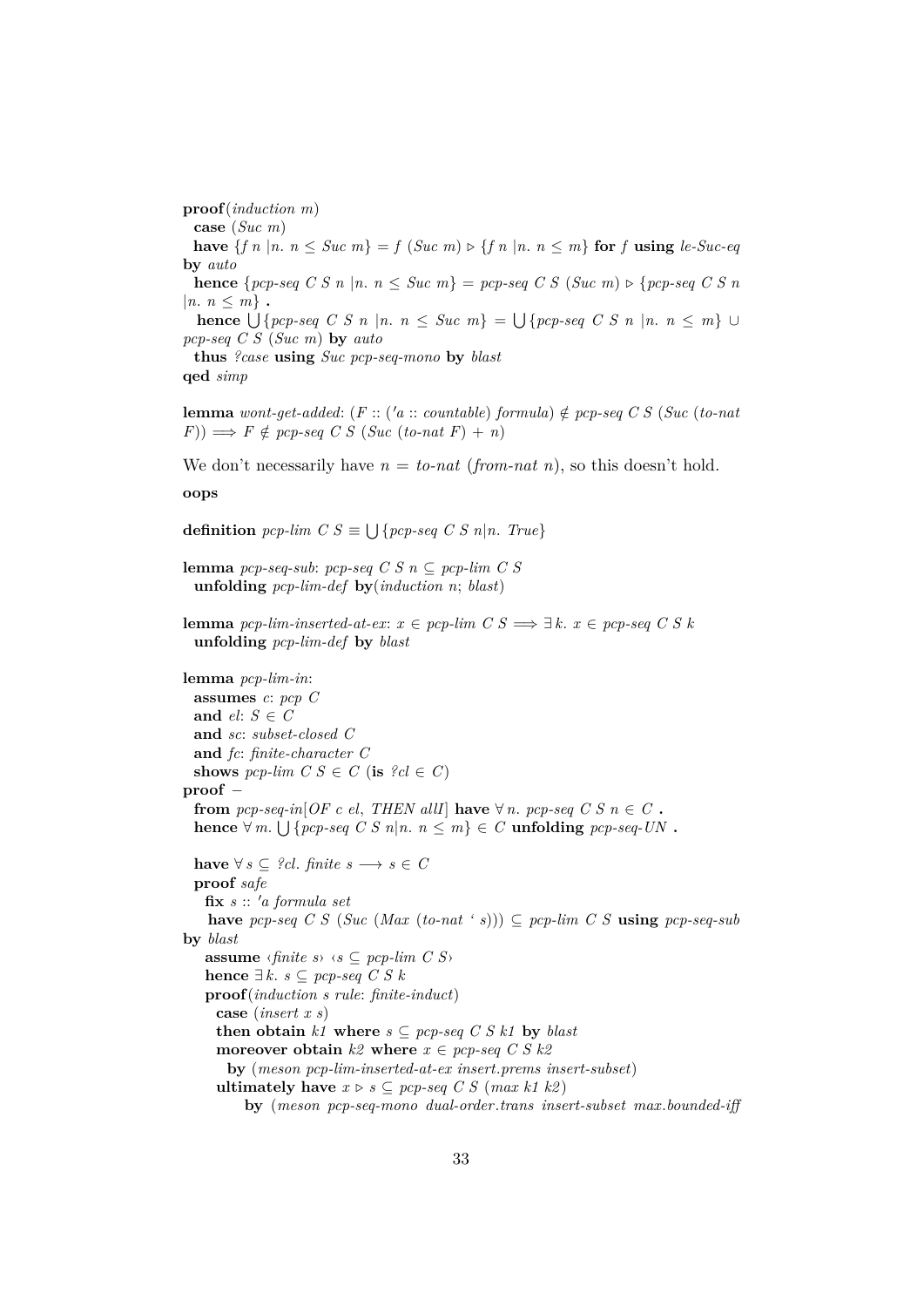```
order-refl subsetCE)
      thus ?case by blast
    qed simp
    with pcp-seq-in[OF c el] sc
   show s \in C unfolding subset-closed-def by blast
  qed
  thus ?cl \in C using fc unfolding finite-character-def by blast
qed
lemma cl-max:
  assumes c: pcp C
  assumes sc: subset-closed C
 assumes el: K \in Cassumes su: pcp-lim C S \subseteq Kshows pcp-lim C S = K (is ?e)
proof (rule ccontr)
  assume ‹¬?e›
  with su have pcp-lim C S \subset K by simpthen obtain F where e: F \in K and ne: F \notin pcp\text{-}lim C S by blast
  from ne have F \notin pcp\text{-}seq \text{ } C \text{ } S \text{ } (Suc \text{ } (to\text{-}nat \text{ } F)) using pcp\text{-}seq\text{-}sub \text{ } by \text{ } fasthence 1: F \triangleright pcp\text{-}seq \enspace C \enspace S \enspace (to\text{-}nat \enspace F) \notin C by (simp add: Let-def split: if-splits)
  have F \triangleright per-seq \ C \ S \ (to-nat \ F) \subseteq K using pcp-seq-sub \ e \ su \ by \ blasthence F \triangleright pcp\text{-}seq C S (to-nat F) \in C using sc unfolding subset-closed-def
using el by blast
  with 1 show False ..
qed
lemma cl-max':
  assumes c: pcp C
 assumes sc: subset-closed C
 shows F \triangleright \textit{pcp-lim } C S \in C \Longrightarrow F \in \textit{pcp-lim } C SF \triangleright G \triangleright pcp-lim C S \in C \Longrightarrow F \in pcp-lim C S \wedge G \in pcp-lim C Susing cl-max[OF assms] by blast+
lemma pcp-lim-Hintikka:
  assumes c: pcp C
 assumes sc: subset-closed C
  assumes fc: finite-character C
  assumes el: S \in Cshows Hintikka (pcp-lim C S)
proof −
  let ?cl = pcp-lim C S
  have ?cl \in C using pcp-lim-in [OF c el sc fc] .
  from c[unfolded pcp-alt, THEN bspec, OF this]
  have d: ⊥ \notin ?cl
    Atom k \in \{2cl \implies \neg (Atom \ k) \in \{2cl \implies False\}Con F G H \Longrightarrow F \in {}^{\circ}cl \Longrightarrow G \triangleright H \triangleright {}^{\circ}cl \in CDis F G H \Longrightarrow F \in {}^2cl \Longrightarrow G \triangleright {}^2cl \in C \vee H \triangleright {}^2cl \in Cfor k F G H by blast+
```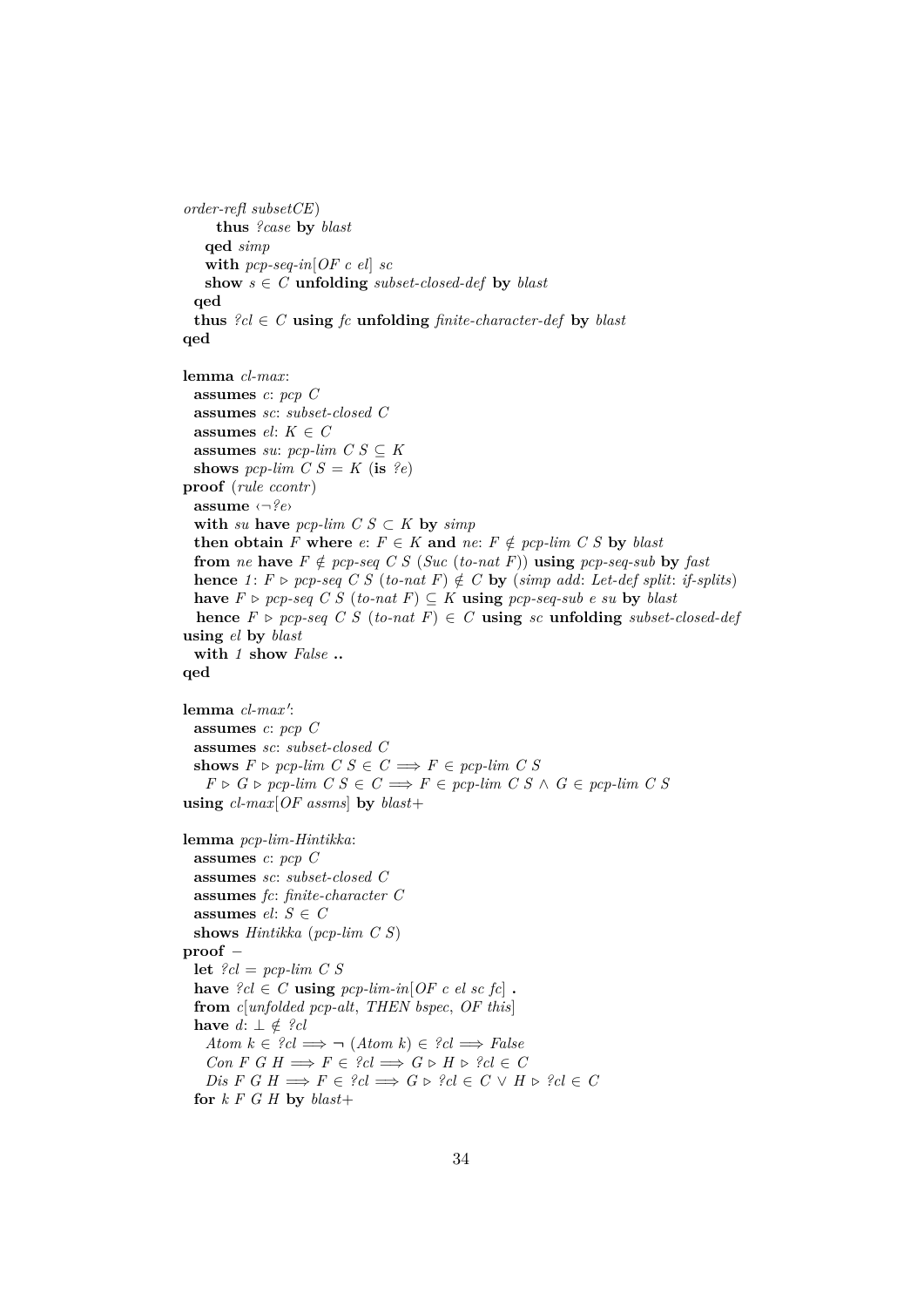#### **have**

 $Con F G H \Longrightarrow F \in \{cl \Longrightarrow G \in \{cl \land H \in \{cl\}$  $Dis\ F\ G\ H \Longrightarrow F \in \mathcal{C}el \Longrightarrow G \in \mathcal{C}el \ \lor\ H \in \mathcal{C}el$ **for** *F G H*  $\mathbf{by}(\text{auto dest: } d(3-) \text{ cl-max}[\text{OF c sc}])$ **with** *d*(*1* ,*2* ) **show** *?thesis* **unfolding** *Hintikka-alt* **by** *fast* **qed theorem** *pcp-sat*: — model existence theorem **fixes** *S* :: <sup>0</sup>*a* :: *countable formula set* **assumes** *c*: *pcp C* **assumes**  $el: S \in C$ **shows** *sat S* **proof** − **note** [[*show-types*]] **from**  $c$  **obtain**  $Ce$  **where**  $C \subseteq Ce$  *pcp*  $Ce$  *subset-closed*  $Ce$  *finite-character*  $Ce$ **using**  $ext{ex1}$  [where  $'a = a$ ]  $ex2$  [where  $'a = a$ ]  $ex3$  [where  $'a = a$ ] **by** (*meson dual-order*.*trans ex2* ) **have**  $S \in Ce$  **using**  $\langle C \subseteq Ce \rangle$  *el* **.. with** *pcp-lim-Hintikka* ‹*pcp Ce*› ‹*subset-closed Ce*› ‹*finite-character Ce*› **have** *Hintikka* (*pcp-lim Ce S*) **. with** *Hintikkas-lemma* **have** *sat* (*pcp-lim Ce S*) **. moreover have**  $S \subseteq pcp$ -lim Ce S **using**  $pcp$ -seq.simps(1)  $pcp$ -seq-sub **by** fast **ultimately show** *?thesis* **unfolding** *sat-def* **by** *fast* **qed**

**end**

## <span id="page-34-0"></span>**1.7 Compactness**

**theory** *Compactness* **imports** *Sema* **begin**

**lemma** *fin-sat-extend: fin-sat*  $S \implies$  *fin-sat* (*insert*  $F S$ )  $\vee$  *fin-sat* (*insert* ( $\neg F$ ) *S*) **proof** (*rule ccontr*) **assume** *fs*: *fin-sat S* **assume**  $nfs: ∎ (fn-sat (insert F S) ∨ fin-sat (insert (- F S))$ **from** *nfs* **obtain** *s1* **where**  $s1: s1 \subseteq insert F S$  finite  $s1 \neg sat s1$  **unfolding** *fin-sat-def* **by** *blast* **from** *nfs* **obtain**  $s2$  **where**  $s2$  :  $s2 \subseteq insert(Not F)$  *S finite*  $s2 \neg sat \n s2$  **unfolding** *fin-sat-def* **by** *blast* **let**  $?u = (s1 - {F}) ∪ (s2 - {Not F})$ **have**  $?u \subseteq S$  *finite*  $?u$  **using**  $s1 s2$  **by**  $auto$ **hence** *sat ?u* **using** *fs* **unfolding** *fin-sat-def* **by** *blast* **then obtain** *A* where  $A: \forall F \in ?$ *u.*  $A \models F$  **unfolding** *sat-def* by *blast* **have**  $A$   $\models$   $F$  ∨  $A$   $\models$   $\neg$ *F* **by**  $\text{sim}$ *p* **hence** *sat s1* ∨ *sat s2* **using** *A* **unfolding** *sat-def* **by**(*fastforce intro*!: *exI*[**where**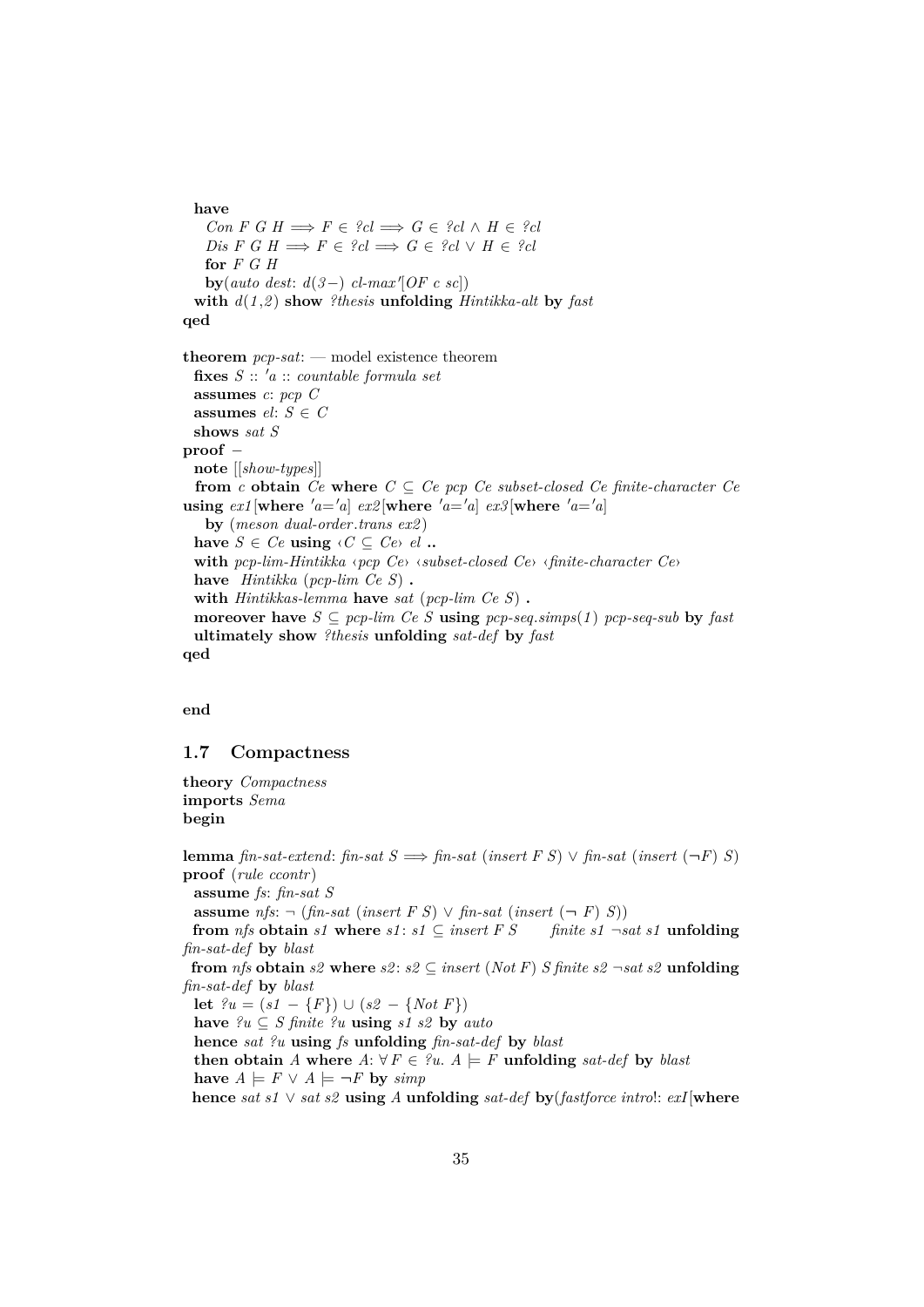```
x=A])
 thus False using s1(3) s2(3) by simpqed
```
**context begin**

**qed qed** *simp*

```
lemma fin-sat-antimono: fin-sat F \implies G \subseteq F \implies fin-sat G unfolding fin-sat-def
by simp
lemmas fin-sat-insert = fin-sat-antimono[OF - subset-insertI]
```

```
primrec extender :: nat \Rightarrow ('a :: countable) formula set \Rightarrow 'a formula set where
extender 0 S = S |
extender (Suc n) S = (let r = \text{extender } n S;
 rt = insert (from-nat n) r;rf = insert (\neg (from-nat n)) rin if fin-sat rf then rf else rt
\lambdaprivate lemma extender-fin-sat: fin-sat S =⇒ fin-sat (extender n S)
proof(induction n arbitrary: S)
 case (Suc n)
 note mIH = Suc.IH[OF Suc.prems]
 show ?case proof(cases fin-sat (insert (Not (from-nat n)) (extender n S)))
   case True thus ?thesis by simp
 next
   case False
   hence fin-sat (insert ((from-nat n)) (extender n S)) using mIH fin-sat-extend
by auto
   thus ?thesis by(simp add: Let-def)
```
**definition** extended  $S = \bigcup \{ \text{extended } n \leq n \}$ . True

**lemma** *extended-max*: *F* ∈ *extended S* ∨ *Not F* ∈ *extended S* **proof** − **obtain** *n* **where**  $[simp]: F = from-nat$  *n* **by**  $(metis from-nat-to-nat)$ **have**  $F ∈ \text{extender } (Suc \ n) S ∨ Not F ∈ \text{extender } (Suc \ n) S$  **by**( $\text{simp} \text{ add:}$ *Let-def*) **thus** *?thesis* **unfolding** *extended-def* **by** *blast* **qed**

**private lemma** *extender-Sucset*: *extender k S* ⊆ *extender* (*Suc k*) *S* **by**(*force simp add*: *Let-def*)

**private lemma** *extender-deeper*:  $F \in \text{extender } k \leq s \implies k \leq l \implies F \in \text{extender } l$ *S* **using** *extender-Sucset le-Suc-eq*

**by**(*induction l*) (*auto simp del*: *extender*.*simps*)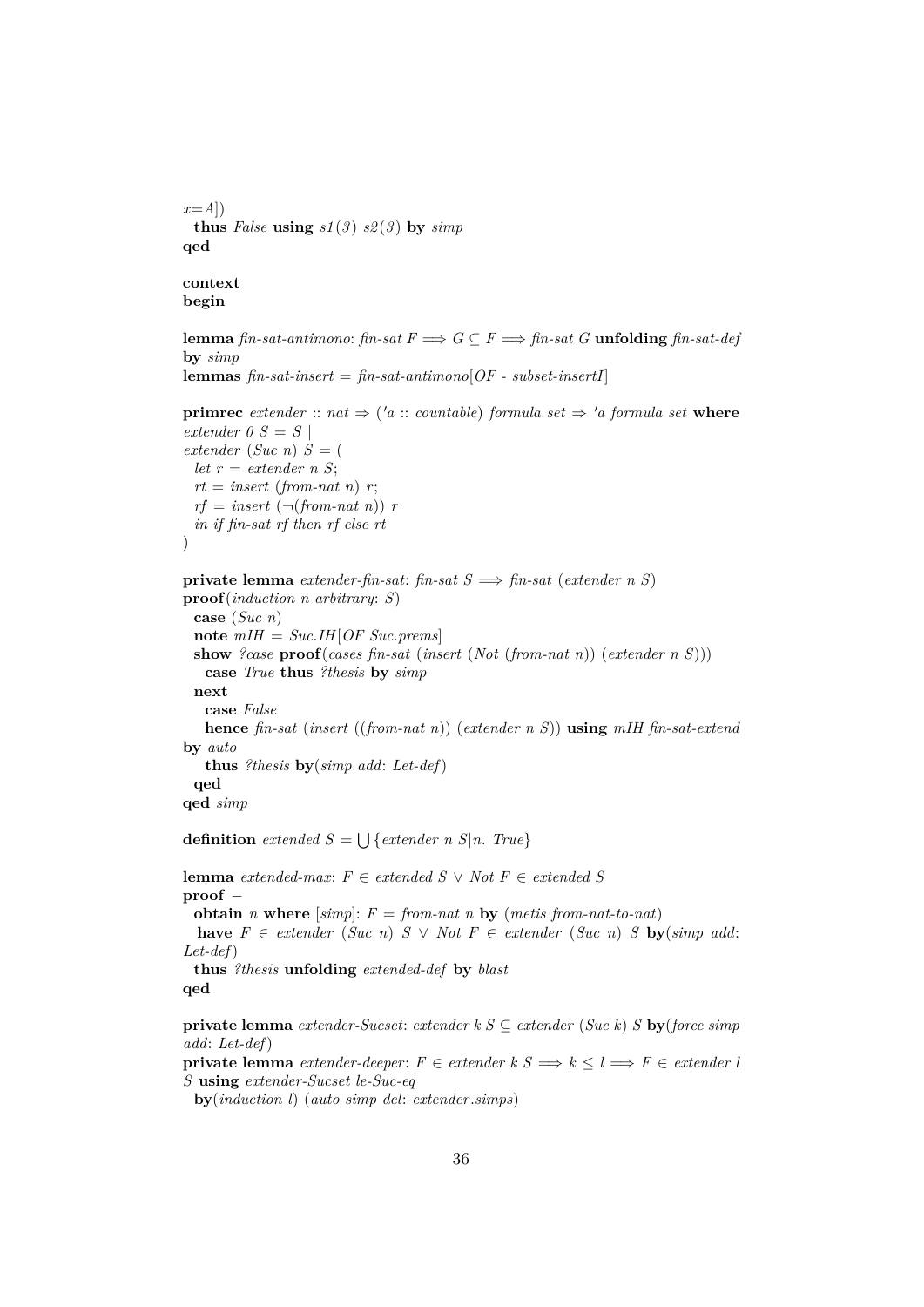```
private lemma extender-subset: S ⊆ extender k S
proof −
 from extender-deeper[OF - le0] have F \in extender 0 Sa \implies F \in extender l Sa
for Sa l F .
  thus ?thesis by auto
qed
lemma extended-fin-sat:
  assumes fin-sat S
  shows fin-sat (extended S)
proof −
  have assm: [s \subseteq \text{extender } n \text{ } S; \text{ finite } s] \Longrightarrow \text{sat } s \text{ for } s \text{ } nusing extender-fin-sat[OF assms] unfolding fin-sat-def by presburger
  hence sat s if su: s \subseteq \bigcup \{ \text{externaler } n \leq |n|, \text{ } True \} \} and fin: finite s for s proof −
    { fix x assume e: x ∈ s
      with su have x \in \bigcup \{ \text{externaler } n \leq |n|, \text{True} \} by blast
     hence ∃n. x ∈ extender n S unfolding Union-eq by blast }
   hence ∀ x ∈ s. \exists n. x ∈ extender n S by blast
    from finite-set-choice[OF fin this] obtain f where cf: \forall x \in s. x \in \text{extender } (fx) S ..
    have \exists k. s \subseteq \bigcup {extender n S |n. n ≤ k} proof(intro exI subsetI)
     fix x assume e: x \in swith cf have x \in \text{extender} (f x) S ..
     hence x \in \text{extender} \ (Max \ (f \cdot s)) \ S \ \text{by} \ (elim \ \text{extender-deeper}; \ \text{simp} \ add: \ e \ \text{fin})thus x \in \bigcup \{ \text{extender } n \leq |n|, n \leq Max \ (f \cdot s) \} by blast
   qed
   \textbf{moreover have} \bigcup \{ \text{extender } n \leq |n|, n \leq k \} = \text{extender } k \leq \textbf{for } k \textbf{ proof}(\text{induction})k)
     case (Suc k)
      moreover have \bigcup { extender n S |n. n \leq Suc k} = \bigcup { extender n S |n. n \leqk} ∪ extender (Suc k) S
       unfolding Union-eq le-Suc-eq
       using le-Suc-eq by(auto simp del: extender.simps)
       ultimately show ?case using extender-Sucset by(force simp del: exten-
der.simps)
   qed simp
   ultimately show sat s using assm fin by auto
  qed
  thus ?thesis unfolding extended-def fin-sat-def by presburger
qed
lemma extended-superset: S \subseteq extended S unfolding extended-def using exten-
der.simps(1 ) by blast
lemma extended-complem:
```

```
assumes fs: fin-sat S
 shows (F \in \text{extended } S) \neq (Not \ F \in \text{extended } S)proof −
 note fs = fs[THEN extended-fin-sat]
```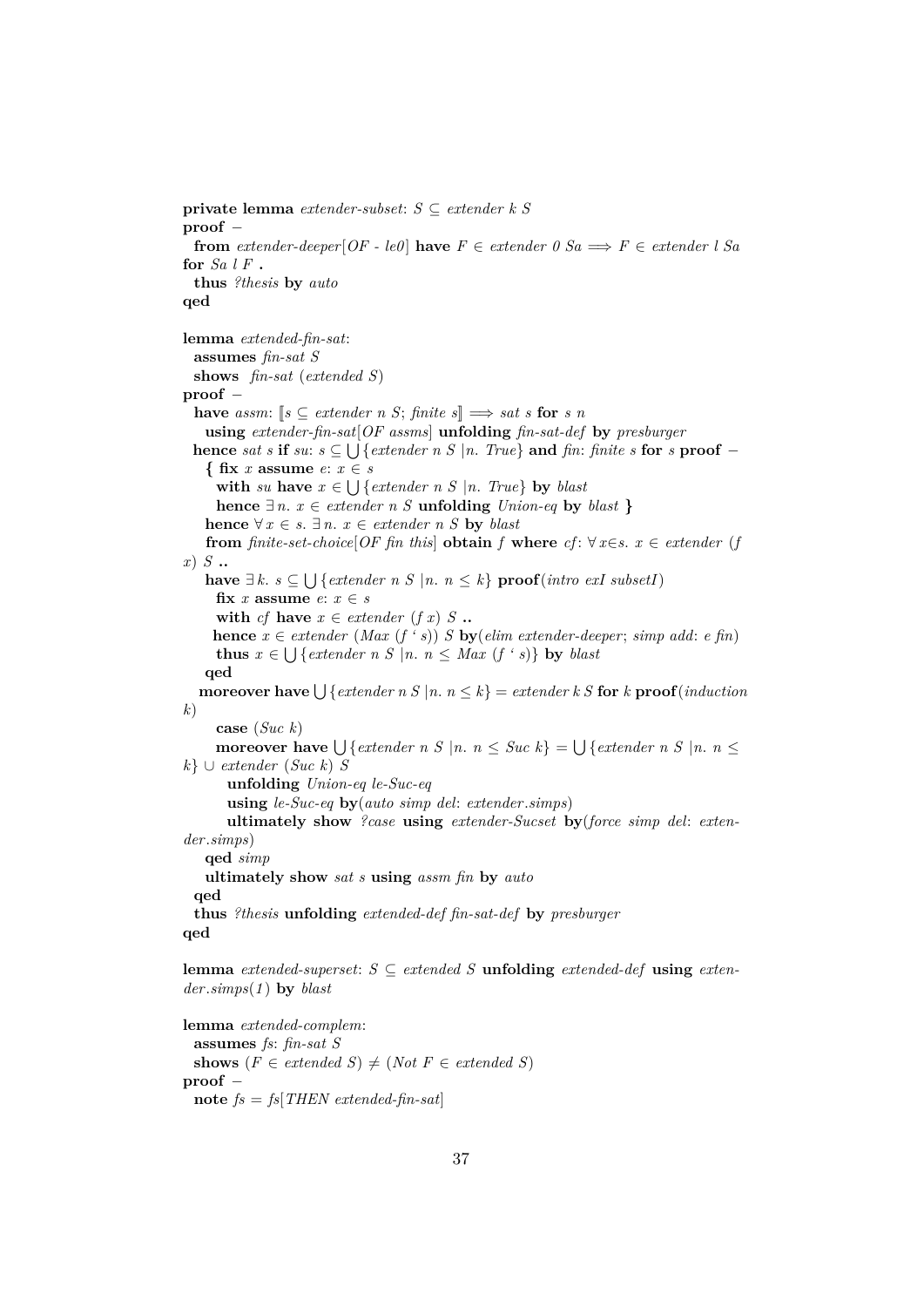```
show ?thesis proof(cases F \in \text{extended } S)
   case False with extended-max show ?thesis by blast
 next
   case True have Not F \notin \text{extended } S proof
    assume False: Not F ∈ extended S
    with True have \{F, Not F\} \subseteq extended S by blast
    moreover have finite {F, Not F} by simp
    ultimately have sat \{F, Not F\} using fs unfolding fin-sat-def by blast
    thus False unfolding sat-def by simp
   qed
   with True show ?thesis by blast
 qed
qed
```
**lemma** *not-fin-sat-extended-UNIV*: fixes  $S :: 'a :: countable formula set$  **assumes**  $\neg$ *fin-sat S* **shows** *extended*  $S = UNIV$ 

Note that this crucially depends on the fact that we check *first* whether adding  $\neg$  *F* makes the set not satisfiable, and add *F* otherwise *without any further checks*. The proof of compactness does (to the best of my knowledge) depend on neither of these two facts.

## **proof** −

```
from assms[unfolded fin-sat-def , simplified] obtain s :: 0a :: countable formula
set
   where \text{finite } s \rightarrow \text{sat } s by clarify
  from this(2)[unfolded sat-def, simplified] have \exists x \in s. \neg A \models x for A.
  have nfs: \negfin-sat (insert x (extender n S)) for n x
   apply(rule notI)
   apply(drule fin-sat-insert)
   apply(drule fin-sat-antimono)
    apply(rule extender-subset)
   apply(erule notE[rotated])
   apply(fact assms)
  done
  have x \in \bigcup \{ \text{externaler } n \leq |n \text{ and } n \in \mathbb{R} \} for x proof cases
     assume x \in S thus ?thesis by (metis extended-def extended-superset in-
sert-absorb insert-subset)
 next
   assume x \notin Shave x \in \text{extender} (Suc (to-nat x)) S
     unfolding extender.simps Let-def
     unfolding if-not-P[OF nfs] by simp
   thus ?thesis by blast
 qed
  thus ?thesis unfolding extended-def by auto
qed
lemma extended-tran: S \subseteq T \implies extended S \subseteq extended T
```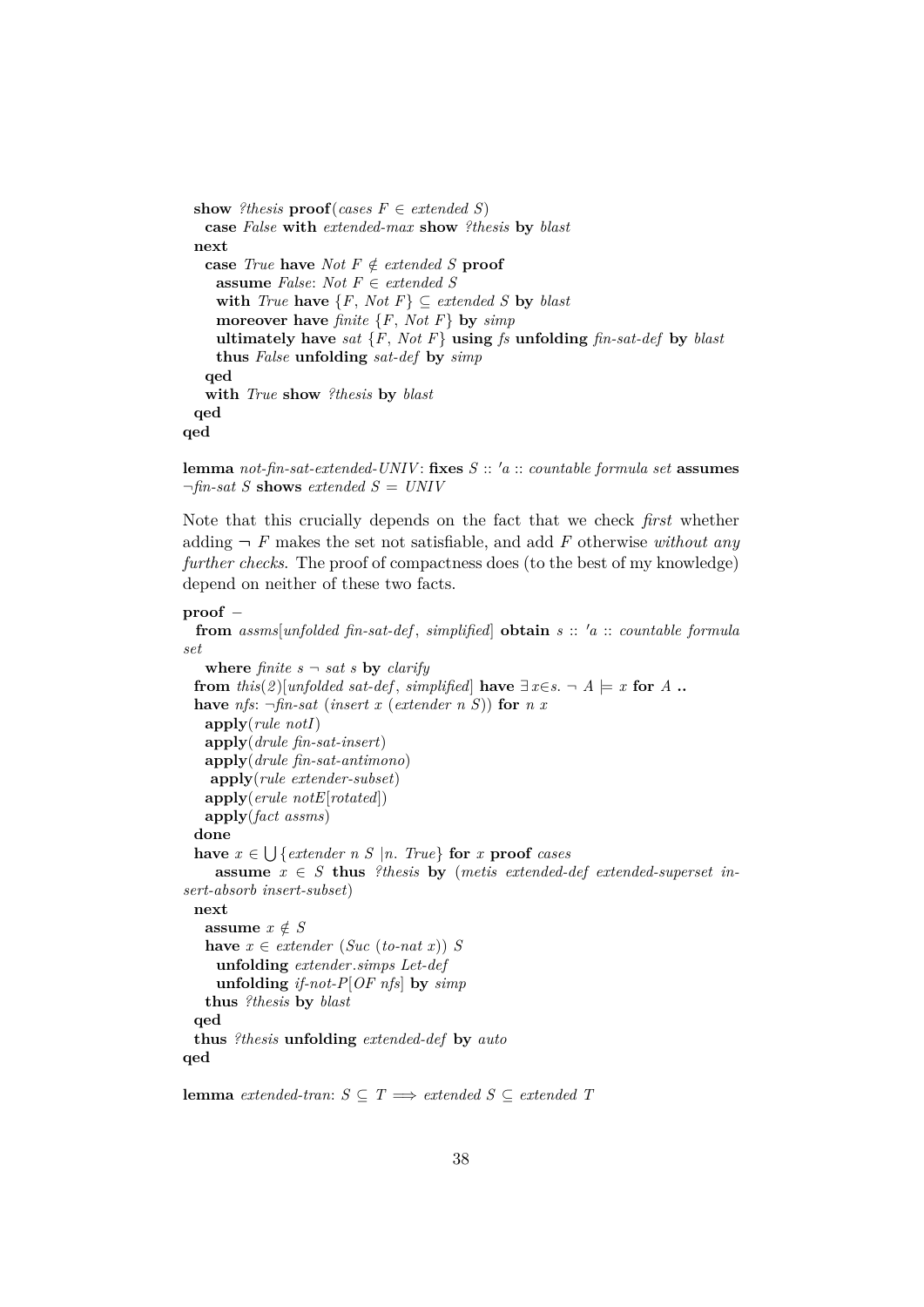This lemma doesn't hold: think of making S empty and inserting a formula into T s.t. it can never be satisfied simultaneously with the first non-tautological formula in the extension S. Showing that this is possible is not worth the effort, since we can't influence the ordering of formulae. But we showed it anyway.

#### **oops**

**lemma** *extended-not-increasing*:  $\exists S \ T$ . *fin-sat*  $S \wedge$  *fin-sat*  $T \wedge \neg (S \subseteq T \rightarrow$  $extended S \subseteq extended (T :: 'a :: countable formula set))$ **proof** − **have**  $ex$ -then-min: ∃  $x$  ::  $nat$ .  $P$   $x$   $\Rightarrow$   $P$  (*LEAST x*.  $P$   $x$ ) **for**  $P$  **using** *LeastI2-wellorder* **by** *auto* **define** *P* **where**  $P x = (let F = (from-nat x :: 'a formula) in ( $\exists A$ .  $\neg A \models F)$ )$  $\wedge$  ( $\exists$  *A*.  $A \models F$ ) for *x* **define** *x* **where**  $x = (LEAST n. P n)$ **hence**  $∃n$ . *P n* **unfolding** *P-def Let-def by*(*auto introl: exI*[where  $x=$ *to-nat*  $(Atom \ undefined :: 'a \ formula)])$ **from**  $ex$ -then-min $[OF$  this **have**  $Px$ :  $P$   $x$  **unfolding**  $x$ -def **. have** *lessx*:  $n < x \implies \neg P$  *n* **for** *n* **unfolding** *x-def* **using** *not-less-Least* **by** *blast* **let**  ${}^{2}S = \{\}$  :: 'a formula set **let**  ${}^{2}T = \{from-nat \ x : : 'a \ formula\}$ **have** *s*: *fin-sat ?S fin-sat ?T* **using** *Px* **unfolding** *P-def fin-sat-def sat-def Let-def* **by** *fastforce*+ **have** *reject*:  $Q A \Longrightarrow \forall A \cdot \neg Q A \Longrightarrow False$  **for**  $A Q$  **by** *simp* **have**  $y \leq x \implies F \in \text{extender } y \text{ } \text{ }^{\circ}S \implies F \text{ } F \text{ for } F \text{ } y$ **proof**(*induction y arbitrary*: *F*) **case** (*Suc y*) **have** ∗:  $F \in \text{extender } y$  {}  $\implies$   $\models$  *F* for *F* :: '*a* formula **using** *Suc.IH Suc*.*prems*(*1* ) **by** *auto* **let**  $?Y = from-nat y :: 'a formula$ **have** *ex*:  $(∀ A. ¬ A |= ?Y) ∨ |= ?Y$  **unfolding** *formula-semantics.simps* **by** (*meson P-def Suc*.*prems*(*1* ) *Suc-le-lessD lessx*) **have** *1* : ∀ *A*. ¬ *A*  $\models$  ?*Y* **if** *fin-sat* (*Not* ?*Y*  $\triangleright$  *extender y* ?*S*) **proof** − **note**[[*show-types*]] **from** *that* **have**  $\exists A$ .  $A \models Not$  *?Y* **unfolding** *fin-sat-def sat-def* **by**(*elim*)  $allE[where x = \{Not ?Y\}]) simp$ **hence**  $\neg \models ?Y$  **by**  $\text{simp}$ **hence** ∀ *A*.  $\neg$  *A*  $\models$  *?Y* **using** *ex* **by** *argo* **thus** *?thesis* **by** *simp* **qed have**  $2$  : ¬ *fin-sat* (*Not*  $?Y$  ⊳ *extender y*  $?S$ )  $\implies$   $\models ?Y$ **proof**(*erule contrapos-np*) **assume**  $\neg \models ?Y$ **hence** ∀ *A*.  $\neg$  *A*  $\models$  *?Y* **using** *ex* **by** *argo* **hence**  $\models \neg$  *?Y* by *simp* **thus** *fin-sat*  $(\neg \circ Y \triangleright \text{extender } y \circ S)$  **unfolding** *fin-sat-def sat-def*  $\frac{dy}{dx} = \frac{1}{x} \int \frac{dx}{y} \, dx$  *exI* $\frac{dy}{dx} = \lambda - \frac{1}{x} \int \frac{dx}{y} \, dx$  *a. False dest!: rev-subsetD*[*rotated*] \*) **qed**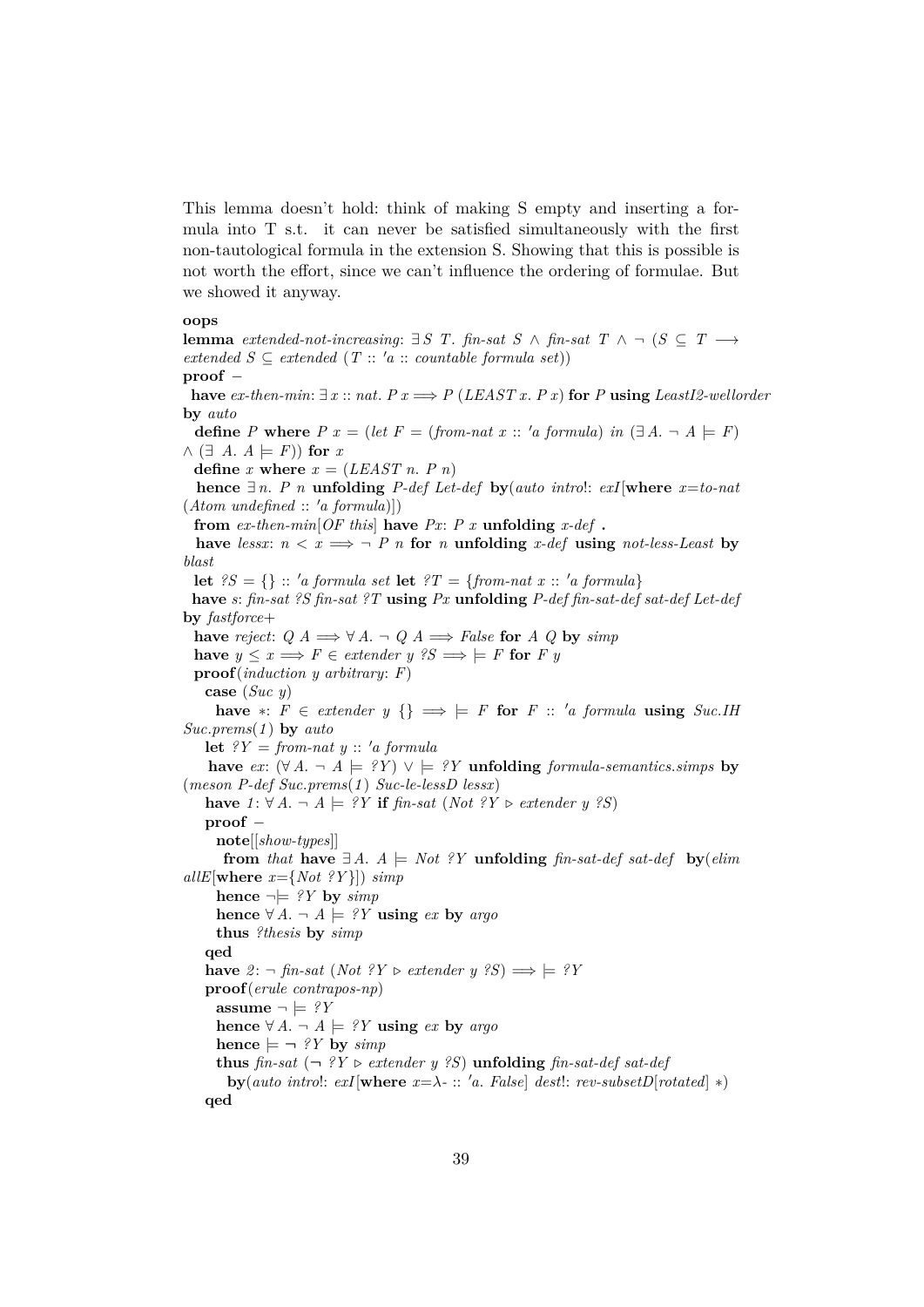**show** *?case* **using** *Suc*.*prems*(*2* ) **by**(*simp add*: *Let-def split*: *if-splits*; *elim disjE*; *simp add*: ∗ *1 2* ) **qed** *simp* **hence**  $\hat{p}$  *fin-sat* ( $\neg$  ( $\hat{p}$  *from-nat*  $x$ )  $\rhd$  *extender*  $x$  ?*S*) **using** *Px* **unfolding** *P-def Let-def* **by** (*clarsimp simp*: *fin-sat-def sat-def*) (*insert formula-semantics*.*simps*(*3* ), *blast*) **hence** *Not* (*from-nat x*)  $\in$  *extender* (*Suc x*) *?S* **by**(*simp*) **hence** *Not* (*from-nat x*)  $\in$  *extended ?S* **unfolding** *extended-def* **by** *blast* **moreover have** *Not* (*from-nat x*)  $\notin$  *extended ?T* **using** *extended-complem extended-superset s*(*2* ) **by** *blast* **ultimately show** *?thesis* **using** *s* **by** *blast* **qed private lemma** *not-in-extended-FE*: *fin-sat*  $S \implies (\neg sat \ (insert \ (Not \ F) \ G)) \implies$  $F \notin extended \mathcal{S} \Longrightarrow G \subseteq extended \mathcal{S} \Longrightarrow finite \mathcal{G} \Longrightarrow False$ **proof**(*goal-cases*) **case** *1* **hence** *Not*  $F \in \text{extended } S$  **using**  $\text{extended } \text{-} \text{max}$  **by**  $\text{black}$ **thus** *False* **using** *1 extended-fin-sat fin-sat-def* **by** (*metis Diff-eq-empty-iff finite*.*insertI insert-Diff-if*) **qed**

```
lemma extended-id: extended (extended S) = extended S
 using extended-complem extended-fin-sat extended-max extended-superset not-fin-sat-extended-UNIV
```
**by**(*intro equalityI*[*rotated*] *extended-superset*) *blast*

```
lemma ext-model:
  assumes r: fin-sat S
  shows (\lambda k. Atom \, k \in \mathit{extended} \, S) \models F \longleftrightarrow F \in \mathit{extended} \, Sproof −
  note fs = r[THEN \; extended\text{-}fin\text{-}sat]have Elim: F \in S \land G \in S \implies \{F, G\} \subseteq S F \in S \implies \{F\} \subseteq S for F G S by
simp+
  show ?thesis
  proof(induction F)
    case Atom thus ?case by(simp)
  next
    case Bot
    have False if \bot \in \mathit{extended} S proof −
      have finite {⊥} by simp
      moreover from that have \{\perp\} \subseteq \text{extended } S by \text{simp}ultimately have \exists A. A \models \bot using fs unfolding fin-sat-def sat-def
        by(elim \text{ all } E[\text{ of } -\{\perp\}]) simpthus False by simp
    qed
    thus ?case by auto
```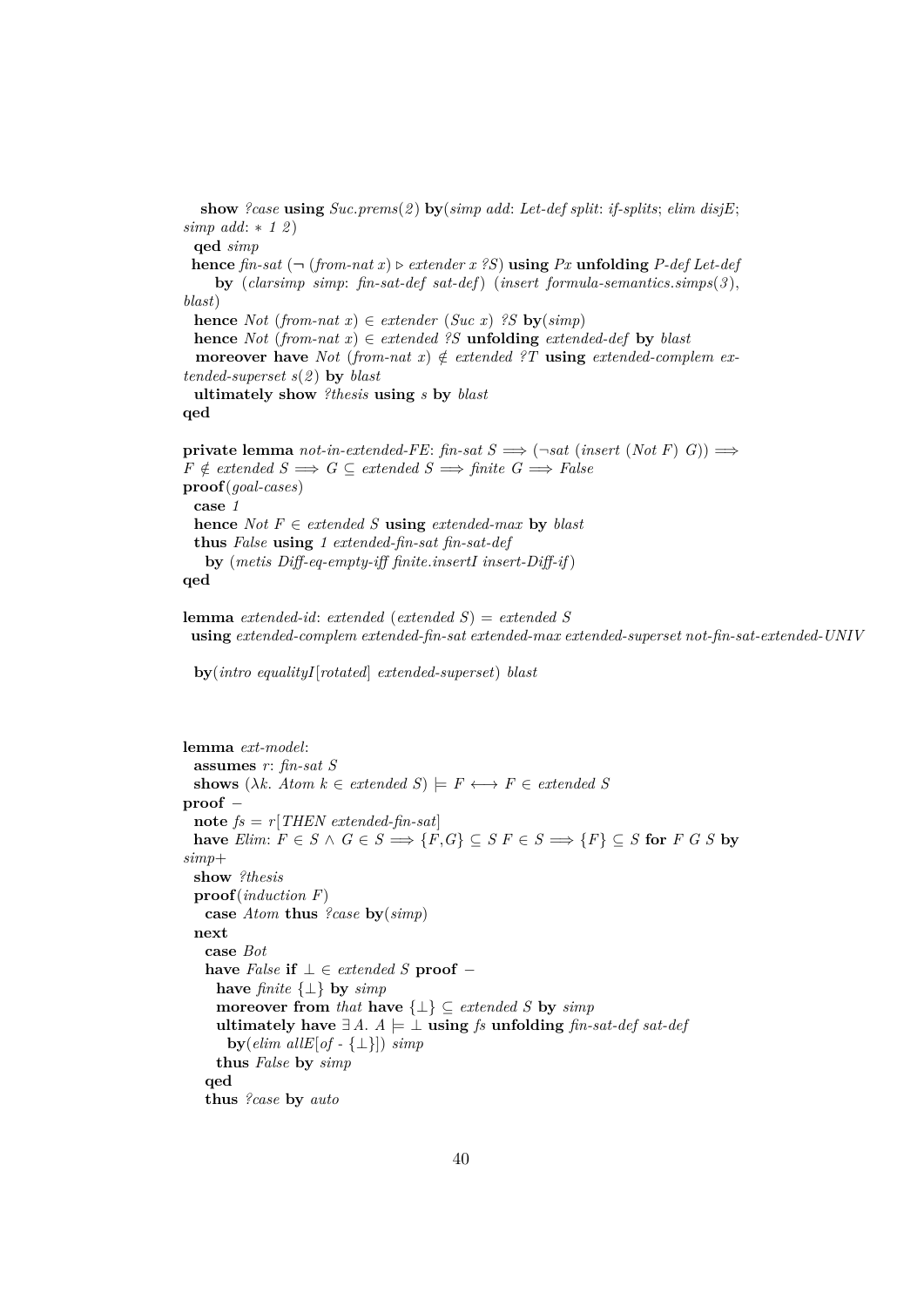#### **next**

**case** (*Not F*) **moreover have**  $A \models F \neq A \models \neg F$  for  $A \in F$  by  $\text{simp}$ **ultimately show** *?case* **using** *extended-complem*[*OF r*] **by** *blast* **next case** (*And F G*) **have** ( $F \in \text{extended } S \land G \in \text{extended } S$ ) = ( $F \land G \in \text{extended } S$ ) **proof** − **have** ∗: ¬*sat* {¬ (*F* ∧ *G*), *F*, *G*} ¬*sat* {¬ *F*, (*F* ∧ *G*)} ¬*sat* {¬ *G*, (*F* ∧ *G*)} **unfolding** *sat-def* **by** *auto* **show** *?thesis* **by**(*intro iffI*; *rule ccontr*) (*auto intro*: ∗[*THEN not-in-extended-FE*[*OF r*]]) **qed thus** *?case* **by**(*simp add*: *And*) **next case** (*Or F G*) **have**  $(F ∈ \textit{extended } S ∨ G ∈ \textit{extended } S) = (F ∨ G ∈ \textit{extended } S)$  **proof** − **have**  $\neg sat$  {¬(*F* ∨ *G*), *F*}  $\neg sat$  {¬(*F* ∨ *G*), *G*} **unfolding** *sat-def* **by** *auto* **from** this [*THEN not-in-extended-FE*[*OF r*]] **have**  $1:$  [ $F \in$  *extended S*  $\vee$  *G*  $\in$  $extended S; F \vee G \notin extended S$ ]  $\Longrightarrow$  *False* by *auto* **have**  $\neg sat$  { $\neg F$ ,  $\neg G$ , *F* ∨ *G*} **unfolding** *sat-def* **by** *auto* **hence** 2:  $[$ *F* ∨ *G* ∈ *extended S*; *F*  $\notin$  *extended S*; *G*  $\notin$  *extended S* $]$   $\implies$  *False* **using** *extended-max not-in-extended-FE*[*OF r*] **by** *fastforce* **show** *?thesis* **by**(*intro iffI*; *rule ccontr*) (*auto intro*: *1 2* ) **qed thus** *?case* **by**(*simp add*: *Or*) **next case** (*Imp F G*) **have**  $(F \in \text{extended } S \longrightarrow G \in \text{extended } S) = (F \rightarrow G \in \text{extended } S)$  **proof** − have  $\neg sat \{\neg G, F, F \rightarrow G\}$  unfolding *sat-def* by *auto* **hence** *1*:  $\llbracket F \to G \in \text{extended } S; F \in \text{extended } S; G \notin \text{extended } S \rrbracket \implies \text{False}$ **using** *extended-max not-in-extended-FE*[*OF r*] **by** *blast* have  $\neg sat \{\neg F, \neg (F \rightarrow G)\}\$  unfolding *sat-def* by *auto* **hence** 2:  $[F \rightarrow G \notin extended S; F \notin extended S] \implies False$  **using** *extended-max not-in-extended-FE*[*OF r*] **by** *blast* have  $\neg sat \{\neg (F \rightarrow G), G\}$  unfolding *sat-def* by *auto* **hence**  $\beta$ :  $\llbracket F \to G \notin \text{extended } S; G \in \text{extended } S \rrbracket \implies \text{False using } \text{ex-}$ *tended-max not-in-extended-FE*[*OF r*] **by** *blast* **show** *?thesis* **by**(*intro iffI*; *rule ccontr*) (*auto intro*: *1 2 3* ) **qed thus** *?case* **by**(*simp add*: *Imp*) **qed qed theorem** *compactness*: **fixes** *S* :: <sup>0</sup>*a* :: *countable formula set* **shows** *sat*  $S \leftrightarrow \text{fin-sat } S$  (**is**  $?l = ?r$ ) **proof assume** *?l* **thus** *?r* **unfolding** *sat-def fin-sat-def* **by** *blast*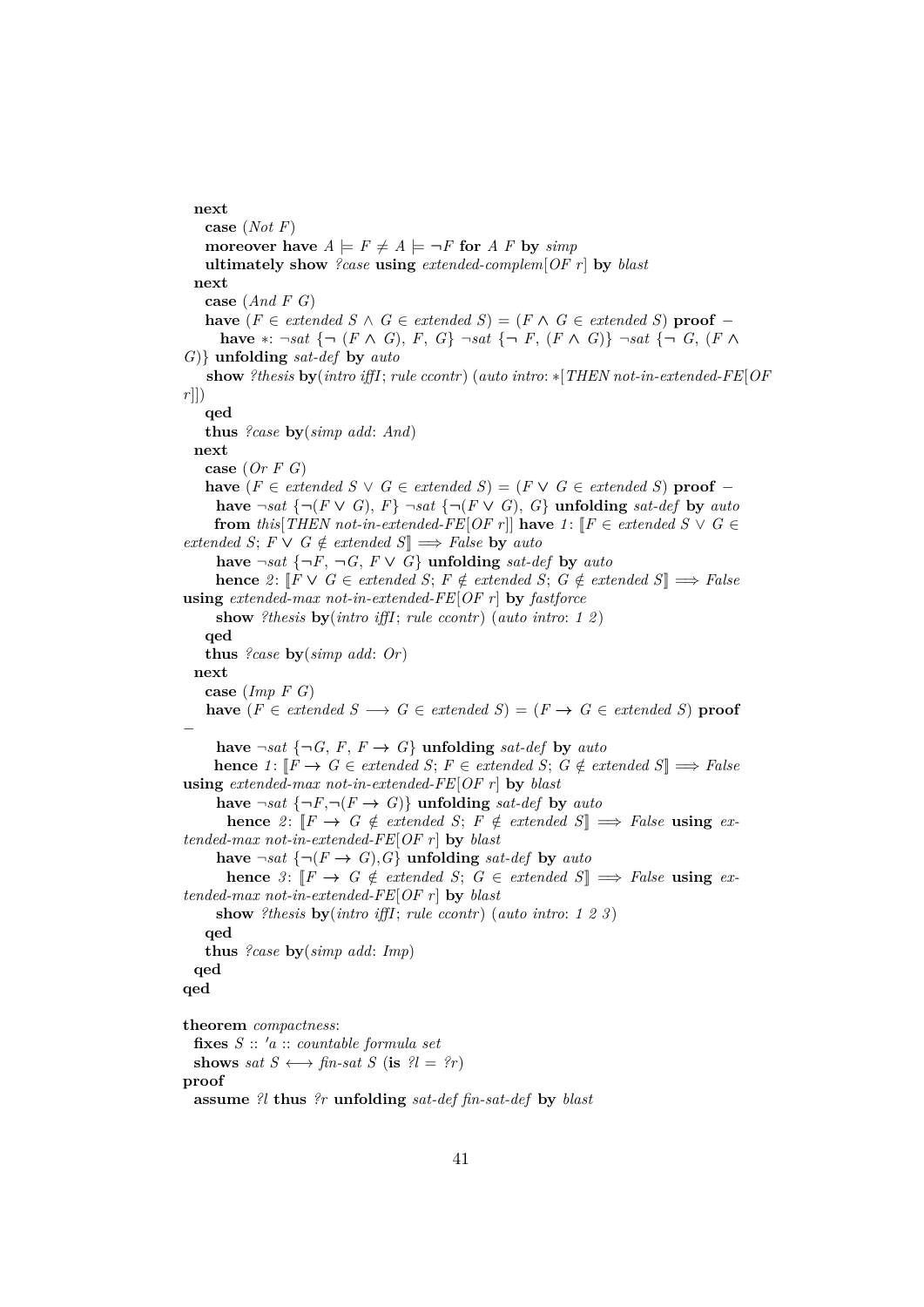# **next assume** *r*: *?r* **note** *ext-model*[*OF r*, *THEN iffD2* ] **hence**  $\forall F \in S$ . ( $\lambda k$ . *Atom*  $k \in \text{extended } S$ )  $\models F$  **using** *extended-superset* **by** *blast* **thus** *?l* **unfolding** *sat-def* **by** *blast* **qed corollary** *compact-entailment*:  $f \mathbf{ixes} \ F :: 'a :: countable formula$ **assumes** *fent*:  $\Gamma \models F$ shows  $\exists \Gamma'.$  *finite*  $\Gamma' \wedge \Gamma' \subseteq \Gamma \wedge \Gamma' \models F$ **proof** − **have** *ND-sem*:  $\Gamma \models F \longleftrightarrow \neg sat \ (insert \ (\neg F) \ \Gamma)$ **for** Γ *F* **unfolding** *sat-def entailment-def* **by** *auto* **obtain**  $\Gamma'$  where  $\theta$ : *finite*  $\Gamma' \Gamma' \models F \Gamma' \subseteq \Gamma$  **proof**(*goal-cases*) **from**  $fent[unfolded ND-sem\,compactness]$  **have**  $\neg$   $\hat{f}n-sat$  ( $insert$   $(\neg F) \Gamma)$ . **from** *this*[*unfolded fin-sat-def*] **obtain** *s* **where** *s*:  $s \subseteq$  *insert*( $\neg F$ )  $\Gamma$  *finite s* ¬*sat s* **by** *blast* **have** 2: *finite*  $(s - \{\neg F\})$  **using** *s* **by** *simp* **have**  $3: s − \{¬F\}$   $\models$  *F* **unfolding** *ND-sem* **using**  $s(3)$  **unfolding**  $sat\text{-}def$ **by** *blast* **have**  $4: s - \{\neg F\} \subseteq \Gamma$  **using** *s* **by** *blast* **case** *1* **from** 2 3 4 **show** ?case **by**(*intro* 1[*of s* – {*Not F*}]) **qed thus** *?thesis* **by** *blast* **qed corollary** *compact-to-formula*:  $f \mathbf{i} \mathbf{x}$ **es**  $F :: 'a :: countable formula$ **assumes** *fent*:  $\Gamma \models F$ **obtains**  $\Gamma'$  where  $set \Gamma' \subseteq \Gamma \models (\Lambda \Gamma') \rightarrow F$ **proof** *goal-cases* **case** *1* **from** *compact-entailment*[*OF assms*] **obtain**  $\Gamma'$  where  $\Gamma'$ : *finite*  $\Gamma' \wedge \Gamma' \subseteq \Gamma \wedge \Gamma' \models F$  **.. then obtain**  $\Gamma''$  where  $\Gamma' = set \Gamma''$  **using** *finite-list* by *auto* **with** Γ 0 **show** *thesis* **by**(*intro 1* ) (*blast*, *simp add*: *entailment-def*) **qed end end theory** *Compactness-Consistency* **imports** *Consistency* **begin theorem** *sat*  $S \leftrightarrow \text{fin-sat } (S :: 'a :: \text{countable formula set})$  (**is**  $\mathcal{U} = \{r\}$ ) **proof assume** *0* : *?r*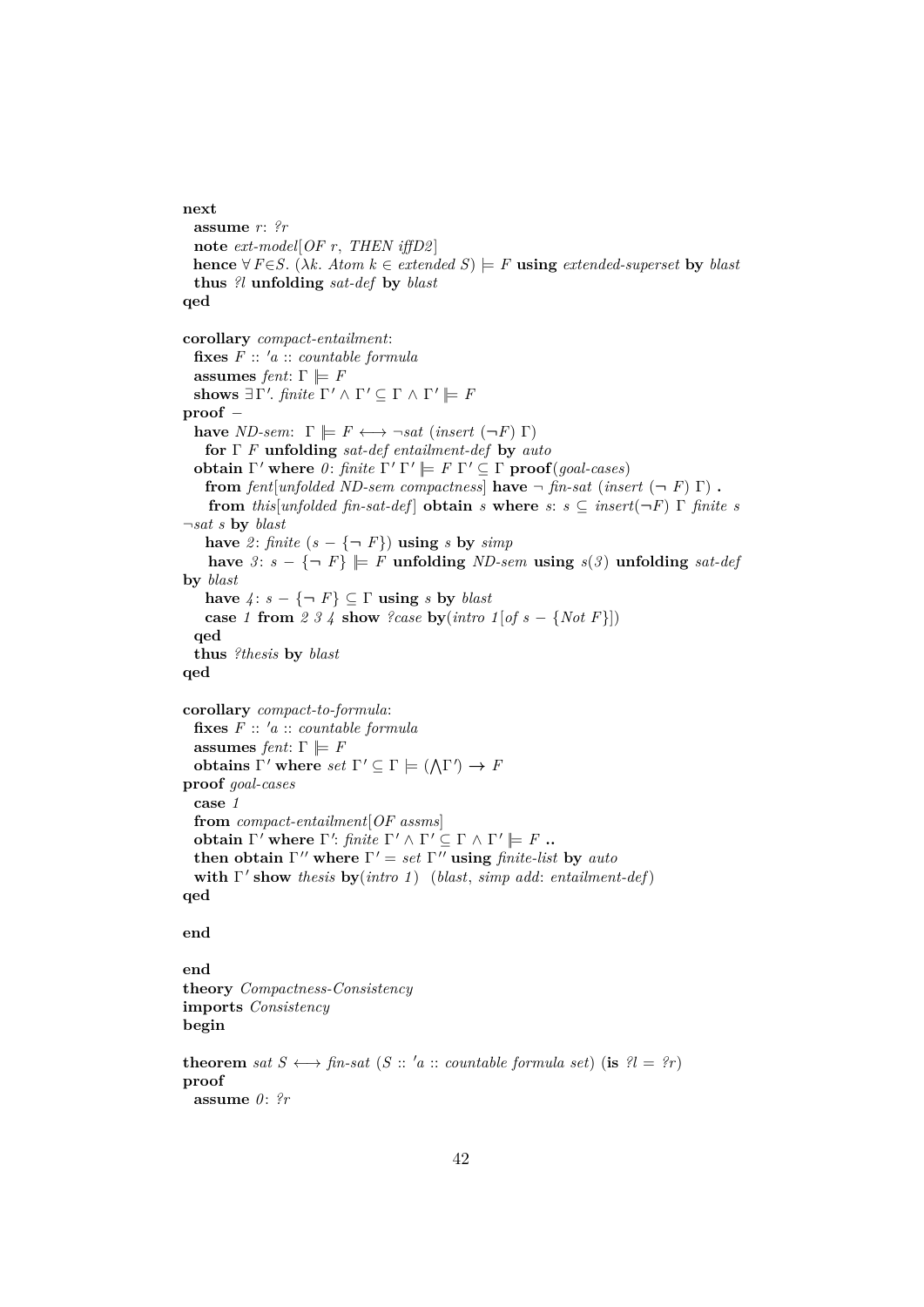**let**  $?C = \{W : : 'a \text{ formula set.} \text{ fin-sat } W\}$ have  $1: S \in \mathcal{C}$  **using**  $0$  **unfolding**  $mem\text{-}Collect\text{-}eq$ . **have** *2* : *pcp ?C* **proof** − **{ fix** *S* :: <sup>0</sup>*a formula set* **assume**  $S \in \mathcal{C}C$ **hence**  $a: \forall s \subseteq S$ . *finite*  $s \longrightarrow (\exists \mathcal{A}, \forall F \in s \mathcal{A}) \models F$  **by** (*simp add: fin-sat-def sat-def*) **have** *conj*:  $[$ *h F G* ∈ *S*; *s* ⊂ *f F*  $\triangleright$  *q G*  $\triangleright$  *S*; *finite s*;  $\bigwedge A$ .  $A \models h \ F \ G \Longrightarrow A \models f \ F \land A \models g \ G \Longrightarrow \exists \mathcal{A}$ .  $\forall F \in s$ .  $\mathcal{A} \models F$ **for** *F G s* **and** *f q* :: '*a formula*  $\Rightarrow$  '*a formula* **and** *h* :: '*a formula*  $\Rightarrow$  '*a*  $formula \Rightarrow 'a formula$ **proof** *goal-cases* **case** *1* **have** *h*  $F$   $G$  ⊳  $s$  − { $f$   $F$ , $g$   $G$ } $\subseteq$ *S finite* (*h*  $F$   $G$  ⊳  $s$ −{ $f$   $F$ , $g$   $G$ }) **using**  $1$  **by** *auto* **then obtain** *A* where  $2: ∀ H ∈ h F G ⊳ s - {f F,g G}. A ⊨ H$  **using** *a* **by** *presburger* **hence**  $A \models f F A \models g G$  **using**  $1(4)$  by *simp-all* **with**  $2$  **have** ∀  $H \in h$   $F$   $G \triangleright s$ .  $A \models H$  **by** *blast* **thus** *?case* **by** *blast* **qed have** *disj*:  $[$ *h F G* ∈ *S*; *s1* ⊆ *f F*  $\triangleright$  *S*; *s2* ⊆ *g G*  $\triangleright$  *S*; *finite s1*;  $\forall$  *A*. ∃ *x*∈*s1*.  $\neg A \models x$ ; *finite s2*;  $\forall A$ .  $\exists x \in s2$ .  $\neg A \models x$ ;  $\bigwedge A$ .  $A \models h \in G \Longrightarrow A \models f \in V \land \models g \in G \Longrightarrow False$ **for** *F G s1 s2* **and** *f g* ::  $'a$  *formula*  $\Rightarrow 'a$  *formula* **and**  $h$  ::  $'a$  *formula*  $\Rightarrow 'a$  $formula \Rightarrow 'a formula$ **proof** *goal-cases* **case** *1* **let**  $?U = h \, F \, G \triangleright (s1 - \{f \, F\}) \cup (s2 - \{g \, G\})$ **have**  $?U \subseteq S$  *finite*  $?U$  **using** *1* **by** *auto* **with** *a* **obtain** *A* **where** 2:  $H \in \mathcal{U} \implies A \models H$  for *H* by *meson* **with**  $1(1)$   $1(8)$  **have**  $A \models f F \lor A \models g G$  **by** *force* **hence**  $(\forall H \in s1. A \models H)$  ∨  $(\forall H \in s1. A \models H)$  **using**  $1(7)$  2 **by** (*metis DiffI Diff-empty Diff-iff UnCI insert-iff* ) **thus** *?case* **using** *1* **by** *fast* **qed have**  $1: \bot \notin S$  **using**  $a$  **by** (*meson empty-subsetI finite.<i>emptyI finite.insertI formula-semantics*.*simps*(*2* ) *insertI1 insert-subset*) **have** 2: *Atom*  $k \in S$  →  $\neg$  (*Atom*  $k$ ) ∈ *S* → *False* **for** *k* **using** *a*[*THEN spec*[*of -* {*Atom k*, ¬(*Atom k*)}]] **by** *auto* **have** 3: *F* ∧ *G* ∈ *S* → *F*  $\triangleright$  *G*  $\triangleright$  *S* ∈ *Collect fin-sat* for *F G* **unfolding** *fin-sat-def sat-def mem-Collect-eq* **using** *conj*[] **by** *fastforce* **have**  $4: F ∨ G ∈ S → F ∑ S ∈ Collect fin-sat ∨ G ∑ S ∈ Collect fin-sat$ **for** *F G* **unfolding** *fin-sat-def sat-def mem-Collect-eq* **using** *disj*[*of Or F G -* λ*k*. *k -* λ*k*. *k*] **by** (*metis formula-semantics*.*simps*(*5* )) **have**  $5: F \rightarrow G \in S \rightarrow F \triangleright S \in Collect \text{ fin-sat } \vee G \triangleright S \in Collect \text{ fin-sat }$ **for** *F G* **unfolding** *fin-sat-def sat-def mem-Collect-eq* **using** *disj*[*of Imp F G - Not -*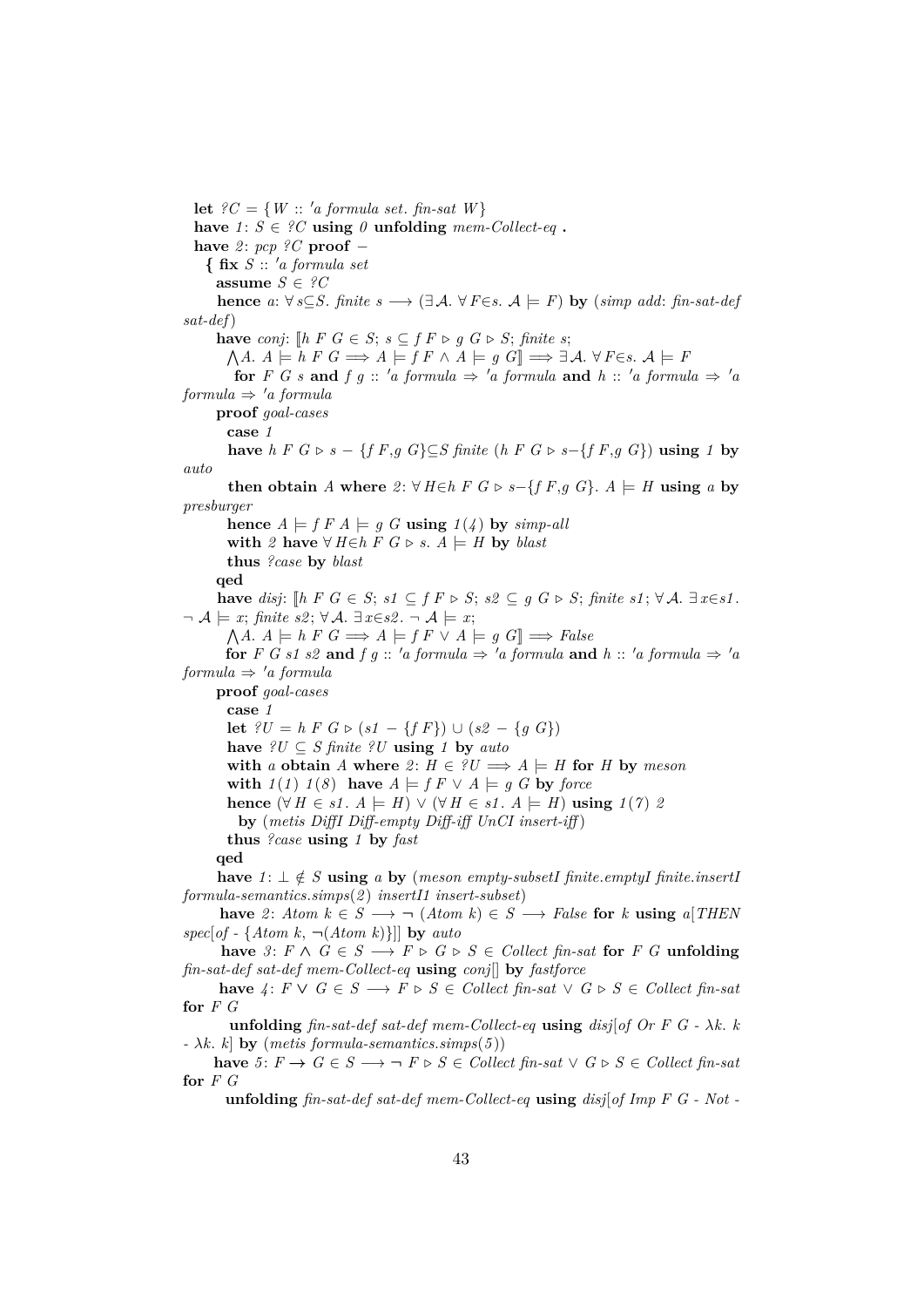$\lambda k$ . *k* **by** (*metis formula-semantics.simps*(3,6))

**have**  $6: \neg (\neg F) \in S \rightarrow F \triangleright S \in Collect \text{ } fin\text{-}sat \text{ } for \text{ } F \text{ } uniformly \text{ } fin\text{-}sat\text{-}def$ *sat-def mem-Collect-eq* **using** *conj*[*of* λ*F G*. *Not* (*Not F*) *F F -* λ*k*. *k* λ*k*. *k*] **by** *simp*

**have**  $\gamma$ : ¬ (*F* ∧ *G*) ∈ *S* → ¬ *F* ⊳ *S* ∈ *Collect* fin-sat  $\vee$  ¬ *G* ⊳ *S* ∈ *Collect fin-sat* **for** *F G*

**unfolding** *fin-sat-def sat-def mem-Collect-eq* **using** *disj*[*of* λ*F G*. *Not* (*And F G*) *F G - Not - Not*] **by** (*metis formula-semantics*.*simps*(*3* ,*4* ))

**have**  $8: \forall F \ G. \ \neg (F \lor G) \in S \rightarrow \neg F \triangleright \neg G \triangleright S \in Collect \ fin \text{-}sat$  **unfolding** *fin-sat-def sat-def mem-Collect-eq* **using** *conj*[] **by** *fastforce*

**have**  $9: \forall F \ G$ .  $\neg (F \rightarrow G) \in S \rightarrow F \triangleright \neg G \triangleright S \in Collect \ fin \text{-}sat$  **unfolding** *fin-sat-def sat-def mem-Collect-eq* **using** *conj*[] **by** *fastforce*

**note** *1 2 3 4 5 6 7 8 9* **} thus** *pcp ?C* **unfolding** *pcp-def* **by** *auto* **qed from** *pcp-sat 2 1* **show** *?l* **. next assume** *?l* **thus** *?r* **unfolding** *sat-def fin-sat-def* **by** *blast* **qed**

**end**

# **1.8 Craig Interpolation using Semantics**

**theory** *Sema-Craig* **imports** *Substitution-Sema* **begin**

Semantic proof of Craig interpolation following Harrison [\[5\]](#page-140-0).

**lemma** *subst-true-false*: **assumes**  $A \models F$ shows  $A \models ((F[\top / n]) \vee (F[\bot / n]))$ **using** *assms* **by**(*cases* A *n*; *simp add*: *substitution-lemma fun-upd-idem*)

```
theorem interpolation:
  \text{assumes} \models \Gamma \to \Deltaobtains \rho where
    \models \Gamma \rightarrow \rho \models \rho \rightarrow \Deltaatoms \varrho \subseteq atoms \Gammaatoms \varrho \subseteq atoms \triangleproof(goal-cases)
  let ?as = atoms \Gamma - atoms \Deltahave fas: finite ?as by simp
  from fas assms have \exists \varrho. ((\models \Gamma \rightarrow \varrho) \land (\models \varrho \rightarrow \Delta) \land (atoms \varrho \subseteq atoms \Gamma) \land(atoms \varrho \subseteq atoms \Delta))proof(induction ?as arbitrary: Γ rule: finite-induct)
    case empty
    from \{ \} = atoms \Gamma - atoms \Delta \} have atoms \Gamma \subseteq atoms \Delta by blast
```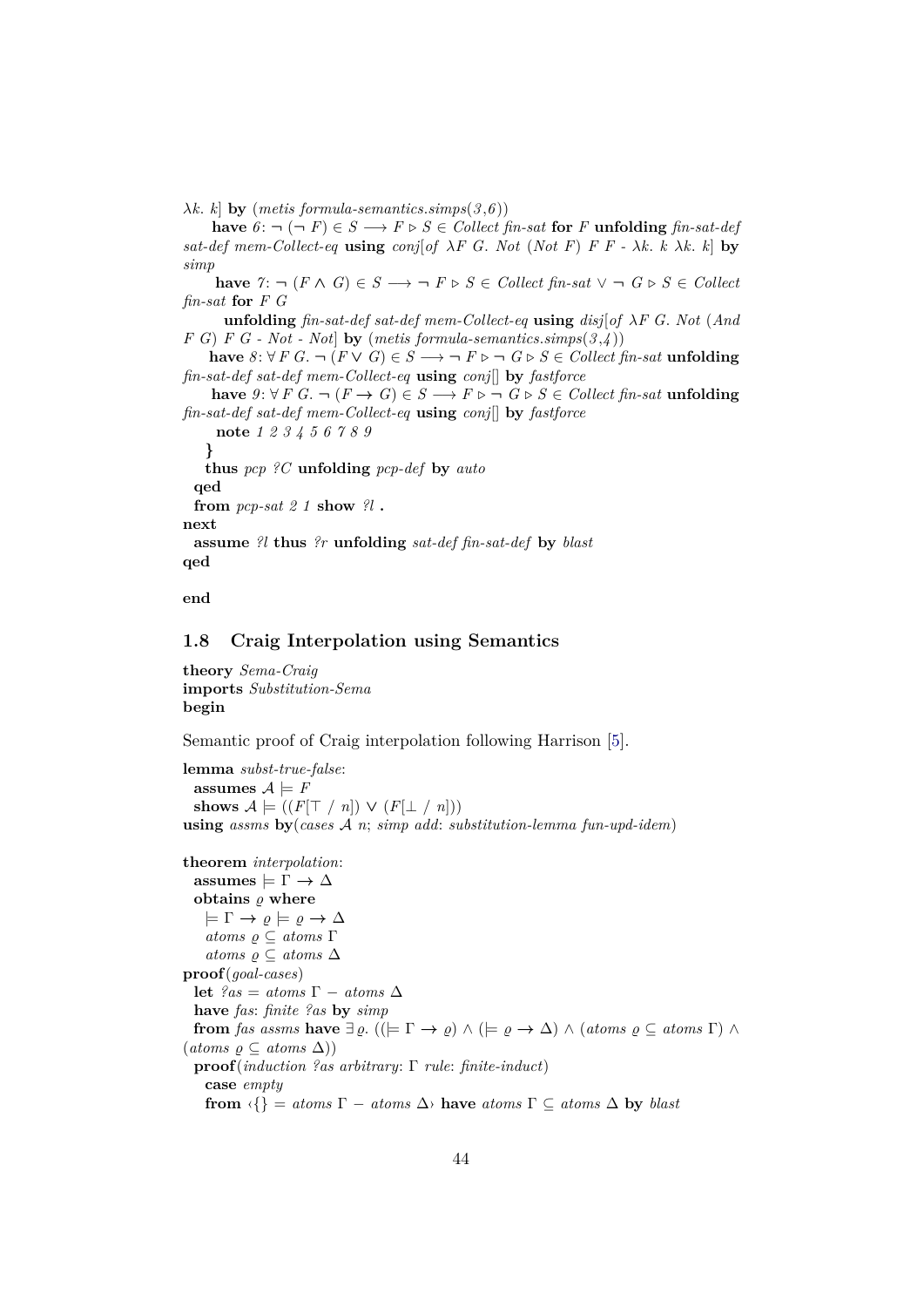**with**  $\langle \models \Gamma \rightarrow \Delta \rangle$  **show** *?case* **by**(*intro exI*[**where** *x*=Γ]) *simp* **next case** (*insert a A*) **hence**  $e: a \in atoms \Gamma$   $a \notin atoms \Delta$  **by**  $auto$ **define**  $\Gamma'$  **where**  $\Gamma' = (\Gamma[\top / a]) \vee (\Gamma[\bot / a])$ **have** *su*: *atoms*  $\Gamma' \subseteq$  *atoms*  $\Gamma$  **unfolding**  $\Gamma'$ -def **by**(*cases*  $a \in$  *atoms*  $\Gamma$ ; *simp add*: *subst-atoms*) **from**  $\langle \models \Gamma \rightarrow \Delta \rangle$  *e* **have**  $\models \Gamma' \rightarrow \Delta$  **by** (*auto simp add: substitution-lemma*  $\Gamma'$ -def) **from**  $\langle a \rangle A = \text{atoms } \Gamma - \text{atoms } \Delta \rangle$   $\langle a \notin A \rangle$  *e* **have**  $A = \text{atoms } \Gamma' - \text{atoms}$ ∆ **by**(*simp add*: *subst-atoms* Γ 0 *-def*) *blast* **from**  $insert. hyps(3)$ [ $OF$  this  $\Leftrightarrow \Gamma' \rightarrow \Delta$ <sup>}</sup>] **obtain**  $\varrho$  where  $\varrho: \models \Gamma' \rightarrow \varrho \models \varrho$  $\rightarrow \Delta$  *atoms*  $\rho \subseteq$  *atoms*  $\Gamma'$  *atoms*  $\rho \subseteq$  *atoms*  $\Delta$  **by** *clarify*  $h$ **ave**  $\models \Gamma \rightarrow \varrho$  **using**  $\varrho(1)$  *subst-true-false* **unfolding**  $\Gamma'$ -def by *fastforce* with  $\rho$  *su* show *?case* by(*intro exI*[where  $x = \rho$ ]) *simp* **qed moreover case** *1* **ultimately show** *thesis* **by** *blast* **qed**

The above proof is constructive, and it is actually very easy to write a procedure down.

```
function interpolate where
```

```
interpolate F H = (let K = atoms F − atoms H in
 if K = \{\}then F
 else (
   let\ k = Min\ Kin interpolate ((F[\top / k]) \vee (F[\bot / k])) H
  )
```

```
) by pat-completeness simp
```
Showing termination is slightly technical. . .

```
termination interpolate
 apply(relation measure (\lambda(F,H) <i>card (atoms F − atoms H)))
  subgoal by simp
 apply (simp add: subst-atoms-simp)
 apply(intro conjI impI)
  apply(intro psubset-card-mono)
   subgoal by simp
  \text{apply}(subgoal-tac \, Min \, (atoms \, F - atoms \, H) \notin atoms \, H)subgoal by blast
  apply (meson atoms-finite Diff-eq-empty-iff Diff-iff Min-in finite-Diff )+
done
```
Surprisingly, *interpolate* is even executable, despite all the set operations involving *atoms*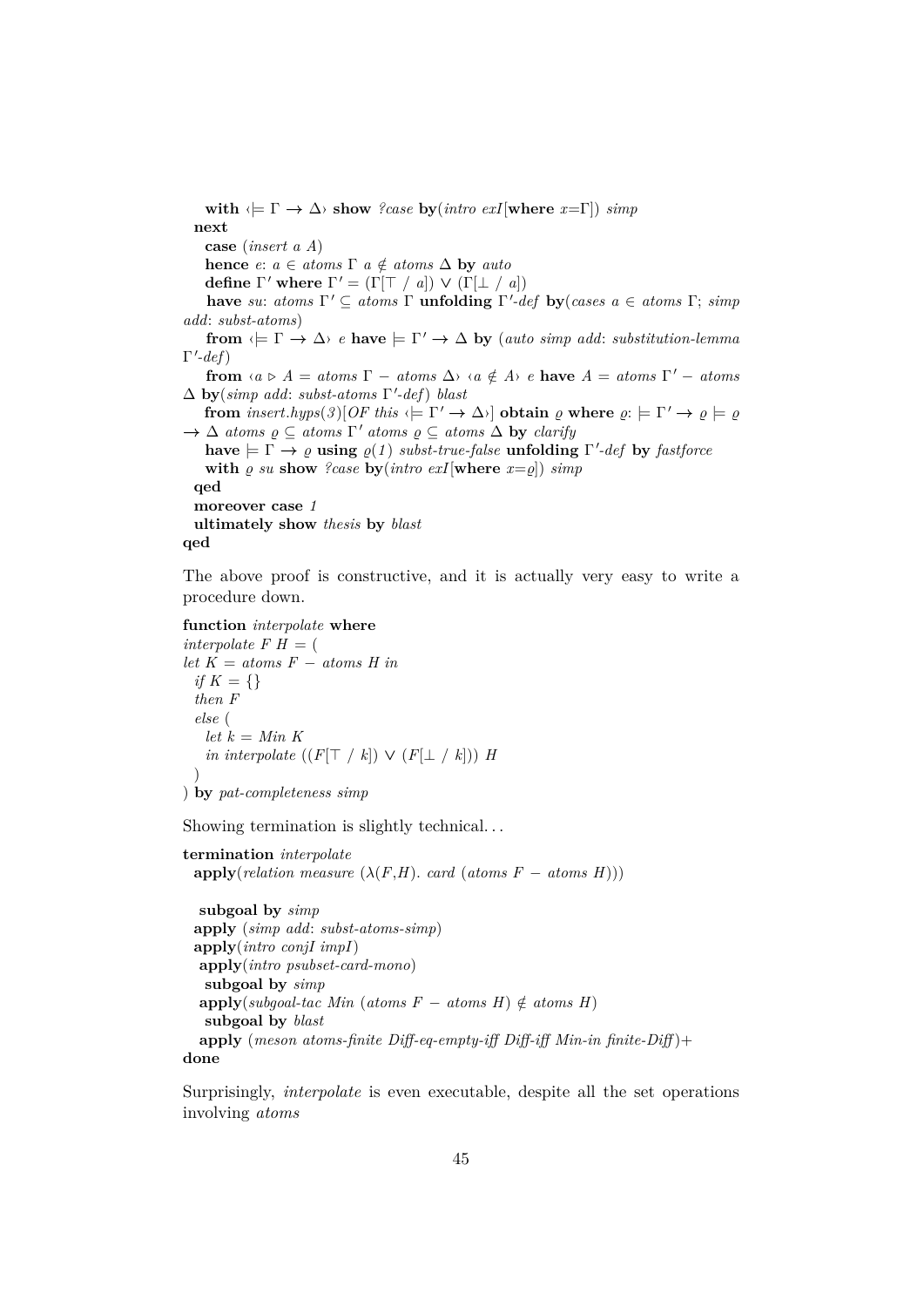**lemma** *interpolate* (*And* (*Atom* (*0* ::*nat*)) (*Atom 1* )) (*Or* (*Atom 1* ) (*Atom 2* )) = (> ∧ *Atom 1* ) ∨ (⊥ ∧ *Atom 1* ) **by** *simp*

**value**[*code*] *simplify-consts* (*interpolate* (*And* (*Atom* (*0* ::*nat*)) (*Atom 1* )) (*Or* (*Atom 1* ) (*Atom 2* )))

**lemma** *let*  $P = Atom$  ( $0::nat$ );  $Q = Atom$  1;  $R = Atom$  2;  $T = Atom$  3;  $\varphi = (\neg (P \land Q)) \rightarrow (\neg R \land Q);$  $\psi = (T \rightarrow P) \vee (T \rightarrow (\neg R));$  $I =$  *interpolate*  $\varphi \psi$  *in*  $(size I) = 23 \land simplify-constants I = Atom 2 \rightarrow Atom 0$ **by** *code-simp* **theorem** *nonexistential-interpolation*:  $\text{assumes} \models F \rightarrow H$ **shows**  $\models$  *F*  $\rightarrow$  *interpolate F H* (**is** *?t1*)  $\models$  *interpolate F H*  $\rightarrow$  *H* (**is** *?t2*) *atoms* (*interpolate F H*) ⊆ *atoms F* ∩ *atoms H* (**is** *?s*) **proof** − **let**  $?as = atoms F - atoms H$ **have** *fas*: *finite ?as* **by** *simp* **hence** *?t1* ∧ *?t2* ∧ *?s* **using** *assms* **proof**(*induction card ?as arbitrary*: *F H*) **case** (*Suc n*) **let**  $?inf = Min$  (*atoms F* − *atoms H*) **define** *G* **where**  $G = (F[\top / 3inf]) \vee (F[\bot / 3inf])$ **have** *e*: *Min* (*atoms F* − *atoms H*) ∈ *atoms F* − *atoms H* **by** (*metis Min-in*  $Suc.hyps(2)$   $Suc.prems(1)$   $card.empty$   $nat.simps(3)$ **with**  $Suc(2)$  **have**  $n = card$  (*atoms G* − *atoms H*) **unfolding** *G-def subst-atoms-simp* **proof** − **assume**  $a1$ : *Suc*  $n = card (atoms F - atoms H)$ **assume** *Min* (*atoms F* − *atoms H*) ∈ *atoms F* − *atoms H* **hence**  $a2$ : *Min* (*atoms*  $F - atoms$  *H*) ∈ *atoms*  $F \wedge Min$  (*atoms*  $F - atoms$  $H$ )  $\notin$  *atoms H* **by** *simp* **have**  $n = \text{card}(atoms F - atoms H) - 1$ **using** *a1* **by** *presburger* **hence**  $n = \text{card}$  ( $\text{atoms}(F[\top \mid \text{Min}(\text{atoms} F - \text{atoms} H)]) \cup \text{atoms}(F[\bot$ / *Min* (*atoms F* − *atoms H*)]) − *atoms H*) **using** *a2* **by** (*metis* (*full-types*) *formula*.*set*(*2* ) *Diff-insert Diff-insert2 Suc*.*prems*(*1* ) *Un-absorb Un-empty-right card-Diff-singleton e subst-atoms top-atoms-simp*) **thus**  $n = \text{card}$  ( $\text{atoms}$  (( $F[T \mid \text{Min} \text{ (atoms } F - \text{atoms } H)]$ )  $\vee$  ( $F[\perp \mid \text{Min}$ )  $(\textit{atoms } F - \textit{atoms } H)$  $)) - \textit{atoms } H)$  by  $\textit{simp}$ **qed moreover have** *finite* (*atoms*  $G - atoms H$ )  $\models G \rightarrow H$  **using**  $Suc(3-)$  *e* **by**(*auto simp*: *G-def substitution-lemma*) **ultimately have**  $IH: \models G \rightarrow \text{interpolate } G \text{ } H \models \text{interpolate } G \text{ } H \rightarrow H$ *atoms* (*interpolate G H*) ⊆ *atoms G* ∩ *atoms H* **using** *Suc* **by** *blast*+ **moreover have**  $\models$   $F \rightarrow G$  **unfolding** *G-def* **using** *subst-true-false* **by** *fastforce*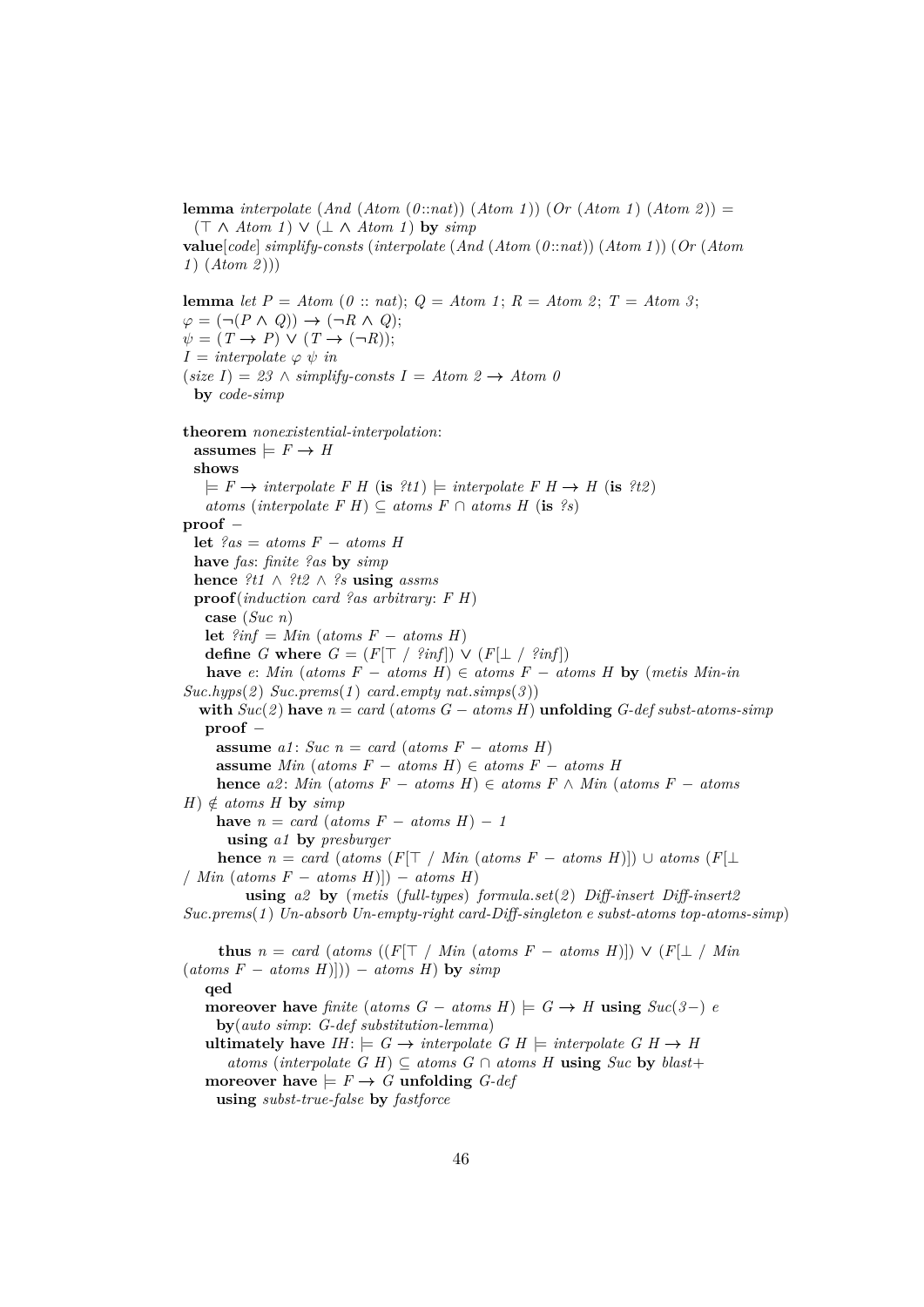## **moreover {**

**assume**  $a1$ : *atoms* (*interpolate* (( $F[T/Min$  (*atoms*  $F - atoms H$ ))) ∨ (*F*[⊥/*Min* (*atoms F* − *atoms H*)])) *H*) ⊆ *atoms* (*F*[>/*Min* (*atoms F* − *atoms*  $(H)|$ ) ∪ *atoms*  $(F|_1/Min$  (*atoms F* − *atoms H*)]) ∧ *atoms* (*interpolate* (( $F|_1^T/Min$ (*atoms F* − *atoms H*)]) ∨ (*F*[⊥/*Min* (*atoms F* − *atoms H*)])) *H*) ⊆ *atoms H* **have**  $f2$ : *atoms*  $((\bot::'a \ formula) \rightarrow \bot) = atoms \bot$ **by** *simp* **then have**  $f3$ :  $atoms F - \{Min (atoms F - atoms H)\} = atoms (F[T/Min$  $(atoms F - atoms H$ <sup>[1]</sup>) **by** (*metis* (*no-types*) *DiffD1 Top-def Un-empty-right e formula*.*simps*(*91* ) *subst-atoms*) **have** *atoms*  $(F[\bot / Min \ (atoms \ F - atoms \ H)]) = atoms \ (F[\top / Min \ (atoms \ F)])$  $F - atoms H$ ]) **using** *f2* **by** (*metis* (*no-types*) *DiffD1 Top-def e subst-atoms*) **then have**  $\neg$  *atoms*  $F ⊆$  *atoms*  $H \longrightarrow$  *atoms* (*interpolate* (( $F[T]/Min$  (*atoms F* − *atoms H*)]) ∨ (*F*[⊥/*Min* (*atoms F* − *atoms H*)])) *H*) ⊆ *atoms F* **using** *f3 a1* **by** *blast* **} ultimately show** *?case* **by** (*intro conjI*; *subst interpolate*.*simps*; *simp del*: *interpolate*.*simps add*: *Let-def*

*G-def* ; *blast?*) **qed** *auto* **thus** *?t1 ?t2 ?s* **by** *simp-all*

**qed**

So no, the proof is by no means easier this way. Admittedly, part of the fuzz is due to *Min*, but replacing atoms with something that returns lists doesn't make it better.

**end**

# **2 Proof Systems**

# **2.1 Sequent Calculus**

**theory** *SC* **imports** *Formulas HOL*−*Library*.*Multiset* **begin**

**abbreviation** *msins*  $(-, -[56, 56], 56)$  **where**  $x, M == add-mset x M$ 

We do not formalize the concept of sequents, only that of sequent calculus derivations.

**inductive** *SCp* ::  $'$ a formula multiset ⇒  $'$ a formula multiset ⇒ bool ((- ⇒/ -) [53] *53* ) **where** *BotL*:  $\perp$   $\in \# \Gamma \implies \Gamma \Rightarrow \Delta$ *Ax*: *Atom*  $k \in \mathbb{F}$   $\Rightarrow$  *Atom*  $k \in \mathbb{H}$   $\Delta \Rightarrow$   $\Gamma \Rightarrow \Delta$  $NotL: \Gamma \Rightarrow F, \Delta \implies Not F, \Gamma \Rightarrow \Delta$ *NotR*:  $F, \Gamma \Rightarrow \Delta \implies \Gamma \Rightarrow Not F, \Delta$ *AndL*:  $F, G, \Gamma \Rightarrow \Delta \implies And F \ G, \Gamma \Rightarrow \Delta \mid$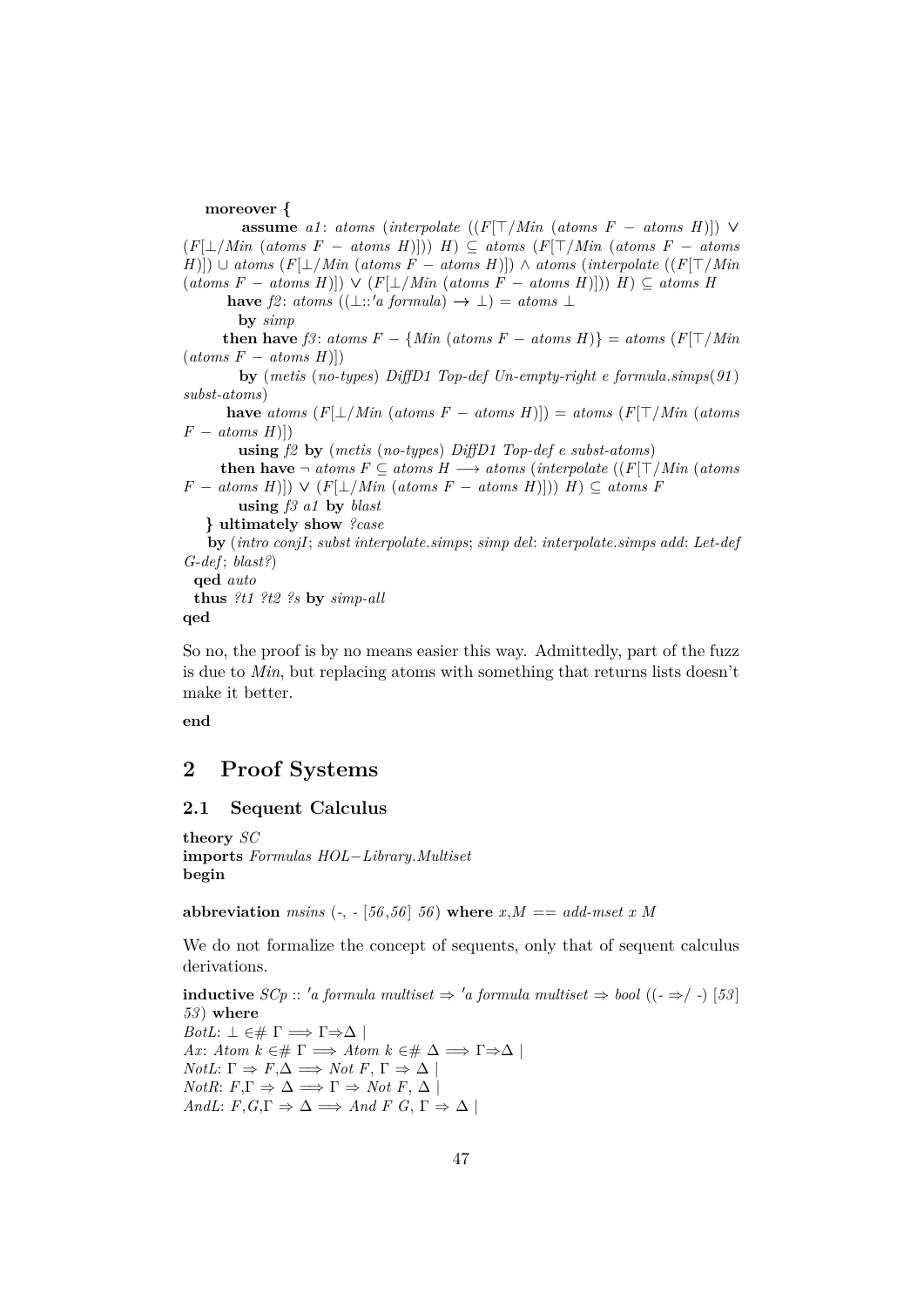*AndR*:  $[\Gamma \Rightarrow F, \Delta; \Gamma \Rightarrow G, \Delta] \Rightarrow \Gamma \Rightarrow And F G, \Delta$  $OrL: \llbracket F, \Gamma \Rightarrow \Delta; G, \Gamma \Rightarrow \Delta \rrbracket \Longrightarrow Or F G, \Gamma \Rightarrow \Delta \rrbracket$  $OrR: \Gamma \Rightarrow F, G, \Delta \implies \Gamma \Rightarrow Or \ F \ G, \Delta$  $ImpL: \mathbb{F} \to F, \Delta: G, \Gamma \Rightarrow \Delta \mathbb{F} \Longrightarrow Imp \ F \ G, \Gamma \Rightarrow \Delta \mathbb{F}$ *ImpR*:  $F, \Gamma \Rightarrow G, \Delta \Rightarrow \Gamma \Rightarrow \text{Imp } F \ G, \Delta$ 

Many of the proofs here are inspired Troelstra and Schwichtenberg [\[11\]](#page-140-1).

#### **lemma**

**shows** *BotL-canonical*[*intro*!]: ⊥,Γ⇒∆ **and** *Ax-canonical*[*intro*!]: *Atom k*,Γ ⇒ *Atom k*,∆ **by** (*meson SCp*.*intros union-single-eq-member* )+

**lemma**  $lem1: x \neq y \Longrightarrow x, M = y, N \longleftrightarrow x \in \mathcal{H} \times N \times M = y, (N - \{\#x\})$ **by** (*metis* (*no-types*, *lifting*) *add-eq-conv-ex add-mset-remove-trivial add-mset-remove-trivial-eq*)

**lemma**  $\text{lem2: } x \neq y \implies x, M = y, N \longleftrightarrow y \in \text{# } M \land N = x, (M - \{\text{#y#}\})$ **using** *lem1* **by** *fastforce*

This is here to deal with a technical problem: the way the simplifier uses *?x*, *?y*, *?M* = *?y*, *?x*, *?M* is really suboptimal for the unification of SC rules.

#### **lemma** *sc-insertion-ordering*[*simp*]:

 $NO-MATCH$   $(I \rightarrow J)$   $H \Longrightarrow H, F \rightarrow G, S = F \rightarrow G, H, S$  $NO-MATCH$   $(I \rightarrow J)$   $H \Longrightarrow NO-MATCH$   $(NJ)$   $H \Longrightarrow H.F \vee G.S = F \vee G.H.S$  $NO-MATCH$   $(I \rightarrow J)$   $H \implies NO-MATCH$   $(NJ)$   $H \implies NO-MATCH$   $(NJ)$   $H$  $\implies$  *H*,*F* $\wedge$ *G*,*S* = *F* $\wedge$ *G*,*H*,*S*  $NO-MATCH$   $(I \rightarrow J)$   $H \implies NO-MATCH$   $(NJ)$   $H \implies NO-MATCH$   $(INJ)$   $H$  $\implies$  *NO-MATCH*  $(\neg J)$  *H*  $\implies$  *H*, $\neg$ *G*, $S = \neg G$ ,*H*, $S$  $NO-MATCH$   $(I \rightarrow J)$   $H \implies NO-MATCH$   $(NJ)$   $H \implies NO-MATCH$   $(NJ)$   $H$  $\Rightarrow$  *NO-MATCH*  $(\neg J)$  *H*  $\Rightarrow$  *NO-MATCH*  $(L)$  *H*  $\Rightarrow$  *H*,  $\perp$ , *S* =  $\perp$ , *H*, *S*  $NO-MATCH$   $(I \rightarrow J)$   $H \implies NO-MATCH$   $(NJ)$   $H \implies NO-MATCH$   $(NJ)$   $H$  $\Rightarrow$  *NO-MATCH*  $(\neg J)$  *H*  $\Rightarrow$  *NO-MATCH*  $(L)$  *H*  $\Rightarrow$  *NO-MATCH* (*Atom k*) *H*  $\implies$  *H*,*Atom l*,*S* = *Atom l*,*H*,*S* 

**by** *simp-all*

#### **lemma shows**

 $inR1: \Gamma \Rightarrow G, H, \Delta \Longrightarrow \Gamma \Rightarrow H, G, \Delta$ and *inL1*: *G*, *H*,  $\Gamma \Rightarrow \Delta \Rightarrow H$ , *G*,  $\Gamma \Rightarrow \Delta$ and  $inR2: \Gamma \Rightarrow F, G, H, \Delta \Longrightarrow \Gamma \Rightarrow G, H, F, \Delta$ **and**  $inL2$ :  $F$ ,  $G$ ,  $H$ ,  $\Gamma \Rightarrow \Delta \Longrightarrow G$ ,  $H$ ,  $F$ ,  $\Gamma \Rightarrow \Delta$  **by**( $simp$ -all add: add-mset-commute) **lemmas** *SCp-swap-applies*[*elim*!,*intro*] = *inL1 inL2 inR1 inR2*

**lemma** *NotL-inv*: *Not*  $F, \Gamma \Rightarrow \Delta \Rightarrow \Gamma \Rightarrow F, \Delta$ **proof**(*induction Not F*, Γ ∆ *arbitrary*: Γ *rule*: *SCp*.*induct*) **case**  $(NotL\Gamma' G \Delta)$  **thus** *?case* **by**(*cases Not F* = *Not G*) (*auto intro*!: *SCp.intros*(*3*-) *dest*!: *multi-member-split simp*: *lem1 lem2* ) **qed** (*auto intro*!: *SCp*.*intros*(*3*−) *dest*!: *multi-member-split simp*: *SCp*.*intros lem1 lem2* )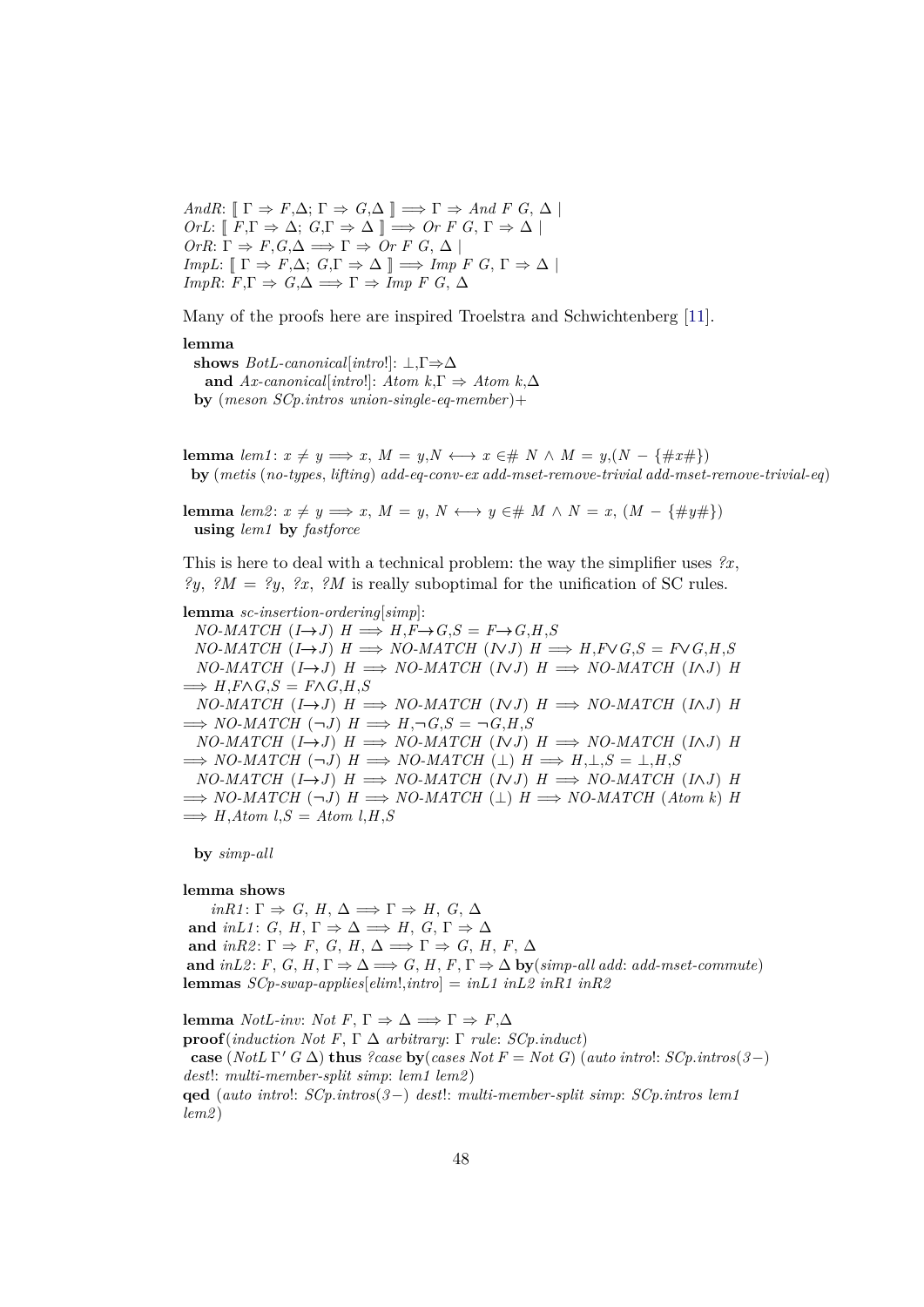**lemma** *AndL-inv*: *And F G*,  $\Gamma \Rightarrow \Delta \Rightarrow F, G, \Gamma \Rightarrow \Delta$ **proof**(*induction And F G*, Γ ∆ *arbitrary*: Γ *rule*: *SCp*.*induct*) **case**  $(AndL F' G' \Gamma' \Delta)$  **thus** *?case* **by**(*cases And F G* = *And F' G'*; *auto intro*!: *SCp*.*intros*(*3*−) *dest*!: *multi-member-split simp*: *lem1 lem2* ; *metis add-mset-commute*) **qed** (*auto intro*!: *SCp*.*intros*(*3*−) *dest*!: *multi-member-split simp*: *SCp*.*intros lem1 lem2 inL2* ) **lemma** *OrL-inv*: **assumes** *Or F G*,  $\Gamma \Rightarrow \Delta$ shows  $F, \Gamma \Rightarrow \Delta \wedge G, \Gamma \Rightarrow \Delta$ **proof**(*insert assms*, *induction Or F G*, Γ ∆ *arbitrary*: Γ *rule*: *SCp*.*induct*) **case** (*OrL F'*  $\Gamma' \Delta$  *G'*) **thus** *?case* **by**(*cases Or F G* = Or F'  $G'$ ; *auto intro*!: *SCp*.*intros*(*3*−) *dest*!: *multi-member-split simp*: *lem1 lem2* ; *blast*) **qed** (*fastforce intro*!: *SCp*.*intros*(*3*−) *dest*!: *multi-member-split simp*: *SCp*.*intros lem1 lem2* )+ **lemma** *ImpL-inv*: **assumes** *Imp*  $F G$ ,  $\Gamma \Rightarrow \Delta$ shows  $\Gamma \Rightarrow F, \Delta \wedge G, \Gamma \Rightarrow \Delta$ **proof**(*insert assms*, *induction Imp F G*, Γ ∆ *arbitrary*: Γ *rule*: *SCp*.*induct*) **case** (*ImpL*  $\Gamma'$  *F'*  $\Delta$  *G'*) **thus** *?case* **by**(*cases Or F G* = Or F'  $G'$ ; *auto intro*!: *SCp*.*intros*(*3*−) *dest*!: *multi-member-split simp*: *lem1 lem2* ; *blast*) **qed** (*fastforce intro*!: *SCp*.*intros*(*3*−) *dest*!: *multi-member-split simp*: *SCp*.*intros lem1 lem2* )+ **lemma** *ImpR-inv*: **assumes**  $\Gamma \Rightarrow \text{Imp } F \text{ } G,\Delta$ **shows**  $F, \Gamma \Rightarrow G, \Delta$ **proof**(*insert assms, induction*  $\Gamma$  *Imp F G,*  $\Delta$  *arbitrary:*  $\Delta$  *rule: SCp.induct*)

**case** (*ImpR*  $F' \Gamma G' \Delta'$ ) **thus** *?case* **by**(*cases Or F G* = Or F'  $G'$ ; *auto intro*!: *SCp*.*intros*(*3*−) *dest*!: *multi-member-split simp*: *lem1 lem2* ; *blast*)

**qed** (*fastforce intro*!: *SCp*.*intros*(*3*−) *dest*!: *multi-member-split simp*: *SCp*.*intros lem1 lem2* )+

**lemma** *AndR-inv*: shows  $\Gamma \Rightarrow And \ F \ G, \ \Delta \Longrightarrow \Gamma \Rightarrow F, \ \Delta \wedge \Gamma \Rightarrow G, \ \Delta$ **proof**(*induction* Γ *And F G*, ∆ *arbitrary*: ∆ *rule*: *SCp*.*induct*) **case**  $(And R \Gamma F' \Delta' G')$  **thus** *?case* **by**(*cases Or F G* = Or F'  $G'$ ; *auto intro*!: *SCp*.*intros*(*3*−) *dest*!: *multi-member-split simp*: *lem1 lem2* ;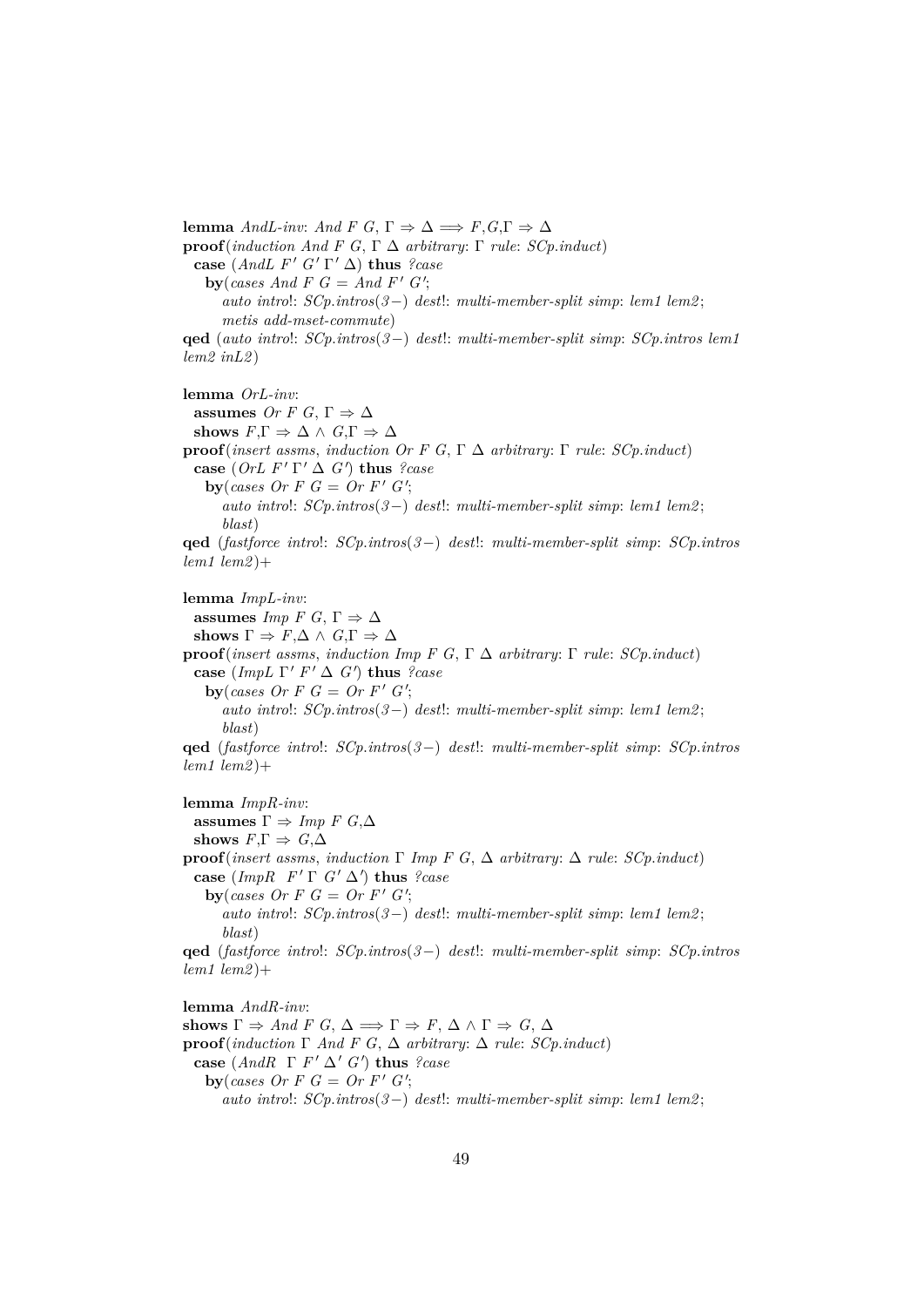*blast*)

**qed** (*fastforce intro*!: *SCp*.*intros*(*3*−) *dest*!: *multi-member-split simp*: *SCp*.*intros lem1 lem2* )+

**lemma** *OrR-inv*: Γ  $\Rightarrow$  *Or F G*, Δ  $\Rightarrow$  Γ  $\Rightarrow$  *F*,*G*,Δ **proof**(*induction* Γ *Or F G*, ∆ *arbitrary*: ∆ *rule*: *SCp*.*induct*) **case**  $(OrR \Gamma F' G' \Delta')$  **thus** *?case* **by**(*cases Or F G* = Or F'  $G'$ ; *auto intro*!: *SCp*.*intros*(*3*−) *dest*!: *multi-member-split simp*: *lem1 lem2* ; *metis add-mset-commute*) **qed** (*fastforce intro*!: *SCp*.*intros*(*3*−) *dest*!: *multi-member-split simp*: *SCp*.*intros lem1 lem2* )+ **lemma** *NotR-inv*: Γ  $\Rightarrow$  *Not F*, Δ  $\Rightarrow$  *F*,Γ  $\Rightarrow$  Δ **proof**(*induction*  $\Gamma$  *Not*  $F$ ,  $\Delta$  *arbitrary*:  $\Delta$  *rule*: *SCp.induct*) **case** (*NotR*  $G \Gamma \Delta'$ ) **thus** *?case* **by**(*cases Not*  $F = Not G$ ; *auto intro*!: *SCp*.*intros*(*3*−) *dest*!: *multi-member-split simp*: *lem1 lem2* ; *metis add-mset-commute*) **qed** (*fastforce intro*!: *SCp*.*intros*(*3*−) *dest*!: *multi-member-split simp*: *SCp*.*intros lem1 lem2* )+ **lemma** *weakenL*: Γ  $\Rightarrow$  Δ  $\Rightarrow$  *F*,Γ  $\Rightarrow$  Δ **by**(*induction rule*: *SCp*.*induct*) (*auto intro*!: *SCp*.*intros*(*3*−) *intro*: *SCp*.*intros*(*1* ,*2* )) **lemma** *weakenR*: Γ  $\Rightarrow$  Δ  $\Rightarrow$  Γ  $\Rightarrow$  *F*, Δ **by**(*induction rule*: *SCp*.*induct*) (*auto intro*!: *SCp*.*intros*(*3*−) *intro*: *SCp*.*intros*(*1* ,*2* )) **lemma** *weakenL-set*: Γ  $\Rightarrow$  Δ  $\Rightarrow$  *F* + Γ  $\Rightarrow$  Δ **by**(*induction F*; *simp add*: *weakenL*) **lemma** *weakenR-set*: Γ  $\Rightarrow$  Δ  $\Rightarrow$  Γ  $\Rightarrow$  *F* + Δ **by**(*induction F*; *simp add*: *weakenR*) **lemma** *extended-Ax*:  $\Gamma \cap \# \Delta \neq {\#} \implies \Gamma \Rightarrow \Delta$ **proof** − **assume**  $\Gamma \cap \# \Delta \neq {\#}$ **then obtain** *W* where  $W \in \mathcal{H}$   $\Gamma$   $W \in \mathcal{H}$   $\Delta$  by *force* **then show** *?thesis* **proof**(*induction W arbitrary*:  $\Gamma \Delta$ ) **case** (*Not W*) **from** *Not.prems* **obtain**  $\Gamma' \Delta'$  **where** [*simp*]:  $\Gamma = Not$  *W*, $\Gamma' \Delta = Not$  *W*, $\Delta'$ **by** (*metis insert-DiffM*) **have**  $W \in \text{\#}$   $W, \Gamma'$   $W \in \text{\#}$   $W, \Delta'$  **by**  $simp$ -all **from** *Not.IH*[*OF this*] **obtain** *n* **where**  $W, \Gamma' \Rightarrow W, \Delta'$  by presburger **hence** *Not*  $W, \Gamma' \Rightarrow Not W, \Delta'$  **using**  $SCp.intros(3, 4)$  *add-mset-commute* **by** *metis* **thus**  $\Gamma \Rightarrow \Delta$  **by** *auto* **next**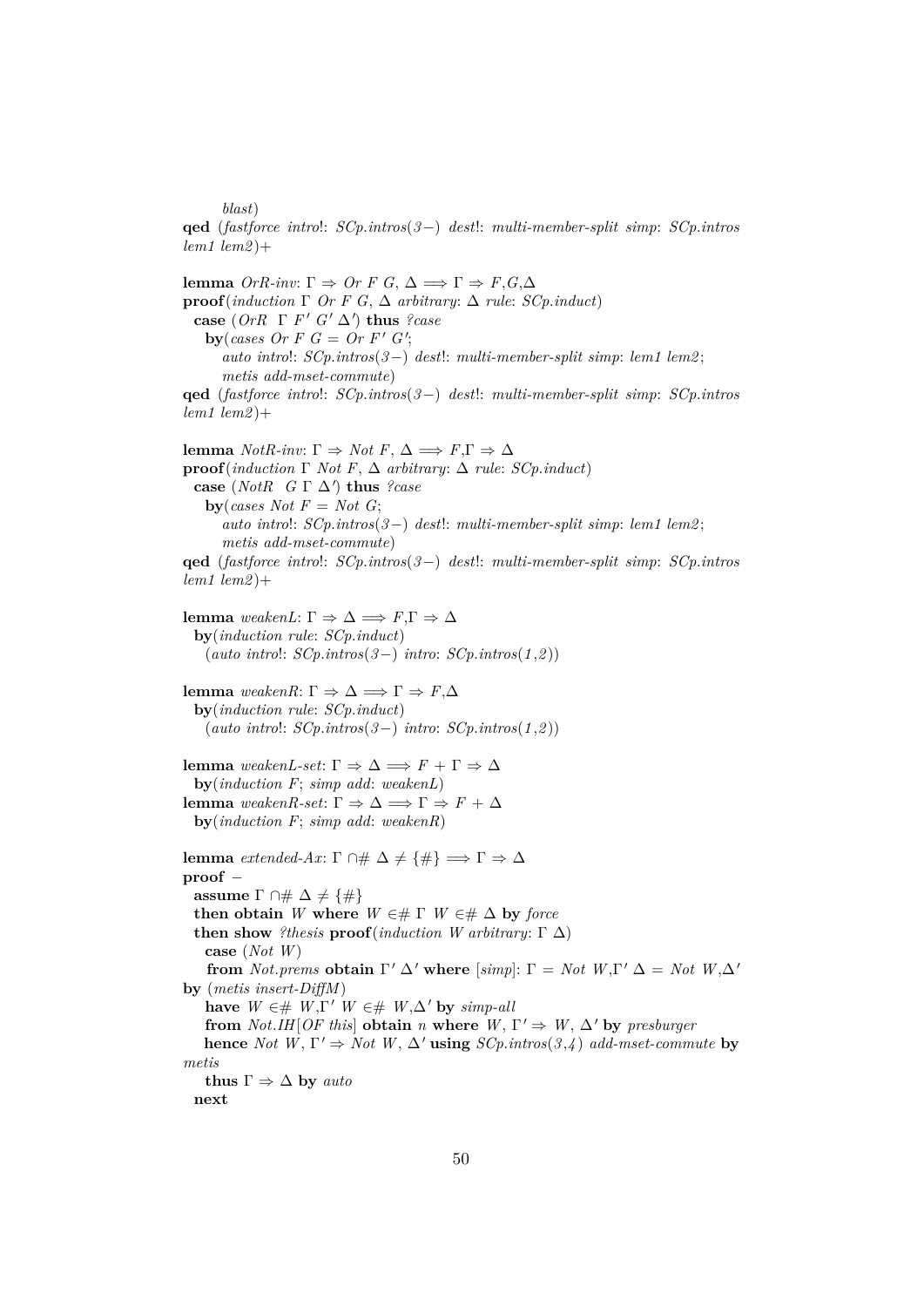```
case (And G H)
    from And.prems obtain \Gamma' \Delta' where [simp]: \Gamma = And G H, \Gamma' \Delta = And GH, \Delta' by (metis insert-DiffM)
   have G \in \mathcal{H} G, H, \Gamma' G \in \mathcal{H} G, \Delta' by simp-all
   with And.HH(1) have IHI: G, H, \Gamma' \Rightarrow G, \Delta'.
   have H \in \mathcal{H} G, H, \Gamma' H \in \mathcal{H} H, \Delta' by simp-all
   with And.HH(2) have IH2: G, H, \Gamma' \Rightarrow H, \Delta'.
   from IH1 IH2 have G, H, \Gamma' \Rightarrow G, \Delta' G, H, \Gamma' \Rightarrow H, \Delta' by fast+
   thus \Gamma \Rightarrow \Delta using SCp.intros(5,6) by fastforce
 next
   case (Or G H)
   case (Imp G H)
analogously
 qed (auto intro: SCp.intros)
qed
lemma Bot-delR: Γ \Rightarrow Δ \Rightarrow Γ \Rightarrow Δ - {#⊥#}
proof(induction rule: SCp.induct)
 case BotL
 thus ?case by (simp add: SCp.BotL)
next
 case Ax
 thus ?case
  by (metis SCp.Ax diff-union-swap formula.distinct(1 ) insert-DiffM union-single-eq-member )
next
 case NotL
 thus ?case
   by (metis SCp.NotL diff-single-trivial diff-union-swap2 )
next
 case NotR
 thus ?case by(simp add: SCp.NotR)
next
 case AndL
 thus ?case by (simp add: SCp.AndL)
next
 case AndR
 thus ?case
    by (metis SCp.AndR diff-single-trivial diff-union-swap diff-union-swap2 for-
mula.distinct(13 ))
next
 case OrL
 thus ?case by(simp add: SCp.OrL)
next
 case OrR
 thus ?case
   by (metis SCp.OrR diff-single-trivial diff-union-swap2 formula.distinct(15 ) in-
sert-iff set-mset-add-mset-insert)
next
```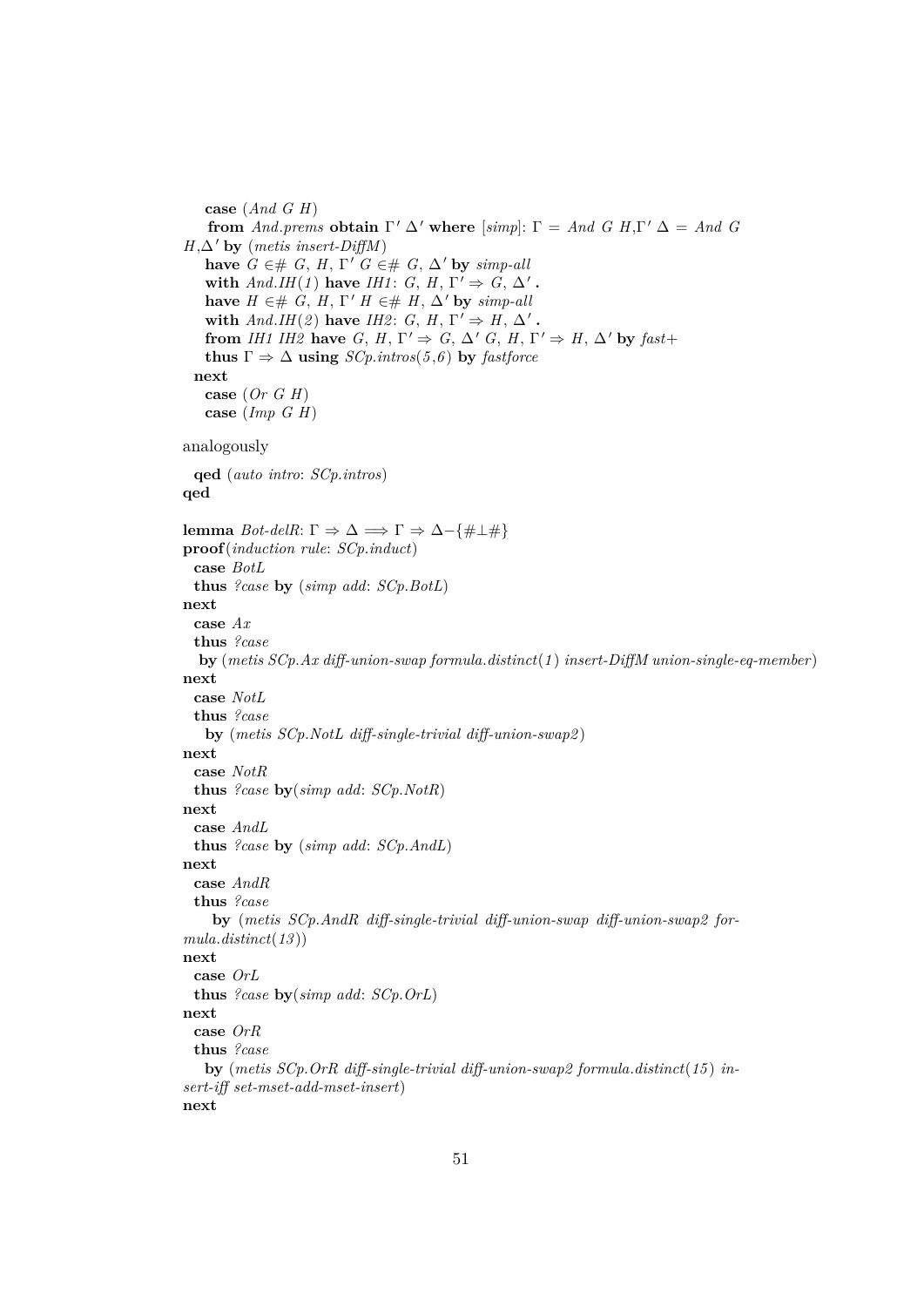**case** *ImpL* **thus** *?case* **by** (*metis SCp*.*ImpL diff-single-trivial diff-union-swap2* ) **next case** *ImpR* **thus** *?case* **by** (*metis SCp*.*ImpR diff-single-trivial diff-union-swap diff-union-swap2 formula*.*distinct*(*17* )) **qed corollary**  $Bot\text{-}delR\text{-}simp: \Gamma \Rightarrow \bot, \Delta = \Gamma \Rightarrow \Delta$ **using** *Bot-delR weakenR* **by** *fastforce*

**end theory** *SC-Cut* **imports** *SC* **begin**

# **2.1.1 Contraction**

First, we need contraction:

**lemma** *contract*:  $(F, F, \Gamma \Rightarrow \Delta \longrightarrow F, \Gamma \Rightarrow \Delta) \wedge (\Gamma \Rightarrow F, F, \Delta \longrightarrow \Gamma \Rightarrow F, \Delta)$ **proof**(*induction F arbitrary*: Γ  $Δ$ ) **case** (*Atom k*) **have** *Atom k*, *Atom k*,  $\Gamma \Rightarrow \Delta \implies Atom \; k$ ,  $\Gamma \Rightarrow \Delta$ **by**(*induction Atom k*, *Atom k*, Γ ∆ *arbitrary*: Γ *rule*: *SCp*.*induct*) (*auto dest*!: *multi-member-split intro*!: *SCp*.*intros*(*3*−) *simp add*: *lem2 lem1 SCp*.*intros*) **moreover have**  $\Gamma \Rightarrow Atom \; k$ ,  $Atom \; k$ ,  $\Delta \Rightarrow \Gamma \Rightarrow Atom \; k$ ,  $\Delta$ **by**(*induction* Γ *Atom k*, *Atom k*, ∆ *arbitrary*: ∆ *rule*: *SCp*.*induct*) (*auto dest*!: *multi-member-split intro*!: *SCp*.*intros*(*3*−) *simp add*: *lem2 lem1 SCp*.*intros*) **ultimately show** *?case* **by** *blast* **next case** *Bot* **have**  $\bot$ ,  $\bot$ ,  $\Gamma \Rightarrow \Delta \Rightarrow \bot$ ,  $\Gamma \Rightarrow \Delta$  **by**(*blast*) **moreover have**  $(\Gamma \Rightarrow \bot, \bot, \Delta \Rightarrow \Gamma \Rightarrow \bot, \Delta)$ **using** *Bot-delR* **by** *fastforce* **ultimately show** *?case* **by** *blast* **next case** (*Not F*) **then show** *?case* **by** (*meson NotL-inv NotR-inv SCp*.*NotL SCp*.*NotR*) **next case** (*And F1 F2* ) **then show** *?case* **by**(*auto intro*!: *SCp*.*intros*(*3*−) *dest*!: *AndR-inv AndL-inv*) (*metis add-mset-commute*) **next case** (*Or F1 F2* ) **then show** *?case* **by**(*auto intro*!: *SCp*.*intros*(*3*−) *dest*!: *OrR-inv OrL-inv*) (*metis add-mset-commute*) **next**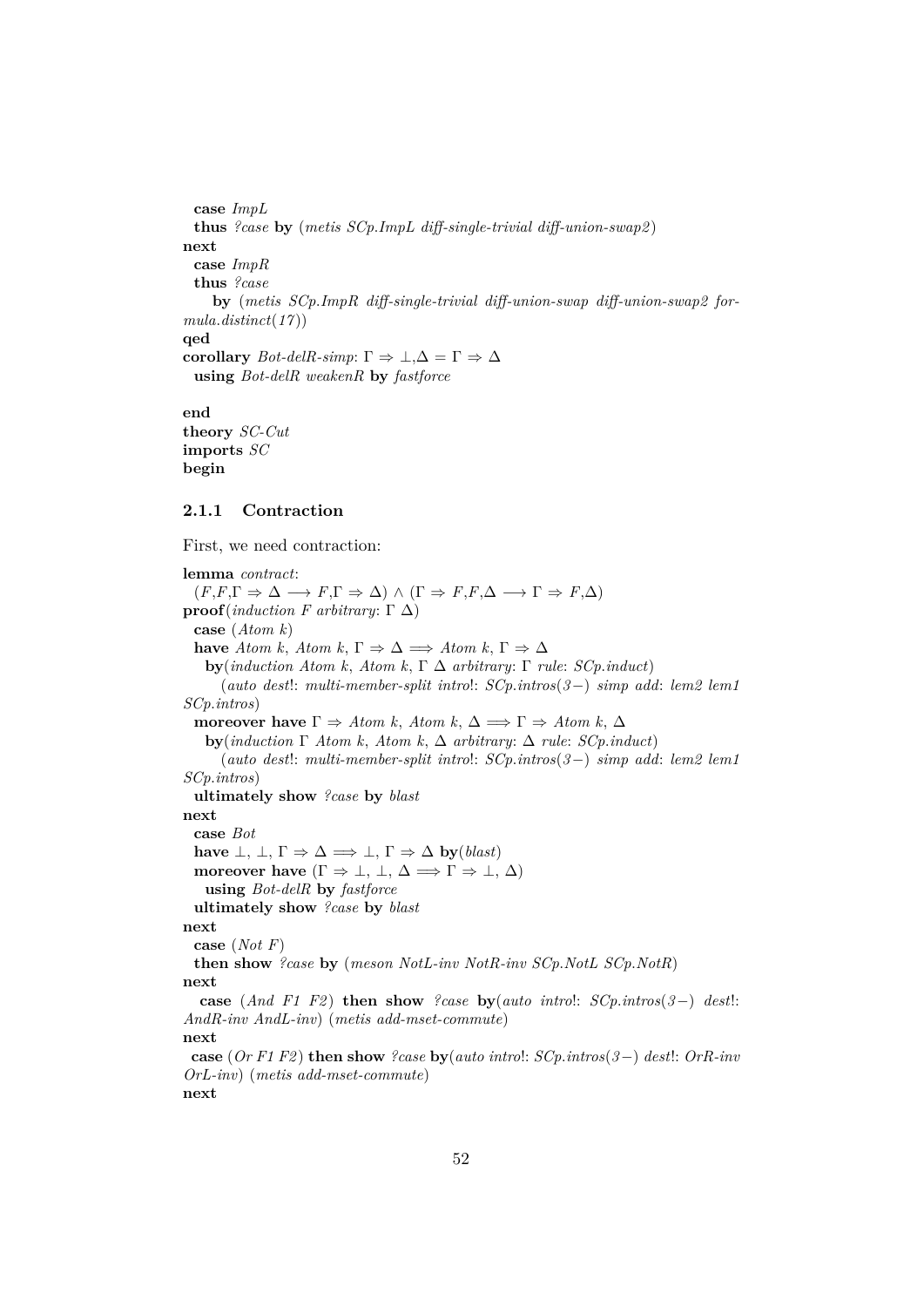**case** (*Imp F1 F2* ) **show** *?case* **by**(*auto dest*!: *ImpR-inv ImpL-inv intro*!: *SCp*.*intros*(*3*−)) (*insert Imp*.*IH*; *blast*)+ **qed corollary shows** *contractL*: *F*, *F*,  $\Gamma \Rightarrow \Delta \Rightarrow F$ ,  $\Gamma \Rightarrow \Delta$ **and** *contractR*:  $\Gamma \Rightarrow F, F, \Delta \Rightarrow \Gamma \Rightarrow F, \Delta$ **using** *contract* **by** *blast*+

# **2.1.2 Cut**

Which cut rule we show is up to us:

**lemma** *cut-cs-cf* : **assumes** *context-sharing-Cut*:  $\bigwedge (A::'a \text{ formula}) \Gamma \Delta \Gamma \Rightarrow A,\Delta \Rightarrow A,\Gamma \Rightarrow \Delta$  $\implies$   $\Gamma \Rightarrow \Delta$ **shows** *context-free-Cut*:  $\Gamma \Rightarrow (A::'a \text{ formula}), \Delta \Rightarrow A, \Gamma' \Rightarrow \Delta' \Rightarrow \Gamma + \Gamma' \Rightarrow$  $\Delta + \Delta'$ **by**(*intro context-sharing-Cut*[*of*  $\Gamma + \Gamma' A \Delta + \Delta'$ ]) (*metis add*.*commute union-mset-add-mset-left weakenL-set weakenR-set*)+ **lemma** *cut-cf-cs*: **assumes** *context-free-Cut:*  $\bigwedge (A::'a \text{ formula}) \Gamma \Gamma' \Delta \Delta'. \Gamma \Rightarrow A, \Delta \Rightarrow A, \Gamma' \Rightarrow$  $\Delta' \Longrightarrow \Gamma + \Gamma' \Rightarrow \Delta + \Delta'$ **shows** *context-sharing-Cut*:  $\Gamma \Rightarrow (A::'a \text{ formula}), \Delta \Rightarrow A, \Gamma \Rightarrow \Delta \Rightarrow \Gamma \Rightarrow \Delta$ **proof** − **have** *contract* $\Gamma \Gamma: \Gamma + \Gamma' \Rightarrow \Delta \Rightarrow \Gamma' \subseteq \# \Gamma \Rightarrow \Gamma \Rightarrow \Delta$  for  $\Gamma \Gamma' \Delta$ **proof**(*induction* Γ <sup>0</sup> *arbitrary*: Γ) **case** *empty* **thus** *?case* **using** *weakenL-set* **by** *force* **next case**  $(\text{add } x \Gamma' \Gamma)$ **from**  $add. \text{prems}(2)$  **have**  $x \in \text{# } \Gamma$  **by** (*simp add: insert-subset-eq-iff*) **then obtain**  $\Gamma''$  where  $\Gamma[\text{simp}]: \Gamma = x, \Gamma''$  by (*meson multi-member-split*) **from** *add.prems*(1) **have**  $x, x, \Gamma'' + \Gamma' \Rightarrow \Delta$  **by**  $\text{sim}$ *p* **with** *contractL* **have**  $x, \Gamma'' + \Gamma' \Rightarrow \Delta$ . **with** *add*.*IH*[*of* Γ] **show** *?case* **using** Γ *add*.*prems*(*2* ) *subset-mset*.*trans* **by** *force* **qed have**  $contract \Delta \Delta: \Gamma \Rightarrow \Delta + \Delta' \Rightarrow \Delta' \subseteq \# \Delta \Rightarrow \Gamma \Rightarrow \Delta$  for  $\Gamma \Delta \Delta'$ **proof**(*induction*  $\Delta'$  *arbitrary*:  $\Delta$ ) **case** *empty* **thus** *?case* **using** *weakenL-set* **by** *force* **next case** (*add x*  $\Delta'$   $\Delta$ ) **from**  $add. \text{prems}(2)$  **have**  $x \in \# \Delta$  **by** (*simp add: insert-subset-eq-iff*) **then obtain**  $\Delta''$  **where**  $\Delta[simp]:$   $\Delta = x, \Delta''$  **by** (*metis multi-member-split*) **from** *add.prems*(*1*) **have**  $\Gamma \Rightarrow x, x, \Delta'' + \Delta'$  **by** *simp* **with** *contractR* **have**  $\Gamma \Rightarrow x, \Delta'' + \Delta'$ . **with** *add*.*IH*[*of* ∆] **show** *?case* **using** ∆ *add*.*prems*(*2* ) *subset-mset*.*trans* **by** *force* **qed** show  $\Gamma \Rightarrow A.\Delta \Longrightarrow A.\Gamma \Rightarrow \Delta \Longrightarrow \Gamma \Rightarrow \Delta$ **using** *context-free-Cut*[*of*  $\Gamma$  *A*  $\Delta$   $\Gamma$   $\Delta$ ] *contract* $\Gamma$  $\Gamma$  *contract* $\Delta\Delta$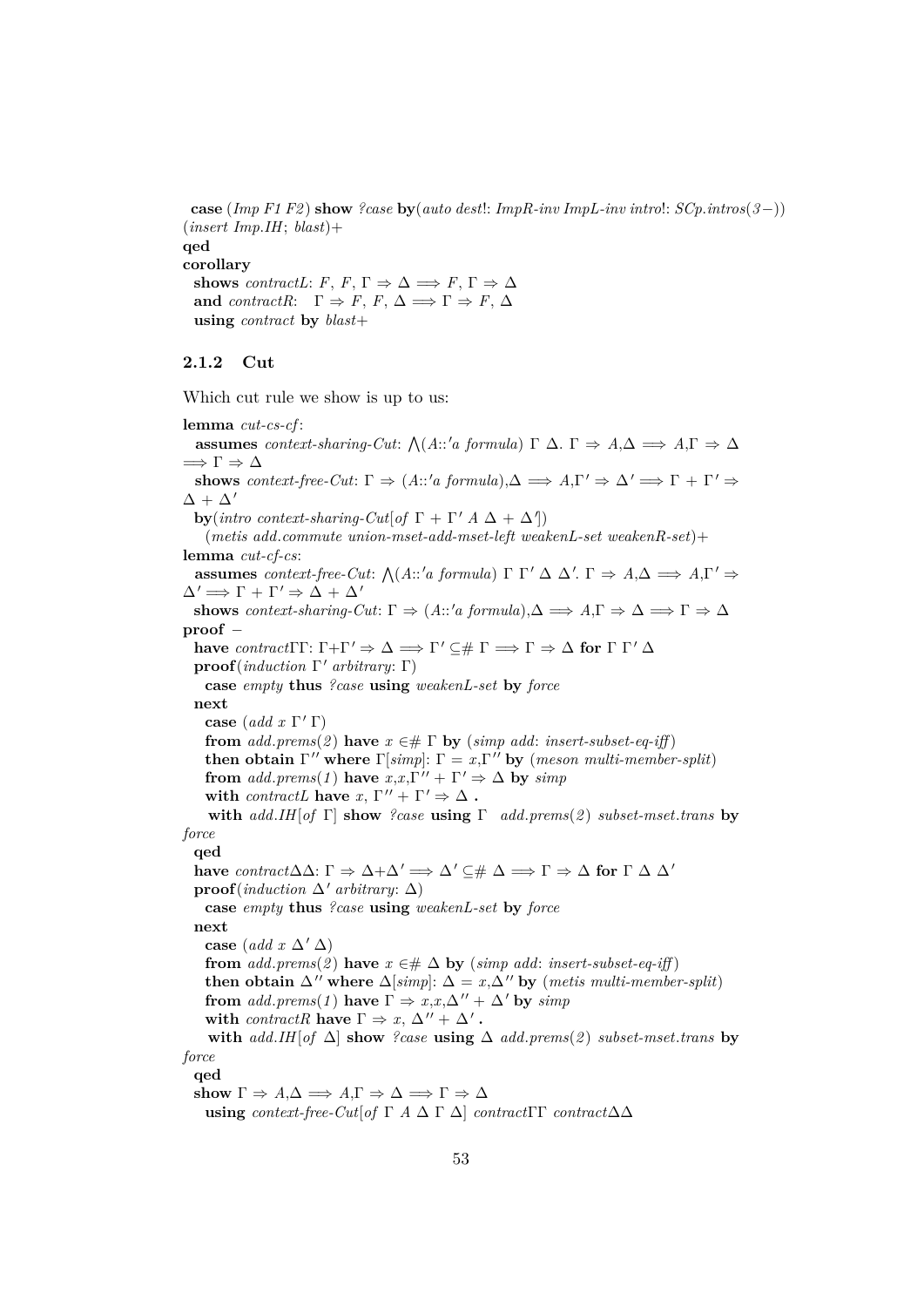**by** *blast* **qed**

According to Troelstra and Schwichtenberg [\[11\]](#page-140-1), the sharing variant is the one we want to prove.

```
lemma Cut-Atom-pre: Atom k,Γ \Rightarrow Δ \Rightarrow Γ \Rightarrow Atom k,Δ \Rightarrow Γ \Rightarrow Δ
proof(induction Atom k,Γ ∆ arbitrary: Γ rule: SCp.induct)
 case BotL
 hence \bot \in \# \Gamma by \text{simp}thus ?case using SCp.BotL by blast
next
 case (Ax l ∆)
 show ?case proof cases
   assume l = kwith \langle Atom l ∈# \Delta\rangle obtain \Delta' where \Delta = Atom k, \Delta' by (meson multi-member-split)
   with \langle \Gamma \Rightarrow \text{Atom } k, \Delta \rangle have \Gamma \Rightarrow \Delta using contractR by blast
   thus ?thesis by auto
 next
   assume l \neq kwith \langle Atom l ∈# Atom k, \Gamma have Atom l ∈# \Gamma by simp
   with \langle A \text{tom } l \in \# \Delta \rangle show ?thesis using SCp.Ax[of l] by blast
 qed
next
 case NotL
 thus ?case by(auto simp: add-eq-conv-ex intro!: SCp.NotL dest!: NotL-inv)
next
 case NotR
 then show ?case by(auto intro!: SCp.NotR dest!: NotR-inv)
next
  case AndL
 thus ?case by(auto simp: add-eq-conv-ex intro!: SCp.AndL dest!: AndL-inv)
next
 case AndR
 then show ?case by(auto intro!: SCp.AndR dest!: AndR-inv)
next
 case OrL
 thus ?case by(auto simp: add-eq-conv-ex intro!: SCp.OrL dest!: OrL-inv)
next
 case OrR
 thus ?case by(auto intro!: SCp.OrR dest!: OrR-inv)
next
 case ImpL
 thus ?case by(auto simp: add-eq-conv-ex intro!: SCp.ImpL dest!: ImpL-inv)
next
 case ImpR
 then show ?case by (auto dest!: ImpR-inv intro!: SCp.ImpR)
qed
```
We can show the admissibility of the cut rule by induction on the cut formula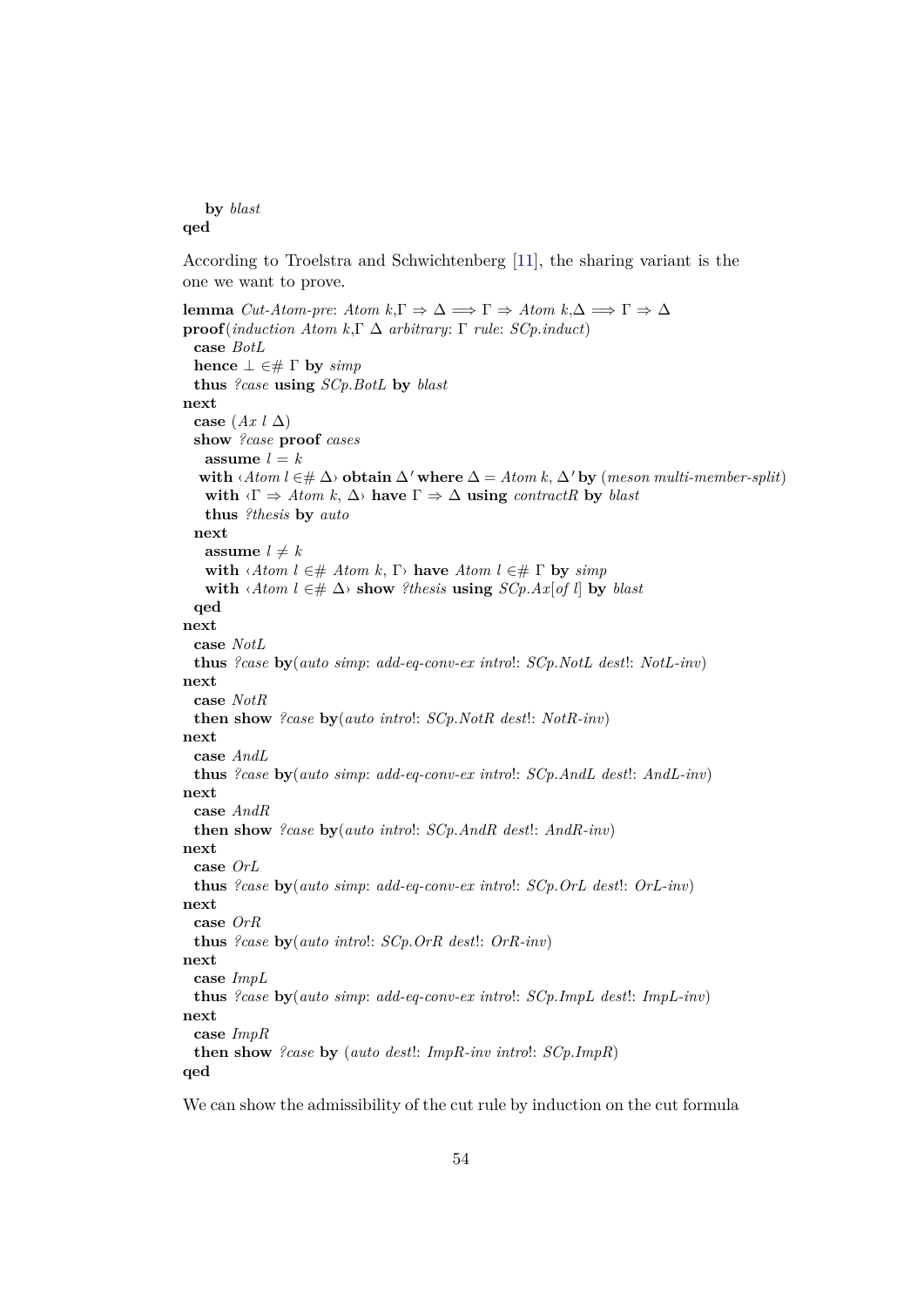(or, if you will, as a procedure that splits the cut into smaller formulas that get cut). The only mildly complicated case is that of cutting in an *Atom k*. It is, contrary to the general case, only mildly complicated, since the cut formula can only appear principal in the axiom rules.

**theorem** *cut*:  $\Gamma \Rightarrow F, \Delta \Rightarrow F, \Gamma \Rightarrow \Delta \Rightarrow \Gamma \Rightarrow \Delta$ **proof**(*induction F arbitrary*: Γ  $Δ$ ) **case** *Atom* **thus** *?case* **using** *Cut-Atom-pre* **by** *metis* **next case** *Bot* **thus** *?case* **using** *Bot-delR* **by** *fastforce* **next case** *Not* **with** *NotL-inv NotR-inv* **show** *?case* **by** *blast* **next case** *And* **thus** *?case* **by** (*meson AndL-inv AndR-inv weakenL*) **next case** *Or* **thus** *?case* **by** (*metis OrL-inv OrR-inv weakenR*) **next case** (*Imp F G*) **from**  $ImpR\text{-}inv \leq \Gamma \Rightarrow F \to G, \Delta$  **have**  $R: F, \Gamma \Rightarrow G, \Delta$  by *blast* **from** *ImpL-inv*  $\langle F \to G, \Gamma \Rightarrow \Delta \rangle$  **have**  $L: \Gamma \Rightarrow F, \Delta G, \Gamma \Rightarrow \Delta$  by *blast*+ **from**  $L(1)$  **have**  $\Gamma \Rightarrow F$ ,  $G$ ,  $\Delta$  **using** *weakenR add-ac*(*3*) **by** *blast* **with** *R* **have**  $\Gamma \Rightarrow G$ ,  $\Delta$  **using** *Imp.IH*(*1*) **by** *simp* **with**  $L(2)$  **show**  $\Gamma \Rightarrow \Delta$  **using**  $Imp.HI(2)$  **by** *clarsimp* **qed**

**corollary** *cut-cf*:  $[\Gamma \Rightarrow A, \Delta; A, \Gamma' \Rightarrow \Delta' ] \Rightarrow \Gamma + \Gamma' \Rightarrow \Delta + \Delta'$ **using** *cut-cs-cf cut* **by** *metis*

**lemma assumes** *cut*:  $\Lambda \Gamma' \Delta'$  (*A*::'*a formula*).  $[\Gamma' \Rightarrow A, \Delta'; A, \Gamma' \Rightarrow \Delta''] \Rightarrow \Gamma'$  $\Rightarrow \Delta'$ **shows** *contraction-admissibility*:  $F, F, \Gamma \Rightarrow \Delta \implies (F : 'a \text{ formula}), \Gamma \Rightarrow \Delta$ **by**( $rule \ cut[of F, \Gamma \ F \Delta, \ OF \ extended-Ax]) \ simple$ 

**end theory** *SC-Depth* **imports** *SC* **begin**

Many textbook arguments about SC use the depth of the derivation tree as basis for inductions. We had originally thought that this is mandatory for the proof of contraction, but found out it is not. It remains unclear to us whether there is any proof on SC that requires an argument using depth.

We keep our formalization of SC with depth for didactic reasons: we think that arguments about depth do not need much meta-explanation, but structural induction and rule induction usually need extra explanation for stu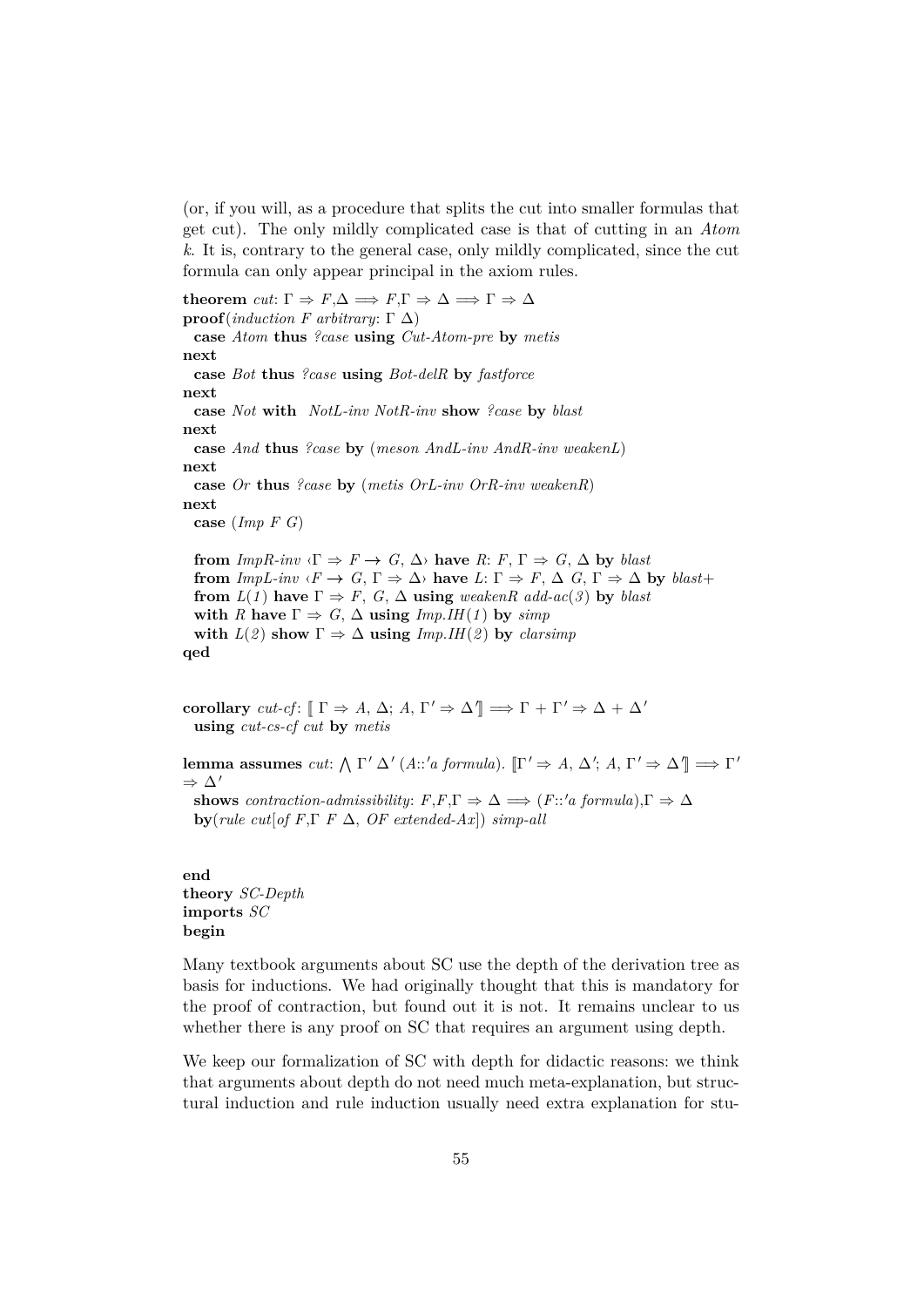dents unfamiliar with Isabelle/HOL. They are also a lot harder to execute. We dare the reader to write down (a few of) the cases for, e.g.  $And L\text{-}inv'$ , by hand.

**inductive** *SCc* :: 'a formula multiset  $\Rightarrow$  'a formula multiset  $\Rightarrow$  nat  $\Rightarrow$  bool (((-⇒/ *-*) ↓ *-*) [*53* ,*53* ] *53* ) **where** *BotL*:  $\bot \in \# \Gamma \implies \Gamma \Rightarrow \Delta \downarrow \text{Suc } n$ *Ax*: *Atom k* ∈#  $\Gamma \implies$  *Atom k* ∈#  $\Delta \implies \Gamma \Rightarrow \Delta \downarrow$  *Suc n NotL*:  $\Gamma \Rightarrow F, \Delta \downarrow n \Longrightarrow Not F, \Gamma \Rightarrow \Delta \downarrow Suc n$  $NotR: F, \Gamma \Rightarrow \Delta \downarrow n \Longrightarrow \Gamma \Rightarrow Not F, \Delta \downarrow Suc n$ *AndL*:  $F, G, \Gamma \Rightarrow \Delta \downarrow n \Longrightarrow And F \ G, \Gamma \Rightarrow \Delta \downarrow Suc \ n$ *AndR*:  $[\Gamma \Rightarrow F, \Delta \downarrow n; \Gamma \Rightarrow G, \Delta \downarrow n] \Longrightarrow \Gamma \Rightarrow And F G, \Delta \downarrow Suc n$  $OrL: \llbracket F, \Gamma \Rightarrow \Delta \downarrow n; G, \Gamma \Rightarrow \Delta \downarrow n \rrbracket \implies Or F G, \Gamma \Rightarrow \Delta \downarrow Suc n \rrbracket$  $OrR: \Gamma \Rightarrow F, G, \Delta \downarrow n \Longrightarrow \Gamma \Rightarrow Or \overline{F} \overline{G}, \Delta \downarrow Suc \overline{n}$ *ImpL*:  $[\Gamma \Rightarrow F, \Delta \downarrow n; G, \Gamma \Rightarrow \Delta \downarrow n] \Rightarrow \text{Imp } F \ G, \Gamma \Rightarrow \Delta \downarrow \text{Suc } n$ *ImpR*:  $F, \Gamma \Rightarrow G, \Delta \downarrow n \Longrightarrow \Gamma \Rightarrow \text{Imp } F \ G, \Delta \downarrow \text{Suc } n$ 

# **lemma**

shows  $BotL$ -canonical'[intro!]:  $\bot$ ,  $\Gamma \Rightarrow \Delta \downarrow Suc$ <sup>n</sup> **and**  $Ax\text{-}canonical'[\text{intro}]: Atom \, k, \Gamma \Rightarrow Atom \, k, \Delta \downarrow \text{Suc } n$ **by** (*meson SCc*.*intros union-single-eq-member* )+

**lemma** *deeper*:  $\Gamma \Rightarrow \Delta \downarrow n \Longrightarrow \Gamma \Rightarrow \Delta \downarrow n + m$ **by**(*induction rule*: *SCc*.*induct*; *insert SCc*.*intros*; *auto*) **lemma** *deeper-suc*: Γ  $\Rightarrow$  Δ  $\downarrow$  *n*  $\Rightarrow$  Γ  $\Rightarrow$  Δ  $\downarrow$  *Suc n* 

**thm** *deeper*[*unfolded Suc-eq-plus1* [*symmetric*]] **by**(*drule deeper*[**where** *m*=*1* ]) *simp*

The equivalence is obvious.

**theorem** *SC-SCp-eq*: **fixes**  $\Gamma$   $\Delta$  :: 'a formula multiset shows  $(\exists n. \Gamma \Rightarrow \Delta \downarrow n) \longleftrightarrow \Gamma \Rightarrow \Delta (\text{is } ?c \longleftrightarrow ?p)$ **proof assume** *?c* **then obtain** *n* **where**  $\Gamma \Rightarrow \Delta \downarrow n$  **.. thus** *?p* **by**(*induction rule*: *SCc*.*induct*; *simp add*: *SCp*.*intros*) **next have** deeper-max:  $\Gamma \Rightarrow \Delta \downarrow$  *max m n*  $\Gamma \Rightarrow \Delta \downarrow$  *max n m* **if**  $\Gamma \Rightarrow \Delta \downarrow$  *n* for *n m* **and**  $\Gamma$   $\Delta$  :: 'a formula multiset **proof** − **have**  $n \leq m \implies \exists k$ .  $m = n + k$  **by** *presburger* **with** *that*[*THEN deeper*] *that* **show**  $\Gamma \Rightarrow \Delta \downarrow$  *max n m* **unfolding** *max-def* **by** *clarsimp* **thus**  $\Gamma \Rightarrow \Delta \downarrow$  *max m n* **by** (*simp add: max.commute*) **qed assume** *?p* **thus** *?c* **by**(*induction rule*: *SCp*.*induct*)  $(inset SCc.intros[where 'a='a] deeper-max; metis)+$ **qed**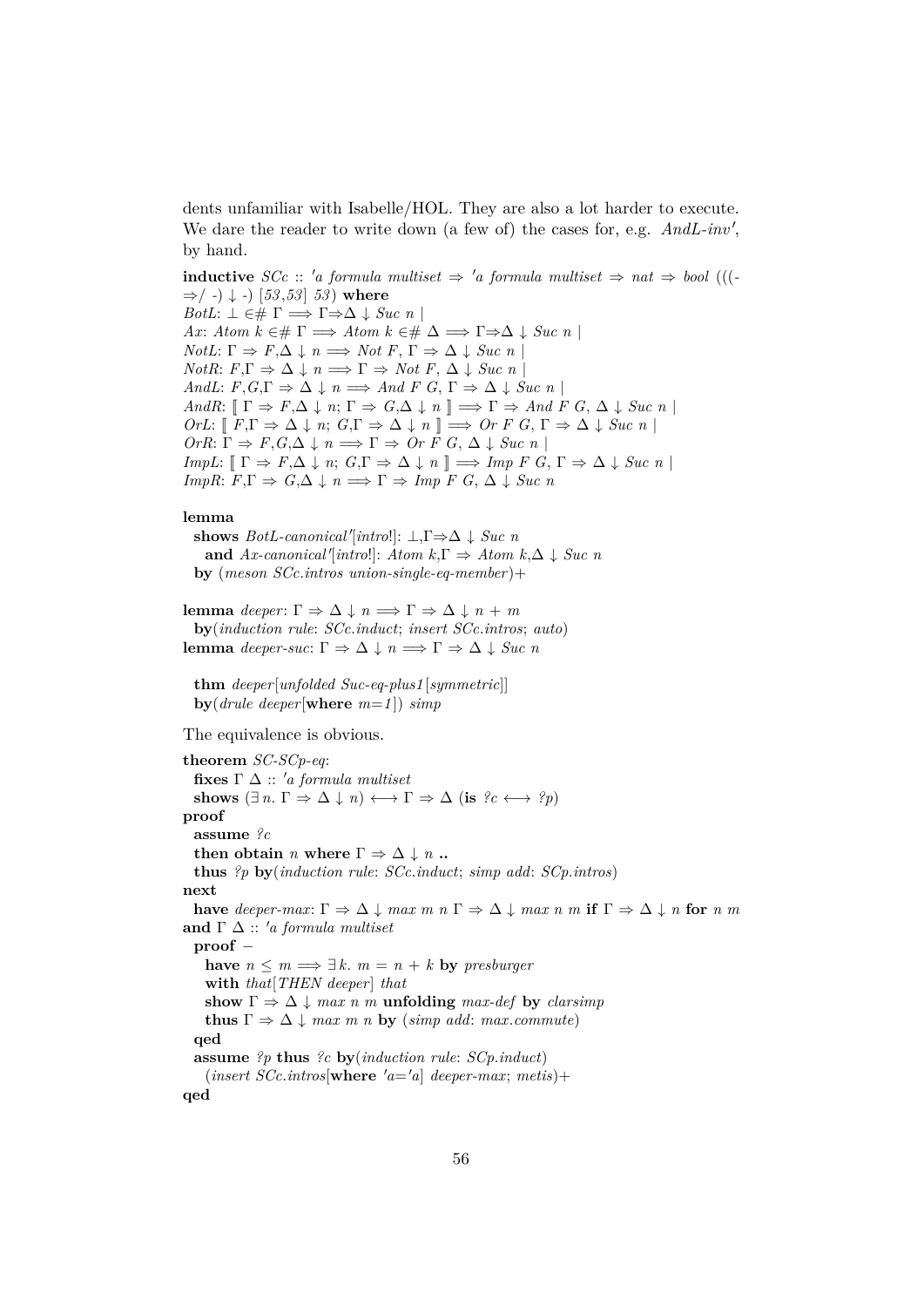**lemma** *no-0-SC*[*dest*!]: Γ  $\Rightarrow$  Δ ↓ *0*  $\Longrightarrow$  *False* **by**(*cases rule*: *SCc*.*cases*[*of* Γ ∆ *0* ]) *assumption*

**lemma**  $inR1': \Gamma \Rightarrow G, H, \Delta \downarrow n \Longrightarrow \Gamma \Rightarrow H, G, \Delta \downarrow n$  **by**( $simp \text{ } add \text{ } . \text{ } add \text{ } . \text{ } most \text{ } commute)$ **lemma**  $inL1'$ :  $G, H, \Gamma \Rightarrow \Delta \downarrow n \Longrightarrow H, G, \Gamma \Rightarrow \Delta \downarrow n$  **by**( $simp \text{ } add \text{ } most\text{ }commute)$ **lemma** *inR2'*:  $\Gamma \Rightarrow F$ , *G*, *H*,  $\Delta \downarrow n \implies \Gamma \Rightarrow G$ , *H*,  $F$ ,  $\Delta \downarrow n$  **by**(*simp add*: *add-mset-commute*) **lemma** *inL2'*: *F*, *G*, *H*,  $\Gamma \Rightarrow \Delta \downarrow n \implies G$ , *H*, *F*,  $\Gamma \Rightarrow \Delta \downarrow n$  **by**(*simp add*: *add-mset-commute*) **lemma** *inR3'*:  $\Gamma \Rightarrow F$ , *G*, *H*,  $\Delta \downarrow n \implies \Gamma \Rightarrow H$ , *F*, *G*,  $\Delta \downarrow n$  **by**(*simp add*: *add-mset-commute*) **lemma**  $inR4$ <sup>'</sup>:  $\Gamma \Rightarrow F$ , *G*, *H*, *I*,  $\Delta \downarrow n \Longrightarrow \Gamma \Rightarrow H$ , *I*, *F*, *G*,  $\Delta \downarrow n$  **by**(*simp add*: *add-mset-commute*) **lemma** *inL3'*: *F*, *G*, *H*,  $\Gamma \Rightarrow \Delta \downarrow n \implies H$ , *F*, *G*,  $\Gamma \Rightarrow \Delta \downarrow n$  **by**(*simp add*: *add-mset-commute*) **lemma**  $inL4'$ : *F*, *G*, *H*, *I*,  $\Gamma \Rightarrow \Delta \downarrow n \Longrightarrow H$ , *I*, *F*, *G*,  $\Gamma \Rightarrow \Delta \downarrow n$  **by**(*simp add*: *add-mset-commute*) **lemmas** *SC-swap-applies*[ $\text{intro}, \text{elim}$ !] =  $\text{in} \text{L1}' \text{ in} \text{L2}' \text{ in} \text{L3}' \text{ in} \text{L4}' \text{ in} \text{R1}' \text{ in} \text{R2}' \text{ in} \text{R3}'$  $inR4'$ 

**lemma**  $Atom\ C \rightarrow Atom\ D \rightarrow Atom\ E,$ *Atom k* → *Atom C*  $\land$  *Atom D*, *Atom k*, {#}  $\Rightarrow$  {# *Atom E* #}  $\downarrow$  *Suc* (*Suc* (*Suc* (*Suc* (*Suc* 0)))) **by**(*auto intro*!: *SCc*.*intros*(*3*−) *intro*: *SCc*.*intros*(*1* ,*2* )) **lemma** *Bot-delR'*:  $\Gamma \Rightarrow \Delta \downarrow n \Longrightarrow \Gamma \Rightarrow \Delta - \{\#\bot \# \downarrow n\}$ **proof**(*induction rule*: *SCc*.*induct*) **case** *BotL* **thus** *?case* **by**(*rule SCc*.*BotL*; *simp*) **next case** (*Ax k*) **thus** *?case* **by**(*intro SCc*.*Ax*[*of k*]; *simp*; *metis diff-single-trivial formula*.*distinct*(*1* ) *insert-DiffM lem1* ) **next case** *NotL* **thus** *?case* **using** *SCc*.*NotL* **by** (*metis add-mset-remove-trivial diff-single-trivial diff-union-swap insert-DiffM* ) **next case** *NotR* **thus** *?case* **using** *SCc*.*NotR* **by** (*metis diff-union-swap formula*.*distinct*(*11* )) **next case** *AndR* **thus** *?case* **using** *SCc*.*AndR* **by** (*metis diff-single-trivial diff-union-swap diff-union-swap2 formula*.*distinct*(*13* )) **next case** *OrR* **thus** *?case* **using** *SCc*.*OrR* **by** (*metis diff-single-trivial diff-union-swap2 formula*.*distinct*(*15* ) *insert-iff set-mset-add-mset-insert*) **next case** *ImpL* **thus** *?case* **using** *SCc*.*ImpL* **by** (*metis diff-single-trivial diff-union-swap2* ) **next case** *ImpR* **thus** *?case* **using** *SCc*.*ImpR* **by** (*metis diff-single-trivial diff-union-swap diff-union-swap2 formula*.*distinct*(*17* )) **qed** (*simp-all add*: *SCc*.*intros*)

**lemma** *NotL-inv': Not*  $F, \Gamma \Rightarrow \Delta \downarrow n \Longrightarrow \Gamma \Rightarrow F, \Delta \downarrow n$ **proof**(*induction Not F*, Γ ∆ *n arbitrary*: Γ *rule*: *SCc*.*induct*) **case** (*NotL*  $\Gamma'$  *G*  $\Delta$  *n*) **thus** *?case* **by**(*cases Not F* = *Not G*)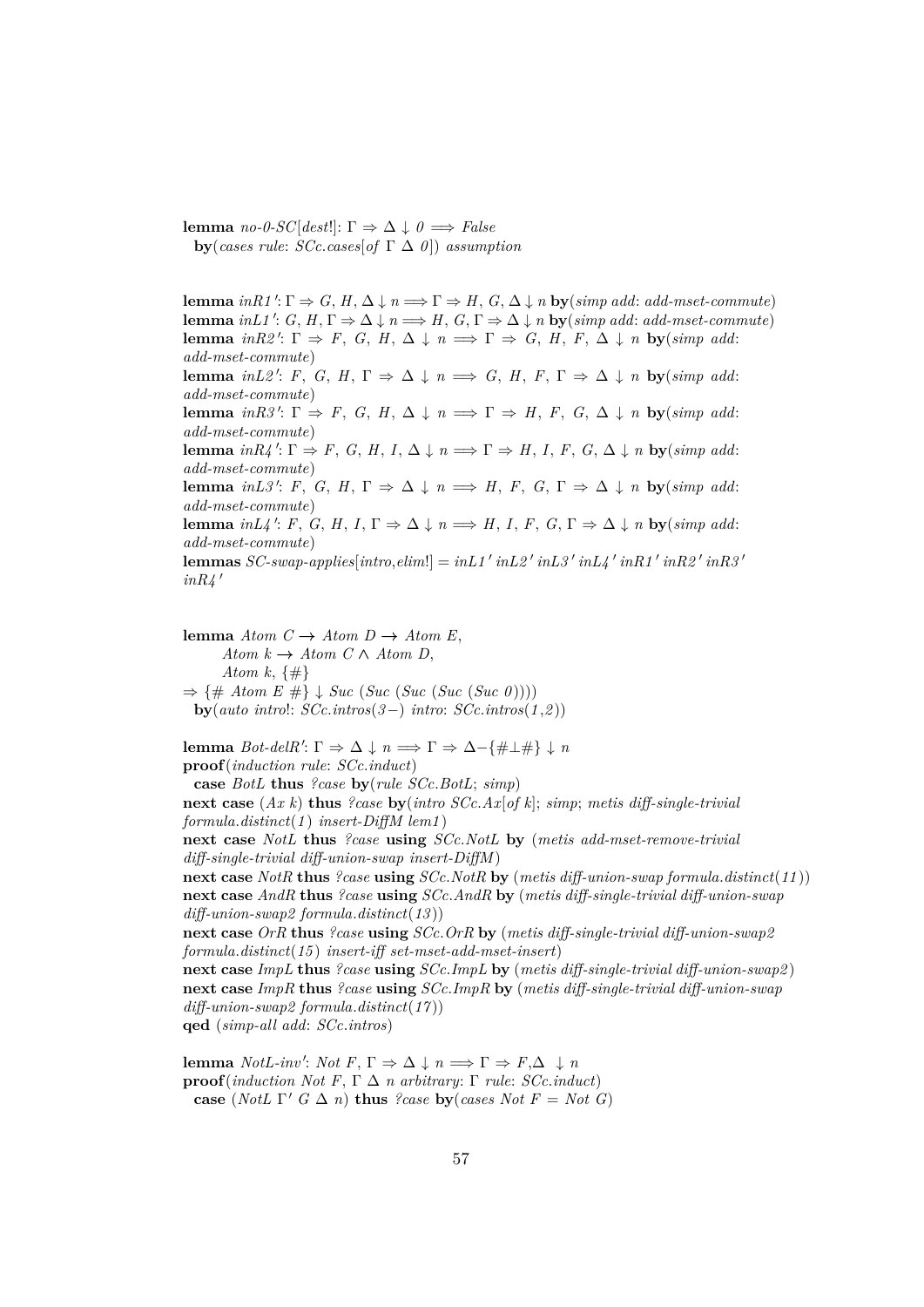(*auto intro*!: *SCc*.*intros*(*3*−) *dest*!: *multi-member-split simp*: *lem1 lem2 deeper-suc*) **qed** (*auto intro*!: *SCc*.*intros*(*3*−) *dest*!: *multi-member-split simp*: *SCp*.*intros lem1 lem2* )

**lemma** *AndL-inv': And F G*,  $\Gamma \Rightarrow \Delta \downarrow n \Longrightarrow F, G, \Gamma \Rightarrow \Delta \downarrow n$ **proof**(*induction And F G*, Γ  $\Delta$  *n arbitrary*: Γ *rule*: *SCc*.*induct*) **case**  $(AndL F' G' \Gamma' \Delta)$  **thus** *?case* **by**(*cases And F G* = *And F' G'*; *auto intro*!: *SCc*.*intros*(*3*−) *dest*!: *multi-member-split simp*: *lem1 lem2 deeper-suc*; *metis add-mset-commute*) **qed** (*auto intro*!: *SCc*.*intros*(*3*−) *dest*!: *multi-member-split simp*: *SCc*.*intros lem1*  $l$ *em2*  $inL2$ <sup> $\prime$ </sup>) lemma OrL-inv': **assumes** *Or F G*,  $\Gamma \Rightarrow \Delta \downarrow n$ **shows**  $F.\Gamma \Rightarrow \Delta \downarrow n \wedge G.\Gamma \Rightarrow \Delta \downarrow n$ **proof**(*insert assms, induction Or F G,* Γ  $\Delta$  *n arbitrary:* Γ *rule: SCc.induct*) **case** (*OrL F'*  $\Gamma' \Delta n$  *G'*) **thus** *?case* **by**(*cases Or F G* = Or F'  $G'$ ; *auto intro*!: *SCc*.*intros*(*3*−) *dest*!: *multi-member-split simp*: *lem1 lem2 deeper-suc*; *blast*) **qed** (*fastforce intro*!: *SCc*.*intros*(*3*−) *dest*!: *multi-member-split simp*: *SCc*.*intros lem1 lem2* )+ lemma *ImpL-inv'*: **assumes** *Imp F G*,  $\Gamma \Rightarrow \Delta \downarrow n$ **shows**  $\Gamma \Rightarrow F, \Delta \downarrow n \wedge G, \Gamma \Rightarrow \Delta \downarrow n$ **proof**(*insert assms, induction Imp F G,*  $\Gamma \Delta n$  *arbitrary:*  $\Gamma$  *rule: <i>SCc.induct*) **case** (*ImpL*  $\Gamma' F' \Delta n G'$ ) **thus** *?case* **by**(*cases Or F G* = Or F'  $G'$ ; *auto intro*!: *SCc*.*intros*(*3*−) *dest*!: *multi-member-split simp*: *lem1 lem2 deeper-suc*; *blast*) **qed** (*fastforce intro*!: *SCc*.*intros*(*3*−) *dest*!: *multi-member-split simp*: *SCc*.*intros lem1 lem2* )+ lemma *ImpR-inv'*: **assumes**  $\Gamma \Rightarrow \text{Imp } F \ G, \Delta \downarrow n$ **shows**  $F, \Gamma \Rightarrow G, \Delta \downarrow n$ **proof**(*insert assms*, *induction* Γ *Imp F G*, ∆ *n arbitrary*: ∆ *rule*: *SCc*.*induct*)  $\textbf{case}$  (*ImpR F'*  $\Gamma$  *G'*  $\Delta'$ ) thus *?case* **by**(*cases Or F G* = Or F'  $G'$ ; *auto intro*!: *SCc*.*intros*(*3*−) *dest*!: *multi-member-split simp*: *lem1 lem2 deeper-suc*; *blast*) **qed** (*fastforce intro*!: *SCc*.*intros*(*3*−) *dest*!: *multi-member-split simp*: *SCc*.*intros lem1 lem2* )+

lemma  $And R\text{-}inv'$ : shows  $\Gamma \Rightarrow And \ F \ G, \ \Delta \downarrow n \Longrightarrow \Gamma \Rightarrow F, \ \Delta \downarrow n \wedge \Gamma \Rightarrow G, \ \Delta \downarrow n$ **proof**(*induction*  $\Gamma$  *And*  $F$  *G*,  $\Delta$  *n arbitrary:*  $\Delta$  *rule: SCc.induct*)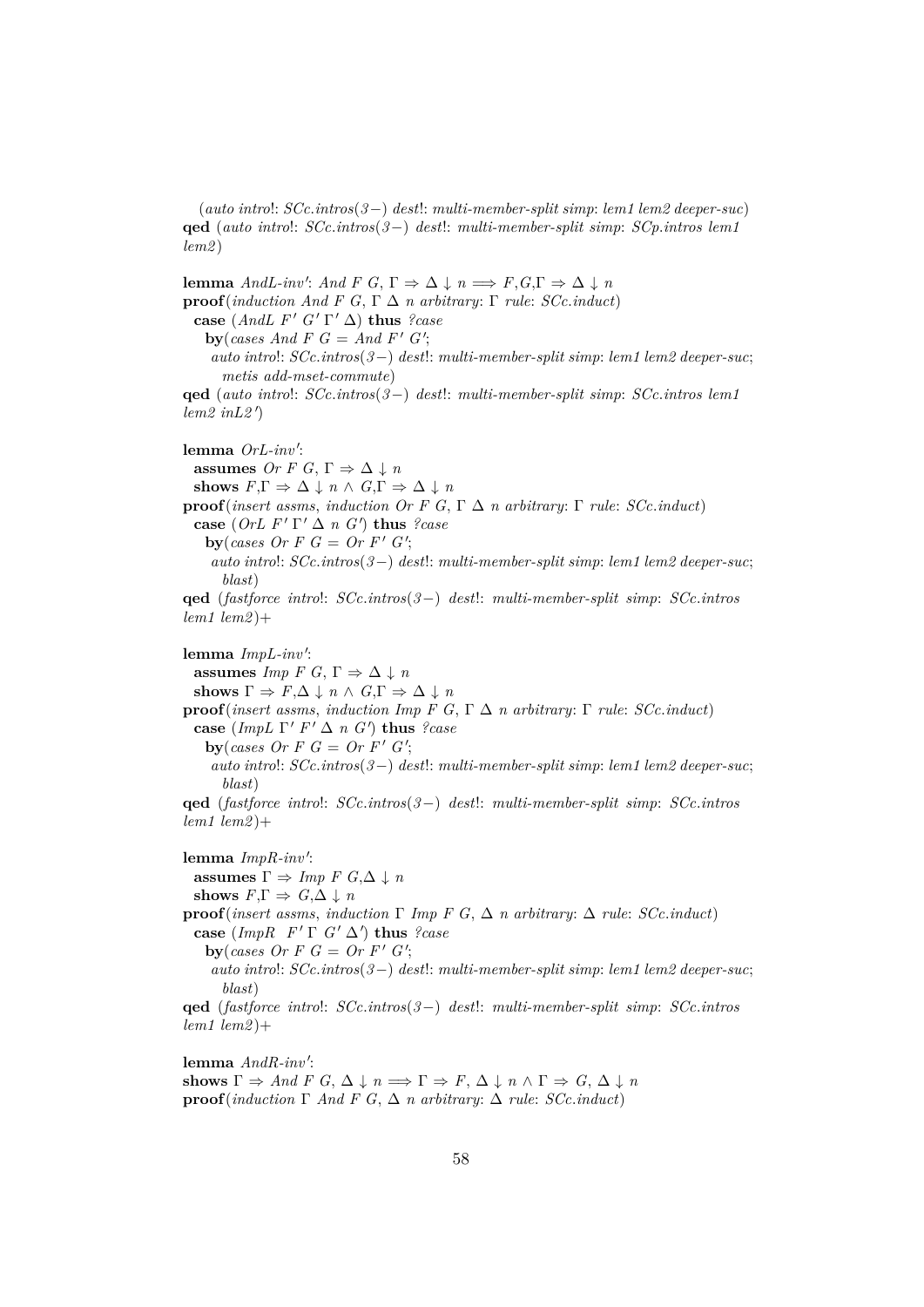**case** (*AndR*  $\Gamma$  *F'*  $\Delta'$  *n G'*) **thus** *?case* 

**by**(*cases Or F G* = Or F'  $G'$ ;

*auto intro*!: *SCc*.*intros*(*3*−) *dest*!: *multi-member-split simp*: *lem1 lem2 deeper-suc*; *blast*)

**qed** (*fastforce intro*!: *SCc*.*intros*(*3*−) *dest*!: *multi-member-split simp*: *SCc*.*intros lem1 lem2* )+

**lemma**  $OrR\text{-}inv'$ :  $\Gamma \Rightarrow Or F G$ ,  $\Delta \downarrow n \Longrightarrow \Gamma \Rightarrow F$ ,  $G$ , $\Delta \downarrow n$ **proof**(*induction*  $\Gamma$  *Or*  $F$  *G*,  $\Delta$  *n* arbitrary:  $\Delta$  *rule: SCc.induct*) **case**  $(OrR \Gamma F' G' \Delta')$  **thus** *?case* **by**(*cases Or F G* = Or F'  $G'$ ; *auto intro*!: *SCc*.*intros*(*3*−) *dest*!: *multi-member-split simp*: *lem1 lem2 deeper-suc*; *metis add-mset-commute*) **qed** (*fastforce intro*!: *SCc*.*intros*(*3*−) *dest*!: *multi-member-split simp*: *SCc*.*intros lem1 lem2* )+ **lemma** *NotR-inv'*:  $\Gamma \Rightarrow$  *Not*  $F, \Delta \downarrow n \Longrightarrow F, \Gamma \Rightarrow \Delta \downarrow n$ **proof**(*induction*  $\Gamma$  *Not*  $F$ ,  $\Delta$  *n arbitrary*:  $\Delta$  *rule: SCc.induct*) **case** (*NotR*  $G \Gamma \Delta'$ ) **thus** *?case* **by**(*cases Not*  $F = Not G$ ; *auto intro*!: *SCc*.*intros*(*3*−) *dest*!: *multi-member-split simp*: *lem1 lem2 deeper-suc*; *metis add-mset-commute*) **qed** (*fastforce intro*!: *SCc*.*intros*(*3*−) *dest*!: *multi-member-split simp*: *SCc*.*intros lem1 lem2* )+ **lemma**  $\text{weak} \in \mathbb{R}^n$ .  $\Gamma \Rightarrow \Delta \downarrow n \Longrightarrow F, \Gamma \Rightarrow \Delta \downarrow n$ **by**(*induction rule*: *SCc*.*induct*) (*auto intro*!: *SCc*.*intros*(*3*−) *intro*: *SCc*.*intros*(*1* ,*2* )) **lemma**  $\text{weaken } R': \Gamma \Rightarrow \Delta \downarrow n \Longrightarrow \Gamma \Rightarrow F, \Delta \downarrow n$ **by**(*induction rule*: *SCc*.*induct*) (*auto intro*!: *SCc*.*intros*(*3*−) *intro*: *SCc*.*intros*(*1* ,*2* )) lemma *contract'*:  $(F, F, \Gamma \Rightarrow \Delta \downarrow n \longrightarrow F, \Gamma \Rightarrow \Delta \downarrow n) \wedge (\Gamma \Rightarrow F, F, \Delta \downarrow n \longrightarrow \Gamma \Rightarrow F, \Delta \downarrow n)$ **proof**(*induction n arbitrary*:  $F \Gamma \Delta$ ) **case** (*Suc n*) **hence** *IH*:  $F, F, \Gamma \Rightarrow \Delta \downarrow n \Longrightarrow F, \Gamma \Rightarrow \Delta \downarrow n \Gamma \Rightarrow F, F, \Delta \downarrow n \Longrightarrow \Gamma \Rightarrow F$ ,  $\Delta \downarrow n$  for *F* :: 'a formula and  $\Gamma \Delta$  by blast+ **show** *?case* **proof**(*intro conjI allI impI*, *goal-cases*) **case** *1* **let** *?ffs* =  $λΓ$ . Γ − {# *F* #} − {# *F* #} **from** *1* **show** *?case* **proof**(*insert 1*; *cases rule: SCc.cases*[*of F,F,T*  $\Delta$  *Suc n*]) **case** (*NotL*  $\Gamma'$  *G*) **show** *?thesis* **proof**(*cases*) **assume**  $e: F = \neg G$ with *NotL* have  $\Gamma'$ :  $\Gamma' = \neg G$ ,  $\Gamma$  by  $\text{simp}$ **from**  $NotL\text{-}inv'$   $NotL(2)$  have  $\Gamma \Rightarrow G, G, \Delta \downarrow n$  **unfolding**  $\Gamma'$ .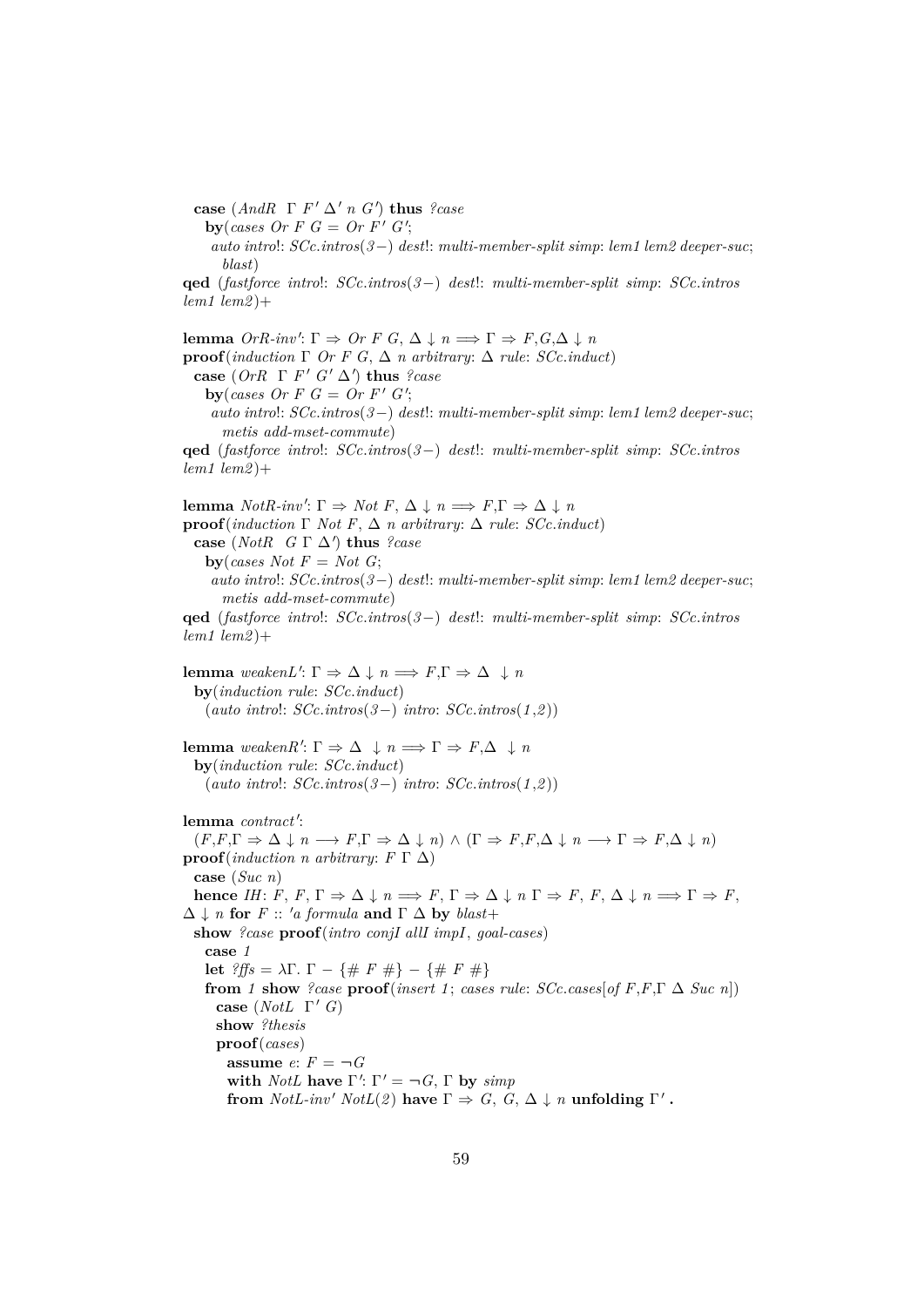**with**  $I H(2)$  have  $\Gamma \Rightarrow G, \Delta \downarrow n$ . **with** *SCc*.*NotL* **show** *?thesis* **unfolding** *e* **. next assume**  $e: F \neq \neg G$ **have** *?thesis* **using**  $NotL(2)$   $IH(1)$ [of F ?ffs  $\Gamma'$  G,  $\Delta$ ]  $SCc.NotL[of F, \Gamma' - \{\# F \ \#\}$ − {# *F* #} *G* ∆ *n*] **using** *e NotL*(*1* ) **by** (*metis* (*no-types*, *lifting*) *insert-DiffM lem2* ) **from** *e*  $NotL(1)$  **have**  $\Gamma: \Gamma = \neg G$ , *?ffs*  $\Gamma'$  **by** (*meson lem1*) **with**  $NotL(1)$  have  $\Gamma'$ : *F*,*F*,*?ffs*  $\Gamma' = \Gamma'$  by *simp* **show** *?thesis* **using**  $NotL(2)$  *IH*(*1*)[*of F ?ffs*  $\Gamma'$  *G*,  $\Delta$ ] *SCc.NotL*[*of F*, *?ffs*  $\Gamma'$  *G*  $\Delta$  *n*]  $\langle F, \Gamma \Rightarrow \Delta \downarrow$  *Suc n* $\rangle$  **by** *blast* **qed next case** (*AndL G H* Γ 0 ) **show** *?thesis* **proof** *cases* **assume** *e*: *F* = *And G H* with  $AndL(1)$  have  $\Gamma'$ :  $\Gamma' = And G H$ ,  $\Gamma$  by  $simp$ **have**  $G \wedge H$ ,  $G$ ,  $H$ ,  $\Gamma \Rightarrow \Delta \downarrow n$  **using**  $AndL(2)$  **unfolding**  $\Gamma'$  by  $auto$ **hence** *G*, *H*, *G*, *H*,  $\Gamma \Rightarrow \Delta \downarrow n$  **by**(*rule AndL-inv'*) **hence** *G*, *H*,  $\Gamma \Rightarrow \Delta \downarrow n$  **using** *IH*(*1*) **by** (*metis inL1' inL3'*) **thus**  $F, \Gamma \Rightarrow \Delta \downarrow \text{Suc } n$  **using**  $e \text{ } SCc.\text{AndL}$  by  $\text{simp}$ **next assume** *ne*:  $F \neq And \ G \ H$ **with**  $AndL(1)$  have  $\Gamma: \Gamma = And \ G \ H$ , *?ffs*  $\Gamma'$  by (*metis* (*no-types*, *lifting*) *diff-diff-add lem2* ) **have** *F*, *F*, *G*, *H*, *?ffs*  $\Gamma' \Rightarrow \Delta \downarrow n$  **using**  $AndL(2)$  **using**  $\Gamma$  *inL4'* lo*cal*.*AndL*(*1* ) **by** *auto* **hence** *G*, *H*, *F*,  $?ffs \Gamma' \Rightarrow \Delta \downarrow n$  **using** *IH*(*1*) *inL2* by *blast* **thus** *?thesis* **using** *SCc*.*AndL* **unfolding** Γ **using** *inL1* **by** *blast* **qed next case** (*OrL G* Γ <sup>0</sup> *H*) **show** *?thesis* **proof** *cases* **assume** *e*: *F* = *Or G H* with  $OrL(1)$  have  $\Gamma'$ :  $\Gamma' = Or \ G \ H, \Gamma$  by  $simp$ **have** *Or G H, G,*  $\Gamma \Rightarrow \Delta \downarrow n$  *Or G H, H,*  $\Gamma \Rightarrow \Delta \downarrow n$  **using**  $OrL(2,3)$ **unfolding** Γ' by *simp-all* **hence** *G*, *G*,  $\Gamma \Rightarrow \Delta \downarrow n$  *H*, *H*,  $\Gamma \Rightarrow \Delta \downarrow n$  **using** *OrL-inv'* by *blast*+ **hence** *G*,  $\Gamma \Rightarrow \Delta \downarrow n$  *H*,  $\Gamma \Rightarrow \Delta \downarrow n$  **using** *IH*(*1*) **by** *presburger*+ **thus**  $F, \Gamma \Rightarrow \Delta \downarrow \text{Suc } n$  **unfolding**  $e$  **using**  $SCc$ . OrL **by** blast **next assume** *ne*:  $F \neq Or \ G \ H$ **with**  $OrL(1)$  have  $\Gamma: \Gamma = Or \ G \ H, \ \frac{2}{5}$   $\Gamma'$  by (*metis* (*no-types, lifting*) *diff-diff-add lem2* ) **have** *F*, *F*, *G*, *?ffs*  $\Gamma' \Rightarrow \Delta \downarrow n$  *F*, *F*, *H*, *?ffs*  $\Gamma' \Rightarrow \Delta \downarrow n$  **using** *OrL*  $\Gamma$  by *auto* **hence** *G*, *F*,  $?$ *ffs*  $\Gamma' \Rightarrow \Delta \downarrow n$  *H*, *F*,  $?$ *ffs*  $\Gamma' \Rightarrow \Delta \downarrow n$  **using** *IH*(*1*) **by**(*metis*) *add-mset-commute*)+ **thus** *?thesis* **using** *SCc*.*OrL* **unfolding** Γ **by** *auto* **qed**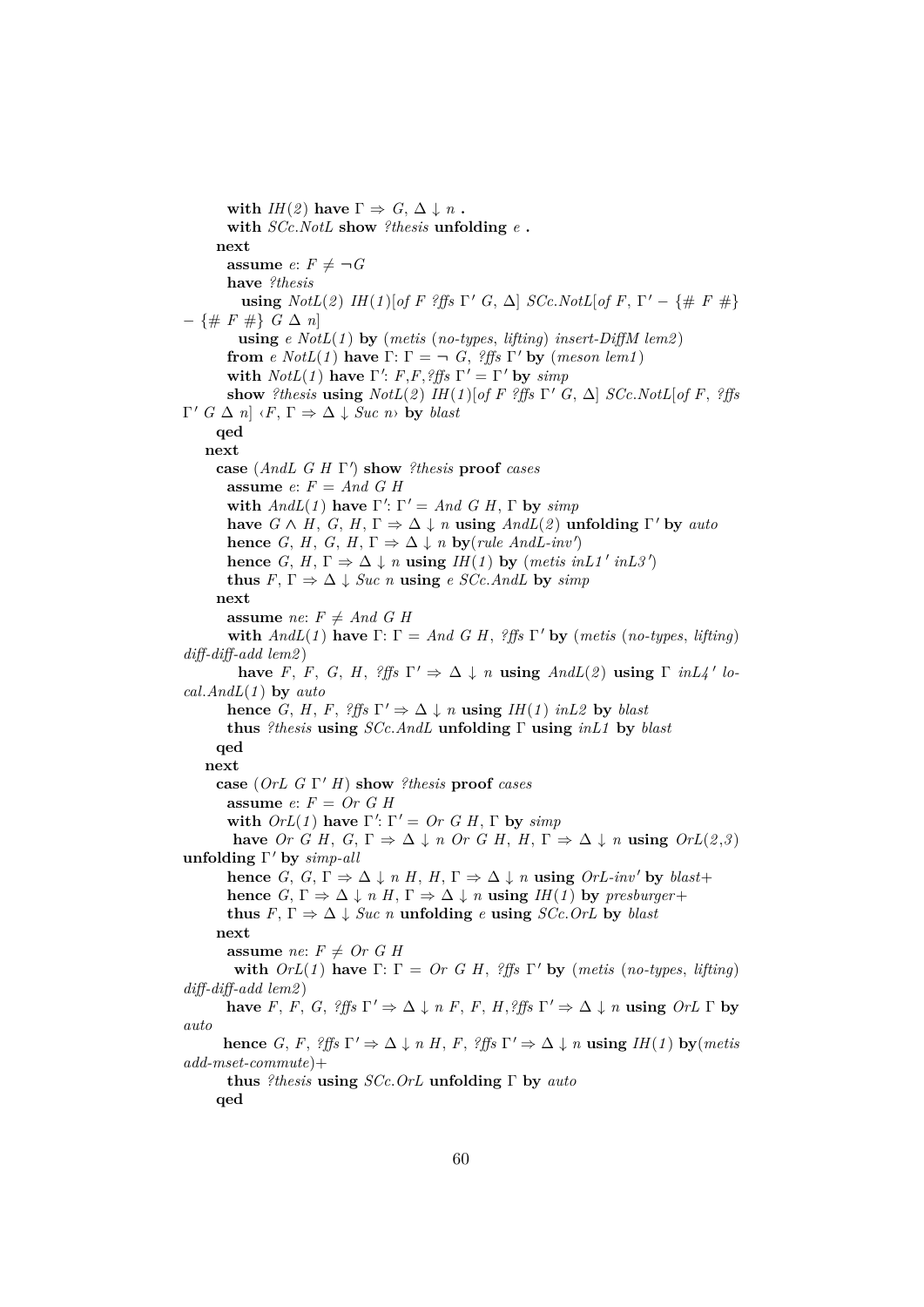#### **next**

**case** (*ImpL* Γ <sup>0</sup> *G H*) **show** *?thesis* **proof** *cases* **assume** *e*: *F* = *Imp G H* with  $ImpL(1)$  have  $\Gamma'$ :  $\Gamma' = Imp \ G \ H$ ,  $\Gamma$  by  $simp$ **have**  $H, \Gamma \Rightarrow \Delta \downarrow n \Gamma \Rightarrow G, \Delta \downarrow n$  **using** *IH ImpL-inv' ImpL*(*2,3*) **unfolding**  $\Gamma'$ **by** (*metis add-mset-commute*)+ **thus** *?thesis* **unfolding**  $e$  **using**  $SCc$ .*ImpL*[where  $'a = a$ ] by  $simp$ **next assume** *ne*:  $F \neq Imp \ G \ H$ **with**  $ImpL(1)$  have  $\Gamma: \Gamma = Imp \ G \ H$ , *?ffs*  $\Gamma'$  by (*metis* (*no-types*, *lifting*) *diff-diff-add lem2* ) **have** *F*, *F*,  $?ffs \Gamma' \Rightarrow G, \Delta \downarrow n$  *F*, *F*, *H*,  $?ffs \Gamma' \Rightarrow \Delta \downarrow n$  **using**  $ImpL \Gamma$ **by** *auto* **thus** *?thesis* **using** *SCc*.*ImpL IH* **unfolding** Γ **by** (*metis inL1* <sup>0</sup> ) **qed next case** *ImpR* **thus** *?thesis* **by** (*simp add*: *IH*(*1* ) *SCc*.*intros*(*10* ) *add-mset-commute*) **next** case (*NotR G*  $\Delta'$ ) thus *?thesis* **using** *IH*(*1*) by (*simp add: SCc.NotR add-mset-commute*) **qed** (*auto intro*: *IH SCc*.*intros*(*1* ,*2* ) *intro*!: *SCc*.*intros*(*3*−*10* )) **next case** *2* **let**  $?$ *ffs* =  $λΓ$ *.* Γ – {# *F* #} – {# *F* #} **have** *not-principal*[*dest*]:  $[$ *F*  $\neq$  *f G H*; *F*, *F*,  $\Delta$  = *f G H*,  $\Delta$ <sup></sup> $\parallel$   $\Rightarrow$   $\Delta$  = *f G H*,  $?$ *ffs*  $\Delta' \wedge$  *F*, *F*,  $?$ *ffs*  $\Delta'$  $= \Delta'$  for *f G H*  $\Delta'$  **proof**(*intro conjI*, *goal-cases*) **case** *2* **from** 2 **have**  $F \in \# \Delta'$  **by**(*blast dest: lem1* [*THEN iffD1*]) then obtain  $\Delta''$  where  $\Delta'$ :  $\Delta' = F$ , $\Delta''$  by (*metis insert-DiffM*) **with**  $2(2)$  **have**  $F, \Delta = f \times H, \Delta''$  **by**(*simp add: add-mset-commute*) **hence**  $F ∈ # ∆''$  **using**  $2(1)$  **by**(*blast dest: lem1*[*THEN iffD1*]) **then obtain**  $\Delta$ <sup>*'''*</sup> where  $\Delta$ '':  $\Delta$ <sup>''</sup> = *F*, $\Delta$ <sup>'''</sup> by (*metis insert-DiffM*) show *?case* **unfolding**  $\Delta'$   $\Delta''$  by *simp* **case** *1* **show** *?case* **using**  $1(2)$  **unfolding**  $\Delta' \Delta''$  **by**(*simp add: add-mset-commute*) **qed have** *principal*[*dest*]: *F*, *F*,  $\Delta = f$  *G H*,  $\Delta' \implies F = f$  *G H*  $\implies \Delta' = f$  *G H*.  $\Delta$  for *f G H*  $\Delta'$  by *simp* **from** 2 **show** ?case **proof**(*cases rule: SCc.cases*[*of*  $\Gamma$  *F*,*F*, $\Delta$  *Suc n*])  $\mathbf{case}$  (*ImpR G H*  $\Delta'$ ) thus *?thesis* **proof** *cases* **assume** *e*[*simp*]: *F* = *Imp G H* with  $ImpR(1)$  have  $\Delta$ '[simp]:  $\Delta' = Imp \ G \ H, \ \Delta$  by  $simp$ **have**  $G, \Gamma \Rightarrow \text{Imp } G \text{ } H, \text{ } H, \Delta \downarrow \text{ } n \text{ using } \text{ImpR}(2) \text{ by } \text{simp}$ **hence** *G*, *G*,  $\Gamma \Rightarrow H$ , *H*,  $\Delta \downarrow n$  **by**(*rule ImpR-inv'*) **hence** *G*,  $\Gamma \Rightarrow H$ ,  $\Delta \downarrow n$  **using** *IH* **by** *fast* **thus**  $\Gamma \Rightarrow F$ ,  $\Delta \downarrow$  *Suc n* **using** *SCc.ImpR* by *simp* **next assume**  $a: F \neq Imp \ G \ H$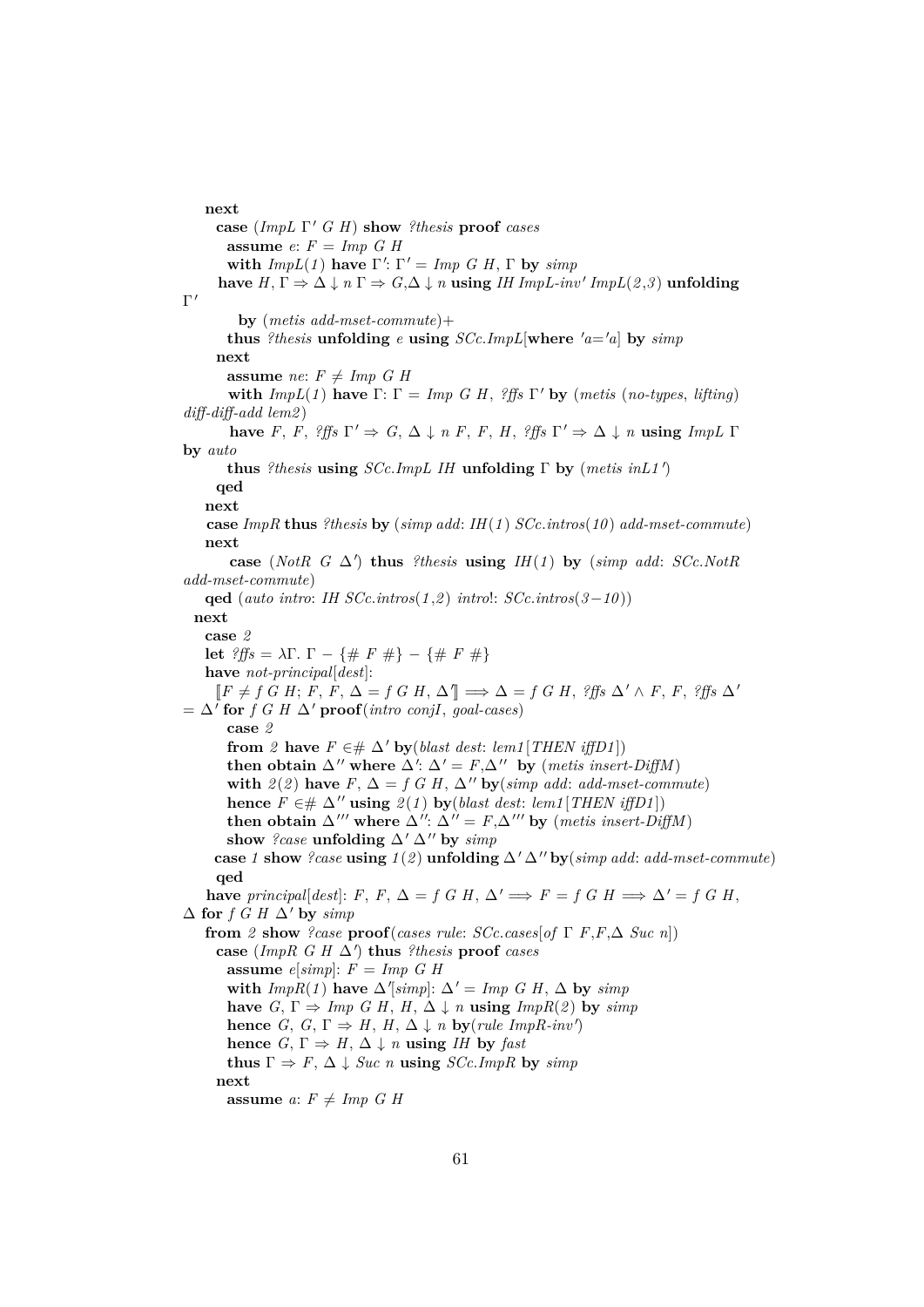**with**  $ImpR(1)$  have  $\Delta$ :  $\Delta = Imp \; G \; H$ , *?ffs*  $\Delta'$  by (*metis* (*no-types*, *lifting*) *diff-diff-add lem2* ) **have**  $G, \Gamma \Rightarrow F, F, H,$  *?ffs*  $\Delta' \downarrow n$  **using**  $ImpR \Delta$  **by** *fastforce* **thus** *?thesis* **using**  $SCc$ *.ImpR IH* **unfolding**  $\Delta$  **by** (*metis inR1'*) **qed next case** (*AndR*  $G \Delta' H$ ) **thus** *?thesis* **proof**(*cases*  $F = And G H$ ) **case** *True* **thus** *?thesis* **using** *AndR* **by**(*auto intro*!: *SCc*.*intros*(*3*−) *dest*!:  $And R \text{-}inv'$  *intro*: *IH*) **next case** *False* **hence**  $e: \Delta = And \ G \ H$ , *?ffs*  $\Delta'$  **using**  $AndR(1)$  **using**  $diff\text{-}diff\text{-}add \ lem2$ **by** *blast* **hence**  $G \wedge H$ ,  $F$ ,  $F$ ,  $^2$ ffs  $\Delta' = G \wedge H$ ,  $\Delta'$  **using**  $AndR(1)$  by  $\text{simp}$ **hence**  $\Gamma \Rightarrow F, F, G,$  *?ffs*  $\Delta' \downarrow n \Gamma \Rightarrow F, F, H,$  *?ffs*  $\Delta' \downarrow n$  **using**  $And R(2,3)$ **using** *add-left-imp-eq inR2* **by** *fastforce*+ **hence**  $\Gamma \Rightarrow G, F, ?\text{ffs } \Delta' \downarrow n \Gamma \Rightarrow H, F, ?\text{ffs } \Delta' \downarrow n \text{ using } IH(2)$  by *blast*+ **thus** *?thesis* **unfolding**  $e$  **by**( $\text{intro } SCc$ .*AndR*[*THEN inR1'*]) **qed next**  $\cos\left(\text{OrR } G \text{ } H \Delta'\right)$  thus *?thesis* proof *cases* **assume** *a*: *F* = *Or G H* **hence**  $\Delta'$ :  $\Delta' = G \vee H$ ,  $\Delta$  **using**  $OrR(1)$  **by**(*intro principal*) **hence**  $\Gamma \Rightarrow G, H, G, H, \Delta \downarrow n$  **using**  $\text{inR3}^{\dagger}$  [THEN OrR-inv<sup>1</sup>] OrR(2) by *auto* **hence**  $\Gamma \Rightarrow H$ ,  $G$ ,  $\Delta \downarrow n$  **using**  $IH(\mathcal{Q})[of \Gamma \cap G]$   $H$ ,  $H$ ,  $\Delta$ ]  $IH(\mathcal{Q})[of \Gamma \cap H]$   $G$ ,  $\Delta$ ] **unfolding**  $add\text{-}ac(3)[of \{\#H\# \} \{\#G\# \}]\$  **using**  $inR2$  **by**  $blast$ **hence**  $\Gamma \Rightarrow G, H, \Delta \downarrow n$  **by**(*elim SC-swap-applies*) **thus** *?thesis* **unfolding** *a* **by** (*simp add*: *SCc*.*OrR*) **next assume** *a*:  $F \neq Or$  *G H* **with** not-principal **have**  $np: \Delta = G \vee H$ ,  $?$ ffs  $\Delta' \wedge F$ ,  $F$ ,  $?$ ffs  $\Delta' = \Delta'$  **using** *OrR*(*1* ) **. with**  $OrR(2)$  have  $\Gamma \Rightarrow G$ , *H*, *F*,  $?$ *ffs*  $\Delta' \downarrow n$  **using** *IH*(*2*) by (*metis inR2'*  $inR4$ <sup>'</sup>) **hence**  $\Gamma \Rightarrow F$ ,  $G \vee H$ ,  $?$  *ffs*  $\Delta' \downarrow$  *Suc n* **by**(*intro SCc.OrR*[*THEN inR1'*]) **thus** *?thesis* **using** *np* **by** *simp* **qed next case** (*NotR*  $G \Delta'$ ) **thus** *?thesis* **proof**(*cases*  $F = Not G$ ) **case** *True* **with** *principal*  $NotR(1)$  **have**  $\Delta' = \neg G, \Delta$ . with  $NotR\text{-}inv'$   $NotR(2)$  have *G*, *G*,  $\Gamma \Rightarrow \Delta \downarrow n$  by *blast* **with**  $I H(I)$  have  $G, \Gamma \Rightarrow \Delta \downarrow n$ . **thus**  $\Gamma \Rightarrow F$ ,  $\Delta \downarrow$  *Suc n* **unfolding** *True* **by**(*intro SCc.NotR*) **next case** *False* with *not-principal* have  $np: \Delta = \neg G, \Delta' - (F, \{ \#F \# \}) \wedge F, F, \Delta' -$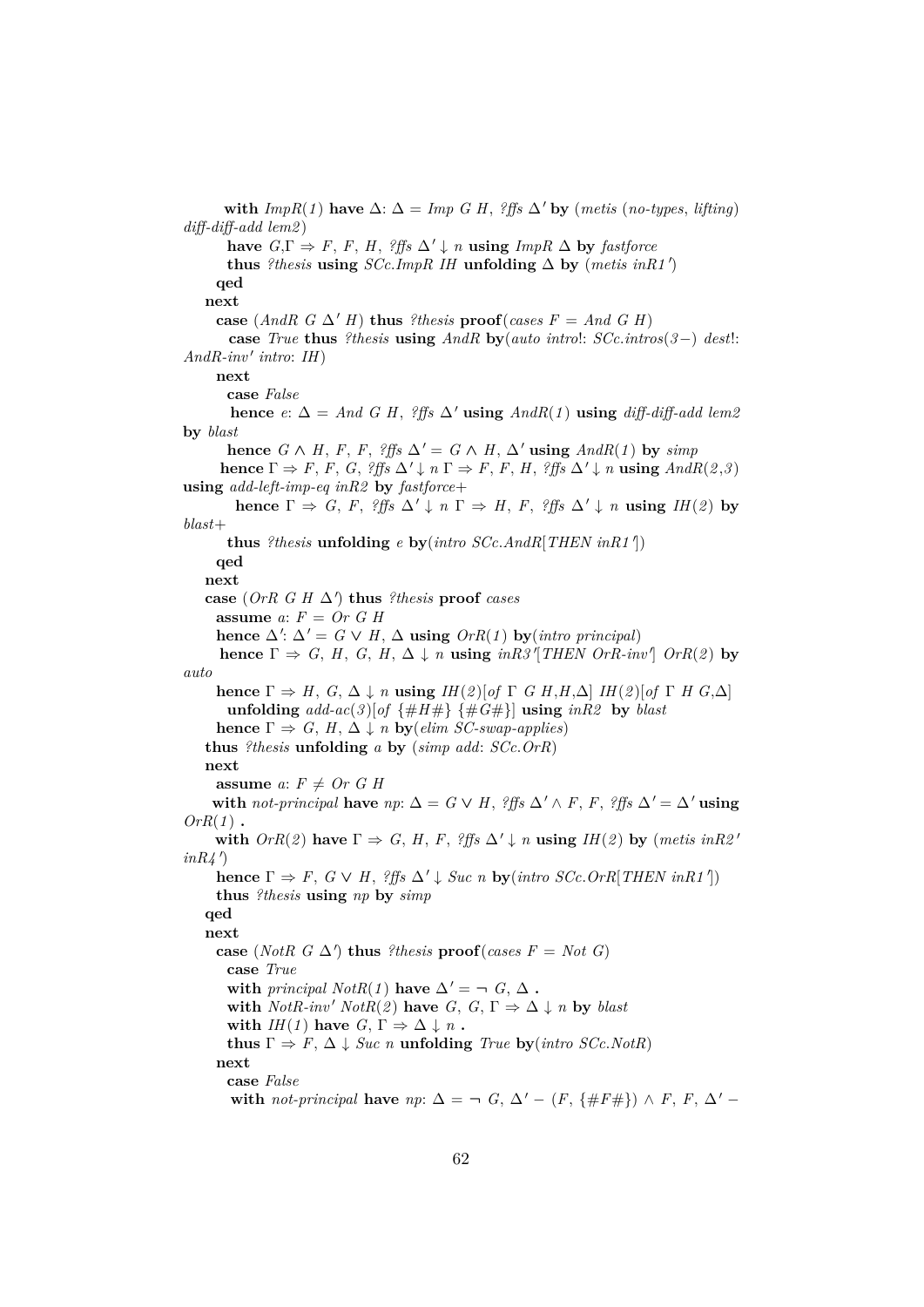$(F, \{\#F\# \}) = \Delta'$  using  $NotR(1)$  by *auto* **hence** *G*,  $\Gamma \Rightarrow F$ , *F*, *?ffs*  $\Delta' \downarrow n$  **using**  $NotR(2)$  **by** *simp* **hence** *G*,  $\Gamma \Rightarrow F$ , *?ffs*  $\Delta' \downarrow n$  **by**(*elim IH*(*2*)) **thus** *?thesis* **using** *np SCc*.*NotR inR1* **by** *auto* **qed next case** *BotL* **thus** *?thesis* **by**(*elim SCc*.*BotL*) **next case** (*Ax k*) **thus** *?thesis* **by**(*intro SCc*.*Ax*[**where** *k*=*k*]) *simp-all* **next case** *NotL* **thus** *?thesis* **by** (*simp add*: *SCc*.*NotL Suc*.*IH add-mset-commute*) **next case** *AndL* **thus** *?thesis* **using** *SCc*.*AndL Suc*.*IH* **by** *blast* **next case** *OrL* **thus** *?thesis* **using** *SCc*.*OrL Suc*.*IH* **by** *blast* **next case** *ImpL* **thus** *?thesis* **by** (*metis SCc*.*ImpL Suc*.*IH add-mset-commute*) **qed qed qed** *blast*

```
lemma Cut\text{-}Atom\text{-}depth: Atom\; k, \Gamma \Rightarrow \Delta \downarrow n \Longrightarrow \Gamma \Rightarrow Atom\; k, \Delta \downarrow m \Longrightarrow \Gamma \Rightarrow \Delta\downarrow n + mproof(induction Atom k,Γ ∆ n arbitrary: Γ m rule: SCc.induct)
  case (BotL ∆)
  hence \bot \in \# \Gamma by \text{simp}thus ?case using SCc.BotL by auto
next
  case (Ax \mid \Delta)show ?case proof cases
    assume l = kwith \langleAtom l ∈# \Delta\rangle obtain \Delta' where \Delta = Atom k, \Delta' by (meson multi-member-split)
    with \langle \Gamma \Rightarrow \text{Atom } k, \Delta \downarrow m \rangle have \Gamma \Rightarrow \Delta \downarrow m using contract' by blast
    thus ?thesis by (metis add.commute deeper)
  next
    assume l \neq kwith \langle Atom l ∈# Atom k, \Gamma have Atom l ∈# \Gamma by simp
    with \langle A \text{tom } l \in \# \Delta \rangle show ?thesis using SCc.Ax[of l] by simp
  qed
next
  case (NotL Γ F ∆)
   obtain Γ' where Γ: Γ = Not F, Γ' by (meson NotL.hyps(3) add-eq-conv-ex
formula.simps(9 ))
  show ?case unfolding Γ
    apply(unfold plus-nat.add-Suc)
    apply(intro SCc.NotL)
    apply(intro NotL.hyps )
    subgoal using NotL Γ by (simp add: lem2 )
```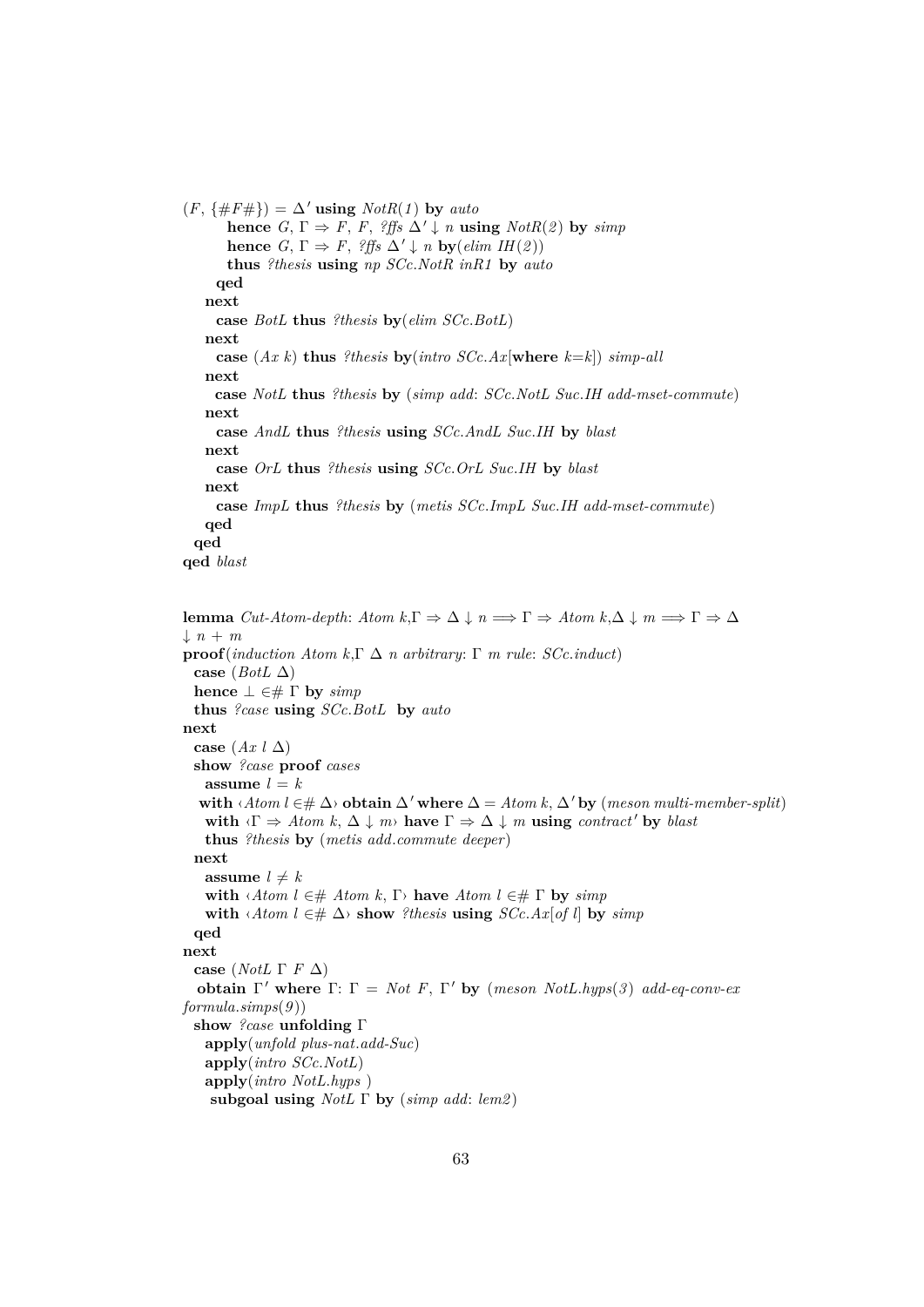```
subgoal using Γ NotL.prems NotL-inv' by blast
 done
next
 case (NotR F ∆)
  then show ?case by(auto intro!: SCc.NotR dest!: NotR-inv 0
)
next
 case (AndL F G Γ ∆)
  obtain \Gamma' where \Gamma: \Gamma = And F G, \Gamma' by (metis AndL.hyps(3) add-eq-conv-diff
formula.distinct(5 ))
 show ?case unfolding Γ
   apply(unfold plus-nat.add-Suc)
   apply(intro SCc.AndL)
   apply(intro AndL.hyps )
    subgoal using AndL Γ by (simp add: lem2 )
   subgoal using Γ AndL.prems AndL-inv' by blast
  done
next
 case (AndR F \Delta G)
 then show ?case
   using And R\text{-}inv' SCc. And R by (metis add-Suc in R1')next
  case (OrL F \Gamma' \Delta n G)obtain \Gamma'' where \Gamma: \Gamma = \text{Or } F G, \Gamma'' by (meson OrL.hyps(5) add-eq-conv-ex
formula.simps(13 ))
  have ihm: F, \Gamma' = Atom \, k, \, F, \, \Gamma'' \, G, \, \Gamma' = Atom \, k, \, G, \, \Gamma'' using OrL \, \Gamma by
(simp-all add: lem2 )
 show ?case unfolding Γ
   apply(unfold plus-nat.add-Suc)
   apply(intro SCc.OrL OrL.hyps(2 )[OF ihm(1 )] OrL.hyps(4 )[OF ihm(2 )])
    subgoal using Γ OrL.prems OrL-inv' by blast
   subgoal using Γ OrL.prems OrL-inv' by blast
  done
next
 case (OrR F G ∆)
  then show ?case \mathbf{by}(auto\;intro!:\; SCc.\;intro(3-) \; dest!:\; OrR\text{-}inv')next
  case (ImpL \Gamma' F \Delta n G)
  obtain Γ'' where Γ: Γ = Imp F G, Γ'' by (metis ImpL.hyps(5) add-eq-conv-ex
formula.simps)
 show ?case unfolding Γ
   apply(unfold plus-nat.add-Suc)
   \mathbf{apply}(\textit{intro SCc.} \textit{Impl} \textit{ImpL.} \textit{hyps}(2) \textit{ImpL.} \textit{hyps}(4))subgoal using ImpL Γ by (simp add: lem2 )
     subgoal using Γ ImpL.prems by(auto dest!: ImpL-inv 0
)
    subgoal using ImpL Γ by (simp add: lem2 )
   subgoal using Γ ImpL.prems ImpL-inv 0 by blast
  done
next
 case (ImpR F G ∆)
```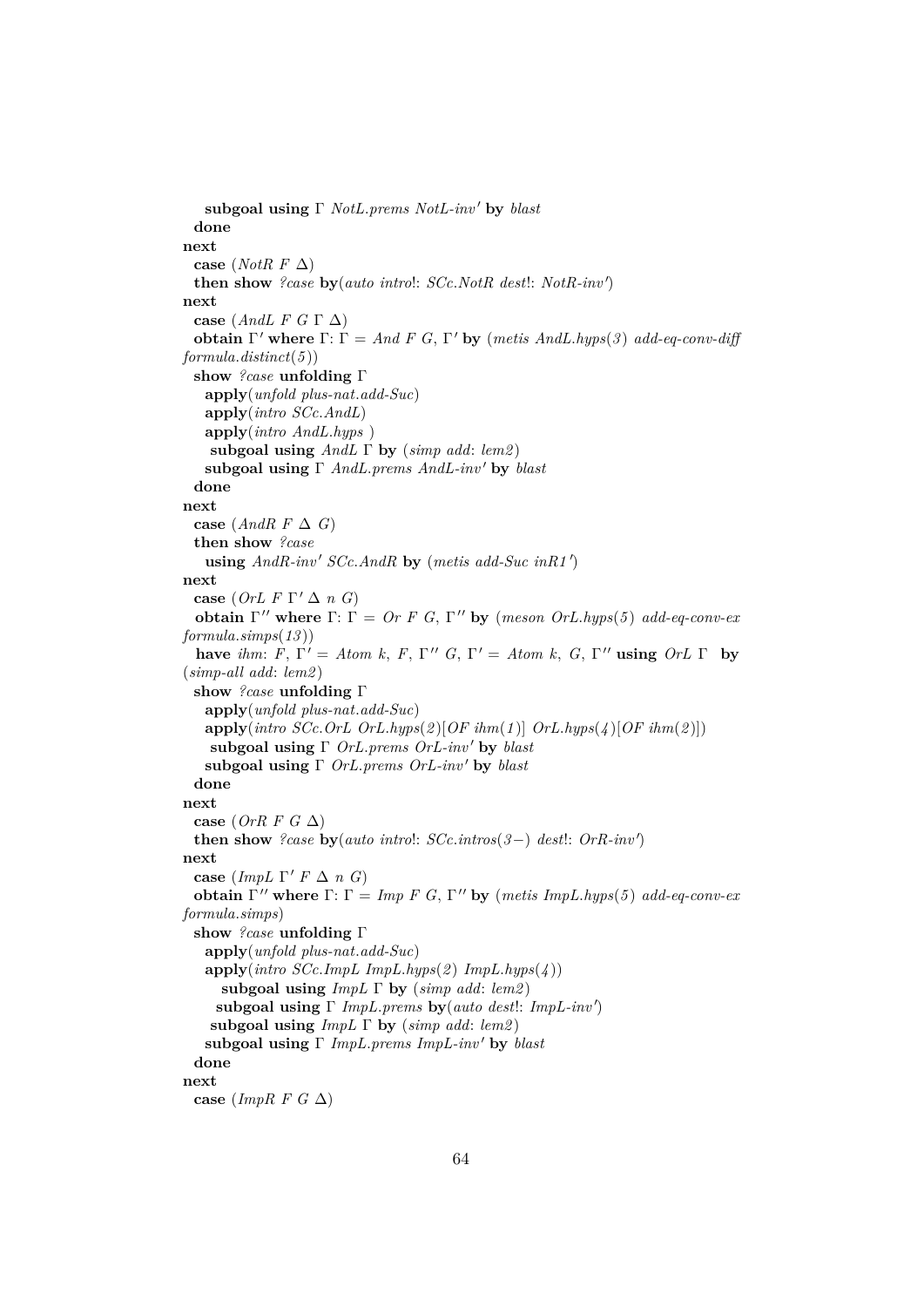**then show** *?case* by (*auto dest!: ImpR-inv' introl:*  $SCc$ *.<i>ImpR*) **qed primrec** *cut-bound* ::  $nat \Rightarrow nat \Rightarrow 'a$  *formula*  $\Rightarrow nat$  **where**  $cut$ -bound n m  $(Atom -) = m + n$  $cut$ -bound n m Bot = n |  $cut$ -bound n m (*Not F*) =  $cut$ -bound m n F |  $cut$ -bound n m  $(And F G) = cut$ -bound n  $cut$ -bound n m F)  $G \mid$  $cut$ -bound n m  $(Or F G) = cut$ -bound  $(cut$ -bound n m F) m G  $cut$ -bound n m (Imp F G) =  $cut$ -bound ( $cut$ -bound m n F) m G **theorem** *cut-bound*:  $\Gamma \Rightarrow F, \Delta \downarrow n \Longrightarrow F, \Gamma \Rightarrow \Delta \downarrow m \Longrightarrow \Gamma \Rightarrow \Delta \downarrow cut$ -bound n *m F* **proof**(*induction F arbitrary*: Γ  $\Delta$  *n m*) **case** (*Atom k*) **thus** *?case* **using** *Cut-Atom-depth* **by** *simp fast* **next case** *Bot* **thus** *?case* **using** *Bot-delR*<sup>0</sup> **by** *fastforce* **next case** Not from Not.prems show ?case by(auto dest!: NotL-inv' NotR-inv' introl: *Not*.*IH elim*!: *weakenL*) **next case** (*And F G*) **from** *And*.*prems* **show** *?case* **by**(*auto dest*!: *AndL-inv*' *AndR-inv*'  $introl: And.HI$  *elim!: weakenR' weakenL'* **next case** (*Or F G*) **from** *Or*.*prems* **show** *?case* **by**(*auto dest*: *OrL-inv* <sup>0</sup> *OrR-inv* <sup>0</sup>  $introl: Or.IH elim!: weakenR' weakenL'$ **next case** (*Imp F G*) **from**  $ImpR\text{-}inv' \leq \Gamma \Rightarrow F \to G, \Delta \downarrow n$  **have**  $R: F, \Gamma \Rightarrow G, \Delta \downarrow n$  by *blast* **from**  $ImpL\textrm{-}inv' \langle F \to G, \Gamma \Rightarrow \Delta \downarrow m \rangle$  have  $L: \Gamma \Rightarrow F, \Delta \downarrow m \langle G, \Gamma \Rightarrow \Delta \downarrow m \rangle$ **by** *blast*+ **from**  $L(1)$  **have**  $\Gamma \Rightarrow F$ ,  $G$ ,  $\Delta \downarrow m$  **using** *weakenR'* by *blast* **from**  $\text{Imp.}\text{IH}(1)[\text{OF this }R]$  **have**  $\Gamma \Rightarrow G, \Delta \downarrow \text{cut-bound }m \text{ }n \text{ }F$ . **from**  $Imp.H(\mathcal{L})[OF \, this \, L(\mathcal{L})]$  **have**  $\Gamma \Rightarrow \Delta \downarrow cut\, bound \, (cut\, bound \, m \, n \, F) \, m$ *G* **. thus**  $\Gamma \Rightarrow \Delta \downarrow cut$ -bound n m ( $F \rightarrow G$ ) by *simp* **qed context begin private primrec**  $cut$ -bound'::  $nat \Rightarrow 'a$  formula  $\Rightarrow nat$  where  $cut$ -bound' *n* (*Atom -*) =  $2*n$  $cut$ -bound' *n*  $Bot = n$  |  $cut$ -bound' *n* (*Not F*) =  $cut$ -bound' *n F* |  $cut$ -bound' *n* (And F G) =  $cut$ -bound' ( $cut$ -bound' *n* F) G  $cut$ -bound' *n* (Or F G) = cut-bound' (cut-bound' *n* F) G  $cut$ -bound' *n* (Imp F G) =  $cut$ -bound' ( $cut$ -bound' *n* F) *G* 

**private lemma** cut-bound'-mono:  $a \leq b \implies cut\text{-}bound'$  a  $F \leq cut\text{-}bound'$  b F **by**(*induction F arbitrary*: *a b*; *simp*)

**private lemma** *cut-bound-mono:*  $a \leq c \implies b \leq d \implies cut\text{-}bound\ a\ b\ F \leq$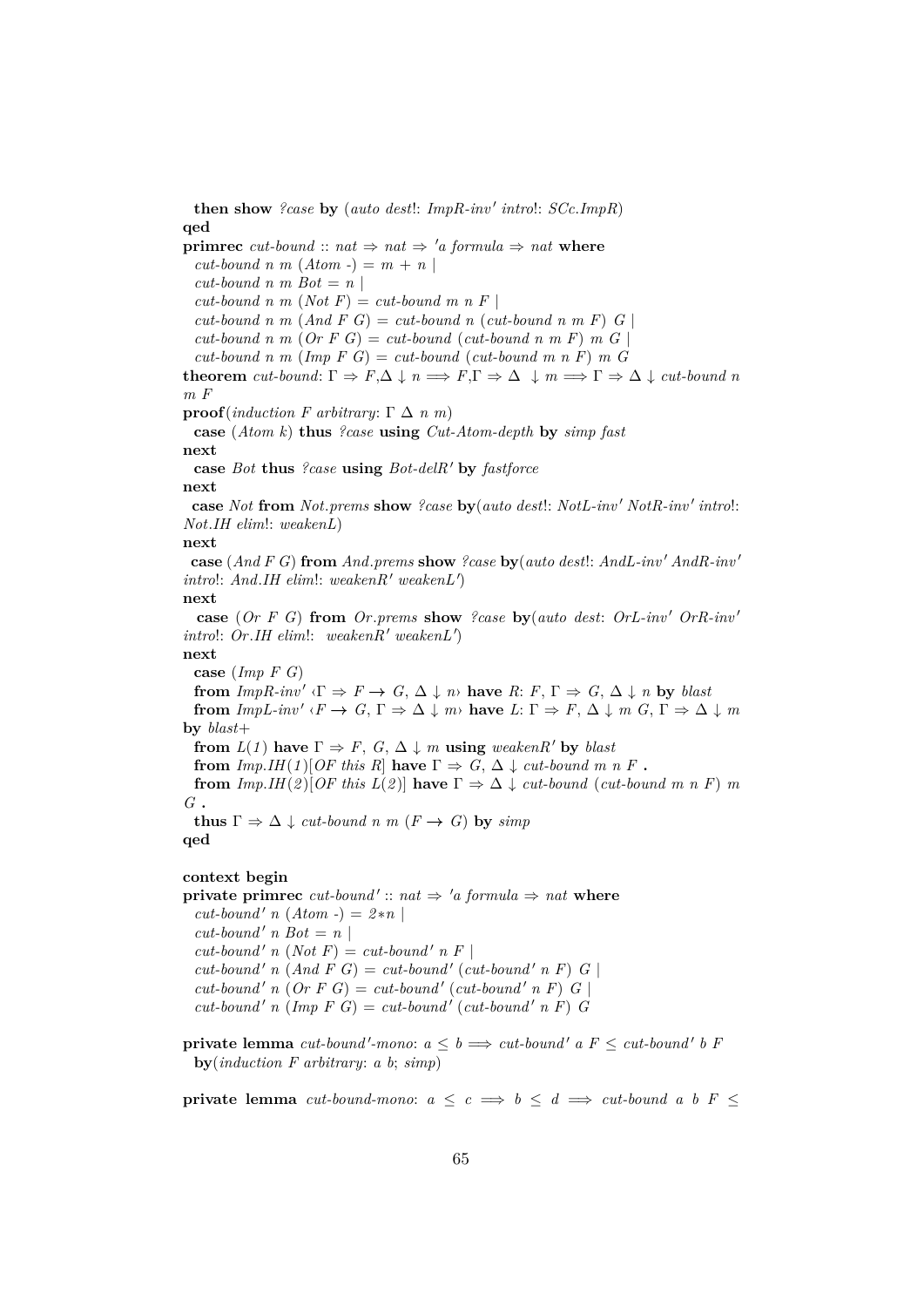*cut-bound c d F* **by**(*induction F arbitrary*: *a b c d*; *simp*) **private lemma** *cut-bound-max*: *max n* (*cut-bound'* (*max n m*)  $F$ ) = *cut-bound'* (*max n m*) *F* **by**(*induction F arbitrary*: *n m*; *simp*; *metis*) **private lemma**  $cut$ -bound-max': max n ( $cut$ -bound' n F) =  $cut$ -bound' n F **by**(*induction F arbitrary*: *n* ; *simp*; *metis max*.*assoc*) **private lemma**  $cut$ -bound-':  $cut$ -bound n m  $F \leq cut$ -bound' (max n m)  $F$ **proof**(*induction F arbitrary*: *n m*) **case** (*Not F*) **then show** *?case* **by** *simp* (*metis max*.*commute*) **next case** (*And F1 F2* ) **from**  $And.HH(1)$  have 1: *cut-bound n (cut-bound n m F1)*  $F2 \leq cut$ *-bound n*  $(cut-bound' (max n m) F1) F2$ **by**(*rule cut-bound-mono*[*OF order*.*refl*]) **also from**  $And.HH(2)$  **have**  $\ldots \leq cut-bound'$  (*max n* (*cut-bound'* (*max n m*) *F1* )) *F2* **by** *simp* **also have** ... = *cut-bound'* (*cut-bound'* (*max n m*)  $F1$ )  $F2$  by (*simp add: cut-bound-max*) **finally show** *?case* **by** *simp* **next case** (*Or F1 F2* ) **from**  $Or.HI(1)$  **have** 1: *cut-bound* (*cut-bound n m F1*)  $m F2 < cut$  *cut-bound*  $(cut-bound' (max n m) F1) m F2$ **by**(*rule cut-bound-mono*[*OF - order*.*refl*]) **also from**  $Or. IH(2)[of cut-bound' (max n m) F1]$  **have**  $\ldots \leq cut-bound' (max$  $(cut-bound' (max n m) F1) m) F2$  by  $simp$ **also have** ... = *cut-bound'* (*cut-bound'* (*max n m*)  $F1$ )  $F2$  by (*simp add: cut-bound-max max*.*commute*) **finally show** *?case* **by** *simp* **next case** (*Imp F1 F2* ) **from**  $Imp.H(1)$  **have** 1: *cut-bound* (*cut-bound m n F1*)  $m$   $F2$  < *cut-bound*  $(cut-bound' (max m n) F1) m F2$ **by**(*rule cut-bound-mono*[*OF - order*.*refl*]) **also from**  $Imp.HH(2) [of cut-bound' (max m n) F1]$  **have**  $\ldots \leq cut-bound' (max$  $(cut-bound' (max m n) F1) m) F2$  by  $simp$ also have  $\dots = cut$ -bound' (*cut-bound'* (*max n m*)  $F1$ )  $F2$  by (*simp add*: *cut-bound-max max*.*commute*) **finally show** *?case* **by** *simp* **qed** *simp-all* **primrec** *depth* ::  $'a$  *formula*  $\Rightarrow$  *nat* **where**  $depth (Atom -) = 0$  $depth Bot = 0$  $depth (Not F) = Succ (depth F)$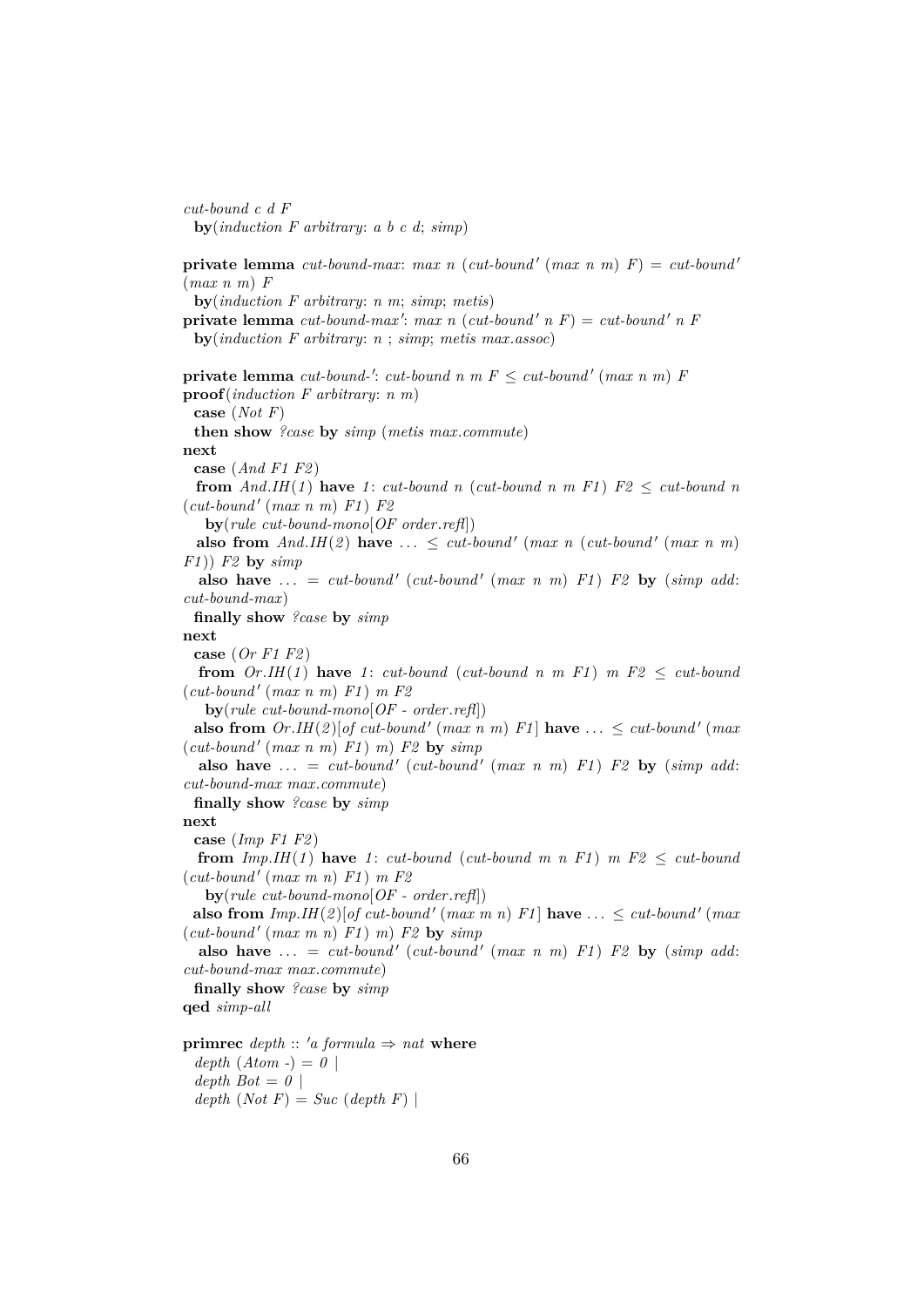$depth (And F G) = Succ (max (depth F) (depth G))$  $depth (Or F G) = Succ (max (depth F) (depth G))$  $depth (Imp F G) = Succ (max (depth F) (depth G))$ 

# **private primrec** *cbnd* **where**

 $cbnd k \theta = 2*k$  $\int$ *cbnd*  $k$  (*Suc n*) = *cbnd* (*cbnd*  $k$  *n*) *n* 

```
private lemma cbnd-grow: (k :: nat) ≤ cbnd k d
 by(induction d arbitrary: k; simp) (insert le-trans, blast)
```
**private lemma**  $cbnd-mono$ : **assumes**  $b \leq d$  **shows**  $cbnd$  ( $a::nat$ )  $b \leq cbnd$   $a$   $d$ **proof** −

**have** *cbnd* (*a*:*nat*)  $b \leq \text{chnd } a (b + d)$  **for** *b d* **by**(*induction d arbitrary*: *a b*; *simp*) (*insert le-trans cbnd-grow*, *blast*) **thus** *?thesis* **using** *assms* **using** *le-Suc-ex* **by** *blast*

## **qed**

**private lemma** *cut-bound'-cbnd*: *cut-bound'*  $n \in \mathbb{F}$  *cond*  $n$  (*depth*  $F$ ) **proof**(*induction F arbitrary*: *n*) **next case** (*Not F*) **then show** *?case* **using** *cbnd-grow dual-order*.*trans* **by** *fastforce* **next case** (*And F1 F2* ) **let**  $\ell$ <sup>*md*</sup> = *max* (*depth F1*) (*depth F2*) have  $cut$ -bound'  $cut$ -bound'  $n \nF1$   $F2 \leq cut$ -bound'  $(\text{chnd } n \text{ (depth } F1))$   $F2$  by  $(simp \ add: And.H(1) \ cut-bound'-mono)$ **also have**  $... \leq cut\text{-}bound'$  (*cbnd n ?md*)  $F2$  by (*simp add: cbnd-mono cut-bound'-mono*) **also have** ...  $\leq$  *cbnd* (*cbnd n ?md*) (*depth F2*) **using** *And*.*IH*(*2*) **by** *blast* **also have**  $... \leq chnd$  (*cbnd n ?md*) *?md* **by** (*simp add: cbnd-mono*) **finally show** *?case* **by** *simp* **next case** (*Imp F1 F2* ) **case** (*Or F1 F2* ) analogous **qed** *simp-all*

**value** *map* (*cbnd* (*0* ::*int*)) [*0* ,*1* ,*2* ,*3* ,*4* ] **value** *map* (*cbnd* (*1* ::*int*)) [*0* ,*1* ,*2* ,*3* ,*4* ] **value** *map* (*cbnd* (*2* ::*int*)) [*0* ,*1* ,*2* ,*3* ,*4* ] **value** *map* (*cbnd* (*3* ::*int*)) [*0* ,*1* ,*2* ,*3* ,*4* ] **value**  $[nbe]$   $map (int \circ (\lambda n. n \ div \beta) \circ cut-bound \beta \beta \circ (\lambda n. ((\lambda F. And F F) \sim$ *n*) (*Atom 0* ))) [*0* ,*1* ,*2* ,*3* ,*4* ,*5* ,*6* ,*7* ] **value**  $[nbe]$  *map* (*int*  $\circ (\lambda n. n \text{ div } 3) \circ \text{ cut-bound'} 3 \circ (\lambda n. ((\lambda F. And F F) \sim n))$  $(Atom 0))$   $[0,1,2,3,4]$ 

**value**  $[nbe]$   $map (int \circ (\lambda n. n \ div \beta) \circ cut-bound \beta \beta \circ (\lambda n. ((\lambda F. Imp (Or F F)))$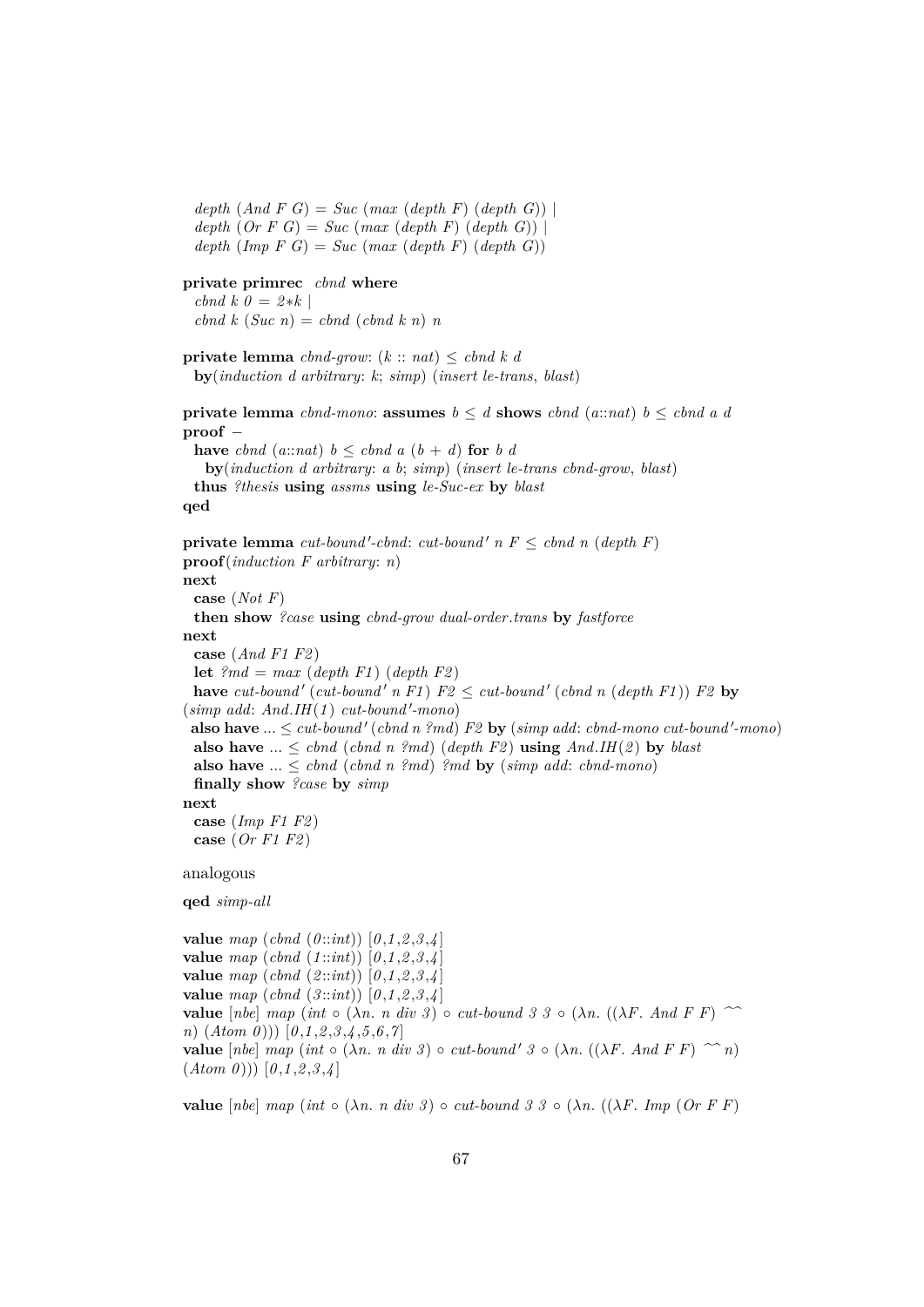$(And \ F \ F)) \nightharpoonup n) \ (Atom \ 0))$   $[0,1,2]$ **value**  $[nbe]$   $map (int \circ (\lambda n. n \ div \beta) \circ cut-bound' \beta \circ (\lambda n. ((\lambda F. Imp (Or F F))$  $(And \ F \ F))$   $\sim n)$   $(Atom \ 0)$ ))  $[0,1,2]$ **value**  $[nbe]$  ( $\lambda F$ . *And* (*Or F F*) (*Or F F*))  $\sim 2$ **lemma**  $n + ((n + m) * 2)$   $\hat{ }$  (*size F* − *Suc 0*) +  $(n + (n + m + (n + m) * 2)$   $\hat{c}$  (*size F* − *Suc 0*)))  $* 2$   $\hat{c}$  (*size G* − *Suc 0*)) ≤ (*n* + (*m* :: *nat*)) ∗ *2 ^* (*size F* + *size G*) **oops lemma** *cut-bound*  $(n:: nat)$  *m*  $F \leq (n + m) * (2 \cap (size F - 1) + 1)$ **proof**(*induction F arbitrary*: *n m*) **next case** (*Not F*) **show** *?case* **unfolding** *cut-bound*.*simps* **by**(*rule le-trans*[*OF Not*]) (*simp add*: *add*.*commute*) **next have**  $1 \leq size F$  **for**  $F :: 'a$  formula **by**(*cases F*; *simp*) **case** (*And F G*) **from**  $And(2)$  **have**  $cut$ -bound n ( $cut$ -bound n m F)  $G \leq (n + (cut$ -bound n m  $(F)$ ) \* (2 ^ (*size G* - 1) + 1) **by** *simp* **also from**  $And(1)$  have  $\ldots \leq (n + (n + m) * (2 \text{ }^{\circ} (size F - 1) + 1)) * (2 \text{ }^{\circ}$  $(size G - 1) + 1)$ **by** (*meson add-le-cancel-left mult-le-mono1* ) **also have** ... <  $(n + m) * (2 \cap (size (F \land G) - 1) + 1)$ **apply** *simp* **oops**

**private lemma** *cbnd-comm*: *cbnd*  $(l * k::nat)$   $n = l * cbnd$   $(k::nat)$  *n* **by**(*induction n arbitrary*: *k*; *simp*)

**private lemma** *cbnd-closed*: *cbnd* ( $k::nat$ )  $n = k * 2$  ^ ( $2 \nmid n$ ) **by**(*induction n arbitrary*: *k*;*simp add*: *semiring-normalization-rules*(*26* ))

 ${\bf th}{\bf e}{\bf o}{\bf r}{\bf e}{\bf m}$   $cut'$ :  ${\bf assumes}$   $\Gamma \Rightarrow F, \Delta \downarrow n$   $F, \Gamma \Rightarrow \Delta \downarrow n$   ${\bf shows}$   $\Gamma \Rightarrow \Delta \downarrow n * 2$  ^ (2  $\hat{\phantom{a}}$  depth F) **proof** − **from** *cut-bound*[*OF assms*] **have**  $c: \Gamma \Rightarrow \Delta \downarrow cut$ -bound n n F. **have** *d*: *cut-bound n n*  $F \leq max n n * 2$   $\hat{p}$  (2  $\hat{p}$  depth F)  $using cut-bound-' cut-bound'-chnd$   $chnd-closed$  by (metis order-trans) **show** *?thesis* **using** *c d le-Suc-ex deeper* **unfolding** *max*.*idem* **by** *metis* **qed end**

**end**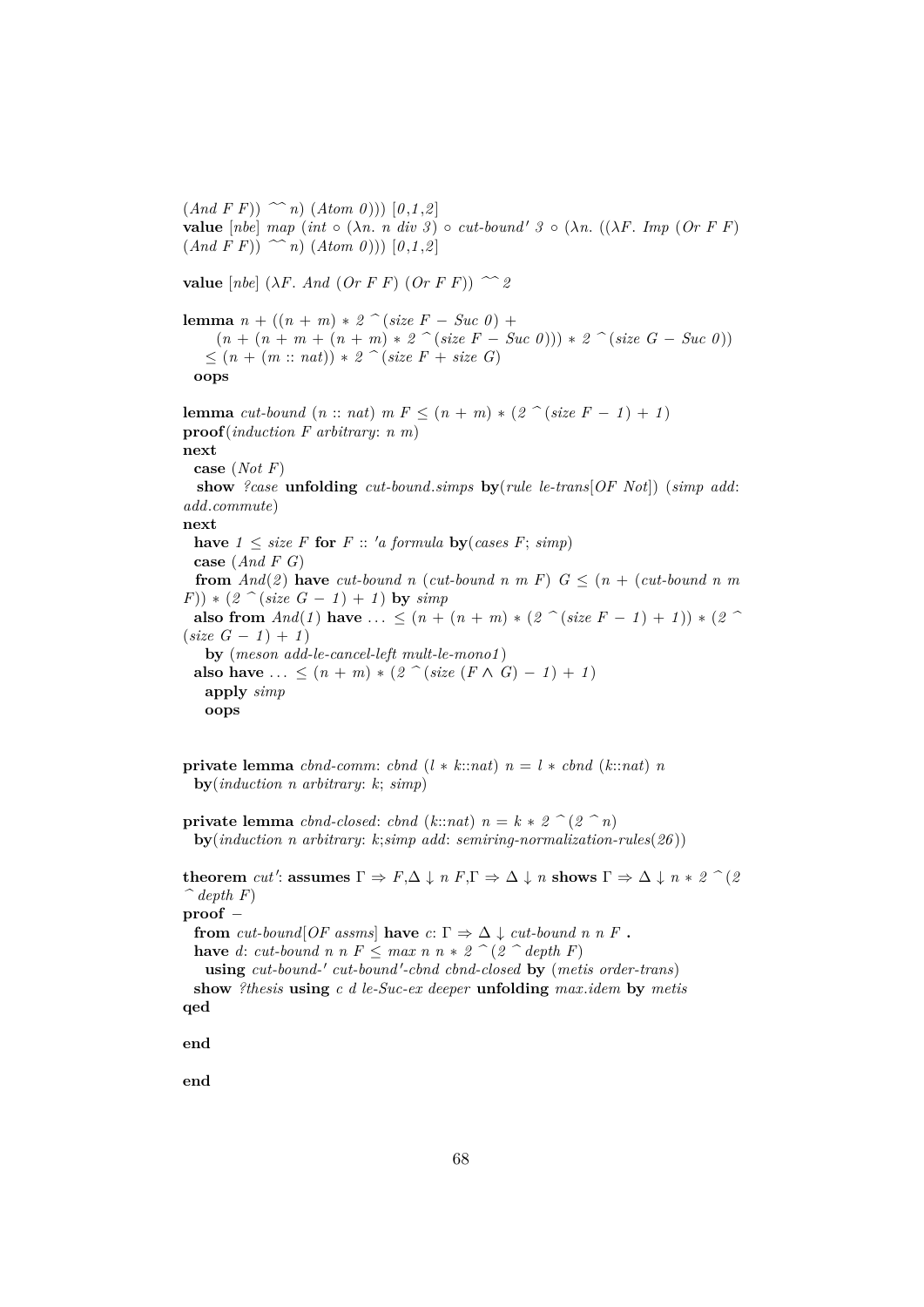## **2.1.3 Mimicking the original**

**theory** *SC-Gentzen* **imports** *SC-Depth SC-Cut* **begin**

This system attempts to mimic the original sequent calculus ("Reihen von Formeln, durch Kommata getrennt", translates roughly to sequences of formulas, separated by a comma) [\[4\]](#page-140-2).

**inductive** *SCg* :: '*a formula list*  $\Rightarrow$  '*a formula list*  $\Rightarrow$  *bool* (**infix**  $\Rightarrow$  *30*) **where** *Anfang*:  $[\mathfrak{D}] \Rightarrow [\mathfrak{D}]$ *FalschA*:  $\Box \Rightarrow \Box$ *VerduennungA*:  $\Gamma \Rightarrow \Theta \Longrightarrow \mathfrak{D} \# \Gamma \Rightarrow \Theta$ *VerduennungS*:  $\Gamma \Rightarrow \Theta \Longrightarrow \Gamma \Rightarrow \mathfrak{D} \# \Theta$  $ZusammenziehungA: \mathfrak{D} \# \mathfrak{D} \# \Gamma \Rightarrow \Theta \Longrightarrow \mathfrak{D} \# \Gamma \Rightarrow \Theta$  $ZusammenziehungS: \Gamma \Rightarrow \mathfrak{D} \# \mathfrak{D} \# \Theta \Longrightarrow \Gamma \Rightarrow \mathfrak{D} \# \Theta$ *VertauschungA*:  $\Delta$ <sup>(2)</sup># $E \neq \Gamma \Rightarrow \Theta \Rightarrow \Delta$ <sup>(2)</sup># $\Gamma \Rightarrow \Theta$ *VertauschungS*:  $\Gamma \Rightarrow \Theta @ \mathfrak{E} \# \mathfrak{D} \# \Lambda \Longrightarrow \Gamma \Rightarrow \Theta @ \mathfrak{D} \# \mathfrak{E} \# \Lambda \bot$ *Schnitt*:  $[\Gamma \Rightarrow \mathfrak{D} \# \Theta: \mathfrak{D} \# \Delta \Rightarrow \Lambda] \Longrightarrow \Gamma @ \Delta \Rightarrow \Theta @ \Lambda$ *UES*:  $[\Gamma \Rightarrow \mathfrak{A} \# \Theta; \Gamma \Rightarrow \mathfrak{B} \# \Theta] \Longrightarrow \Gamma \Rightarrow \mathfrak{A} \wedge \mathfrak{B} \# \Theta$  $UEA1: \mathfrak{A} \# \Gamma \Rightarrow \Theta \Longrightarrow \mathfrak{A} \wedge \mathfrak{B} \# \Gamma \Rightarrow \Theta \mid UEA2: \mathfrak{B} \# \Gamma \Rightarrow \Theta \Longrightarrow \mathfrak{A} \wedge \mathfrak{B} \# \Gamma \Rightarrow \Theta \mid \Theta$ *OEA*:  $[\mathfrak{A} \# \Gamma \Rightarrow \Theta; \mathfrak{B} \# \Gamma \Rightarrow \Theta] \Longrightarrow \mathfrak{A} \lor \mathfrak{B} \# \Gamma \Rightarrow \Theta$  $OES1: \Gamma \Rightarrow \mathfrak{A} \# \Theta \Longrightarrow \Gamma \Rightarrow \mathfrak{A} \lor \mathfrak{B} \# \Theta \mid OES2: \Gamma \Rightarrow \mathfrak{B} \# \Theta \Longrightarrow \Gamma \Rightarrow \mathfrak{A} \lor \mathfrak{B} \# \Theta \mid OES2: \Gamma \Rightarrow \mathfrak{B} \# \Theta$ *FES*:  $\mathfrak{A} \# \Gamma \Rightarrow \mathfrak{B} \# \Theta \Longrightarrow \Gamma \Rightarrow \mathfrak{A} \rightarrow \mathfrak{B} \# \Theta$ *FEA*:  $[\Gamma \Rightarrow \mathfrak{A} \# \Theta; \mathfrak{B} \# \Delta \Rightarrow \Lambda] \Longrightarrow \mathfrak{A} \rightarrow \mathfrak{B} \# \Gamma \t\circ \Delta \Rightarrow \Theta \t\circ \Lambda$ *NES*:  $\mathfrak{A} \# \Gamma \Rightarrow \Theta \Longrightarrow \Gamma \Rightarrow \neg \mathfrak{A} \# \Theta$ *NEA*: Γ  $\Rightarrow$  24#Θ  $\Longrightarrow \neg 24$ #Γ  $\Rightarrow$  Θ

Nota bene: E here stands for "Einführung", which is introduction and not elemination.

The rule for  $\perp$  is not part of the original calculus. Its addition is necessary to show equivalence to our *SCp*.

Note that we purposefully did not recreate the fact that Gentzen sometimes puts his principal formulas on end and sometimes on the beginning of the list.

**lemma** *AnfangTauschA*: D#∆@Γ ⇒ Θ =⇒ ∆@D#Γ ⇒ Θ

**by**(*induction* ∆ *arbitrary*: Γ *rule*: *List*.*rev-induct*) (*simp-all add*: *VertauschungA*) **lemma** *AnfangTauschS*: Γ  $\Rightarrow$   $\mathfrak{D} \# \Delta @$ θ  $\Rightarrow$  Γ  $\Rightarrow$   $\Delta @$  $\mathfrak{D} \#$ θ

**by**(*induction* ∆ *arbitrary*: Θ *rule*: *List*.*rev-induct*) (*simp-all add*: *VertauschungS*) lemma *MittenTauschA*:  $Δ@Ω#Γ ⇒ Θ ⇒ Σ#Δ@Γ ⇒ Θ$ 

**by**(*induction* ∆ *arbitrary*: Γ *rule*: *List*.*rev-induct*) (*simp-all add*: *VertauschungA*) **lemma** *MittenTauschS*: Γ  $\Rightarrow$  Δ*Q* $\mathfrak{D}$ #Θ  $\Rightarrow$  Γ  $\Rightarrow$   $\mathfrak{D}$ #Δ*Q*θ

**by**(*induction* ∆ *arbitrary*: Θ *rule*: *List*.*rev-induct*) (*simp-all add*: *VertauschungS*)

**lemma** *BotLe*: ⊥∈*set* Γ =⇒ Γ⇒∆ **proof** −

**have** *A*: ⊥#Γ⇒[] **for** Γ **by**(*induction* Γ) (*simp-all add*: *FalschA VerduennungA VertauschungA*[**where** ∆=*Nil*, *simplified*])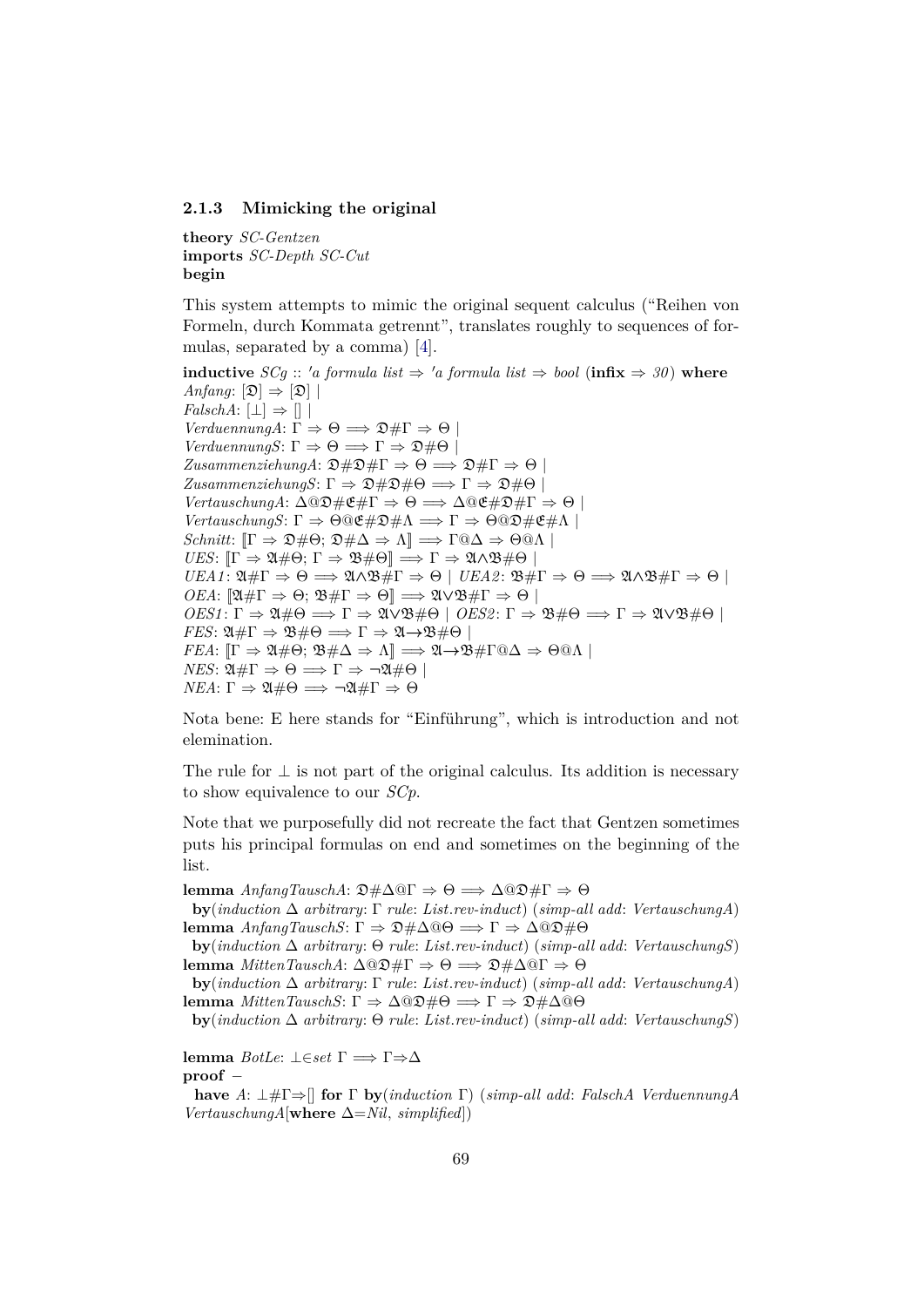**have**  $*$ :  $\perp \# \Gamma \Rightarrow \Delta$  **for**  $\Gamma$  **by**(*induction*  $\Delta$ ) (*simp-all add: A VerduennungS*) **assume** ⊥∈*set* Γ **then obtain** Γ*1* Γ*2* **where** Γ: Γ = Γ*1*@⊥#Γ*2* **by** (*meson split-list*) **show** *?thesis* **unfolding** Γ **using** *AnfangTauschA* ∗ **by** *blast* **qed lemma** *Axe*:  $A \in set \Gamma \implies A \in set \Delta \implies \Gamma \Rightarrow \Delta$ **proof** − **have** *A*: *A*#Γ ⇒ [*A*] **for** Γ **by**(*induction* Γ) (*simp-all add*: *Anfang VertauschungA*[**where** ∆=*Nil*, *simplified*] *VerduennungA*) **have** *S*:  $A \# \Gamma \Rightarrow A \# \Delta$  for  $\Gamma \Delta$  by (*induction*  $\Delta$ ) (*simp-all add*: *A Anfang VertauschungS*[**where** Θ=*Nil*, *simplified*] *VerduennungS*) **assume**  $A \in set \Gamma$   $A \in set \Delta$  **thus** *?thesis*  $apply(-)$ **apply**(*drule split-list*)+ **apply**(*clarify*) **apply**(*intro AnfangTauschA AnfangTauschS*) **apply**(*rule S*) **done qed lemma** *VerduennungListeA*: Γ  $\Rightarrow$  Θ  $\Rightarrow$  Γ@Γ  $\Rightarrow$  Θ **proof** − **have**  $\Gamma \Rightarrow \Theta \Longrightarrow \exists \Gamma''$ .  $\Gamma = \Gamma'' @ \Gamma' \Longrightarrow \Gamma' @ \Gamma \Rightarrow \Theta$  for  $\Gamma'$ **proof**(*induction* Γ 0 ) **case** (*Cons a as*) **then obtain**  $\Gamma''$  where  $\Gamma = \Gamma''$  @  $a \# as$  by *blast* **hence**  $\exists \Gamma''$ .  $\Gamma = \Gamma'' \otimes$  *as* **by**(*intro exI*[**where**  $x = \Gamma'' \otimes [a]]$ ) *simp* **from**  $Cons.H[OF Cons.prems(1) this have as \mathbb{Q} \Gamma \Rightarrow \Theta$ . **thus** *?case* **using** *VerduennungA* **by** *simp* **qed** *simp* **thus**  $\Gamma \Rightarrow \Theta \implies \Gamma @ \Gamma \Rightarrow \Theta$  **by**  $\text{simp}$ **qed lemma** *VerduennungListeS*: Γ  $\Rightarrow$  Θ  $\Rightarrow$  Γ  $\Rightarrow$  Θ @Θ **proof** − **have**  $\Gamma \Rightarrow \Theta \Longrightarrow \exists \Theta''. \Theta \models \Theta'' @ \Theta' \Longrightarrow \Gamma \Rightarrow \Theta' @ \Theta$  for  $\Theta'$  $\mathbf{proof}(\textit{induction} \Theta')$ **case** (*Cons a as*) **then obtain**  $\Theta''$  where  $\Theta = \Theta''$  @  $a \# as$  by *blast* **hence**  $\exists \Theta''$ .  $\Theta = \Theta'' \otimes$  *as* **by**(*intro exI*[**where**  $x = \Theta'' \otimes [a]]$ ) *simp* **from**  $Cons. I H [OF Cons. *prems*(1) this] **have**  $\Gamma \Rightarrow as \text{ } @\Theta$ .$ **thus** *?case* **using** *VerduennungS* **by** *simp* **qed** *simp* **thus**  $\Gamma \Rightarrow \Theta \Longrightarrow \Gamma \Rightarrow \Theta @ \Theta$  **by** *simp* **qed lemma** *ZusammenziehungListeA*: Γ@Γ  $\Rightarrow$   $\theta \Rightarrow$  Γ  $\Rightarrow$   $\theta$ **proof** − **have**  $\Gamma' @ \Gamma \Rightarrow \Theta \Longrightarrow \exists \Gamma'' \colon \Gamma = \Gamma'' @ \Gamma' \Longrightarrow \Gamma \Rightarrow \Theta$  for  $\Gamma'$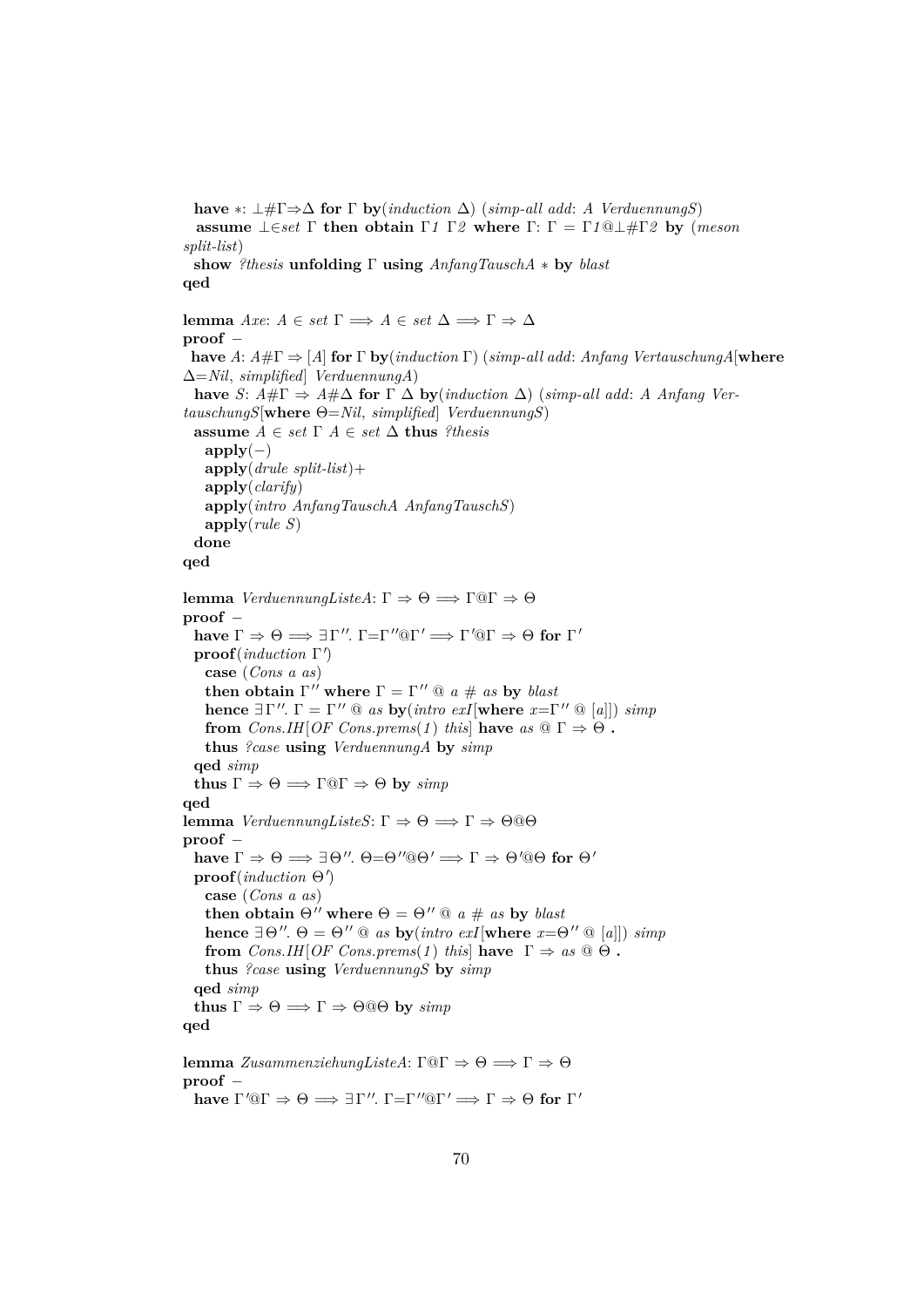**proof**(*induction* Γ 0 ) **case** (*Cons a* Γ 0 ) **then obtain**  $\Gamma''$  where  $\Gamma''$ :  $\Gamma = \Gamma'' \tildot a \# \tildot b$  *blast* **then obtain**  $\Gamma$ *1*  $\Gamma$ *2* **where**  $\Gamma$ :  $\Gamma$  =  $\Gamma$ *1*  $\textcircled{a}$  *a*  $\#$   $\Gamma$ *2* **by** *blast* **from**  $\Gamma''$  have \*\*:  $\exists \Gamma''$ .  $\Gamma = \Gamma'' \otimes \Gamma'$  by $(intro \; exI[\textbf{where} \; x = \Gamma'' \otimes [a]]) \; simp$ **from**  $Cons. \text{prems}(1)$  have  $a \# (a \# \Gamma') \otimes \Gamma1 \otimes \Gamma2 \Rightarrow \Theta$  **unfolding**  $\Gamma$  **using** *MittenTauschA* **by** (*metis append-assoc*) **hence**  $(a \# \Gamma') \ @ \Gamma1 \ @ \Gamma2 \Rightarrow \Theta$  **using** *ZusammenziehungA* by *auto* **hence** Γ <sup>0</sup> @ Γ ⇒ Θ **unfolding** Γ **using** *AnfangTauschA* **by** (*metis append-Cons append-assoc*) **from** *Cons.IH*[*OF this* \*\*] **show**  $\Gamma \Rightarrow \Theta$ . **qed** *simp* **thus**  $\Gamma @ \Gamma \Rightarrow \Theta \implies \Gamma \Rightarrow \Theta$  **by**  $\text{simp}$ **qed lemma** *ZusammenziehungListeS*: Γ  $\Rightarrow$  Θ@Θ  $\Rightarrow$  Γ  $\Rightarrow$  Θ **proof** − **have**  $\Gamma \Rightarrow \Theta' @ \Theta \Rightarrow \exists \Theta''. \Theta = \Theta'' @ \Theta' \Rightarrow \Gamma \Rightarrow \Theta$  for  $\Theta'$  $\mathbf{proof}(\textit{induction} \Theta')$  $\cose (Cons a \Theta')$ **then obtain**  $\Theta''$  where  $\Theta''$ :  $\Theta = \Theta''$  @  $a \# \Theta'$  by *blast* **then obtain**  $\Theta$ *1*  $\Theta$ *2* **where**  $\Theta$ :  $\Theta$  =  $\Theta$ *1*  $\omega$  *a*  $\#$   $\Theta$ *2* **by** *blast* **from**  $\Theta$ " have ∗∗:  $\exists \Theta$ ".  $\Theta = \Theta$ "  $\textcircled{a} \Theta'$  by (*intro exI*[where  $x = \Theta''$   $\textcircled{a}$  [*a*]]) *simp* **from**  $Cons. \text{prems}(1)$  have  $\Gamma \Rightarrow a \# (a \# \Theta') \ @ \Theta1 \ @ \Theta2$  unfolding  $\Theta$ **using** *MittenTauschS* **by** (*metis append-assoc*) **hence**  $\Gamma \Rightarrow (a \# \Theta') \ @ \Theta1 \ @ \Theta2$  **using** *ZusammenziehungS* by *auto* **hence** Γ ⇒ Θ<sup>0</sup> @ Θ **unfolding** Θ **using** *AnfangTauschS* **by** (*metis append-Cons append-assoc*) **from** *Cons.IH*[*OF this* \*\*] **show**  $\Gamma \Rightarrow \Theta$ . **qed** *simp* **thus**  $\Gamma \Rightarrow \Theta @ \Theta \Rightarrow \Gamma \Rightarrow \Theta$  **by**  $\text{simp}$ **qed theorem** *gentzen-sc-eq*: *mset*  $\Gamma \Rightarrow$  *mset*  $\Delta \leftrightarrow \Gamma \Rightarrow \Delta$  **proof assume**  $mset \Gamma \Rightarrow mset \Delta$ **then obtain** *n* where  $mset \Gamma \Rightarrow mset \Delta \downarrow n$  **unfolding** *SC-SCp-eq*[*symmetric*] **.. thus** Γ ⇒ ∆ **proof**(*induction n arbitrary*: Γ ∆ *rule*: *nat*.*induct*) **case** (*Suc n*) **have** *sr*:  $\exists \Gamma \cap \Gamma \cap \Gamma$ .  $\Gamma = \Gamma \cap \Gamma \cap \Gamma$   $\exists F \neq \Gamma \cap \Gamma$   $\land \Gamma' = mset \cdot (\Gamma \cap \Gamma \cap \Gamma)$  (**is** *?s*) **if** *mset*  $\Gamma$  $=$  *F*,  $\Gamma'$  for  $\Gamma \Gamma'$  *F* proof  $$ **from** *that* **obtain**  $\Gamma$ *1*  $\Gamma$ *2* **where**  $\Gamma$ :  $\Gamma$  =  $\Gamma$ *1*  $\Omega$  *F*  $\#$   $\Gamma$ *2* **by** (*metis split-list add*.*commute ex-mset list*.*set-intros*(*1* ) *mset*.*simps*(*2* ) *set-mset-mset*) **hence**  $\Gamma'$ :  $\Gamma' = mset$  (Γ1@Γ2) **using** *that* **by** *auto* **show** *?s* **using**  $\Gamma \Gamma'$  **by** *blast* **qed from** *Suc*.*prems* **show** *?case* **proof**(*cases rule*: *SCc*.*cases*) **case** *BotL* **thus** *?thesis* **using** *BotLe* **by** *simp*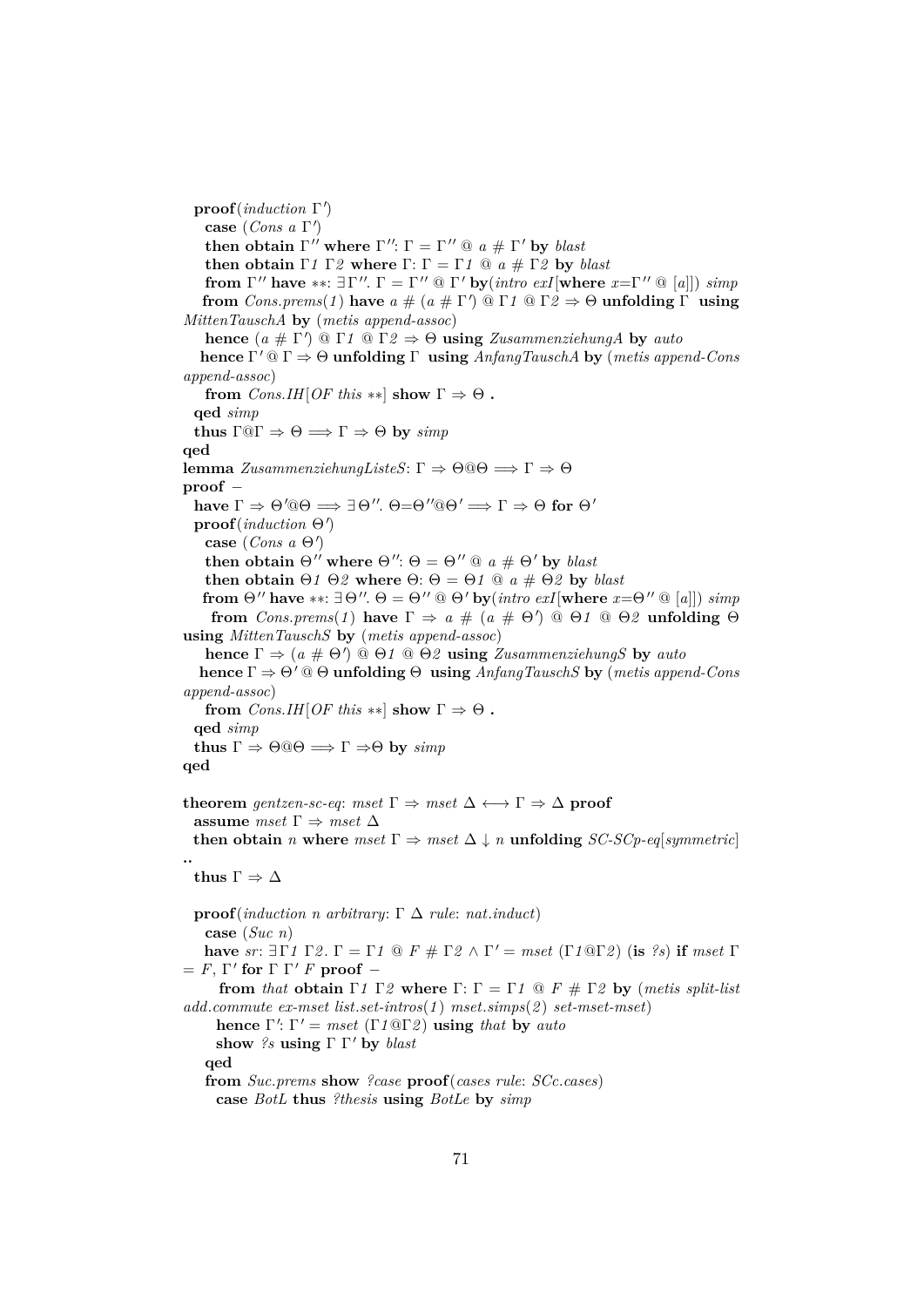#### **next**

**case** *Ax* **thus** *?thesis* **using** *Axe* **by** *simp* **next case** (*NotL*  $\Gamma'$ *F*) **from**  $\langle mset \Gamma = \neg F, \Gamma' \rangle$  **obtain**  $\Gamma 1 \Gamma 2$  **where**  $\Gamma: \Gamma = \Gamma 1 \text{ @ } \neg F \text{ } \# \Gamma 2$ **by** (*metis split-list add*.*commute ex-mset list*.*set-intros*(*1* ) *mset*.*simps*(*2* ) *set-mset-mset*) **hence**  $\Gamma'$ :  $\Gamma' = mset$  ( $\Gamma$ *1*@Γ*2*) **using**  $NotL(1)$  by  $simp$ **from**  $\langle \Gamma' \Rightarrow F, \text{mset } \Delta \downarrow n \rangle$  **have**  $mset (\Gamma 1@ \Gamma 2) \Rightarrow mset (F \# \Delta) \downarrow n$ **unfolding** Γ <sup>0</sup> **by** (*simp add*: *add*.*commute*) **from** *Suc*.*IH*[*OF this*] **show** *?thesis* **unfolding** Γ **using** *AnfangTauschA NEA* **by** *blast* **next** case (*NotR F*  $\Delta'$ ) **from**  $sr[OF NotR(1)]$  **obtain**  $\Delta 1 \Delta 2$  **where**  $\Delta: \Delta = \Delta 1$  @ ¬  $F \neq \Delta 2 \wedge$  $\Delta' = mset \; (\Delta 1 \; \textcircled{a} \; \Delta 2)$ **by** *blast* **with** *NotR* **have** *mset* ( $F \# \Gamma$ )  $\Rightarrow$  *mset* ( $\Delta 1 @ \Delta 2$ )  $\downarrow$  *n* **by** (*simp add: add*.*commute*) **from**  $Suc.$ *IH*[*OF this*] **show** *?thesis* **using**  $\Delta$  **using**  $AnfangTauschS \nNES$  **by** *blast* **next case** (*AndR F*  $\Delta'$  *G*) **from**  $sr[OF \text{ And } R(1)]$  **obtain**  $\Delta 1 \Delta 2$  **where**  $\Delta$ :  $\Delta = \Delta 1$  @  $F \wedge G \neq \Delta 2$  $\wedge$   $\Delta'$  = *mset* ( $\Delta$ *1* ◎  $\Delta$ *2*) **by** *blast* **with** *AndR* **have**  $mset \Gamma \Rightarrow mset (F \# \Delta 1@ \Delta 2) \downarrow n$   $mset \Gamma \Rightarrow mset (G \#$  $\Delta$ *1Q*∆*2* ) ↓ *n* **by** (*simp add: add.commute*)+ **from** *this*[*THEN Suc*.*IH*] **show** *?thesis* **using** ∆ **using** *AnfangTauschS UES* **by** *blast* **next** case  $(OrR F G \Delta')$ **from**  $sr[OF \, OrR(1)]$  **obtain**  $\Delta 1 \, \Delta 2$  **where**  $\Delta: \Delta = \Delta 1$  **@**  $F \vee G \neq \Delta 2 \wedge$  $\Delta' = mset \; (\Delta 1 \; @ \; \Delta 2)$ **by** *blast* **with** *OrR* **have** *mset*  $\Gamma \Rightarrow$  *mset* (*G* # *F* #  $\Delta 1@ \Delta 2$ )  $\downarrow$  *n* **by** (*simp add: add*.*commute add*.*left-commute add-mset-commute*) **from** *this*[*THEN Suc.IH*] **have**  $\Gamma \Rightarrow G \# F \# \Delta 1 \ @ \Delta 2$ . **with** *OES2* **have**  $\Gamma \Rightarrow F \vee G \# F \# \Delta 1 \ @ \Delta 2$  **. with** *VertauschungS*[**where**  $\Theta = Nil$ , *simplified*] **have**  $\Gamma \Rightarrow F \# F \vee G \# \Delta I$ @ ∆*2* **. with** *OES1* **have**  $\Gamma \Rightarrow F \vee G \# F \vee G \# \Delta 1 \ @ \Delta 2$ . **hence**  $\Gamma \Rightarrow F \vee G \nleftrightarrow \Delta 1 \text{ } @ \Delta 2$  **using** *ZusammenziehungS* **by** *fast* **thus** *?thesis* **unfolding** ∆[*THEN conjunct1* ] **using** *AnfangTauschS* **by** *blast* **next** case (*ImpR F G*  $\Delta'$ ) **from**  $sr[OF ImpR(1)]$  **obtain**  $\Delta 1 \Delta 2$  **where**  $\Delta$ :  $\Delta = \Delta 1$  **@**  $F \rightarrow G \# \Delta 2$  $\wedge$   $\Delta'$  = *mset* ( $\Delta$ *1* ◎  $\Delta$ *2*) **by** *blast*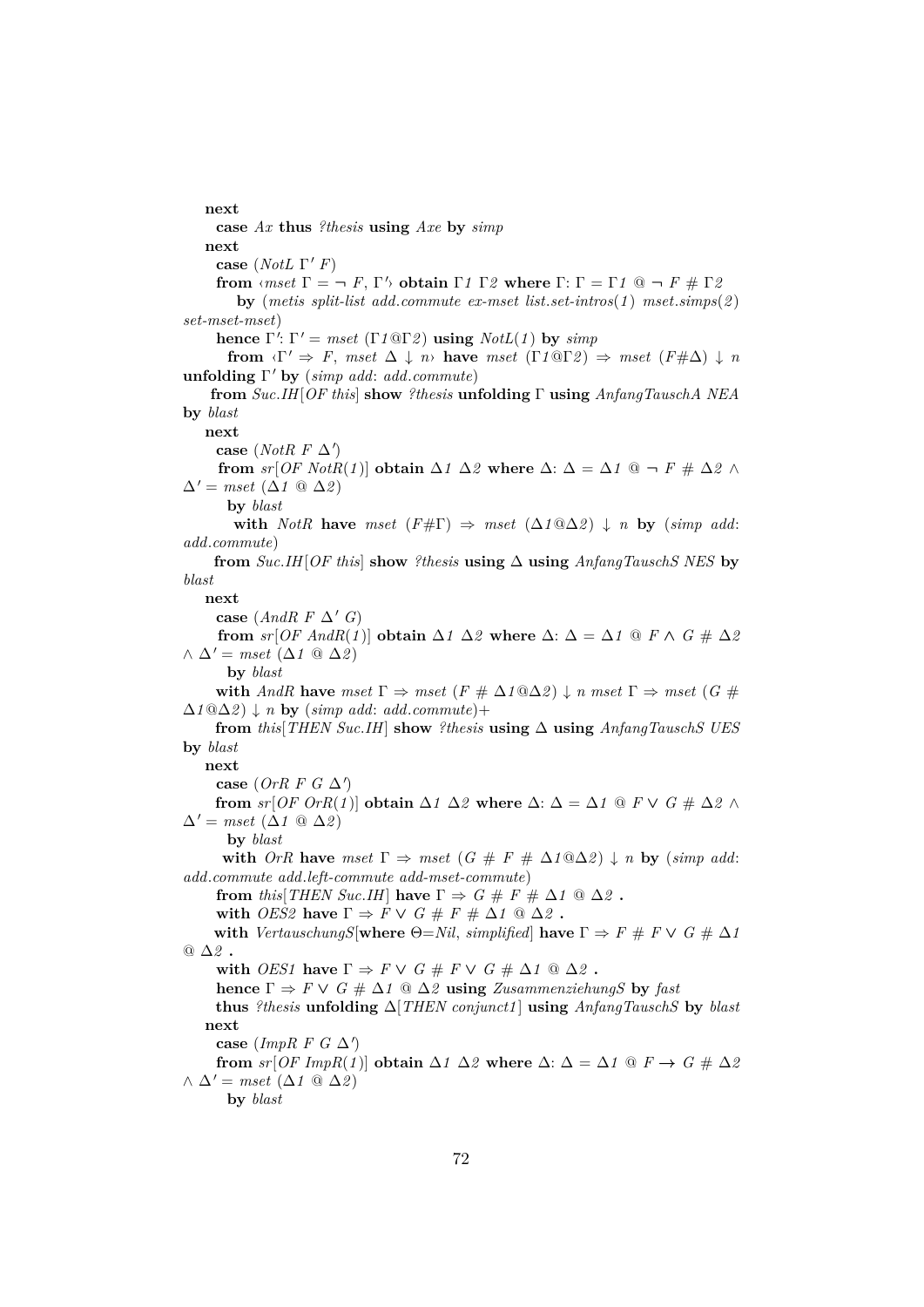**with** *ImpR* **have** *mset* (*F*# $\Gamma$ )  $\Rightarrow$  *mset* (*G* #  $\Delta 1@ \Delta 2$ )  $\downarrow$  *n* **by** (*simp add: add*.*commute*) **from** *this*[*THEN Suc*.*IH*] **show** *?thesis* **using** ∆ **using** *AnfangTauschS FES* **by** *blast* **next case** (*AndL F G* Γ') **from**  $sr[OF this(1)]$  **obtain**  $\Gamma 1 \Gamma 2$  **where**  $\Gamma: \Gamma = \Gamma 1 \text{ } @ \text{ } F \wedge G \text{ } \# \Gamma 2 \wedge \Gamma'$  $=$  *mset* (Γ1  $\Omega$  Γ2) **by** *blast* **with** *AndL* **have** *mset*  $(G \# F \# \Gamma \cap \mathbb{Q} \Gamma \cap \mathbb{Z}) \Rightarrow$  *mset*  $\Delta \downarrow n$  **by** (*simp add: add*.*commute add*.*left-commute add-mset-commute*) **from** *this*[*THEN Suc.IH*] **have**  $G \# F \# \Gamma 1 \ @ \Gamma 2 \Rightarrow \Delta$ . **with**  $UEA2$  **have**  $F \wedge G \neq F \neq \Gamma1 \text{ @ } \Gamma2 \Rightarrow \Delta$ . **with** *VertauschungA*[**where**  $\Delta = Nil$ , *simplified*] **have**  $F \# F \wedge G \# \Gamma$ *1* @  $Γ2 ⇒ Δ$ . with *UEA1* have  $F \wedge G \# F \wedge G \# \Gamma 1 \ @ \Gamma 2 \Rightarrow \Delta$ . **hence**  $F \wedge G \neq \Gamma$ *1*  $\textcircled{a} \Gamma$ *2*  $\Rightarrow \Delta$  **using** *ZusammenziehungA* by *fast* **thus** *?thesis* **unfolding** Γ[*THEN conjunct1* ] **using** *AnfangTauschA* **by** *blast* **next case** (*OrL F*  $\Delta'$  *G*) **from**  $sr[OF this (1)]$  **obtain**  $\Gamma 1 \Gamma 2$  **where**  $\Gamma: \Gamma = \Gamma 1 \mathbb{Q} F \vee G \# \Gamma 2 \wedge \Delta'$  $=$  *mset* (Γ1  $\Omega$  Γ2) **by** *blast* **with**  $OrL$  **have**  $mset(F \# \Gamma 1@ \Gamma 2) \Rightarrow mset \Delta \downarrow n$   $mset(G \# \Gamma 1@ \Gamma 2) \Rightarrow$ *mset*  $\Delta \downarrow n$  **by** (*simp add: add.commute*)+ **from** *this*[*THEN Suc*.*IH*] **show** *?thesis* **using** Γ **using** *AnfangTauschA OEA* **by** *blast* **next case** (*ImpL*  $\Gamma'$  *F G*) **from**  $sr[OF this(1)]$  **obtain**  $\Gamma 1 \Gamma 2$  **where**  $\Gamma: \Gamma = \Gamma 1 \text{ @ } F \rightarrow G \text{ } \# \Gamma 2 \wedge \Gamma'$  $=$  *mset* (Γ1  $\Omega$  Γ2) **by** *blast* **with**  $ImpL$  have  $mset (\Gamma 1@ \Gamma 2) \Rightarrow mset (F \# \Delta) \downarrow n$   $mset (G \# \Gamma 1@ \Gamma 2) \Rightarrow$ *mset*  $\Delta \downarrow n$  **by** (*simp add: add.commute*)+ **from** *this*[*THEN Suc.IH*] **have**  $\Gamma$ *1*  $\textcircled{0}$   $\Gamma$ 2  $\Rightarrow$   $F \# \Delta$   $G \# \Gamma$ *1*  $\textcircled{0}$   $\Gamma$ 2  $\Rightarrow$   $\Delta$ . **from**  $FEA[OF this]$  **have**  $F \to G \# (\Gamma 1 \otimes \Gamma 2) \otimes (\Gamma 1 \otimes \Gamma 2) \Rightarrow \Delta \otimes \Delta$ . **hence**  $F \to G \# (\Gamma \cap \mathbb{Q} \Gamma \cap \mathbb{Q}) \mathbb{Q}$   $(F \to G \# \Gamma \cap \mathbb{Q} \Gamma \cap \mathbb{Q}) \Rightarrow \Delta \mathbb{Q} \Delta$  **using** *AnfangTauschA VerduennungA* **by** *blast* **hence**  $F \to G \# (\Gamma \cup \mathbb{R}) \Rightarrow \Delta \otimes \Delta$  **using** *ZusammenziehungListeA* [where  $\Gamma = F \rightarrow G \# (\Gamma \cap \mathbb{Q} \Gamma \cap \mathbb{Z})$  by  $\text{simp}$ **thus** *?thesis* **unfolding** Γ[*THEN conjunct1* ] **by**(*intro AnfangTauschA*; *elim ZusammenziehungListeS*) **qed qed** *blast* **next have** *mset-Cons*[*simp*]: *mset* (*A*  $\# S$ ) = *A*, *mset S* **for** *A*::'*a formula* **and** *S* **by** (*simp add*: *add*.*commute*) **note** *mset*.*simps*(*2* )[*simp del*] **show**  $\Gamma \Rightarrow \Delta \implies \text{mset } \Gamma \Rightarrow \text{mset } \Delta$  **proof**(*induction rule: SCg.induct*)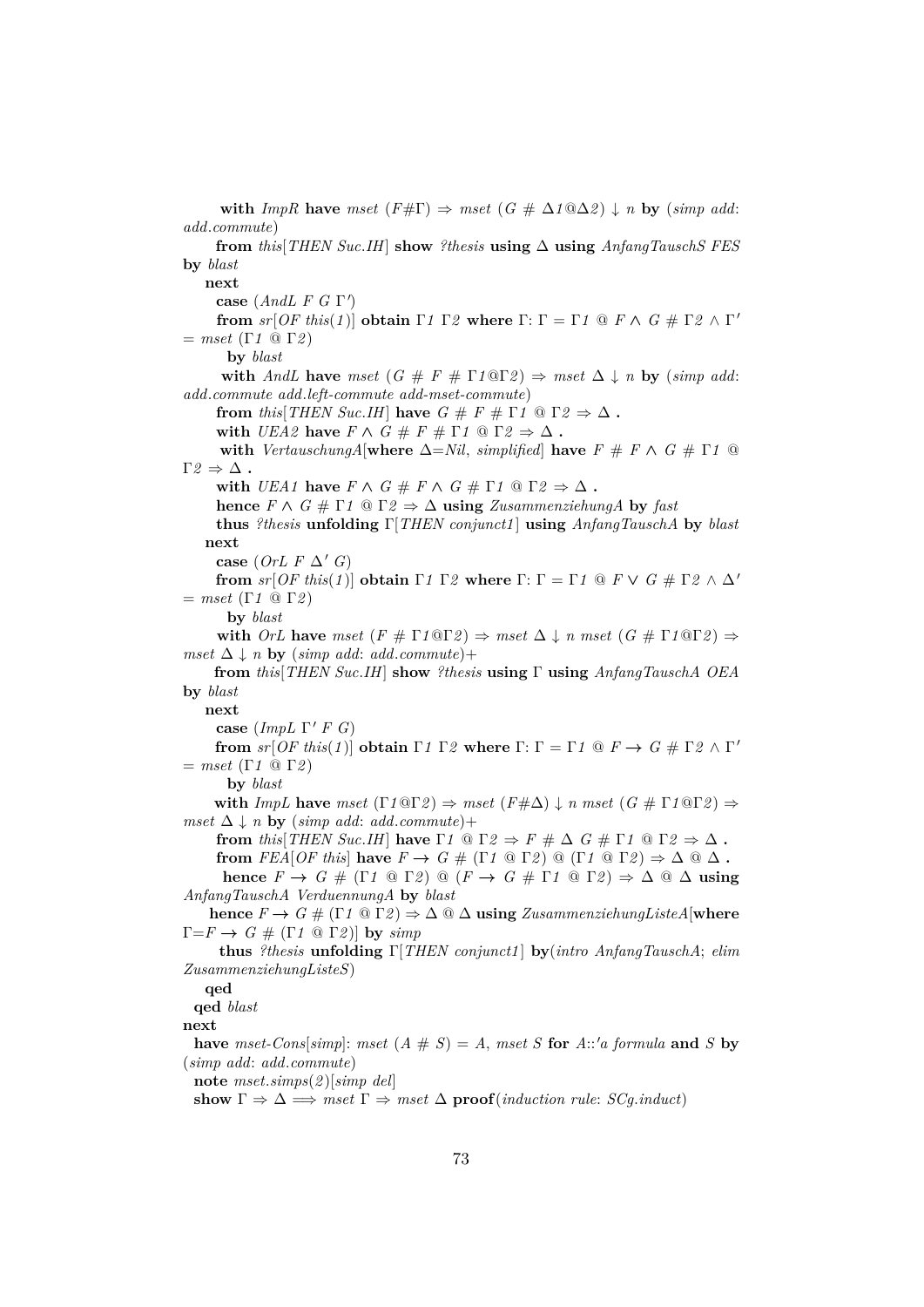**case** (*Anfang* D) **thus** *?case* **using** *extended-Ax SC-SCp-eq* **by** *force* **next case** (*FalschA*) **thus** *?case* **using** *SCp*.*BotL* **by** *force* **next case** (*VerduennungA* Γ Θ D) **thus** *?case* **by** (*simp add*: *SC*.*weakenL*) **next case** (*VerduennungS* Γ Θ D) **thus** *?case* **by** (*simp add*: *SC*.*weakenR*) **next case** (*ZusammenziehungA* D Γ Θ) **thus** *?case* **using** *contractL* **by** *force* **next case** (*ZusammenziehungS* Γ D Θ) **thus** *?case* **using** *contract* **by** *force* **next case** (*VertauschungA* ∆ D E Γ Θ) **thus** *?case* **by** *fastforce* **next case** (*VertauschungS* Γ Θ E D Λ) **thus** *?case* **by** *fastforce* **next case** (*Schnitt* Γ  $\mathfrak{D} \Theta \Delta \Lambda$ ) **hence**  $mset \Gamma \Rightarrow \mathfrak{D},mset \Theta \mathfrak{D},mset \Delta \Rightarrow mset \Lambda$  **using** *SC-SCp-eq* by *auto* **from** *cut-cf* [*OF this*] **show** *?case* **unfolding** *SC-SCp-eq* **by** *simp* **next case** (*UES* Γ A Θ B) **thus** *?case* **using** *SCp*.*AndR* **by** (*simp add*: *SC-SCp-eq*) **next case** (*UEA1*  $\mathfrak{A} \Gamma \Theta \mathfrak{B}$ ) **from**  $\langle mset(\mathfrak{A} \# \Gamma) \Rightarrow mset(\Theta) \text{ have } \mathfrak{A}, \mathfrak{B},mset(\Gamma) \Rightarrow mset(\Theta) \text{ using } SC\cdot weakenL$ **by** *auto* **thus** *?case* **using** *SCp*.*AndL* **by** *force* **next case** (*UEA2* B Γ Θ A) **from**  $\langle \textit{mset}(\mathfrak{B} \# \Gamma) \rangle$   $\Rightarrow$   $\textit{mset}(\Theta)$  **have**  $\mathfrak{A}, \mathfrak{B}, \textit{mset}(\Gamma)$   $\Rightarrow$   $\textit{mset}(\Theta)$  **using** *SC*.*weakenL* **by** *auto* **thus** *?case* **using** *SCp*.*AndL* **by** *force* **next case** (*OEA*  $\mathfrak{A} \Gamma \Theta \mathfrak{B}$ ) **thus** *?case* **unfolding** *SC-SCp-eq* by (*simp add: SCp*.*OrL*) **next case** (*OES1*  $\Gamma$  2*t*  $\Theta$  2*f*) **thus** *?case* **using** *SC*.*weakenR*[where 'a='a] **by**(*auto*) *intro*!: *SCp*.*intros*(*3*−)) **next case** (*OES2* Γ B Θ A) **thus** *?case* **by** (*simp add*: *SC*.*weakenR SCp*.*OrR*) **next case** (*FES* A Γ B Θ) **thus** *?case* **using** *weakenR* **unfolding** *SC-SCp-eq* **by** (*simp add*: *SCp*.*ImpR*) **next case** (*FEA* Γ  $\mathfrak{A}$  Θ  $\mathfrak{B}$  Δ Λ) **from**  $\langle$ *mset*  $\Gamma \Rightarrow$ *mset*  $(\mathfrak{A} \# \Theta) \setminus [THEN \; weakenL-set, \; THEN \; weakenR-set, \; of$ *mset* ∆ *mset* Λ] **have** *S*: *mset* ( $\Gamma$ @ $\Delta$ )  $\Rightarrow$  2*k*, *mset* ( $\Theta$ @ $\Lambda$ ) **unfolding** *mset-append mset-Cons* **by** (*simp add*: *add-ac*)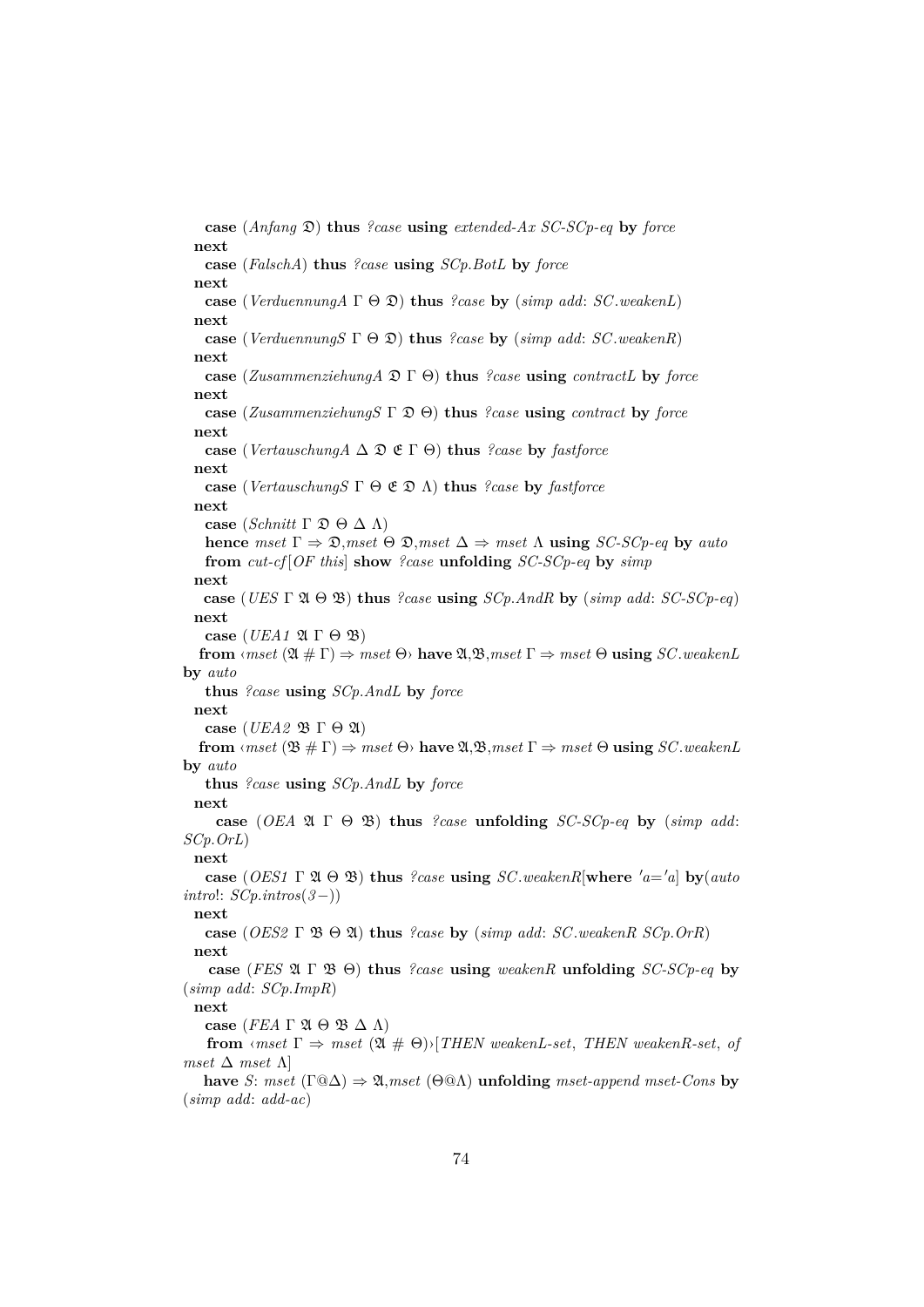**from** *FEA* **obtain** *m* **where** *mset* ( $\mathfrak{B} \neq \Delta$ )  $\Rightarrow$  *mset*  $\Lambda$  **by** *blast* 

**hence** *mset*  $\Gamma$  + *mset* ( $\mathfrak{B}$   $\#\$   $\Delta$ )  $\Rightarrow$  *mset*  $\Theta$  + *mset*  $\Lambda$  **using** *weakenL-set weakenR-set* **by** *fast*

**hence** *A*:  $\mathfrak{B}, \text{mset}$  (Γ@ $\Delta$ )  $\Rightarrow$  *mset* (Θ@ $\Lambda$ ) **by** (*simp add*: *add.left-commute*) **show** *?case* **using** *S A SC-SCp-eq SCp*.*ImpL* **unfolding** *mset-Cons* **by** *blast* **next case** (*NES* A Γ Θ) **thus** *?case* **using** *SCp*.*NotR* **by**(*simp add*: *SC-SCp-eq*)

**next**

**case** (*NEA*  $\Gamma$   $\mathfrak{A}$   $\Theta$ ) **thus** *?case* **using** *SCp.NotL* **by**(*simp add: SC-SCp-eq*) **qed**

**qed**

**end**

# **2.1.4 Soundness, Completeness**

**theory** *SC-Sema* **imports** *SC Sema* **begin**

**definition** *sequent-semantics* :: 'a valuation  $\Rightarrow$  'a formula multiset  $\Rightarrow$  'a formula  $multiset \Rightarrow bool ((-|= (- \Rightarrow / -)) [53, 53, 53] 53)$  where  $A \models \Gamma \Rightarrow \Delta \equiv (\forall \gamma \in \# \Gamma \land \Box \models \gamma) \longrightarrow (\exists \delta \in \# \Delta \land A \models \delta)$ **abbreviation** *sequent-valid* :: 'a formula multiset  $\Rightarrow$  'a formula multiset  $\Rightarrow$  bool  $((\models (\neg \Rightarrow / \neg)) [53, 53] 53$  where  $\models \Gamma \Rightarrow \Delta \equiv \forall A. A \models \Gamma \Rightarrow \Delta$ **abbreviation** *sequent-nonvalid* :: 'a valuation  $\Rightarrow$  'a formula multiset  $\Rightarrow$  'a formula  $multiset \Rightarrow bool ((-\neg\models (- \Rightarrow / -)) [53, 53, 53] 53)$  where  $\mathcal{A} \neg \models \Gamma \Rightarrow \Delta \equiv \neg \mathcal{A} \models \Gamma \Rightarrow \Delta$ 

**lemma** *sequent-intuitonistic-semantics*:  $\models \Gamma \Rightarrow \{\#\delta\#\}\leftrightarrow \text{set-mset} \Gamma \models \delta$ **unfolding** *sequent-semantics-def entailment-def* **by** *simp*

**lemma** *SC-soundness*: Γ  $\Rightarrow$  Δ  $\Rightarrow$   $\models$  Γ  $\Rightarrow$  Δ **by**(*induction rule*: *SCp*.*induct*) (*auto simp add*: *sequent-semantics-def*)

**definition** *sequent-cost* Γ ∆ = *Suc* (*sum-list* (*sorted-list-of-multiset* (*image-mset size*  $(\Gamma + \Delta))$ 

#### **function**(*sequential*)

 $\textit{sc}$  ::  $\textit{'a formula}$  list  $\Rightarrow$   $\textit{'a list} \Rightarrow \textit{'a formula}$  list  $\Rightarrow \textit{'a list} \Rightarrow \textit{'a list} \times \textit{'a list}$  *set* **where**

*sc*  $(\perp \# \Gamma)$   $A \Delta B = \{\}\$ 

*sc*  $\lceil A \rceil$  *B* = (*if set A*  $\cap$  *set B* = {} *then* {(*remdups A,remdups B*)} *else* {}) |

*sc*  $(Atom k \# \Gamma)$   $A \Delta B = sc \Gamma (k \# A) \Delta B$ 

*sc* (*Not*  $F \# \Gamma$ )  $A \Delta B = sc \Gamma A (F \# \Delta) B$ 

*sc*  $(And F G \# \Gamma) \land \Delta B = sc (F \# G \# \Gamma) \land \Delta B$ 

*sc* (*Or F G*  $# \Gamma$ ) *A*  $\Delta$  *B* = *sc* (*F*# $\Gamma$ ) *A*  $\Delta$  *B* ∪ *sc* (*G*# $\Gamma$ ) *A*  $\Delta$  *B* |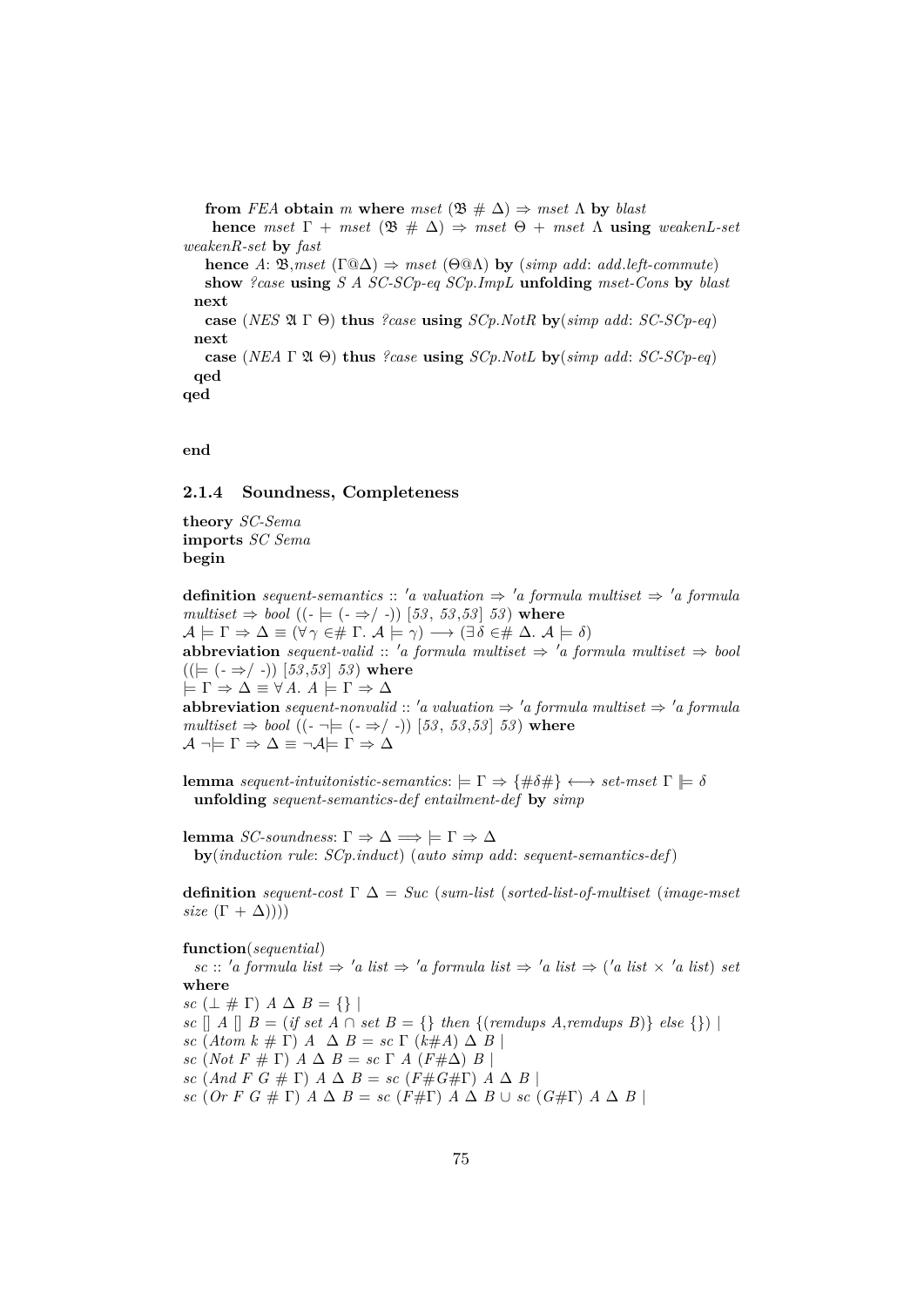*sc* (*Imp*  $F G \# \Gamma$ )  $A \Delta B = sc \Gamma A (F \# \Delta) B \cup sc (G \# \Gamma) A \Delta B$ *sc* Γ *A* ( $\perp$ #Δ) *B* = *sc* Γ *A* Δ *B* | *sc*  $\Gamma$  *A* (*Atom k*  $\#\Delta$ ) *B* = *sc*  $\Gamma$  *A*  $\Delta$  (*k* $\#B$ ) | *sc* Γ *A* (*Not*  $F \neq \Delta$ )  $B = sc(F \neq \Gamma)$   $A \Delta B$ *sc* Γ *A* (*And F G*  $# Δ$ )  $B = sc \Gamma A$  ( $F#Δ$ )  $B ∪ sc \Gamma A$  ( $G#Δ$ )  $B$ *sc* Γ *A* (*Or F G*  $\#$   $\Delta$ )  $B = sc \Gamma$  *A* ( $F \# G \# \Delta$ )  $B \mid$ *sc*  $\Gamma$  *A* (*Imp F G*  $\#$   $\Delta$ ) *B* = *sc* (*F* $\#$  $\Gamma$ ) *A* (*G* $\#$  $\Delta$ ) *B* **by** *pat-completeness auto*

**definition** *list-sequent-cost*  $\Gamma \Delta = 2*sum-list \ (map size \ (\Gamma \omega \Delta)) + length \ (\Gamma \omega \Delta)$ **termination** *sc* **by** (*relation measure* ( $\lambda(\Gamma, A, \Delta, B)$ *. list-sequent-cost*  $\Gamma(\Delta)$ ) (*simp-all add*: *list-sequent-cost-def*)

**lemma** *sc*  $\left[\right] \left[ \left( \left( \text{Atom } 0 \rightarrow \text{Atom } 1 \right) \rightarrow \text{Atom } 0 \right) \rightarrow \text{Atom } 1 \right] \left[\right] = \left\{ \left( \left[ 0 \right], \left[ 1 \right] \right\} \right]$ *nat*])}

**by** *code-simp*

**lemma** *sc-sim*: **fixes**  $\Gamma \Delta$  :: 'a formula list and  $G D$  :: 'a list **assumes** *sc*  $\Gamma$  *A*  $\Delta$  *B* = {} **shows** *image-mset Atom* (*mset A*) + *mset*  $\Gamma \Rightarrow$  *image-mset Atom* (*mset B*) + *mset* ∆ **proof** − **have**  $*[simp]$ : *image-mset Atom* (*mset A*)  $\Rightarrow$  *image-mset Atom* (*mset B*) (**is**  $?k$ ) **if**  $k \in set A$   $k \in set B$  **for**  $A$   $B$  :: 'a list and  $k$ **proof** − **from** *that* **obtain** *a* **where**  $a \in set A$   $a \in set B$  **by** *blast* **thus** *?k* **by**(*force simp*: *in-image-mset intro*:  $SCp.Ax$ [where  $k=a$ ]) **qed from** *assms* **show** *?thesis*  $\mathbf{by}(\text{induction rule: } sc.\text{induct}[\textbf{where } 'a = 'a])$  (*auto simp add*: *list-sequent-cost-def add*.*assoc Bot-delR-simp split*: *if-splits option*.*splits intro*: *SCp*.*intros*(*3*−)) **qed**

**lemma** *scc-ce-distinct*:  $(C,E) \in sc \Gamma$  *G*  $\Delta$  *D*  $\implies set C \cap set E = \{\}$ **by**(*induction*  $\Gamma$  *G*  $\Delta$  *D* arbitrary: *C E* rule: *sc.induct*) (*fastforce split*: *if-splits*)+

Completeness set aside, this is an interesting fact on the side: Sequent Calculus can provide counterexamples.

**theorem** *SC-counterexample*:

 $(C,D) \in sc \Gamma A \Delta B \Longrightarrow$  $(\lambda a. a \in set C) \rightarrow \models image \textit{--} \textit{m} \textit{+} \textit{A} \textit{+} \textit{+} \textit{+} \textit{A}) + \textit{m} \textit{+} \textit{+} \textit{+} \textit{+} \textit{+} \textit{+} \textit{+} \textit{+} \textit{+} \textit{+} \textit{+} \textit{+} \textit{+} \textit{+} \textit{+} \textit{+} \textit{+} \textit{+} \textit{+} \textit{+} \textit{+} \textit{+} \textit{+} \textit{+} \textit{+}$  $(mset B) + mset \Delta$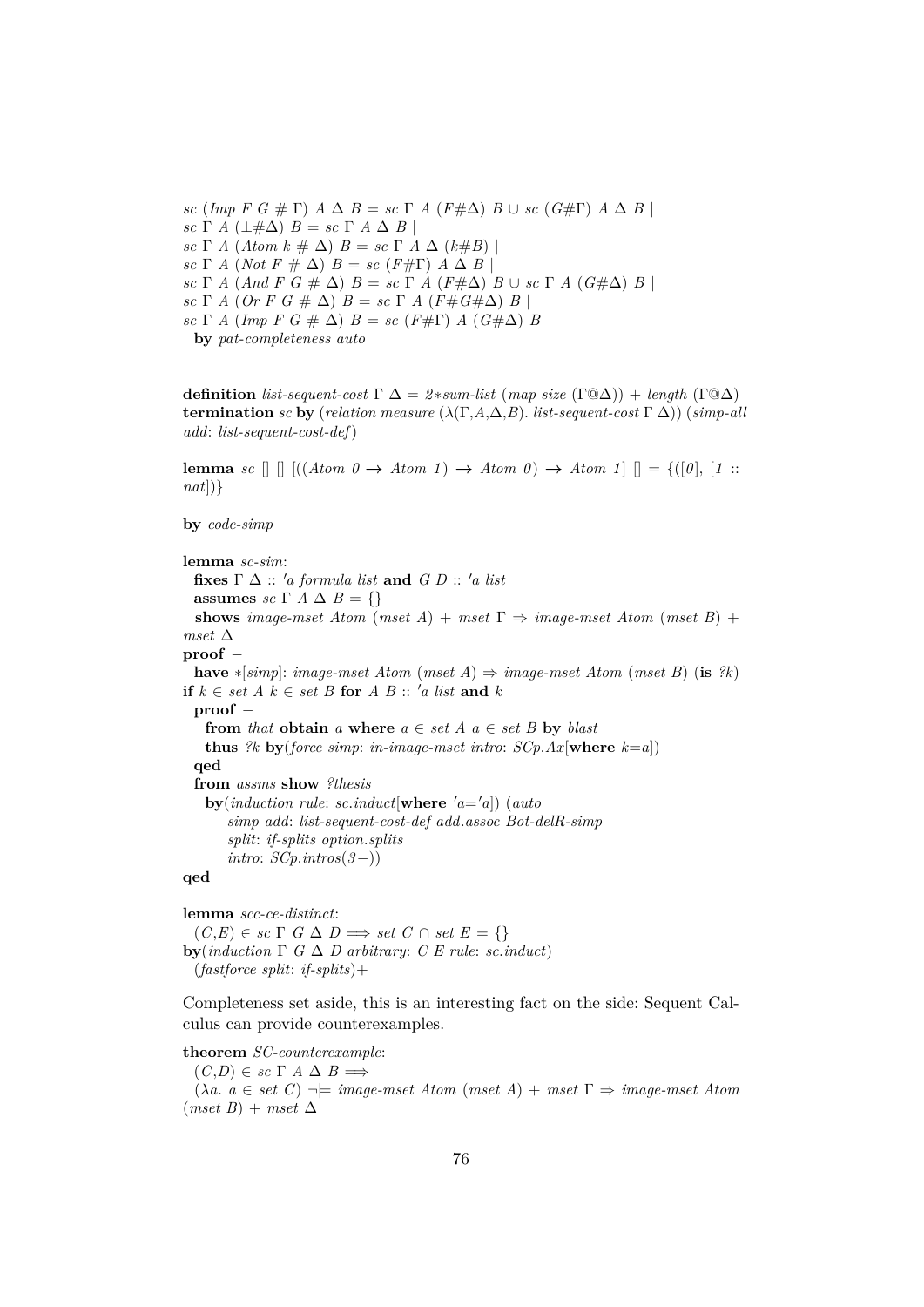*simp add*: *sequent-semantics-def split*: *if-splits*; *blast*) corollary *SC-counterexample'*: **assumes**  $(C,D) \in sc \Gamma \cap \Delta \cap$ **shows**  $(\lambda k, k \in set C) \rightarrow \models mset \Gamma \Rightarrow mset \Delta$ **using** *SC-counterexample*[*OF assms*] **by** *simp* **theorem** *SC-sound-complete*:  $\Gamma \Rightarrow \Delta \leftrightarrow \models \Gamma \Rightarrow \Delta$ **proof assume**  $\Gamma \Rightarrow \Delta$  **thus**  $\models \Gamma \Rightarrow \Delta$  **using** *SC-soundness* **by** *blast* **next obtain**  $\Gamma' \Delta'$  where  $[simp]: \Gamma = mset \Gamma' \Delta = mset \Delta'$  by  $(metis ex-mset)$ **assume**  $\models \Gamma \Rightarrow \Delta$ **hence** *sc*  $\Gamma' \parallel \Delta' \parallel = \{\}$ **proof**(*rule contrapos-pp*) **assume** *sc*  $\Gamma' \parallel \Delta' \parallel \neq \{\}$ **then obtain**  $C E$  **where**  $(C, E) \in sc \Gamma' || \Delta' ||$  **by** *fast* **thus**  $\neg \models \Gamma \Rightarrow \Delta$  **using** *SC-counterexample* **by** *fastforce* **qed from** *sc-sim*[ $OF$  *this*] **show**  $\Gamma \Rightarrow \Delta$  **by** *auto* **qed theorem**  $\models \Gamma \Rightarrow \Delta \Longrightarrow \Gamma \Rightarrow \Delta$ **proof** − **assume**  $s: \models \Gamma \Rightarrow \Delta$ **obtain**  $\Gamma' \Delta'$  where  $p: \Gamma = mset \Gamma' \Delta = mset \Delta'$  by (*metis ex-mset*) **have**  $mset \Gamma' \Rightarrow mset \Delta'$ **proof**  $cases$  — just to show that we didn't need to show the lemma above by contraposition. It's just quicker to do so. **assume** *sc*  $\Gamma' \parallel \Delta' \parallel = \{\}$ **from** sc-sim[OF this] **show** mset  $\Gamma' \Rightarrow$  mset  $\Delta'$  by auto **next assume** *sc*  $\Gamma' \parallel \Delta' \parallel \neq \{\}$ **with** *SC-counterexample* **have**  $\neg$   $\models$  *mset*  $\Gamma' \Rightarrow$  *mset*  $\Delta'$  **by** *fastforce* **moreover note** *s*[*unfolded p*] **ultimately have** *False* **.. thus**  $mset \Gamma' \Rightarrow mset \Delta'$ .. **qed thus** *?thesis* **unfolding** *p* **. qed**

 $\mathbf{b} \mathbf{v}(\text{induction rule: } sc.\text{induct}[\mathbf{where } 'a = 'a];$ 

**end theory** *SC-Depth-Limit* **imports** *SC-Sema SC-Depth* **begin**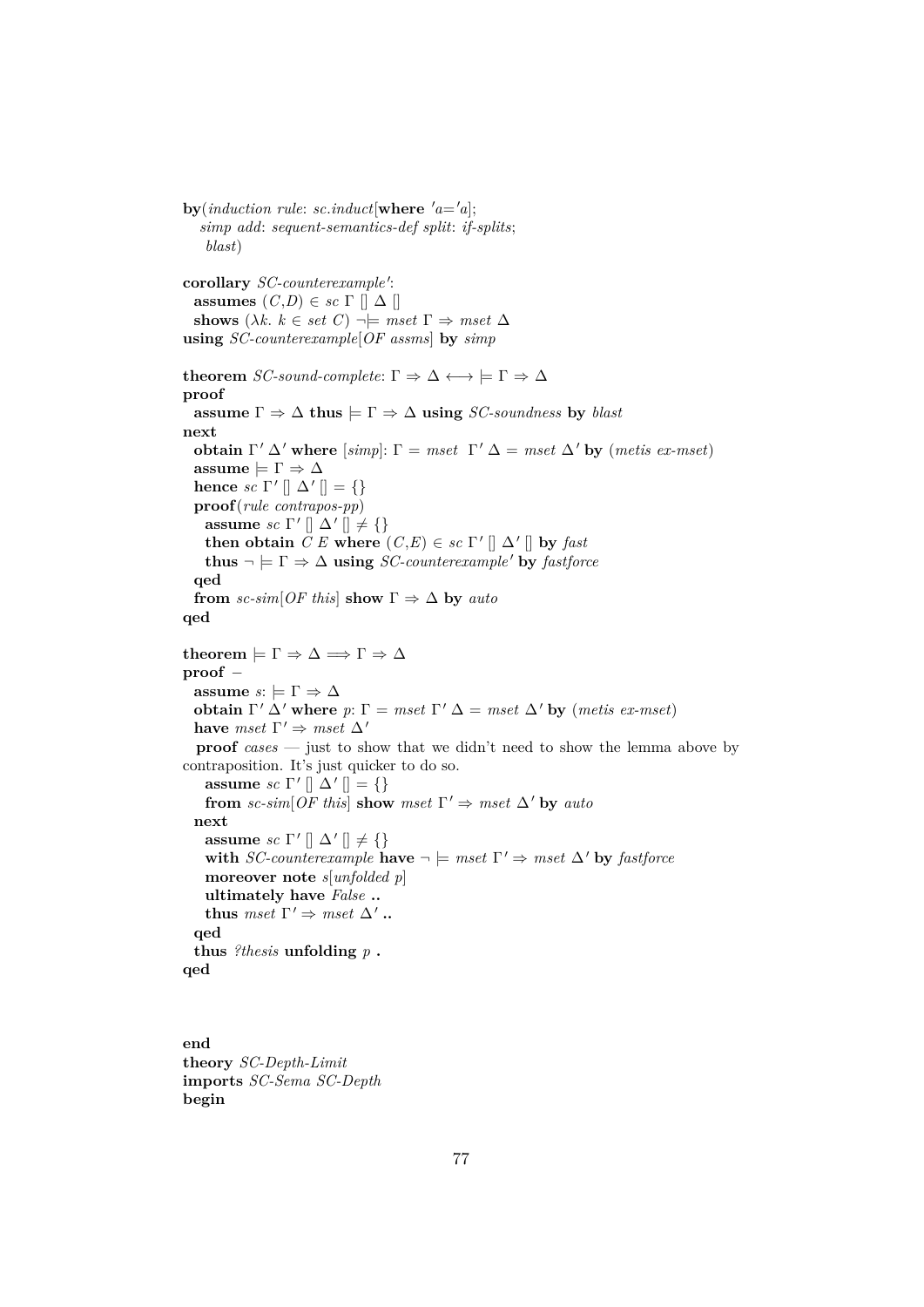```
lemma SC-completeness: \vdash Γ \Rightarrow Δ \Rightarrow Γ \Rightarrow Δ \downarrow sequent-cost Γ Δ
proof(induction sequent-cost Γ ∆ arbitrary: Γ ∆)
 case 0 hence False by(simp add: sequent-cost-def) thus ?case by clarify
next
 case (Suc n)
 from Suc(3 ) show ?case
   using SCc.cases[OF Suc.hyps(1 )]
oops
```
Making this proof of completeness go through should be possible, but finding the right way to split the cases could get verbose. The variant with the search procedure is a lot more elegant.

```
lemma sc-sim-depth:
  assumes sc \Gamma A \Delta B = {}
  shows image-mset Atom (mset A) + mset \Gamma \Rightarrow image-mset Atom (mset B) +
mset \Delta \downarrow sum-list (map size (\Gamma @ \Delta)) + (if set A \cap set B = \{\} then 0 else 1)
proof −
 have [simp]: image-mset Atom (mset A) \Rightarrow image-mset Atom (mset B) \downarrow Succ O(\textbf{is} \ \Re) \textbf{ if } set \ A \cap set \ B \neq \{\} \ \textbf{for} \ A \ Bproof −
    from that obtain a where a \in set A a \in set B by blast
    thus ?k by(force simp: in-image-mset intro: SCc.Ax[where k=a])
  qed
  note SCc.intros(3−)[intro]
  have [elim!] \colon \Gamma \Rightarrow \Delta \downarrow n \implies n \leq m \implies \Gamma \Rightarrow \Delta \downarrow m for \Gamma \Delta n m using
dec-induct by(fastforce elim!: deeper-suc)
  from assms show ?thesis
    by(induction Γ A \Delta B rule: sc.induct)
      (auto
      simp add: list-sequent-cost-def add.assoc deeper-suc weakenR'
      split: if-splits option.splits)
qed
corollary sc-depth-complete:
  assumes s: \models \Gamma \Rightarrow \Deltashows \Gamma \Rightarrow \Delta \downarrow \text{sum-mset (image-mset size } (\Gamma + \Delta))proof −
  obtain \Gamma' \Delta' where p: \Gamma = mset \Gamma' \Delta = mset \Delta' by (metis ex-mset)
  with s have sl: \models \textit{mset} \space \Gamma' \Rightarrow \textit{mset} \space \Delta' by \textit{simp}let ?d = sum-mset (image-mset size (\Gamma+\Delta))have d: ?d = sum-list (map size (\Gamma' @ \Delta'))unfolding p by (metis mset-append mset-map sum-mset-sum-list)
  have mset \Gamma' \Rightarrow mset \Delta' \downarrow ?dproof cases
    assume sc \Gamma' \parallel \Delta' \parallel = \{\}from sc-sim-depth[OF this] show mset \Gamma' \Rightarrow mset \Delta' \downarrow ?d unfolding d by
auto
  next
```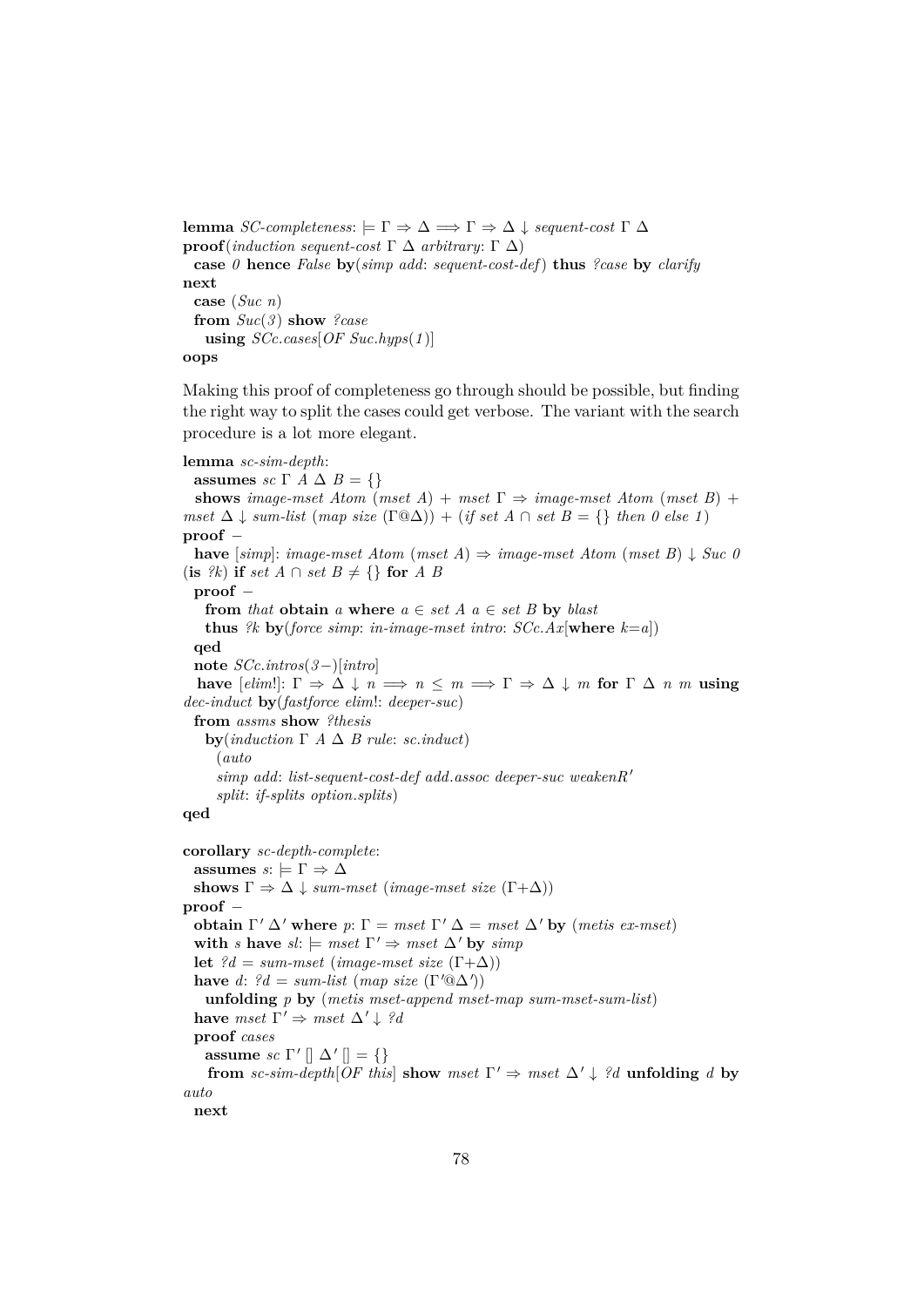**assume** *sc*  $\Gamma' \parallel \Delta' \parallel \neq \{\}$ **with** *SC-counterexample* **have**  $\neg$   $\models$  *mset*  $\Gamma' \Rightarrow$  *mset*  $\Delta'$  by *fastforce* **moreover note** *s*[*unfolded p*] **ultimately have** *False* **.. thus**  $mset \Gamma' \Rightarrow mset \Delta' \downarrow ?d$ .. **qed thus** *?thesis* **unfolding** *p* **. qed**

# **end**

**theory** *SC-Compl-Consistency* **imports** *Consistency SC-Cut SC-Sema* **begin**

# **context begin**

**private lemma** *reasonable*:  $\forall \Gamma'. \ F \Rightarrow set-mset \ \Gamma = set-mset \ \Gamma' \Longrightarrow P \ \Gamma' \Longrightarrow P \ (F, \ \Gamma)$  $\forall \Gamma'. \ F \triangleright G \triangleright set-mset \ \Gamma = set-mset \ \Gamma' \longrightarrow P \ \Gamma' \Longrightarrow P \ (F, \ G, \Gamma) \ \mathbf{by} \ simp-all$ 

**lemma** *SC-consistent: pcp* {*set-mset* Γ| Γ. ¬(Γ ⇒ {#})} **unfolding** *pcp-def* **apply**(*intro ballI conjI*; *erule contrapos-pp*; *clarsimp*; ((*drule reasonable*)+)*?*) **apply**(*auto dest*!: *NotL-inv AndL-inv OrL-inv ImpL-inv NotR-inv AndR-inv OrR-inv ImpR-inv multi-member-split contractL contractR intro*!: *SCp*.*intros*(*3*−) *intro*: *contractR contractL*)

**apply** (*metis add-mset-commute contract*)

**done**

**end**

```
lemma
  fixes \Gamma \Delta :: 'a :: countable formula multisetshows \models \Gamma \Rightarrow \Delta \Longrightarrow \Gamma \Rightarrow \Deltaproof(erule contrapos-pp)
  have NotInv: \Gamma + image-mset Not \Delta \Rightarrow {\#} \Rightarrow \Gamma \Rightarrow \Deltaby (induction ∆ arbitrary: Γ; simp add: NotL-inv)
  assume \langle \neg \Gamma \Rightarrow \Delta \ranglehence \langle \neg \Gamma + \text{image-mset Not } \Delta \Rightarrow \{\#\} using NotInv by blast
  with pcp-sat[OF SC-consistent]
  have sat (set-mset (\Gamma + image-mset \neg \Delta)) by blast
  thus \langle \neg \rangle (\models \Gamma \Rightarrow \Delta) unfolding sat-def sequent-semantics-def not-all by (force
elim!: ex-forward)
qed
```
**end**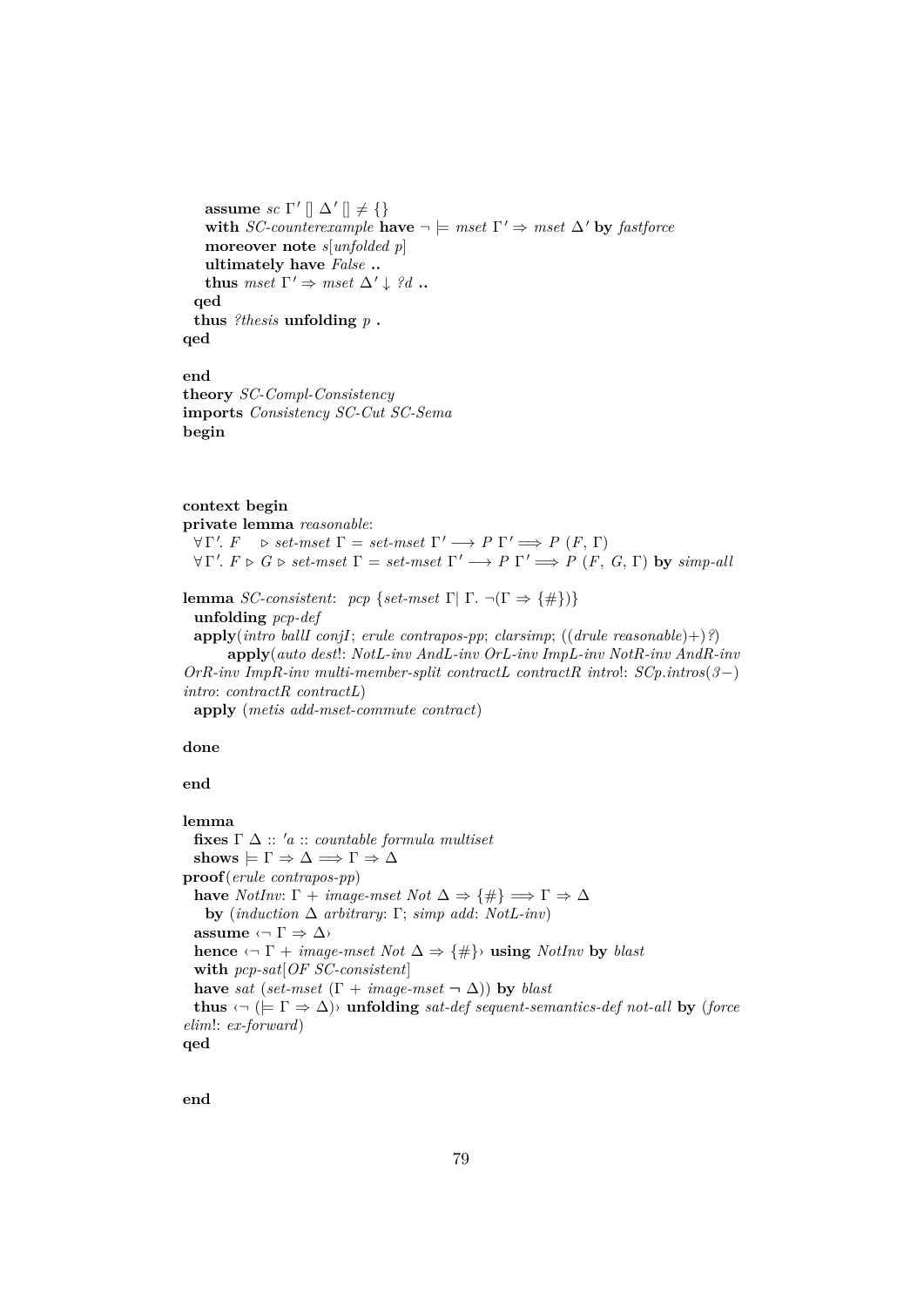## **2.2 Natural Deduction**

**theory** *ND* **imports** *Formulas* **begin**

**inductive** *ND* :: '*a* formula set  $\Rightarrow$  '*a* formula  $\Rightarrow$  bool (**infix**  $\vdash$  30) **where** *Ax*:  $F \in \Gamma \Longrightarrow \Gamma \vdash F$ *NotE*:  $[\![\Gamma \vdash Not F; \Gamma \vdash F \!] \Longrightarrow \Gamma \vdash \bot \!]$ *NotI*:  $F \triangleright \Gamma \vdash \bot \Longrightarrow \Gamma \vdash Not F$ *CC*: *Not*  $F \triangleright \Gamma \vdash \bot \Longrightarrow \Gamma \vdash F$ *AndE1*:  $\Gamma \vdash And F \ G \Longrightarrow \Gamma \vdash F$ *AndE2*:  $\Gamma \vdash And F G \Longrightarrow \Gamma \vdash G$ *AndI*:  $[\Gamma \vdash F; \Gamma \vdash G] \implies \Gamma \vdash And F G$  $OrI1: \Gamma \vdash F \Longrightarrow \Gamma \vdash Or \ F \ G \ |$  $OrI2: \Gamma \vdash G \Longrightarrow \Gamma \vdash Or \ F \ G$  $OrE: \llbracket \Gamma \vdash Or \ F \ G; \ F \triangleright \Gamma \vdash H; \ G \triangleright \Gamma \vdash H \rrbracket \Longrightarrow \Gamma \vdash H \rrbracket$ *ImpI*:  $F \triangleright \Gamma \vdash G \Longrightarrow \Gamma \vdash \text{Imp } F \ G \mid$ *ImpE*:  $[\Gamma \vdash \text{Imp } F \ G; \Gamma \vdash F \ ] \Longrightarrow \Gamma \vdash G$ 

**lemma** *Weaken*:  $[\![ \Gamma \vdash F; \Gamma \subseteq \Gamma' \!] \Longrightarrow \Gamma' \vdash F$ **proof**(*induct arbitrary*: Γ' *rule*: *ND.induct*) **case** (*NotI F* Γ) **thus** *?case* **using** *ND*.*NotI* **by** *auto* **next case** *Ax* **thus** *?case* **by**(*blast intro*: *ND*.*Ax*) **next case** *NotE* **thus** *?case* **by**(*blast intro*: *ND*.*NotE*) **next case** *CC* **thus** *?case* **using** *ND*.*CC* **by** *blast* **next case** *AndE1* **thus** *?case* **using** *ND*.*AndE1* **by** *metis* **next case** *AndE2* **thus** *?case* **using** *ND*.*AndE2* **by** *metis* **next case** *AndI* **thus** *?case* **by** (*simp add*: *ND*.*AndI*) **next case** *OrI1* **thus** *?case* **using** *ND*.*OrI1* **by** *blast* **next case** *OrI2* **thus** *?case* **using** *ND*.*OrI2* **by** *blast* **next case** (*OrE* Γ *F G H*) **show** *?case* **apply**(*insert OrE*.*prems*)  $\mathbf{apply}(\text{rule } ND. \text{Or} E[\text{of }\Gamma' \text{ } F \text{ } G])$ **apply**(*rule OrE*.*hyps*(*2* )[*OF OrE*.*prems*]) **apply**(*rule OrE*.*hyps*(*4* ); *blast*) **apply**(*rule OrE*.*hyps*(*6* ); *blast*) **done next case** *ImpI* **thus** *?case* **using** *ND*.*ImpI* **by** *blast*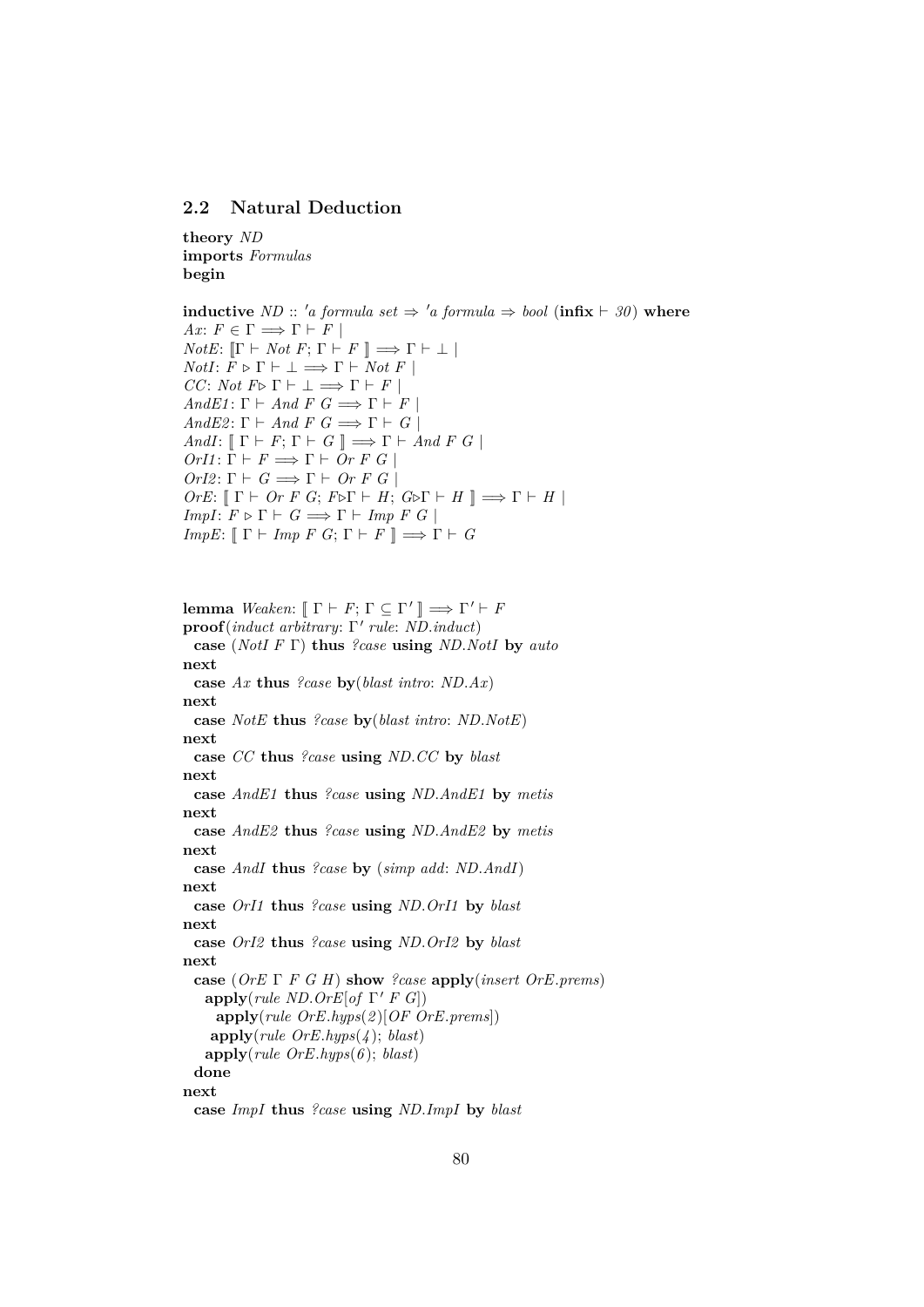#### **next**

- **case** *ImpE* **thus** *?case* **using** *ND*.*ImpE* **by** *metis* **qed**
- **lemma**  $BotE : \Gamma \vdash \bot \Longrightarrow \Gamma \vdash F$ **by** (*meson CC subset-insertI Weaken*)
- **lemma**  $Not2E: Not(Not F) \triangleright \Gamma \vdash F$ **by** (*metis CC ND*.*Ax NotE insertI1 insert-commute*)
- **lemma** *Not2I*:  $F \triangleright \Gamma \vdash Not(Not \ F)$ **by** (*metis CC ND*.*Ax NotE insertI1 insert-commute*)
- **lemma**  $Not2IE: F \triangleright \Gamma \vdash G \Longrightarrow Not (Not F) \triangleright \Gamma \vdash G$ **by** (*meson ImpE ImpI Not2E Weaken subset-insertI*)
- **lemma** *NDtrans*:  $\Gamma \vdash F \Longrightarrow F \triangleright \Gamma \vdash G \Longrightarrow \Gamma \vdash G$ **using** *ImpE ImpI* **by** *blast*
- **lemma** *AndL-sim:*  $F \triangleright G \triangleright \Gamma \vdash H \Longrightarrow And F G \triangleright \Gamma \vdash H$ **apply**(*drule Weaken*[**where**  $\Gamma' = And F G \triangleright F \triangleright G \triangleright \Gamma$ ]) **apply** *blast*
- **by** (*metis AndE1 AndE2 ND*.*Ax NDtrans insertI1 insert-commute*)
- **lemma** *NotSwap*: *Not*  $F \triangleright \Gamma \vdash G \Longrightarrow Not \ G \triangleright \Gamma \vdash F$ **using** *CC NotE insert-commute subset-insertI Weaken* **by** (*metis Ax insertI1* ) **lemma**  $AndR\text{-}sim: \llbracket Not \ F \triangleright \Gamma \vdash H$ ;  $Not \ G \triangleright \Gamma \vdash H \rrbracket \implies Not(And \ F \ G) \triangleright \Gamma \vdash H$ **using** *AndI NotSwap* **by** *blast*
- **lemma**  $OrL-sim: \llbracket F \triangleright \Gamma \vdash H; G \triangleright \Gamma \vdash H \rrbracket \implies F \vee G \triangleright \Gamma \vdash H$ **using** *Weaken*[**where**  $\Gamma' = F \triangleright \n\text{Or } F \n\text{ } G \triangleright \n\Gamma$ ] *Weaken*[**where**  $\Gamma' = G \triangleright \n\text{Or } F \n\text{ } G \triangleright \n\Gamma$ ] **by** (*meson ND*.*Ax OrE insertI1 insert-mono subset-insertI*)

**lemma**  $OrR\text{-}sim:$   $[- \neg F\triangleright \neg G\triangleright \Gamma \vdash \bot] \Longrightarrow \neg (G \vee F)\triangleright \Gamma \vdash \bot$ **proof** − **assume**  $\neg$   $F \triangleright \neg$   $G \triangleright \Gamma \vdash \bot$ **then have**  $\bigwedge f$ .  $f \triangleright \neg F \triangleright \neg G \triangleright \Gamma \vdash \bot$  by (*meson Weaken subset-insertI*) **then have**  $\bigwedge f$ .  $\neg$   $G \triangleright \neg$   $(f \vee F) \triangleright \Gamma \vdash \bot$  **by** (*metis NDtrans Not2E NotSwap OrI2 insert-commute*) **then show** *?thesis* **by** (*meson NDtrans Not2I NotSwap OrI1* ) **qed**

**lemma**  $ImpL-sim: \llbracket \neg F \triangleright \Gamma \vdash \bot; G \triangleright \Gamma \vdash \bot \rrbracket \Longrightarrow F \rightarrow G \triangleright \Gamma \vdash \bot$ **by** (*meson CC ImpE ImpI ND*.*Ax Weaken insertI1 subset-insertI*)

**lemma** *ImpR-sim*:  $[\neg G \triangleright F \triangleright \Gamma \vdash \bot] \implies \neg (F \rightarrow G) \triangleright \Gamma \vdash \bot$ **by** (*metis* (*full-types*) *ImpI NotSwap insert-commute*)

**lemma** *ND-lem*: {}  $\vdash$  *Not*  $F \lor F$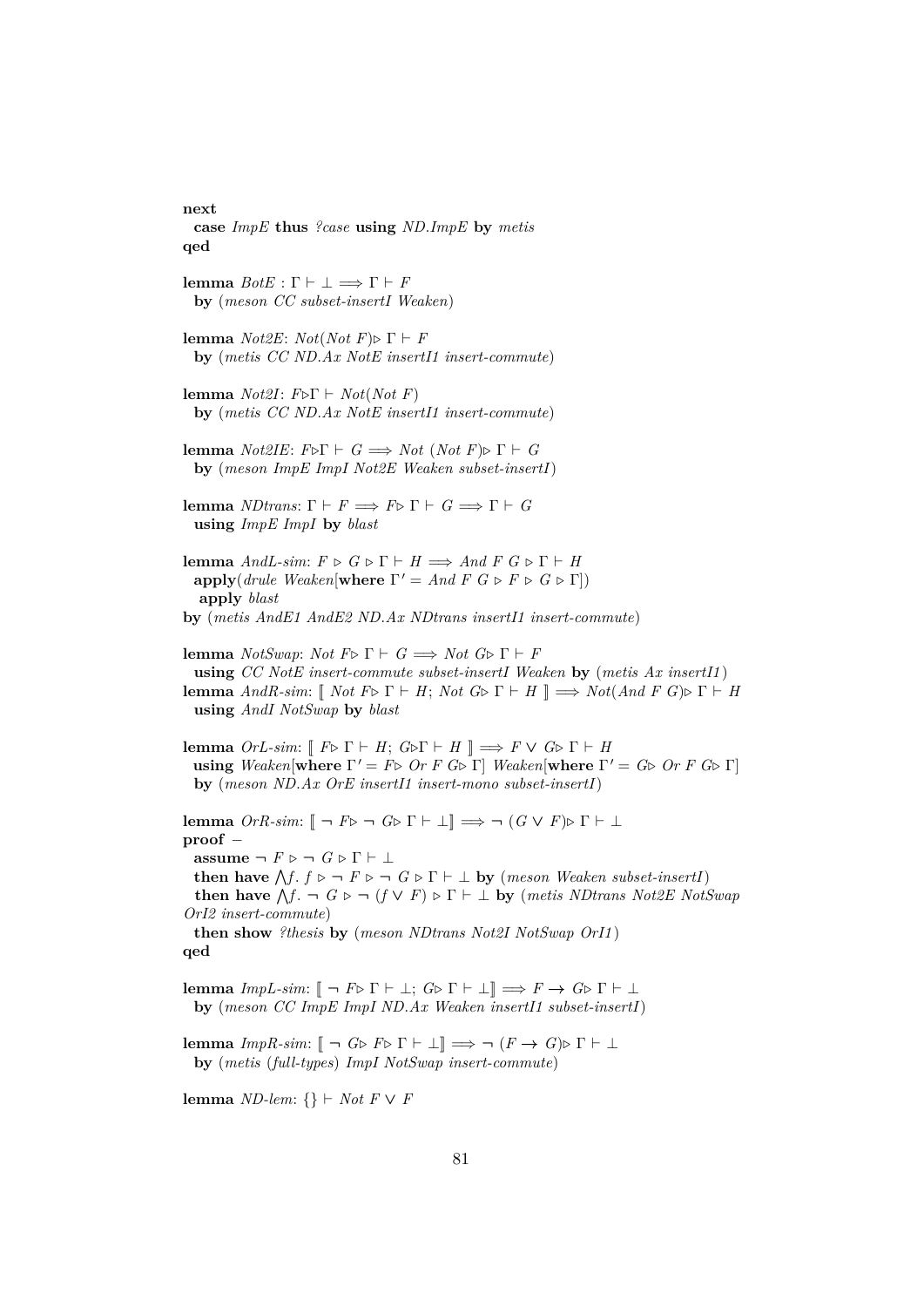**apply**(*rule CC*) **apply**(*rule OrE*[*of - Not F F*]) **apply**(*rule OrI1* ) **apply**(*rule NotI*)  $\text{apply}(rule\;NotE[of -(-)F \vee F)];\; blast\;intro: \;OrI1\; OrI2\; Ax) +$ **done lemma** *ND-caseDistinction*:  $[$   $F \triangleright \Gamma \vdash H$ ;  $Not F \triangleright \Gamma \vdash H$   $] \implies \Gamma \vdash H$ **by** (*meson ND-lem OrE empty-subsetI Weaken*) **lemma**  $\left[\neg F \triangleright \Gamma \vdash H; G \triangleright \Gamma \vdash H\right] \Longrightarrow F \to G \triangleright \Gamma \vdash H$ **apply**(*rule ND-caseDistinction*[*of F*]) **apply** (*meson ImpE ImpI ND*.*intros*(*1* ) *Weaken insertI1 subset-insertI*) **apply** (*metis Weaken insert-commute subset-insertI*) **done lemma** *ND-deMorganAnd*: {¬ ( $F \wedge G$ )}  $\vdash$  ¬  $F \vee$  ¬  $G$ **apply**(*rule CC*)  $\text{apply}(rule NotE[of - F \wedge G])$ **apply**(*simp add*: *Ax*; *fail*) **apply**(*rule AndI*) **apply**(*rule CC*)  $\text{apply}(rule\;NotE[of - \neg F \vee \neg G])$ **apply**(*simp add*: *Ax*; *fail*) **apply**(*rule OrI1* ) **apply**(*simp add*: *Ax*; *fail*) **apply**(*rule CC*)  $\text{apply}(rule\;NotE[of -] \rightarrow F \vee \neg G)$ **apply**(*simp add*: *Ax*; *fail*) **apply**(*rule OrI2* ) **apply**(*simp add*: *Ax*; *fail*) **done lemma** *ND-deMorganOr*: {¬ ( $F \vee G$ )}  $\vdash$  ¬  $F \wedge$  ¬  $G$ **apply**(*rule ND-caseDistinction*[*of F*]; *rule ND-caseDistinction*[*of G*]) **apply**(*rule CC*; *rule NotE*[*of - F*  $\vee$  *G*]; *simp add*: *Ax OrI2 OrI1*; *fail*)+ **apply**(*rule AndI*; *simp add*: *Ax*; *fail*) **done lemma** *sim-sim*:  $F \triangleright \Gamma \vdash H \Longrightarrow G \triangleright \Gamma \vdash F \Longrightarrow G \triangleright \Gamma \vdash H$ **by** (*meson ImpE ImpI Weaken subset-insertI*) **thm** *sim-sim*[**where** Γ={}, *rotated*, *no-vars*]

**lemma**  $Top-provable[simp, intro!]$ :  $\Gamma \vdash \top$  **unfolding**  $Top-def$  **by** (*intro ND*.*ImpI ND*.*Ax*) *simp*

**lemma**  $NotBot-provable[simp,introl]: \Gamma \vdash \neg \bot$  **using**  $NotBotE Ax$  by *blast* 

**lemma** *Top-useless*:  $\Gamma \vdash F \Longrightarrow \Gamma - {\{\top\} \vdash F}$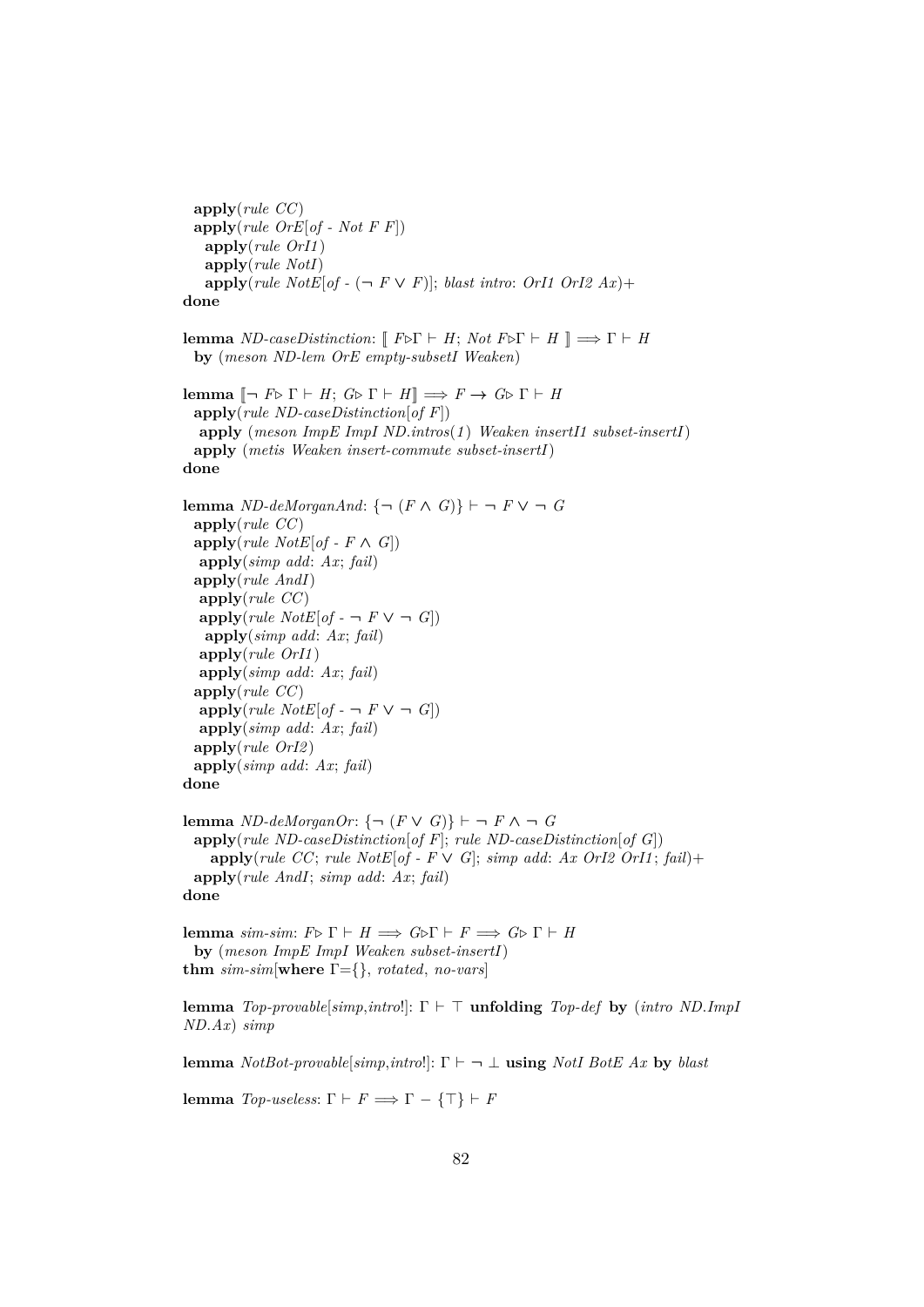**by** (*metis NDtrans Top-provable Weaken insert-Diff-single subset-insertI*)

**lemma**  $AssmBigAnd: set \ G \vdash F \longleftrightarrow \{\} \vdash (\bigwedge G \rightarrow F)$ **proof**(*induction G arbitrary*: *F*) **case** *Nil* **thus** *?case* **by**(*fastforce intro*: *ND*.*ImpI elim*: *Weaken ImpE*[*OF - NotBot-provable*]) **next case** (*Cons G GS*) **show** *?case* **proof assume** *set*  $(G \# GS) \vdash F$  $hence set GS \vdash G \rightarrow F by(intro ND. ImpI)$  *simp* **with** *Cons.IH* **have** \*: {}  $\vdash \bigwedge GS \rightarrow G \rightarrow F$  **..**  $\textbf{hence } \{G, \triangle G\} \vdash F \textbf{ proof } \rightarrow$ **have** ∗:  $\{\triangle G S\}$  ⊢ *G* → *F* **using**  $Weather[OF * empty-subsetI]$   $ImpE[where \Gamma = {\Lambda} GS$  and  $F = {\Lambda}$ *GS*] **by** (*simp add*: *ND*.*Ax*)  $\textbf{show } \{G, \triangle G\} \vdash F \text{ using } \textit{Weather} \{OF \ast \} \textit{ImpE}[\textbf{where } \Gamma = \{G, \triangle G\} \text{ and } \Gamma = \{F \in \textit{Map}(G) \}$ *F*=*G*] *ND*.*Ax* **by** (*simp add*: *ND*.*Ax*) **qed thus**  $\{\}\vdash \bigwedge (G \# GS) \rightarrow F$  **by**(*intro ND*.*ImpI*; *simp add*: *AndL-sim*) **next assume**  $\{\} \vdash \bigwedge (G \# GS) \rightarrow F$ **hence**  $\{G \land \bigwedge GS\}$  *⊢ F* **using**  $ImpE[OF - Ax[OF \, singleton]]$  *Weaken* **by** *fastforce* **hence**  $\{G, \triangle G\}$   $\vdash$  *F* **by** (*meson AndI ImpE ImpI ND.<i>intros*(1) *Weaken insertI1 subset-insertI*) hence  $\{\wedge GS\} \vdash G \rightarrow F$  using *ImpI* by *blast* hence  $\{\}\vdash \bigwedge GS \to G \to F$  using *ImpI* by *blast* with *Cons.IH* have *set GS*  $\vdash$  *G*  $\rightarrow$  *F*  $\ldots$ **thus** set  $(G \# GS) \vdash F$  **using**  $ImpE$  Weaken **by**  $(metis Ax list.set-intros(1))$ *set-subset-Cons*) **qed qed end theory** *ND-Sound* **imports** *ND Sema* **begin**

**lemma** *BigAndImp*:  $A \models (\bigwedge P \rightarrow G) \longleftrightarrow ((\forall F \in set P. A \models F) \rightarrow A \models G)$ **by**(*induction P*; *simp add*: *entailment-def*)

**lemma** *ND-sound*:  $\Gamma \vdash F \Longrightarrow \Gamma \models F$ **by**(*induction rule*: *ND*.*induct*; *simp add*: *entailment-def* ; *blast*)

**end theory** *ND-Compl-Truthtable* **imports** *ND-Sound* **begin**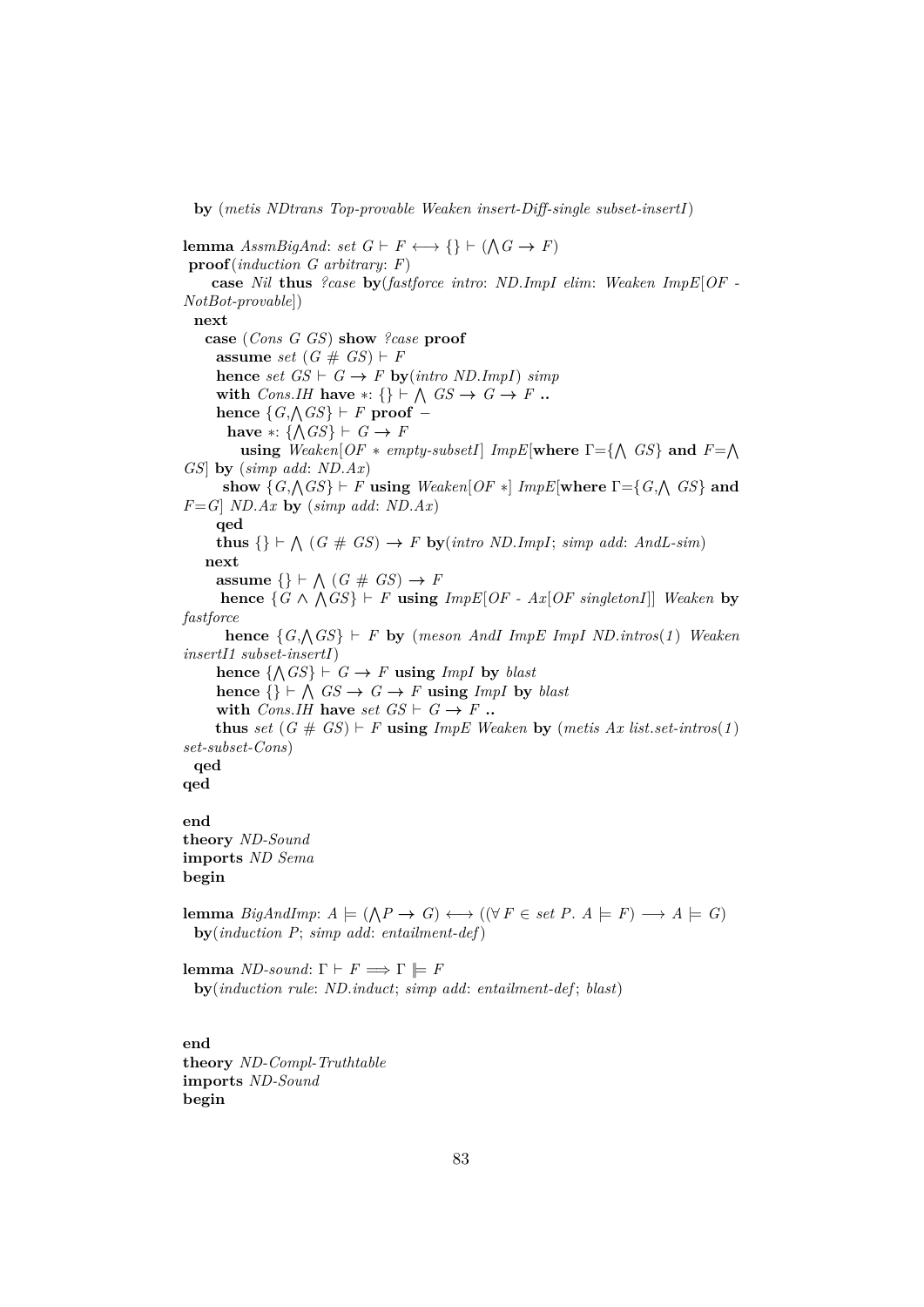This proof is inspired by Huth and Ryan [\[7\]](#page-140-0).

**definition**  $turn\text{-}true \mathcal{A} F \equiv \text{if } \mathcal{A} \models F \text{ then } F \text{ else } (Not F)$ **lemma**  $lemma\{simp, intro!\}: A \models turn-true\ A\ F$ **unfolding**  $turn-true\-def$  **by**  $simp$ 

**lemma** *turn-true-simps*[*simp*]:  $A \models F \Longrightarrow turn\text{-}true\ A\ F = F$  $\neg A \models F \Longrightarrow turn\text{-}true A F = \neg F$ **unfolding** *turn-true-def* **by** *simp-all*

**definition** *line-assm* :: 'a valuation  $\Rightarrow$  'a set  $\Rightarrow$  'a formula set where *line-assm*  $A \equiv (\hat{\ })(\lambda k \cdot \hat{t} \cdot \hat{t})$  (*Atom k*)) **definition** *line-suitable* :: 'a set  $\Rightarrow$  'a formula  $\Rightarrow$  bool where *line-suitable Z F*  $\equiv$  (*atoms F*  $\subseteq$  *Z*) **lemma** *line-suitable-junctors*[*simp*]: *line-suitable*  $\mathcal{A}$  (*Not*  $F$ ) = *line-suitable*  $\mathcal{A}$   $F$ *line-suitable*  $\mathcal{A}$  (*And F G*) = (*line-suitable*  $\mathcal{A}$  *F*  $\land$  *line-suitable*  $\mathcal{A}$  *G*) *line-suitable*  $\mathcal{A}$  (*Or*  $F$  *G*) = (*line-suitable*  $\mathcal{A}$   $F \wedge$  *line-suitable*  $\mathcal{A}$  *G*) *line-suitable*  $\mathcal{A}$  (*Imp F G*) = (*line-suitable*  $\mathcal{A}$  *F*  $\land$  *line-suitable*  $\mathcal{A}$  *G*) **unfolding** *line-suitable-def* **by**(*clarsimp*; *linarith*)+

**lemma** *line-assm-Cons*[*simp*]: *line-assm*  $\mathcal{A}$  ( $k \geq k$ ) = (*if*  $\mathcal{A}$  *k* then Atom k else Not  $(Atom k)) \triangleright line-assm \mathcal{A}$  *ks* **unfolding** *line-assm-def* **by** *simp*

**lemma** *NotD*:  $\Gamma \vdash \neg F \implies F \triangleright \Gamma \vdash \bot$  **by** (*meson Not2I NotE Weaken subset-insertI*)

**lemma** *truthline-ND-proof* :  $f \cdot f \cdot f \cdot a$  *formula* **assumes** *line-suitable Z F* **shows** line-assm  $A Z \vdash turn$ *turn-true*  $A F$ **using** *assms* **proof**(*induction F*) **case** (*Atom k*) **thus** *?case* **using**  $Ax$ [**where**  $'a = 'a$ ] **by** (*simp add: line-suitable-def line-assm-def*) **next case** *Bot* **have** *turn-true*  $A$  ⊥ = *Not Bot* **unfolding** *turn-true-def* **by** *simp* **thus** *?case* **by** (*simp add*: *Ax NotI*) **next have**  $[simp]: \Gamma \vdash \neg (\neg F) \longleftrightarrow \Gamma \vdash F$  for  $F :: 'a$  formula and  $\Gamma$  by (metis *NDtrans Not2E Not2I*) **case** (*Not F*) **hence** *line-assm*  $A Z \vdash turn$ *-true*  $A F$  **by** *simp* **thus** *?case* **by**(*cases*  $A \models F$ ; *simp*) **next have**  $[simp]$ :  $[line-assm \, \mathcal{A} \, Z \vdash \neg \, F; \neg \, \mathcal{A} \models F] \Longrightarrow F \wedge G \triangleright line\text{-}assm \, \mathcal{A} \, Z \vdash$ ⊥ **for** *F G* **by**(*blast intro*!: *NotE*[**where** *F*=*F*] *intro*: *AndE1* [*OF Ax*] *Weaken*[*OF - subset-insertI*])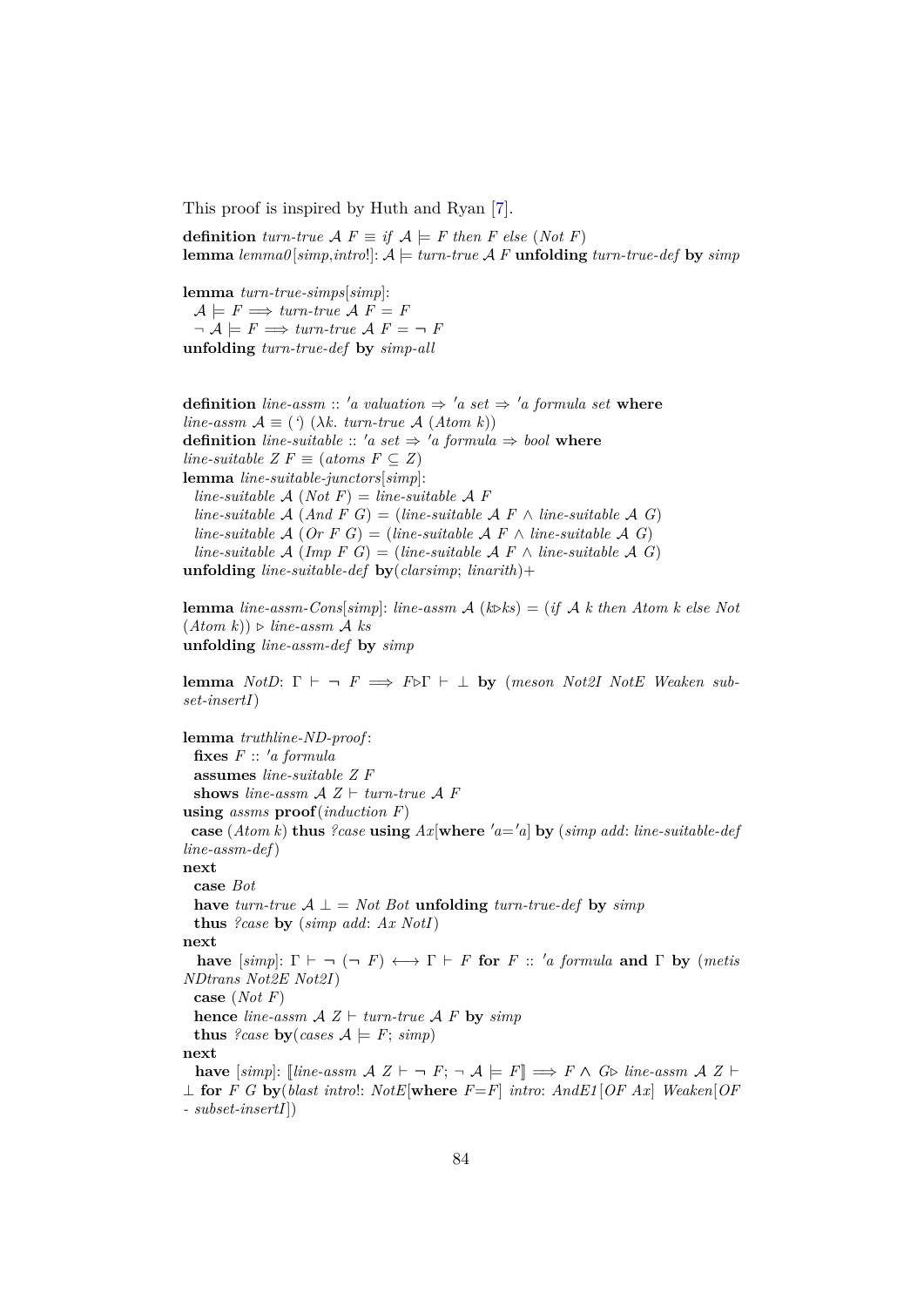**have**  $[simp]:$  [*line-assm*  $A \, Z \vdash \neg G; \neg A \models G$ ]  $\Longrightarrow F \wedge G \triangleright$  *line-assm*  $A \, Z \vdash$ ⊥ **for** *F G* **by**(*blast intro*!: *NotE*[**where** *F*=*G*] *intro*: *AndE2* [*OF Ax*] *Weaken*[*OF - subset-insertI*])

**case** (*And F G*) **thus** *?case* **by**(*cases*  $A \models F$ ; *cases*  $A \models G$ ; *simp*; *intro ND.NotI AndI*; *simp*) **next case** (*Or F G*) **thus** *?case* **by**(*cases*  $A \models F$ ; *cases*  $A \models G$ ; *simp*; (*elim ND.OrI1 ND.OrI2*)*?*) (*force intro*!: *NotI dest*!: *NotD dest*: *OrL-sim*) **next case** (*Imp F G*) **hence**  $m$ *IH*: *line-assm*  $A Z \vdash turn$ *-true*  $A F$  *line-assm*  $A Z \vdash turn$ *-true*  $A G$  **by** *simp*+ **thus** *?case* **by**(*cases*  $A \models F$ ; *cases*  $A \models G$ ; *simp*; *intro ImpI NotI ImpL-sim*; *simp add*: *Weaken*[*OF - subset-insertI*] *NotSwap NotD NotD*[*THEN BotE*]) **qed thm** *NotD*[*THEN BotE*] **lemma** *deconstruct-assm-set*: **assumes** *IH*:  $\bigwedge A$ . *line-assm*  $A$  ( $k\triangleright Z$ )  $\vdash$  *F* **shows**  $\bigwedge A$ *. line-assm*  $A Z \vdash F$ **proof** *cases* **assume**  $k \in \mathbb{Z}$  **with** *IH* **show** *?thesis A* **for** *A* by (*simp add: insert-absorb*) **next** assume  $k \notin Z$ **fix** A

Since we require the IH for arbitrary  $A$ , we use a modified  $A$  from the conclusion like this:

**from** *IH* have *av*: *line-assm*  $(A(k := v))$   $(k\triangleright Z) \vdash F$  for *v* by *blast* 

However, that modification is only relevant for  $k \triangleright Z$ , nothing from *Z* gets touched.

**from**  $\langle k \notin Z \rangle$  have *line-assm*  $(A(k := v))$   $Z = line\text{-}assm$   $A Z$  for *v* **unfolding** *line-assm-def turn-true-def* **by** *force*

That means we can rewrite the modified *line-assm* like this:

**hence** *line-assm*  $(A(k := v)) (k\triangleright Z) =$  $(f \text{ } v \text{ } \text{ } then \text{ } Atom \text{ } k \text{ } \text{ } else \text{ } Not \text{ } (Atom \text{ } k)) \triangleright line\text{-}assm \text{ } \mathcal{A} \text{ } Z \text{ for } v \text{ } \text{ } b \text{ } y \text{ } simp.$ 

Inserting *True* and *False* for *v* yields the two alternatives.

**with** av have  $Atom \> line\text{-}assm \< Z \vdash F$  Not  $(Atom \> line\text{-}assm \< Z \vdash F$ **by**(*metis* (*full-types*))+ **with** *ND-caseDistinction* **show** *line-assm*  $A Z \vdash F$ . **qed**

**theorem** *ND-complete*: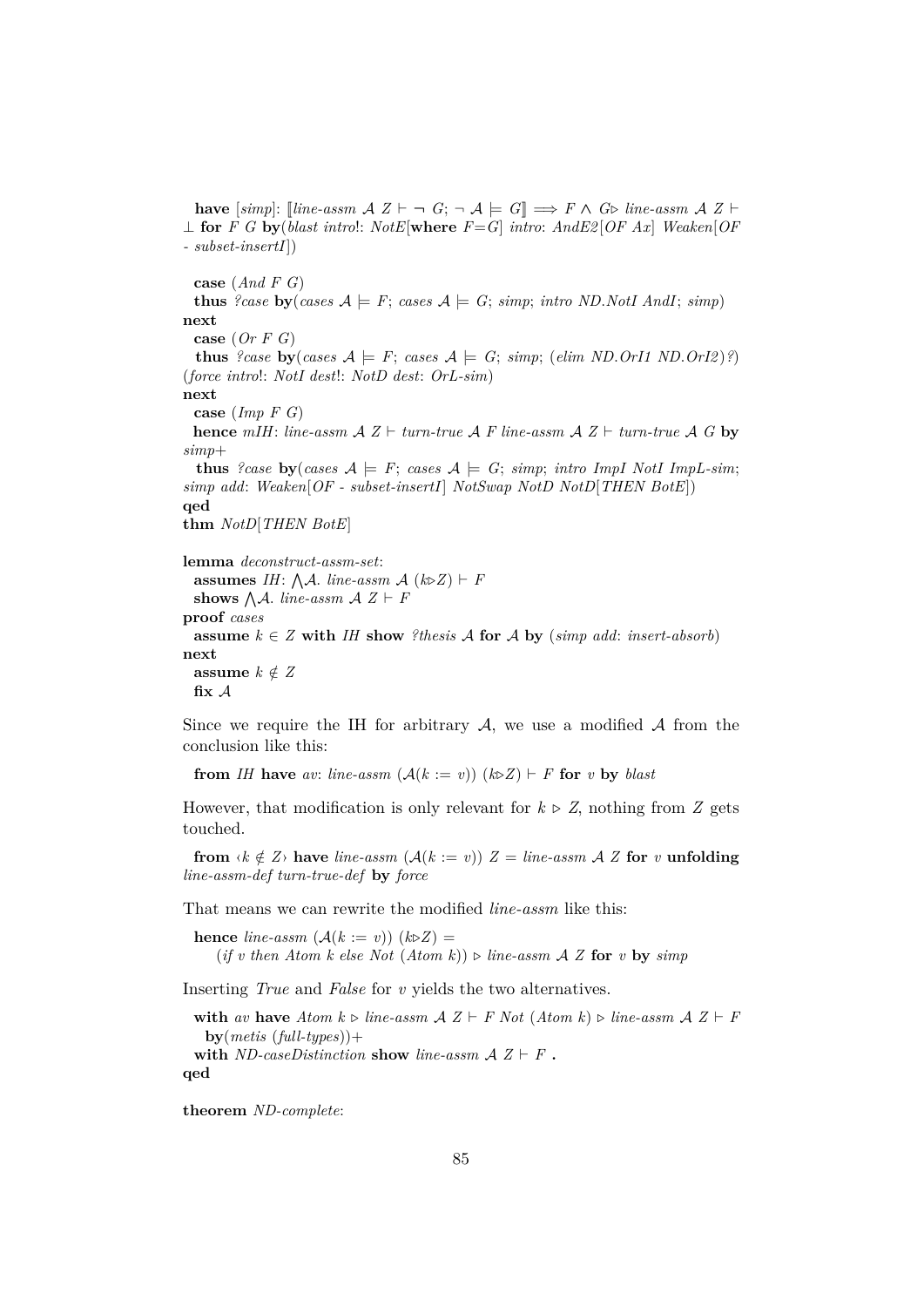```
assumes taut: \vDash Fshows \{\} \vdash Fproof −
  have [simp]: turn-true Z F = F for Z using taut by simp
 have line-assm A \{\} \vdash F for Aproof(induction arbitrary: A rule: finite-empty-induct)
    show fat: finite (atoms F) by (fact atoms-finite)
  next
    have su: line-suitable (atoms F) F unfolding line-suitable-def by simp
   with truthline-ND-proof [OF su] show base: line-assm \mathcal{A} (atoms F) \vdash F for \mathcal{A}by simp
  next
    case (3 k Z)
    from \langle k \in \mathbb{Z} \rangle have *: \langle k \triangleright \mathbb{Z} - \{k\} = \mathbb{Z} \rangle by blast
    from \langle \bigwedge A. line-assm A Z \vdash Fshow \langle line\text{-}assm\mathcal{A}(Z - \{k\}) \vdash F \rangleusing deconstruct\text{-}assm\text{-}set[of k Z - \{k\} F \mathcal{A}]unfolding ∗ by argo
  qed
  thus ?thesis unfolding line-assm-def by simp
qed
corollary ND-sound-complete: \{\} \vdash F \longleftrightarrow \models Fusing ND-sound[of {} F] ND-complete[of F] unfolding entailment-def by blast
end
theory ND-Compl-Truthtable-Compact
imports ND-Compl-Truthtable Compactness
begin
theorem
 fixes Γ :: 0a :: countable formula set
  shows \Gamma \models F \Longrightarrow \Gamma \vdash Fproof −
  assume \langle \Gamma \rangle \models F \ranglethen obtain G where set G \subseteq \Gamma \models \bigwedge G \rightarrow F by (rule compact-to-formula)
  from ND-complete \langle \models \bigwedge G \to F \rangle have \langle \{\} \models \bigwedge G \to F \rangle .
  with AssmBigAnd have \langle set \ G \vdash F \rangle ..
  with Weaken show ?thesis using \langle set \ G \subseteq \Gamma \rangle.
qed
```

```
end
```
# **2.3 Hilbert Calculus**

**theory** *HC*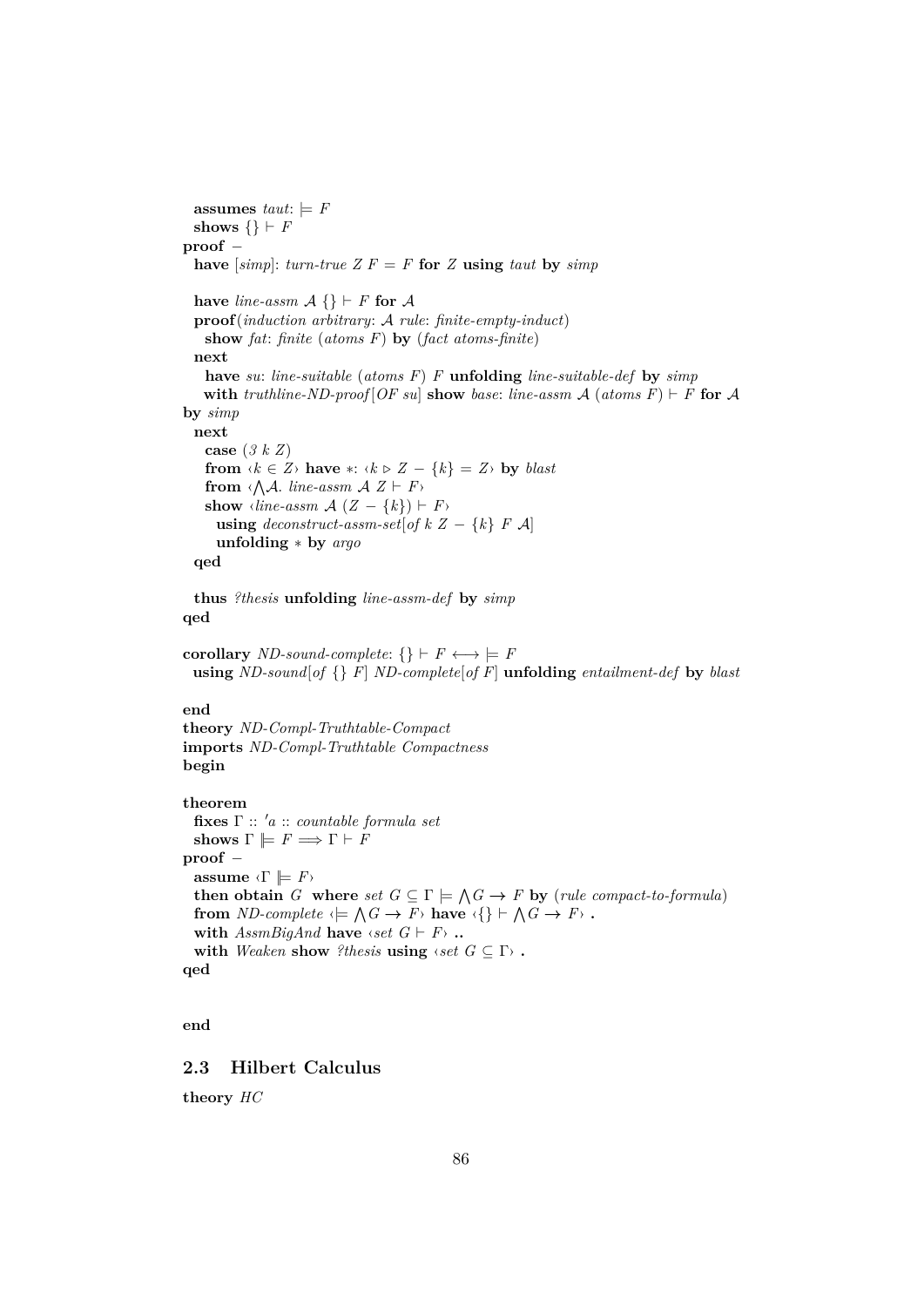### **imports** *Formulas* **begin**

We can define Hilbert Calculus as the modus ponens closure over a set of axioms:

**inductive**  $HC :: 'a$  formula set  $\Rightarrow 'a$  formula  $\Rightarrow$  bool (**infix**  $\vdash_H 30$ ) for  $\Gamma :: 'a$ *formula set* **where**  $Ax: F \in \Gamma \Longrightarrow \Gamma \vdash_H F$  $MP: \Gamma \vdash_H F \Longrightarrow \Gamma \vdash_H F \rightarrow G \Longrightarrow \Gamma \vdash_H G$ 

#### **context begin**

.

The problem with that is defining the axioms. Normally, we just write that  $F \rightarrow G \rightarrow F$  is an axiom, and mean that anything can be substituted for *F* and *G*. Now, we can't just write down a set  $\{F \to (G \to F), \,\,\forall \text{dots} \,\,\text{Instead},\}$ defining it as an inductive set with no induction is a good idea.

```
inductive-set AX0 where
F \to (G \to F) \in AXO
```

```
(F \to (G \to H)) \to ((F \to G) \to (F \to H)) \in AXOinductive-set AX10 where
F \in AXO \Longrightarrow F \in AX10F \rightarrow (F \vee G) \in AX10G \rightarrow (F \vee G) \in AX10(F \to H) \to ((G \to H) \to ((F \lor G) \to H)) \in AX10(F \wedge G) \rightarrow F \in AX10(F \wedge G) \rightarrow G \in AX10F \to (G \to (F \land G)) \in AX10(F \to \bot) \to \neg F \in AX10\neg F \rightarrow (F \rightarrow \bot) \in AX10(\neg F \rightarrow \bot) \rightarrow F \in AX10lemmas HC-intros[intro!] =
  AX0 .intros[THEN HC.intros(1 )]
  AX0 .intros[THEN AX10 .intros(1 ), THEN HC.intros(1 )]
  AX10 .intros(2−)[THEN HC.intros(1 )]
```
The first four axioms, as originally formulated by Hilbert [\[6\]](#page-140-1).

**inductive-set** *AXH* **where**  $(F \to (G \to F)) \in AXH$  $(F \to (F \to G)) \to (F \to G) \in AXH$  $(F \to (G \to H)) \to (G \to (F \to H)) \in AXH$  $(G \rightarrow H) \rightarrow ((F \rightarrow G) \rightarrow (F \rightarrow H)) \in AXH$ 

**lemma** *HC-mono*: *S*  $\vdash$ <sub>*H*</sub> *F*  $\implies$  *S* ⊆ *T*  $\implies$  *T*  $\vdash$ <sub>*H*</sub> *F* **by**(*induction rule*: *HC*.*induct*) (*auto intro*: *HC*.*intros*) **lemma** *AX010* : *AX0* ⊆ *AX10* **apply**(*rule*) **apply**(*cases rule*: *AX0* .*cases*, *assumption*)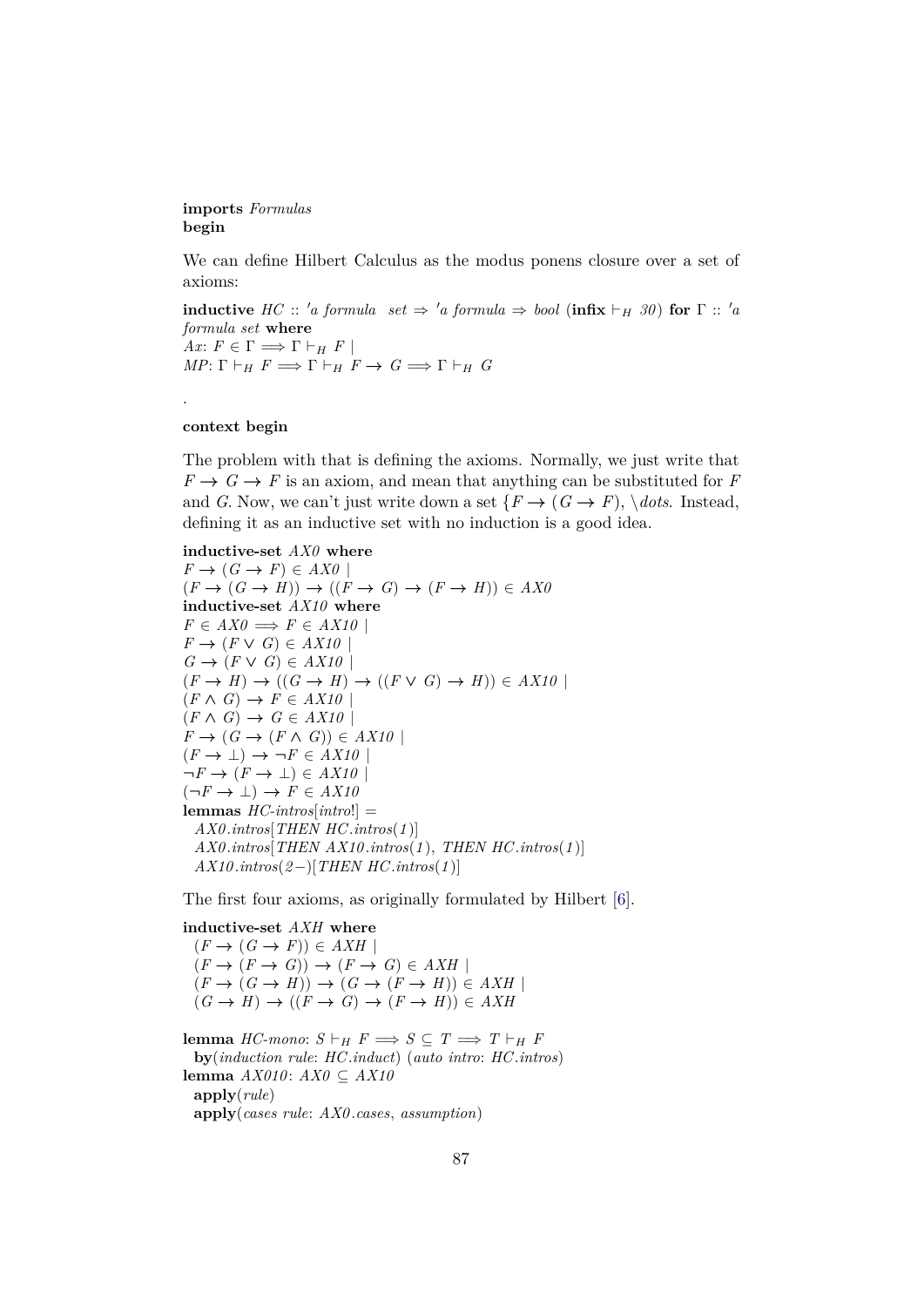**apply**(*auto intro*: *AX10* .*intros*) **done lemma**  $AX100[simp]: AX0 \cup AX10 = AX10$  **using**  $AX010$  by *blast* 

Hilbert's first four axioms and  $AX\theta$  are syntactically quite different. Derivability does not change:

**lemma** *hilbert-folgeaxiome-as-strong-as-AX0* :  $AX0 \cup \Gamma \vdash_H F \longleftrightarrow AXH \cup \Gamma \vdash_H$ *F*

```
proof −
 have 0 :
 AX0 \vdash_H (F \to (F \to G)) \to (F \to G)AX0 \vdash_H (F \to (G \to H)) \to (G \to (F \to H))AX0 \vdash_H (G \to H) \to ((F \to G) \to (F \to H))for F G H using HC\text{-}intros(1,2) MP by metis+have H:
   AXH \vdash_H (F \to (G \to H)) \to ((F \to G) \to (F \to H))for F G H
 proof −
   note AXH.intros[THEN HC.Ax]
   thus ?thesis using MP by metis
 qed
 \textbf{note} * = H \thetanote * = *[THEN HC{\text -}mono, OF{\text -}Un{\text -}upper1]show ?thesis (is ?Z \leftrightarrow ?H)
 proof
   assume ?Z thus ?H proof induction
    case MP thus ?case using HC.MP by blast
   next
    case (Ax F) thus ?case proof
     assume F \in AXO thus ?thesis by induction (simp-all add: AXH.intros(1)
HC.Ax ∗)
    next
      assume F \in \Gamma thus ?case using HC.Ax[of F] by simpqed
   qed
 next
   assume ?H thus ?Z proof induction
    case MP thus ?case using HC.MP by blast
   next
    case (Ax F) thus ?case proof
     assume F \in AXH thus ?thesis by induction (simp-all add: AX0.intros(1)
HC.Ax ∗)
    next
      assume F \in \Gamma thus ?case using HC.Ax[of F] by simpqed
   qed
 qed
qed
```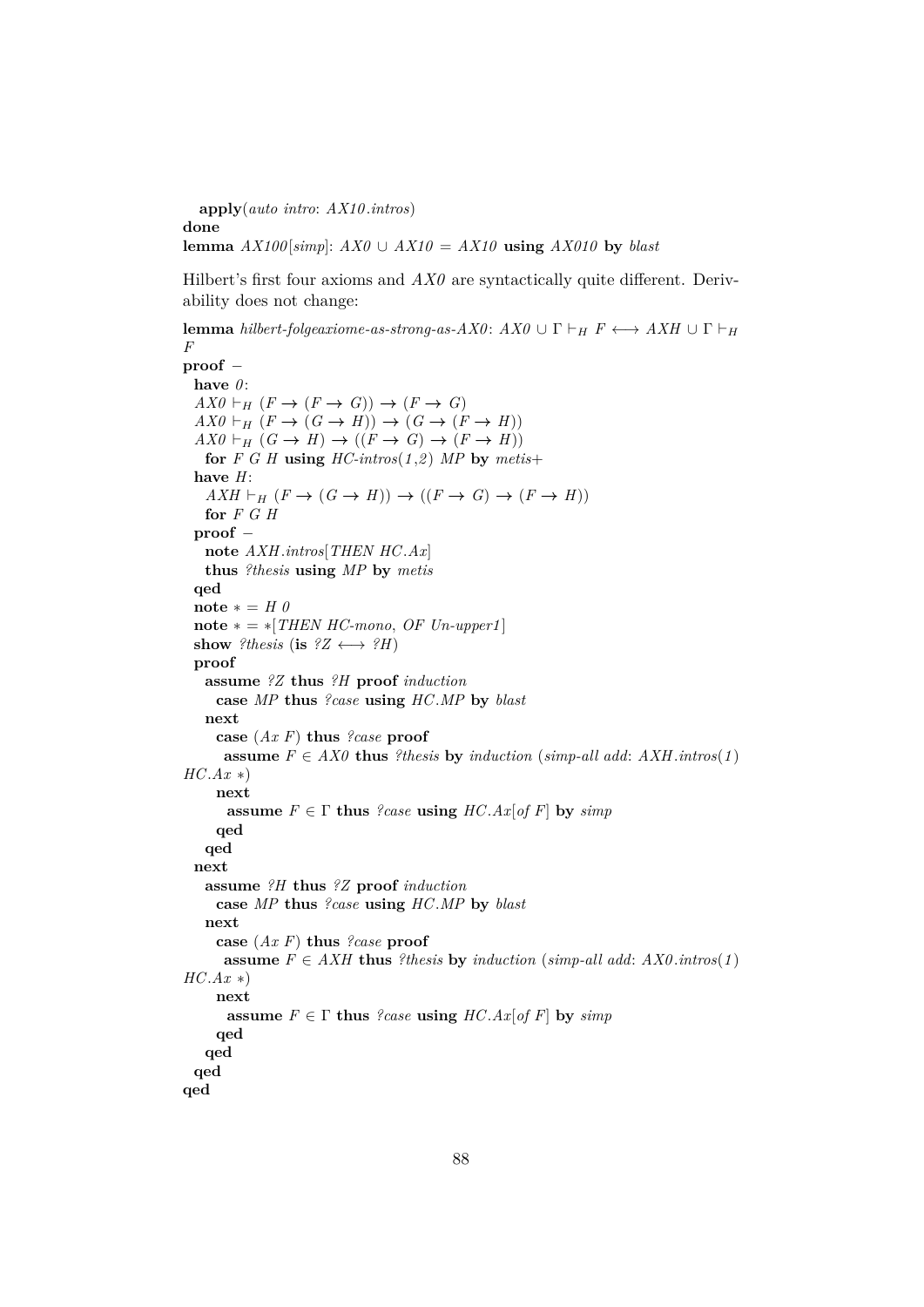**lemma**  $AX0 \vdash_H F \rightarrow F$  **by** (*meson HC-intros*(1,2) *HC*.*MP*)

**lemma** *imp-self*:  $AX0$  ⊢<sub>H</sub>  $F \rightarrow F$  **proof** − **let**  $?d = \lambda f$ .  $AX0 \vdash_H f$ **note** *MP* **moreover have** *?d* ( $F \rightarrow (G \rightarrow F)$ ) **for** *G* **using** *HC-intros*(*1*)[where *G*=*G* **and** *F*=*F*] **. moreover { note** *MP* **moreover have**  $?d$  ( $F \rightarrow ((G \rightarrow F) \rightarrow F)$ ) for *G* **using** *HC-intros*(*1*)[where  $G = G \rightarrow F$  and  $F = F$ . **moreover have**  $?d$   $((F \to ((G \to F) \to F)) \to ((F \to (G \to F)) \to (F \to$ *F*))) for *G* **using**  $HC\text{-}intros(2)$ [where  $G = G \rightarrow F$  and  $F = F$  and  $H = F$ ]. **ultimately have**  $?d$  ( $(F \rightarrow (G \rightarrow F)) \rightarrow (F \rightarrow F))$  for  $G \cdot$ } **ultimately show**  $?d$  ( $F \rightarrow F$ ). **qed**

**theorem** *Deduction-theorem:*  $AX0 \cup insert F \Gamma \vdash_H G \Longrightarrow AX0 \cup \Gamma \vdash_H F \rightarrow G$ **proof**(*induction rule*: *HC*.*induct*) **case** (*Ax G*) **show** *?case* **proof** *cases* **assume**  $F = G$ **from** *imp-self* **have**  $AX0 \vdash_H G \to G$ . **with** *HC-mono* **show** *?case* **unfolding**  $\langle F = G \rangle$  **using**  $\sup \varphi qe1$ . **next assume**  $F \neq G$ **note** *HC*.*MP* **moreover { from**  $\langle F \neq G \rangle$   $\langle G \in AXO \cup insert F \Gamma \rangle$  have  $G \in AXO \cup \Gamma$  by  $simp$ **with**  $HC.Ax$  have  $AX0 \cup \Gamma \vdash_H G$ . **} moreover from**  $HC$ -mono $[OF \, HC$ -intros $(1) \, supp\text{-}gel]$  have  $AX0 \cup \Gamma \vdash_H G$  $\rightarrow$   $(F \rightarrow G)$ . **ultimately show** *?case* **. qed next case** (*MP G H*)  $\textbf{have } A X0 \cup \Gamma \vdash_H (F \to (G \to H)) \to ((F \to G) \to (F \to H)) \text{ using } HC\text{-monot}$ **by** *blast* with  $HC.MP \langle AXO \cup \Gamma \vdash_H F \rightarrow (G \rightarrow H) \rangle$  have  $AXO \cup \Gamma \vdash_H (F \rightarrow G) \rightarrow$  $(F \rightarrow H)$ . with  $HC.MP \langle AXO \cup \Gamma \vdash_H F \to G \rangle$  show  $AXO \cup \Gamma \vdash_H F \to H$ . **qed**

**end**

**end**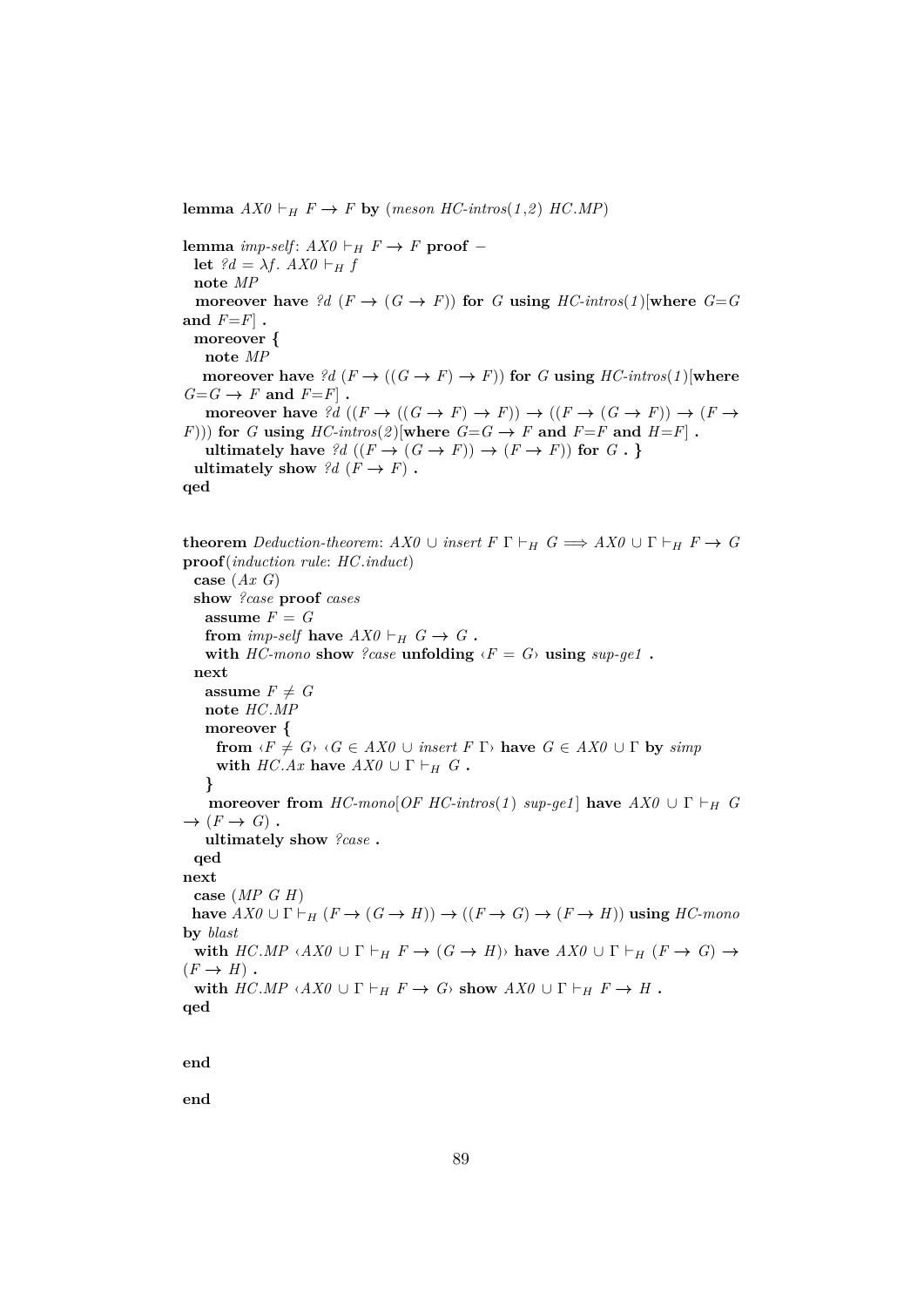**theory** *HC-Compl-Consistency* **imports** *Consistency HC* **begin**

### **context begin**

**private lemma**  $dt: F \triangleright \Gamma \cup AX10 \vdash_H G \Longrightarrow \Gamma \cup AX10 \vdash_H F \rightarrow G$ **by** (*metis AX100 Deduction-theorem Un-insert-right sup-left-commute*) **lemma** *sim*:  $\Gamma \cup AX10 \vdash_H F \Longrightarrow F \triangleright \Gamma \cup AX10 \vdash_H G \Longrightarrow \Gamma \cup AX10 \vdash_H G$ **using** *MP dt* **by** *blast* **lemma** *sim-conj*:  $F \triangleright G \triangleright \Gamma \cup AX10 \vdash_H H \Longrightarrow \Gamma \cup AX10 \vdash_H F \Longrightarrow \Gamma \cup AX10$  $\vdash_H G \Longrightarrow \Gamma \cup AX10 \vdash_H H$ **using** *MP dt* **by** (*metis Un-insert-left*) **lemma** *sim-disj*:  $\llbracket F \triangleright \Gamma \cup AX10 \vdash_H H$ ;  $G \triangleright \Gamma \cup AX10 \vdash_H H$ ;  $\Gamma \cup AX10 \vdash_H F$  $\vee$  *G*]  $\implies$   $\Gamma$   $\cup$  *AX10*  $\vdash$  *H H* **proof** *goal-cases* **case** *1* **have** 2:  $\Gamma \cup AX10 \vdash_H F \rightarrow H$  **by** (*simp add: 1 dt*) **have**  $\beta$ :  $\Gamma$   $\cup$   $AX10 \vdash_H G \rightarrow H$  **by** (*simp add*: 1 *dt*) **have**  $4: \Gamma \cup AX10 \vdash_H (F \vee G) \rightarrow H$  **by** (*meson 2 3 HC.simps HC-intros*(7) *HC-mono sup-ge2* ) **thus**  $?case$  **using**  $1(3)$  *MP* by *blast* **qed private lemma** *someax*: Γ ∪  $AX10 \vdash_H F \to \neg F \to \bot$ **proof** − **have**  $F \triangleright \Gamma \cup AX10 \vdash_H \neg F \rightarrow F \rightarrow \bot$ **by** (*meson HC-intros*(*12* ) *HC-mono subset-insertI sup-ge2* ) **then have**  $\neg$   $F \triangleright F \triangleright \Gamma \cup AX10 \vdash_H \bot$ **by** (*meson HC*.*simps HC-mono insertI1 subset-insertI*) **then show** *?thesis* **by** (*metis* (*no-types*) *Un-insert-left dt*) **qed lemma** *lem*:  $\Gamma \cup AX10 \vdash_H \neg F \vee F$ **proof** − **thm**  $HC\text{-}intros(7)[of F \perp Not F]$ **have**  $F \triangleright \Gamma \cup AX10 \vdash_H (\neg F \vee F)$ **by** (*metis AX10* .*intros*(*3* ) *Ax HC-mono MP Un-commute Un-insert-left insertI1 sup-ge1* ) **hence**  $F \triangleright \Gamma \cup AX10 \vdash_H \neg (\neg F \vee F) \rightarrow \bot$  **using** *someax* **by** (*metis HC*.*simps Un-insert-left*) **hence**  $\neg$  ( $\neg$  *F*  $\vee$  *F*)  $\triangleright$  *F*  $\triangleright$   $\Gamma$   $\cup$  *AX10*  $\vdash$ <sub>*H*</sub>  $\perp$  **by** (*meson Ax HC-mono MP insertI1 subset-insertI*)

**hence**  $\neg (\neg F \lor F) \triangleright \Gamma \cup AX10 \vdash_H F \rightarrow \bot$ **by** (*metis Un-insert-left dt insert-commute*)

**have**  $\neg F \triangleright \Gamma \cup AX10 \vdash_H (\neg F \vee F)$ **by** (*metis HC*.*simps HC-intros*(*5* ) *HC-mono inf-sup-ord*(*4* ) *insertI1 insert-is-Un*) **hence**  $\neg F \triangleright \Gamma \cup AX10 \vdash_H \neg (\neg F \vee F) \rightarrow \bot$  **using** *someax* **by** (*metis*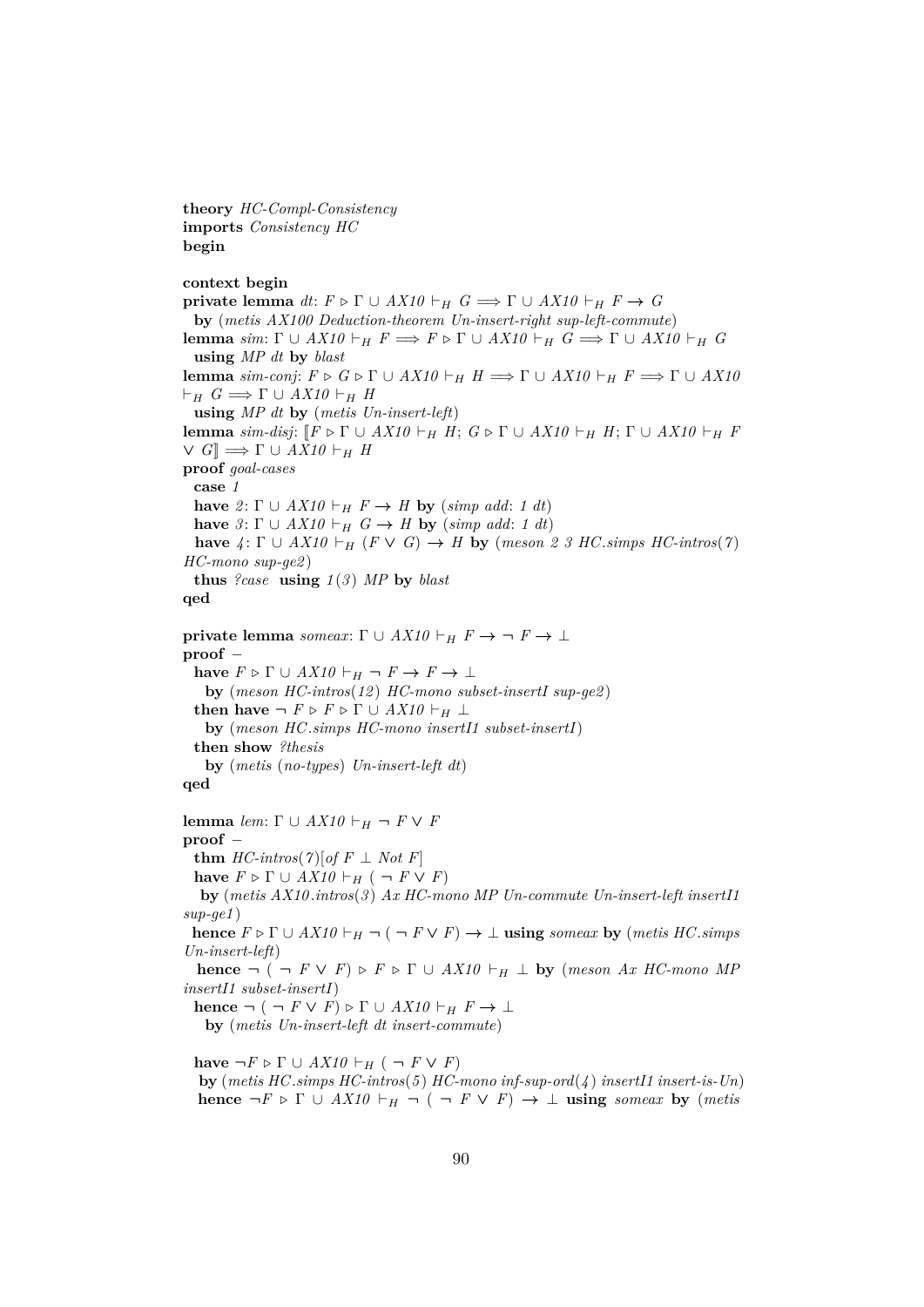*HC*.*simps Un-insert-left*) **hence**  $\neg$  (  $\neg$  *F* ∨ *F*)  $\triangleright$   $\neg$ *F*  $\triangleright$   $\Gamma$  ∪ *AX10*  $\vdash$ <sub>*H*</sub> ⊥ **by** (*meson Ax HC-mono MP insertI1 subset-insertI*) **hence**  $\neg (\neg F \lor F) \triangleright \Gamma \cup AX10 \vdash_H \neg F \rightarrow \bot$ **by** (*metis Un-insert-left dt insert-commute*) **hence**  $\Gamma \cup AX10 \vdash_H \neg (\neg F \lor F) \rightarrow \bot$ **by**  $(meson \ HC\text{-}intros(13) \ HC\text{-}mono \ MP \ \leftarrow \ (\neg F \lor F) \triangleright \Gamma \cup AX10 \vdash_H F \rightarrow$ 

⊥› *dt subset-insertI sup-ge2* ) **thus** *?thesis* **by** (*meson HC*.*simps HC-intros*(*13* ) *HC-mono sup-ge2* )

**qed**

**lemma** *exchg*:  $\Gamma \cup AX10 \vdash_H F \vee G \Longrightarrow \Gamma \cup AX10 \vdash_H G \vee F$ **by** (*meson AX10* .*intros*(*3* ) *HC*.*simps HC-intros*(*5* ) *HC-intros*(*7* ) *HC-mono sup-ge2* )

**lemma**  $lem2: \Gamma \cup AX10 \vdash_H F \vee \neg F$  **by** (*simp add: exchg lem*)

**lemma** *imp-sim*:  $\Gamma \cup AX10 \vdash_H F \rightarrow G \Longrightarrow \Gamma \cup AX10 \vdash_H \neg F \vee G$ **proof** *goal-cases* **case** *1* **have**  $\Gamma \cup AX10 \vdash_H F \to \neg F \vee G$ **proof** − **have**  $f1: \forall F f Fa. \neg (F ⊢ H f) \vee \neg F ⊆ Fa \vee Fa ⊢ H f$ **using** *HC-mono* **by** *blast* **then have**  $f2: F \triangleright \Gamma \cup AX10 \vdash_H F \rightarrow G$ **by** (*metis 1 subset-insertI*) **have**  $\Gamma \cup AX10 \vdash_H G \rightarrow \neg F \vee G$ **using** *f1* **by** *blast* **then show** *?thesis* **using** *f2 f1* **by** (*metis* (*no-types*) *HC*.*simps dt insertI1 subset-insertI*) **qed moreover have**  $\Gamma \cup AX10 \vdash_H \neg F \rightarrow \neg F \vee G$  **by** (*simp add: AX10.intros*(*2*) *Ax*) **ultimately show** *?case* **proof** − **have**  $\bigwedge$  *F f fa fb*. ¬ (*F*  $\vdash$ *H f* → *fa*) ∨ ¬ (*fb* ⊳ *F*  $\vdash$ *H f*) ∨ *fb* ⊳ *F*  $\vdash$ *H fa* **by** (*meson HC-mono MP subset-insertI*) **then show** *?thesis* **by**  $(metis Ax \triangleleft \Gamma \cup AX10 \vdash_H F \rightarrow \neg F \vee G$ <sup>,</sup>  $\triangleleft \Gamma \cup AX10 \vdash_H \neg F \rightarrow \neg F$ ∨ *G*› *insertI1 lem sim-disj*) **qed qed lemma** *inpcp*:  $\Gamma \cup AX10 \vdash_H \bot \Longrightarrow \Gamma \cup AX10 \vdash_H F$ 

**by** (*meson HC-intros*(*13* ) *HC-mono MP dt subset-insertI sup-ge2* )

**lemma** *HC-case-distinction*:  $\Gamma \cup AX10 \vdash_H F \rightarrow G \Longrightarrow \Gamma \cup AX10 \vdash_H \neg F \rightarrow G$  $\implies \Gamma \cup AX10 \vdash_H G$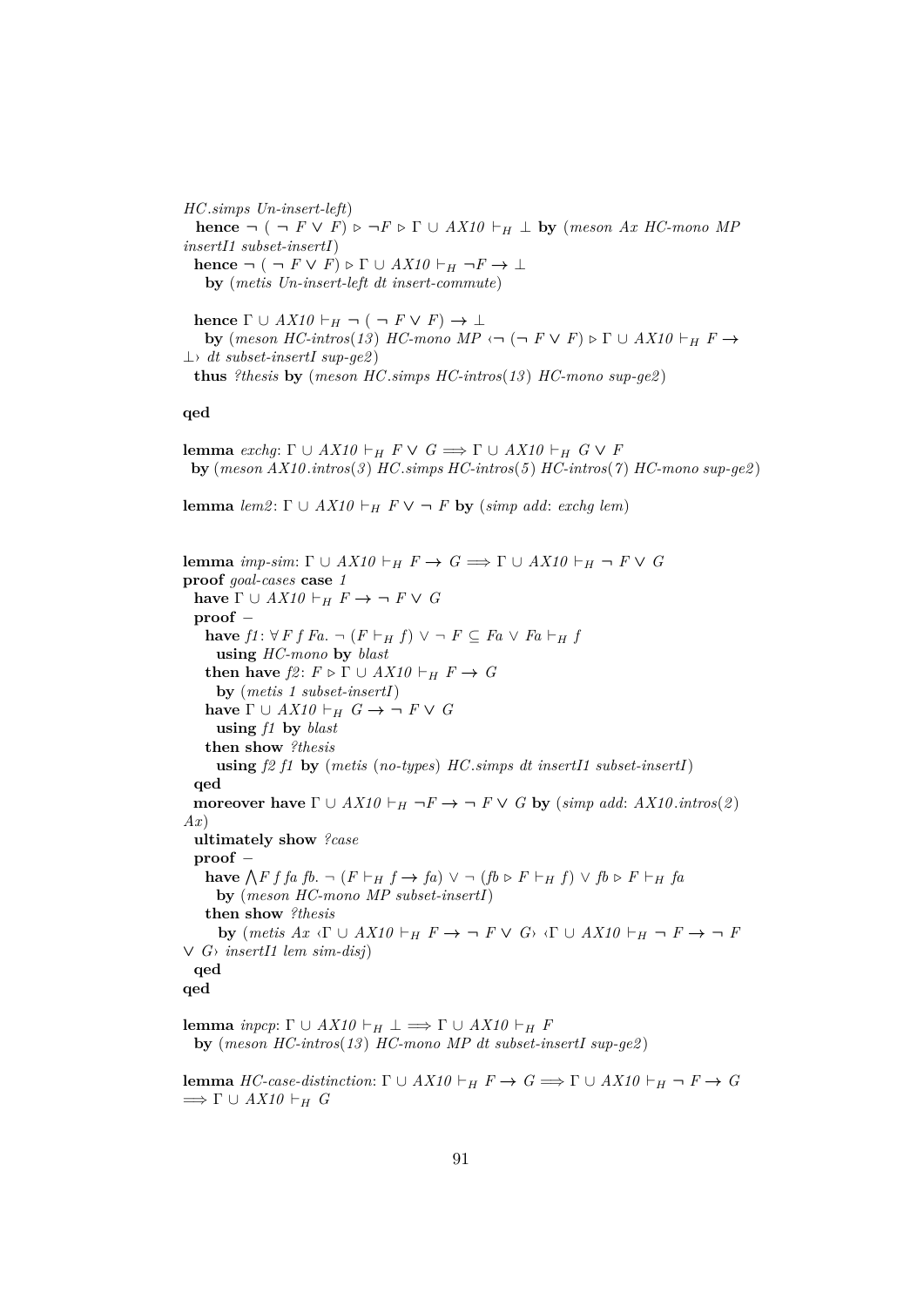**using** *HC-intros*(*7* )[*of F G Not F*] *lem2*

**by** (*metis* (*no-types*, *opaque-lifting*) *HC*.*simps HC-mono insertI1 sim-disj subset-insertI*)

**lemma** *nand-sim*:  $\Gamma \cup AX10 \vdash_H \neg (F \wedge G) \Longrightarrow \Gamma \cup AX10 \vdash_H \neg F \vee \neg G$ **proof** *goal-cases* **case** *1*

**have**  $\Gamma \cup AX10 \vdash_H F \rightarrow G \rightarrow F \wedge G$  by (*simp add: AX10.intros*(*7*) *Ax*) **hence** 2:  $F \triangleright G \triangleright \Gamma \cup AX10 \vdash_H F \wedge G$ 

**by** (*meson Ax HC-mono MP insertI1 subset-insertI*)

**hence**  $3: F \triangleright G \triangleright \Gamma \cup AX10 \vdash_H \bot$  **using** 1 **by** (*meson HC-intros*(12) *HC-mono MP subset-insertI sup-ge2* )

**from** 2 **have**  $\Gamma \cup AX10 \vdash_H G \to F \to F \wedge G$  **by** (*metis Un-insert-left dt*)

**have**  $4: \Gamma \cup AX10 \vdash_H \neg F \rightarrow \neg F \vee \neg G$  by (*simp add: AX10.intros*(2) Ax) **have**  $5: \Gamma \cup AX10 \vdash_H \neg G \rightarrow F \rightarrow \neg F \vee \neg G$ 

**by** (*metis* (*full-types*) *AX10* .*intros*(*3* ) *AX100 Ax HC-mono MP Un-assoc Un-insert-left dt inf-sup-ord*(*4* ) *insertI1 subset-insertI sup-ge2* )

**have**  $6: \Gamma \cup AX10 \vdash_H G \rightarrow F \rightarrow \neg F \vee \neg G$  **using** 3 inpcp **by** (metis *Un-insert-left dt*)

**have**  $\gamma: \Gamma \cup AX10 \vdash_H F \rightarrow \neg F \vee \neg G$  **using** 5 6 HC-case-distinction **by** blast **show** *?case* **using** *4 7 HC-case-distinction* **by** *blast*

**qed**

**lemma** *HC-contrapos-nn*:

 $[\![ \Gamma \cup AX10 \vdash_H \neg F ; \Gamma \cup AX10 \vdash_H G \rightarrow F ]\!] \Longrightarrow \Gamma \cup AX10 \vdash_H \neg G$ **proof** *goal-cases* **case** *1*

**from**  $1(1)$  have  $\Gamma \cup AX10 \vdash_H F \rightarrow \bot$  **using**  $HC\text{-}intros(12)$  **using**  $HC\text{-}mono$ *MP* **by** *blast*

**hence**  $\Gamma \cup AX10 \vdash_H G \rightarrow \bot$  **by** (*meson 1*(2) *HC*.*intros*(1) *HC-mono MP dt insertI1 subset-insertI*)

**thus** *?case* **by**(*meson HC-intros*(*11* ) *HC-intros*(*3* ) *HC-mono MP sup-ge2* ) **qed**

**lemma** *nor-sim*: **assumes**  $\Gamma \cup AX10 \vdash_H \neg (F \vee G)$ shows  $\Gamma \cup AX10 \vdash_H \neg F \Gamma \cup AX10 \vdash_H \neg G$ **using** *HC-contrapos-nn assms* **by** (*metis HC-intros*(*5* ,*6* ) *HC-mono sup-ge2* )+

**lemma** *HC-contrapos-np*:

 $[\Gamma \cup AX10 \vdash_H \neg F; \Gamma \cup AX10 \vdash_H \neg G \rightarrow F] \Longrightarrow \Gamma \cup AX10 \vdash_H G$ **by** (*meson HC-intros*(*12* ) *HC-intros*(*13* ) *HC-mono MP sup-ge2 HC-contrapos-nn*[*of* Γ *F Not G*])

**lemma** *not-imp*:  $\Gamma \cup AX10 \vdash_H \neg F \rightarrow F \rightarrow G$ **proof** *goal-cases* **case** *1*

**have**  $\Gamma \cup AX10 \vdash_H \neg F \rightarrow F \rightarrow \bot$  **by** (*simp add: AX10.intros*(9) *Ax*) **hence**  $\neg$  *F*  $\triangleright$  *F*  $\cup$  *AX10*  $\vdash$  *H*  $\perp$  **by** (*meson HC.simps HC-mono insertI1 subset-insertI*)

**hence**  $\neg$   $F \triangleright F \triangleright \Gamma \cup AX10 \vdash_H G$  **by** (*metis* (*no-types, opaque-lifting*) *Un-commute*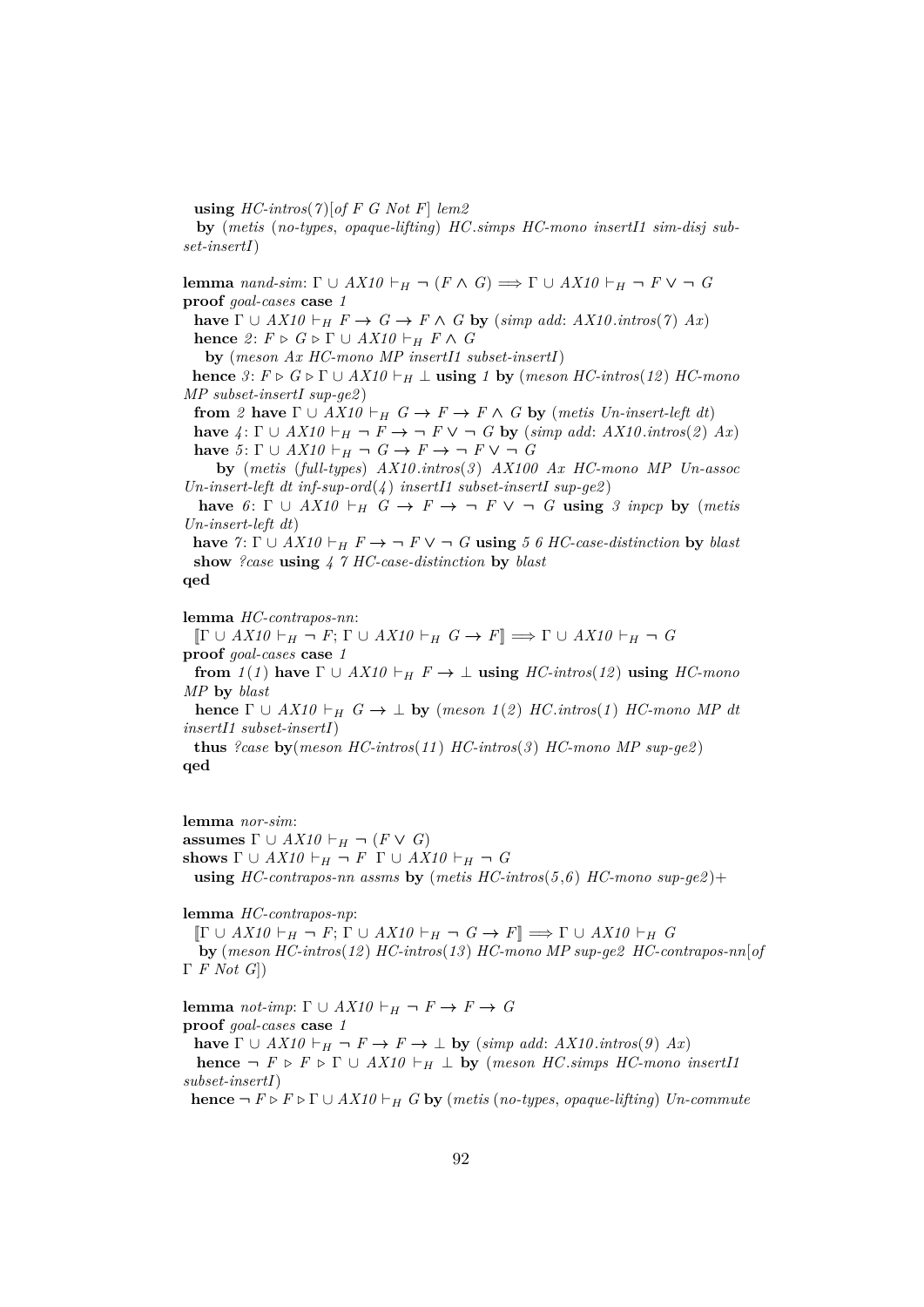*Un-insert-right inpcp*) **thus** *?case* **by** (*metis Un-insert-left dt insert-commute*) **qed lemma** *HC-consistent*: *pcp* {Γ| Γ. ¬(Γ ∪ *AX10*  $\vdash$ <sub>*H*</sub> ⊥)} **unfolding** *pcp-def* **apply**(*intro ballI conjI*; *unfold mem-Collect-eq*; *elim exE conjE*; *erule contrapos-np*; *clarsimp*) **subgoal by** (*simp add*: *HC*.*Ax*) **subgoal by** (*meson Ax HC-intros*(*12* ) *HC-mono MP Un-upper1 sup-ge2* ) **subgoal using** *sim-conj* **by** (*metis* (*no-types*, *lifting*) *Ax HC-intros*(*8* ) *HC-intros*(*9* ) *HC-mono MP sup-ge1 sup-ge2* ) **subgoal using** *sim-disj* **using** *Ax* **by** *blast* **subgoal by** (*erule* (*1* ) *sim-disj*) (*simp add*: *Ax imp-sim*) **subgoal by** (*metis Ax HC-contrapos-nn MP Un-iff Un-insert-left dt inpcp someax*) **subgoal by**(*erule* (*1* ) *sim-disj*) (*simp add*: *Ax nand-sim*) **subgoal by**(*erule sim-conj*) (*meson Ax Un-iff nor-sim*)+ **subgoal for** Γ *F G* **apply**(*erule sim-conj*) **subgoal by** (*meson Ax HC-Compl-Consistency*.*not-imp HC-contrapos-np*  $Un\text{-}if\uparrow$ **subgoal by** (*metis Ax HC-contrapos-nn HC-intros*(*3* ) *HC-mono sup-ge1 sup-ge2* ) **done done**

#### **end**

**corollary** *HC-complete*:  $f \mathbf{i} \mathbf{x}$ **es**  $F :: 'a :: countable formula$ shows  $\models F \Longrightarrow AX10 \vdash_H F$ **proof**(*erule contrapos-pp*) **let**  $\mathcal{L}W = \{\Gamma | \Gamma \cdot \neg((\Gamma :: ('a :: countable) \ formula \ set) \cup AX10 \vdash_H \bot)\}\$ **note** [[*show-types*]] **assume**  $\langle \neg (AX10 \vdash_H F) \rangle$ **hence**  $\neg$  ( $\neg$ *F* ⊳ *AX10*  $\vdash$ <sub>H</sub> ⊥) **by** (*metis AX100 Deduction-theorem HC-intros*(*13* ) *MP Un-insert-right*) **hence**  $\{\neg F\} \in \mathcal{W}$  **by**  $\text{simp}$ with *pcp-sat HC-consistent* have *sat*  $\{\neg F\}$ . **thus**  $\neg \models F$  **by** (*simp add: sat-def*) **qed**

### **end**

# **2.4 Resolution**

**theory** *Resolution* **imports** *CNF HOL*−*Library*.*While-Combinator*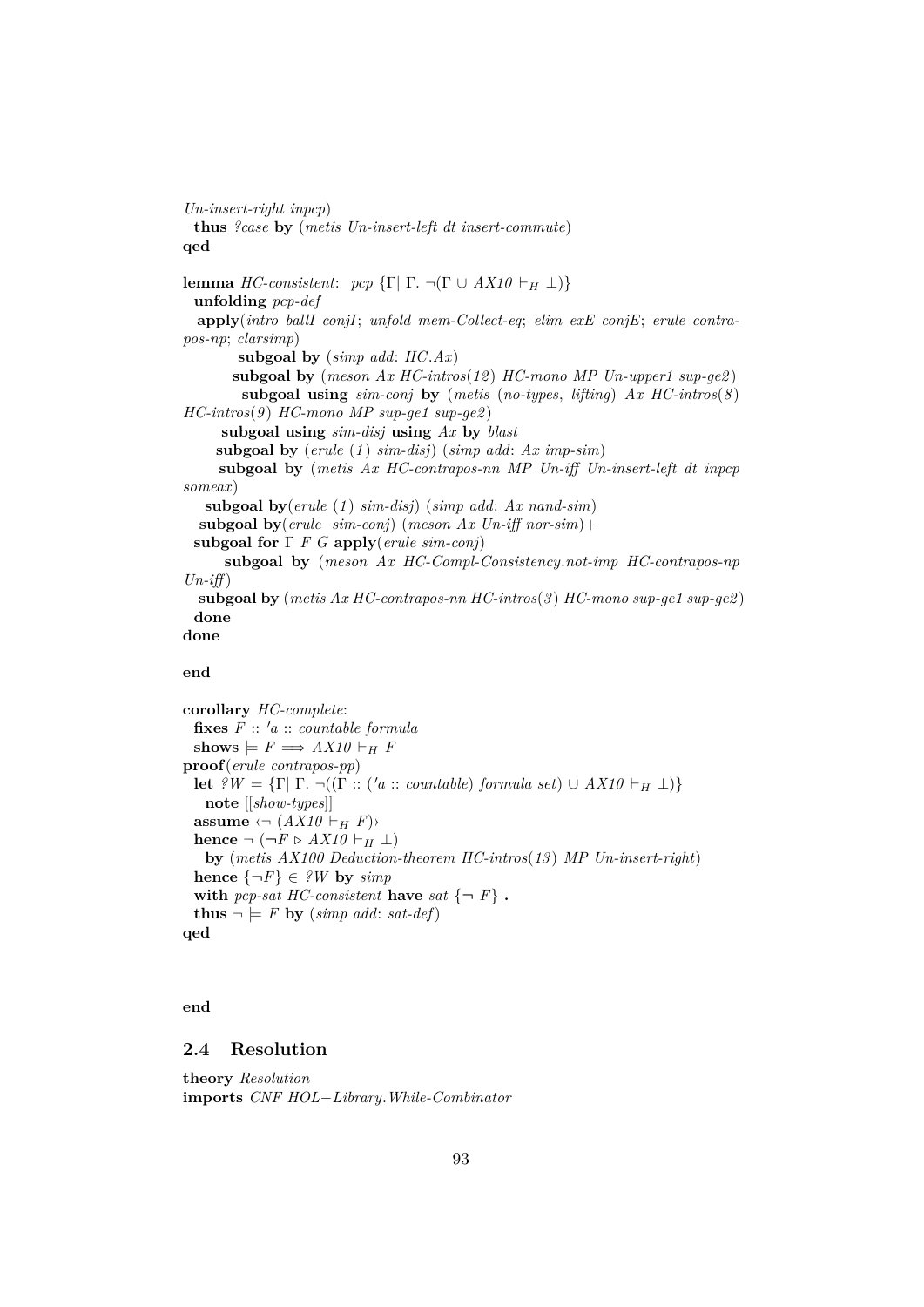## **begin**

Resolution is different from the other proof systems: its derivations do not represent proofs in the way the other systems do. Rather, they represent invariant additions (under satisfiability) to set of clauses.

**inductive** Resolution :: 'a literal set  $set \Rightarrow 'a$  literal set  $\Rightarrow$  bool ( $\cdot \vdash -[30]$  28) **where**

*Ass*:  $C \in S \implies S \vdash C$  $R: S \vdash C \Longrightarrow S \vdash D \Longrightarrow k^+ \in C \Longrightarrow k^{-1} \in D \Longrightarrow S \vdash (C - \{k^+\}) \cup (D - \{k^+\})$  $\{k^{-1}\}\$ 

The problematic part of this formulation is that we can't talk about a "Resolution Refutation" in an inductive manner. In the places where Gallier's proofs [\[3\]](#page-140-2) do that, we have to work around that.

**lemma**  $Resolution$ -weaken:  $S \vdash D \Longrightarrow T \cup S \vdash D$ **by**(*induction rule*: *Resolution*.*induct*; *auto intro*: *Resolution*.*intros*)

```
lemma Resolution-unnecessary:
 assumes sd: ∀ C ∈ T. S ⊢ Cshows T \cup S \vdash D \longleftrightarrow S \vdash D (is ?l \longleftrightarrow ?r)
proof
 assume ?l
 from ‹?l› sd show ?r
 proof(induction T \cup S \cup rule: Resolution.index)
   case (Ass D)
   show ?case proof cases
     assume D \in S with Resolution.Ass show ?thesis .
   next
    assume D \notin Swith Ass. hyps have D \in T by simpwith Ass.prems show ?thesis by blast
   qed
 next
   case (R D H k) thus ?case by (simp add: Resolution.R)
 qed
next
 assume ?r with Resolution-weaken show ?l by blast
qed
```
**lemma** Resolution-taint-assumptions:  $S \cup T \vdash C \Longrightarrow \exists R \subseteq D$ . ((∪)  $D \cdot S$ ) ∪ *T*  $F R \cup C$ 

**proof**(*induction S* ∪ *T C rule*: *Resolution*.*induct*) **case** (*Ass C*) **show** *?case*  $\textbf{proof}(cases \ C \in S)$ **case** *True* **hence**  $D \cup C \in (\cup)$   $D \cdot S \cup T$  **by** *simp* **with** *Resolution.Ass* **have**  $((\cup) D \cdot S) \cup T \vdash D \cup C$ . **thus** *?thesis* **by** *blast*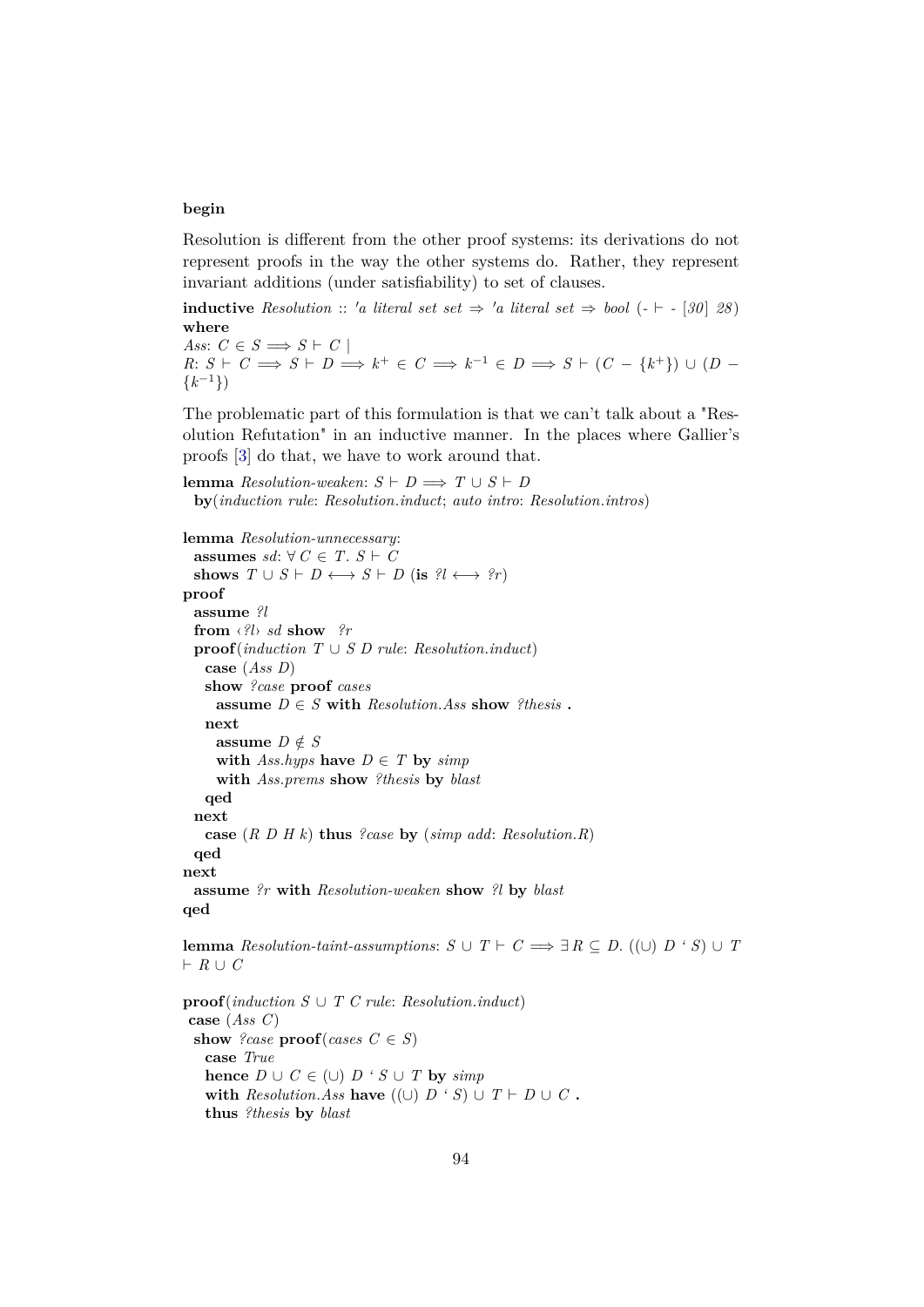**next case** *False* **with** *Ass* **have**  $C \in T$  **by**  $\text{simp}$ **hence**  $((\cup) D \cdot S) \cup T \vdash C$  **by**(*simp add: Resolution.Ass*) **thus** *?thesis* **by**(*intro exI*[**where**  $x = \{\}$ ]) *simp* **qed next case** (*R C1 C2 k*) **let**  $?m = ((\cup) D \cdot S) \cup T$ **from** *R* **obtain**  $R1$  **where**  $IHI$ :  $R1 \subseteq D$  ?m  $\vdash R1 \cup C1$  by *blast* **from** *R* **obtain**  $R2$  **where**  $I$ *H2*:  $R2 \subseteq D$  ?*m*  $\vdash$   $R2 \cup C2$  by *blast* **from** *R* **have**  $k^+ \in R1 \cup C1$   $k^{-1} \in R2 \cup C2$  **by** *simp-all* **note** *Resolution*.*R*[*OF IH1* (*2* ) *IH2* (*2* ) *this*] **hence**  $?m \vdash (R1 - \{k^+\}) \cup (R2 - \{k^{-1}\}) \cup (C1 - \{k^+\} \cup (C2 - \{k^{-1}\}))$ **by** (*simp add*: *Un-Diff Un-left-commute sup*.*assoc*) **moreover have**  $(R1 - \{k^+\}) \cup (R2 - \{k^{-1}\}) \subseteq D$ **using**  $IHI(1)$   $IH2(1)$  **by** *blast* **ultimately show** *?case* **by** *blast* **qed**

Resolution is "strange": Given a set of clauses that is presumed to be satisfiable, it derives new clauses that can be added while preserving the satisfiability of the set of clauses. However, not every clause that could be added while keeping satisfiability can actually be added by resolution. Especially, the above lemma *Resolution-taint-assumptions* gives us the derivability of a clause  $R \cup C$ , where  $R \subseteq D$ . What we might actually want is the derivability of *D* ∪ *C*. Any model that satisfies  $R$  ∪ *C* obviously satisfies  $D$  ∪ *C* (since they are disjunctions), but Resolution only allows to derive the former.

Nevertheless, *Resolution-taint-assumptions*, can still be a quite useful lemma: picking *D* to be a singleton set only leaves two possibilities for *R*.

```
lemma Resolution-useless-infinite:
```
**assumes**  $R: S \vdash R$ **assumes** *finite R* **shows**  $\exists S' \subseteq S$ . *Ball S' finite* ∧ *finite*  $S' \wedge (S' \vdash R)$ **using** *assms* **proof**(*induction rule*: *Resolution*.*induct*) **case** (*Ass C S*) **thus** *?case* **using** *Resolution.Ass* **by**(*intro exI*[where  $x = \{C\}\$ ] *auto* **next case** (*R S C D k*) **from** *R*.*prems* **have** *finite C finite D* **by** *simp-all* **with** *R*.*IH* **obtain** *SC SD* **where** *IH*: *SC*⊆*S* (∀ *C*∈*SC*. *finite C*) *finite SC*  $SC \vdash C$ *SD*⊆*S* ( $\forall$  *D*∈*SD*. *finite D*) *finite SD SD*  $\vdash$  *D* **by** *blast* **hence** *IHw*:  $SC \cup SD \vdash C$   $SC \cup SD \vdash D$  **using** *Resolution-weaken* **by**(*simp-all add*: *sup-commute Resolution-weaken* ) **with**  $IH(1-3,5-7)$  **show**  $?case$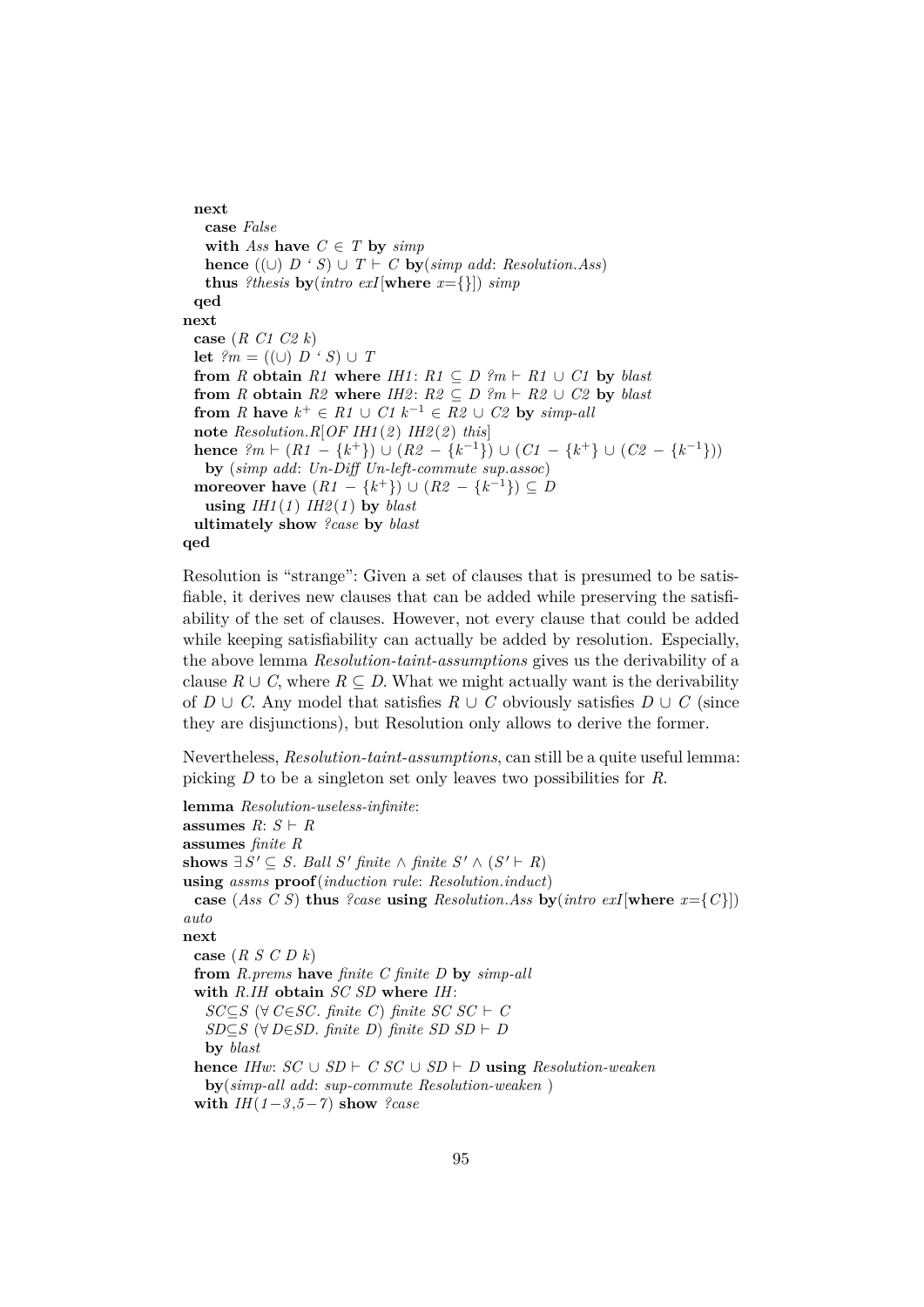**by**(*blast introl: exI*|where  $x = SC \cup SD$ | *Resolution.R*[ $OF - \cdot k^+ \in C$ <sup>}</sup>  $\cdot k^{-1} \in$ *D*›]) **qed**

Now we define and verify a toy resolution prover. Function *res* computes the set of resolvents of a clause set:

#### **context begin**

**definition** *res* :: 'a clause set  $\Rightarrow$  'a clause set where  $res S =$  $(\bigcup C1 \in S. \bigcup C2 \in S. \bigcup L1 \in C1. \bigcup L2 \in C2.$ (*case* (*L1* ,*L2* ) *of* (*Pos i*,*Neg j*) ⇒ *if i*=*j then* {(*C1* − {*Pos i*}) ∪ (*C2* − {*Neg j*})} *else* {}  $| \rightarrow \Rightarrow \{\})$ 

**private definition**  $ext{ext} \equiv \{ \{ Neg \ (0::int) \}, \{ Pos \ 0, Pos \ 1, Neg \ 2 \}, \{ Pos \ 0, Pos \ 2 \} \}$ *1* , *Pos 2* }, {*Pos 0* , *Neg 1* }} **value** *res ex1*

**definition** *Rwhile* :: 'a clause set  $\Rightarrow$  'a clause set option **where**  $Rwhile = while\text{-}option \ (\lambda S. \ \Box \notin S \ \land \ \neg \ res \ S \subseteq S) \ (\lambda S. \ res \ S \cup S)$ 

**value** [*code*] *Rwhile ex1* **lemma**  $\Box \in$  *the* (*Rwhile ex1*) **by** *eval* 

**lemma** *Rwhile-sound*: **assumes** *Rwhile*  $S = Some S'$ shows  $\forall C \in S'.$  *Resolution S C* **apply**(*rule while-option-rule*[*OF - assms*[*unfolded Rwhile-def* ]]) **apply** (*auto simp*: *Ass R res-def split*: *if-splits literal*.*splits*) **done**

**definition** *all-clauses S* = {*s*. *s* ⊆ {*Pos k*|*k*. *k* ∈ *atoms-of-cnf S*} ∪ {*Neg k*|*k*. *k* ∈ *atoms-of-cnf S*}} **lemma** *s-sub-all-clauses*: *S* ⊆ *all-clauses S* **unfolding** *all-clauses-def* **apply**(*rule*) **apply**(*simp*) **apply**(*rule*) **apply**(*simp add*: *atoms-of-cnf-alt lit-atoms-cases*[*abs-def* ]) **by** (*metis imageI literal*.*exhaust literal*.*simps*(*5* ) *literal*.*simps*(*6* )) **lemma** *atoms-res*: *atoms-of-cnf* (*res S*) ⊂ *atoms-of-cnf* S **unfolding** *res-def atoms-of-cnf-alt* **apply** (*clarsimp simp*: *lit-atoms-cases* [*abs-def* ] *split*: *literal*.*splits if-splits*) **apply** (*clarsimp simp add*: *image-iff* ) **apply** *force* **done**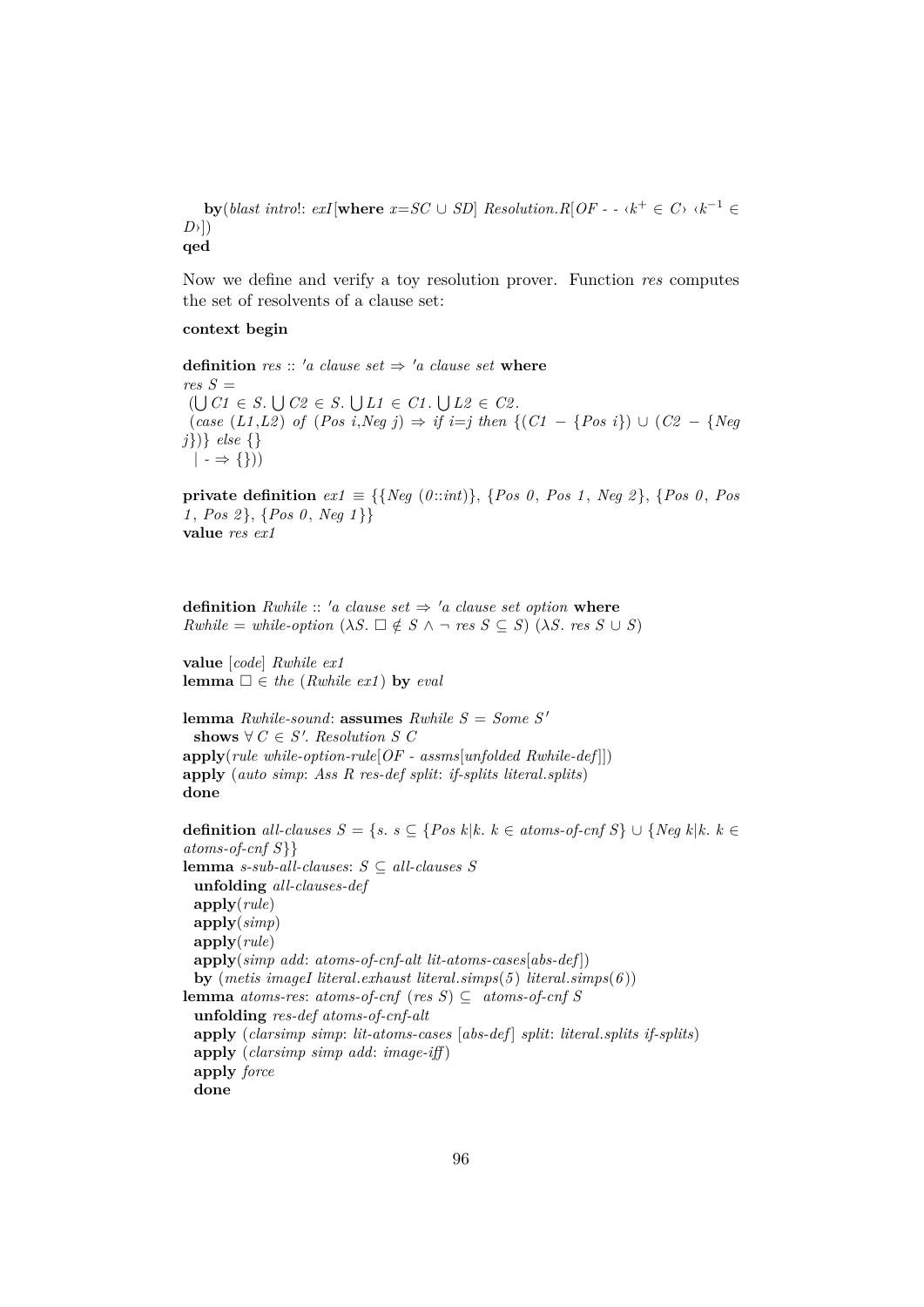**lemma** *exlitE*:  $(\bigwedge x \cdot xe = Pos x \implies P x) \implies (\bigwedge x \cdot xe = Neg x \implies False) \implies$ ∃ *x*. *xe* = *Pos x* ∧ *P x* **by**(*cases xe*) *auto* **lemma** *res-in-all-clauses*: *res S* ⊆ *all-clauses S* **apply** (*clarsimp simp*: *res-def all-clauses-def atoms-of-cnf-alt lit-atoms-cases split*: *literal*.*splits if-splits*) **apply** (*clarsimp simp add*: *image-iff* ) **apply** (*metis atoms-of-lit*.*simps*(*1* ) *atoms-of-lit*.*simps*(*2* ) *lit-atoms-cases literal*.*exhaust*) **done lemma** *Res-in-all-clauses*: *res S* ∪ *S* ⊆ *all-clauses S* **by** (*simp add*: *res-in-all-clauses s-sub-all-clauses*) **lemma** *all-clauses-Res-inv*: *all-clauses* (*res*  $S \cup S$ ) = *all-clauses*  $S$ **unfolding** *all-clauses-def atoms-of-cnf-Un* **using** *atoms-res* **by** *fast* **lemma** all-clauses-finite: finite  $S \wedge (\forall C \in S$ . finite  $C) \implies$  finite (all-clauses S) **unfolding** *all-clauses-def atoms-of-cnf-def* **by** *simp* **lemma** *finite-res*: ∀ *C* ∈ *S*. *finite C*  $\implies$  ∀ *C* ∈ *res S*. *finite C* **unfolding** *res-def* **by**(*clarsimp split*: *literal*.*splits*) **lemma** *finite*  $T \implies S \subseteq T \implies card S < Suc$  (*card T*) **by** (*simp add*: *card-mono le-imp-less-Suc*) **lemma** *finite*  $S \wedge (\forall C \in S$ *. finite*  $C) \Longrightarrow \exists T$ *. Rwhile*  $S = Some$  *T* **apply**(*unfold Rwhile-def*) **apply**(*rule measure-while-option-Some*[*rotated*, **where** *f* =λ*T*. *Suc* (*card* (*all-clauses S*)) − *card T* **and**  $P = \lambda T$ . *finite*  $T \wedge (\forall C \in T$ . *finite*  $C) \wedge all-clauses T = all-clauses S$ **apply**(*simp*;*fail*) **apply**(*intro conjI*) **subgoal by** (*meson all-clauses-finite finite-UnI finite-subset res-in-all-clauses*) **subgoal using** *finite-res* **by** *blast* **subgoal using** *all-clauses-Res-inv* **by** *blast* **subgoal apply**(*rule diff-less-mono2* ) **subgoal by** (*metis Res-in-all-clauses all-clauses-finite card-seteq finite-subset not-le sup-commute sup-ge2* ) **subgoal apply**(*intro card-mono le-imp-less-Suc*) **subgoal using** *all-clauses-finite* **by** *blast* **subgoal using** *s-sub-all-clauses* **by** *blast* **done done done partial-function**(*option*) *Res* **where**

 $Res S = (let R = res S \cup S in if R = S then Some S else Res R)$ **declare** *Res*.*simps*[*code*]

**value** [*code*] *Res ex1*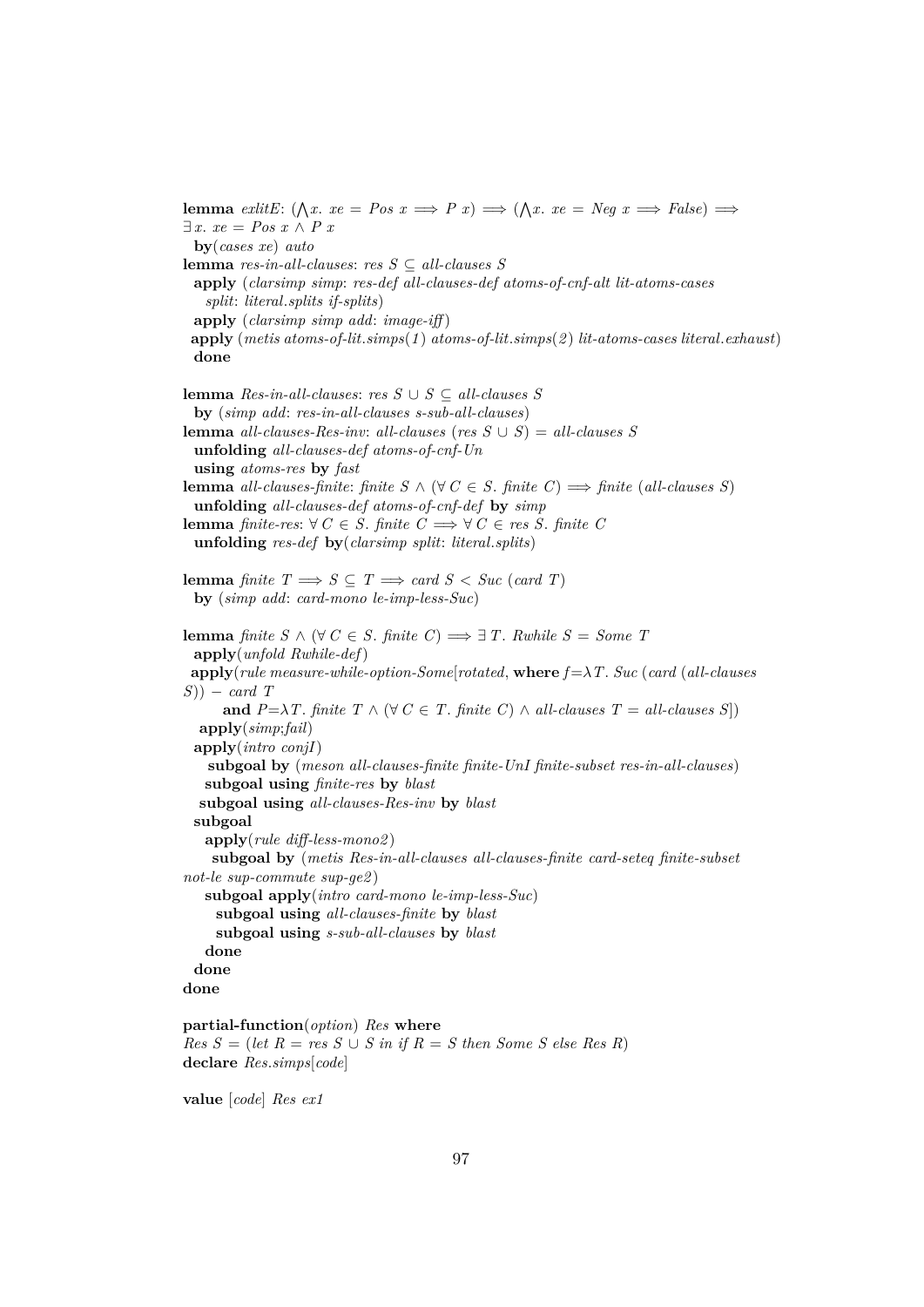**lemma**  $\Box \in$  *the* (*Res ex1*) **by** *code-simp* 

**lemma** *res*:  $C \in res S \implies S \vdash C$ **unfolding** *res-def* **by**(*auto split*: *literal*.*splits if-splits*) (*metis Resolution*.*simps literal*.*exhaust*) **lemma**  $Res\text{-}sound: Res S = Some S' \implies (\forall C \in S'. S \vdash C)$  $\mathbf{proof}$  (*induction arbitrary*:  $S S'$  *rule*:  $Res.\hat{f}$ *xp-induct*)  $f$ **ix**  $X S S'$ **assume** *IH*:  $\bigwedge S \ S'$ .  $X \ S = Some \ S' \Longrightarrow (\forall \ C \in S' \ S \vdash C)$ **assume** *prem*: (*let*  $R = res S \cup S$  *in if*  $R = S$  *then Some*  $S$  *else*  $X R$ ) = *Some*  $S'$ **thus** (∀  $C \in S'. S \vdash C$ ) **proof** *cases* **assume**  $res S \cup S = S$ **with** *prem* **show** *?thesis* **by** (*simp add*: *Resolution*.*Ass*) **next assume** *1*: *res*  $S \cup S \neq S$ **with** *prem* **have**  $X$  (*res*  $S \cup S$ ) = *Some*  $S'$  **by** *simp* with *IH* have  $\forall$  *C*∈*S'*. res  $S \cup S \vdash C$  by *blast* **thus** *?thesis* **using** *Resolution-unnecessary res* **by** *blast* **qed qed** (*fast intro*!: *option-admissible*)+ **lemma** *Res-terminates: finite*  $S \implies \forall C \in S$ *. finite*  $C \implies \exists T$ *. Res*  $S = Some$  *T* **proof**(*induction card* (*all-clauses S*) − *card S arbitrary*: *S rule*: *less-induct*) **case** *less* **let**  $?r = res S ∪ S$ **show** *?case* **proof**(*cases ?r* = *S*) **case** *False* **have** *b*: *finite* (*res*  $S \cup S$ ) **by** (*meson less Res-in-all-clauses all-clauses-finite infinite-super*)

**have** *c*: *Ball* (*res S* ∪ *S*) *finite* **using** *less.prems*(2) *finite-res* **by** *auto* 

**have** *card S* < *card ?r* **by** (*metis False b psubsetI psubset-card-mono sup-ge2*) **moreover have** *card*  $\{rr \leq (card (all-clauses S))\}$ 

**by** (*meson less Res-in-all-clauses all-clauses-finite card-mono le-imp-less-Suc*) **ultimately have** *a*:  $(\text{card } (\text{all-clauses } ?r)) - \text{card } ?r < (\text{card } (\text{all-clauses } S))$ − *card S*

**using** *all-clauses-Res-inv*[*of S*] **by** *simp*

**from** *less*(*1* )[*OF a b c*] **show** *?thesis* **by** (*subst Res*.*simps*) (*simp add*: *Let-def*) **qed** (*simp add*: *Res*.*simps*) **qed**

**code-pred** *Resolution* **. print-theorems**

**end end theory** *Resolution-Sound*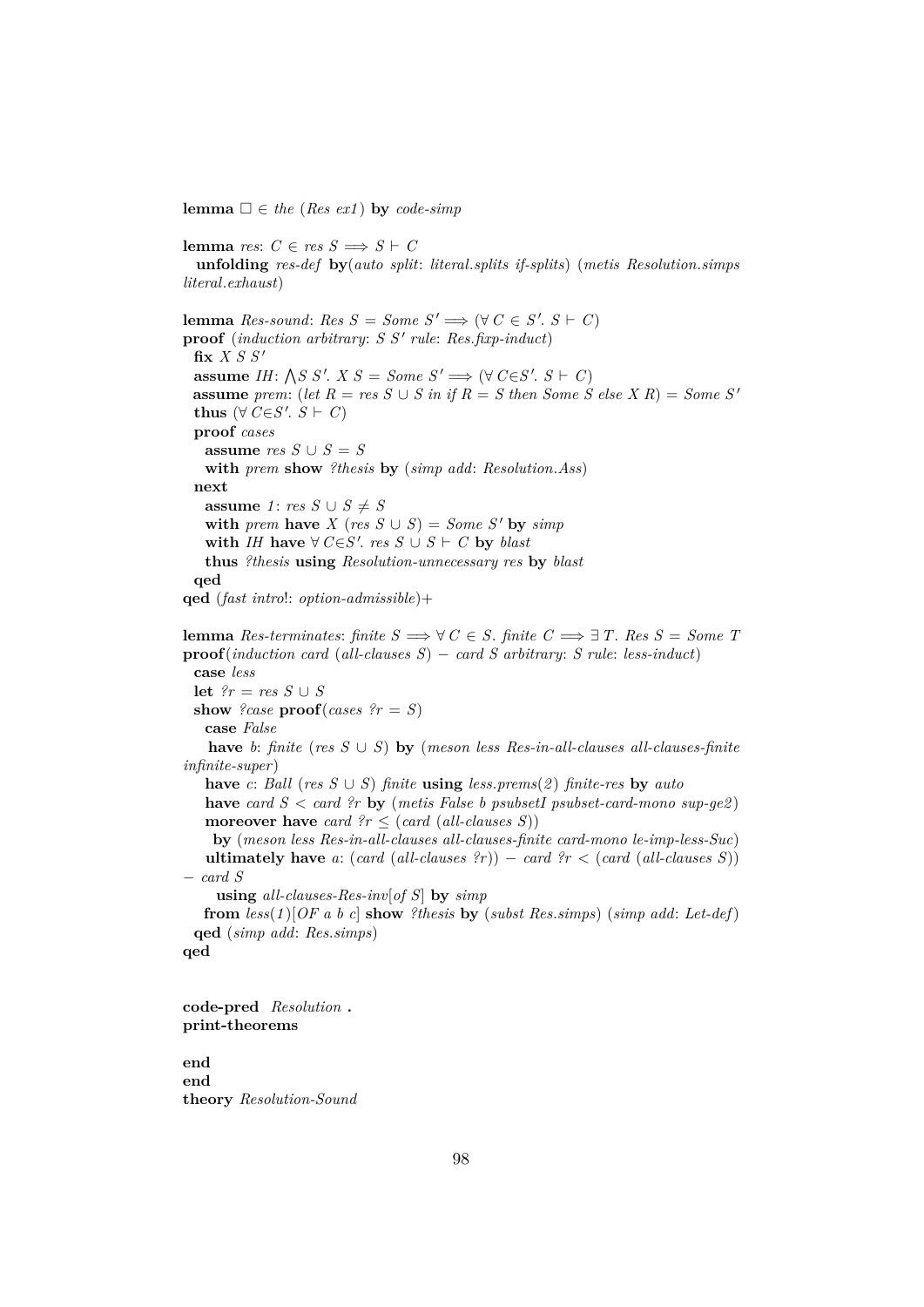# **imports** *Resolution CNF-Formulas-Sema* **begin**

**lemma** *Resolution-insert:*  $S \vdash R \Longrightarrow \text{cnf-semantics}$   $A S \Longrightarrow \text{cnf-semantics}$   $A \{R\}$ **by**(*induction rule*: *Resolution*.*induct*;

*clarsimp simp add*: *cnf-semantics-def clause-semantics-def lit-semantics-cases split*: *literal*.*splits*;

*blast*)

**lemma**  $S \vdash R \Longrightarrow \text{cnf-semantics}$   $A \subseteq S \longleftrightarrow \text{cnf-semantics}$   $A \subseteq R \triangleright S$ **using** *Resolution-insert cnf-semantics-def* **by** (*metis insert-iff* )

```
corollary Resolution-cnf-sound: assumes S \vdash \Box shows \neg cnf-semantics A S
proof(rule notI)
 assume cnf-semantics A S
 with Resolution-insert assms have cnf-semantics A \{\Box\}.
 thus False by(simp add: cnf-semantics-def clause-semantics-def)
qed
corollary Resolution-sound:
```

```
assumes rp: cnf (nnf F) \vdash \Boxshows \neg A \models Fproof −
 from Resolution-cnf-sound rp have \neg cnf-semantics A (cnf (nnf F)).
 hence \neg A \models \text{inf } F unfolding cnf-semantics [OF is-nnf-nnf].
 thus ?thesis unfolding nnf-semantics .
qed
```
**end**

### **2.4.1 Completeness**

**theory** *Resolution-Compl* **imports** *Resolution CNF-Sema* **begin**

Completeness proof following Schöning [\[9\]](#page-140-3).

**definition** make-lit v  $a \equiv \text{case}$  v of True  $\Rightarrow \text{Pos } a \mid \text{False} \Rightarrow \text{Neq } a$ 

**definition** *restrict-cnf-atom a v*  $C \equiv \{c - \{make\}$   $\{c - \{make\}$   $\} \mid c, c \in C \land make\}$  $v \ a \notin c$ 

```
lemma restrict-cnf-remove: atoms-of-cnf (restrict-cnf-atom a v c) ⊆
 atoms-of-cnf c - {a}
 unfolding restrict-cnf-atom-def atoms-of-cnf-alt lit-atoms-cases make-lit-def
```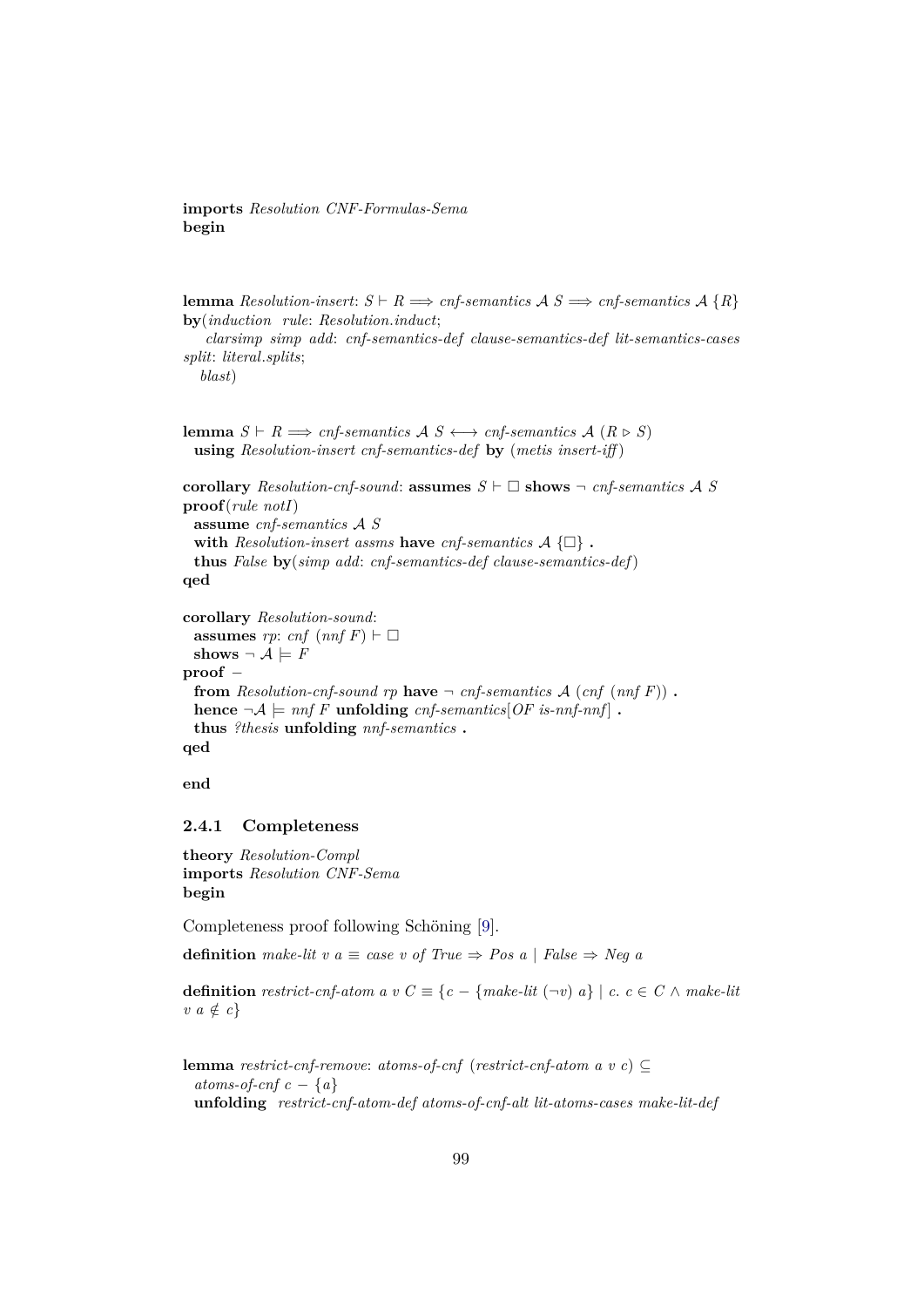**by** (*force split*: *literal*.*splits bool*.*splits*)

**lemma** *cnf-substitution-lemma*:  $c$ *cnf-semantics A* (*restrict-cnf-atom a v S*) = *cnf-semantics*  $(A(a := v))$  *S* **unfolding** *restrict-cnf-atom-def cnf-semantics-def clause-semantics-def lit-semantics-cases make-lit-def* **apply** (*clarsimp split*: *bool*.*splits literal*.*splits*) **apply** *safe* **subgoal for** *s* **by**(*fastforce elim*):  $allE[of - s - \{Neg a\}])$ **subgoal by** (*metis DiffI singletonD*) **subgoal for** *s* **by**(*fastforce elim*):  $allE[of - s - {Pos a}$ ]) **subgoal by** (*metis DiffI singletonD*) **done**

**lemma** *finite-restrict*: *finite*  $S \implies$  *finite* (*restrict-cnf-atom a v S*) **unfolding** *restrict-cnf-atom-def* **by**(*simp add*: *image-iff* )

The next lemma describes what we have to (or can) do to a CNF after it has been mangled by *restrict-cnf-atom* to get back to (a subset of) the original CNF. The idea behind this will be clearer upon usage.

#### **lemma** *unrestrict-effects*:

 $(\lambda c. \textit{if } \{make\textit{-lit } (\neg v) \mid a\} \cup c \in S \textit{ then } \{make\textit{-lit } (\neg v) \mid a\} \cup c \textit{ else } c)$  're*strict-cnf-atom a v S*  $\subseteq$  *S* **proof** − **have**  $[xa \in restrict\text{-}cnf\text{-}atom \ a \ v \ S; \{make\text{-}lit \ (\neg v) \ a\} \ \cup \ xa \notin S; x = xa$   $\implies$ *xa* ∈ *S* **for** *x xa* **unfolding** *restrict-cnf-atom-def* **using** *insert-Diff* **by** *fastforce* **hence**  $x \in (\lambda c, i f \{make\text{-}lit } (\neg v) \mid a\} \cup c \in S \text{ then } \{make\text{-}lit } (\neg v) \mid a\} \cup c \text{ else }$ *c*) *'* restrict-cnf-atom a v  $S \implies x \in S$  for *x* **unfolding** *image-iff* **by**(*elim bexE*) *simp* **thus** *?thesis* **.. qed lemma** *can-cope-with-unrestrict-effects*: **assumes**  $pr: S \vdash \Box$ **assumes** *su*:  $S \subseteq T$ **shows**  $\exists R \subseteq \{make\text{-}lit \ v \ a\}.$  ( $\lambda c.$  *if*  $c \in n$  *then*  $\{make\text{-}lit \ v \ a\} \cup c \ \text{else} \ c)$  *'*  $T \vdash$ *R* **proof** − **from** *Resolution-taint-assumptions*[**where** *D*={*make-lit v a*}] **have** *taint*:  $\Gamma \cup \Lambda \vdash \Box \implies \exists R \subseteq \{make\text{-}lit \ v \ a\}$ . *insert* (*make-lit v a*)  $\lq \Gamma \cup \Lambda \vdash$ *R* **for** Γ Λ **by** (*metis image-cong insert-def sup-bot*.*right-neutral*) **have** *S*: *S* = {*c* ∈ *S*. *c* ∈ *n*} ∪ {*c* ∈ *S*. *c* ∉ *n*} **by** *blast* **hence** *SI*: ( $\lambda c$ . *if*  $c \in n$  *then* {*make-lit v a*} ∪ *c else c*) *' S* =  $(mset (make-lit v a) '$  { $c \in S$ .  $c \in n$ }) ∪ { $c \in S$ .  $c \notin n$ } **by** *auto* **from** *pr* **have**  $\exists R \subseteq \{make\text{-}lit \text{ } v \text{ } a\}.$  $(\lambda c. \textit{if } c \in n \textit{ then } \{ \textit{make-lit } v \textit{ a} \} \cup c \textit{ else } c)$  '  $S \vdash R$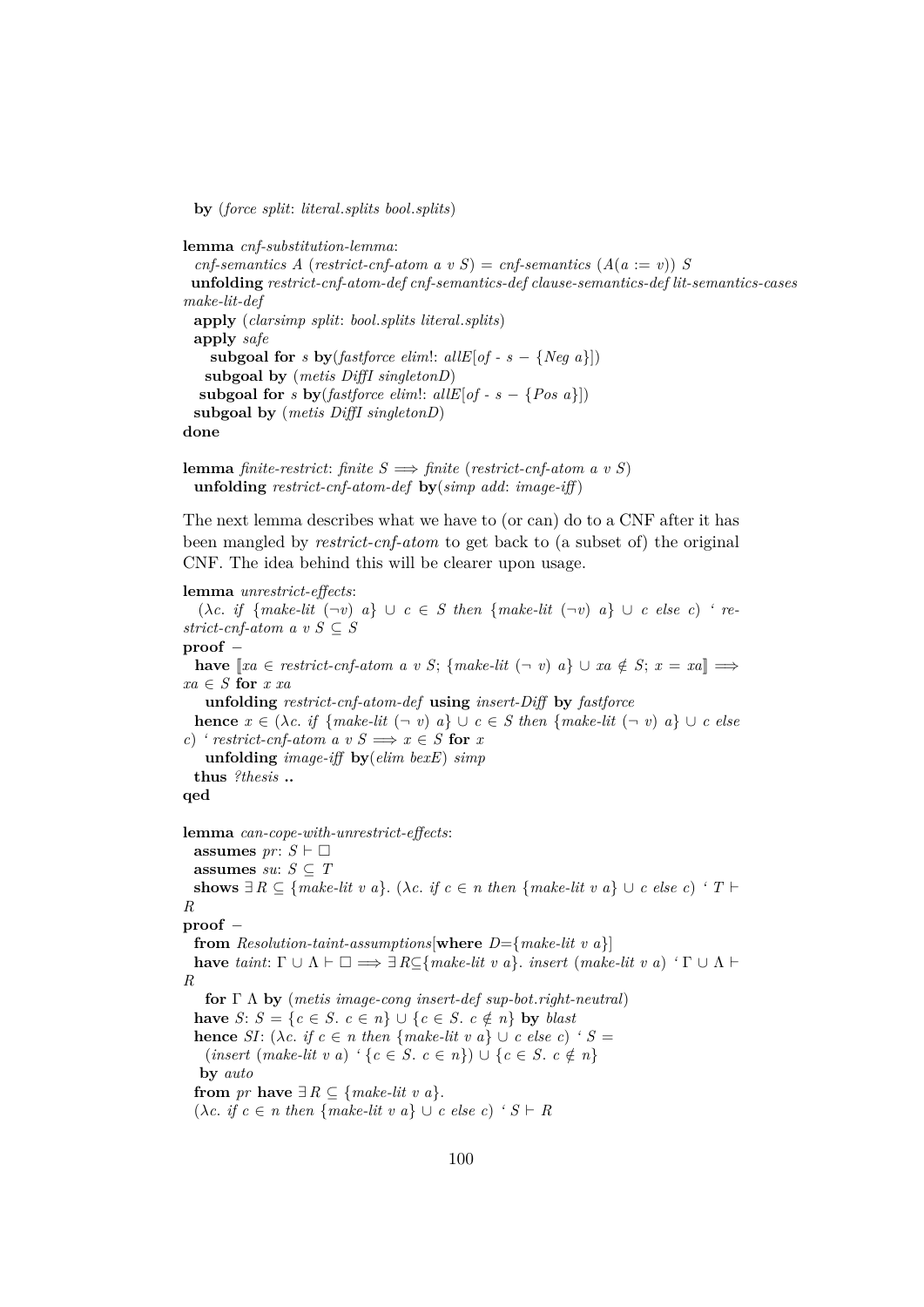```
apply(subst SI)
   apply(subst(asm) S)
   apply(elim taint)
 done
 thus ?thesis using Resolution-weaken su by (metis (no-types, lifting) image-Un
sup.order-iff )
qed
```

```
lemma unrestrict':
 fixes R :: 'a clause
 assumes rp: restrict-cnf-atom a v S \vdash \Boxshows ∃ R ⊆ {make-lit (¬v) a}. S ⊢ Rproof −
 fix C :: 'a clause fix k :: 'a
 from unrestrict-effects[of v a S]
```
The idea is that the restricted set lost some clauses, and that some others were crippled. So, there must be a set of clauses to heal and a set of clauses to reinsert to get the original. (Mind you, this is not exactly what is happening, because e.g. both *C* and  $\{k^{-1}\}\cup C$  might be in there and get reduced to one *C*. You then heal that *C* to  $\{k^{-1}\}\cup C$  and insert the shadowed *C*... Details.)

```
obtain n where S:
   (\lambda c. if c \in n then {make-lit (\neg v) a} ∪ c else c) ' restrict-cnf-atom a v S \subseteq S
   using exI[\textbf{where } x = \{c, \{make\text{-}lit } (\neg v) \mid a\} \cup c \in S\}] by force
  note finite-restrict S
  show ?thesis using can-cope-with-unrestrict-effects[OF rp]
   by (metis (no-types) S Resolution-weaken subset-refl sup.order-iff )
qed
```

```
lemma Resolution-complete-standalone-finite:
 assumes ns: ∀ A. ¬cnf-semantics A S
 assumes fin: finite (atoms-of-cnf S)
 shows S \vdash \Boxusing fin ns
proof(induction atoms-of-cnf S arbitrary: S rule: finite-psubset-induct)
  case psubset
 show ?case proof(cases)
   assume e: atoms-of-cnf S = \{\}from \forall \mathcal{A} \rightarrow \text{cnf-semantics } \mathcal{A} \text{ } S have S \neq \{\} unfolding \text{cnf-semantics-def}by blast
   with e have S = \{\Box\} unfolding atoms-of-cnf-def by simp fast
   thus ?case using Resolution.Ass by blast
 next
   have unsat-restrict: \forall A. ¬ cnf-semantics A (restrict-cnf-atom a v S) for a v
     using \forall A. ¬ cnf-semantics A S > by(simp add: cnf-substitution-lemma)
   assume ne: atoms-of-cnf S \neq \{\}then obtain a where a \in atoms-of-cnfS by blast
   hence atoms-of-cnf (restrict-cnf-atom a v S) \subset atoms-of-cnf S for v
```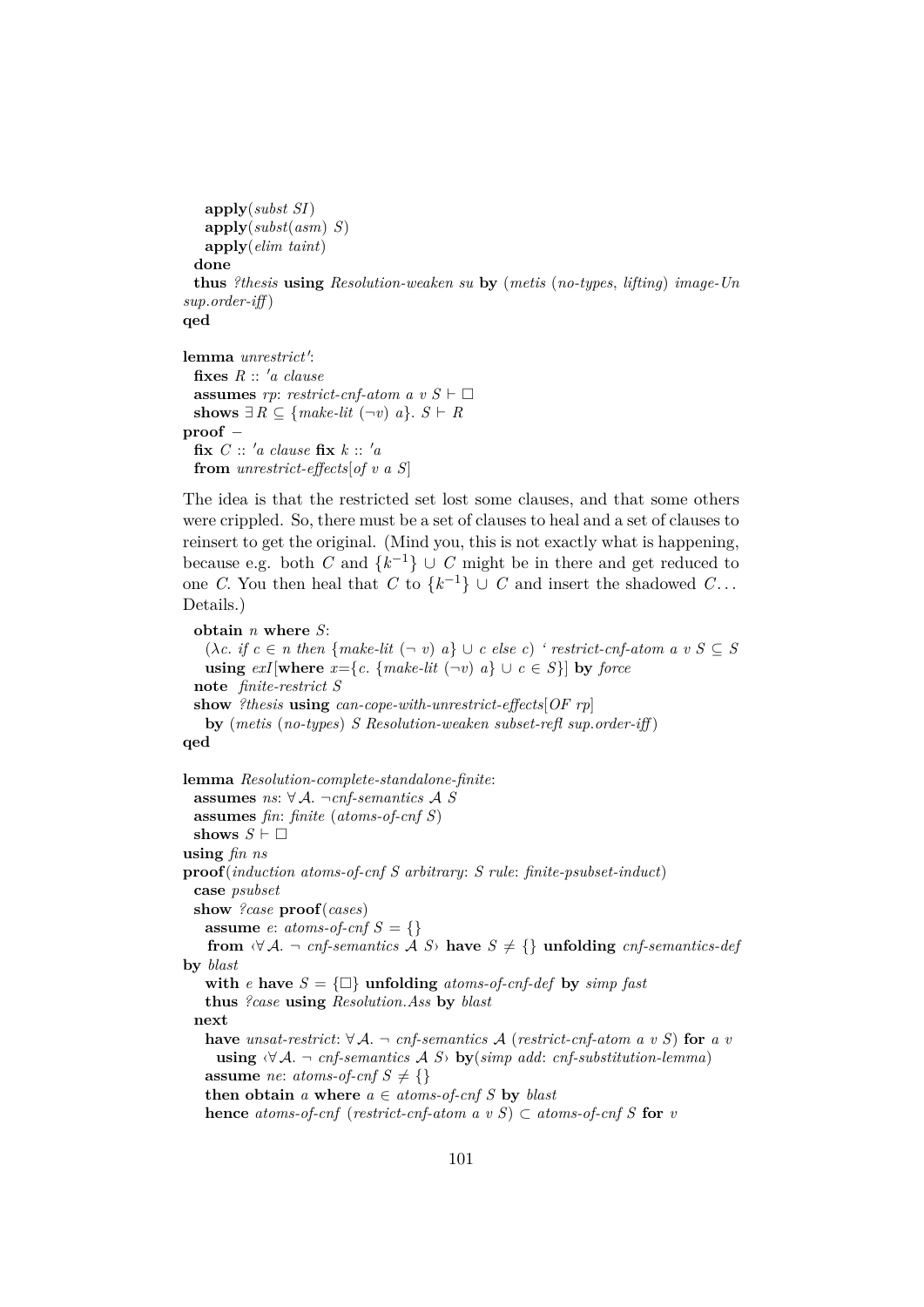**using** *restrict-cnf-remove*[where  $'a = a$ ] **by** *blast* **from** *psubset*(*2* )[*OF this unsat-restrict*] **have** *IH*: *restrict-cnf-atom a v S*  $\vdash \Box$  **for** *v* **. from** *unrestrict*<sup> $\prime$ </sup>[*OF IH*, *of*  $\lnot$  -  $\cdot$  **have** *unr-IH*:  $\exists R \subseteq \{make\text{-}lit } v \ a\}$ .  $S \vdash R$ **for** *v* **by** *simp* **from** *this*[*of False*] *this*[*of True*] **show** *?case* **using** *Resolution*.*R*[*OF - - singletonI singletonI*] **by** (*simp add*: *make-lit-def*) (*fast dest*: *subset-singletonD*)

**qed**

**qed**

What you might actually want is  $\forall A$ .  $\neg$  *cnf-semantics*  $A S \implies S \vdash \Box$ . Unfortunately, applying compactness (to get a finite set with a finite number of atoms) here is problematic: You would need to convert all clauses to disjunction-formulas, but there might be clauses with an infinite number of atoms. Removing those has to be done before applying compactness, we would possibly have to remove an infinite number of infinite clauses. Since the notion of a formula with an infinite number of atoms is not exactly standard, it is probably better to just skip this.

**end**

**theory** *Resolution-Compl-Consistency* **imports** *Resolution Consistency CNF-Formulas CNF-Formulas-Sema* **begin**

**lemma**  $OrI2'.$   $(\neg P \implies Q) \implies P \lor Q$  by  $auto$ 

**lemma**  $atomD: Atom \, k \in S \implies \{Pos \, k\} \in \bigcup (cnf \land S) \, Not \, (Atom \, k) \in S \implies$  $\{Neg\ k\} \in \bigcup (cnf \cdot S)$  by  $force+$ 

```
lemma pcp-disj:
```
 $[F \vee G \in \Gamma; (\forall \text{ xa. } (xa = F \vee xa \in \Gamma) \longrightarrow \text{ is-}cnf\text{ xa}) \longrightarrow (cnf\text{ }F \cup (\bigcup x \in \Gamma, \text{ cn})$  $\overline{x}$ )  $\vdash \Box$ ); ( $\forall$  *xa*. (*xa* = *G*  $\lor$  *xa* ∈ Γ)  $\longrightarrow$  *is-cnf xa*)  $\longrightarrow$  (*cnf G* ∪ ( $\bigcup$  *x*∈Γ. *cnf x*)  $\vdash$ ); ∀ *x*∈Γ. *is-cnf x*]]  $\implies$  ( $\bigcup x \in \Gamma$ . *cnf x*)  $\vdash \Box$ **proof** *goal-cases* **case** *1* **from**  $1(1,4)$  have *is-cnf*  $(F \vee G)$  by *blast* **hence** *db*: *is-disj F is-lit-plus F is-disj G* **by**(*cases F*; *simp*)+ **hence** *is-cnf*  $F \wedge$  *is-cnf*  $G$  **by**(*cases*  $F$ ; *cases*  $G$ ; *simp*) with *1* have  $IH: (\bigcup (cnf \cdot (F \triangleright \Gamma))) \vdash \square (\bigcup (cnf \cdot (G \triangleright \Gamma))) \vdash \square$  by  $simp\text{-}ali$ **let**  $\mathcal{P}\Gamma = (\bigcup (cnf \cdot \Gamma))$ **from** *IH* **have** *IH-readable: cnf F*  $\cup$  *?*Γ  $\vdash$   $\Box$  *cnf G*  $\cup$  *?*Γ  $\vdash$   $\Box$  **by** *auto* **show** *?case*  $\text{proof}(cases \text{ or } F = \{\} \lor \text{ or } G = \{\})$ **case** *True* **hence**  $cnf$   $(F \vee G) = \{\}$  **by**  $auto$ **thus** *?thesis* **using** *True IH* **by** *auto* **next case** *False*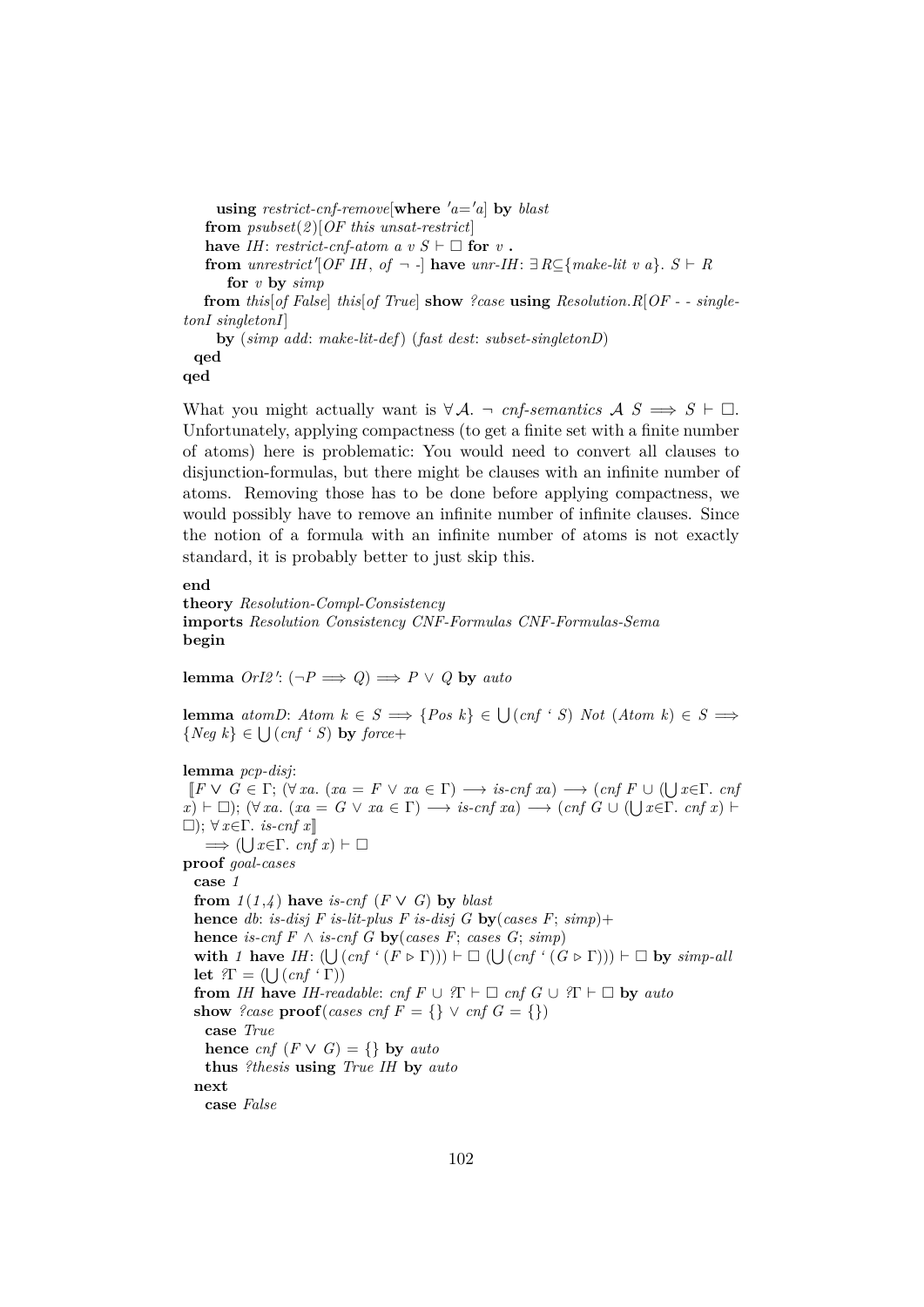**using**  $cnf\text{-}disj\text{-}ex\ db(1,3)$  **by**  $metis$ **hence** *R*: *cnf*  $(F \vee G) = \{ S \cup T \}$  **by** *simp* **have**  $[S \triangleright \ \ \ T \vdash \Box; T \triangleright \ \ \ T \vdash \Box] \implies S \cup T \triangleright \ \ \ T \vdash \Box \ \ \text{proof} \$ **assume** *s*:  $S \triangleright T \vdash \Box$  **and** *t*:  $T \triangleright T \vdash \Box$ **hence**  $s-w: S \triangleright S \cup T \triangleright T \vdash \square$  **using** *Resolution-weaken* **by** (*metis insert-commute insert-is-Un*) **note** *Resolution-taint-assumptions*[*of*  $\{T\}$  *?* $\Gamma \square S$ ] *t* **then obtain** *R* where  $R: S \cup T \triangleright R \cap R \subseteq S$  by (*auto simp*: *Un-commute*) **have** *literal-subset-sandwich*:  $R = \Box \lor R = S$  **if** *is-lit-plus F cnf*  $F = \{S\}$  *R* ⊆ *S* **using** *that* **by**(*cases F rule*: *is-lit-plus*.*cases*; *simp*) *blast*+ **show** *?thesis* **using** *literal-subset-sandwich*[*OF db*(*2* ) *ST*(*1* ) *R*(*2* )] **proof assume**  $R = \Box$  **thus** *?thesis* **using**  $R(1)$  by *blast* **next from** *Resolution-unnecessary*[where  $T = \{-\}$ , *simplified*]  $R(1)$ **have**  $(R \triangleright S \cup T \triangleright T \vdash \square) = (S \cup T \triangleright T \vdash \square)$ . **moreover assume** *R* = *S* **ultimately show** *?thesis* **using** *s-w* **by** *simp* **qed qed thus** *?thesis* **using** *IH ST R 1* (*1* ) **by** (*metis UN-insert insert-absorb insert-is-Un*) **qed qed lemma** *R-consistent: pcp*  $\{\Gamma | \Gamma \cdot \neg ((\forall \gamma \in \Gamma \cdot \text{ is-cnf } \gamma) \longrightarrow ((\bigcup (cnf \cdot \Gamma)) \vdash \Box))\}$ **unfolding** *pcp-def* **unfolding** *Ball-def* **unfolding** *mem-Collect-eq* **apply**(*intro allI impI*) **apply**(*erule contrapos-pp*) **apply**(*unfold not-ex de-Morgan-conj de-Morgan-disj not-not not-all not-imp disj-not1* ) **apply**(*intro impI allI*)  $\text{apply}(elim\;disjE\;exE\;conjE;\;intro\;OrI2')$ **apply**(*unfold not-ex de-Morgan-conj de-Morgan-disj not-not not-all not-imp disj-not1 Ball-def* [*symmetric*]) **apply** *safe* **apply** (*metis Ass Pow-bottom Pow-empty UN-I cnf* .*simps*(*3* )) **apply** (*metis Diff-insert-absorb Resolution*.*simps insert-absorb singletonI sup-bot*.*right-neutral atomD*) **apply** (*simp*; *metis* (*no-types*, *opaque-lifting*) *UN-insert cnf* .*simps*(*5* ) *insert-absorb is-cnf* .*simps*(*1* ) *sup-assoc*) **apply** (*auto intro*: *pcp-disj*) **done**

**then obtain** *S T* where *ST*: *cnf*  $F = \{S\}$  *cnf*  $G = \{T\}$ 

**theorem** *Resolution-complete*: **fixes** *F* :: <sup>0</sup>*a* :: *countable formula*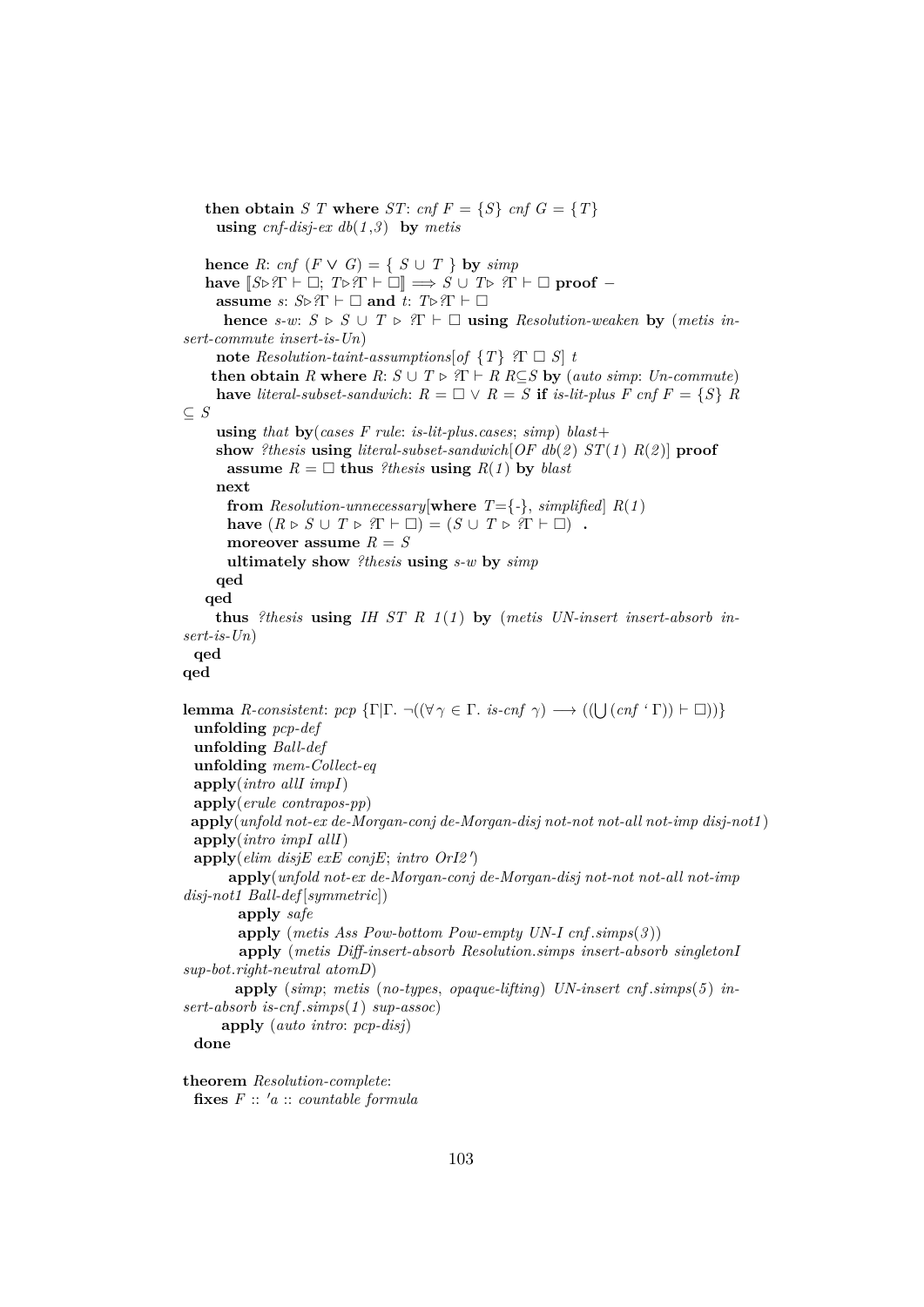$\textbf{shows} \models F \Longrightarrow \text{cnf}( \text{nnf}(\neg F)) \vdash \Box$ **proof**(*erule contrapos-pp*) **assume**  $c: \neg (cnf (nnf (\neg F)) \vdash \Box)$ **have**  $\{cnf\text{-}form\text{-}of \ (nnf \ (\lnot F))\}\in \{\Gamma \ |\ \Gamma \text{-} \neg \ ((\forall \ \gamma \in \Gamma \text{. is } \text{-}cnf \ \gamma) \ \longrightarrow \bigcup \ (cnf \ \'Gamma)$  $\vdash \Box$ ) } **by**(*simp add*: *cnf-cnf* [*OF is-nnf-nnf* ] *c cnf-form-of-is*[*OF is-nnf-nnf* ]) **from**  $pcp-sat[OF R-consistent this]$  **have**  $sat \{cnf-form-of (nnf (\neg F))\}$ . **thus**  $\neg \models F$  **by**(*simp add: sat-def cnf-form-semantics*)  $\overline{OF}$  *is-nnf-nnf* | *nnf-semantics*) **qed**

**end**

# **3 Proof Transformation**

This is organized as a ring closure

# **3.1 HC to SC**

**theory** *HCSC* **imports** *HC SC-Cut* **begin**

**lemma** *extended-AxE*[ $int|0|$ ]:  $F, \Gamma \Rightarrow F, \Delta$  **by** ( $int|0| \to \infty$ ) ( $simp$  add: *add*.*commute inter-add-right2* )

**theorem** *HCSC*:  $AX10 \cup set-mset$   $\Gamma \vdash_H F \Longrightarrow \Gamma \Rightarrow {\{\#F\#}\}$ **proof**(*induction rule*: *HC*.*induct*) **case** (*Ax F*) **thus** *?case* **proof note** *SCp*.*intros*(*3*−)[*intro*!]

Essentially, we need to prove all the axioms of Hibert Calculus in Sequent Calculus.

**have**  $A: \Gamma \Rightarrow \{\#F \rightarrow (F \vee G)\#\}$  for  $F \subseteq G$  by *blast* **have**  $B: \Gamma \Rightarrow \{ \#G \rightarrow (F \vee G) \# \}$  for  $G \in \mathbb{F}$  by blast **have**  $C: \Gamma \Rightarrow \{\#(F \to H) \to ((G \to H) \to ((F \lor G) \to H))\#\}$  for *F H G* **by** *blast* **have**  $D: \Gamma \Rightarrow \{\#(F \land G) \rightarrow F\# \}$  for  $F \subseteq G$  by *blast* **have**  $E: \Gamma \Rightarrow \{ \#(F \land G) \rightarrow G \# \}$  for  $F \subseteq G$  by *blast* **have**  $F: \Gamma \Rightarrow \{ \#F \rightarrow (G \rightarrow (F \wedge G)) \# \}$  for *F G* by *blast* **have**  $G: \Gamma \Rightarrow \{\#(F \to \bot) \to \neg F\# \}$  for *F* by *blast* **have**  $H: \Gamma \Rightarrow \{ \# \neg F \rightarrow (F \rightarrow \bot) \# \}$  for *F* by *blast* **have**  $I: \Gamma \Rightarrow \{\#(\neg F \rightarrow \bot) \rightarrow F\# \}$  for *F* by *blast* **have**  $K: \Gamma \Rightarrow \{\#F \rightarrow (G \rightarrow F)\#\}$  for *F G* by *blast* **have**  $L: \Gamma \Rightarrow \{\#(F \to (G \to H)) \to ((F \to G) \to (F \to H))\#\}$  for *F G H* **by** *blast*

**have** *J*:  $F \in AXO \implies \Gamma \Rightarrow \{\#F\#\}$  for *F* **by**(*induction rule: AX0.induct*; *intro K L*)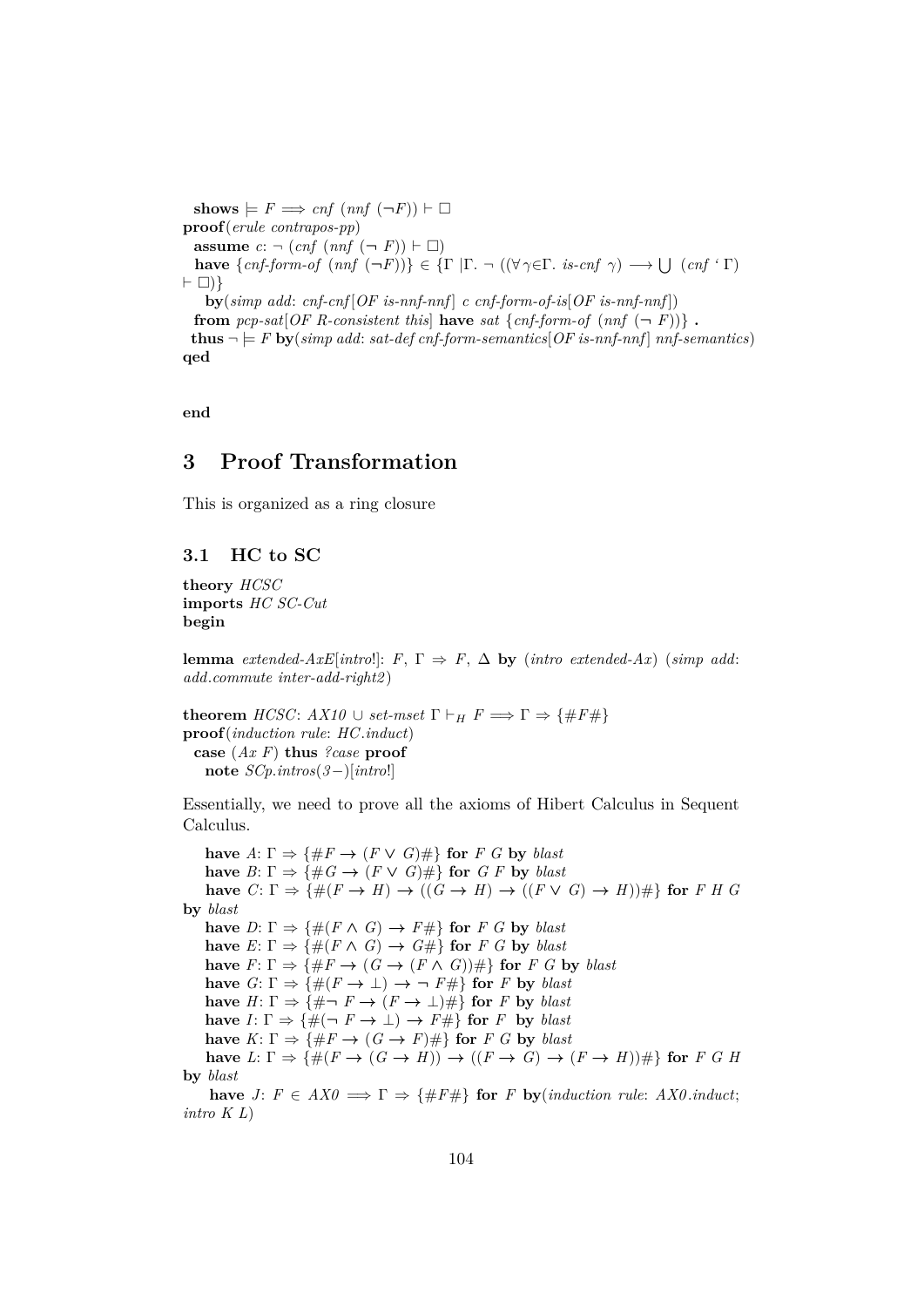**assume**  $F \in AX10$  **thus** *?thesis* **by**(*induction rule: AX10* .*induct; intro A B C D E F G H I J*) **next assume**  $F \in set\text{-}mset$  **Γ thus** *?thesis* **by**(*intro extended-Ax*) *simp* **qed next case** (*MP F G*) **from** *MP* **have** *IH*:  $\Gamma \Rightarrow \{\#F \# \} \Gamma \Rightarrow \{\#F \rightarrow G \# \}$  **by** *blast*+ **with** *ImpR-inv*[**where**  $\Delta = \{\#\}$ , *simplified*] **have**  $F, \Gamma \Rightarrow \{\#G\}\$  **by** *auto* **moreover from** *IH*(*1*) *weakenR* **have**  $\Gamma \Rightarrow F$ , {#*G*#} **by** *blast* **ultimately show**  $\Gamma \Rightarrow {\#G\#}$  **using**  $cut[where F=F]$  by  $simp$ **qed**

**end**

# **3.2 SC to ND**

**theory** *SCND* **imports** *SC ND* **begin**

**lemma** *SCND*:  $\Gamma \Rightarrow \Delta \implies (set-mset \Gamma) \cup Not '(set-mset \Delta) \vdash \bot$ **proof**(*induction* Γ ∆ *rule*: *SCp*.*induct*) **case** *BotL* **thus** *?case* **by** (*simp add*: *ND*.*Ax*) **next case** *Ax* **thus** *?case* **by** (*meson ND*.*Ax NotE UnCI image-iff* ) **next case** *NotL* **thus** *?case* **by** (*simp add*: *NotI*) **next case** (*NotR F*  $\Gamma$   $\Delta$ ) **thus** *?case* **by** (*simp add: Not2IE*) **next case** (*AndL F G*  $\Gamma$   $\Delta$ ) **thus** *?case* **by** (*simp add: AndL-sim*) **next case** (*AndR*  $\Gamma$  *F*  $\Delta$  *G*) **thus** *?case* **by**(*simp add: AndR-sim*) **next case** *OrL* **thus** *?case* **by** (*simp add*: *OrL-sim*) **next case** *OrR* **thus** *?case* **using** *OrR-sim*[**where**  $'a = a$ ] **by** (*simp add: insert-commute*) **next case** (*ImpL*  $\Gamma$  *F*  $\Delta$  *G*) **from** *ImpL*.*IH* **show** *?case* **by** (*simp add: ImpL-sim*) **next case** *ImpR* **from** *ImpR*.*IH* **show** *?case* **by** (*simp add*: *ImpR-sim*) **qed**

**end**

### **3.3 ND to HC**

**theory** *NDHC* **imports** *ND HC*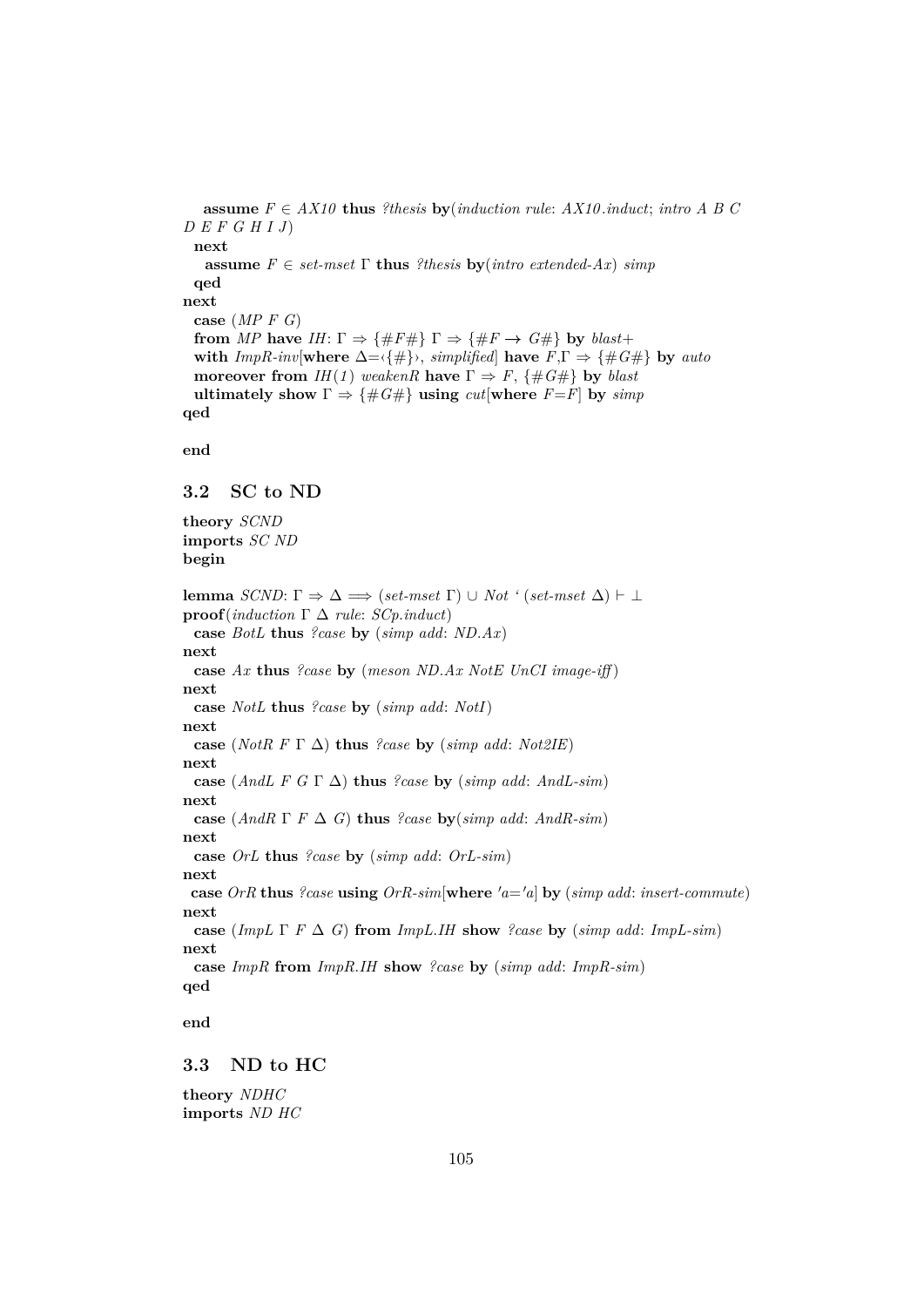#### **begin**

The fundamental difference between the two is that Natural Deduction updates its set of assumptions while Hilbert Calculus does not. The Deduction Theorem  $AX0 \cup (?F \triangleright ?T) \vdash_H ?G \Longrightarrow AX0 \cup ?T \vdash_H ?F \rightarrow ?G$  helps with this.

**theorem** *NDHC*:  $\Gamma \vdash F \Longrightarrow AX10 \cup \Gamma \vdash_H F$ **proof**(*induction rule*: *ND*.*induct*) **case** *Ax* **thus** *?case* **by**(*auto intro*: *HC*.*Ax*) **next case** *NotE* **thus** *?case* **by** (*meson AX10* .*intros*(*9* ) *HC*.*simps subsetCE sup-ge1* ) **next case** (*NotI F* Γ) **from**  $HC\text{-}intros(11)$  have  $HC\text{-}NotI: AX10 \cup \Gamma \vdash_H A \to \bot \implies AX10 \cup \Gamma \vdash_H A \to \bot$  $\neg A$  **for**  $A$ **using** *MP HC-mono* **by** (*metis sup-ge1* ) **from** *NotI* **show** *?case* **using** *Deduction-theorem*[**where** Γ=*AX10* ∪ Γ] *HC-NotI* **by** (*metis AX100 Un-assoc Un-insert-right*) **next case** (*CC F* Γ) **hence**  $AX10 \cup \Gamma \vdash_H \neg F \rightarrow \bot$  **using**  $Deduction-theorem[where \Gamma = AX10 \cup$ Γ] **by** (*metis AX100 Un-assoc Un-insert-right*) **thus**  $AX10 \cup \Gamma \vdash_H F$  **using**  $AX10$  *intros*(10) **by** (*metis HC.simps UnCI*) **next case** (*AndE1* Γ *F G*) **thus** *?case* **by** (*meson AX10* .*intros*(*5* ) *HC*.*simps UnCI*) **next case** (*AndE2* Γ *F G*) **thus** *?case* **by** (*meson AX10* .*intros*(*6* ) *HC*.*simps UnCI*) **next case** (*AndI* Γ *F G*) **thus** *?case* **by** (*meson HC-intros*(*10* ) *HC-mono HC*.*simps sup-ge1* ) **next case** (*OrE* Γ *F G H*) **from**  $\langle AX10 \cup (F \triangleright \Gamma) \vdash_H H \rangle$   $\langle AX10 \cup (G \triangleright \Gamma) \vdash_H H \rangle$  have  $AX10 \cup \Gamma \vdash_H F \to H AX10 \cup \Gamma \vdash_H G \to H$ **using** *Deduction-theorem*[**where** Γ=*AX10* ∪ Γ] **by** (*metis AX100 Un-assoc Un-insert-right*)+ **with** *HC-intros*(*7* )[*THEN HC-mono*[*OF - sup-ge1* ]] *MP* **have**  $AX10 \cup \Gamma \vdash_H (F \vee G) \rightarrow H$  by metis **with**  $MP \triangle A X 10 \cup \Gamma \vdash_H F \vee G$  **show** *?case* **. next case** (*OrI1* Γ *F G*) **thus** *?case* **by** (*meson AX10* .*intros*(*2* ) *HC*.*simps UnCI*) **next case** (*OrI2* Γ *F G*) **thus** *?case* **by** (*meson AX10* .*intros*(*3* ) *HC*.*simps UnCI*) **next case** (*ImpE* Γ *F G*) **from**  $MP \sim AX10 \cup \Gamma \vdash_H F \sim AX10 \cup \Gamma \vdash_H F \rightarrow G$  **show** *?case* **. next case** (*ImpI F* Γ *G*) **thus** *?case* **using** *Deduction-theorem*[**where** Γ=*AX10* ∪ Γ] **by** (*metis AX100 Un-assoc Un-insert-right*)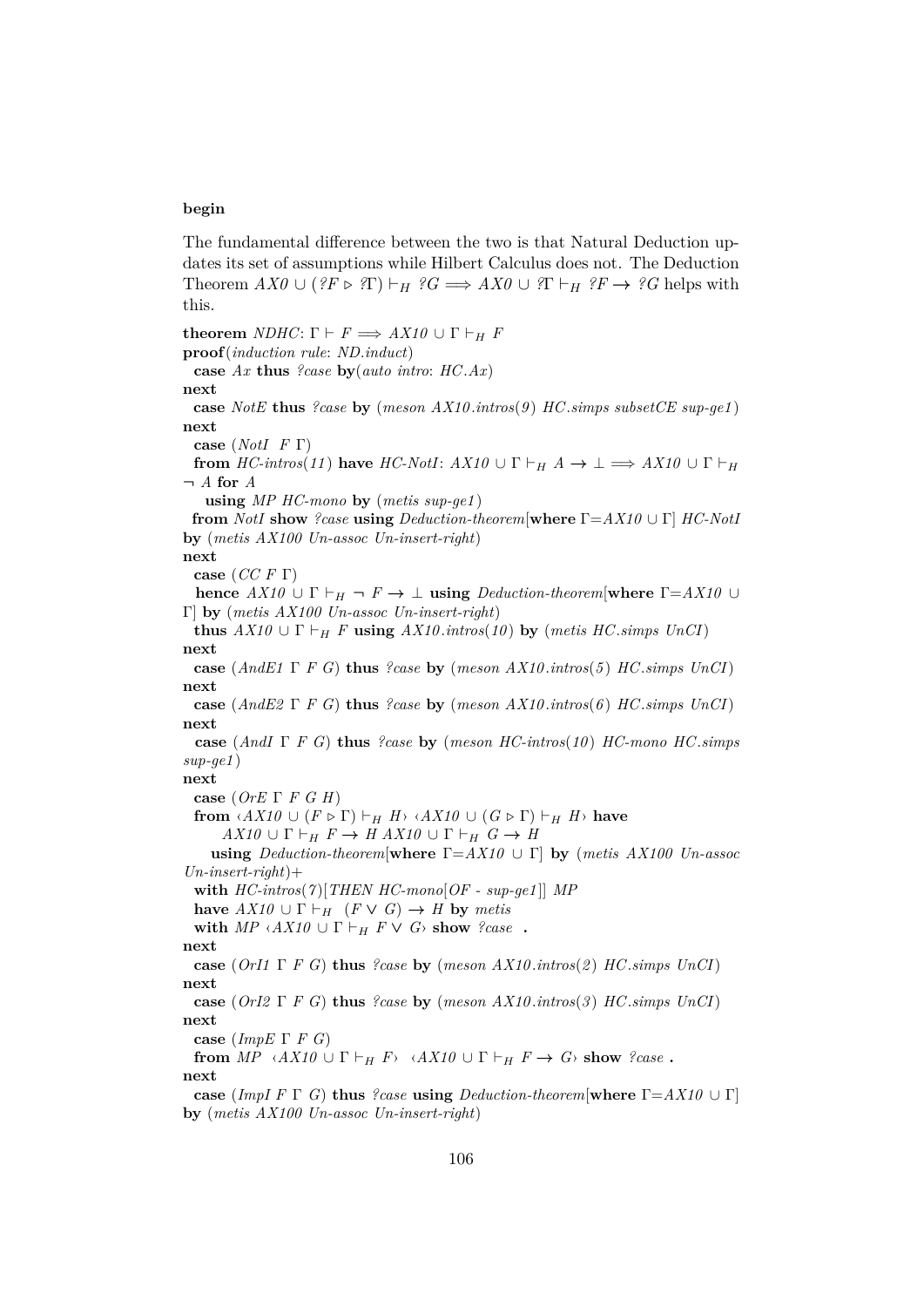**qed**

**end**

# **3.4 HC, SC, and ND**

**theory** *HCSCND* **imports** *HCSC SCND NDHC* **begin**

**theorem** *HCSCND*: **defines**  $hc F \equiv AX10 \vdash_H F$ **defines**  $nd F \equiv \{\} \vdash F$ **defines**  $sc F \equiv \{\#\} \Rightarrow \{\# F \neq\}$ shows *hc*  $F \leftrightarrow nd$   $F$  and  $nd$   $F \leftrightarrow sc$   $F$  and  $sc$   $F \leftrightarrow hc$   $F$ **using**  $HCSC$ [where  $F = F$  and  $\Gamma = \{\#\}$ , *simplified*] *SCND*[**where**  $\Gamma = \{\#\}$ } **and**  $\Delta = \{\#F\#\}$ ] *ND.ND.CC*[**where**  $F = F$  **and**  $\Gamma = \{\}$ ] *NDHC*[**where**  $\Gamma = \{\}$  and  $F = F$ ] **by**(*simp-all add*: *assms*) *blast*+

**end**

# **3.5 Transforming SC proofs into proofs of CNFs**

**theory** *LSC* **imports** *CNF-Formulas SC-Cut* **begin**

Left handed SC with NNF transformation:

**inductive** *LSC*  $((-\Rightarrow_n)[53])$  where — logic: *Ax*:  $\neg$ (*Atom k*),*Atom k*,Γ  $\Rightarrow$ <sub>n</sub> | *BotL*:  $\bot, \Gamma \Rightarrow_n |$  $AndL: F, G, \Gamma \Rightarrow_n \implies F \wedge G, \Gamma \Rightarrow_n |$  $OrL: F, \Gamma \Rightarrow_n \Rightarrow G, \Gamma \Rightarrow_n \Rightarrow F \vee G, \Gamma \Rightarrow_n |$ — nnf rules:  $NotOrNNF: \neg F, \neg G, \Gamma \Rightarrow_n \Rightarrow \neg (F \vee G), \Gamma \Rightarrow_n$  $NotAndNNF: \neg F, \Gamma \Rightarrow_n \implies \neg G, \Gamma \Rightarrow_n \implies \neg (F \wedge G), \Gamma \Rightarrow_n |$  $ImpNNF: \neg F, \Gamma \Rightarrow_n \implies G, \Gamma \Rightarrow_n \implies F \rightarrow G, \Gamma \Rightarrow_n |$ *NotImpNNF*:  $F, \neg G, \Gamma \Rightarrow_n \implies \neg (F \rightarrow G), \Gamma \Rightarrow_n |$  $NotNotNNF: F, \Gamma \Rightarrow_n \implies \neg(\neg F), \Gamma \Rightarrow_n$ **lemmas** *LSC*.*intros*[*intro*!]

You can prove that derivability in *SCp* is invariant to *nnf*, and then transform *SCp* to *LSC* while assuming NNF. However, the transformation introduces the trouble of handling the right side of *SCp*. The idea behind this is that handling the transformation is easier when not requiring NNF.

One downside of the whole approach is that we often need everything to be in NNF. To shorten: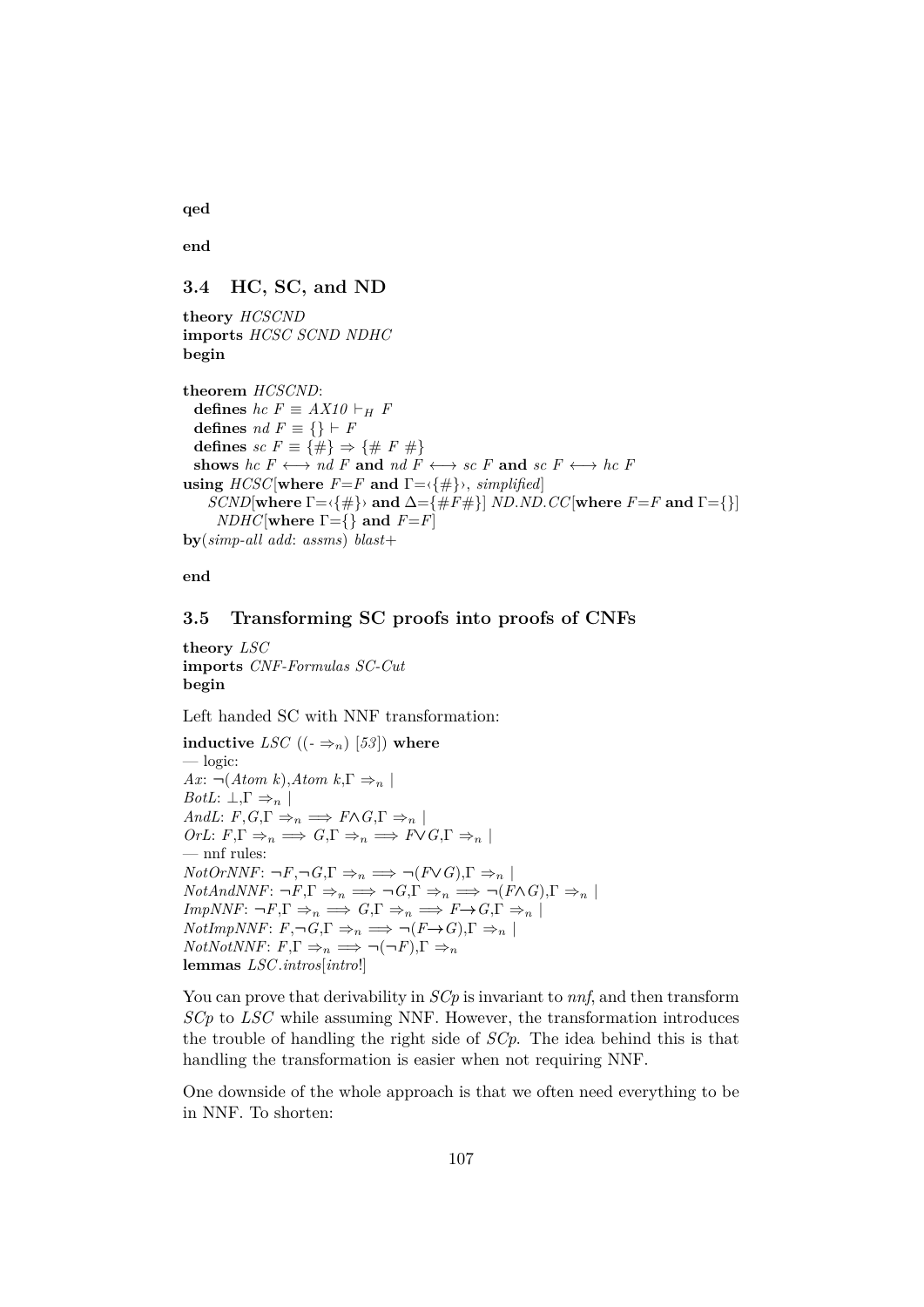**abbreviation** *is-nnf-mset*  $\Gamma \equiv \forall x \in set\ \Gamma$ . *is-nnf x* 

**lemma** Γ  $\Rightarrow$  {#}  $\Rightarrow$  *is-nnf-mset* Γ  $\Rightarrow$  Γ  $\Rightarrow$ *n* **proof**(*induction* Γ {#}::'*a formula multiset rule: SCp.induct*) **case** (*BotL* Γ) **then obtain**  $\Gamma'$  where  $\Gamma = \bot, \Gamma'$  by (*meson multi-member-split*) **thus** *?case* **by** *auto* **next case** (*Ax A* Γ) **hence** *False* **by** *simp* **thus** *?case* **.. next case** (*AndL* Γ *F G*) **hence** *IH*: Γ, *F*,  $G \Rightarrow_n$  **by** *force* **thus** *?case* **by** *auto* **next case** (*NotL*) **thus** *?case*

#### **oops**

**lemma** *LSC-to-SC*: **shows**  $\Gamma \Rightarrow_n \Rightarrow \Gamma \Rightarrow \{\#\}$ **proof**(*induction rule*: *LSC*.*induct*) **qed** (*auto dest*!: *NotL-inv intro*!: *SCp*.*intros*(*3*−) *intro*: *extended-Ax*)

```
lemma SC-to-LSC:
 assumes \Gamma \Rightarrow \Deltashows \Gamma + (image-mset Not \Delta) \Rightarrow<sub>n</sub>
proof −
 have GO[simp]:
   NO\text{-}MATCH {# B #} F \implies (F,S) + T = F, (S+T)NO-MATCH {# B #} S \implies S + (F,T) = F, (S+T)NO-MATCH (\neg H) F \implies F, \neg G, S = \neg G, F, Sfor B S F G H T by simp-all
  from assms show ?thesis
 proof(induction rule: SCp.induct)
   case (BotL Γ)
   then obtain \Gamma' where \Gamma = \bot, \Gamma' by (meson multi-member-split)
   thus ?case by auto
 next
   case (Ax k Γ ∆)
     then obtain \Gamma' \Delta' where \Gamma = Atom k, \Gamma' \Delta = Atom k, \Delta' by(meson)
multi-member-split)
   thus ?case using LSC.Ax by simp
 qed auto
qed
```
**corollary** *SC-LSC*:  $\Gamma \Rightarrow {\{\#}} \longleftrightarrow \Gamma \Rightarrow_n$  **using** *SC-to-LSC LSC-to-SC* by *fastforce* 

The nice thing: The NNF-Transformation is even easier to show on the one-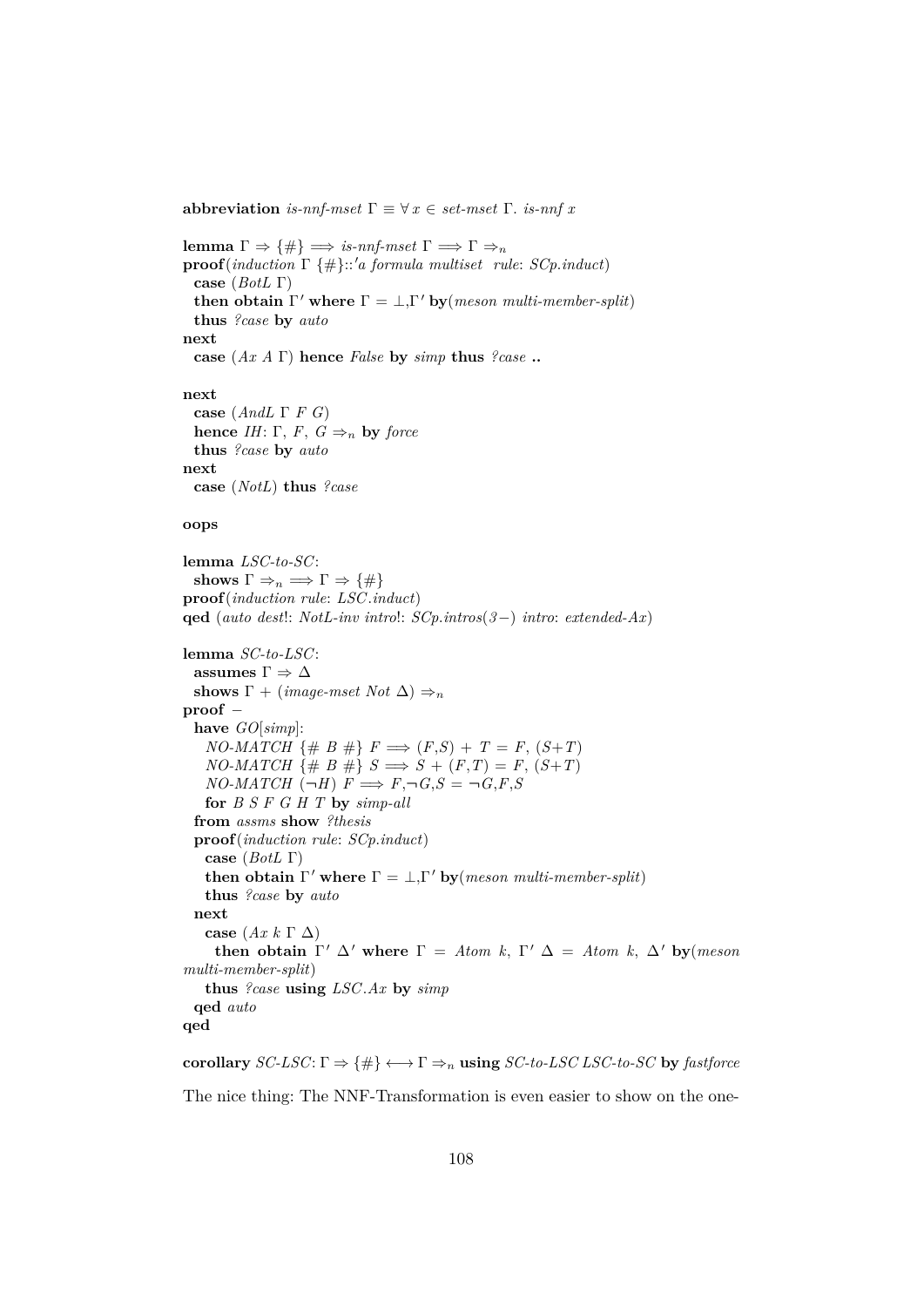sided variant.

**proof**(*induction rule*: *LSC*.*induct*) **case** (*NotOrNNF F G* Γ) **from** *NotOrNNF.IH* **have** *nnf*  $(\neg F)$ , *nnf*  $(\neg G)$ , *image-mset nnf*  $\Gamma \Rightarrow_n$  **by** *simp* **with** *LSC*.*AndL* **have**  $nnf$  ( $\neg$  *F*)  $\land$   $nnf$  ( $\neg$  *G*), *image-mset*  $nnf$   $\Gamma \Rightarrow_n$ . **thus** *?case* **by** *simp* **next case** (*AndL F G* Γ) **from** *AndL.IH* **have** *nnf F*, *nnf G*, *image-mset nnf*  $\Gamma \Rightarrow_n$  **by** *simp* **with** *LSC*.*AndL*[**where**  $'a = a$ ] **have**  $nnf \in \mathcal{F}$   $\wedge nnf \in G$ , *image-mset nnf*  $\Gamma \Rightarrow_n$  **by** *simp* **thus** *?case* **by** *simp* **next qed** (*auto*, *metis add-mset-commute*)

**lemma** *LSC-NNF-back*: *image-mset*  $nnf \Gamma \Rightarrow_n \implies \Gamma \Rightarrow_n$ **proof**(*induction image-mset nnf* Γ *rule*: *LSC*.*induct*) **oops**

**lemma** *LSC-NNF*:  $\Gamma \Rightarrow_n \implies \text{image-mset}$  *nnf*  $\Gamma \Rightarrow_n$ 

If we got rid of the rules for NNF, we could call it Gentzen-Schütte-calculus. But it turned out that not doing that works quite fine.

If you stare at left-handed Sequent calcului for too long, and they start staring back: Try imagining that there is a  $\perp$  on the right hand side. Also, bear in mind that provability of  $\Gamma \Rightarrow_n$  and satisfiability of  $\Gamma$  are opposites here.

**lemma** *LHCut*: **assumes**  $F, \Gamma \Rightarrow_n \neg F, \Gamma \Rightarrow_n$ **shows**  $\Gamma \Rightarrow_n$ **using** *assms* **unfolding** *SC-LSC*[*symmetric*] **using** *NotL-inv cut* **by** *blast*

#### **lemma**

**shows** *LSC-AndL-inv*:  $F \wedge G$ ,  $\Gamma \Rightarrow_n \Rightarrow F$ ,  $G$ ,  $\Gamma \Rightarrow_n$ **and** *LSC-OrL-inv:*  $F \vee G.\Gamma \Rightarrow_n \Rightarrow F.\Gamma \Rightarrow_n \wedge G.\Gamma \Rightarrow_n$ **using** *SC-LSC AndL-inv OrL-inv* **by** *blast*+ **lemmas** *LSC-invs* = *LSC-AndL-inv LSC-OrL-inv*

**lemma** *LSC-weaken-set*: Γ ⇒<sub>n</sub> ⇒ Γ + Θ ⇒<sub>n</sub> **by**(*induction rule*: *LSC*.*induct*) (*auto simp*: *add*.*assoc*) **lemma** *LSC-weaken*: Γ  $\Rightarrow$ <sub>n</sub>  $\Rightarrow$  *F*,Γ  $\Rightarrow$ <sub>n</sub> **using** *LSC-weaken-set* **by** (*metis add-mset-add-single*)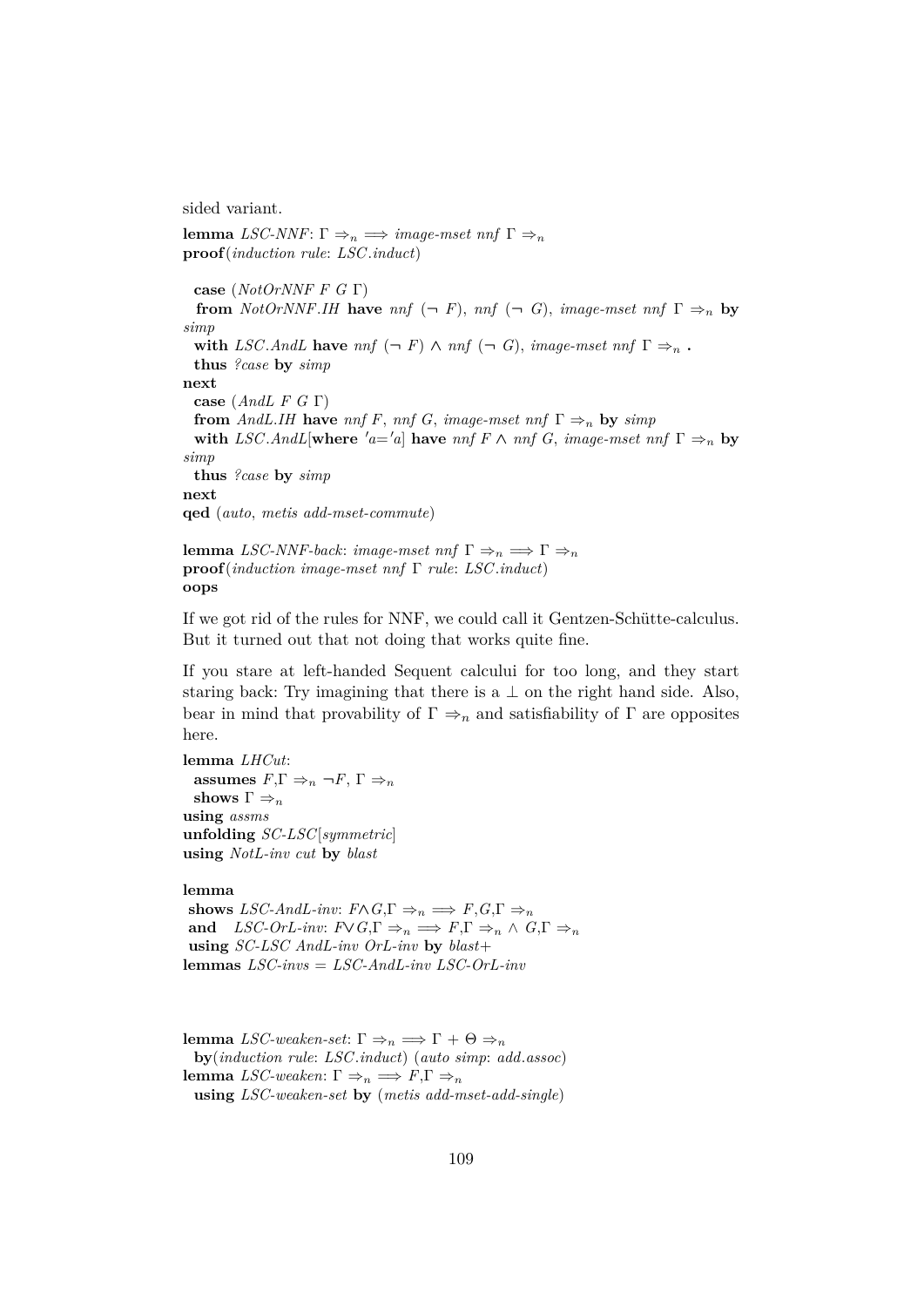**lemma** *LSC-Contract*: **assumes** *sfp*: *F*, *F*,  $\Gamma \Rightarrow_n$ **shows**  $F, \Gamma \Rightarrow_n$ **using** *SC-LSC contractL sfp* **by** *blast* **lemma** *cnf* : **shows**  $F \vee (G \wedge H), \Gamma \Rightarrow_n \longleftrightarrow (F \vee G) \wedge (F \vee H), \Gamma \Rightarrow_n (\text{is } ?\mathcal{U} \longleftrightarrow ?\mathcal{U})$  $(G \wedge H) \vee F, \Gamma \Rightarrow_n \longleftrightarrow (G \vee F) \wedge (H \vee F), \Gamma \Rightarrow_n (\text{is } ? \mathbb{Z} \longleftrightarrow ? \mathbb{Z})$ **proof** − **have** *GO*[*simp*]:  $F,G,S \Rightarrow_n \implies G,F,S \Rightarrow_n$ **for**  $F \ G :: 'a$  formula **and**  $S \ by$  (*simp add: add-mset-commute*) **have** *?r1* **if** *?l1* **proof** − **from**  $\langle ?l1 \rangle [THEN LSC\text{-}invs(2)]$  have  $f: F, \Gamma \Rightarrow_n G \wedge H, \Gamma \Rightarrow_n$  by  $simp\text{-}all$ **from** *this*(2)[*THEN LSC-invs*(1)] **have** *gh*: *G*, *H*,  $\Gamma \Rightarrow_n$  **by** *simp* **show** *?r1* **using** *f gh* **by**(*auto dest*!: *LSC-invs simp*: *LSC-weaken*) **qed moreover have** *?r2* **if** *?l2* **proof** − **from**  $\langle \ell \ell \ell \rangle$  **have**  $f: F, \Gamma \Rightarrow_n G, H, \Gamma \Rightarrow_n \mathbf{by} (auto\ dest! : LSC-inus)$ **thus** *?r2* **by**(*auto dest*!: *LSC-invs simp*: *LSC-weaken*) **qed moreover have** *?l1* **if** *?r1* **proof** − **from**  $\langle \hat{r}r1 \rangle$ [*THEN LSC-invs*(1)] **have**  $*$ :  $F \vee G$ ,  $F \vee H$ ,  $\Gamma \Rightarrow_n$  **by** *simp* **hence**  $F, \Gamma \Rightarrow_n G, H, \Gamma \Rightarrow_n$  **by** (*auto elim*): *LSC-Contract dest*: *LSC-invs*) **thus** *?l1* **by**(*intro LSC*.*intros*) **qed moreover have** *?l2* **if** *?r2* **proof** − **from**  $\langle \text{?r2} \rangle [\text{THEN } LSC\text{-}invs(1)]$  have  $* : G \vee F, H \vee F, \Gamma \Rightarrow_n$  by  $\text{simp}$ **hence**  $F, \Gamma \Rightarrow_n G, H, \Gamma \Rightarrow_n$  **by**(*auto elim*): *LSC-Contract dest*: *LSC-invs*) **thus** *?l2* **by**(*intro LSC*.*intros*) **qed ultimately show**  $?l1 \longleftrightarrow ?r1$   $?l2 \longleftrightarrow ?r2$  **by**  $argo+$ **qed**

Interestingly, the DNF congruences are a lot easier to show, requiring neither weakening nor contraction. The reasons are to be sought in the asymmetries between the rules for  $(\wedge)$  and  $(\vee)$ .

**lemma** *dnf* : **shows**  $F \wedge (G \vee H), \Gamma \Rightarrow_n \longleftrightarrow (F \wedge G) \vee (F \wedge H), \Gamma \Rightarrow_n (\text{is } ?t1)$  $(G \vee H) \wedge F, \Gamma \Rightarrow_n \longleftrightarrow (G \wedge F) \vee (H \wedge F), \Gamma \Rightarrow_n (\text{is } ?t2)$ **proof** − **have** *GO*[*simp*]:  $F,G,S \Rightarrow_n \implies G,F,S \Rightarrow_n$ **for** *F G H I J S* **by**(*simp-all add*: *add-mset-commute*) **show** *?t1 ?t2* **by**(*auto dest*!: *LSC-invs*) **qed**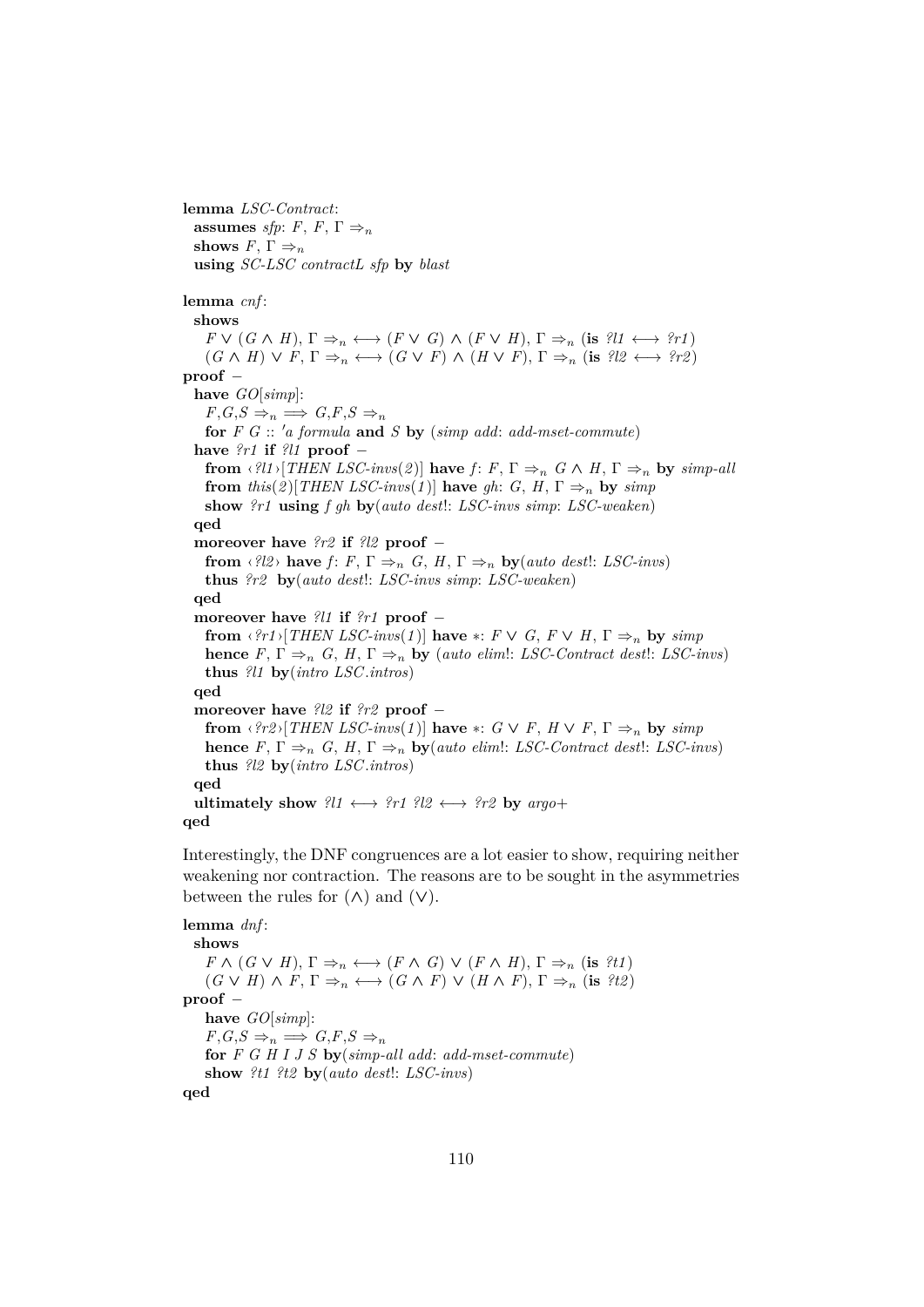**lemma** *LSC-sim-Resolution1* : **assumes**  $R: S \vee T, \Gamma \Rightarrow_n$ **shows** *Atom k*  $\vee$  *S*,  $(\neg (Atom k)) \vee T$ ,  $\Gamma \Rightarrow_n$ **proof** − **from** *R* **have** *r*: *T*,  $\Gamma \Rightarrow n S$ ,  $\Gamma \Rightarrow n \textbf{by}(auto\ dest: LSC-invs)$ **show** *?thesis* **proof**(*rule LHCut*[**where** *F*=*Atom k*]) **have** 2: *T*, *Atom k*, *Atom k*  $\vee$  *S*,  $\Gamma \Rightarrow_n$  **using** *LSC-weaken*  $r(1)$  by *auto* **hence**  $\neg$  (*Atom k*)  $\vee$  *T*, *Atom k*, *Atom k*  $\vee$  *S*,  $\Gamma \Rightarrow_n$  **by** *auto* **thus** *Atom k*, *Atom k*  $\vee$  *S*,  $\neg$  (*Atom k*)  $\vee$  *T*,  $\Gamma \Rightarrow_n$ **by**(*auto dest*!: *LSC-invs*) (*metis add-mset-commute*) **next** analogously show  $\neg$  (*Atom k*), *Atom k*  $\vee$  *S*,  $\neg$  (*Atom k*)  $\vee$  *T*,  $\Gamma \Rightarrow_n$  by *simp* **qed qed lemma** *LSC-need-it-once-have-many*: **assumes** *el*: *A* ∈ *set F* **assumes** *once*: *form-of-lit A*  $\vee$  *disj-of-clause* (*removeAll A F*),  $\Gamma \Rightarrow_n$ **shows** *disj-of-clause*  $F.\Gamma \Rightarrow_n$ **using** *assms* **proof**(*induction F*) **case** *Nil* **hence** *False* **by** *simp* **thus** *?case* **.. next case** (*Cons f F*) **thus** *?case*  $\text{proof}(cases A = f)$ **case** *True* **with** *Cons*.*prems* **have** *ihm*: *form-of-lit A* ∨ *disj-of-clause* (*removeAll A F*), Γ  $\Rightarrow$ <sub>n</sub> **by** *simp* **with** *True* **have** *split*: *form-of-lit f*,  $\Gamma \Rightarrow_n disj-of-clause$  (*removeAll A F*),  $\Gamma$  $\Rightarrow_n$ **by** (*auto dest*!: *LSC-invs*(*2* )) **from** *Cons.IH*[*OF - ihm*] **have**  $A \in set F \implies disj-of-clause F, \Gamma \Rightarrow_n$ . **with**  $split(2)$  **have**  $disj$ -of-clause  $F, \Gamma \Rightarrow_n$  **by**(*cases A*  $\in$  *set F*) *simp-all* **with** *split*(*1* ) **show** *?thesis* **by** *auto* **next case** *False* **with**  $Cons. \text{prems}(2)$  **have**  $\text{prem: form-of-lit } A, \Gamma \Rightarrow_n \text{ form-of-lit } f, \Gamma \Rightarrow_n$ *disj-of-clause* (*removeAll A F*),  $\Gamma \Rightarrow_n$ **by** (*auto dest*!: *LSC-invs*(*2* )) **hence** *d*: *form-of-lit A*  $\vee$  *disj-of-clause* (*removeAll A F*),  $\Gamma \Rightarrow_n$  **by** *blast* **from** *False Cons.prems* **have**  $el: A \in set F$  **by**  $simp$ **from** *Cons.IH*[*OF el d*] **have** *disj-of-clause F*,  $\Gamma \Rightarrow_n$ . **with** *prem*(*2* ) **show** *?thesis* **by** *auto* **qed qed**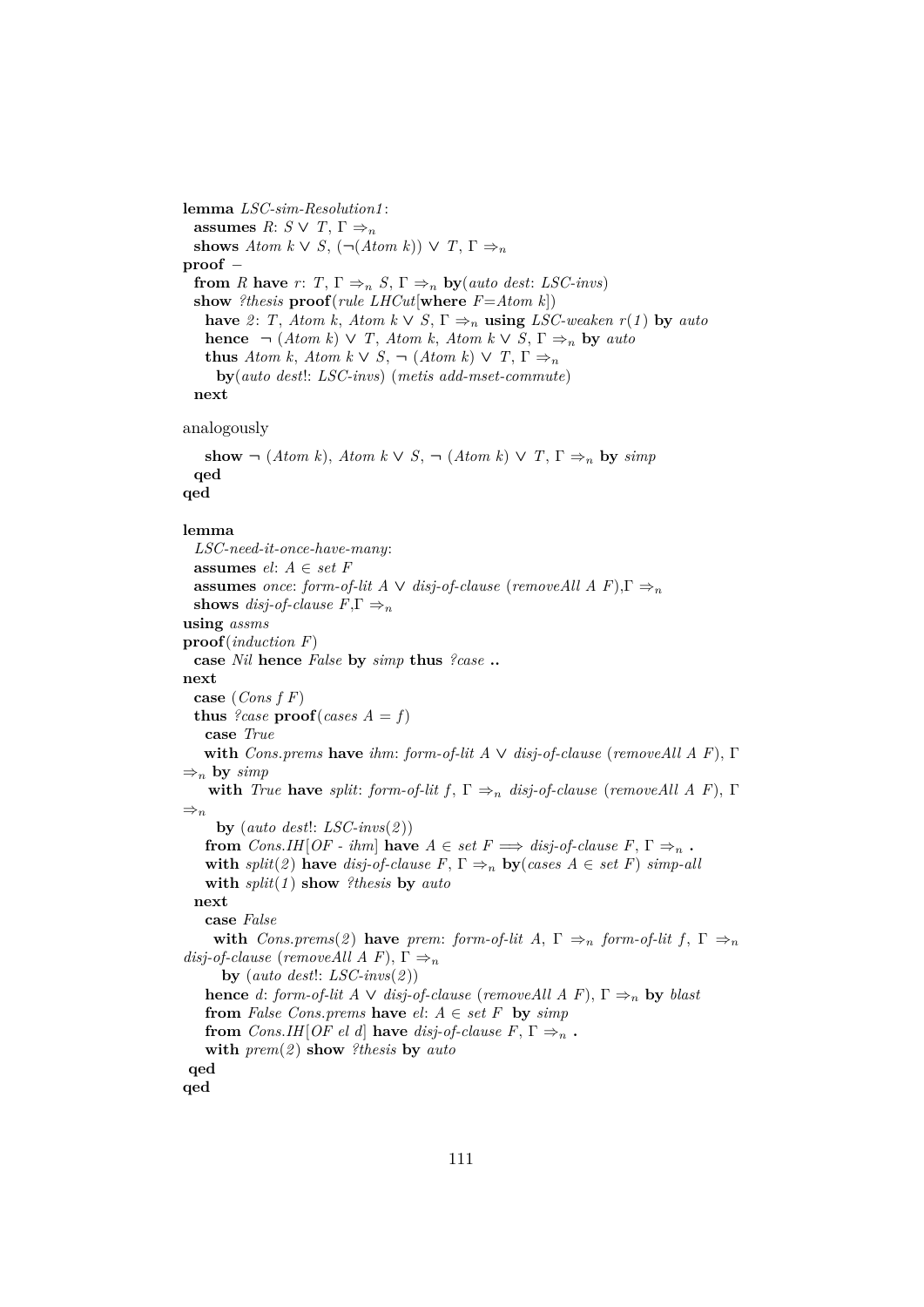**lemma** *LSC-Sim-resolution-la*: fixes  $k :: 'a$ **assumes** *R*: *disj-of-clause* (*removeAll* ( $k^+$ ) *F* @ *removeAll* ( $k^{-1}$ ) *G*),  $\Gamma \Rightarrow_n$ **assumes** *el*: *k* <sup>+</sup> ∈ *set F k*<sup>−</sup><sup>1</sup> ∈ *set G* **shows** *disj-of-clause F*, *disj-of-clause G*,  $\Gamma \Rightarrow_n$ **proof** − **have** *LSC-or-assoc*:  $(F \vee G) \vee H$ ,  $\Gamma \Rightarrow_n \longleftrightarrow F \vee (G \vee H)$ ,  $\Gamma \Rightarrow_n$  **if** *is-nnf* F *is-nnf G is-nnf H* **for** *F G H* **using** *that* **by**(*auto dest*!: *LSC-invs*(*2* )) **have** *dd*: *disj-of-clause*  $(F \otimes G)$ ,  $\Gamma \Rightarrow_n \implies \text{disj-of-clause } F \vee \text{disj-of-clause } G$ ,  $\Gamma \Rightarrow_n \textbf{for } F G$ **by**(*induction F*) (*auto dest*!: *LSC-invs*(*2* ) *simp add*: *LSC-or-assoc*) **from** *LSC-sim-Resolution1* [*OF dd*[*OF R*]] **have** *unord*: *Atom k* ∨ *disj-of-clause* (*removeAll* (*k* <sup>+</sup>) *F*), ¬ (*Atom k*) ∨ *disj-of-clause*  $(removeAll (k^{-1}) G), \Gamma \Rightarrow_n$ . **show** *?thesis* **using** *LSC-need-it-once-have-many*[*OF el*(*1* )] *LSC-need-it-once-have-many*[*OF el*(*2* )] *unord* **by**(*simp add*: *add-mset-commute del*: *sc-insertion-ordering*) **qed lemma** *two-list-induct*[*case-names Nil Cons*]:  $P \parallel \parallel \implies (\bigwedge a \ S \ T. \ P \ S \ T \implies P)$  $(a \# S)$  *T* &&& *P S*  $(a \# T)$ )  $\Longrightarrow$  *P S T* **apply**(*induction S*) **apply**(*induction T*) **apply**(*simp-all*) **done lemma** distrib1:  $\llbracket F, \Gamma \Rightarrow_n$ ; *image-mset disj-of-clause* (*mset G*) +  $\Gamma \Rightarrow_n \llbracket$  $\implies$  *mset* (*map* ( $\lambda d$ .  $F \vee disj-of-clause d$ )  $G$ ) +  $\Gamma \Rightarrow$ **proof**(*induction G arbitrary*: Γ) **have** *GO*[*simp*]:  $NO-MATCH$  ({ $\#IVJ\#$ })  $H \implies H + {\#F \vee G\#} + S = F \vee G, H + S$ **for** *F G H S I J* **by**(*simp-all add*: *add-mset-commute*) **case** (*Cons g G*) **from**  $\langle F, \Gamma \Rightarrow_n \rangle$  **have** *1*: *F*, *disj-of-clause g*,  $\Gamma \Rightarrow_n$  **by** (*metis LSC-weaken add-mset-commute*) **from**  $\langle \text{image-mset } \text{disj-of-clause } (\text{mset } (g \# G)) + \Gamma \Rightarrow_n \rangle$ **have** 2: *image-mset disj-of-clause* (*mset G*) + (*disj-of-clause g*,  $\Gamma$ )  $\Rightarrow$ <sub>n</sub> **by**(*simp add*: *add-mset-commute*) **from** *Cons*.*IH*[*OF 1 2* ] **have** *IH*: *disj-of-clause g*, *mset* (*map* (λ*d*. *F* ∨ *disj-of-clause d*)  $G$  +  $\Gamma \Rightarrow_n$ **by**(*simp add*: *add-mset-commute*) **from**  $\langle F, \Gamma \Rightarrow_n \rangle$  **have** 3: *F*, *mset* (*map* ( $\lambda d$ . *F*  $\vee$  *disj-of-clause d*) *G*) +  $\Gamma \Rightarrow_n$ **using** *LSC-weaken-set* **by** (*metis add*.*assoc add*.*commute add-mset-add-single*)

**from** *IH 3* **show** *?case* **by** *auto*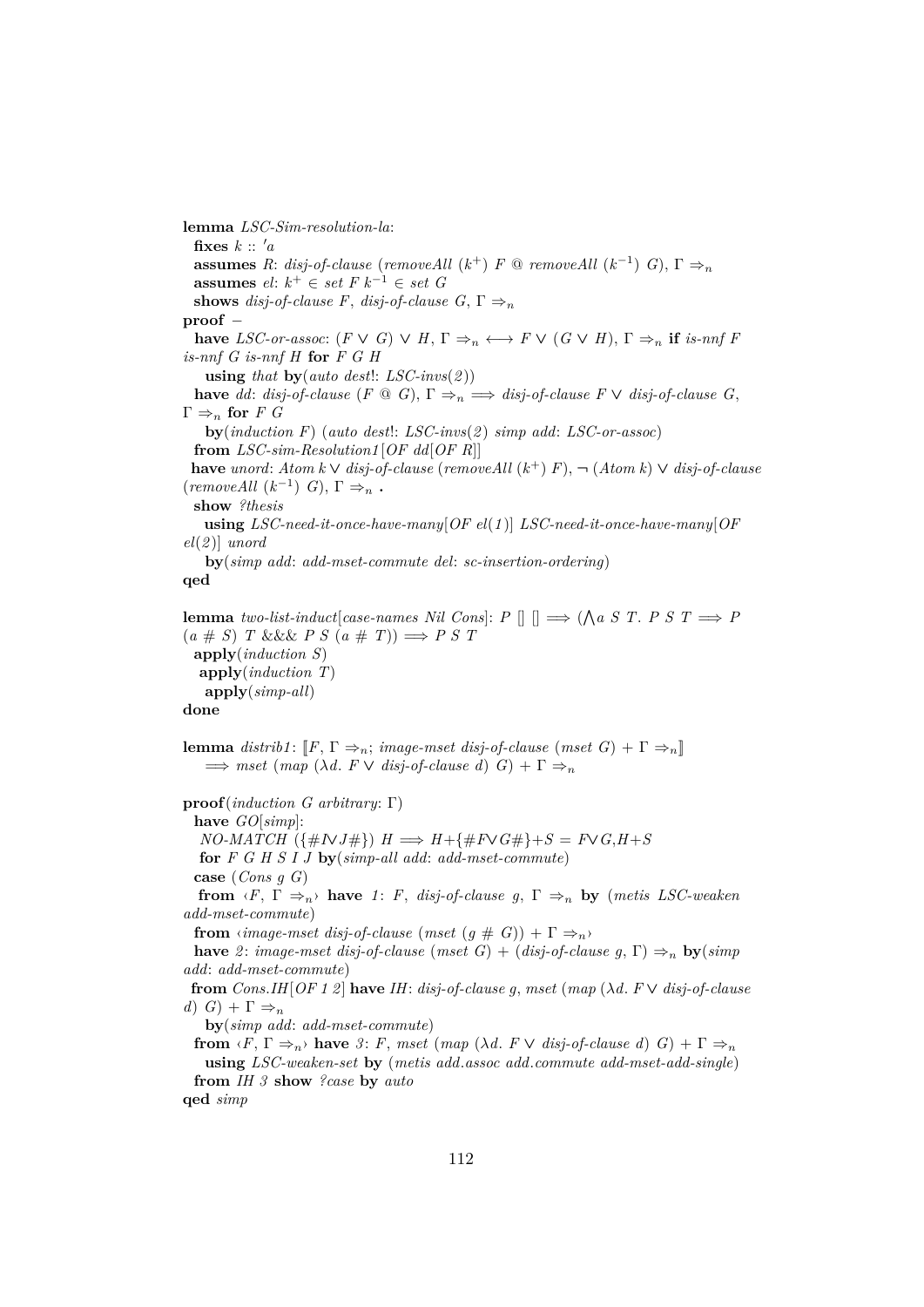**lemma** *mset-concat-map-cons*:

 $mset$  (*concat* ( $map$  ( $\lambda c$ ,  $F c \neq G c$ )  $S$ )) =  $mset$  ( $map$   $F S$ ) +  $mset$  (*concat* ( $map$ *G S*))

**by**(*induction S*; *simp add*: *add-mset-commute*)

**lemma** *distrib*:

*image-mset disj-of-clause*  $(mset F) + \Gamma \Rightarrow_n \Longrightarrow$ *image-mset disj-of-clause*  $(mset\ G) + \Gamma \Rightarrow_n \Longrightarrow$ *mset*  $[disj-of-clause \ c \ \lor \ disj-of-clause \ d. \ c \leftarrow F, \ d \leftarrow G$  +  $\Gamma \Rightarrow_n$ **proof**(*induction F G arbitrary*: Γ *rule*: *two-list-induct*) **case** (*Cons a F G*) **case** *1* **from**  $\langle \text{image-mset } \text{disj-of-clause } (\text{mset } (a \# F)) + \Gamma \Rightarrow_n \rangle$ **have** *a*: *disj-of-clause a*, *image-mset disj-of-clause* (*mset*  $F$ ) +  $\Gamma \Rightarrow_n$  **by**(*simp*) *add*: *add-mset-commute*) **from**  $\langle \textit{image-mset } \textit{disj-of-clause } (\textit{mset } G) + \Gamma \Rightarrow_n \rangle$ **have** *b*: *image-mset disj-of-clause* (*mset G*) + (*image-mset disj-of-clause* (*mset*  $(F) + \Gamma$ )  $\Rightarrow_n$ 

**and** *c*: *image-mset* disj-of-clause (*mset*  $G$ ) + (*mset* (*map* ( $\lambda$ *d*. *disj-of-clause a*  $\vee$  *disj-of-clause d*)  $G$  +  $\Gamma$   $\Rightarrow$ <sub>n</sub>

**using** *LSC-weaken-set* **by** (*metis add*.*commute union-assoc*)+ **from** *distrib1* [*OF a b*]

**have** *image-mset disj-of-clause* (*mset F*) + (*mset* (*map* (λ*d*. *disj-of-clause a* ∨  $disj-of-clause d(G) + \Gamma) \Rightarrow_n$ 

**by** (*simp add*: *union-lcomm*)

**from** *Cons*[*OF this c*]

**have** *mset* (*concat* (*map* ( $\lambda c$ . *map* ( $\lambda d$ . *disj-of-clause c*  $\vee$  *disj-of-clause d*) *G*)  $(F)$ ) +

 $(mset (map (\lambda d. disj-of-clause a \vee disj-of-clause d) G) + \Gamma) \Rightarrow_n$ .

**thus** *?case* **by**(*simp add*: *add*.*commute union-assoc*)

#### **next**

**case** (*Cons a F G*) **case** *2*

Just the whole thing again, with slightly more mset magic and swapping things around.

**from**  $\langle \text{image-mset } \text{disj-of-clause } (\text{mset } (a \# G)) + \Gamma \Rightarrow_n \rangle$ 

**have** *a*: *disj-of-clause a*, *image-mset disj-of-clause* (*mset G*) +  $\Gamma \Rightarrow_n$  **by**(*simp add*: *add-mset-commute*)

**from**  $\langle \textit{image-mset } \textit{disj-of-clause } (\textit{mset } F) + \Gamma \Rightarrow_n \rangle$ 

**have** *b*: *image-mset disj-of-clause* (*mset F*) + (*image-mset disj-of-clause* (*mset*  $G$ ) +  $\Gamma$ )  $\Rightarrow$ <sub>n</sub>

**and** *c*: *image-mset disj-of-clause* (*mset F*) + (*mset* (*map* (λ*d*. *disj-of-clause a*  $\vee$  *disj-of-clause d*)  $F$  +  $\Gamma$   $\Rightarrow$ <sub>n</sub>

**using** *LSC-weaken-set* **by** (*metis add*.*commute union-assoc*)+

**have** *list-commute:* (*mset* (*map* ( $\lambda d$ . *disj-of-clause a*  $\vee$  *disj-of-clause d*)  $F$ ) +  $\Gamma$ )  $\Rightarrow_n$  =

<sup>(</sup>*mset* (*map* (*λd. disj-of-clause d*  $\vee$  *disj-of-clause a*)  $F$ ) +  $\Gamma$ )  $\Rightarrow$ <sub>*n*</sub> for  $\Gamma$ **proof**(*induction F arbitrary*: Γ)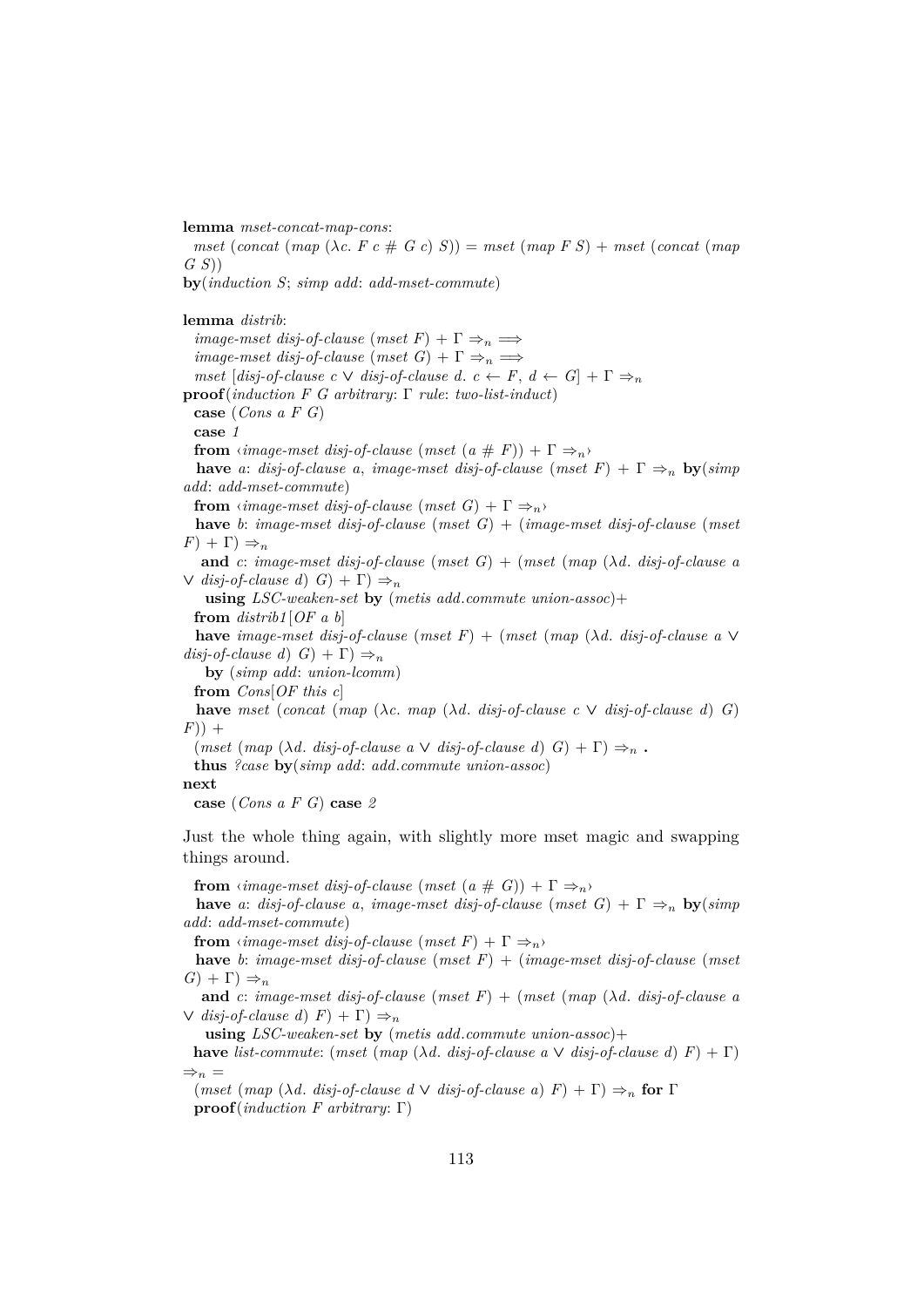**case** (*Cons f F*)

**have** *mset* (*map* ( $\lambda d$ . *disj-of-clause a*  $\vee$  *disj-of-clause d*) ( $f \# F$ )) +  $\Gamma \Rightarrow_n$ *disj-of-clause a* ∨ *disj-of-clause f* , *mset* (*map* (λ*d*. *disj-of-clause a* ∨ *disj-of-clause d*)  $F$  +  $\Gamma \Rightarrow_n$  **by**(*simp add: add-mset-commute*)

**also have**  $\ldots = disp\text{-}of\text{-}clause \uparrow \vee dis\text{-}of\text{-}clause \uparrow a, \text{mset} \uparrow (map \uparrow \lambda d, \text{ } dis\text{-}of\text{-}clause$  $a \vee disj-of-clause d$   $F$  +  $\Gamma \Rightarrow_n$ 

**by**(*auto dest*!: *LSC-invs*)

**also have** ... = *mset* (*map* ( $\lambda d$ . *disj-of-clause a*  $\vee$  *disj-of-clause d*)  $F$ ) + (*disj-of-clause f*  $\vee$  *disj-of-clause a*,  $\Gamma$ )  $\Rightarrow$ <sub>n</sub> **by** (*simp add: add-mset-commute*)

**also have** ... = *mset* (*map* ( $\lambda d$ . *disj-of-clause d*  $\vee$  *disj-of-clause a*) *F*) +  $(disj-of-clause f \lor disj-of-clause a, \Gamma) \Rightarrow_n \text{using Cons.}$ *IH* 

**by** (*metis disj-of-clause-is-nnf insert-iff is-nnf* .*simps*(*3* ) *set-mset-add-mset-insert*)

**finally show** *?case* **by** *simp*

**qed** *simp*

**from** *distrib1* [*OF a b*]

**have** *image-mset disj-of-clause* (*mset G*) + (*mset* (*map* (λ*d*. *disj-of-clause a* ∨ *disj-of-clause d*)  $F$  +  $\Gamma$   $\Rightarrow$ <sup>n</sup>

**by**(*auto simp add*: *add*.*left-commute*)

**from** *Cons*[*OF c this* ]

**have** *mset* (*concat* (*map* (λ*c*. *map* (λ*d*. *disj-of-clause c* ∨ *disj-of-clause d*) *G*)  $(F)) +$ 

(*mset* (*map* ( $\lambda d$ . *disj-of-clause a*  $\vee$  *disj-of-clause d*)  $F$ ) +  $\Gamma$ )  $\Rightarrow$ <sub>n</sub>.

**thus** *?case* **using** *list-commute* **by** (*simp add*: *mset-concat-map-cons add*.*assoc add*.*left-commute*)

**qed** *simp*

**lemma** *LSC-BigAndL*: *mset*  $F + \Gamma \Rightarrow_n \implies \bigwedge F, \Gamma \Rightarrow_n$ **by**(*induction F arbitrary*: Γ; *simp add*: *LSC-weaken*) (*metis LSC*.*AndL add-mset-commute union-mset-add-mset-right*) **lemma** *LSC-Top-unused*:  $[\Gamma \Rightarrow_n; \text{ is-nnf-mset} \Gamma] \Longrightarrow \Gamma - \{\#\neg \bot \# \} \Rightarrow_n$ **proof**(*induction rule*: *LSC*.*induct*) **case** *Ax* **thus** *?case* **by** (*metis LSC*.*Ax add*.*commute diff-union-swap formula*.*distinct*(*1* ,*3* ) *formula*.*inject*(*2* )) **next case** *BotL* **thus** *?case* **by** (*metis LSC*.*BotL add*.*commute diff-union-swap formula*.*distinct*(*11* )) **next case** (*AndL F G* Γ) **hence**  $(F, G, \Gamma) - \{\# \neg \perp \# \} \Rightarrow_n$  **by**  $simp-all$ **hence**  $F \wedge G$ ,  $\Gamma - \{\# \neg \perp \# \} \Rightarrow_n$ **by** (*metis AndL*.*hyps LSC*.*AndL diff-single-trivial diff-union-swap2* ) **thus** *?case* **by** (*metis add*.*commute diff-union-swap formula*.*distinct*(*19* )) **next case** (*OrL F* Γ *G*)

**hence**  $(F, \Gamma) - \{\#\neg \perp\# \} \Rightarrow_n (G, \Gamma) - \{\#\neg \perp\# \} \Rightarrow_n$  **by**  $\text{simp-all}$ **hence**  $F \vee G$ ,  $\Gamma - {\mathbf{H} - \mathbf{L}} \neq \mathbf{H}$   $\Rightarrow$ <sub>n</sub> **by** (*metis LSC.OrL OrL.hyps*(*1*) *OrL.hyps*(*2*) *diff-single-trivial diff-union-swap2* )

**thus** *?case* **by** (*metis diff-union-swap formula*.*distinct*(*21* ))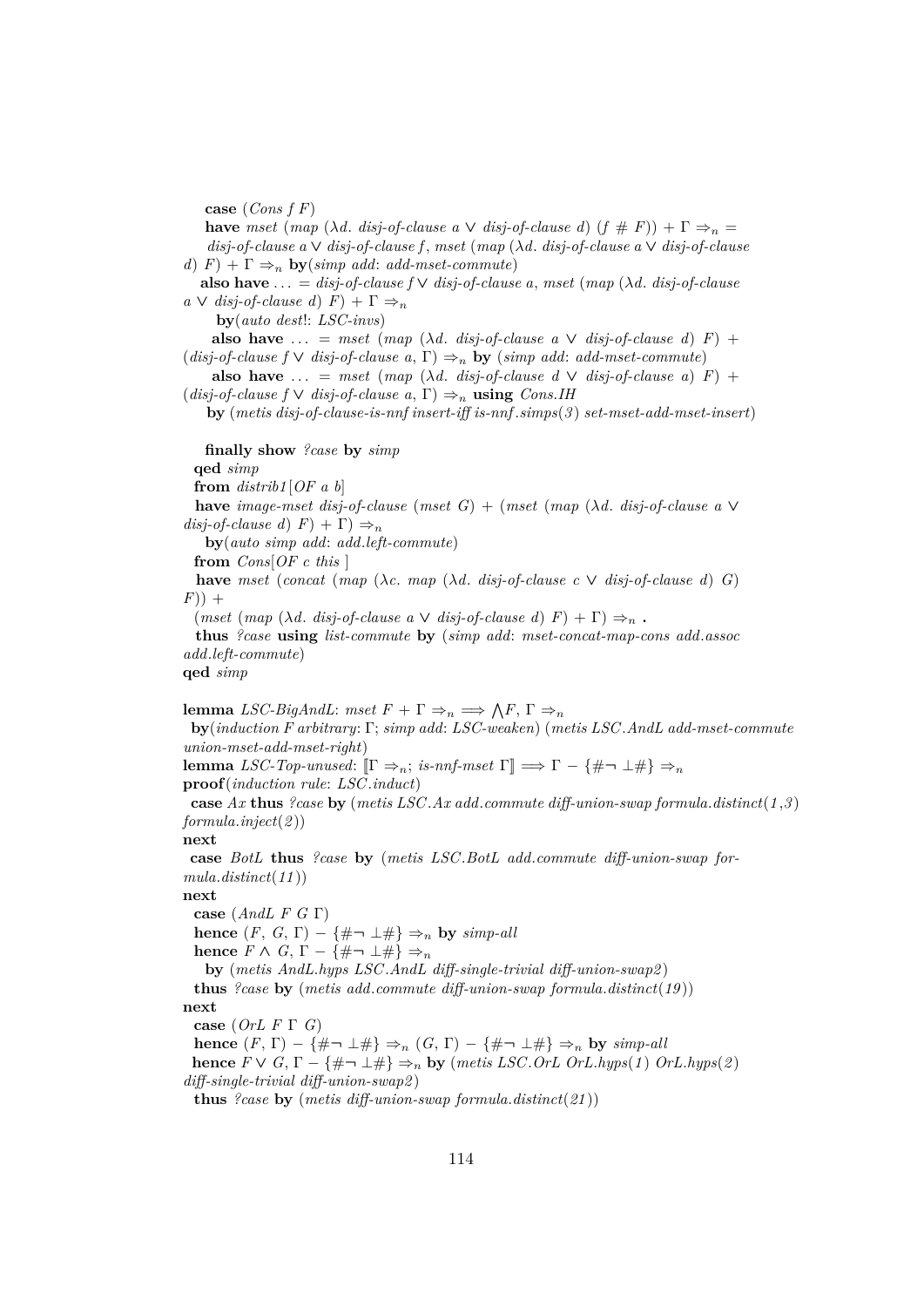#### **qed** *auto*

**lemma** *LSC-BigAndL-inv:*  $\bigwedge F$ ,  $\Gamma \Rightarrow_n \Longrightarrow \forall f \in set \ F$ . *is-nnf f*  $\Longrightarrow$  *is-nnf-mset*  $\Gamma$  $\implies$  *mset*  $F + \Gamma \Rightarrow_n$ **proof**(*induction F arbitrary*: Γ) **case** *Nil* **then show** *?case* **using** *LSC-Top-unused* **by** *fastforce* **next case** (*Cons a F*) **hence**  $\bigwedge F$ ,  $a, \Gamma \Rightarrow_n$  **by**(*auto dest: LSC-invs simp: add-mset-commute*) **with** *Cons* **have** *mset*  $F + (a, \Gamma) \Rightarrow_n$  **by** *fastforce* **then show** *?case* **by** *simp* **qed lemma** *LSC-reassociate-Ands*: {#*disj-of-clause c* ∨ *disj-of-clause d*. (*c*, *d*) ∈#  $C \# \} + \Gamma \Rightarrow_n \implies$  $\it is\text{-}nnf\text{-}mset$   $\Gamma \Longrightarrow$  $\{\text{\#disj-of-clause } (c \text{ @ } d). (c, d) \in \text{\# } C\#\} + \Gamma \Rightarrow_n$ **proof**(*induction C arbitrary*: Γ) **case** (*add x C*) **obtain** *a b* **where**  $[simp]: x = (a, b)$  **by**(*cases x*) **from** *add.prems* **have** *a*: (*disj-of-clause a*  $\vee$  *disj-of-clause b*), {#*disj-of-clause c* ∨ *disj-of-clause d*. (*c*, *d*) ∈# *C*#} + Γ ⇒<sup>n</sup> **by**(*simp add*: *add-mset-commute*) **hence** (*disj-of-clause* (*a*<sup>*Q*</sup>*b*)), {#*disj-of-clause c* ∨ *disj-of-clause d.* (*c*, *d*) ∈#  $C \# \} + \Gamma \Rightarrow_n \text{ proof}$ **have** *pn*: *is-nnf-mset* ({#*disj-of-clause c*  $\vee$  *disj-of-clause d.* (*c, d*) ∈#  $C#$ } +  $\Gamma$ ) **using** ‹*is-nnf-mset* Γ› **by** *auto* **have** *disj-of-clause*  $a \vee disp\text{-}of\text{-}clause$   $b, \Gamma \Rightarrow_n \Longrightarrow \text{is-nnf-mset}$   $\Gamma \Longrightarrow \text{disj-of-clause}$ (*a* @ *b*), Γ ⇒<sup>n</sup> **for** Γ **by**(*induction a*) (*auto dest*!: *LSC-invs*) **from**  $this[OF - pn]$  *a* **show**  $?thesis$  **. qed hence** {#*disj-of-clause c* ∨ *disj-of-clause d*. (*c*, *d*) ∈# *C*#} + ((*disj-of-clause*  $(a@b)$ ,  $\Gamma$   $\Rightarrow$ <sub>n</sub> **by**(*simp add: add-mset-commute*) **with** *add.IH* **have** {#*disj-of-clause* (*c*  $\omega$  *d*). (*c*, *d*)  $\in$ #  $C \#$ } + (*disj-of-clause*  $(a \odot b), \Gamma) \Rightarrow_n$ **using** ‹*is-nnf-mset* Γ› **by** *fastforce* **thus** *?case* **by**(*simp add*: *add-mset-commute*) **qed** *simp* **lemma** *LSC-cnf*:  $\Gamma \Rightarrow_n \Rightarrow$  *is-nnf-mset*  $\Gamma \Rightarrow \text{image-mset~cnf-form-of~} \Gamma \Rightarrow_n$ **proof**(*induction* Γ *rule*: *LSC*.*induct*) **have**  $[simp]: NO-MATCH$  (*And I J*)  $F \implies NO-MATCH$  (¬⊥)  $F \implies F, \neg \bot, \Gamma$  $= \neg \bot, F, \Gamma$  for *F I J*  $\Gamma$  by *simp* **have**  $[intro!]$ :  $\Gamma \Rightarrow_n \Longrightarrow \neg \bot$ ,  $\Gamma \Rightarrow_n$  **for**  $\Gamma$  **by** (*simp add: LSC-weaken*) **case** *Ax* **thus** *?case* **by**(*auto simp*: *cnf-form-of-defs*)

**next**

**case** *BotL* **show** *?case* **by**(*auto simp*: *cnf-form-of-defs*)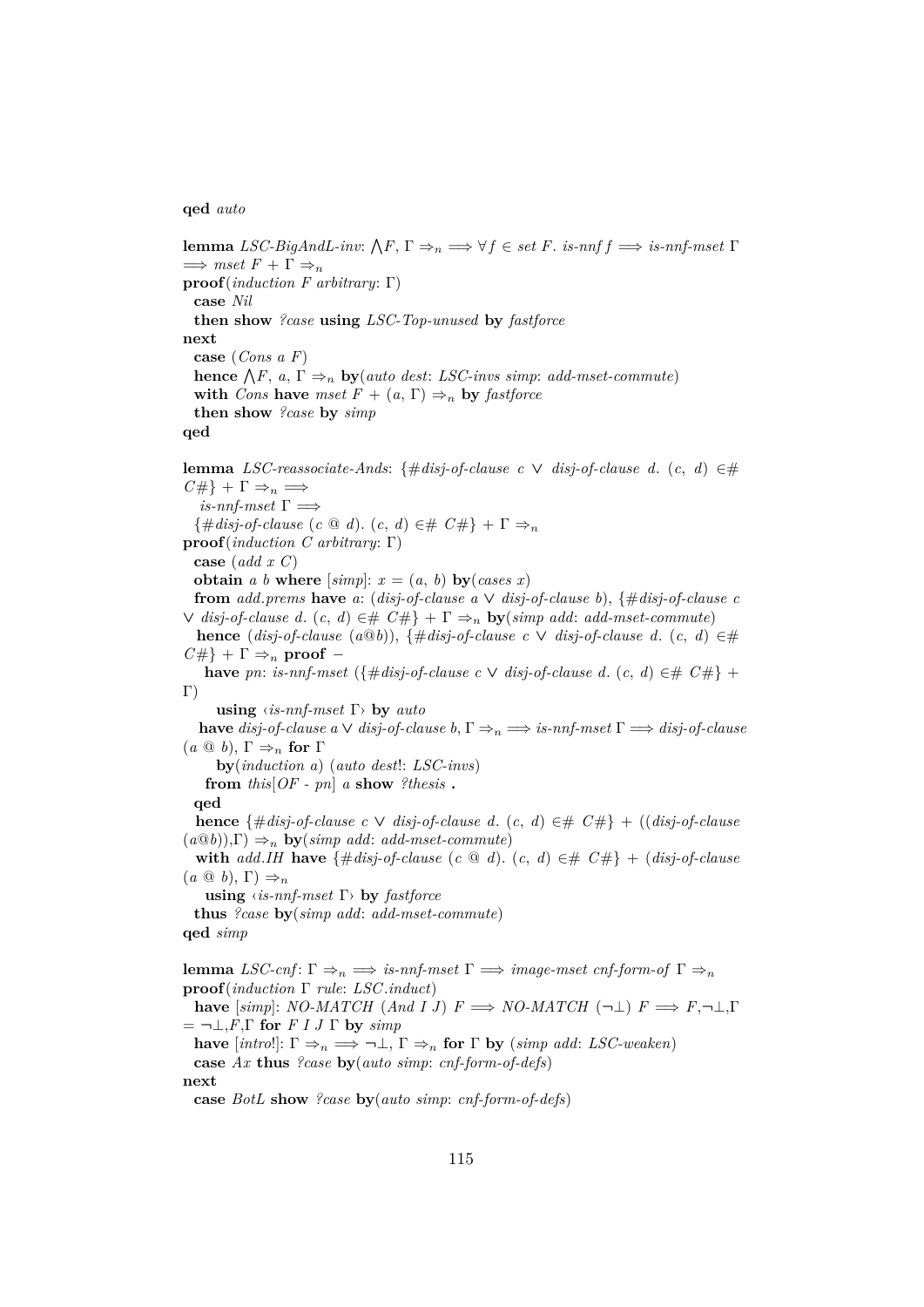#### **next**

**have** *GO*[*simp*]:  $NO\text{-}MATCH(\{\#\text{$\bigwedge} I\# \})\ F \Longrightarrow F + (\text{$\bigwedge} G, S) = \text{$\bigwedge} G, (F + S)$ **for** *F G H S I J a b* **by**(*simp-all add*: *add-mset-commute*) **case** (*AndL F G* Γ) **thus** *?case* **by**(*auto dest*!: *LSC-BigAndL-inv intro*!: *LSC-BigAndL simp add*: *cnf-form-of-defs*) (*simp add*: *add-ac*) **next case** (*OrL F* Γ *G*) **have** *2* : *image-mset disj-of-clause* (*mset* (*concat* (*map* (λ*f* . *map* ((@) *f*) (*cnf-lists G*))  $(\text{cnf-lists } F))$ ) +  $\Gamma \Rightarrow_n$ **if** *pig*: *is-nnf-mset*  $\Gamma$  **and** *a*: *mset* (*concat* (*map* (λ*c*. *map* (λ*d*. *disj-of-clause c* ∨ *disj-of-clause d*) (*cnf-lists G*))  $(\text{cnf-lists } F)) + \Gamma \Rightarrow_n$ **for** Γ **proof** − **note** *cms*[*simp*] = *mset-map*[*symmetric*] *map-concat comp-def* **from** *a* **have** *image-mset*  $(\lambda(c,d))$ . *disj-of-clause c*  $\vee$  *disj-of-clause d*) ( *mset* (*concat* (*map* (*λc. map* (*λd.* (*c,d*)) (*cnf-lists G*)) (*cnf-lists F*)))) +  $\Gamma \Rightarrow_n$ **by** *simp* **hence** *image-mset*  $(\lambda(c,d))$ . *disj-of-clause*  $(c@d)$ ) ( *mset*  $(concat \ (map \ (\lambda c \ \mapsto \land d \ . \ (c,d)) \ (conf-lists \ G)) \ (conf-lists \ F)))) + \Gamma \Rightarrow_n$ **using** *LSC-reassociate-Ands pig* **by** *blast* **thus** *?thesis* **by** *simp* **qed have** 1:  $[\bigwedge$  (*map disj-of-clause* (*cnf-lists F*)),  $\Gamma \Rightarrow_n$ ;  $\bigwedge$  (*map disj-of-clause*  $(\text{cnf-lists } G)$ ),  $\Gamma \Rightarrow_n$ ] =⇒ *is-nnf-mset* Γ =⇒ V (*map disj-of-clause* (*concat* (*map* (λ*f* . *map* ((@) *f*) (*cnf-lists G*)) (*cnf-lists*  $(F))$ )),  $\Gamma \Rightarrow_n$ **for**  $\Gamma$  **using** *distrib*[where 'a='a] 2 **by**(*auto dest*!: *LSC-BigAndL-inv introl:* 

*LSC-BigAndL*) **from** *OrL* **show** *?case* **by**(*auto elim*!: *1 simp add*: *cnf-form-of-def form-of-cnf-def*) **qed** *auto*

### **end**

### **3.6 Converting between Resolution and SC proofs**

**theory** *LSC-Resolution* **imports** *LSC Resolution* **begin**

**lemma** *literal-subset-sandwich*: **assumes** *is-lit-plus*  $F \text{ cnf } F = \{C\}$   $R \subseteq C$ **shows**  $R = \Box \lor R = C$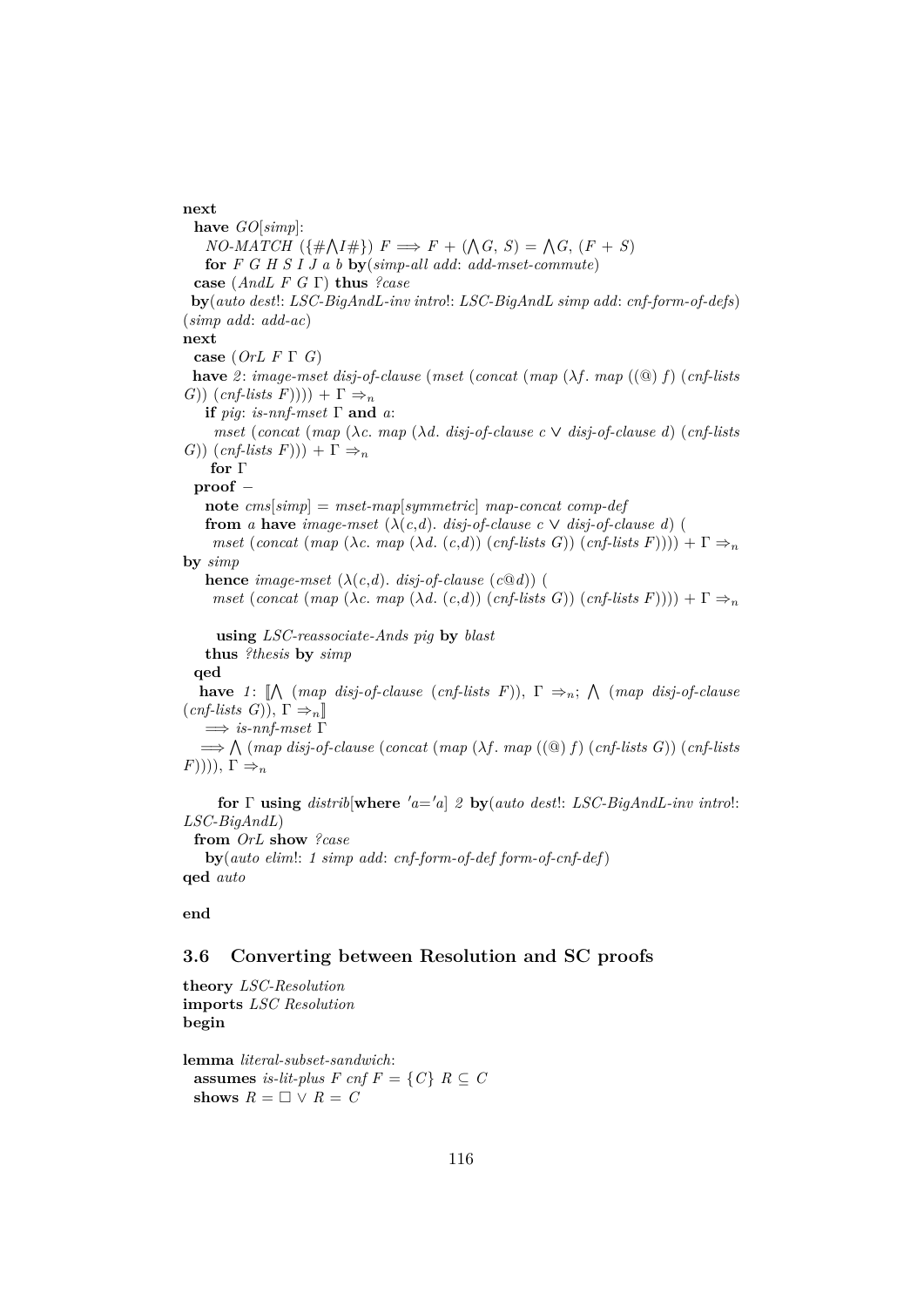**using** *assms* **by**(*cases F rule*: *is-lit-plus*.*cases*; *simp*) *blast*+

```
Proof following Gallier [3].
```
**theorem** *CSC-Resolution-pre*:  $\Gamma \Rightarrow_n \Longrightarrow \forall \gamma \in set\text{-}mset \Gamma$ . *is-cnf*  $\gamma \Longrightarrow (\bigcup (cnf \land m) \land (cnf \land m))$  $set-mset$   $\Gamma$ )  $\vdash \Box$ **proof**(*induction rule*: *LSC*.*induct*) **case** (*Ax k* Γ) **let**  $?s = \bigcup (cnf \text{ 'set-mset } (\neg (Atom k), Atom k, \Gamma))$ **have**  $?s$  ⊢ { $k$ <sup>+</sup>}  $?s$  ⊢ { $k$ <sup>-1</sup>} **using** *Resolution.Ass*[where  $'a = 'a$ ] by *simp-all* **from** *Resolution*.*R*[*OF this*, *of k*] have  $?s \vdash \Box$  by  $simp$ **thus** *?case* **by** *simp* **next case** (*BotL* Γ) **thus** *?case* **by**(*simp add*: *Ass*) **next case** (*AndL F G* Γ)  $hence \bigcup (cnf \text{ 'set-mset (}F, G, \Gamma)) \vdash \Box$  by  $simp$ **thus** *?case* **by**(*simp add*: *Un-left-commute sup*.*assoc*) **next case** (*OrL F* Γ *G*) **hence** *is-cnf*  $(F \vee G)$  **by** *simp* **hence** *d*: *is-disj*  $(F \vee G)$  **by** *simp* **hence** *db*: *is-disj F is-lit-plus F is-disj G* **by** (−, *cases F*) *simp-all* **hence** *is-cnf*  $F \wedge$  *is-cnf*  $G$  **by**(*cases*  $F$ ; *cases*  $G$ ; *simp*) with *OrL* have *IH*:  $(\bigcup (cnf \text{ 'set-mset (F, T)})) \vdash \Box (\bigcup (cnf \text{ 'set-mset (G, T)}))$  $\vdash \Box$  by  $simp-all$ **let**  $\mathcal{T} = (\bigcup (cnf \cdot set-mset \Gamma))$ **from** *IH* **have** *IH-readable: cnf F*  $\cup$  *?*Γ  $\vdash$   $\Box$  *cnf G*  $\cup$  *?*Γ  $\vdash$   $\Box$  **by** *auto* **show** *?case*  $\text{proof}(cases \text{ } \text{cnf } F = \{ \} \vee \text{ } \text{cnf } G = \{ \} \}$ **case** *True* **hence** *cnf*  $(F \vee G) = \{\}$  **by** *auto* **thus** *?thesis* **using** *True IH* **by** *auto* **next case** *False* **then obtain** *S T* where *ST*: *cnf*  $F = \{S\}$  *cnf*  $G = \{T\}$ **using** *cnf-disj-ex db*(*1* ,*3* ) **by** *metis* **hence** *R*: *cnf*  $(F \vee G) = \{ S \cup T \}$  **by** *simp* **have**  $[S \triangleright \mathcal{R} \vdash \square; T \triangleright \mathcal{R} \vdash \square] \implies S \cup T \triangleright \mathcal{R} \vdash \square \text{ proof } \neg$ **assume** *s*:  $S \triangleright ?\Gamma \vdash \Box$  **and** *t*:  $T \triangleright ?\Gamma \vdash \Box$ **hence**  $s-w: S \triangleright S \cup T \triangleright T \vdash \square$  **using** *Resolution-weaken* **by** (*metis insert-commute insert-is-Un*) **note** *Resolution-taint-assumptions*[*of*  $\{T\}$  *?* $\Gamma \square S$ ] *t* **then obtain** *R* where  $R: S \cup T \triangleright \bigcup (cnf \cdot set-mset \Gamma) \vdash R \ R \subseteq S$  by  $(auto \in T) \cup T \triangleright \bigcup (cnf \cdot set-mset \Gamma) \vdash R \ R \subseteq S$  by  $(auto \in T) \cup T \triangleright \bigcup (cnf \cdot set-mset \Gamma) \vdash R \ R \subseteq S$ *simp*: *Un-commute*) **show** *?thesis* **using** *literal-subset-sandwich*[*OF db*(*2* ) *ST*(*1* ) *R*(*2* )] **proof assume**  $R = \Box$  **thus** *?thesis* **using**  $R(1)$  by *blast* **next**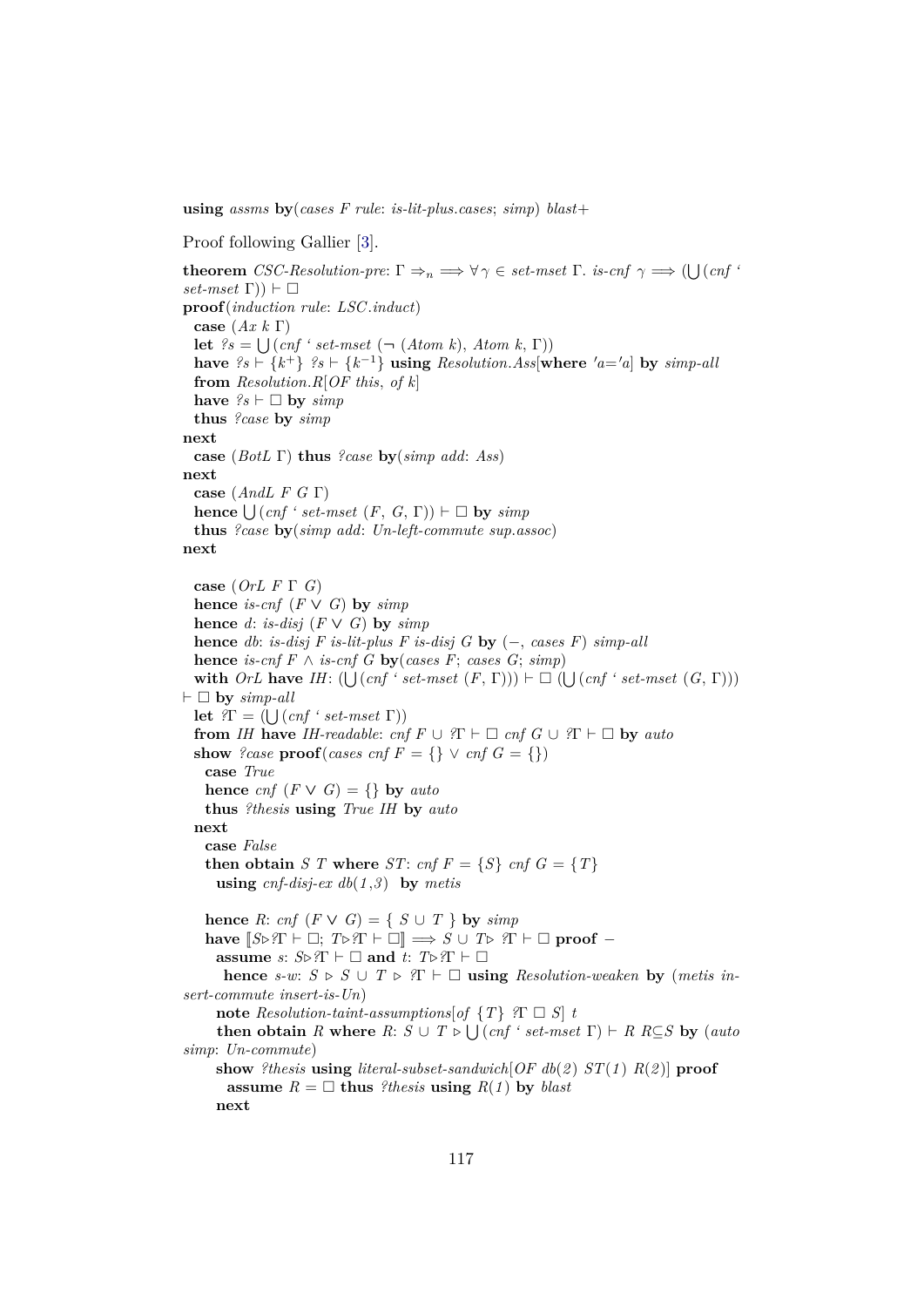**from** *Resolution-unnecessary*[where  $T = \{-\}$ , *simplified*]  $R(1)$ **have**  $(R \triangleright S \cup T \triangleright T \vdash \Box) = (S \cup T \triangleright T \vdash \Box)$ . **moreover assume**  $R = S$ **ultimately show** *?thesis* **using** *s-w* **by** *simp* **qed qed thus** *?thesis* **using** *IH ST R* **by** *simp* **qed hence** *case-readable: cnf*  $(F \vee G) \cup {}^2\Gamma \vdash \Box$  **by** *auto* **qed** *auto* **corollary** *LSC-Resolution*: **assumes**  $\Gamma \Rightarrow_n$ **shows**  $(\bigcup (cnf \cdot nnf \cdot set-mset \Gamma)) \vdash \Box$ **proof** − **from** *assms* **have** *image-mset nnf*  $\Gamma \Rightarrow_n$  **by** (*simp add: LSC-NNF*) **from** *LSC-cnf* [*OF this*] **have** *image-mset* (*cnf-form-of*  $\circ$  *nnf*)  $\Gamma \Rightarrow_n$  **by**(*simp add: image-mset.compositionality is-nnf-nnf*) **moreover have**  $\forall \gamma \in set-mset$  (*image-mset* (*cnf-form-of*  $\circ$  *nnf*) Γ). *is-cnf*  $\gamma$ **using**  $cnf$ -form-of-is where  $'a = a$ ,  $OF$  is-nnf-nnf  $\vert$  by  $simp$ **moreover note** *CSC-Resolution-pre*  $\mathbf{u}$ **ltimately have**  $\bigcup \left( \text{cnf ' set-mset (image-mset (cnf-form-of \circ \text{nnf}) \Gamma) } \right) \vdash \Box \mathbf{b}$ *blast* **hence**  $\bigcup ((\lambda F. \text{cnf } (cnf-form-of (nnf F)))$  *' set-mset*  $\Gamma$ )  $\vdash \Box$  **by** *simp* **thus** *?thesis* **unfolding** *cnf-cnf* [*OF is-nnf-nnf* ] **by** *simp* **qed corollary** *SC-Resolution*: **assumes**  $\Gamma \Rightarrow {\{\#\}}$ **shows**  $(\bigcup (cnf \cdot nnf \cdot set-mset \Gamma)) \vdash \Box$ **proof** − **from** *assms* **have** *image-mset nnf*  $\Gamma \Rightarrow_n$  **by** (*simp add: LSC-NNF SC-LSC*)

# **hence**  $\bigcup (cnf' \text{ nnf} ' set-mset (image-mset nrf \Gamma)) \vdash \Box$  **using** *LSC-Resolution* **by** *blast*

**thus** *?thesis* **using** is-nnf-nnf-id[where  $'a = a$ ] is-nnf-nnf[where  $'a = a$ ] by auto **qed**

**lemma** *Resolution-LSC-pre*: **assumes**  $S \vdash R$ **assumes** *finite R* **assumes** *finite S Ball S finite* **shows**  $\exists S' R'. \forall \Gamma. \text{ set } R' = R \land \text{ set } (map \text{ set } S') = S \land$  $(disj-of-clause R', \{\# disj-of-clause c. c \in \# \ mset S' \# \} + \Gamma \Rightarrow_n \longrightarrow \{\# disj-of-clause c \}$ *c*. *c* ∈# *mset*  $S'$ #} +  $\Gamma \Rightarrow_n$ )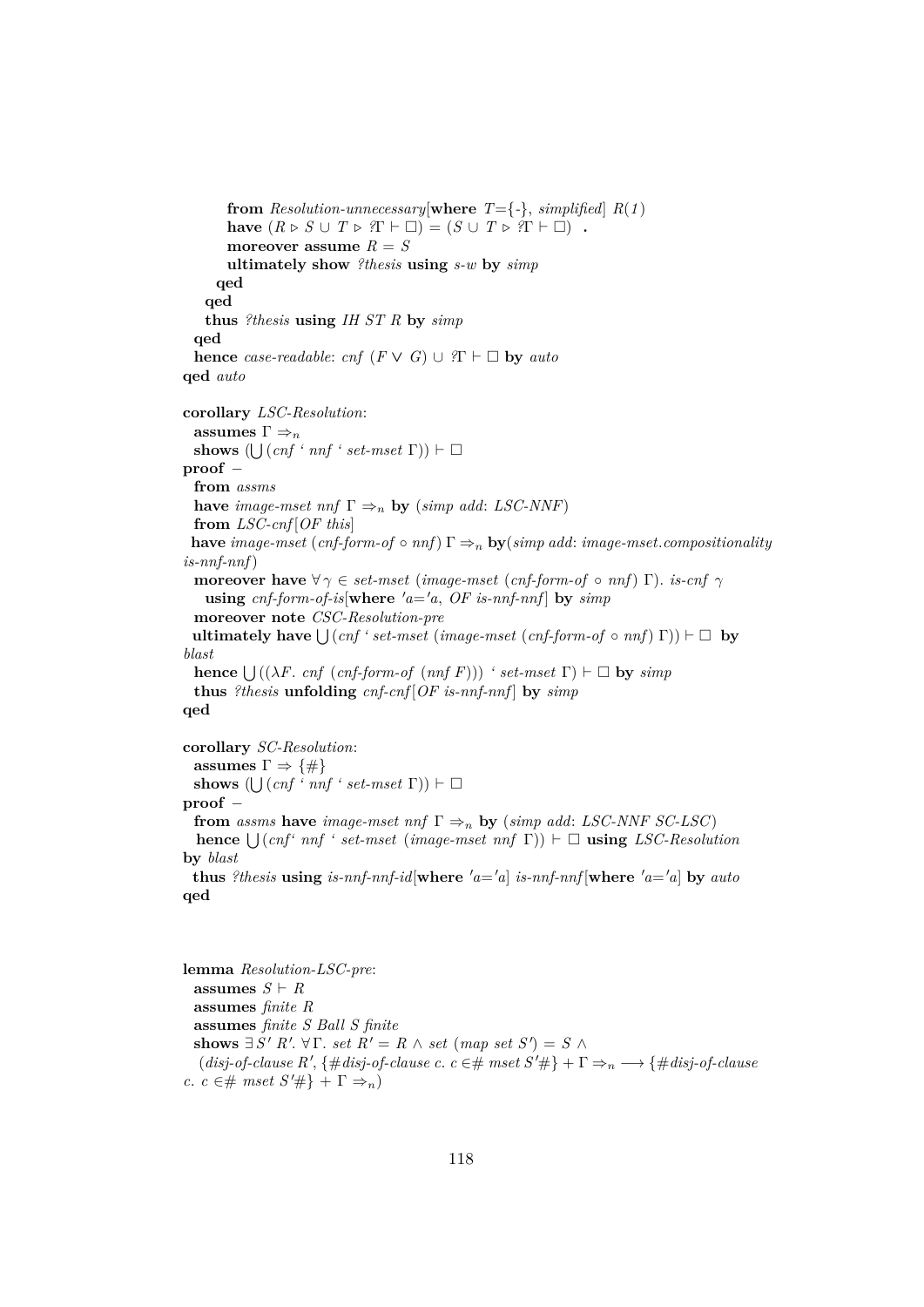**using** *assms* **proof**(*induction S R rule*: *Resolution*.*induct*) **case** (*Ass F S*) **define**  $Sm$  **where**  $Sm = S - \{F\}$ **hence** *Sm*:  $S = F \triangleright Sm \ F \notin Sm$  **using** *Ass* by *fast*+ **with** *Ass* **have** *fsm*: *finite Sm Ball Sm finite* **by** *auto* **then obtain**  $Sm'$  where  $Sm = set$  (map set  $Sm'$ ) by (metis (full-types)  $ex$ -map-conv *finite-list*) **moreover obtain**  $R'$  **where** [simp]:  $F = set R'$  **using** Ass finite-list by blast **ultimately have** *S*:  $S = set (map set (R' \# Sm'))$  **unfolding** *Sm* by *simp* **show** *?case* **using** *LSC-Contract*[**where**  $'a = a$ ]  $\mathbf{by}(\text{intro } \text{exI}[\textbf{where } x=R' \# \text{Sm} \text{]} \text{ } \text{exI}[\textbf{where } x=R']\text{)} \text{ } (\text{simp } \text{add: } S \text{ } \text{add-ac})$ **next case** (*R S F G k*) **from** *R*.*prems* **have** *fin*: *finite F finite G* **by** *simp-all* **from**  $R.HH(1)[OF \text{ fin}(1) R.\text{prems}(2,3)]$  **obtain**  $FR$   $FS$  where  $IHF:$ *set*  $FR = F$  *set*  $(map \; set \; FS) = S$ V Γ *GS*. (*disj-of-clause FR*, *image-mset disj-of-clause* (*mset* (*FS*@*GS*)) + Γ ⇒<sup>n</sup>  $\implies$  *image-mset disj-of-clause* (*mset* (*FS*<sup>*QGS*)) +  $\Gamma \Rightarrow$ <sub>n</sub>)</sup> **by** *simp* (*metis add*.*assoc*) from  $R.HH(2)[OF \nfin(2) \nlimes{R,2})$  **obtain**  $GR \n as$  where  $IHG$ : *set*  $GR = G$  *set*  $(map \; set \; GS) = S$ V Γ *HS*. (*disj-of-clause GR*, *image-mset disj-of-clause* (*mset* (*GS*@*HS*)) + Γ  $\Rightarrow_n$  $\implies$  *image-mset* disj-of-clause (*mset* (*GS*<sup>*QHS*))</sup> +  $\Gamma \Rightarrow$ <sub>n</sub>)</sub> **by** *simp* (*metis add*.*assoc*) **have** *IH*: *image-mset disj-of-clause* (*mset* (*FS*  $\textcircled{a}$  *GS*)) +  $\Gamma \Rightarrow_n$ **if** *disj-of-clause FR*, *disj-of-clause GR*, *image-mset disj-of-clause* (*mset* (*FS* @  $GS$ )) +  $\Gamma \Rightarrow n$ **for** Γ **using** *IHF*(*3* )[*of GS* Γ] *IHG*(*3* )[*of FS disj-of-clause FR*, Γ] *that* **by**(*simp add*: *add-mset-commute add-ac*) **show** *?case*  $\mathbf{apply}(\textit{intro exI}|\textbf{where } x = FS \text{ @ } GS \text{ ] } exI[\textbf{where } x = \textit{removeAll }(k^+), FR \text{ @ }$ *removeAll*  $(k^{-1})$  *GR allI impI conjI* **apply**(*simp add*: *IHF IHG*;*fail*) **apply**(*insert IHF IHG*; *simp*;*fail*) **apply**(*intro IH*) **apply**(*auto dest*!: *LSC-Sim-resolution-la simp add*: *IHF IHG R*.*hyps*) **done qed lemma** *Resolution-LSC-pre-nodisj*: **assumes**  $S \vdash R$ **assumes** *finite R* **assumes** *finite S Ball S finite* **shows**  $\exists S' R'. \forall \Gamma$ *. is-nnf-mset*  $\Gamma \longrightarrow$  *is-disj*  $R' \wedge$  *is-nnf*  $S' \wedge \text{cnf } R' = \{R\} \wedge$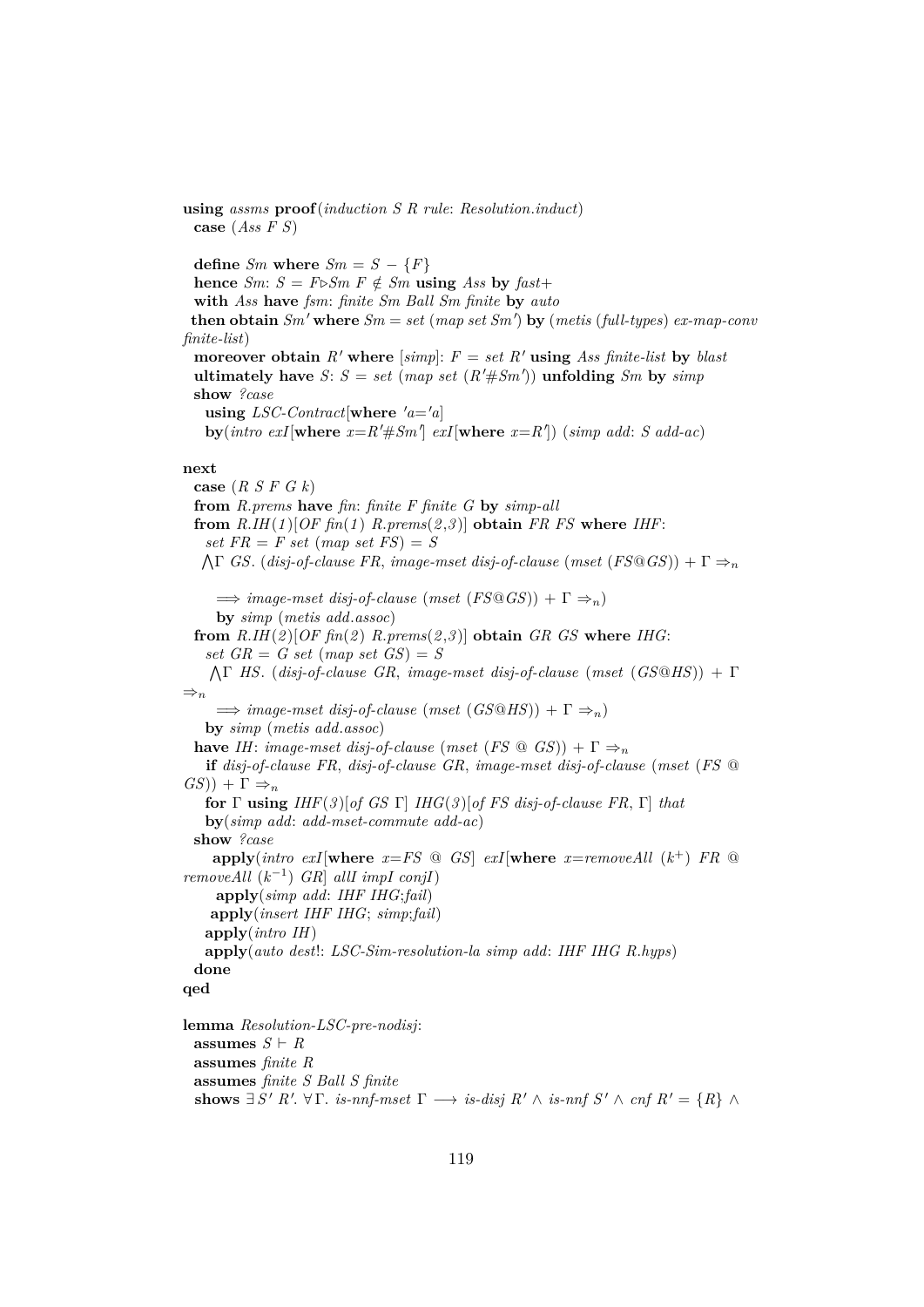*cnf*  $S'$  ⊆  $S$  ∧  $(R', S', \Gamma \Rightarrow_n \longrightarrow S', \Gamma \Rightarrow_n)$ **proof** − **have** *mehorder*:  $F$ ,  $\bigwedge G$ ,  $\Gamma = \bigwedge G$ ,  $F$ ,  $\Gamma$  for  $F$   $G \Gamma$  by (*simp add: add-ac*) **from** *Resolution-LSC-pre*[**where**  $'a = 'a$ , *OF* assms] **obtain**  $S' R'$  where  $o: \Lambda \Gamma$ . *is-nnf-mset*  $\Gamma \implies set R' = R \wedge set (map set S') =$ *S* ∧  $(disj-of-clause R', image-mset disj-of-clause (mset S') + \Gamma \Rightarrow_n \longrightarrow image-mset$  $disj-of-clause \text{ (mset S')} + \Gamma \Rightarrow_n$ **by** *blast* **hence** *p*: *is-nnf-mset*  $\Gamma \implies (disj-of-clause \, R', \, image-mset \, disj-of-clause \, (mset$  $S'$  +  $\Gamma \Rightarrow_n \implies \text{image-mset disj-of-clause (mset S') + } \Gamma \Rightarrow_n$ **for** Γ **by** *blast* **show** *?thesis*  $\mathbf{apply}(\text{rule } \text{ex1}\in \mathbf{xI}[\textbf{where } \textit{x}=\text{map } \textit{disj-of-clause } S'])$  $\mathbf{apply}(\text{rule } \text{ex1}\text{with}\mathbf{here} \text{ } x = \text{disj-of-clause } R^{\prime})$ **apply** *safe* **apply**(*intro disj-of-clause-is*;*fail*) **apply**(*simp add*: *cnf-disj o*; *fail*)+ **subgoal using** *o* **by**(*fastforce simp add*: *cnf-BigAnd cnf-disj*) **subgoal for** Γ **apply**(*frule p*) **apply**(*unfold mehorder*) **apply**(*drule LSC-BigAndL-inv*) **apply**(*simp*;*fail*)+ **by** (*simp add*: *LSC-BigAndL*) **done qed corollary** *Resolution-LSC1* : **assumes**  $S \vdash \Box$ **shows**  $\exists F$ *. is-nnf*  $F \wedge \text{cnf}$   $F \subseteq S \wedge \{\#F\#\} \Rightarrow_n$ **proof** − **have** ∗: {*f* ∪ *g* |*f g*. *f* ∈ *F* ∧ *g* ∈ *G*} = { $\Box$ }  $\Rightarrow$  *F* = { $\Box$ } for *F G* **proof** (*rule ccontr*) **assume** *m*: { $f \cup g$  | $f g \in F \land g \in G$ } = { $\Box$ }

**assume**  $F \neq {\Box}$ **hence**  $F = \{\}\vee (\exists E. E \in F \wedge E \neq \Box)$  by *blast* **thus** *False* **proof assume**  $F = \{\}$ **with** *m* **show** *False* **by** *simp* **next assume**  $\exists E$ *. E* ∈ *F* ∧ *E*  $\neq$   $\Box$ **then obtain** *E* where  $E: E \in F \wedge E \neq \Box$ . **show** *False* **proof** *cases* **assume**  $G = \{\}$  **with** *m* **show** *False* **by** *simp* **next assume**  $G \neq \{\}$ 

**then obtain**  $\overline{D}$  **where**  $D \in G$  **by** *blast*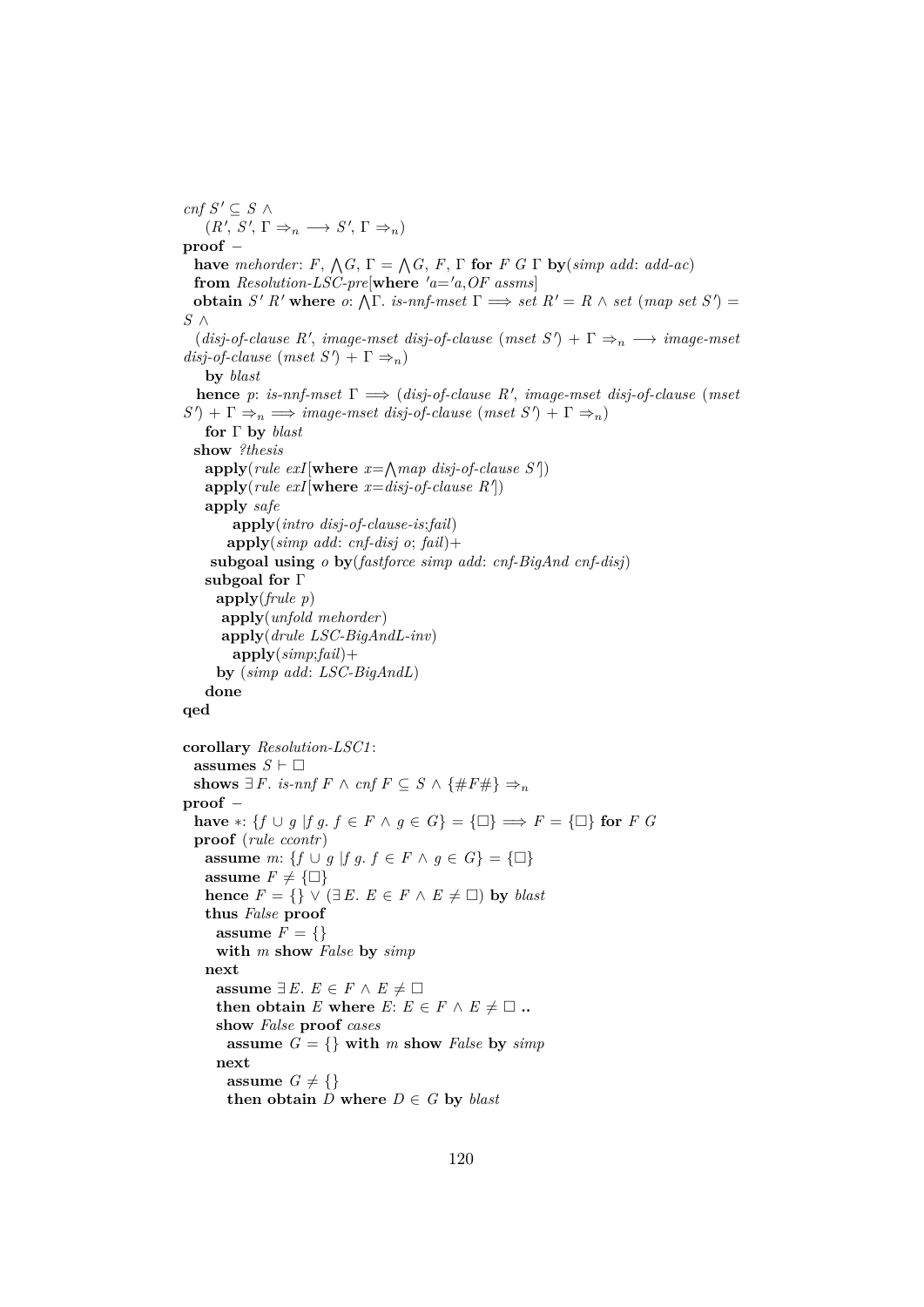```
with E have E \cup D \in \{f \cup g \mid fg, f \in F \land g \in G\} by blast
       with m E show False by simp
     qed
   qed
  qed
  have ∗: F = \{\Box\} \land G = \{\Box\} if \{f \cup g \mid fg, f \in F \land g \in G\} = \{\Box\} for F G
  proof (intro conjI)
   show G = \{\Box\}apply(rule ∗[of G F])
     apply(subst that[symmetric])
   by blast
  qed (rule ∗[OF that])
  have *: is-nnf F \implies is-nnf-mset \Gamma \implies cnf F = {\Box} \implies F, \Gamma \Rightarrow_n for F \Gammaapply(induction F rule: cnf .induct; simp)
     apply blast
   apply (metis LSC.LSC.AndL LSC-weaken add-mset-commute singleton-Un-iff )
   apply(drule ∗; simp add: LSC.LSC.OrL)
  done
  from Resolution-useless-infinite[OF assms]
  obtain S<sup>\prime</sup> where su: S<sup>\prime</sup>\subseteqS and fin: finite S<sup>\prime</sup> Ball S<sup>\prime</sup> finite and pr: (S<sup>\prime</sup> \vdash \Box) by
blast
  from Resolution-LSC-pre-nodisj[OF pr finite.emptyI fin]
  obtain S'' where is-nnf S'' cnf S'' \subseteq S' {# S'' #} \Rightarrow_nusing * [OF disj-is-nnf, of -\langle \{ \# \} \rangle]by (metis LSC-weaken add-mset-commute empty-iff set-mset-empty)
  with su show ?thesis by blast
qed
corollary Resolution-SC1 :
 assumes S \vdash \Boxshows ∃ F. cnf (nnf F) ⊆ S \land {#F#} \Rightarrow {#}
```

```
apply(insert Resolution-LSC1 [OF assms])
 apply(elim ex-forward)
 apply(elim conjE; intro conjI)
  subgoal by(subst is-nnf-nnf-id; assumption)
 apply(unfold SC-LSC)
 subgoal by (simp;fail)
done
```
**end theory** *ND-FiniteAssms* **imports** *ND* **begin**

**lemma** *ND-finite-assms*:  $\Gamma \vdash F \Longrightarrow \exists \Gamma'. \Gamma' \subseteq \Gamma \land \text{finite } \Gamma' \land (\Gamma' \vdash F)$ **proof**(*induction rule*: *ND*.*induct*) **case** (*Ax F* Γ) **thus** *?case* **by**(*intro exI*[*of -* {*F*}]) (*simp add*: *ND*.*Ax*)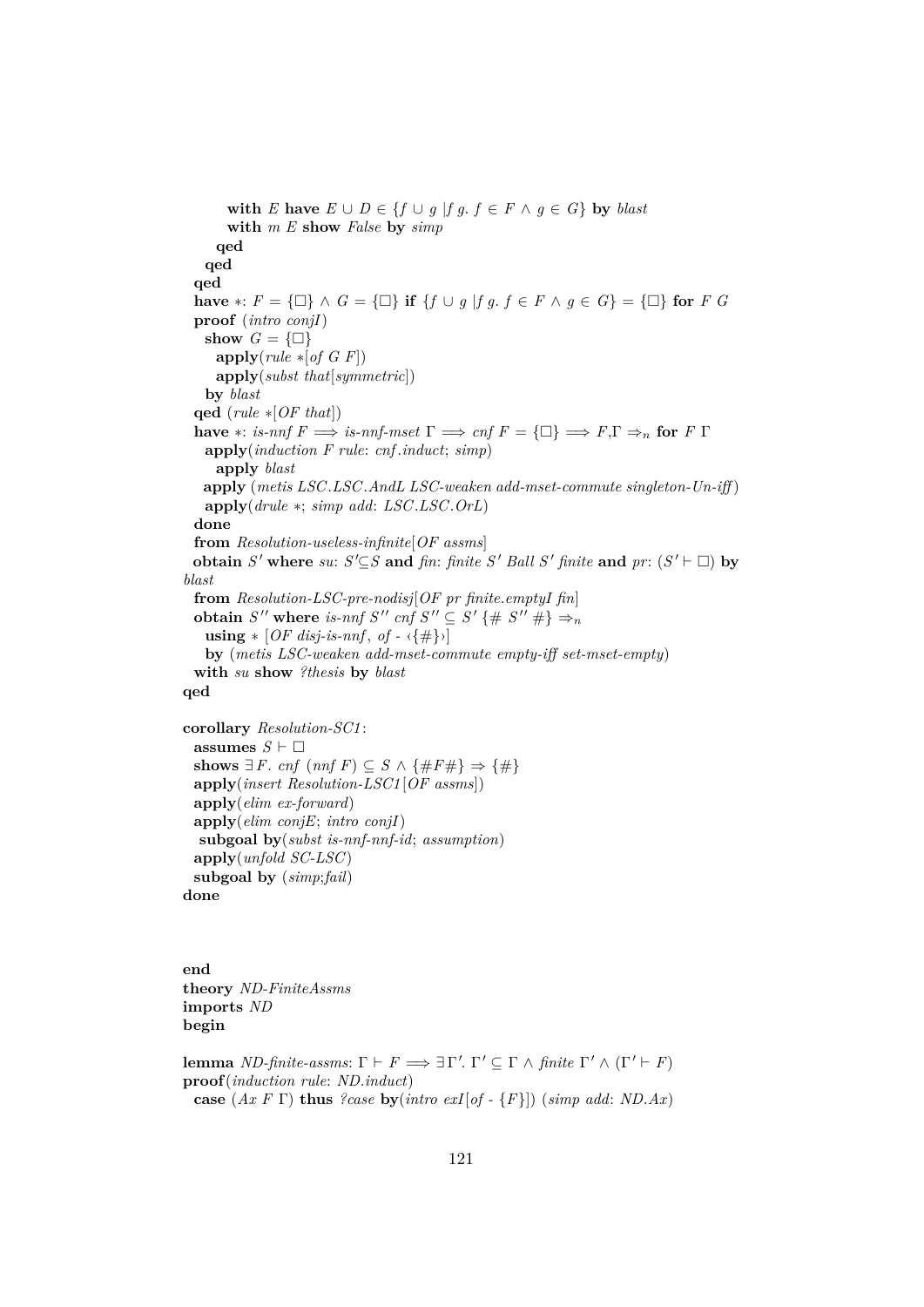**next case** (*AndI* Γ *F G*) **from** *AndI*.*IH* **obtain** Γ*1* Γ*2* **where**  $\Gamma$ *1*  $\subset \Gamma$   $\wedge$  *finite*  $\Gamma$ *1*  $\wedge$  ( $\Gamma$ *1*  $\vdash$  *F*) **and**  $\Gamma 2 \subseteq \Gamma \land \text{finite } \Gamma 2 \land (\Gamma 2 \vdash G)$ **by** *blast* **then show** *?case* **by**(*intro exI*[**where** *x*=Γ*1*∪Γ*2* ]) (*force elim*: *Weaken intro*!: *ND*.*AndI*) **next case** (*CC F* Γ) **from** *CC.IH* **obtain**  $\Gamma'$  **where**  $\Gamma'$ :  $\Gamma' \subseteq \neg$  *F*  $\triangleright$   $\Gamma$   $\land$  *finite*  $\Gamma' \land (\Gamma' \vdash \bot)$  **.. thus** *?case*  $\text{proof}(cases Not F \in \Gamma')$ case distinction: Did we actually use  $\neg$  *F*? **case** *False* **hence**  $\Gamma' \subseteq \Gamma$  **using**  $\Gamma'$  **by** *blast* **with** Γ' show *?thesis* **using** *BotE* **by**(*intro exI*[where *x*=Γ']) *fast* **next case** *True* **then obtain**  $\Gamma''$  where  $\Gamma' = \neg F \triangleright \Gamma'' \neg F \notin \Gamma''$  by (*meson Set.set-insert*) **hence**  $\Gamma'' \subseteq \Gamma$  *finite*  $\Gamma'' \neg F \triangleright \Gamma'' \vdash \bot$  **using**  $\Gamma'$  **by** *auto* **thus** *?thesis* **using** *ND*.*CC* **by** *auto* **qed next case** *AndE1* **thus** *?case* **by**(*blast dest*: *ND*.*AndE1* ) **next case** *AndE2* **thus** *?case* **by**(*blast dest*: *ND*.*AndE2* ) **next case** *OrI1* **thus** *?case* **by**(*blast dest*: *ND*.*OrI1* ) **next case** *OrI2* **thus** *?case* **by**(*blast dest*: *ND*.*OrI2* ) **next case** (*OrE* Γ *F G H*) **from** *OrE*.*IH* **obtain** Γ*1* Γ*2* Γ*3* **where** *IH*:  $Γ1 ⊆ Γ ∧ finite Γ1 ∧ (Γ1 ⊢ F ∨ G)$  $Γ2 ⊂ F ⊳ Γ ∧ finite Γ2 ∧ (Γ2 ⊢ H)$  $\Gamma$ *3*  $\subseteq$  *G*  $\triangleright$   $\Gamma$   $\land$  *finite*  $\Gamma$ *3*  $\land$   $(\Gamma$ *3*  $\vdash$  *H*) **by** *blast* **let**  $?w = Γ1 ∪ (Γ2 − {F}) ∪ (Γ3 − {G})$ **from** *IH* have  $\mathscr{L}w \vdash F \vee G$  **using** *Weaken*[*OF* - *sup-ge1*] by *metis* **moreover from** *IH* have  $F \triangleright^p w \vdash H G \triangleright^p w \vdash H$  **using** *Weaken* by (*metis Un-commute Un-insert-right Un-upper1 Weaken insert-Diff-single*)+ **ultimately** have  $\ell w \vdash H$  **using** *ND*.*OrE* by *blast* **thus** *?case* **using** *IH* **by**(*intro exI*[where  $x = ?w$ ]) *auto* Clever evasion of the case distinction made for CC. **next**

**case** (*ImpI F* Γ *G*) **from** *ImpI.IH* **obtain**  $\Gamma'$  where  $\Gamma' \subseteq F \triangleright \Gamma \land$  *finite*  $\Gamma' \land (\Gamma' \vdash G)$  **.. thus** *?case* **by** (*intro exI*[**where**  $x = \Gamma' - \{F\}$ ]) (*force elim: Weaken intro!*: *ND*.*ImpI*)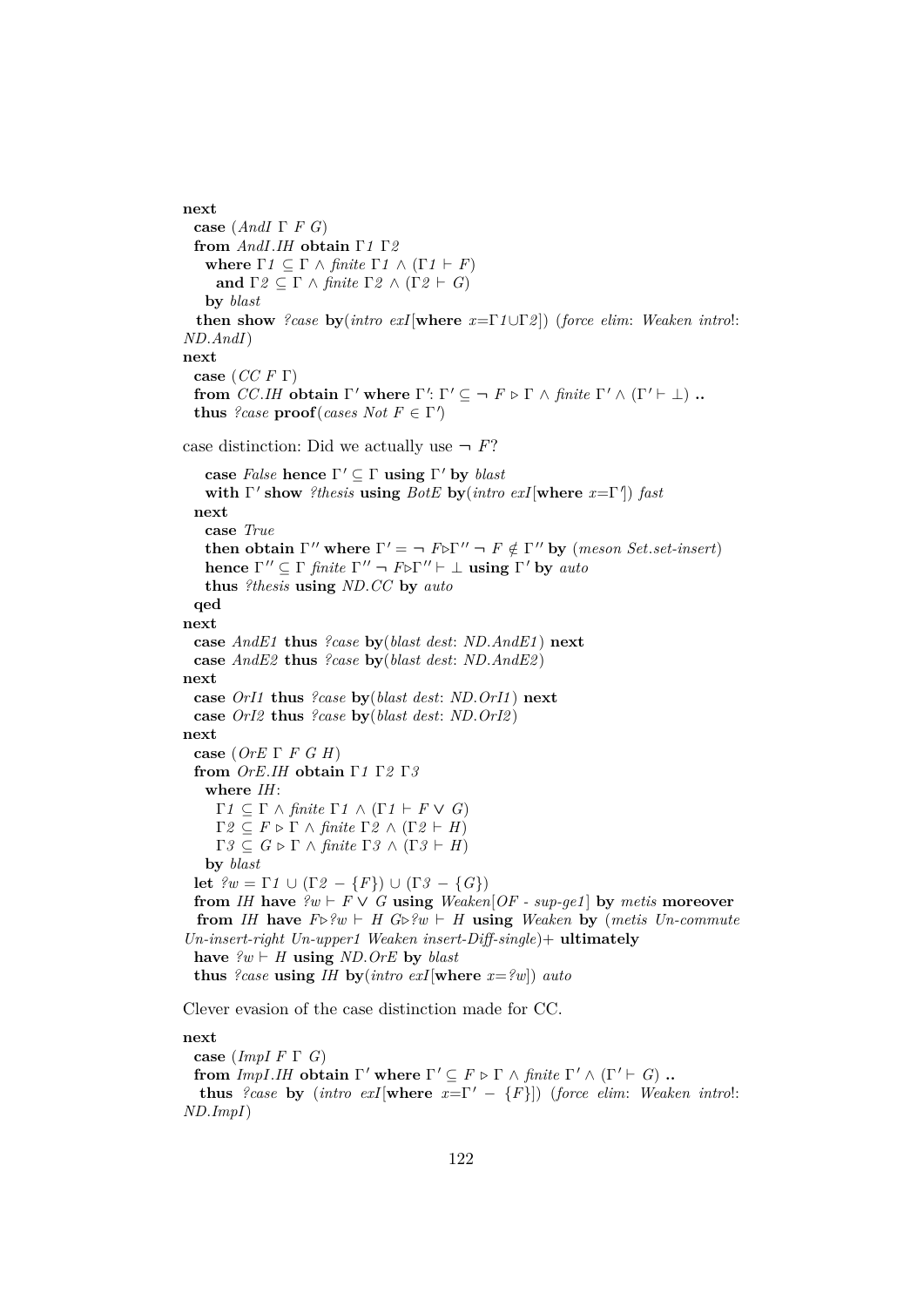**next case** (*ImpE* Γ *F G*) **from** *ImpE*.*IH* **obtain** Γ*1* Γ*2* **where**  $Γ1 ⊂ Γ ∧ finite Γ1 ∧ (Γ1 ⊢ F → G)$  $Γ2 ⊆ Γ ∧ finite Γ2 ∧ (Γ2 ⊢ F)$ **by** *blast* **then show** *?case* **by**(*intro exI*[**where** *x*=Γ*1* ∪ Γ*2* ]) (*force elim*: *Weaken intro*:  $ND$ *.ImpE*[where  $F = F$ ]) **next case** (*NotE* Γ *F*) **from** *NotE*.*IH* **obtain** Γ*1* Γ*2* **where**  $Γ1 ⊆ Γ ∧ finite Γ1 ∧ (Γ1 ⊢ ¬ F)$  $Γ2 ⊆ Γ ∧ finite Γ2 ∧ (Γ2 ⊢ F)$ **by** *blast* **then show** *?case* **by**(*intro exI*[**where** *x*=Γ*1* ∪ Γ*2* ]) (*force elim*: *Weaken intro*:  $ND.NotE$ [where  $F = F$ ]) **next case** (*NotI F* Γ) **from** *NotI.IH* **obtain**  $\Gamma'$  **where**  $\Gamma' \subseteq F \triangleright \Gamma \land$  *finite*  $\Gamma' \land (\Gamma' \vdash \bot)$  **.. thus** *?case* **by**(*intro exI*[**where**  $x = \Gamma' - \{F\}$ ]) (*force elim: Weaken intro: ND.NotI*[**where**  $F = F$ ) **qed**

We thought that a lemma like this would be necessary for the ND completeness by SC completeness proof (this lemma shows that if we made an ND proof, we can always limit ourselves to a finite set of assumptions – and thus put all the assumptions into one formula). That is not the case, since in the completeness proof, we assume a valid entailment and have to show (the existence of) a derivation. The author hopes that his misunderstanding can help the reader's understanding.

**corollary** *ND-no-assms*: **assumes**  $\Gamma \vdash F$ **obtains**  $\Gamma'$  where *set*  $\Gamma' \subseteq \Gamma \wedge (\{\} \vdash \wedge \Gamma' \rightarrow F)$ **proof**(*goal-cases*) **case** *1* **from** *ND-finite-assms*[*OF assms*] **obtain**  $\Gamma'$  **where**  $\Gamma' \subseteq \Gamma$  *finite*  $\Gamma' \Gamma' \vdash F$  **by** *blast* **from**  $\langle$  *finite*  $\Gamma'$  **obtain** *G* where  $\Gamma'$  *simp*]:  $\Gamma' =$  *set G* **using** *finite-list* by *blast* **with**  $\langle \Gamma' \subseteq \Gamma \rangle$  **have** *set*  $G \subseteq \Gamma$  **by** *clarify* **moreover from**  $\langle \Gamma' \vdash F \rangle$  have  $\{\} \vdash \bigwedge G \to F$  **unfolding**  $\Gamma'$  *AssmBigAnd* **. ultimately show** *?case* **by**( $\text{intra } 1$ [where  $\Gamma' = G$ ]  $\text{conj}$ ] **qed**

**end**

## **3.7 An alternate proof of ND completeness**

**theory** *ND-Compl-SC* **imports** *SC-Sema ND-Sound SCND Compactness*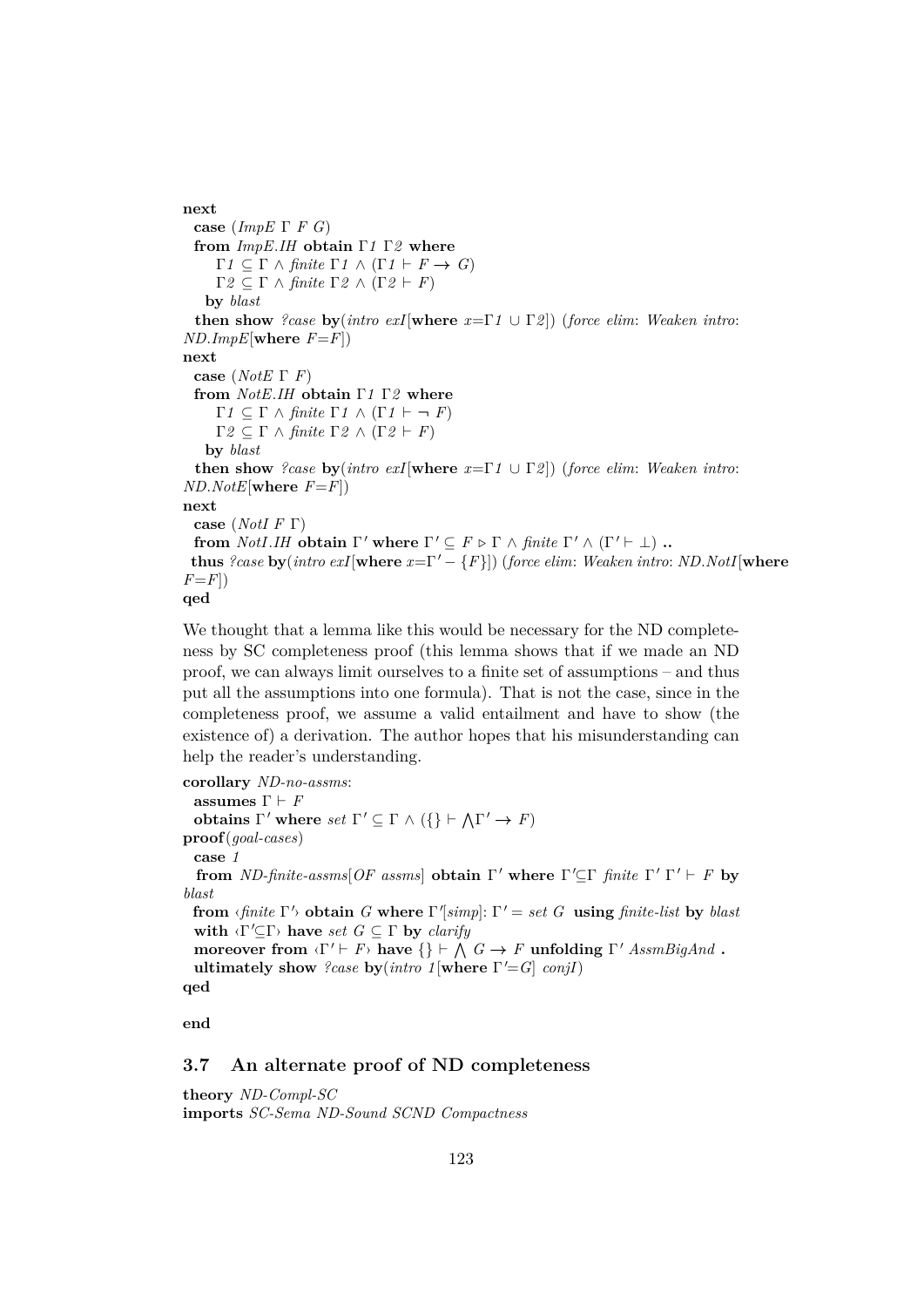### **begin**

**lemma** *ND-sound-complete-countable*: **fixes** Γ :: <sup>0</sup>*a* :: *countable formula set* **shows**  $\Gamma \vdash F \longleftrightarrow \Gamma \models F$  (**is**  $\mathcal{P}_n \longleftrightarrow \mathcal{P}_s$ ) **proof assume** *?n* **thus** *?s* **by** (*fact ND-sound*) **next assume** *s*: *?s* with *compact-entailment* **obtain**  $\Gamma'$  where  $\theta$ : *finite*  $\Gamma' \Gamma' \models F \Gamma' \subseteq \Gamma$ **unfolding** *entailment-def* **by** *metis* **then obtain**  $\Gamma''$  where  $\Gamma''$ :  $\Gamma' = set-mset \Gamma''$  **using** *finite-set-mset-mset-set* by *blast* **have** *su*: *set-mset*  $\Gamma'' \subseteq \Gamma$  **using**  $\theta \Gamma''$  **by** *fast* **from**  $\theta$  **have**  $\models \Gamma'' \Rightarrow \{\#F\#\}$  **unfolding** *sequent-semantics-def entailment-def* Γ'' by simp with *SC-sound-complete* have  $\Gamma'' \Rightarrow {\#F\#}$  by *blast* with *SCND* have *set-mset*  $\Gamma'' \cup \neg '$  *set-mset* {#F#}  $\vdash \bot$ . **thus** *?n* **using** *ND*.*CC Weaken*[*OF - su*[*THEN insert-mono*]] **by** *force* **qed**

If you do not like the requirement that our atoms are countable, you can also restrict yourself to a finite set of assumptions.

```
lemma ND-sound-complete-finite:
  assumes finite Γ
 shows \Gamma \vdash F \longleftrightarrow \Gamma \models F (is \mathcal{P}_n \longleftrightarrow \mathcal{P}_s)
proof
  assume ?n thus ?s by (fact ND-sound)
next
  assume s: ?s
   then obtain \Gamma'' where \Gamma'': \Gamma = set-mset \Gamma'' using finite-set-mset-mset-set
assms by blast
  have su: set-mset \Gamma'' \subseteq \Gamma using \Gamma'' by fast
 have \models \Gamma'' \Rightarrow \{\#F\#\} using s unfolding sequent-semantics-def entailment-def
Γ" by auto
  with SC-sound-complete have \Gamma'' \Rightarrow {\#F\#} by blast
  with SCND have set-mset \Gamma'' \cup \neg ' set-mset \{\#F\# \} \vdash \bot.
  thus ?n using ND.CC Weaken[OF - su[THEN insert-mono]] by force
qed
end
theory Resolution-Compl-SC-Small
imports LSC-Resolution Resolution SC-Sema CNF-Formulas-Sema
```

```
begin
```
lemma Resolution-complete': **assumes** *fin*: *finite S* **assumes** *val*:  $S \models F$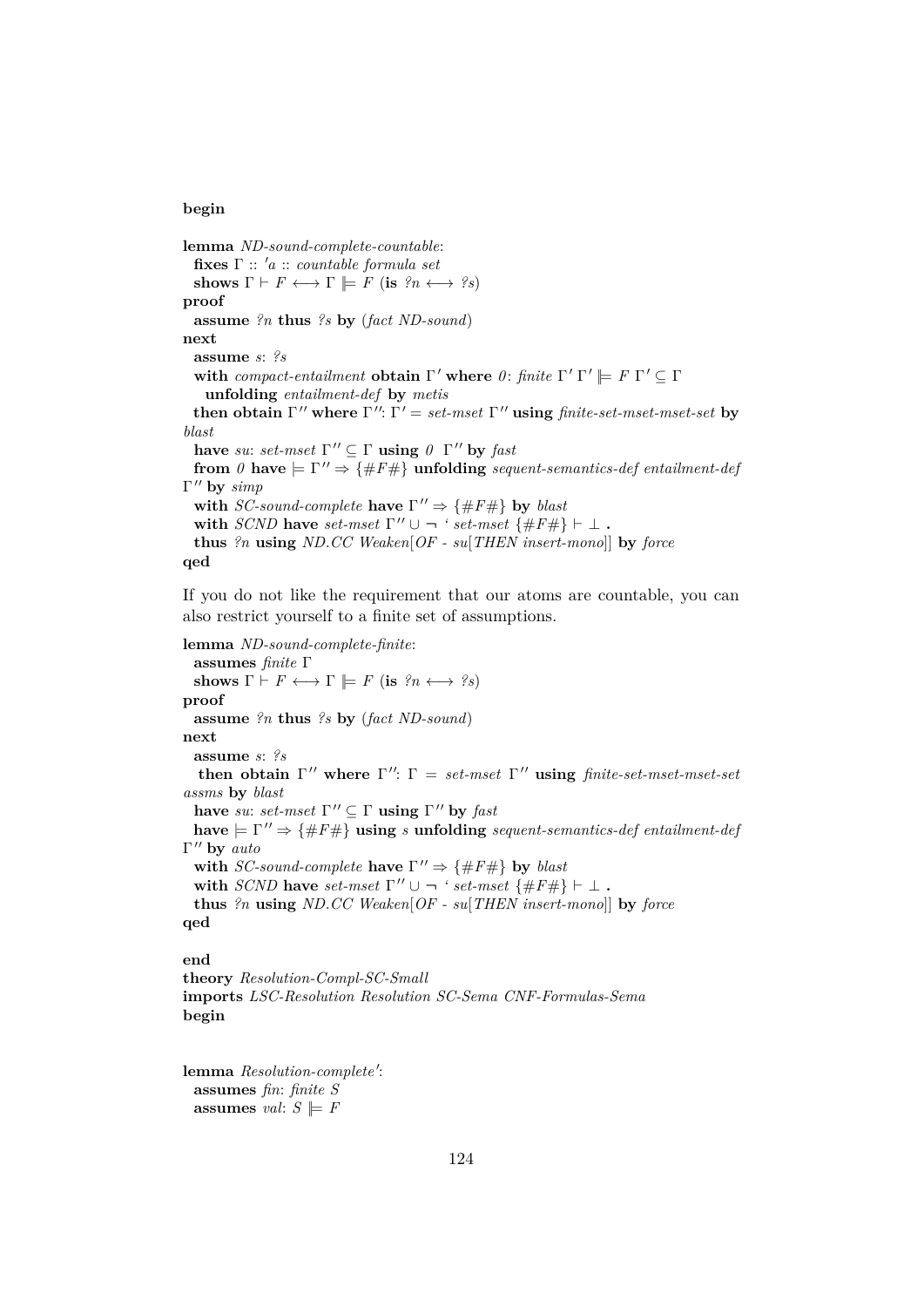**shows**  $\bigcup ((cnf \circ nnf) \land (\{\neg F\} \cup S)) \vdash \Box$ 

## **proof** −

**from** *fin* **obtain**  $S'$  **where**  $S: S = set-mset S'$  **using** *finite-set-mset-mset-set* **by** *blast*

**have**  $cnf: ∀F ∈ set-mset (image-mset (cnf-form-of ∘ nnf) (¬ F, S')).$  *is-cnf F* **by**(*simp add*: *cnf-form-of-is is-nnf-nnf*)

**note** *entailment-def* [*simp*]

**from** *val*

**have**  $S \models \neg(\neg F)$  **by**  $\text{simp}$ 

**hence**  $S \models \neg (nnf (\neg F))$  by (*simp add: nnf-semantics*)

**hence**  $S \models \neg (cnf-form-of (nnf (\neg F)))$  by  $(simp add: cnf-form-semantics[OF])$  $is-nnf-nnf$ ]

**hence** *set-mset* (*image-mset nnf*  $S'$ )  $\models \neg (cnf-form-of (nnf (\neg F)))$  **using**  $S$  **by** (*simp add*: *nnf-semantics*)

**hence** set-mset (image-mset (cnf-form-of  $\circ$  nnf)  $S'$ )  $\models \neg (cnf\text{-}form\text{-}of$  (nnf  $(-F)$ )) **by** (*simp add: cnf-form-semantics*[*OF is-nnf-nnf*])

**hence** *image-mset* (*cnf-form-of*  $\circ$  *nnf*)  $S' \Rightarrow \{\# \neg (cnf\text{-}form\text{-}of (nnf (\neg F)))\#\}$ **unfolding** *SC-sound-complete sequent-intuitonistic-semantics* **.**

**hence** *image-mset* (*cnf-form-of*  $\circ$  *nnf*) ( $\neg F$ ,  $S'$ )  $\Rightarrow$  {#} **using** *NotR-inv* **by** *simp*

**hence** *image-mset* (*cnf-form-of*  $\circ$  *nnf*) ( $\neg F$ ,  $S'$ )  $\Rightarrow$ <sub>n</sub> **by** (*simp add: SC-LSC is-nnf-nnf nnf-cnf-form*)

with *CSC-Resolution-pre* have  $\bigcup (cnf \text{ } 'set-mset \text{ } (image-mset \text{ } (cnf-form-of \text{ } o\text{ } s\text{ }))$  $nnf$ )  $(\neg F, S')$ ))  $\vdash \Box$  **using** *cnf* **.** 

**thus** *?thesis* **using**  $cnf$ - $cnf$  [**where**  $'a = 'a$ ,  $OF$  *is-nnf-nnf*]

**unfolding** *set-image-mset image-comp comp-def S* **by** *simp*

## **qed**

**corollary** *Resolution-complete-single*: **assumes**  $\models$  *F* **shows**  $cnf$   $(nnf (\neg F)) \vdash \Box$ using *assms Resolution-complete*<sup>'</sup>[OF finite.emptyI, of F] **unfolding** *entailment-def comp-def* **by** *simp*

### **end**

**theory** *Resolution-Compl-SC-Full* **imports** *LSC-Resolution Resolution SC-Sema Compactness* **begin**

**theorem** *Resolution-complete*: **fixes** *S* :: <sup>0</sup>*a* :: *countable formula set* **assumes** *val*:  $S \models F$ **shows**  $\bigcup ((cnf \circ nnf) \land (\{\neg F\} \cup S)) \vdash □$ 

## **proof** −

**let**  $?mu = \lambda s$ .  $\bigcup ((cnf \circ nnf) \cdot s)$ 

**from**  $compact\text{-}entailment[OF\text{ val}]$  obtain  $S''$  where  $fin\text{:}~finite~S''$  and  $su\text{:}~S''$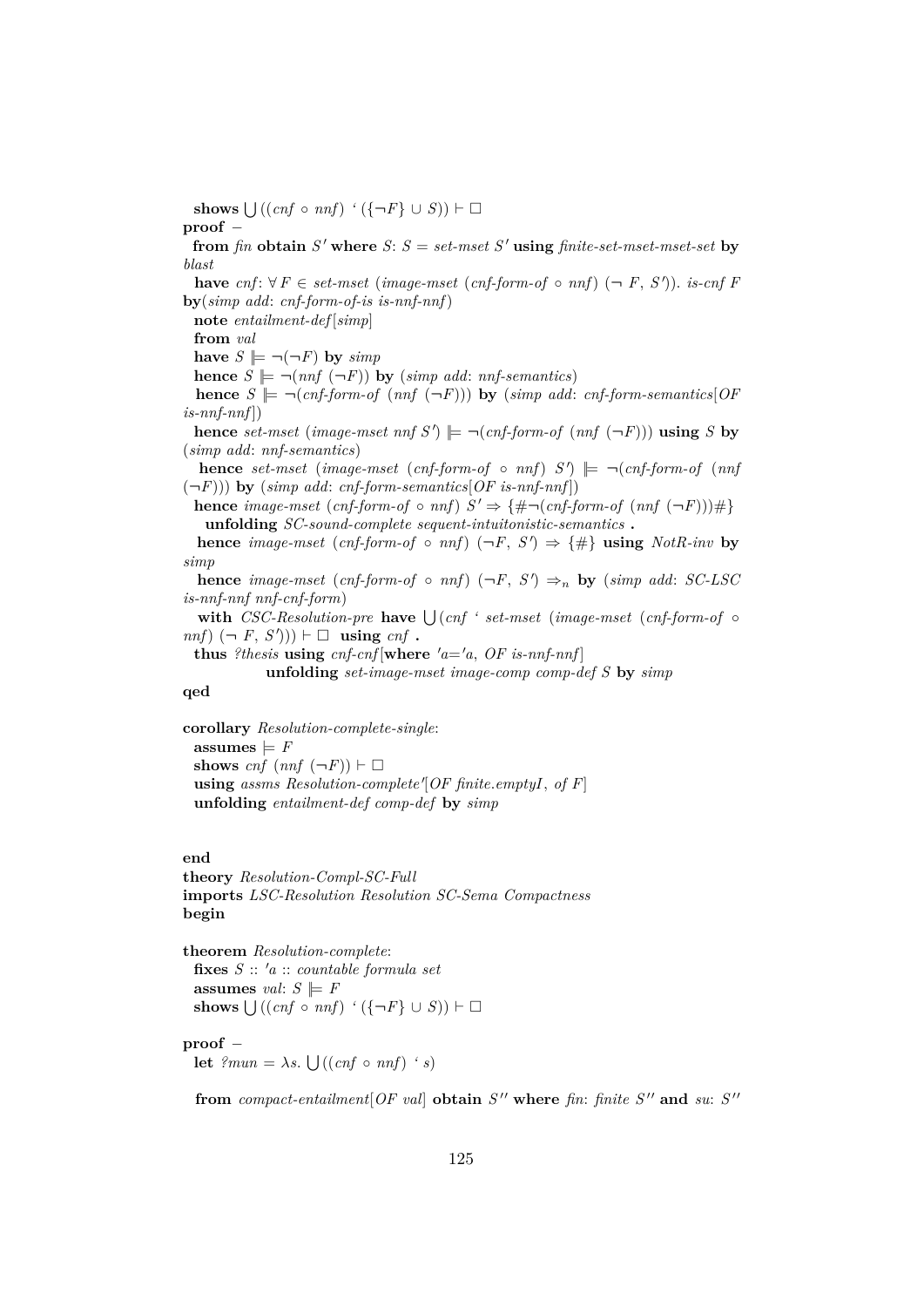$\subseteq$  *S* and *val'*:  $S'' \models F$  by *blast* 

**from** *fin* **obtain**  $S'$  **where**  $S: S'' = set-mset S'$  **using** *finite-set-mset-mset-set* **by** *blast* **have**  $cnf: ∀F ∈ set-mset (image-mset (cnf-form-of ∘ nnf) (¬ F, S')).$  *is-cnf F* **by**(*simp add*: *cnf-form-of-is is-nnf-nnf*) **note** *entailment-def* [*simp*] **from** *val*' **have**  $S'' \models \neg(\neg F)$  **by**  $simp$ **hence**  $S' \Rightarrow \{\# \neg(\neg F)\#\}$ **unfolding** *SC-sound-complete sequent-intuitonistic-semantics S* **. hence**  $\neg F$ ,  $S' \Rightarrow \{\#\}$  **by** (*simp add: NotR-inv*) **hence** *image-mset nnf*  $(\neg F, S') \Rightarrow \{\#\}$  **using** *LSC-NNF SC-LSC* by *blast* **hence** *image-mset nnf*  $(\neg F, S') \Rightarrow_n$  **by** (*simp add: SC-LSC is-nnf-nnf*) with *LSC-Resolution* have  $\bigcup (cnf \text{ '} \text{ mf '} \text{ set-mset (image-mset nnf (-F, S'))})$  $\vdash \Box$  . **hence**  $?mu \left(\{-\ F\} \cup S''\right) \vdash \Box$ **unfolding** *set-image-mset image-comp comp-def S is-nnf-nnf-id*[*OF is-nnf-nnf* ] **by** *simp* **from** *Resolution-weaken*[*OF this*, *of ?mun S*] **show** *?thesis* **using** *su* **by** (*metis*

**qed**

**end**

### **3.8 SC and Implication-only formulas**

*UN-Un Un-left-commute sup*.*order-iff* )

**theory** *MiniSC* **imports** *MiniFormulas SC* **begin**

**abbreviation** *is-mini-mset*  $\Gamma \equiv \forall F \in set-mset$   $\Gamma$ . *is-mini-formula* F **lemma** *to-mini-mset-is*: *is-mini-mset* (*image-mset to-mini-formula* Γ) **by** *simp*

```
lemma SC-full-to-mini:
 defines tms ≡ image-mset to-mini-formula
 assumes asm: \Gamma \Rightarrow \Deltashows \text{tms} \Gamma \Rightarrow \text{tms} \Deltaproof −
  have tmsi[simp]: tms (F,S) = to-mini-formula F, tms S for F S unfolding
tms-def by simp
 from asm show ?thesis
 proof(induction Γ ∆ rule: SCp.induct)
   case (BotL Γ)
   hence ⊥ ∈# tms Γ unfolding tms-def by force
   thus ?case using SCp.BotL by blast
 next
   case (Ax k Γ ∆)
  hence Atom k ∈# tms \Gamma Atom k ∈# tms \Delta unfolding tms-def using image-iff
by fastforce+
   thus ?case using SCp.Ax[of k] by blast
```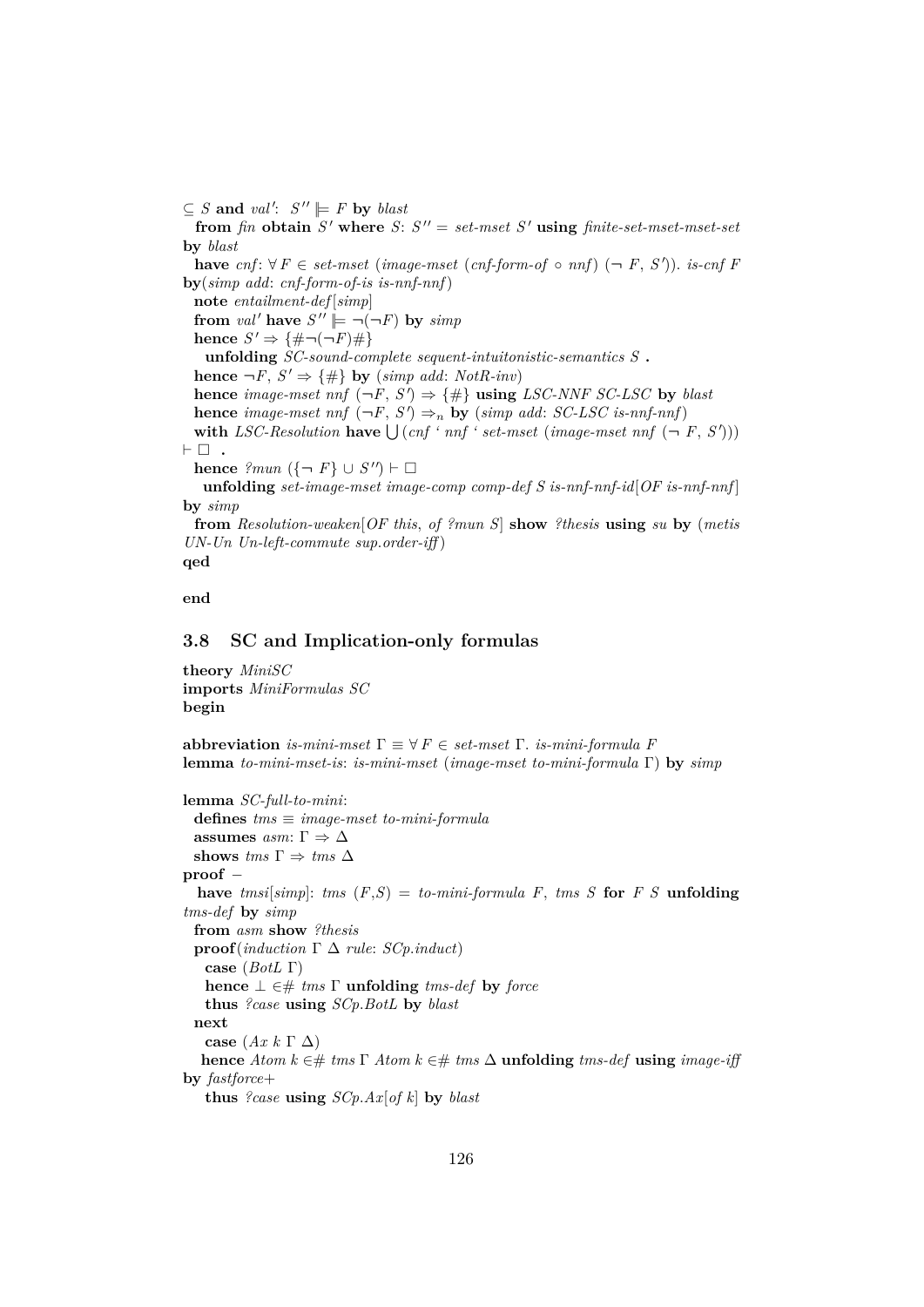**next case** (*NotR F* Γ ∆) **thus** *?case* **unfolding** *tmsi to-mini-formula*.*simps* **using** *weakenR SCp*.*ImpR* **by** *blast* **next case** (*NotL*  $\Gamma$  *F*  $\Delta$ ) **from** *this*(*2*) **show** *?case* **by**(*auto intro*!: *SCp*.*ImpL*) **next case** *ImpR* **thus** *?case* **using** *SCp*.*ImpR* **by** *simp* **next case** *ImpL* **thus** *?case* **using** *SCp*.*ImpL* **by** *simp* **next case** *AndR* **from** *AndR*(*3* ,*4* ) **show** *?case* **using** *weakenR* **by**(*auto intro*!: *SCp*.*ImpR SCp*.*ImpL*) **next case** *AndL* **from** *AndL*(*2* ) **show** *?case*  $u\sin g$  *weakenR*[ $w$ here<sup>*'a*='*a*]  $by$ (*fastforce intro*!:  $SCp$ .*ImpR*  $SCp$ .*ImpL*)</sup> **next case** *OrR* **from** *OrR*(*2* ) **show** *?case* **using** *weakenR* **by**(*fastforce intro*!: *SCp*.*ImpR SCp*.*ImpL*) **next case** (*OrL F* Γ ∆ *G*) **note** *SCp*.*ImpL* **moreover { have** *to-mini-formula F*, *tms*  $\Gamma \Rightarrow \text{rms } \Delta$  **using**  $OrL(3)[unfolded \text{rmsi}]$ . with *weakenR* have *to-mini-formula F*, *tms*  $\Gamma \Rightarrow \bot$ , *tms*  $\Delta$  by *blast* with  $SCp$ *.ImpR* have  $tms \Gamma \Rightarrow to-mini-formula \ F \rightarrow \bot$ ,  $tms \Delta$ . **moreover have** *to-mini-formula G*,  $tms \Gamma \Rightarrow tms \Delta$  **using**  $\langle tms (G, \Gamma) \rangle \Rightarrow tms$ ∆› **unfolding** *tmsi* **. ultimately have**  $(to-mini-formula F \rightarrow \bot) \rightarrow to-mini-formula G, tms \Gamma \Rightarrow$  $$ **thus** *?case* **unfolding** *tmsi to-mini-formula*.*simps* **. qed qed lemma** *SC-mini-to-full*: **defines** *tms* ≡ *image-mset to-mini-formula* **assumes** *asm: tms*  $\Gamma \Rightarrow$  *tms*  $\Delta$ **shows**  $\Gamma \Rightarrow \Delta$ **proof** − **have** *tmsi*[*simp*]: *tms* (*F*,*S*) = *to-mini-formula F*, *tms S* **for** *F S* **unfolding** *tms-def* **by** *simp* **note** *ImpL-inv ImpR-inv*[*dest*] **have**  $no: f \neq (\lambda F \ G. Not F) f \neq Or f \neq And$  **if**  $f F G, S' = \text{tms } S$  **for**  $f F G S$ *S* 0 **by** (*metis that is-mini-formula*.*simps*(*4*−*6* ) *msed-map-invR tms-def to-mini-is-mini union-commute*)+ **note**  $dr = n\varrho(1)$ [**where**  $f = \lambda F$  *G*. *Not F*, *simplified*, *dest*!]  $no(2)$ [where  $f=Or$ , *simplified*, *dest*!]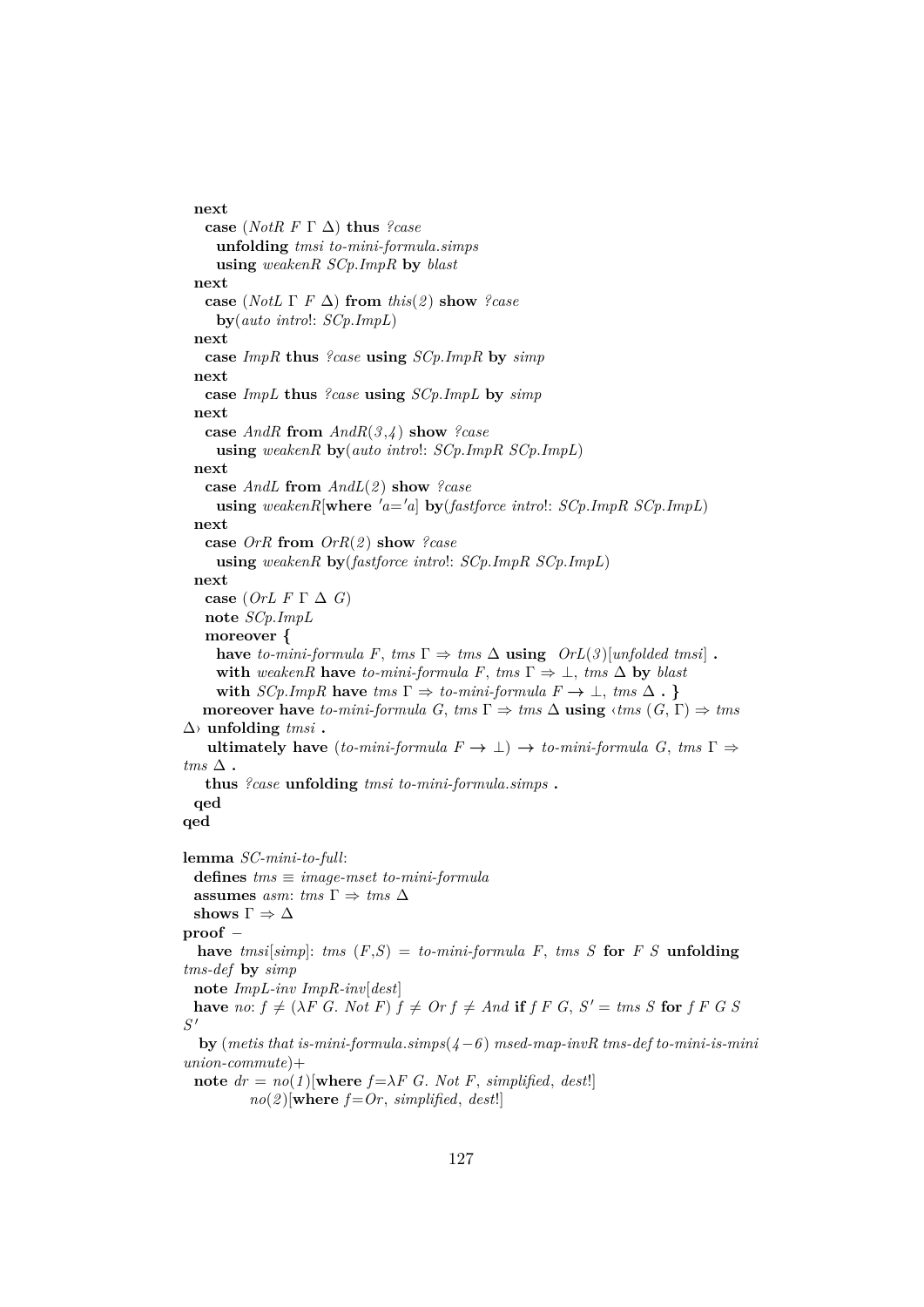$no(3)$ [where  $f = And$ , *simplified*, *dest*!] **have** *whai*: (∃ *S2 H J*. *S* = *H* → *J*, *S2* ∧ *F* = *to-mini-formula H* ∧ *G* = *to-mini-formula J*) ∨  $(\exists S2 H J. S = H \vee J, S2 \wedge F = (to-mini-formula H \rightarrow \bot) \wedge G = to-mini-formula$ *J*) ∨ (∃ *S2 H J*. *S* = *H* ∧ *J*, *S2* ∧ *F* = *to-mini-formula H* → *to-mini-formula J* →  $\perp \wedge G = \perp$ ) ∨  $(\exists S2 H. S = \neg H, S2 \land F = to-miniformula H \land G = \bot)$ **if**  $F \rightarrow G$ ,  $S1 = \text{tms } S$  **for**  $F \ G \ SI \ S$  **proof** − **note** *that*[*unfolded tms-def* ] **then obtain** *S2 pim* **where** *S2* : *S1* = *image-mset to-mini-formula S2* **and** *S*: *S* = *pim*, *S2* and  $\text{pim: } F \rightarrow G = \text{to-mini-formula } \text{pim}$ **by** (*metis msed-map-invR union-commute*) **show** *?thesis* **using** *pim* **unfolding** *S* **by**(*cases pim*; *simp*; *blast*) **qed from** *asm* **show** *?thesis* **proof**(*induction tms*  $\Gamma$  *tms*  $\Delta$  *arbitrary*:  $\Gamma$   $\Delta$  *rule: SCp.induct*) **have**  $*$ : *to-mini-formula*  $F = \perp \implies F = \perp$  **for**  $F$  **by**(*cases F*; *simp*) **case** *BotL* **thus** *?case* **unfolding** *tms-def* **using** ∗ *SCp*.*BotL* **by** (*metis image-iff multiset*.*set-map*) **next have**  $*$ : *Atom k* = *to-mini-formula F*  $\implies$  *F* = *Atom k* **for** *F k* **by**(*cases F*; *simp*) **case** (*Ax - k*) **thus** *?case* **unfolding** *tms-def* **unfolding** *in-image-mset Set*.*image-iff* **apply**(*elim bexE*) **apply**(*drule* ∗)+ **apply**(*intro SCp*.*Ax*) **by** *simp-all* **next case** (*ImpL* Γ' *F G*) **note** *whai*[*OF ImpL*(*5* )] **thus** *?case* **proof**(*elim disjE exE conjE*) **fix** *S2 H J* **assume**  $*$ :  $\Gamma = H \rightarrow J$ , *S2*  $F = to-min-formula H G = to-min-formula J$ **hence**  $\Gamma' = \text{tms } S2 \text{ F}$ ,  $\text{tms } \Delta = \text{tms } (H, \Delta) \text{ G}$ ,  $\Gamma' = \text{tms } (J, S2) \text{ tms } \Delta =$  $tms \Delta$  **using**  $ImpL.hyps(5)$  *add-left-imp-eq* by *auto* **from**  $ImpL(2)[OF this (1,2)]$   $ImpL(4)[OF this (3-)]$ **show** *?thesis* **using** *SCp*.*ImpL* **by**(*simp add*: ∗) **next fix** *S2 H J* **assume**  $\ast$ :  $\Gamma = H \vee J$ ,  $S2 F = to-mini-formula H \rightarrow \bot G = to-mini-formula$ *J* **hence**  $\Gamma' = \text{tms } S2 \text{ F}$ ,  $\text{tms } \Delta = \text{tms } (H \rightarrow \bot, \Delta) \text{ G}$ ,  $\Gamma' = \text{tms } (J, S2) \text{ tms}$ ∆ = *tms* ∆ **using** *ImpL*.*hyps*(*5* ) *add-left-imp-eq* **by** *auto* **from**  $ImpL(2)[OF this(1,2)]$   $ImpL(4)[OF this(3-)]$ **show** *?thesis* **using** *Bot-delR* **by**(*force intro*!: *SCp*.*OrL dest*!: *ImpR-inv simp*: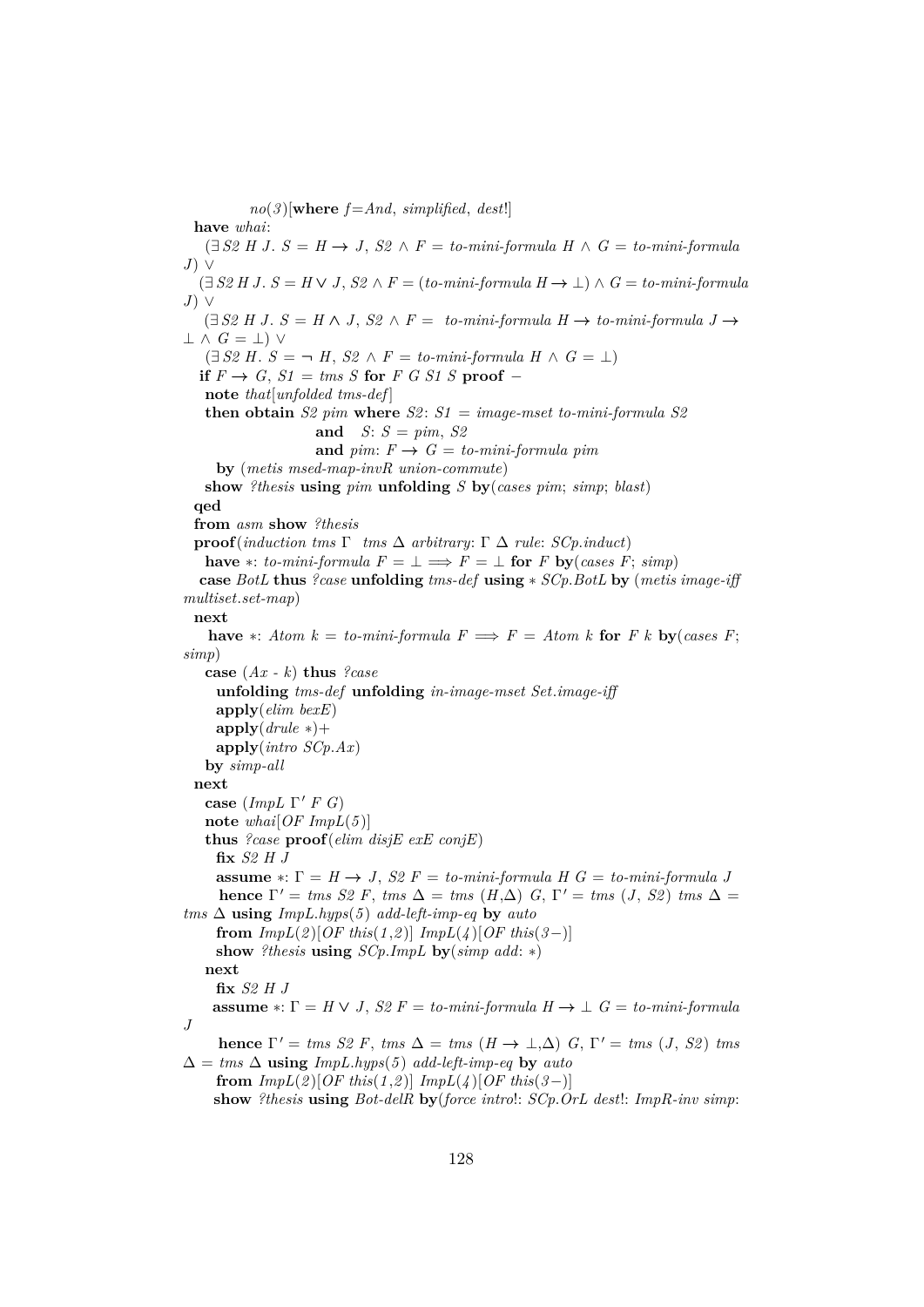∗) **next fix** *S2 H J* **assume**  $\ast: \Gamma = H \wedge J$ , *S2*  $F = to-mini-formula$   $H \rightarrow to-mini-formula$   $J \rightarrow$  $\perp$  *G* =  $\perp$ **hence**  $\Gamma' = \text{tms } S2 \text{ F}$ ,  $\text{tms } \Delta = \text{tms } (H \to J \to \bot, \Delta) \text{ G}$ ,  $\Gamma' = \text{tms } (\bot, S2)$  $tms \Delta = \text{tms } \Delta$  **using**  $\text{ImpL}.\text{hyps}(5)$  *add-left-imp-eq* by *auto* **from**  $ImpL(2)[OF this (1,2)]$ **show** *?thesis* **using** *Bot-delR SCp*.*AndL ImpR-inv* ∗ **by** (*metis add-mset-remove-trivial inL1* ) **next fix** *S2 H* **assume**  $*$ :  $\Gamma = \neg H$ , *S2*  $F =$  *to-mini-formula H G* =  $\bot$ **hence**  $\Gamma' = \text{tms } S2 \text{ F}$ ,  $\text{tms } \Delta = \text{tms } (H, \Delta) \text{ G}$ ,  $\Gamma' = \text{tms } (\perp, S2) \text{ tms } \Delta =$  $tms \Delta$  **using**  $ImpL.hyps(5)$  *add-left-imp-eq* by *auto* from  $ImpL(2)[OF this (1,2)]$ **show** *?thesis* **by**(*force intro*!: *SCp*.*NotL dest*!: *ImpR-inv simp*: ∗) **qed next** case (*ImpR F G*  $\Delta'$ ) **note** *whai*[*OF ImpR*(*3* )] **thus** *?case* **proof**(*elim disjE exE conjE*) **fix** *S2 H J* **assume** ∆ = *H* → *J*, *S2 F* = *to-mini-formula H G* = *to-mini-formula J* **thus** *?thesis* **using** *ImpR*.*hyps*(*2* ,*3* ) **by** (*auto intro*!: *SCp*.*ImpR*) **next fix** *S2 H J* **assume** ∗: ∆ = *H* ∨ *J*, *S2 F* = *to-mini-formula H* → ⊥ *G* = *to-mini-formula J* **hence**  $\Delta'$  = *tms S2 F*, *tms*  $\Delta$  = *tms* (*H* → ⊥, $\Delta$ ) *G*,  $\Delta'$  = *tms* (*J*, *S2*) *tms*  $\Delta = \text{rms } \Delta$  **using**  $\text{ImpR}$ .hyps(3) add-left-imp-eq **by** auto **thus** *?thesis* **using**  $SCp$ .  $OrR$ [where  $'a = a$ ]  $*$  *ImpR.hyps*(2) **by** (*simp add: NotL-inv*) **next have** *botoff*:  $\Gamma \Rightarrow H$ ,  $\bot$ ,  $S2 \Rightarrow \Gamma \Rightarrow H$ ,  $S2$  **for**  $\Gamma$  *H S2* **using** *Bot-delR* **by** *fastforce* **fix** *S2 H J* **assume** ∗: ∆ = *H* ∧ *J*, *S2 F* = *to-mini-formula H* → *to-mini-formula J* →  $\perp$  *G* =  $\perp$ **hence** *F*, *tms*  $\Gamma = \text{rms } (H \rightarrow J \rightarrow \bot, \Gamma)$  *G*,  $\Delta' = \text{rms } (\bot, S2)$ **using** *ImpR*.*hyps*(*3* ) **by**(*auto*) **from**  $ImpR(2)$ [*OF this*] **show** ?thesis **by**(*auto simp add: \* intro!:*  $SCp.intros(3-)$ *dest*!: *ImpL-inv botoff* ) **next fix** *S2 H* **assume**  $\Delta$  = ¬ *H*, *S*2 *F* = *to-mini-formula H G* = ⊥ **then obtain** *S2 H* where  $*$ :  $\Delta = \neg H$ , *S2 F* = *to-mini-formula H*  $\wedge$  *G* = ⊥ **by** *blast*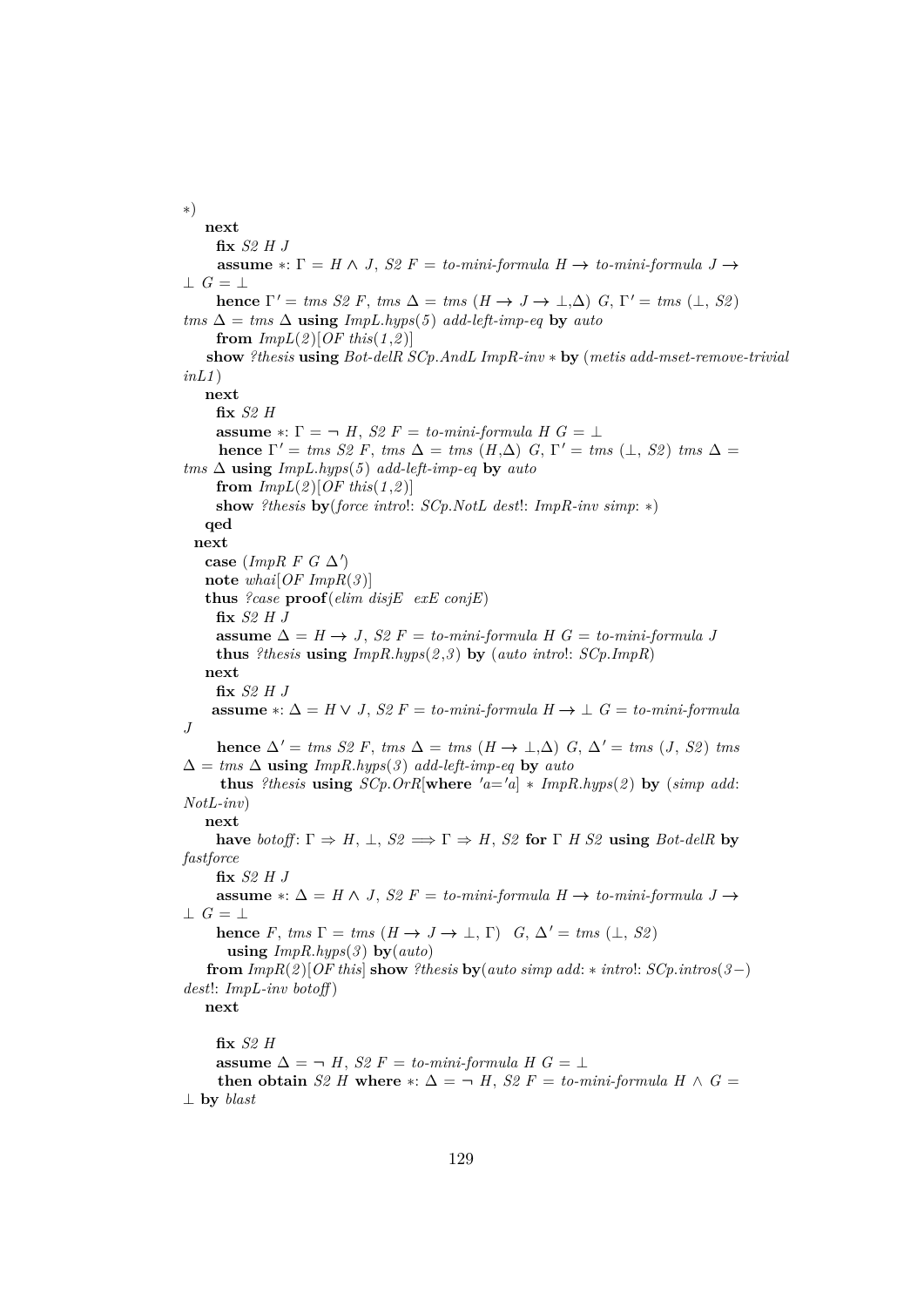**hence** *F*, *tms*  $\Gamma = \text{rms } (H, \Gamma)$  *G*,  $\Delta' = \text{rms } (\perp, S2)$  **using**  $\text{ImpR}(3)$  by *simp-all* **with**  $ImpR(2)$  **have**  $H, \Gamma \Rightarrow \bot, S2$ . **hence**  $\Gamma \Rightarrow \neg H$ , *S2* **using** *SCp.NotR Bot-delR* **by** *fastforce* **thus**  $\Gamma \Rightarrow \Delta$  **by**(*simp add*: \*) **qed qed** *auto* **qed**

**theorem** *MiniSC-eq*: *image-mset to-mini-formula* Γ ⇒ *image-mset to-mini-formula*  $\Delta \longleftrightarrow \Gamma \Rightarrow \Delta$ **using** *SC-mini-to-full SC-full-to-mini* **by** *blast*

**end**

## **3.8.1 SC to HC**

**theory** *MiniSC-HC* **imports** *MiniSC HC* **begin**

**inductive-set** *AX1* **where**  $F \in AXO \implies F \in AXI$  $((F \rightarrow \bot) \rightarrow \bot) \rightarrow F \in AXI$ **lemma** *AX01* : *AX0* ⊆ *AX1* **by** (*simp add*: *AX1* .*intros*(*1* ) *subsetI*) **lemma** *AX1-away*:  $AX1 \cup \Gamma = AX0 \cup (\Gamma \cup AX1)$  **using**  $AX01$  **by** *blast* 

**lemma** *Deduction1*:  $F \triangleright (AX1 \cup \Gamma) \vdash_H \bot \longleftrightarrow (AX1 \cup \Gamma) \vdash_H (F \rightarrow \bot)$  **unfolding** *AX1-away* **by** (*metis Deduction-theorem HC*.*simps HC-mono Un-commute Un-insert-left insertI1 subset-insertI*) **lemma** *Deduction2*:  $(F \to \bot) \triangleright (AX1 \cup \Gamma) \vdash_H \bot \longleftrightarrow (AX1 \cup \Gamma) \vdash_H F$  (**is** *?l*  $\longleftrightarrow$  ?r) **proof assume** *l*: *?l* **with** *Deduction-theorem*[**where**  $\Gamma = AX1 \cup \Gamma$  **and**  $F = F \rightarrow \bot$  **and**  $G = \bot$ ] **have**  $AX1 \cup \Gamma \vdash_H (F \to \bot) \to \bot$  **unfolding**  $AX1$ -away **by**(*simp add: Un-commute*) **moreover have**  $AX1 \cup \Gamma \vdash_H ((F \to \bot) \to \bot) \to F$  **using**  $AX1.intros(2)$ *HC*.*Ax* **by** *blast* **ultimately show** *?r* **using** *HC*.*MP* **by** *blast* **next**

**assume** *r*: *?r* **thus** *?l* **by** (*meson HC*.*simps HC-mono insertI1 subset-insertI*) **qed**

#### **lemma**

 $\Gamma \Rightarrow \Delta \Longrightarrow \text{is-min-}mset \Gamma \Longrightarrow \text{is-min-}mset \Delta \Longrightarrow$  $(set-mset \Gamma \cup (\lambda F. F \rightarrow \bot) ' set-mset \Delta \cup AX1) \vdash_H \bot$ **proof**(*induction* Γ ∆ *rule*: *SCp*.*induct*) **case** (*ImpL*  $\Gamma$  *F*  $\Delta$  *G*) **from**  $ImpL.prems$  **have** *is-mini-mset*  $\Gamma$  *is-mini-mset*  $(F, \Delta)$  **by**  $simp-all$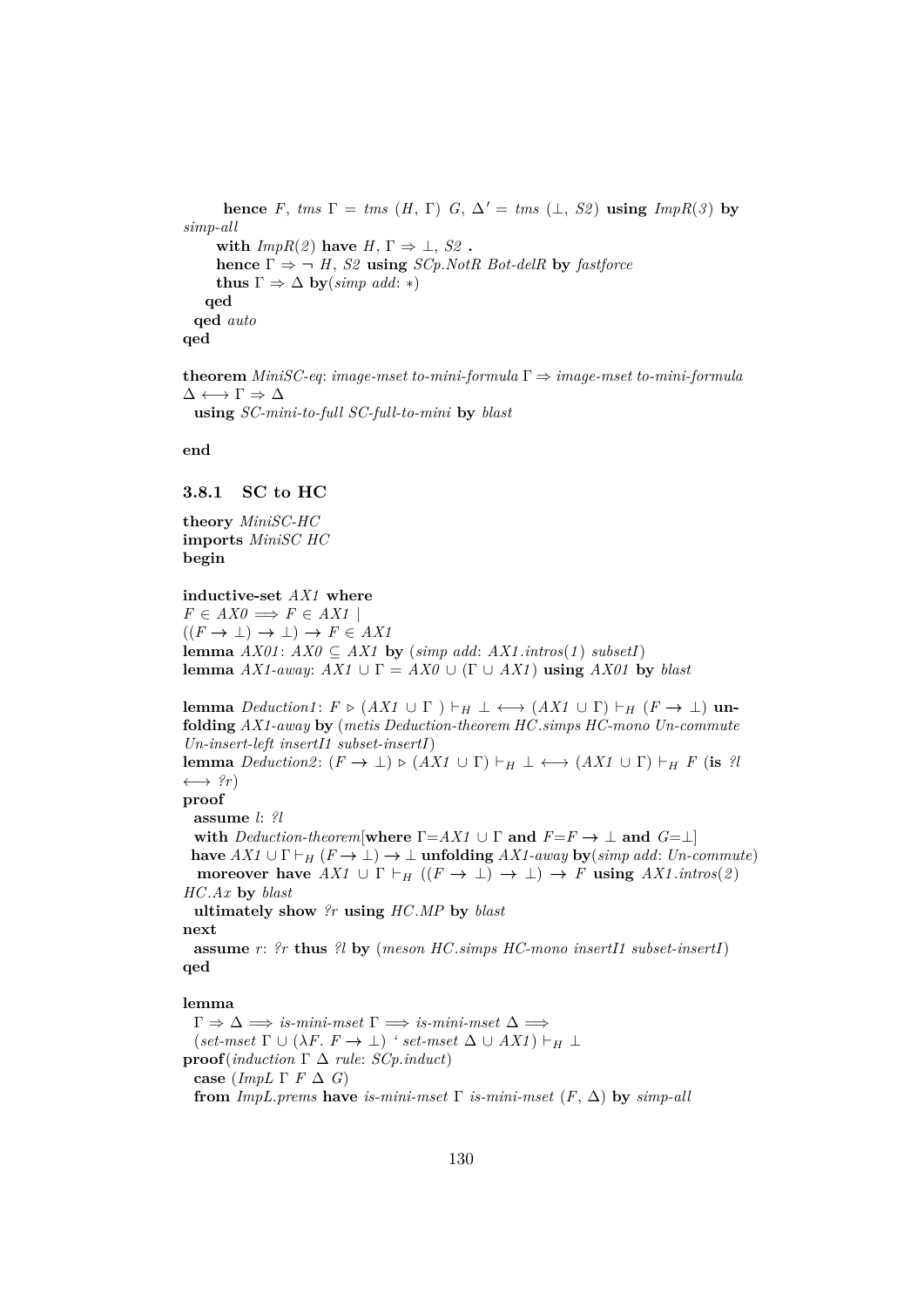**with**  $ImpL.HH(1)$  have  $IHI$ :  $set$   $Test$   $\Gamma \cup (\lambda F. F \rightarrow \bot)$  *' set-mset*  $(F, \Delta) \cup$  $AX1 \vdash_H \bot$ .

**hence** *IH1*:  $F \to \bot \triangleright set-mset \Gamma \cup (\lambda F. F \to \bot)$  *' set-mset*  $\Delta \cup AX1 \vdash_H \bot$ **by** *simp*

**from**  $ImpL.$ *prems* **have** *is-mini-mset*  $(G, \Gamma)$  *is-mini-mset*  $\Delta$  **by** *simp-all* 

**with**  $ImpL.HH(2)$  have  $IH2$ :  $set-mset$  (*G*,  $\Gamma$ ) ∪ ( $\lambda F$ .  $F \rightarrow \bot$ ) *' set-mset*  $\Delta \cup$  $AX1 \vdash_H \bot$ .

**hence** *IH2*:  $G \triangleright (set-mset \Gamma \cup (\lambda F \cdot F \rightarrow \bot)$  *' set-mset*  $\Delta \cup AX1 \models_H \bot$  **by** *simp*

**have**  $R: F \to G \triangleright AX1 \cup \Gamma \vdash_H \bot$  **if**  $G \triangleright AX1 \cup \Gamma \vdash_H \bot F \to \bot \triangleright AX1 \cup \Gamma$  $\vdash_H \perp$  for  $\Gamma$ 

**using** *that* **by** (*metis Ax Deduction1 Deduction2 HC-mono MP insertI1 subset-insertI*)

**from** *R*[**where**  $\Gamma = set-mset$   $\Gamma \cup (\lambda F \cdot F \rightarrow \bot)$  *' set-mset*  $\Delta$ ] **have**  $F \to G \triangleright$  (*set-mset*  $\Gamma \cup (\lambda F \colon F \to \bot)$  *' set-mset*  $\Delta \cup AX1$ )  $\vdash_H \bot$  **using** *IH2 IH1* **by**(*simp add*: *Un-commute*) **thus** *?case* **by** *simp* **next case** (*ImpR F* Γ *G* ∆) **hence** *is-mini-mset*  $(F, \Gamma)$  *is-mini-mset*  $(G, \Delta)$  **by** *simp-all* **with**  $ImpR.HH$  have  $IH: F \triangleright G \rightarrow \bot \triangleright set-mset \Gamma \cup (\lambda F. F \rightarrow \bot)$  *' set-mset*  $\Delta$  ∪ *AX1*  $\vdash_H \perp$  **by**(*simp add: insert-commute*) **have**  $R: (F \to G) \to \bot \triangleright \Gamma \cup AX1 \vdash_H \bot$  **if**  $F \triangleright G \to \bot \triangleright \Gamma \cup AX1 \vdash_H \bot$  for Γ **using** *that* **by** (*metis AX1-away Deduction2 Deduction-theorem Un-commute Un-insert-right*) **thus** *?case* **using** *IH* **by** *simp* **next case** (*Ax k* Γ ∆) **have**  $R: F \triangleright F \to \bot \triangleright \Gamma \cup AX1 \vdash_H \bot$  for  $F :: 'a$  formula and  $\Gamma$  by (*meson HC*.*simps insert-iff* ) **from** *R*[**where**  $F = Atom k$  **and**  $\Gamma = set-mset$   $\Gamma \cup (\lambda F \cdot F \rightarrow \bot)$  *' set-mset*  $\Delta$ ] **show** *?case* **using** *Ax*.*hyps* **by** (*simp add*: *insert-absorb*) **next case** *BotL* **thus** *?case* **by** (*simp add*: *HC*.*Ax*) **qed** *simp-all*

## **end**

#### **3.8.2 Craig Interpolation**

**theory** *MiniSC-Craig* **imports** *MiniSC Formulas* **begin**

**abbreviation** *atoms-mset* **where** *atoms-mset*  $\Theta \equiv \bigcup F \in \text{set-mset}$   $\Theta$ . *atoms F*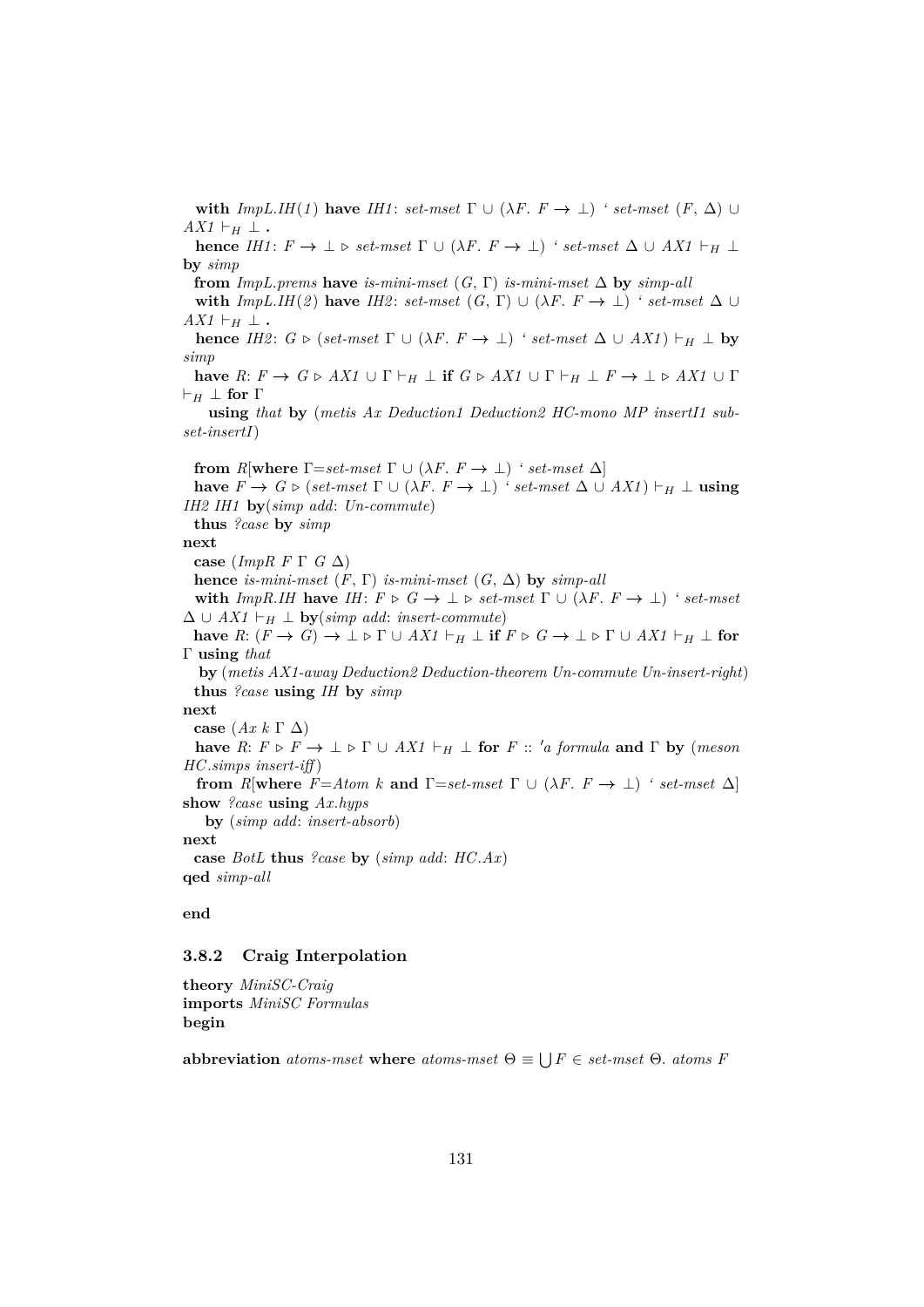**lemma** *interpolation-equal-styles*:

 $\land$  *atoms F*  $\subseteq$  *atoms-mset*  $(\Gamma + \Delta) \land$  *atoms F*  $\subseteq$  *atoms-mset*  $(\Gamma' + \Delta'))$ ←→  $(\forall \Gamma \Delta. \Gamma \Rightarrow \Delta \longrightarrow (\exists F :: 'a formula. \Gamma \Rightarrow {\#F\#} \land {\#F\#} \Rightarrow \Delta \land atoms F$ ⊆ *atoms-mset* Γ ∧ *atoms F* ⊆ *atoms-mset* ∆)) **proof**(*intro iffI allI impI*, *goal-cases*) **case** (*1* Γ ∆) **hence**  $\Gamma + {\{\#\}} \Rightarrow {\{\#\}} + \Delta \longrightarrow {\exists F. \Gamma \Rightarrow F, {\{\#\}} \wedge F, {\{\#\}} \Rightarrow \Delta \wedge atoms F}$ ⊆ *atoms-mset* (Γ + {#}) ∧ *atoms F* ⊆ *atoms-mset* ({#} + ∆)) **by** *presburger* **with** *1* **show** *?case* **by** *auto* **next case**  $(2 Γ Δ Γ' Δ')$ **from**  $2(2)$  **have**  $\Gamma \Rightarrow \Delta + \text{image-mset Not } \Gamma' + \Delta'$  **by**(*induction*  $\Gamma'$  *arbitrary*: Γ; *simp add*: *SCp*.*NotR*) **hence**  $\Gamma$  + *image-mset Not*  $\Delta \Rightarrow \text{image-mset Not } \Gamma' + \Delta'$  **by**(*induction*  $\Delta$ 

 $(\forall \Gamma \Delta \Gamma' \Delta'. \Gamma + \Gamma' \Rightarrow \Delta + \Delta' \rightarrow (\exists F :: 'a \ formula. \Gamma \Rightarrow F, \Delta \wedge F, \Gamma' \Rightarrow \Delta'$ 

*arbitrary*: ∆<sup>0</sup> ; *simp add*: *SCp*.*NotL*) (*metis SCp*.*NotL union-mset-add-mset-right*) **from** *2* (*1* )[*THEN spec*, *THEN spec*, *THEN mp*, *OF this*]

**have**  $\exists F. \Gamma + \text{image-mset} \rightarrow \Delta \Rightarrow {\#F\#} \land {\#F\#} \Rightarrow \text{image-mset} \rightarrow \Gamma' +$  $\Delta' \wedge atoms \ F \subseteq atoms-mset \ ( \Gamma + image-mset \ \neg \ \Delta ) \wedge atoms \ F \subseteq atoms-mset$  $(image-mset \neg \Gamma' + \Delta')$ .

**then obtain** *F* where *n*:  $\Gamma$  + *image-mset*  $\neg$   $\Delta \Rightarrow$  {#*F*#} **and** *p*: {#*F*#}  $\Rightarrow$  *image-mset*  $\neg$   $\Gamma' + \Delta'$  and *at*: *atoms F* ⊆ *atoms-mset* ( $\Gamma + \Delta$ ) *atoms F* ⊆ *atoms-mset*  $(\Gamma' + \Delta')$  by *auto* 

**from** *n* **have** *n*:  $\Gamma \Rightarrow F$ ,  $\Delta$  **by**(*induction*  $\Delta$  *arbitrary*:  $\Gamma$ ; *simp add*: *NotL-inv inR1* )

**from** *p* **have** *p*:  $F, \Gamma' \Rightarrow \Delta'$  **by**(*induction*  $\Gamma'$  *arbitrary*:  $\Delta'$ ; *simp add*: *NotR-inv inL1* )

**show** *?case* **using** *p at n* **by** *blast*

**qed**

The original version of the interpolation theorem is due to Craig [\[1\]](#page-140-1). Our proof partly follows the approach of Troelstra and Schwichtenberg [\[11\]](#page-140-2) but, especially with the mini formulas, adds its own spin.

**theorem** *SC-Craig-interpolation*: **assumes**  $\Gamma + \Gamma' \Rightarrow \Delta + \Delta'$ **obtains** *F* **where**  $\Gamma \Rightarrow F, \Delta$  $F,\Gamma' \Rightarrow \Delta'$ *atoms F*  $\subseteq$  *atoms-mset*  $(\Gamma + \Delta)$  $atoms F \subseteq atoms-mset (\Gamma' + \Delta')$ **proof** − have *split-seq*:  $(\exists H'. H = f F J, H') \vee (\exists I'. I = f F J, I')$  if  $f F J, G = H + I$ **for** *f F G H I J* **proof** − **from** *that* **have**  $fFJ \in H + I$  **by**(*metis* (*mono-tags*) *add-ac*(*2*) *union-single-eq-member*) **thus** *?thesis* **by** (*meson multi-member-split union-iff* ) **qed have**  $min: \exists F. \Gamma \Rightarrow F, \Delta \wedge F, \Gamma' \Rightarrow \Delta' \wedge F$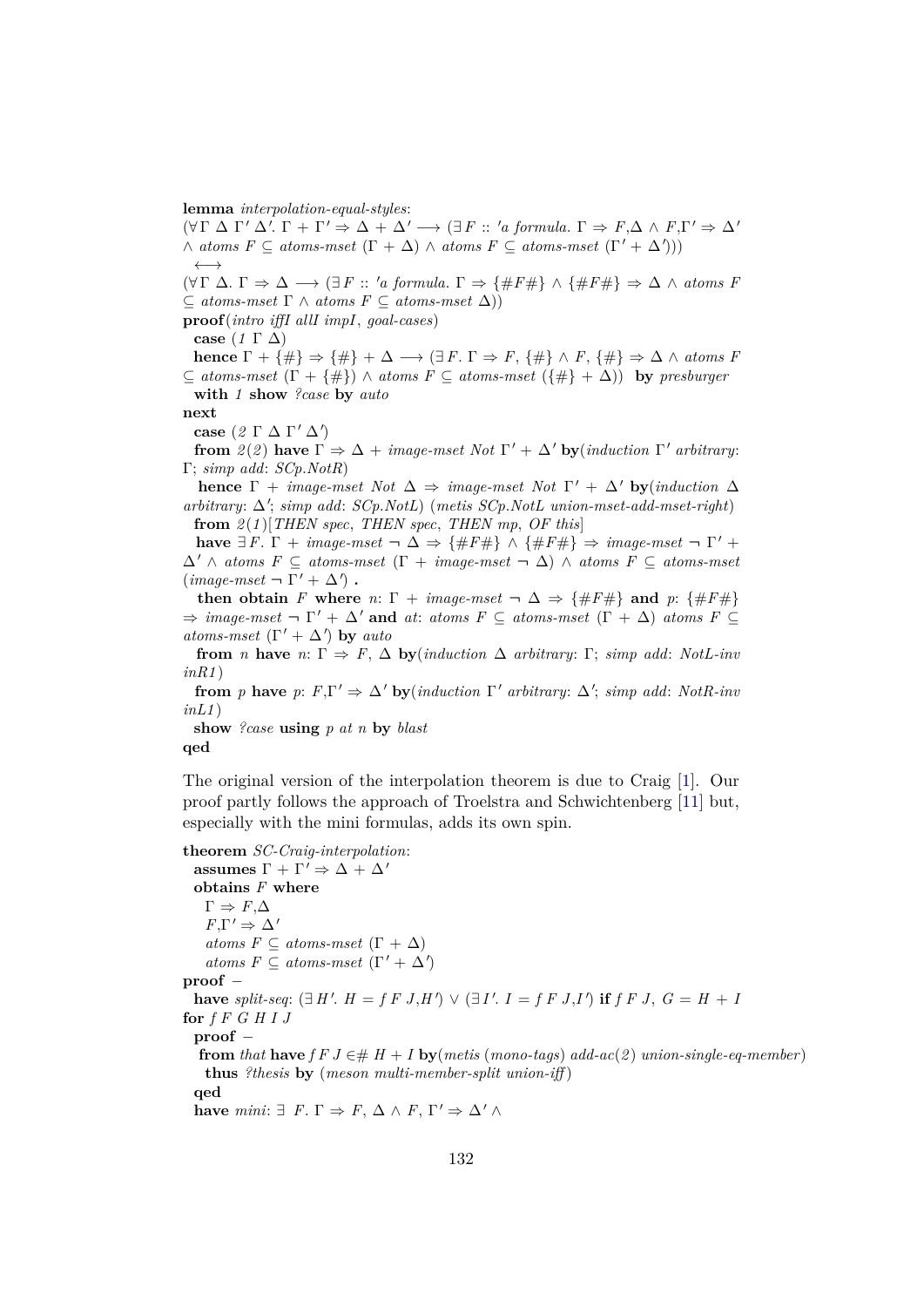*atoms F*  $\subseteq$  *atoms-mset*  $(\Gamma + \Delta) \land atoms F \subseteq atoms-mset$   $(\Gamma' + \Delta') \land$ *is-mini-formula F* **if**  $\Gamma + \Gamma' \Rightarrow \Delta + \Delta'$  is-mini-mset  $(\Gamma + \Gamma' + \Delta + \Delta')$  for  $\Gamma \Gamma' \Delta \Delta'$ **using** *that*  $\textbf{proof}(\textit{induction}\Gamma + \Gamma' \Delta + \Delta' \textit{arbitrary}: \Gamma \Gamma' \Delta \Delta' \textit{rule}: \textit{SCp.index})$ **case** *BotL* **thus** *?case* **proof**(*cases*; *intro exI*) **assume** ⊥ ∈# Γ **with** *BotL* **show**  $\Gamma \Rightarrow \bot$ ,  $\Delta \wedge \bot$ ,  $\Gamma' \Rightarrow \Delta' \wedge atoms \bot \subseteq atoms-mset$   $(\Gamma + \Delta) \wedge atoms$  $\bot \subseteq atoms-mset$   $(\Gamma' + \Delta') \wedge is-mini-formula$   $\bot$ **by**(*simp add*: *SCp*.*BotL*) **next assume**  $\neg(\bot \in \# \Gamma)$  with *BotL* **show**  $\Gamma \Rightarrow \top$ ,  $\Delta \wedge \top$ ,  $\Gamma' \Rightarrow \Delta' \wedge atoms \top \subseteq atoms-mset$   $(\Gamma + \Delta) \wedge atoms$  $\top \subseteq atoms-mset$   $(\Gamma' + \Delta') \wedge is-mini-formula$   $\top$ **by**(*auto simp add*: *Top-def SCp*.*ImpR SCp*.*ImpL SCp*.*BotL intro*!: *SCp*.*intros*(*3*−)) **qed next case** (*Ax k*) **let**  $\ell s s = \lambda F$ . ( $\Gamma \Rightarrow F$ ,  $\Delta \wedge F$ ,  $\Gamma' \Rightarrow \Delta' \wedge$  *is-mini-formula F*) **have** *ff*:  $?ss \perp$  **if**  $Atom \, k \in \# \Gamma$   $Atom \, k \in \# \Delta$ **using** *SCp*.*BotL SCp*.*Ax*[*of k*] *that* **by** *auto* **have** *fs*: *?ss* (*Atom k*) **if** *Atom k* ∈#  $\Gamma$  *Atom k* ∈#  $\Delta'$ **using** *that* **by**(*auto introl: SCp.Ax*[**where**  $k=k$ ]) **have** *sf*: *?ss* ((*Atom k*)  $\rightarrow \bot$ ) **if** *Atom k* ∈#  $\Gamma'$  *Atom k* ∈#  $\Delta$ **using** *that* **by**(*auto intro*!: *SCp*.*ImpR SCp*.*ImpL intro*: *SCp*.*Ax*[**where** *k*=*k*] *SCp*.*BotL*) **have** *ss*:  $?ss \top$  **if**  $Atom \ k \in \mathcal{H} \Gamma'$   $Atom \ k \in \mathcal{H} \Delta'$ **unfolding** *Top-def* **using** *that SCp*.*ImpR SCp*.*Ax BotL-canonical* **by** *fastforce* **have** in-sumE:  $[A \in \# (F + G); A \in \# F \implies P; A \in \# G \implies P] \implies P$  for *A F G P* **by** *fastforce* **have** *trust-firstE*:  $P F \implies Q F \implies \exists F. \ P F \land Q F$  **for**  $P Q F$  **by** *blast* **from** *Ax* **show** *?case* **by**(*elim in-sumE*) (*frule* (*1* ) *ff fs sf ss*; *elim conjE trust-firstE*; *force*)+ **next** case ( $ImpR$  *F G*  $\Delta$ '') **note** *split-seq*[*of Imp*, *OF ImpR*(*3* )] **thus** *?case* **proof**(*elim disjE exE*) fix *H'* assume  $\Delta$ :  $\Delta = F \rightarrow G$ , *H'* **have**  $F, \Gamma + \Gamma' = (F, \Gamma) + \Gamma'$   $G, \Delta'' = (G, \Delta - \{\#F \rightarrow G\# \}) + \Delta'$  $is-minimset((F, \Gamma) + \Gamma' + (G, \Delta - \{\#F \rightarrow G\# \}) + \Delta')$ **using** *that*  $ImpR(3-)$  **by** ( $simp-all add: union-assoc \Delta)$ **from** *ImpR*(*2* )[*OF this*] **obtain** *Fa* **where** *Fam*:  $F, \Gamma \Rightarrow Fa, G, H' Fa, \Gamma' \Rightarrow \Delta'$  *is-mini-formula Fa*  $atoms \ Fa \subseteq atoms-mset ((F, \Gamma) + (G, H')) \ atoms \ Fa \subseteq atoms-mset (\Gamma' +$ ∆<sup>0</sup> ) **unfolding** ∆ **by** *auto* **thus** *?thesis* **unfolding**  $\Delta$  **proof**(*intro exI*[**where**  $x = Fa$ ] *conjI* ‹*is-mini-formula Fa*›) show  $\Gamma \Rightarrow Fa$ ,  $F \rightarrow G$ ,  $H'$  using  $Fam$  by (*intro SCp.ImpR*[*THEN inR1*]; *fast*) show  $Fa$ ,  $\Gamma' \Rightarrow \Delta'$  **using** *Fam* by *blast*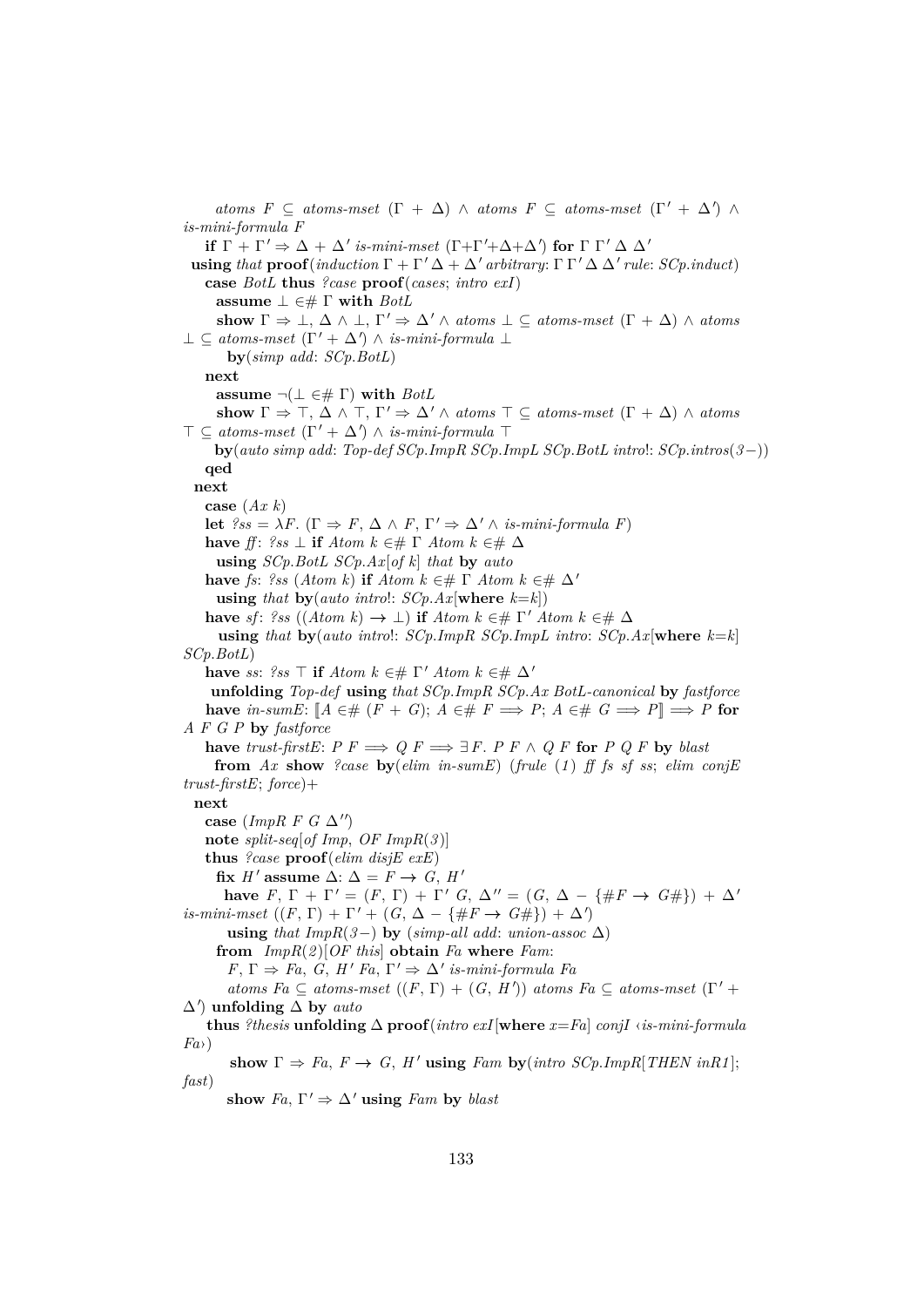**show** *atoms Fa*  $\subseteq$  *atoms-mset*  $(\Gamma + (F \rightarrow G, H'))$  *atoms Fa*  $\subseteq$  *atoms-mset*  $(\Gamma' + \Delta')$  **using** *Fam* **by** *auto* **qed next** fix *I'* assume  $\Delta'$ :  $\Delta' = F \rightarrow G, I'$ **have**  $F, \Gamma + \Gamma' = \Gamma + (F, \Gamma')$   $G, \Delta'' = \Delta + (G, I')$  *is-mini-mset*  $(\Gamma + (F, \Gamma'))$  $\Gamma'$  +  $\Delta$  +  $(G, I')$ **using**  $ImpR(3-)$  **by** ( $simp-all add: add.left-commute \Delta'$ ) **from** *ImpR*(*2* )[*OF this*] **obtain** *Fa m* **where** *Fam*:  $\Gamma \Rightarrow Fa, \Delta Fa, F, \Gamma' \Rightarrow G, I'$  *is-mini-formula Fa atoms Fa*  $\subseteq$  *atoms-mset*  $(\Gamma + \Delta)$  *atoms Fa*  $\subseteq$  *atoms-mset*  $((F, \Gamma') + (G,$ *I*<sup> $')$ ) **unfolding** ∆<sup>*'*</sup> **by** *auto*</sup> show *?thesis* **unfolding**  $\Delta'$  **proof**(*intro exI*[where  $x = Fa$ ] *conjI* ‹*is-mini-formula Fa*›) **show**  $\Gamma \Rightarrow Fa$ ,  $\Delta$  **using** *Fam* **by** *fast* show  $Fa, \Gamma' \Rightarrow F \rightarrow G, I'$  using *Fam* by (*simp add: SCp.ImpR inL1*) **show** *atoms Fa*  $\subseteq$  *atoms-mset*  $(\Gamma + \Delta)$  *atoms Fa*  $\subseteq$  *atoms-mset*  $(\Gamma' + (F \Delta))$  $\rightarrow$  *G*, *I'*)) **using** *Fam* **by** *auto* **qed qed next case** (*ImpL*  $\Gamma''$  *F G*) **note** *split-seq*[*of Imp*, *OF ImpL*(*5* )] **thus** *?case* **proof**(*elim disjE exE*) **fix** *H'* assume Γ: Γ =  $F \rightarrow G$ , *H'* **from**  $\Gamma$  **have** \*:  $\Gamma'' = \Gamma' + H' F$ ,  $\Delta + \Delta' = \Delta' + (F, \Delta)$ **using**  $ImpL(5-)$  **by**  $(simp-all add: union-assoc \Gamma)$ **hence** *is-mini-mset*  $(\Gamma' + H' + \Delta' + (F, \Delta))$  **using**  $ImpL(6)$  **by**(*auto simp add*: Γ) **from**  $ImpL(2)[OF * this]$  **obtain** *Fa* **where**  $IHI: \Gamma' \Rightarrow Fa$ ,  $\Delta' Fa$ ,  $H' \Rightarrow F$ , ∆  $atoms\ Fa \subseteq atoms-mset(H' + (F,\Delta))\ atoms\ Fa \subseteq atoms-mset(\Gamma' + \Delta')$ *is-mini-formula Fa* **by** *blast* **from**  $\Gamma$  **have** \*:  $G, \Gamma'' = (G, H') + \Gamma' \Delta + \Delta' = \Delta + \Delta'$ **using** *ImpL*(*5*−) **by** (*simp-all add*: *union-assoc*) **hence** *is-mini-mset*  $((G, H') + \Gamma' + \Delta + \Delta')$  **using**  $ImpL(6)$  **by**(*simp add*: Γ) **from**  $ImpL(4)[OF * this]$  **obtain**  $Ga$  **where**  $IH2: G, H' \Rightarrow Ga, \Delta Ga, \Gamma'$  $\Rightarrow \Delta'$ 

 $atoms\ Ga \subseteq atoms-mset((G, H') + \Delta)~atoms\ Ga \subseteq atoms-mset(\Gamma' + \Delta')$ *is-mini-formula Ga* **by** *blast*

A big part of the difficulty of this proof is finding a way to instantiate the IHs. Interestingly, this is not the only way that works. Originally, we used  $\Gamma'' = H' + \Gamma'$  and  $F, \Delta + \Delta' = (F, \Delta) + \Delta'$  to instantiate the IH (which is in some sense more natural, less use of commutativity). This gave us a *Fa* that verifies  $H' \Rightarrow Fa, F, \Delta$  and  $Fa, \Gamma' \Rightarrow \Delta'$  and resulted in the interpolant  $to-mini-formula$  ( $Fa \vee Ga$ ).

**let**  $\ell w = Fa \rightarrow Ga$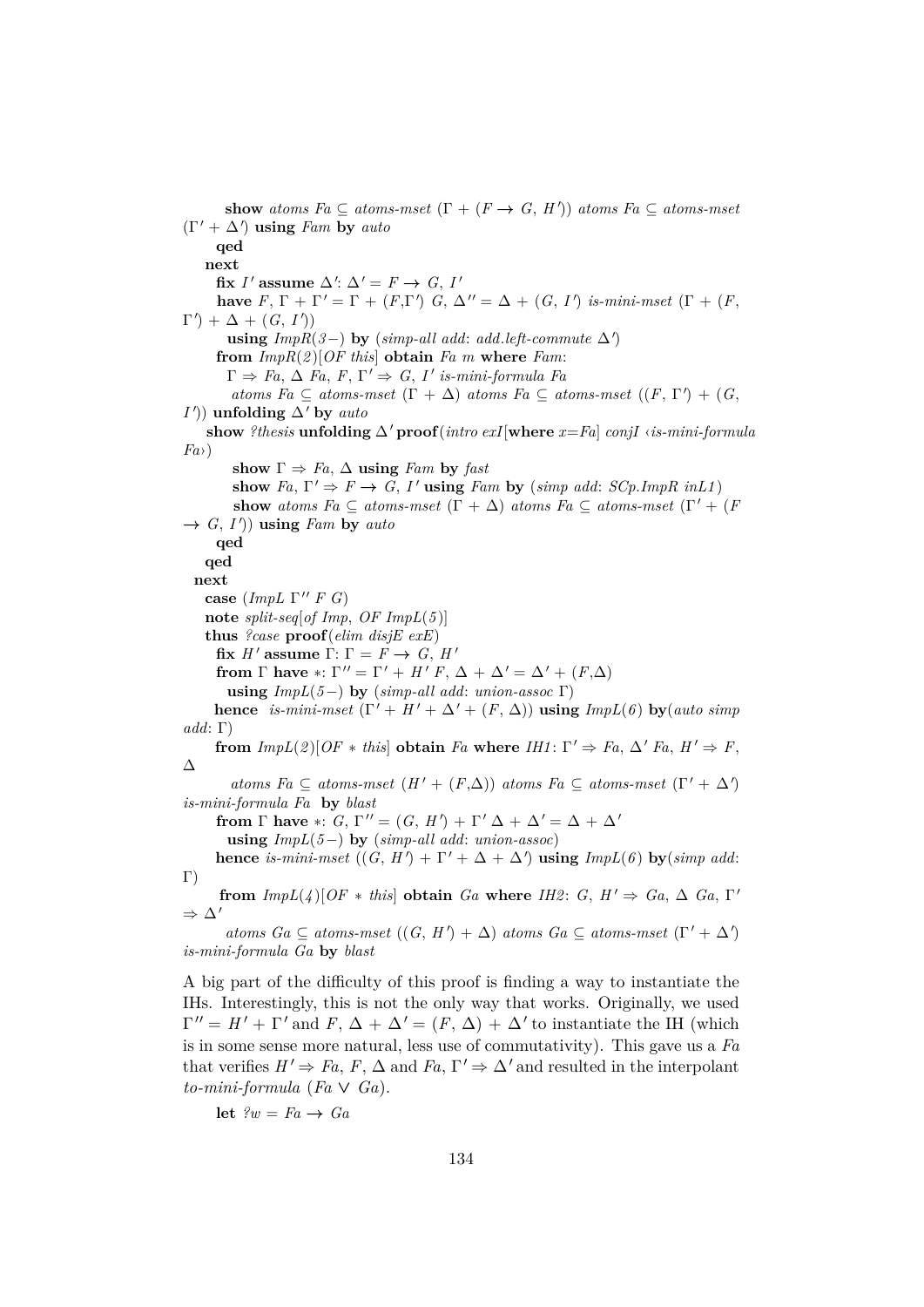**show** *?thesis* **proof**(*intro exI*[**where**  $x = ?w$ ] *conjI*) **from** *IH1*(*1*) *IH2*(*2*) **show**  $?w, \Gamma' \Rightarrow \Delta'$ **by** (*simp add*: *SCp*.*ImpL*) **from**  $IHI(2)$   $IH2(1)$  **show**  $\Gamma \Rightarrow ?w$ ,  $\Delta$  **unfolding**  $\Gamma$ **by**(*intro SCp*.*ImpL inR1* [*OF SCp*.*ImpR*] *SCp*.*ImpR*) (*simp-all add*: *weakenR weakenL*) **show** *atoms*  $?w \subseteq atoms-mset$  ( $\Gamma + \Delta$ ) *atoms*  $?w \subseteq atoms-mset$  ( $\Gamma' + \Delta'$ ) **using** *IH1* (*3*−) *IH2* (*3*−) **unfolding** Γ **by** *auto* **show** *is-mini-formula ?w* **using** ‹*is-mini-formula Fa*› ‹*is-mini-formula Ga*› **by** *simp* **qed next** fix *I'* assume  $\Gamma'$ :  $\Gamma' = F \rightarrow G$ , *I'* note *ImpL*(*5*)[*unfolded*  $\Gamma'$ ] **from**  $\Gamma'$  have  $*$ :  $\Gamma'' = \Gamma + I'$   $F$ ,  $\Delta + \Delta' = \Delta + (F \cdot \Delta')$ **using**  $ImpL(5-)$  **by**( $simp-all add: union-assoc add-ac(2,3))$ **hence** *is-mini-mset*  $(\Gamma + I' + \Delta + (F, \Delta'))$  **using**  $ImpL(6)$  **by**(*auto simp*  $add: \Gamma'$ **from**  $ImpL(2)[OF * this]$  **obtain**  $Fa$ **where**  $IHI: \Gamma \Rightarrow Fa, \Delta Fa, I' \Rightarrow F, \Delta'$  *is-mini-formula Fa*  $atoms \text{ } Fa \subseteq atoms-mset \text{ } (I' + (F,\Delta')) \text{ } atoms \text{ } Fa \subseteq atoms-mset \text{ } (\Gamma + \Delta) \text{ } by$ *blast* **from**  $\Gamma'$  have \*: *G*,  $\Gamma'' = \Gamma + (G, I') \Delta + \Delta' = \Delta + \Delta'$ **using**  $ImpL(5)$  by  $(simp-all add: add-ac \langle \Gamma'' = \Gamma + I' \rangle)$ **have** *is-mini-mset*  $(\Gamma + (G, I') + \Delta + \Delta')$  **using**  $ImpL(6)$  **by**(*auto simp*  $add: \Gamma'$ **from**  $ImpL(\lambda)$ [ $OF * this$ ] **obtain**  $Ga \lambda$ **where**  $IH2: \Gamma \Rightarrow Ga, \Delta Ga, G, I' \Rightarrow \Delta'$  *is-mini-formula Ga*  $atoms\ Ga \subseteq atoms\text{-}mset((G, I') + \Delta')\ atoms\ Ga \subseteq atoms\text{-}mset(\Gamma + \Delta)$ **by** *blast* Same thing as in the other case, just with  $G, \Gamma'' = (G, I') + \Gamma, \Delta + \Delta'$  $= \Delta' + \Delta$ ,  $\Gamma'' = I' + \Gamma$ , and  $F$ ,  $\Delta + \Delta' = (F, \Delta') + \Delta$  resulting in  $to-mini-formula$  ( $\neg$  (*Fa*  $\vee$  *Ga*)) **let**  $\ell w = (Ga \rightarrow (Fa \rightarrow \bot)) \rightarrow \bot$ **have**  $\mathcal{P}w = to-mini-formula$  ( $Ga \wedge Fa$ ) **by** ( $simp \text{ } add: \text{ } IHI(3) \text{ } IH2(3)$ ) *mini-to-mini*) **show** *?thesis* **proof**(*intro exI*[*of - ?w*] *conjI*) **from** *IH1*(*1*) *IH2*(*1*) **show**  $\Gamma \Rightarrow$  ?*w*,  $\Delta$ **by**(*intro SCp*.*ImpR SCp*.*ImpL*) (*simp-all add*: *inR1 weakenR BotL-canonical*) **from** *IH1*(2) *IH2*(2) **show**  $?w, \Gamma' \Rightarrow \Delta'$  **unfolding**  $\Gamma'$ **by**(*blast intro*!: *SCp*.*ImpL SCp*.*ImpR dest*: *weakenL weakenR*)+ **show** *atoms*  $?w \subseteq atoms\text{-}mset (\Gamma + \Delta)$  $atoms \ \n \mathscr{L} \subseteq atoms\text{-}mset (\Gamma' + \Delta') \text{ using } IHI(\beta-) \ IH2(\beta-) \text{ uniformly}$ Γ' by *auto* **show** *is-mini-formula ?w* **using** ‹*is-mini-formula Fa*› ‹*is-mini-formula Ga*› **by** *simp* **qed qed next**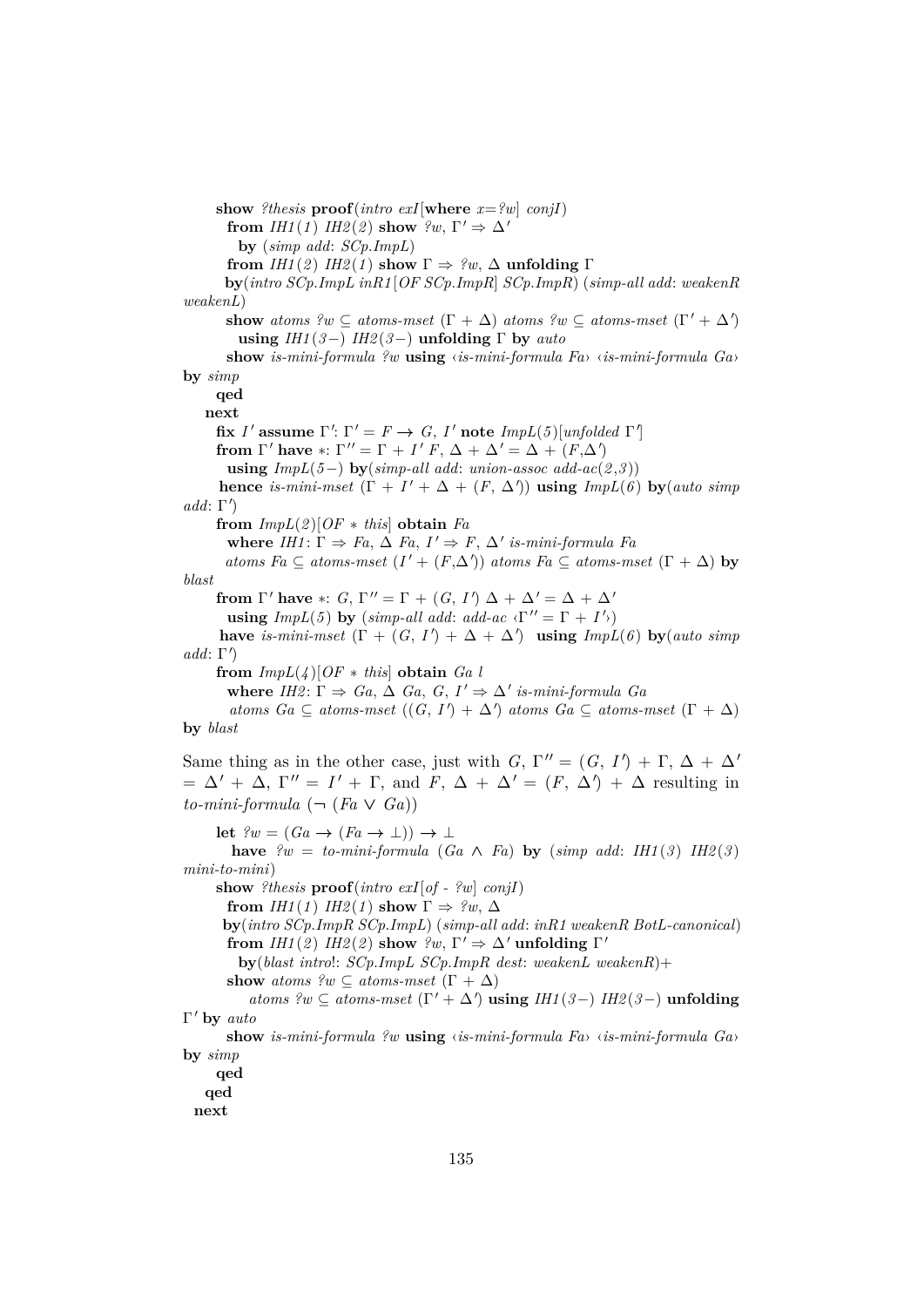The rest is just those cases that can't happen because of the mini formula property.

**qed** (*metis add*.*commute is-mini-formula*.*simps union-iff union-single-eq-member* )+ **define**  $tms :: 'a formula multiset \Rightarrow 'a formula multiset$ 

**where** *tms* = *image-mset to-mini-formula*

**have**  $[simp]: rms(A + B) = rms(A + tmsB)$  *tms*  $\{\#F\# \} = \{\#to-mini-formula$ *F*#} **for** *A B F* **unfolding** *tms-def* **by** *simp-all*

**have** [*simp*]: *atoms-mset* (*tms* Γ) = *atoms-mset* Γ **for** Γ **unfolding** *tms-def* **using** *mini-formula-atoms* **by** *fastforce*

**have** *imm*: *is-mini-mset* (*tms*  $\Gamma$  + *tms*  $\Gamma'$  + *tms*  $\Delta$  + *tms*  $\Delta'$ ) **unfolding** *tms-def* **by** *auto*

**from** *assms* **have**  $\text{tms } \Gamma + \text{tms } \Gamma' \Rightarrow \text{tms } \Delta + \text{tms } \Delta'$  **unfolding**  $\text{tms-def}$  **using** *SC-full-to-mini* **by** *force*

**from** *mini*[*OF this imm*] **obtain** *F* **where** *hp*:

 $tms \Gamma \Rightarrow F, \, \textit{tms } \Delta \, F, \, \textit{tms } \Gamma' \Rightarrow \, \textit{tms } \Delta'$ 

**and** *su*: *atoms F*  $\subseteq$  *atoms-mset* (*tms*  $\Gamma$  + *tms*  $\Delta$ ) *atoms F*  $\subseteq$  *atoms-mset* (*tms*  $\Gamma' + \textit{tms } \Delta'$ 

**and** *mf* : *is-mini-formula F* **by** *blast*

**from** *hp mf* **have**  $tms \Gamma \Rightarrow \text{tms } (F, \Delta) \text{ } \text{tms } (F, \Gamma') \Rightarrow \text{tms } \Delta' \text{ using } \text{mini-to-mini}[\textbf{where}$  $a = a$  unfolding *tms-def* by *simp-all* 

**hence**  $\Gamma \Rightarrow F$ ,  $\Delta F$ ,  $\Gamma' \Rightarrow \Delta'$  **using** *SC-mini-to-full* **unfolding** *tms-def* **by** *blast*+

with *su* show *?thesis* **using**  $\langle \Lambda \Gamma \rangle$  *atoms-mset* (*tms*  $\Gamma$ ) = *atoms-mset*  $\Gamma$ *) image-mset-union that* **by** *auto*

## **qed**

Note that there is an extension to Craig interpolation: One can show that atoms that only appear positively/negatively in the original formulas will only appear positively/negatively in the interpolant.

**abbreviation** *patoms-mset*  $S \equiv \bigcup F \in set-mset$  *S. fst* (*pn-atoms F*) **abbreviation** *natoms-mset*  $S \equiv \bigcup F \in set-mset S$ . *snd* (*pn-atoms F*)

**theorem** *SC-Craig-interpolation-pn*:

 $\textbf{assumes}~\Gamma + \Gamma' \Rightarrow \Delta + \Delta'$ **obtains** *F* **where**  $\Gamma \Rightarrow F, \Delta$  $F,\Gamma' \Rightarrow \Delta'$ *fst* (*pn-atoms F*)  $\subseteq$  (*patoms-mset*  $\Gamma \cup$  *natoms-mset*  $\Delta$ )  $\cap$  (*natoms-mset*  $\Gamma' \cup$  $patoms-mset \Delta'$ *snd* (*pn-atoms F*)  $\subseteq$  (*natoms-mset*  $\Gamma \cup$  *patoms-mset*  $\Delta$ )  $\cap$  (*patoms-mset*  $\Gamma' \cup$  $natoms-mset \Delta'$ **proof** − have *split-seq*:  $(\exists H'. H = f F J, H') \vee (\exists I'. I = f F J, I')$  if  $f F J, G = H + I$ **for** *f F G H I J* **proof** − **from** that **have**  $f \in J \in H$  + *I* **by**(*metis* (*mono-tags*) *add-ac*(*2*) *union-single-eq-member*)

**thus** *?thesis* **by** (*meson multi-member-split union-iff* ) **qed**

**have** *mini*:  $\exists$  *F* :: '*a formula*.  $\Gamma \Rightarrow F$ ,  $\Delta \wedge F$ ,  $\Gamma' \Rightarrow \Delta' \wedge F$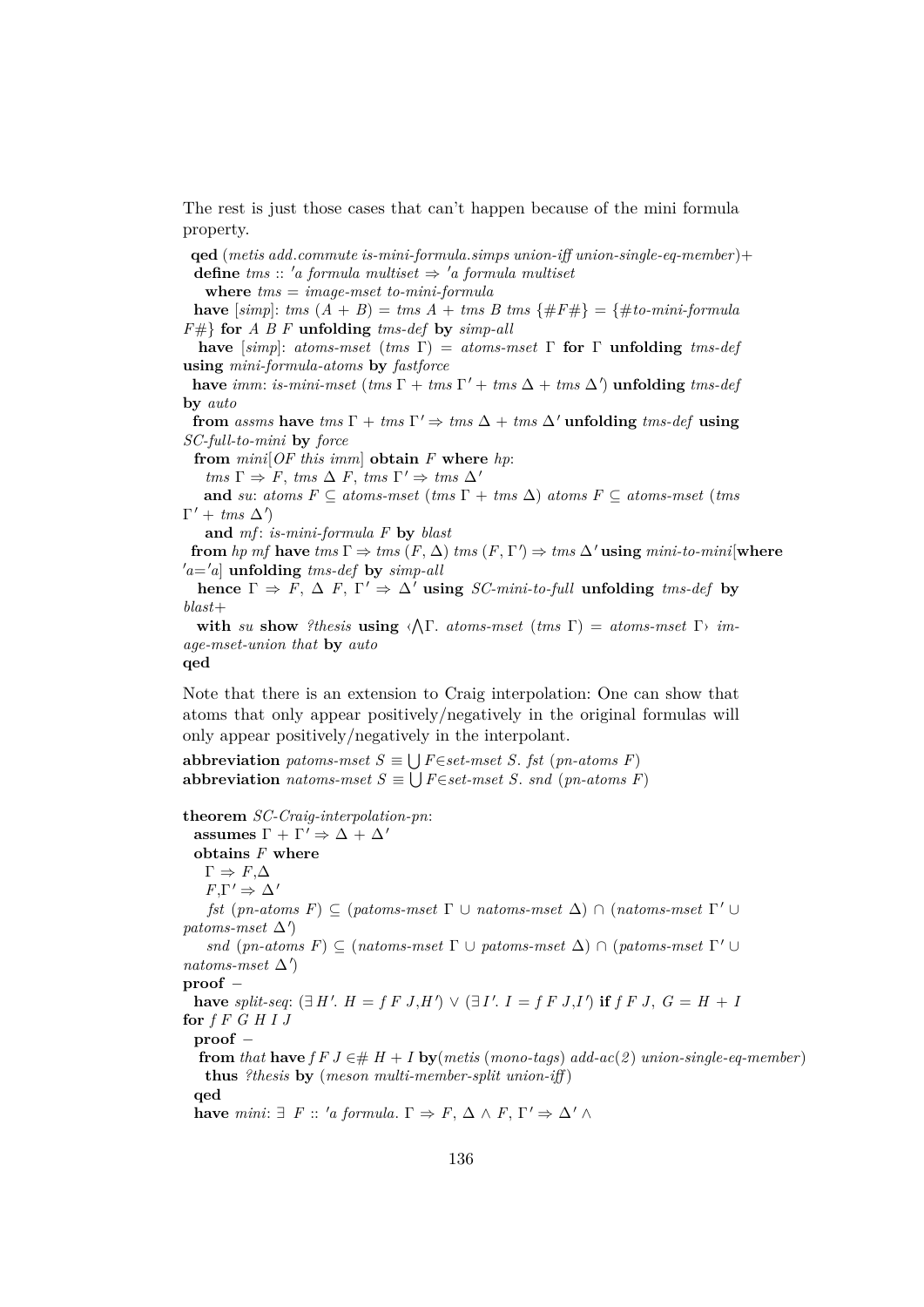*fst* (*pn-atoms F*)  $\subseteq$  (*patoms-mset*  $\Gamma \cup$  *natoms-mset*  $\Delta$ )  $\cap$  (*natoms-mset*  $\Gamma' \cup$  $patoms-mset \Delta'$ ) ∧ *snd* (*pn-atoms F*)  $\subseteq$  (*natoms-mset*  $\Gamma \cup$  *patoms-mset*  $\Delta$ )  $\cap$  (*patoms-mset*  $\Gamma' \cup$  $natoms-mset \Delta'$   $\wedge$  *is-mini-formula F* **if**  $\Gamma + \Gamma' \Rightarrow \Delta + \Delta'$  is-mini-mset  $(\Gamma + \Gamma' + \Delta + \Delta')$  for  $\Gamma \Gamma' \Delta \Delta'$ **using** *that*  $\textbf{proof}(\textit{induction}\Gamma + \Gamma' \Delta + \Delta' \textit{arbitrary}: \Gamma \Gamma' \Delta \Delta' \textit{rule}: \textit{SCp.index}$ **case** *BotL* **let**  $?om = \lambda F$ . *fst* (*pn-atoms F*) ⊆ (*patoms-mset*  $\Gamma \cup$  *natoms-mset*  $\Delta$ ) ∩  $(natoms-mset \Gamma' \cup patoms-mset \Delta') \wedge$ *snd* (*pn-atoms F*)  $\subseteq$  (*natoms-mset*  $\Gamma \cup$  *patoms-mset*  $\Delta$ )  $\cap$  (*patoms-mset*  $\Gamma'$ ∪ *natoms-mset*  $\Delta'$ )  $\wedge$  *is-mini-formula* (*F* :: '*a formula*) **show** *?case* **proof**(*cases*; *intro exI*) **assume** ⊥ ∈# Γ **with** *BotL* **show**  $\Gamma \Rightarrow \bot$ ,  $\Delta \wedge \bot$ ,  $\Gamma' \Rightarrow \Delta' \wedge \text{?} om \perp$  **by**(*simp add: SCp.BotL*) **next assume**  $\neg(\bot \in \# \Gamma)$  with *BotL* show  $\Gamma \Rightarrow \top, \Delta \wedge \top, \Gamma' \Rightarrow \Delta' \wedge ?$ om  $\top$ **by**(*auto simp add*: *Top-def SCp*.*ImpR SCp*.*ImpL SCp*.*BotL prod-unions-def intro*!: *SCp*.*intros*(*3*−)) **qed next case** (*Ax k*) **let**  $?ss = \lambda F$ . ( $\Gamma \Rightarrow F$ ,  $\Delta \wedge F$ ,  $\Gamma' \Rightarrow \Delta' \wedge \text{fst}$  (*pn-atoms F*)  $\subseteq$  (*patoms-mset*  $\Gamma \cup$  *natoms-mset*  $\Delta$ )  $\cap$  (*natoms-mset*  $\Gamma' \cup$  *patoms-mset*  $\Delta'$ )  $\wedge$ *snd* (*pn-atoms F*)  $\subseteq$  (*natoms-mset*  $\Gamma \cup$  *patoms-mset*  $\Delta$ )  $\cap$  (*patoms-mset*  $\Gamma'$ ∪ *natoms-mset* ∆<sup>0</sup> ) ∧ *is-mini-formula F*) **have** *ff*:  $?ss \perp$  **if**  $Atom \; k \in \mathcal{H}$  **T**  $Atom \; k \in \mathcal{H}$   $\Delta$ **using** *SCp*.*BotL SCp*.*Ax*[*of k*] *that* **by** *auto* **have** *fs*: *?ss* (*Atom k*) **if** *Atom k* ∈#  $\Gamma$  *Atom k* ∈#  $\Delta'$ **using** *that* **by**(*force introl:*  $SCp.Ax$ [**where**  $k=k$ ]) **have** *sf*: *?ss* ((*Atom k*)  $\rightarrow \bot$ ) **if** *Atom k* ∈#  $\Gamma'$  *Atom k* ∈#  $\Delta$ **using** *that* **by**(*auto intro*!: *SCp*.*ImpR SCp*.*ImpL intro*: *SCp*.*Ax*[**where** *k*=*k*] *SCp*.*BotL exI*[**where** *x*=*Atom k*] *simp add*: *prod-unions-def* ; *force*) **have** *ss*:  $?ss \top$  **if**  $Atom \& \in \# \Gamma'$   $Atom \& \in \# \Delta'$ **unfolding** *Top-def* **using** *that SCp*.*ImpR* **by** (*auto simp add*: *prod-unions-def SCp*.*Ax*) **have** *in-sumE*:  $[A \in \mathcal{H}$   $(F + G); A \in \mathcal{H}$   $F \implies P; A \in \mathcal{H}$   $G \implies P$  for *A F G P* **by** *fastforce* **have** *trust-firstE*:  $P F \implies Q F \implies \exists F. P F \land Q F$  for  $P Q F$  by *blast* **from** *Ax* **show** *?case* **by**(*elim in-sumE*) (*frule* (*1* ) *ff fs sf ss*; *elim conjE trust-firstE*; *force*)+ **next next case** (*ImpR F G*  $\Delta'$ ) **note** *split-seq*[*of Imp*, *OF ImpR*(*3* )] **thus** *?case* **proof**(*elim disjE exE*) fix *H'* assume  $\Delta$ :  $\Delta = F \rightarrow G$ , *H'* **have**  $F, \Gamma + \Gamma' = (F, \Gamma) + \Gamma'$   $G, \Delta'' = (G, \Delta - \{\#F \rightarrow G\# \}) + \Delta'$  $is-minimset((F, \Gamma) + \Gamma' + (G, \Delta - \{\#F \rightarrow G\# \}) + \Delta')$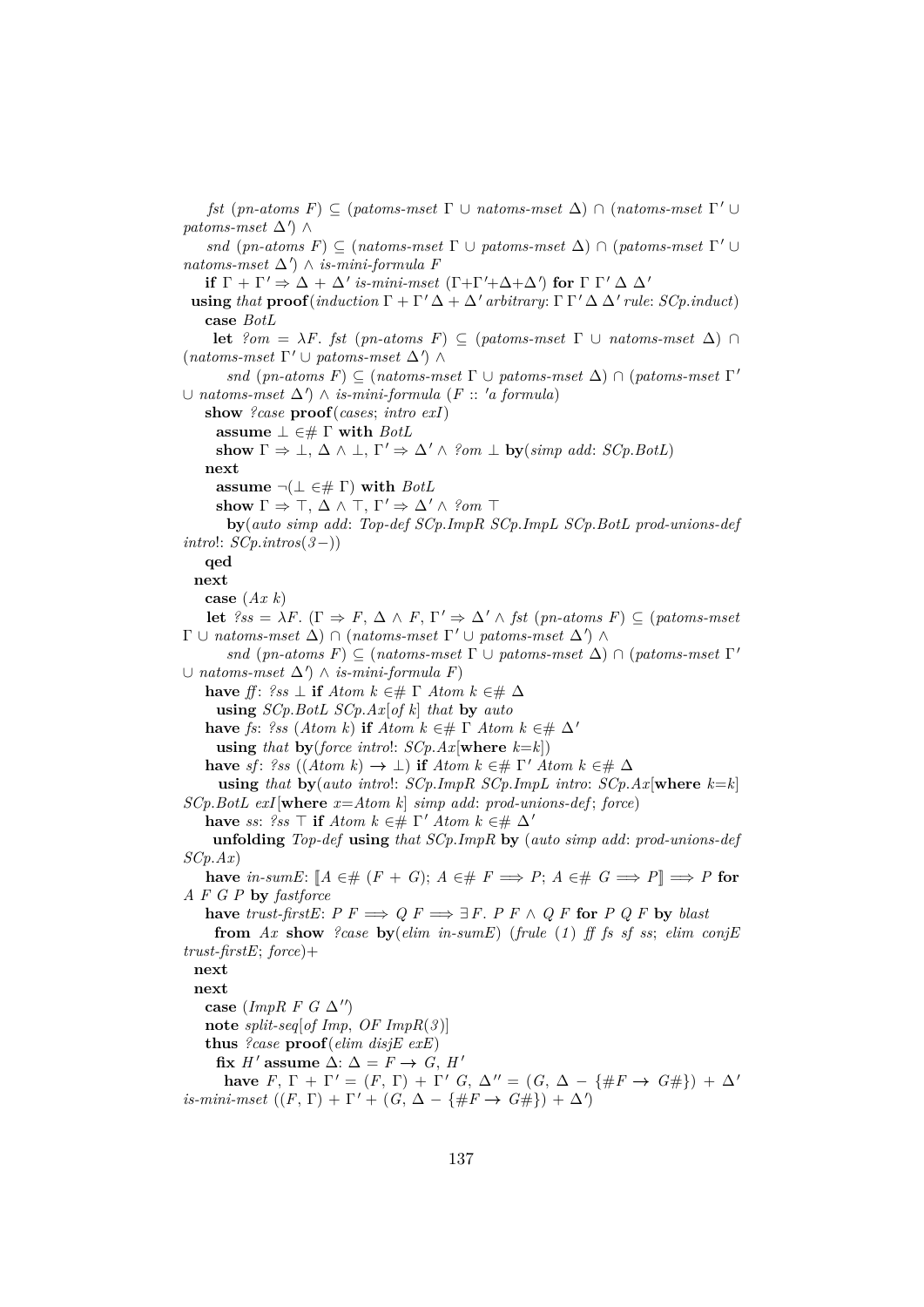**using** *that*  $ImpR(3-)$  **by** ( $simp-all add: union-assoc \Delta$ )

**from** *ImpR*(*2* )[*OF this*] **obtain** *Fa* **where** *Fam*:

 $F, \Gamma \Rightarrow Fa, G, H' Fa, \Gamma' \Rightarrow \Delta'$  *is-mini-formula Fa* 

*fst* (*pn-atoms Fa*)  $\subseteq$  (*patoms-mset* (*F*,  $\Gamma$ ) ∪ *natoms-mset* (*G*, *H*')) ∩  $(natoms-mset \space \Gamma' \cup \textit{patoms-mset} \space \Delta')$ 

*snd* (*pn-atoms Fa*)  $\subseteq$  (*natoms-mset* (*F*,  $\Gamma$ ) ∪ *patoms-mset* (*G*, *H*')) ∩ (*patoms-mset*  $\Gamma' \cup$  *natoms-mset*  $\Delta'$ ) **unfolding**  $\Delta$  **by** *auto* 

**thus** *?thesis* **unfolding**  $\Delta$  **proof**(*intro exI*[**where**  $x=Fa$ ] *conjI ∢is-mini-formula Fa*›)

show  $\Gamma \Rightarrow Fa$ ,  $F \rightarrow G$ ,  $H'$  using  $Fam$  by $(intro$  *SCp.ImpR*[*THEN inR1*]; *fast*)

show  $Fa$ ,  $\Gamma' \Rightarrow \Delta'$  **using** *Fam* by *blast* 

**show** *fst* (*pn-atoms Fa*)  $\subseteq$  (*patoms-mset*  $\Gamma \cup$  *natoms-mset* ( $F \to G, H'$ )) ∩  $(natoms-mset \space \Gamma' \cup \textit{patoms-mset} \space \Delta')$ 

*snd* (*pn-atoms Fa*)  $\subseteq$  (*natoms-mset*  $\Gamma \cup$  *patoms-mset* (*F*  $\rightarrow$  *G*, *H*')) ∩  $(paths-mset \Gamma' \cup natoms-mset \Delta')$ 

**using** *Fam*(*4*−) **by** (*auto simp*: *prod-unions-def split*: *prod*.*splits*)

**qed**

**next**

fix *I'* assume  $\Delta'$ :  $\Delta' = F \rightarrow G$ , *I'* 

**have**  $F, \Gamma + \Gamma' = \Gamma + (F, \Gamma')$   $G, \Delta'' = \Delta + (G, I')$  *is-mini-mset*  $(\Gamma + (F, \Gamma'))$  $\Gamma'$  +  $\Delta$  +  $(G, I')$ 

**using**  $ImpR(3-)$  **by** ( $simp-all add: add.left-commute \Delta'$ )

**from** *ImpR*(*2* )[*OF this*] **obtain** *Fa m* **where** *Fam*:

 $\Gamma \Rightarrow Fa, \Delta Fa, F, \Gamma' \Rightarrow G, I'$  *is-mini-formula Fa* 

*fst* (*pn-atoms Fa*) ⊆ (*patoms-mset* Γ ∪ *natoms-mset* ∆) ∩ (*natoms-mset* (*F*,  $\Gamma'$   $\cup$  *patoms-mset*  $(G, I')$ 

*snd* (*pn-atoms Fa*) ⊆ (*natoms-mset* Γ ∪ *patoms-mset* ∆) ∩ (*patoms-mset*  $(F, \Gamma') \cup$  *natoms-mset*  $(G, I')$  **unfolding**  $\Delta'$  by *auto* 

**show** *?thesis* **unfolding**  $\Delta'$  **proof**(*intro exI*[**where**  $x = Fa$ ] *conjI* ‹*is-mini-formula Fa*›)

show  $\Gamma \Rightarrow Fa$ ,  $\Delta$  **using** *Fam* by *fast* 

show  $Fa, \Gamma' \Rightarrow F \rightarrow G, I'$  using  $Fam$  by  $(simp \ add: SCp. ImpR \ in L1)$ 

**show** *fst* (*pn-atoms Fa*)  $\subseteq$  (*patoms-mset*  $\Gamma$   $\cup$  *natoms-mset*  $\Delta$ )  $\cap$  (*natoms-mset*  $\Gamma' \cup$  patoms-mset  $(F \to G, I')$ 

*snd* (*pn-atoms Fa*) ⊆ (*natoms-mset* Γ ∪ *patoms-mset* ∆) ∩ (*patoms-mset*  $\Gamma' \cup$  *natoms-mset*  $(F \to G, I')$ 

```
using Fam by (auto simp: prod-unions-def split: prod.splits)
```

```
qed
```
**qed**

**next next**

**case** (*ImpL*  $\Gamma''$  *F G*) **note** *split-seq*[*of Imp*, *OF ImpL*(*5* )]

**thus** *?case* **proof**(*elim disjE exE*)

**fix** *H'* assume  $\Gamma: \Gamma = F \rightarrow G, H'$ 

**from**  $\Gamma$  **have** \*:  $\Gamma'' = \Gamma' + H'F$ ,  $\Delta + \Delta' = \Delta' + (F \cdot \Delta)$ 

**using** *ImpL*(*5*−) **by** (*simp-all add*: *union-assoc* Γ)

**hence** *is-mini-mset*  $(\Gamma' + H' + \Delta' + (F, \Delta))$  **using**  $ImpL(6)$  **by**(*auto simp*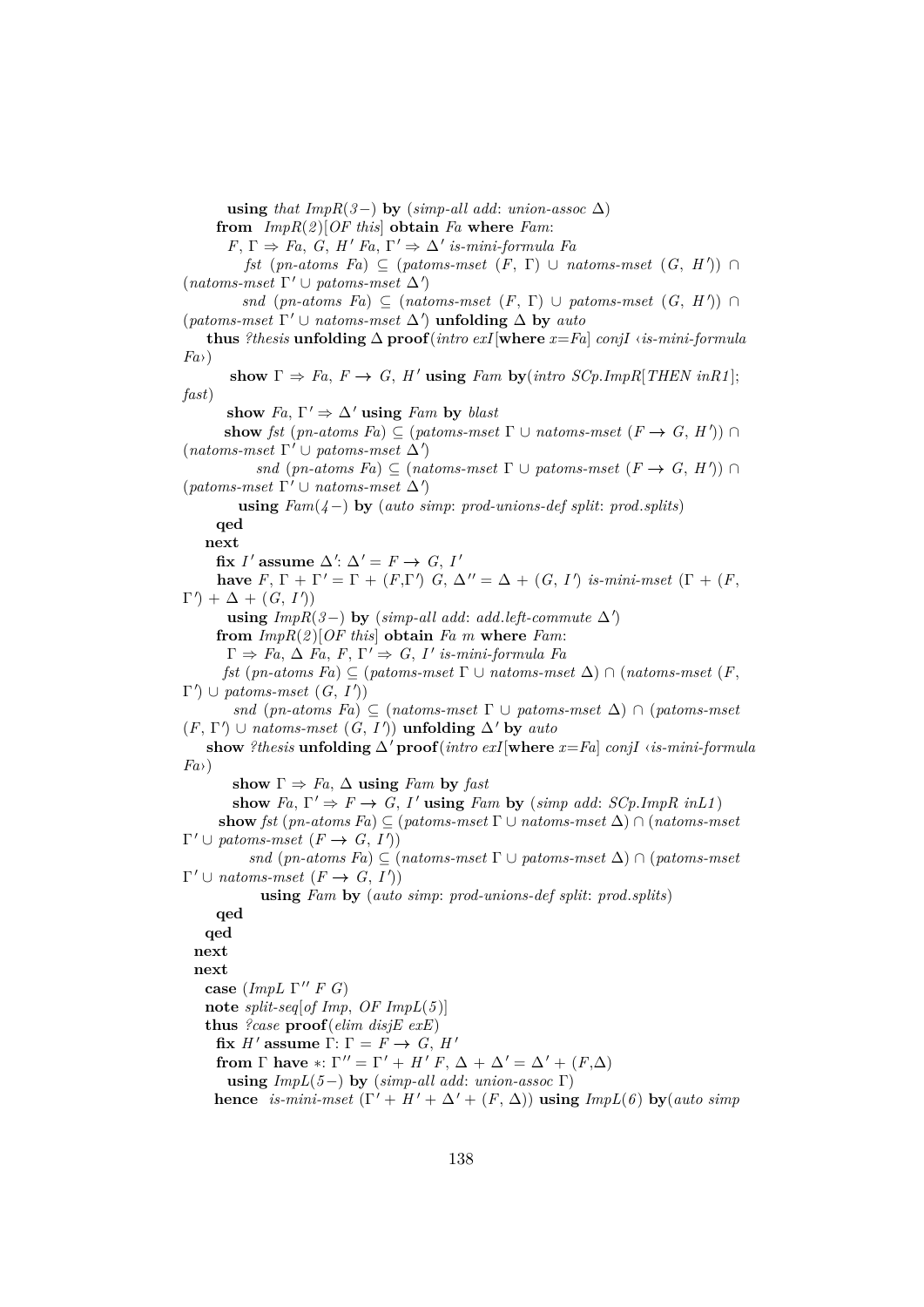*add*: Γ)

**from**  $ImpL(2)[OF * this]$  **obtain** *Fa* **where**  $IHI: \Gamma' \Rightarrow Fa$ ,  $\Delta' Fa$ ,  $H' \Rightarrow F$ , ∆  $f$ st ( $pn\text{-}atoms\ F$ a)  $\subseteq$  ( $patoms\text{-}mset\ \Gamma' \cup \mathit{natoms\text{-}mset\ \Delta'}$ )  $\cap$  ( $natoms\text{-}mset$ *H*<sup> $′$ </sup>∪ *patoms-mset* (*F*,  $\Delta$ )) *snd* (*pn-atoms Fa*)  $\subseteq$  (*natoms-mset*  $\Gamma' \cup$  *patoms-mset*  $\Delta'$ )  $\cap$  (*patoms-mset*  $H' \cup$  *natoms-mset*  $(F, \Delta)$ *) is-mini-formula Fa* **by** *blast* **from**  $\Gamma$  **have** \*:  $G, \Gamma'' = (G, H') + \Gamma' \Delta + \Delta' = \Delta + \Delta'$ **using** *ImpL*(*5*−) **by** (*simp-all add*: *union-assoc*) **hence** *is-mini-mset*  $((G, H') + \Gamma' + \Delta + \Delta')$  **using**  $ImpL(6)$  **by**(*simp add*:  $\Gamma$ ) **from**  $ImpL(4)[OF * this]$  **obtain**  $Ga$  **where**  $IH2: G, H' \Rightarrow Ga, \Delta Ga, \Gamma'$  $\Rightarrow \Delta'$  $f$ st ( $pn\text{-}atoms\ G$ *a*) ⊆ ( $patoms\text{-}mset(G, H')$  ∪  $natoms\text{-}mset$  △) ∩ ( $natoms\text{-}mset$  $\Gamma' \cup$  patoms-mset  $\Delta'$ )  $snd$  ( $pn-atoms$   $Ga$ )  $\subseteq$  ( $natoms-mset$  ( $G$ ,  $H'$ )  $\cup$   $patoms-mset$   $\Delta$ )  $\cap$  ( $patoms-mset$  $\Gamma' \cup$  *natoms-mset*  $\Delta'$ *) is-mini-formula Ga* by *blast* **let**  $\ell w = Fa \rightarrow Ga$ **show** *?thesis*  $\textbf{proof}(\textit{intro exI}[\textbf{where } x = ?w] \textit{conjI})$ **from** *IH1*(*1*) *IH2*(*2*) **show**  $?w, \Gamma' \Rightarrow \Delta'$ **by** (*simp add*: *SCp*.*ImpL*) **from** *IH1*(2) *IH2*(1) **show**  $\Gamma \Rightarrow$  ?w,  $\Delta$  **unfolding**  $\Gamma$ **by**(*intro SCp*.*ImpL inR1* [*OF SCp*.*ImpR*] *SCp*.*ImpR*) (*simp-all add*: *weakenR weakenL*) **show** *fst* (*pn-atoms ?w*)  $\subseteq$  (*patoms-mset*  $\Gamma \cup$  *natoms-mset*  $\Delta$ )  $\cap$  (*natoms-mset*  $\Gamma' \cup$  patoms-mset  $\Delta'$ *snd* (*pn-atoms ?w*) ⊂ (*natoms-mset*  $\Gamma$  ∪ *patoms-mset*  $\Delta$ ) ∩ (*patoms-mset*  $\Gamma' \cup$  *natoms-mset*  $\Delta'$ **using** *IH1* (*3*−) *IH2* (*3*−) **unfolding** Γ **by** (*auto simp*: *prod-unions-def split*: *prod*.*splits*) **show** *is-mini-formula ?w* **using** ‹*is-mini-formula Fa*› ‹*is-mini-formula Ga*› **by** *simp* **qed next fix** *I'* assume Γ': Γ' =  $F \rightarrow G$ , *I'* note *ImpL*(*5*)[*unfolded* Γ'] **from**  $\Gamma'$  have \*:  $\Gamma'' = \Gamma + I' F$ ,  $\Delta + \Delta' = \Delta + (F, \Delta')$ **using**  $ImpL(5-)$  **by**( $simp-all add: union-assoc add-ac(2,3))$ **hence** *is-mini-mset*  $(\Gamma + I' + \Delta + (F, \Delta'))$  **using**  $ImpL(6)$  **by**(*auto simp*  $add: \Gamma'$ **from**  $ImpL(2)[OF * this]$  **obtain**  $Fa$ **where**  $IHI: \Gamma \Rightarrow Fa, \Delta Fa, I' \Rightarrow F, \Delta'$  *is-mini-formula Fa fst* (*pn-atoms Fa*)  $\subseteq$  (*patoms-mset*  $\Gamma \cup$  *natoms-mset*  $\Delta$ )  $\cap$  (*natoms-mset* I'  $\cup$  patoms-mset  $(F, \Delta')$ *snd* (*pn-atoms Fa*) ⊂ (*natoms-mset*  $\Gamma$  ∪ *patoms-mset*  $\Delta$ ) ∩ (*patoms-mset*  $I' \cup$  *natoms-mset*  $(F, \Delta')$  **by** *blast* **from**  $\Gamma'$  have \*: *G*,  $\Gamma'' = (G, I') + \Gamma \Delta + \Delta' = \Delta' + \Delta$ **using**  $ImpL(5)$  by  $(\text{simp-all add: add-ac } \langle \Gamma'' = \Gamma + I' \rangle)$ **have** *is-mini-mset*  $((G, I') + \Gamma + \Delta' + \Delta)$  **using**  $ImpL(6)$  **by**(*auto simp*  $add: \Gamma'$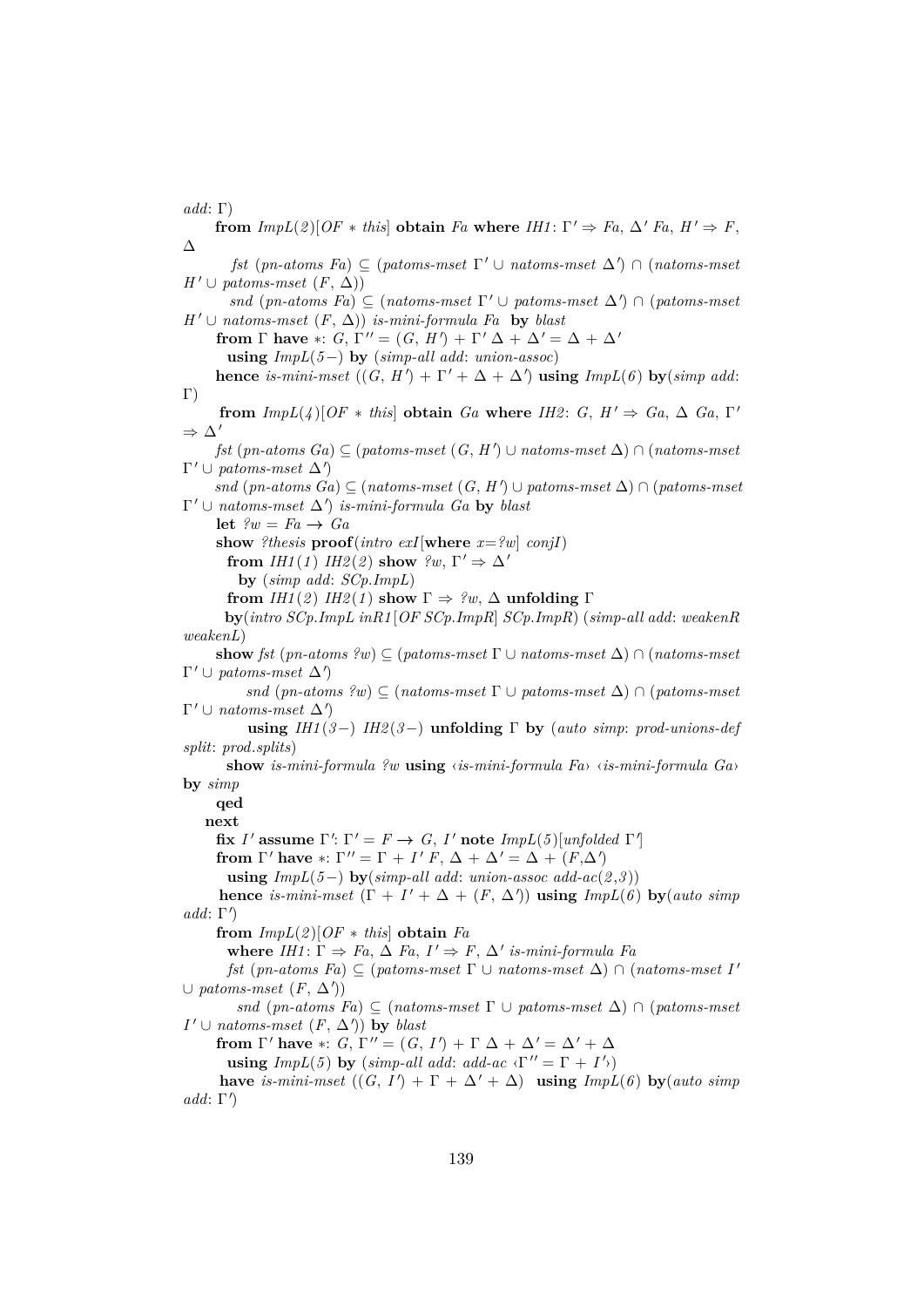**from**  $ImpL(4)$ [ $OF * this$ ] **obtain**  $Ga$ 

**where** *IH2*: *G*,  $I' \Rightarrow Ga, \Delta' Ga, \Gamma \Rightarrow \Delta$  *is-mini-formula Ga* 

 $f$ st ( $pn\text{-}atoms\ G$ *a*) $\subseteq$  ( $patoms\text{-}mset(G, I') \cup natoms\text{-}mset \Delta'$ ) ∩ ( $natoms\text{-}mset$ Γ ∪ *patoms-mset* ∆)

 $snd$  ( $pn-atoms$   $Ga$ ) ⊆ ( $natoms-mset$   $(G, I')$  ∪  $patoms-mset$   $\Delta'$ ) ∩ ( $patoms-mset$ Γ ∪ *natoms-mset* ∆) **by** *blast*

**let**  $\ell w = (Fa \rightarrow Ga) \rightarrow \bot$ 

**have**  $\ell w = to$ -mini-formula ( $\neg (Fa \rightarrow Ga)$ ) **unfolding** to-mini-formula.*simps mini-to-mini*[*OF IH1* (*3* )] *mini-to-mini*[*OF IH2* (*3* )] **by** (*simp add*: *IH1* (*3* ) *IH2* (*3* ) )

**show** *?thesis* **proof**(*intro exI*[*of - ?w*] *conjI*)

**from** *IH1*(*1*) *IH2*(*2*) **show**  $\Gamma \Rightarrow ?w$ ,  $\Delta$ 

**by**(*intro SCp*.*ImpR SCp*.*ImpL*) (*simp-all add*: *inR1 weakenR BotL-canonical*) **from** *IH1*(2) *IH2*(*1*) **show**  $?w, \Gamma' \Rightarrow \Delta'$  **unfolding**  $\Gamma'$ 

**by**(*blast intro*!: *SCp*.*ImpL SCp*.*ImpR dest*: *weakenL weakenR*)+

**show** *fst* (*pn-atoms ?w*) ⊆ (*patoms-mset* Γ ∪ *natoms-mset* ∆) ∩ (*natoms-mset*  $\Gamma' \cup$  patoms-mset  $\Delta'$ 

*snd* (*pn-atoms ?w*)  $\subseteq$  (*natoms-mset*  $\Gamma \cup$  *patoms-mset*  $\Delta$ )  $\cap$  (*patoms-mset*  $\Gamma' \cup$  *natoms-mset*  $\Delta'$ 

**using**  $IHI(4-)$   $IH2(4-)$  **unfolding**  $\Gamma'$  **by** (*auto simp*: *prod-unions-def split*: *prod*.*splits*)

**show** *is-mini-formula ?w* **using** ‹*is-mini-formula Fa*› ‹*is-mini-formula Ga*› **by** *simp*

**qed**

**qed**

**next**

**qed** (*metis add*.*commute is-mini-formula*.*simps union-iff union-single-eq-member* )+ **define**  $tms :: 'a$  formula multiset  $\Rightarrow 'a$  formula multiset

**where** *tms* = *image-mset to-mini-formula*

**have**  $[simp]:$  *tms*  $(A + B) = \text{tms } A + \text{tms } B \text{ tms } \{ \#F \# \} = \{ \# \text{to-mini-formula}$ *F*#} **for** *A B F* **unfolding** *tms-def* **by** *simp-all*

**have** *imm*: *is-mini-mset* (*tms*  $\Gamma$  + *tms*  $\Gamma'$  + *tms*  $\Delta$  + *tms*  $\Delta'$ ) **unfolding** *tms-def* **by** *auto*

**from** *assms* **have**  $\text{tms } \Gamma + \text{tms } \Gamma' \Rightarrow \text{tms } \Delta + \text{tms } \Delta'$  **unfolding**  $\text{tms-def}$  **using** *SC-full-to-mini* **by** *force*

**from** *mini*[*OF this imm*] **obtain** *F* **where** *hp*:

 $tms \Gamma \Rightarrow F, \, \textit{tms } \Delta \, F, \, \textit{tms } \Gamma' \Rightarrow \, \textit{tms } \Delta'$ 

**and** *su*: *fst* (*pn-atoms F*)  $\subseteq$  (*patoms-mset* (*tms*  $\Gamma$ ) ∪ *natoms-mset* (*tms*  $\Delta$ )) ∩  $(natoms\text{-}mset (tms\Gamma') \cup patoms\text{-}mset (tms\Delta'))$ 

*snd* (*pn-atoms F*)  $\subseteq$  (*natoms-mset* (*tms*  $\Gamma$ ) ∪ *patoms-mset* (*tms*  $\Delta$ )) ∩  $(paths-mset (tms \Gamma') \cup natoms-mset (tms \Delta'))$ 

**and** *mf* : *is-mini-formula F* **by** *blast*

**from** *hp mf* **have**  $tms \Gamma \Rightarrow \text{tms } (F, \Delta) \text{ } \text{tms } (F, \Gamma') \Rightarrow \text{tms } \Delta' \text{ using } \text{mini-to-mini}[\textbf{where}$  $a^{\prime}a=\alpha$  unfolding *tms-def* by *simp-all* 

**hence**  $* : \Gamma \Rightarrow F, \Delta F, \Gamma' \Rightarrow \Delta'$  **using** *SC-mini-to-full* **unfolding** *tms-def* **by** *blast*+

**have**  $pn\text{-}atoms$  ( $to\text{-}min\text{-}formula F$ ) =  $pn\text{-}atoms F$  **for**  $F$  ::  $'a$  formula  $\mathbf{bv}(induction)$ *F*; *simp add*: *prod-unions-def split*: *prod*.*splits*)

**hence** *pn-tms*: *patoms-mset* (*tms*  $\Gamma$ ) = *patoms-mset*  $\Gamma$  *natoms-mset* (*tms*  $\Gamma$ ) =